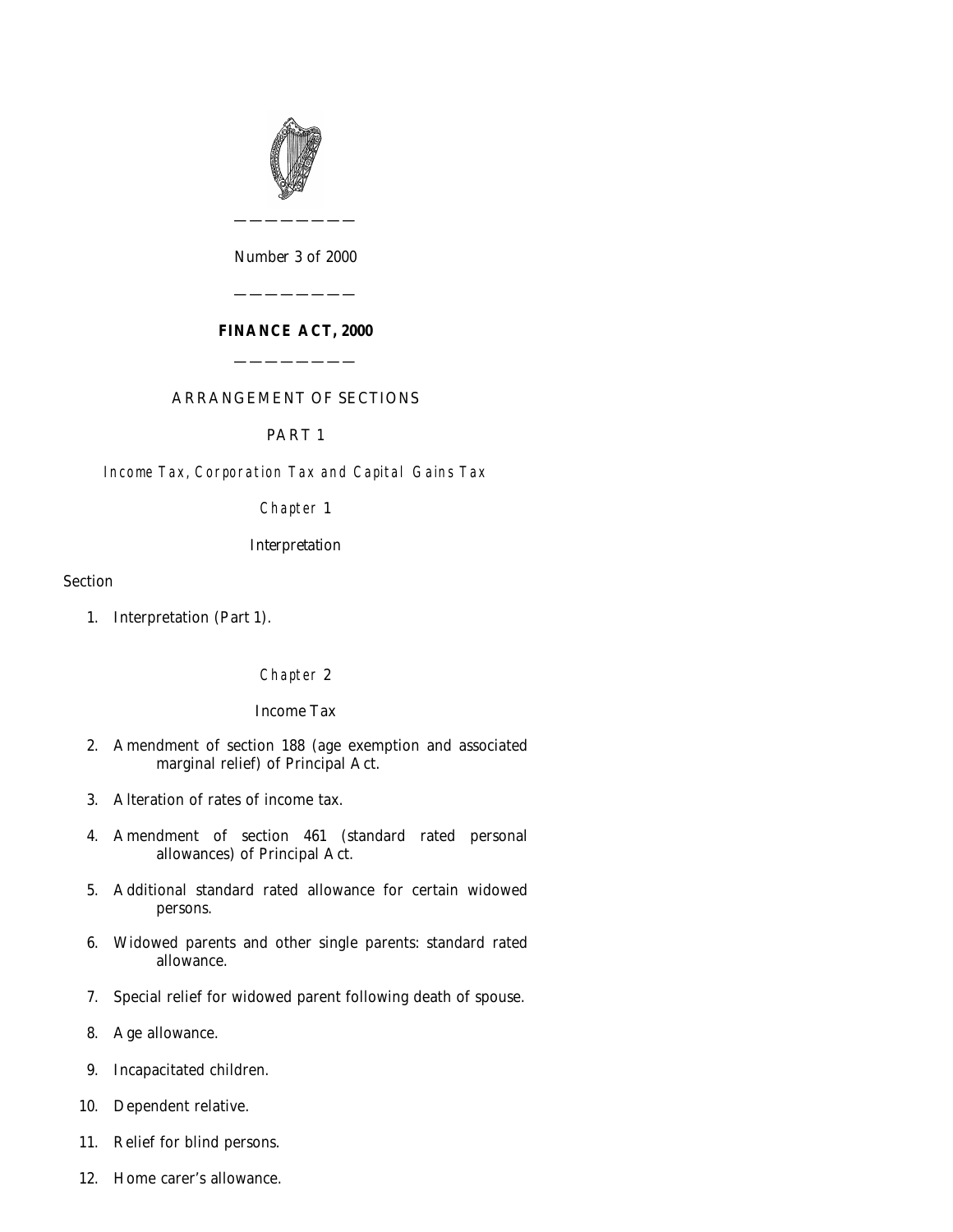- [13. Amendment of section 473 \(allowance for rent paid by cer](#page-26-0)tain tenants) of Principal Act.
- [14. Standard rating of allowances: consequential provisions.](#page-27-0)
- [15. Amendment of section 122 \(preferential loan arrangements\)](#page-27-0) of Principal Act.
- [16. Amendment of section 126 \(tax treatment of certain benefits](#page-28-0) payable under Social Welfare Acts) of Principal Act.
- [17. Amendment of section 244 \(relief for interest paid on certain](#page-28-0) home loans) of Principal Act.
- [18. Amendment of section 202 \(relief for agreed pay](#page-30-0) restructuring) of Principal Act.
- [19. Amendment of Part 16 \(income tax relief for investment in](#page-31-0) corporate trades — business expansion scheme and seed capital scheme) of Principal Act.
- [20. Amendment of Schedule 13 \(accountable persons for pur](#page-31-0)poses of Chapter 1 of Part 18) to Principal Act.
- [21. Relief for postgraduate and certain third-level fees.](#page-32-0)
- [22. Amendment of section 767 \(payment to universities and](#page-39-0) other approved bodies for research in, or teaching of, approved subjects) of Principal Act.
- [23. Amendment of Part 30 \(occupational pension schemes,](#page-40-0) retirement annuities, purchased life annuities and certain pensions) of Principal Act.
- [24. Amendment of section 515 \(excess or unauthorised shares\)](#page-48-0) of Principal Act.
- [25. Amendment of Schedule 11 \(profit sharing schemes\) to Prin](#page-48-0)cipal Act.
- [26. Amendment of Schedule 12 \(employee share ownership](#page-48-0) trusts) to Principal Act.
- [27. Rights to acquire shares or other assets.](#page-49-0)
- [28. Amendment of Chapter 4 \(interest payments by certain](#page-51-0) deposit takers) of Part 8 of Principal Act.
- [29. Extension of section 1022 \(special provisions relating to tax](#page-52-0) on wife's income) of Principal Act to spouse's income, etc.

#### Chapter 3

#### *Dividend Withholding Tax*

- [30. Dividend withholding tax.](#page-54-0)
- [31. Amendment of section 153 \(distributions to certain non](#page-74-0)residents) of Principal Act.
- [32. Amendment of section 700 \(special computational](#page-77-0) provisions) of Principal Act.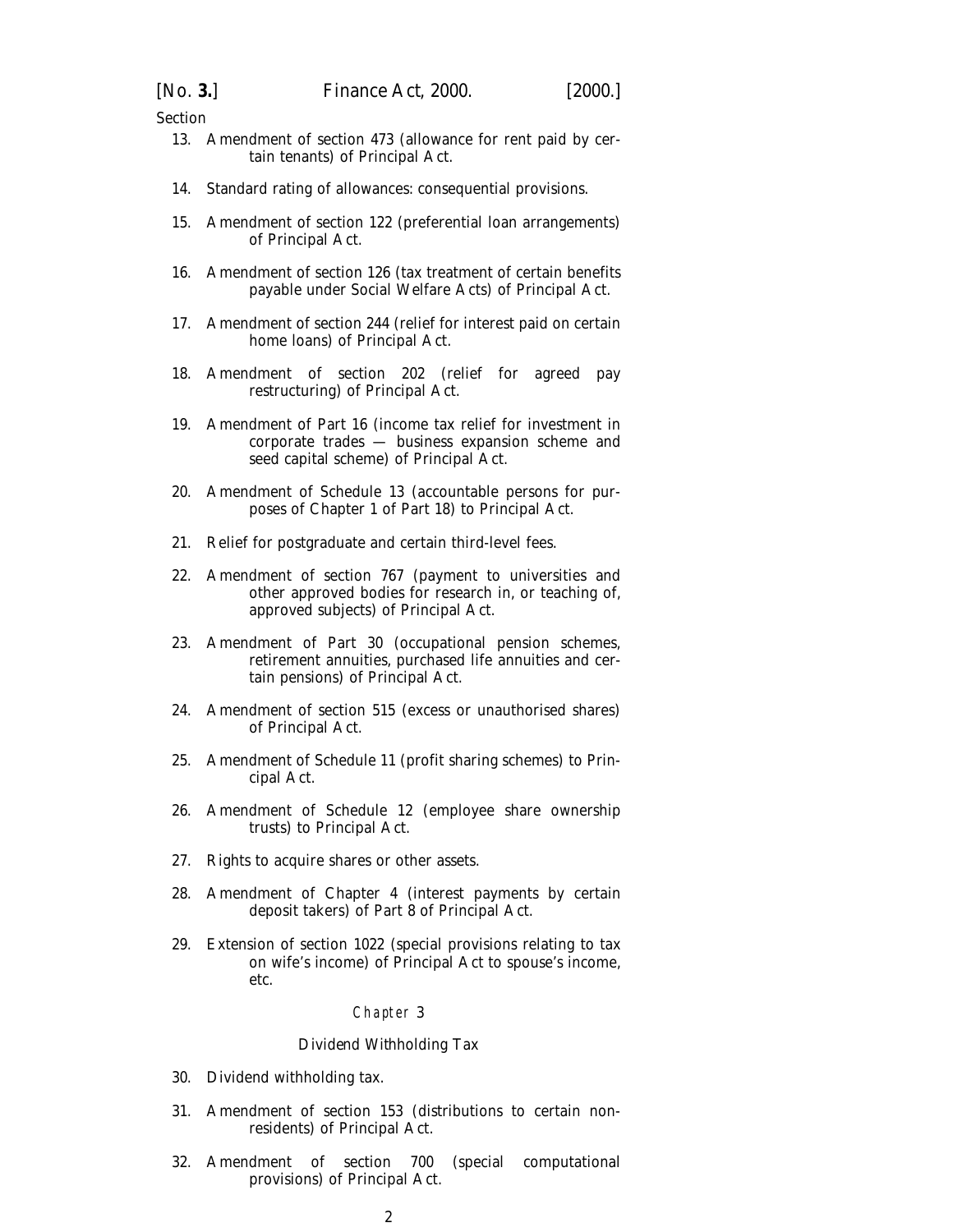[33. Amendment of section 831 \(implementation of Council](#page-77-0) Directive No. 90/435/EEC concerning the common system of taxation applicable in the case of parent companies and subsidiaries of different Member States) of Principal Act.

### Chapter 4

*Income Tax, Corporation Tax and Capital Gains Tax*

- [34. Amendment of section 198 \(certain interest not to be](#page-78-0) chargeable) of Principal Act.
- [35. Capital allowances for, and deduction in respect of, vehicles.](#page-79-0)
- [36. Amendment of section 268 \(meaning of ''industrial building](#page-79-0) or structure'') of Principal Act.
- [37. Amendment of section 333 \(double rent allowance in respect](#page-80-0) of rent paid for certain business premises) of Principal Act.
- [38. Amendment of section 20 \(amendment of provisions relating](#page-80-0) to Custom House Docks Area) of Urban Renewal Act, 1998.
- [39. Amendment of section 324 \(double rent allowance in respect](#page-80-0) of rent paid for certain business premises) of Principal Act.
- [40. Amendment of Part 9 \(principal provisions relating to relief](#page-81-0) for capital expenditure) of Principal Act.
- [41. Capital allowances for computer software.](#page-83-0)
- [42. Amendment of Chapter 3 \(designated areas, designated](#page-84-0) streets, enterprise areas and multi-storey car parks in certain urban areas) of Part 10 of Principal Act.
- [43. Amendment of section 360 \(interpretation \(Chapter 5\)\) of](#page-87-0) Part 10 of Principal Act.
- [44. Amendment of Chapter 7 \(qualifying areas\) of Part 10 of](#page-87-0) Principal Act.
- [45. Amendment of Chapter 8 \(qualifying rural areas\) of Part 10](#page-90-0) of Principal Act.
- [46. Amendment of Chapter 9 \(park and ride facilities and certain](#page-92-0) related developments) of Part 10 of Principal Act.
- [47. Amendment of section 823 \(deduction for income earned](#page-93-0) outside the State) of Principal Act.
- [48. Amendment of section 481 \(relief for investment in films\) of](#page-93-0) Principal Act.
- [49. Amendment of section 482 \(relief for expenditure on signifi](#page-94-0)cant buildings and gardens) of Principal Act.
- [50. Amendment of section 485 \(relief for gifts to third-level](#page-95-0) institutions) of Principal Act.
- [51. Savings-related share option schemes.](#page-100-0)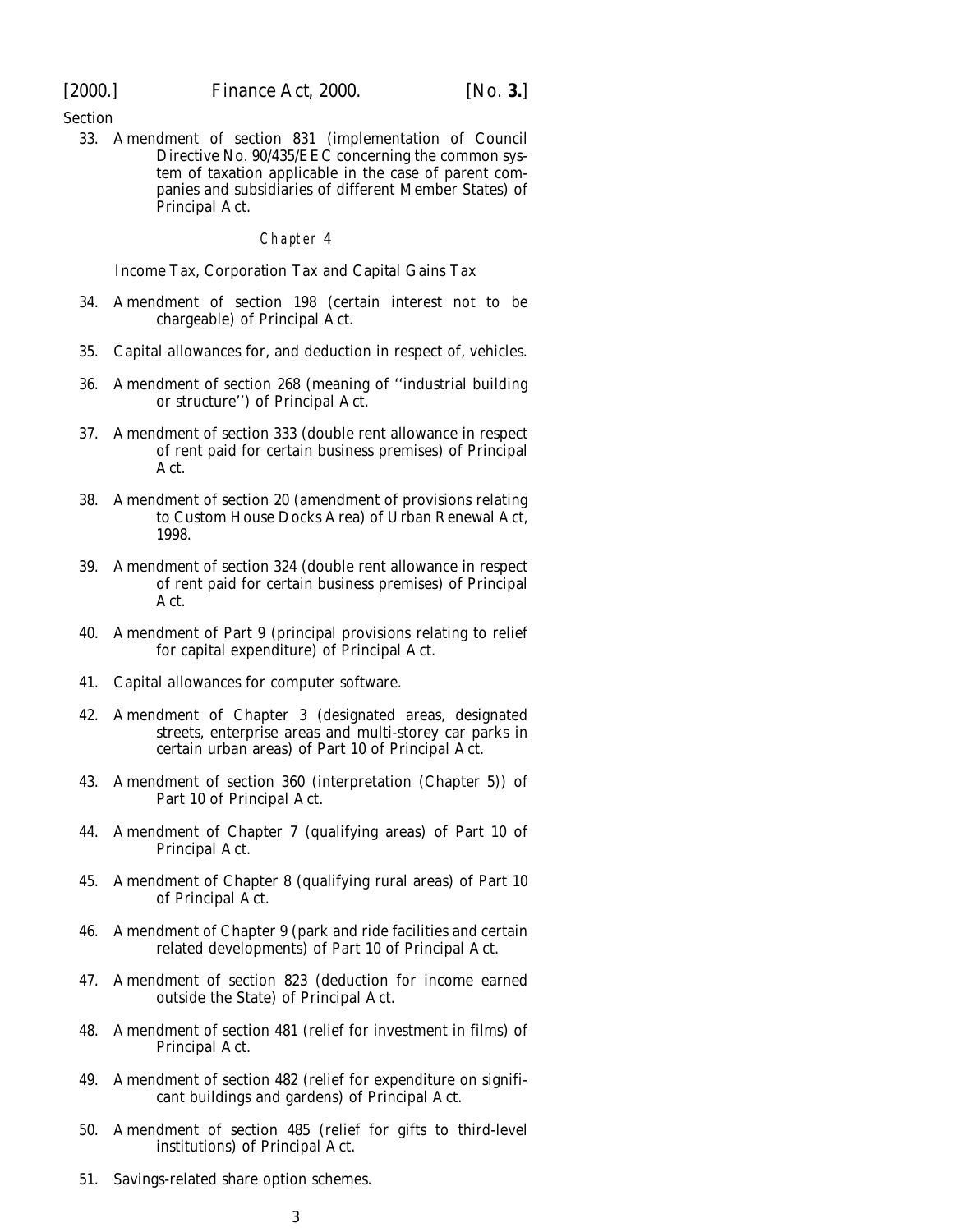- [52. Reduction in tax on certain transactions in land.](#page-101-0)
- [53. Amendment of Part 26 \(life assurance companies\) of Princi](#page-107-0)pal Act.
- [54. Amendment of section 420 \(losses, etc. which may be surren](#page-120-0)dered by means of group relief) of Principal Act.
- [55. Amendment of section 595 \(life assurance policy or deferred](#page-121-0) annuity contract entered into or acquired by a company) of Principal Act.
- [56. Amendment of section 710 \(profits of life business\) of Princi](#page-121-0)pal Act.
- [57. Amendment of Chapter 1 \(unit trusts\) of Part 27 of Principal](#page-121-0) Act.
- [58. Investment undertakings.](#page-122-0)
- [59. Amendment of section 172A \(interpretation\) of Principal](#page-156-0) Act.
- [60. Amendment of section 659 \(farming: allowance for capital](#page-157-0) expenditure on the construction of farm buildings, etc. for control of pollution) of Principal Act.
- [61. Amendment of Part 23 \(farming and market gardening\) of](#page-159-0) Principal Act.
- [62. Amendment of section 723 \(special investment policies\) of](#page-166-0) Principal Act.
- [63. Amendment of section 843A \(capital allowances for buildings](#page-166-0) used for certain childcare purposes) of Principal Act.
- [64. Amendment of Part 29 \(patents, scientific and certain other](#page-167-0) research, know-how and certain training) of Principal Act.
- [65. Amendment of section 243 \(allowance of charges on income\)](#page-172-0) of Principal Act.
- [66. Amendment of section 246 \(interest payments by companies](#page-173-0) and to non-residents) of Principal Act.
- [67. Amendment of section 247 \(relief to companies on loans](#page-173-0) applied in acquiring interest in other companies) of Principal Act.
- [68. Amendment of Chapter 4 \(revenue powers\) of Part 38 of](#page-173-0) Principal Act.
- [69. Amendments and repeals consequential on abolition of tax](#page-183-0) credits.
- [70. Restrictions on the use by certain partnerships of losses, etc.,](#page-183-0) and transitional arrangements concerning these restrictions.
- [71. Amendment of Schedule 24 \(relief from income tax and cor](#page-188-0)poration tax by means of credit in respect of foreign tax) to Principal Act.
- [72. Amendment of Schedule 29 to Principal Act.](#page-189-0)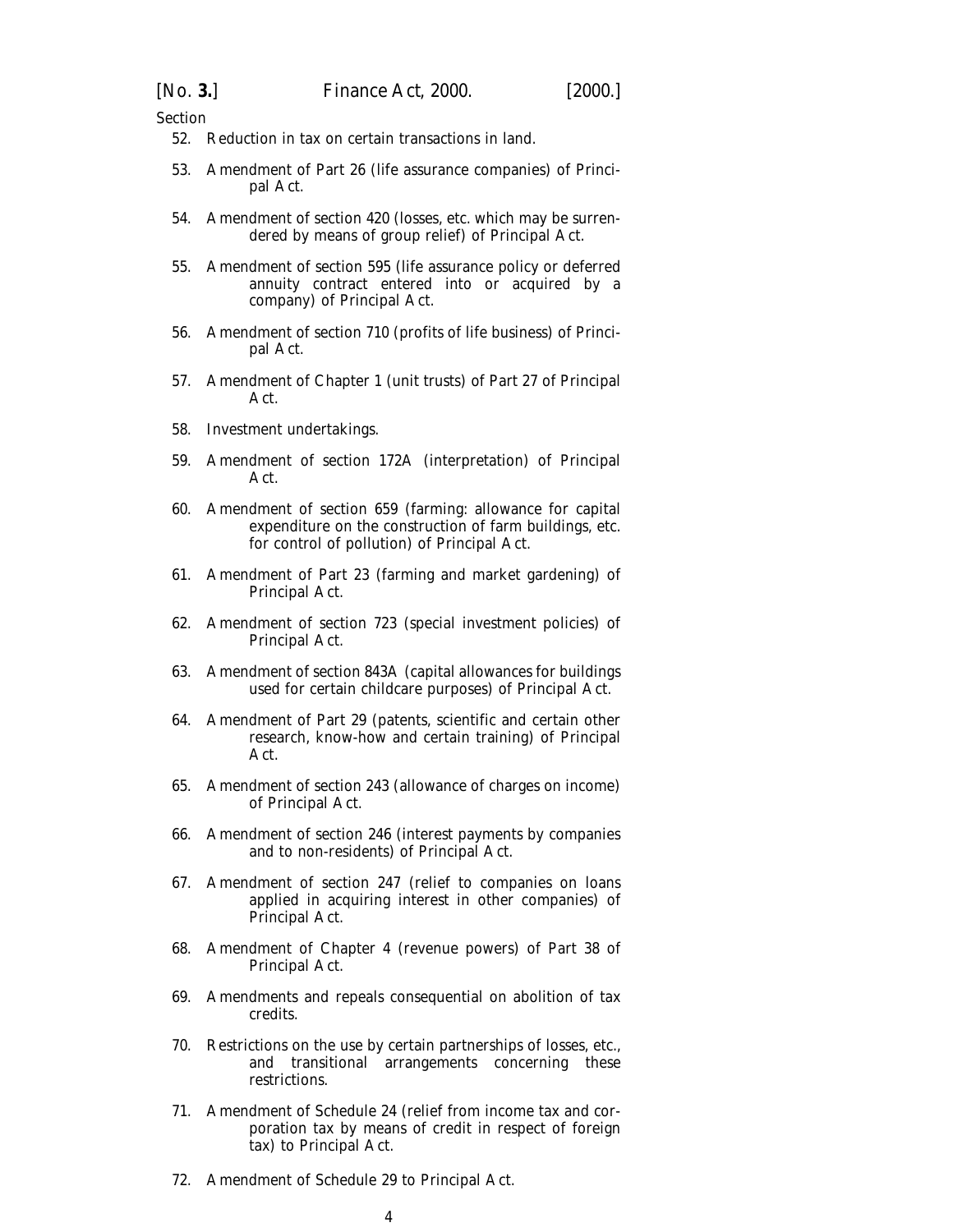- [73. Treatment of interest in certain circumstances.](#page-189-0)
- [74. Amendment of section 213 \(trade unions\) of Principal Act.](#page-191-0)

# Chapter 5

#### *Corporation Tax*

- [75. Amendment of section 21A \(higher rate of corporation tax\)](#page-192-0) of Principal Act.
- [76. Reduction of corporation tax liability in respect of certain](#page-194-0) trading income.
- [77. Amendment of section 23A \(company residence\) of Principal](#page-198-0) Act.
- [78. Amendment of section 882 \(particulars to be supplied by new](#page-199-0) companies) of Principal Act.
- [79. Amendment of section 411 \(surrender of relief between](#page-199-0) members of groups and consortia) of Principal Act.
- [80. Amendment of section 446 \(certain trading operations car](#page-199-0)ried on in Custom House Docks Area) of Principal Act.
- [81. Amendment of Chapter 1 \(general provisions\) of Part 26 of](#page-201-0) Principal Act.
- [82. Amendment of section 110 \(securitisation of assets\) of Princi](#page-203-0)pal Act.
- [83. Amendment of Part 14 \(taxation of companies engaged in](#page-204-0) manufacturing trades, certain trading operations carried on in Shannon Airport and certain trading operations carried on in the Custom House Docks Area) of Principal Act.
- [84. Amendment of section 220 \(profits of certain bodies](#page-205-0) corporate) of Principal Act.

# Chapter 6

#### *Capital Gains Tax*

- [85. Amendment of section 598 \(disposals of business or farm on](#page-206-0) ''retirement'') of Principal Act.
- [86. Amendment of section 649A \(relevant disposals: rate of](#page-206-0) charge) of Principal Act.
- [87. Amendment of section 980 \(deduction from consideration on](#page-207-0) disposal of certain assets) of Principal Act.
- [88. Amendment of section 1030 \(separated spouses: transfers of](#page-209-0) assets) of Principal Act.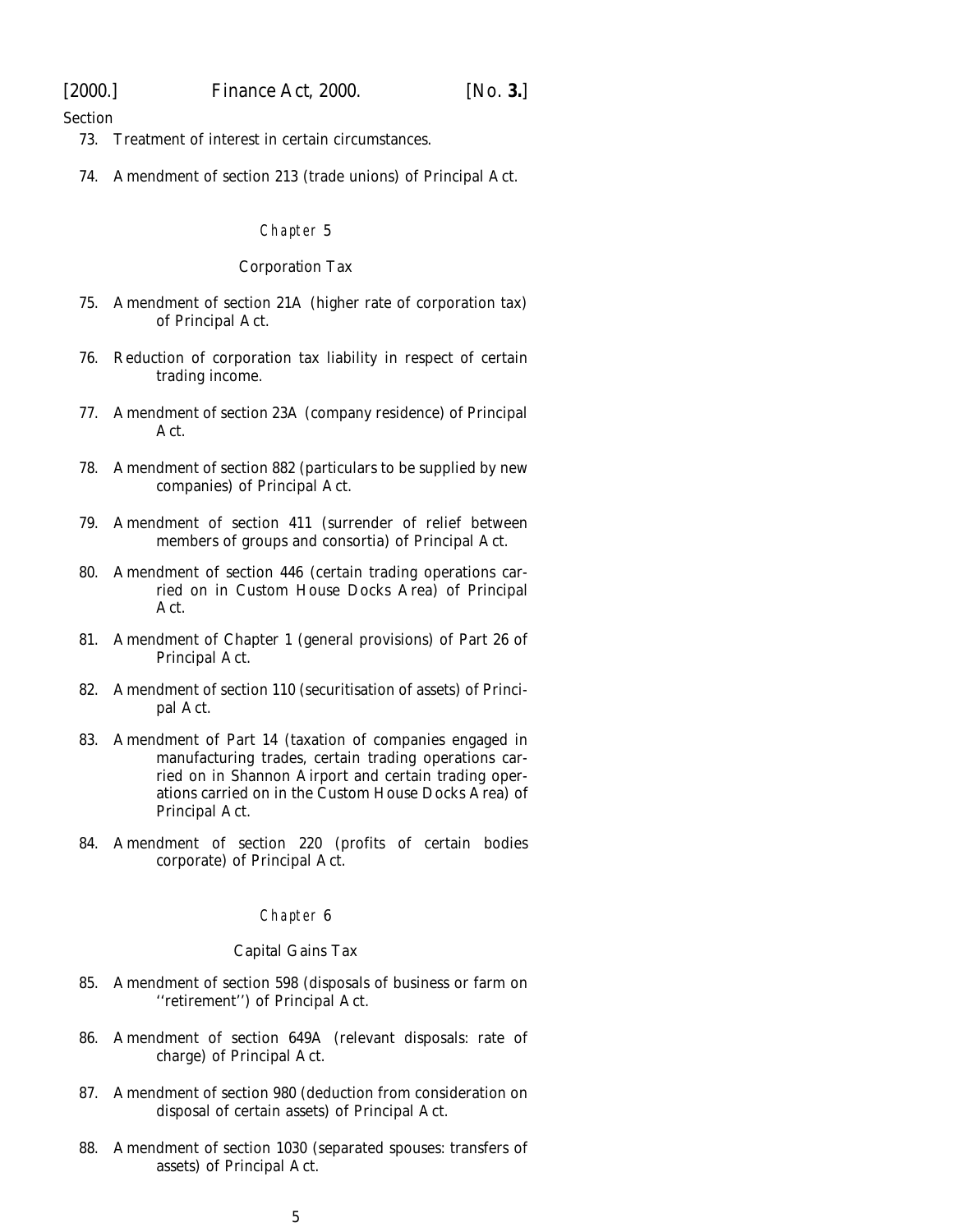#### Chapter 7

#### *Income Tax and Corporation Tax: Reliefs for Renewal and Improvement of Certain Towns*

#### Section

[89. Amendment of Part 10 \(income tax and corporation tax:](#page-209-0) reliefs for renewal and improvement of certain urban areas, certain resort areas and certain islands) of Principal Act.

#### PART 2

#### Customs and Excise

#### *Miscellaneous*

- [90. Tobacco products.](#page-243-0)
- [91. Hydrocarbons.](#page-244-0)
- [92. Rates of mineral oil tax.](#page-244-0)
- [93. Amendment of section 94 \(interpretation, Chapter 1\) of Fin](#page-245-0)ance Act, 1999.
- [94. Amendment of paragraph 12 of Imposition of Duties \(No.](#page-246-0) 221) (Excise Duties) Order, 1975 (S.I. No. 307 of 1975).
- [95. Amendment of section 99 \(passenger road services\) of Fin](#page-247-0)ance Act, 1999.
- [96. Hydrocarbon oil used in trains.](#page-247-0)
- [97. Amendment of section 103 \(presumptions in certain](#page-248-0) proceedings) of Finance Act, 1999.
- [98. Amendment of section 104 \(appeals to Revenue](#page-248-0) Commissioners) of Finance Act, 1995.
- [99. Delegation of certain powers of the Revenue Commissioners.](#page-249-0)
- [100. Amendment of section 131 \(registration of vehicles by Rev](#page-250-0)enue Commissioners) of Finance Act, 1992.
- [101. Amendment of section 133 \(chargeable value\) of Finance](#page-250-0) Act, 1992.
- [102. Excise duty on foreign travel.](#page-250-0)
- [103. Excise duty on public dancing licence, occasional licence,](#page-250-0) special exemption order and authorisation to a club.
- [104. Excise duty on registration of clubs.](#page-251-0)
- [105. Imposition of duty on liquor licences for National Cultural](#page-251-0) Institutions.
- [106. Tax clearance in relation to excise licences.](#page-251-0)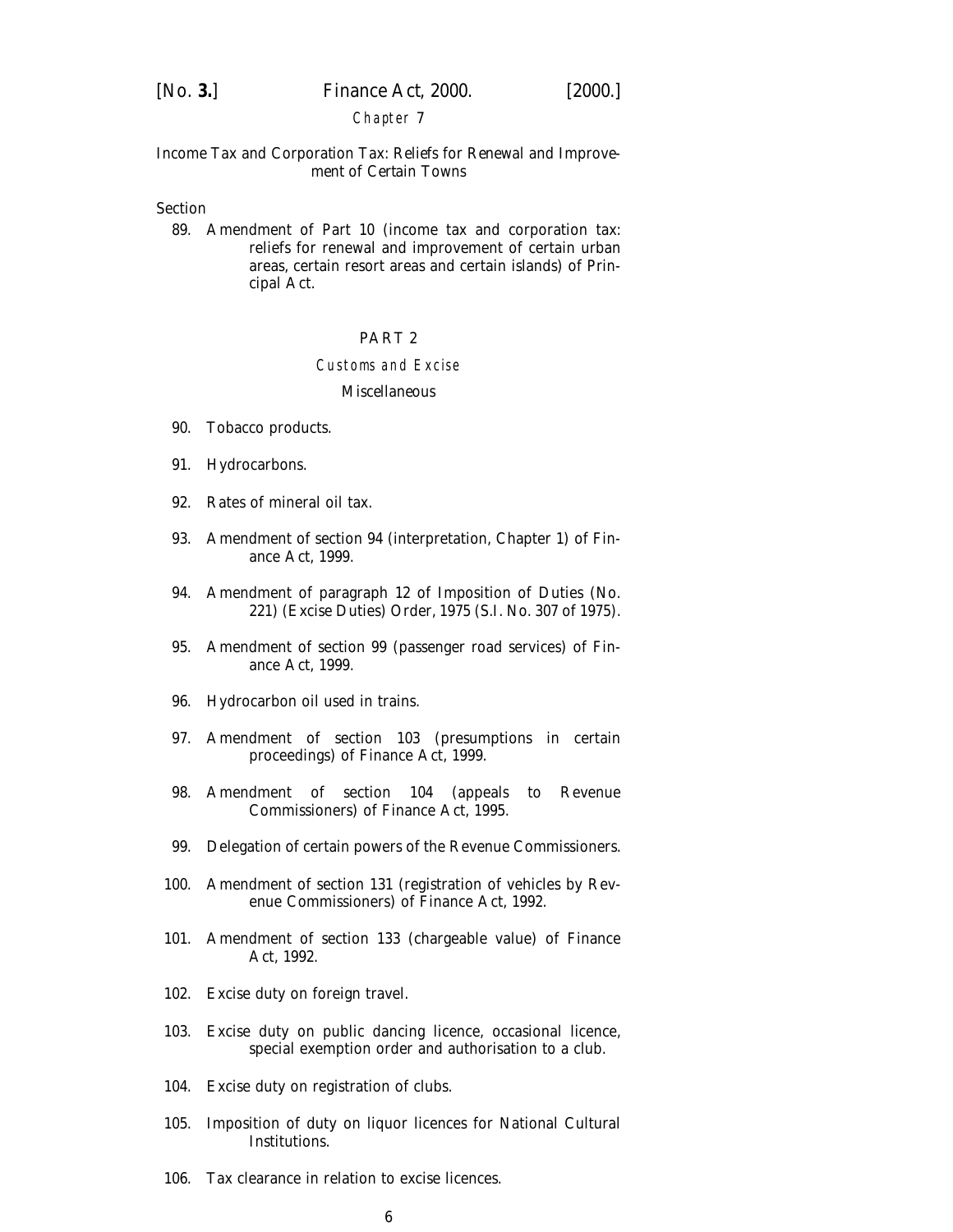# Value-Added Tax

Section

- [107. Interpretation \(](#page-251-0)*Part 3*).
- [108. Amendment of section 1 \(interpretation\) of Principal Act.](#page-252-0)
- [109. Amendment of section 6A \(special scheme for investment](#page-252-0) gold) of Principal Act.
- [110. Amendment of section 8 \(taxable persons\) of Principal Act.](#page-252-0)
- [111. Amendment of section 11 \(rates of tax\) of Principal Act.](#page-254-0)
- [112. Amendment of section 12 \(deduction for tax borne or paid\)](#page-254-0) of Principal Act.
- [113. Amendment of section 12A \(special provisions for tax](#page-256-0) invoiced by flat-rate farmers) of Principal Act.
- [114. Amendment of section 12C \(special scheme for agricultural](#page-256-0) machinery) of Principal Act.
- [115. Amendment of section 17 \(invoices\) of Principal Act.](#page-257-0)
- [116. Amendment of section 20 \(refund of tax\) of Principal Act.](#page-257-0)
- [117. Amendment of section 22 \(estimation of tax due for a taxable](#page-258-0) period) of Principal Act.
- [118. Amendment of section 23 \(assessment of tax due for any](#page-258-0) period) of Principal Act.
- [119. Amendment of section 25 \(appeals\) of Principal Act.](#page-258-0)
- [120. Amendment of section 27 \(fraudulent returns, etc.\) of Princi](#page-258-0)pal Act.
- [121. Amendment of section 32 \(regulations\) of Principal Act.](#page-258-0)
- [122. Amendment of First Schedule to Principal Act.](#page-258-0)
- [123. Amendment of Second Schedule to Principal Act.](#page-258-0)
- [124. Revocation](#page-259-0) *(Part 3).*

# PART 4

#### Stamp Duties

- [125. Interpretation \(](#page-259-0)*Part 4*).
- [126. Amendment of section 81 \(relief from stamp duty in respect](#page-259-0) of transfers to young trained farmers) of Principal Act.
- [127. Amendment of section 86 \(exemption from stamp duty in](#page-260-0) respect of certain loan stock) of Principal Act.
- [128. Amendment of section 87 \(stock borrowing\) of Principal Act.](#page-261-0)
- [129. Stock repo.](#page-261-0)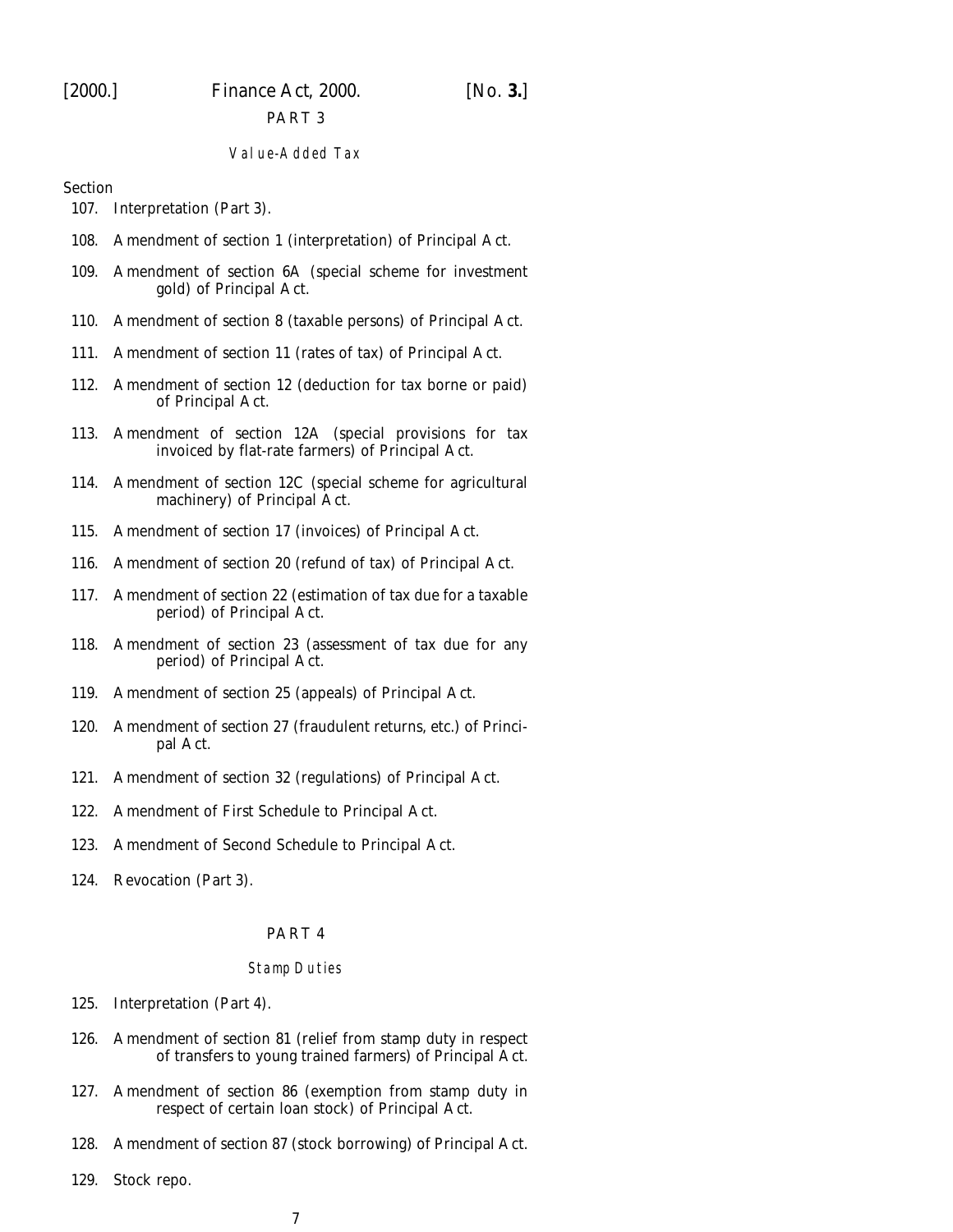| [ $No. 3$ .] | Finance Act, 2000. | [2000.] |
|--------------|--------------------|---------|
|--------------|--------------------|---------|

- [130. Reorganisation of undertakings for collective investment.](#page-263-0)
- [131. Amendment of section 97 \(certain transfers following the dis](#page-263-0)solution of a marriage) of Principal Act.
- [132. Relief in respect of certain payments of stamp duty.](#page-263-0)
- [133. Amendment of Schedule 1 to Principal Act.](#page-264-0)

# PART 5

# Residential Property Tax

- [134. Amendment of section 100 \(market value exemption limit\)](#page-265-0) of Finance Act, 1983.
- [135. Amendment of section 110A \(clearance on sale of certain](#page-265-0) residential property) of Finance Act, 1983.

# PART 6

#### Capital Acquisitions Tax

- [136. Interpretation \(](#page-265-0)*Part 6*).
- [137. Amendment of section 2 \(interpretation\) of Principal Act.](#page-265-0)
- [138. Amendment of section 6 \(taxable gift\) of Principal Act.](#page-266-0)
- [139. Amendment of section 12 \(taxable inheritance\) of Principal](#page-267-0) Act.
- [140. Amendment of section 19 \(value of agricultural property\) of](#page-269-0) Principal Act.
- [141. Amendment of section 36 \(delivery of returns\) of Principal](#page-270-0) Act.
- [142. Amendment of section 48 \(receipts and certificates\) of Princi](#page-271-0)pal Act.
- [143. Amendment of section 54 \(provisions relating to charities,](#page-273-0) etc.) of Principal Act.
- [144. Amendment of section 55 \(exemption of certain objects\) of](#page-273-0) Principal Act.
- [145. Amendment of Second Schedule to Principal Act.](#page-273-0)
- [146. Amendment of section 39 \(extension of section 55](#page-275-0) (exemption of certain objects) of Capital Acquisitions Tax Act, 1976) of Finance Act, 1978.
- [147. Amendment of section 109 \(interpretation\) of Finance Act,](#page-276-0) 1993.
- [148. Amendment of Chapter 1 \(business relief\) of Part VI of Fin](#page-276-0)ance Act, 1994.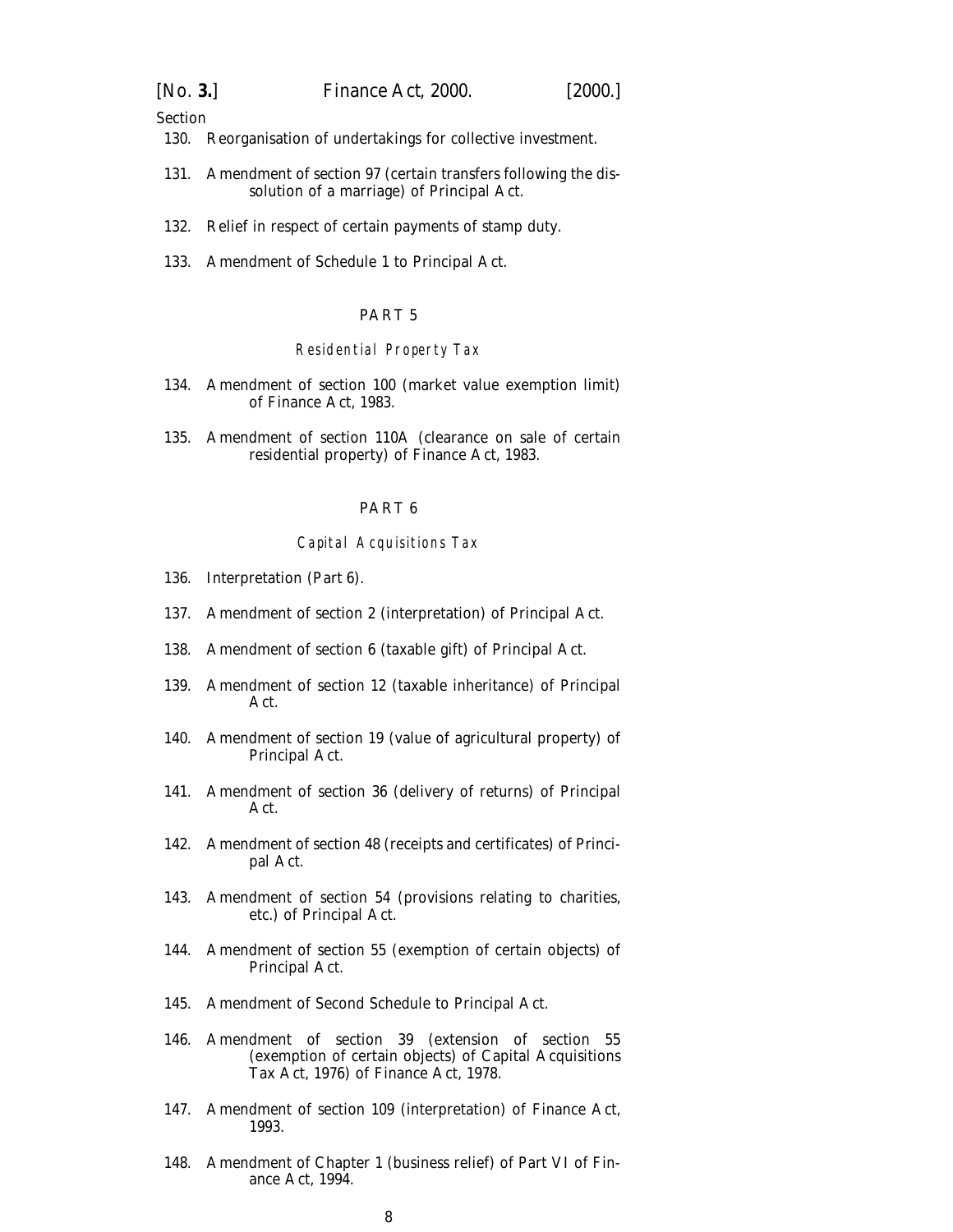- [149. Amendment of section 142 \(exemption of certain transfers](#page-277-0) from capital acquisitions tax following the dissolution of a marriage) of Finance Act, 1997.
- [150. Amendment of section 143 \(abatement and postponement of](#page-278-0) probate tax on certain property) of Finance Act, 1997.
- [151. Exemption relating to certain dwellings.](#page-278-0)
- [152. Amendment of section 58 \(exemption of certain receipts\) of](#page-280-0) Principal Act.
- [153. Repeals etc.](#page-280-0)

#### PART 7

# Miscellaneous

- [154. Interpretation \(](#page-280-0)*Part 7*).
- [155. Capital Services Redemption Account.](#page-280-0)
- [156. Amendment of section 138 \(holding and investment of](#page-281-0) moneys of Post Office Savings Bank Fund, etc.) of Finance Act, 1993.
- [157. Deposit accounts for Exchequer moneys.](#page-281-0)
- [158. Amendment of section 63 of Central Bank Act, 1997.](#page-282-0)
- [159. Payment to Temporary Holding Fund for Superannuation](#page-282-0) Liabilities.
- [160. Amendment of section 824 \(appeals\) of Principal Act.](#page-282-0)
- [161. Amendment of section 1003 \(payment of tax by means of](#page-282-0) donation of heritage items) of Principal Act.
- [162. Amendment of section 1086 \(publication of names of tax](#page-283-0) defaulters) of Principal Act.
- [163. Amendment of section 1094 \(tax clearance in relation to cer](#page-284-0)tain licences) of Principal Act.
- [164. Amendment of Chapter 5 \(miscellaneous provisions\) of Part](#page-284-0) 42 (collection and recovery) of Principal Act.
- [165. Care and management of taxes and duties.](#page-286-0)
- [166. Short title, construction and commencement.](#page-287-0)

# [SCHEDULE 1](#page-288-0)

Amendments consequential on the introduction of standard rated allowances

# [SCHEDULE 2](#page-289-0)

Amendments and Repeals Consequential on Abolition of Tax Credits

#### [SCHEDULE 3](#page-297-0)

Rates of Excise Duty on Tobacco Products

————————————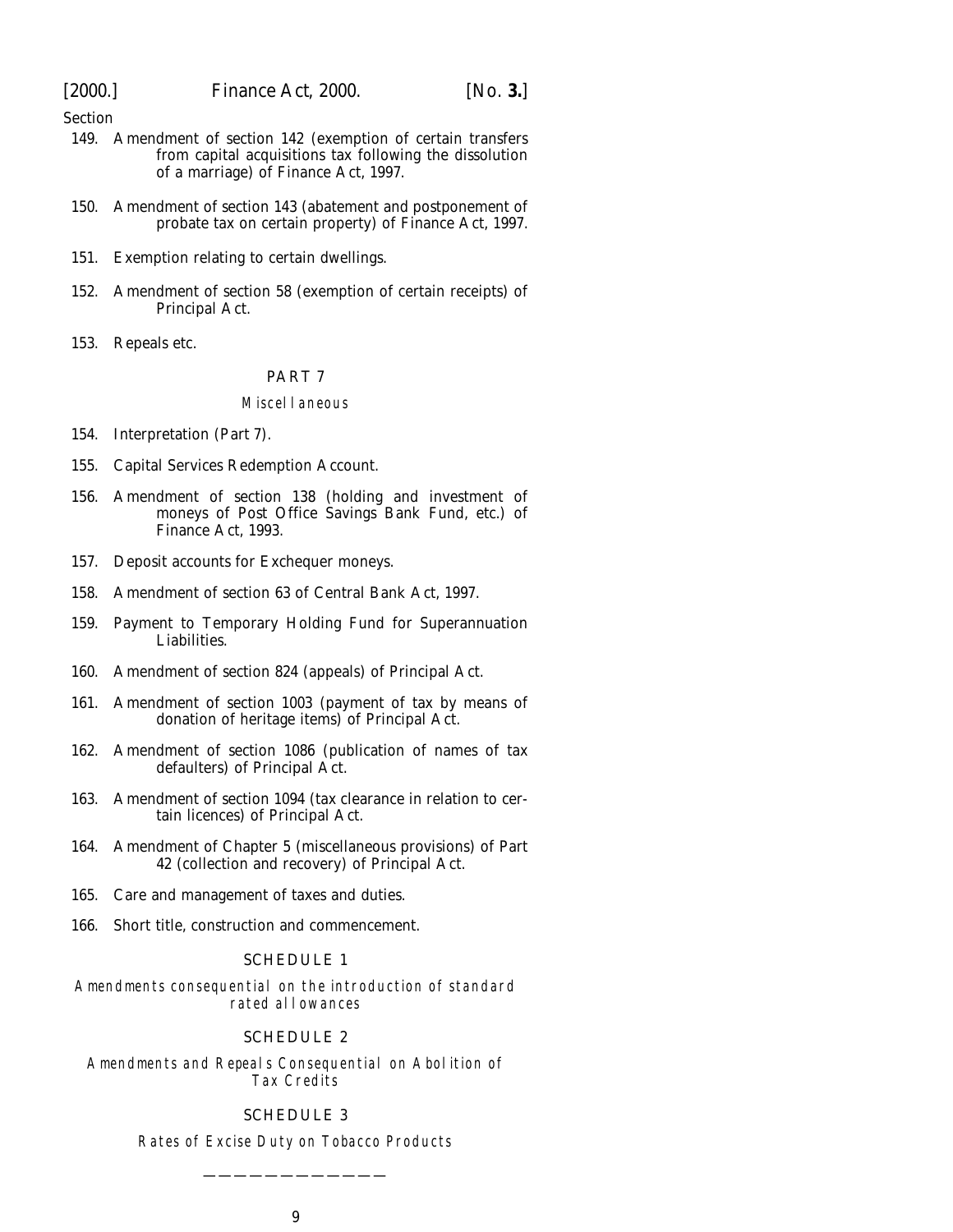# [*No.* **3.**] *Finance Act,* 2000. [2000.]

# Acts Referred to

| Capital Acquisitions Tax Act, 1976                                                      | 1976, No. 8                  |
|-----------------------------------------------------------------------------------------|------------------------------|
| Central Bank Act, 1971                                                                  | 1971, No. 4                  |
| Central Bank Act, 1989                                                                  | 1989, No. 16                 |
| Central Bank Act, 1997                                                                  | 1997, No. 8                  |
| Companies Act, 1963                                                                     | 1963, No. 33                 |
| Companies Act, 1990                                                                     | 1990, No. 33                 |
| Companies Acts, 1963 to 1999                                                            |                              |
| Corporation Tax Act, 1976                                                               | 1976, No. 7                  |
| Credit Union Act, 1997                                                                  | 1997, No. 15                 |
| Dublin Docklands Development Authority Act, 1997                                        | 1997, No. 7                  |
| Dublin Institute of Technology Act, 1992                                                | 1992, No. 15                 |
| European Communities (Amendment) Act, 1993                                              | 1993, No. 25                 |
| Family Law Act, 1995                                                                    | 1995, No. 26                 |
| Finance Act, 1935                                                                       | 1935, No. 28                 |
| Finance Act, 1950                                                                       | 1950, No. 18                 |
| Finance Act, 1974                                                                       | 1974, No. 27                 |
| Finance Act, 1978                                                                       | 1978, No. 21                 |
| Finance Act, 1979                                                                       | 1979, No. 11                 |
| Finance Act, 1980<br>Finance Act, 1982                                                  | 1980, No. 14<br>1982, No. 14 |
| Finance Act, 1983                                                                       | 1983, No. 15                 |
| Finance Act, 1984                                                                       | 1984, No. 9                  |
| Finance Act, 1986                                                                       | 1986, No. 13                 |
| Finance Act, 1989                                                                       | 1989, No. 10                 |
| Finance Act, 1990                                                                       | 1990, No. 10                 |
| Finance Act, 1991                                                                       | 1991, No. 13                 |
| Finance Act, 1992                                                                       | 1992, No. 9                  |
| Finance (No. 2) Act, 1992                                                               | 1992, No. 28                 |
| Finance Act, 1993                                                                       | 1993, No. 13                 |
| Finance Act, 1994                                                                       | 1994, No. 13                 |
| Finance Act, 1995                                                                       | 1995, No. 8                  |
| Finance Act, 1996                                                                       | 1996, No. 9                  |
| Finance Act, 1997                                                                       | 1997, No. 22                 |
| Finance Act, 1998                                                                       | 1998, No. 3                  |
| Finance Act, 1999                                                                       | 1999, No. 2                  |
| Finance (Excise Duties) (Vehicles) Act, 1952                                            | 1952, No. 24                 |
| Finance (Excise Duty on Tobacco Products) Act, 1977                                     | 1977, No. 32                 |
| Fisheries Act, 1980                                                                     | 1980, No. 1                  |
| Health (Nursing Homes) Act, 1990                                                        | 1990, No. 23                 |
| Housing Acts, 1966 to 1998                                                              |                              |
| Housing (Miscellaneous Provisions) Act, 1979                                            | 1979, No. 27                 |
| Housing (Miscellaneous Provisions) Act, 1992                                            | 1992, No. 18                 |
| Income Tax Act, 1967                                                                    | 1967, No. 6                  |
| <b>Industrial Development Act, 1995</b>                                                 | 1995, No. 28                 |
| Investment Intermediaries Act, 1995<br><b>Investment Limited Partnerships Act, 1994</b> | 1995, No. 11<br>1994, No. 24 |
| Local Authorities (Higher Education) Grants Acts, 1968 to 1992                          |                              |
| Local Government Act, 1991                                                              | 1991, No. 11                 |
| Local Government (Planning and Development) Act, 1963                                   | 1963, No. 28                 |
| Local Government (Planning and Development) Acts, 1963 to 1999                          |                              |
| National Building Agency Limited Act, 1963                                              | 1963, No. 32                 |
| National Cultural Institutions Act, 1997                                                | 1997, No. 11                 |
| National Treasury Management Agency Act, 1990                                           | 1990, No. 18                 |
| Referendum Act, 1998                                                                    | 1998, No. 1                  |
| Regional Technical Colleges Act, 1992                                                   | 1992, No. 16                 |
| Registration of Clubs (Ireland) Act, 1904                                               | 4 Edw. 7, c.9                |
| Registration of Business Names Act, 1963                                                | 1963, No. 30                 |
| Road Transport Act, 1932                                                                | 1932, No. 2                  |
| Social Welfare (Consolidation) Act, 1993                                                | 1993, No. 27                 |
| Stamp Duties Consolidation Act, 1999                                                    | 1999, No. 31                 |
| Taxes Consolidation Act, 1997                                                           | 1997, No. 39                 |
| Temporary Holding Fund for Superannuation Liabilities Act, 1999                         | 1999, No. 33                 |
| Unit Trusts Act, 1990                                                                   | 1990, No. 37                 |
| Urban Renewal Act, 1998                                                                 | 1998, No. 27                 |
| Value-Added Tax Act, 1972                                                               | 1972, No. 22                 |
| Value-Added Tax (Amendment) Act, 1978                                                   | 1978, No. 34                 |
| Value-Added Tax Acts, 1972 to 1999                                                      |                              |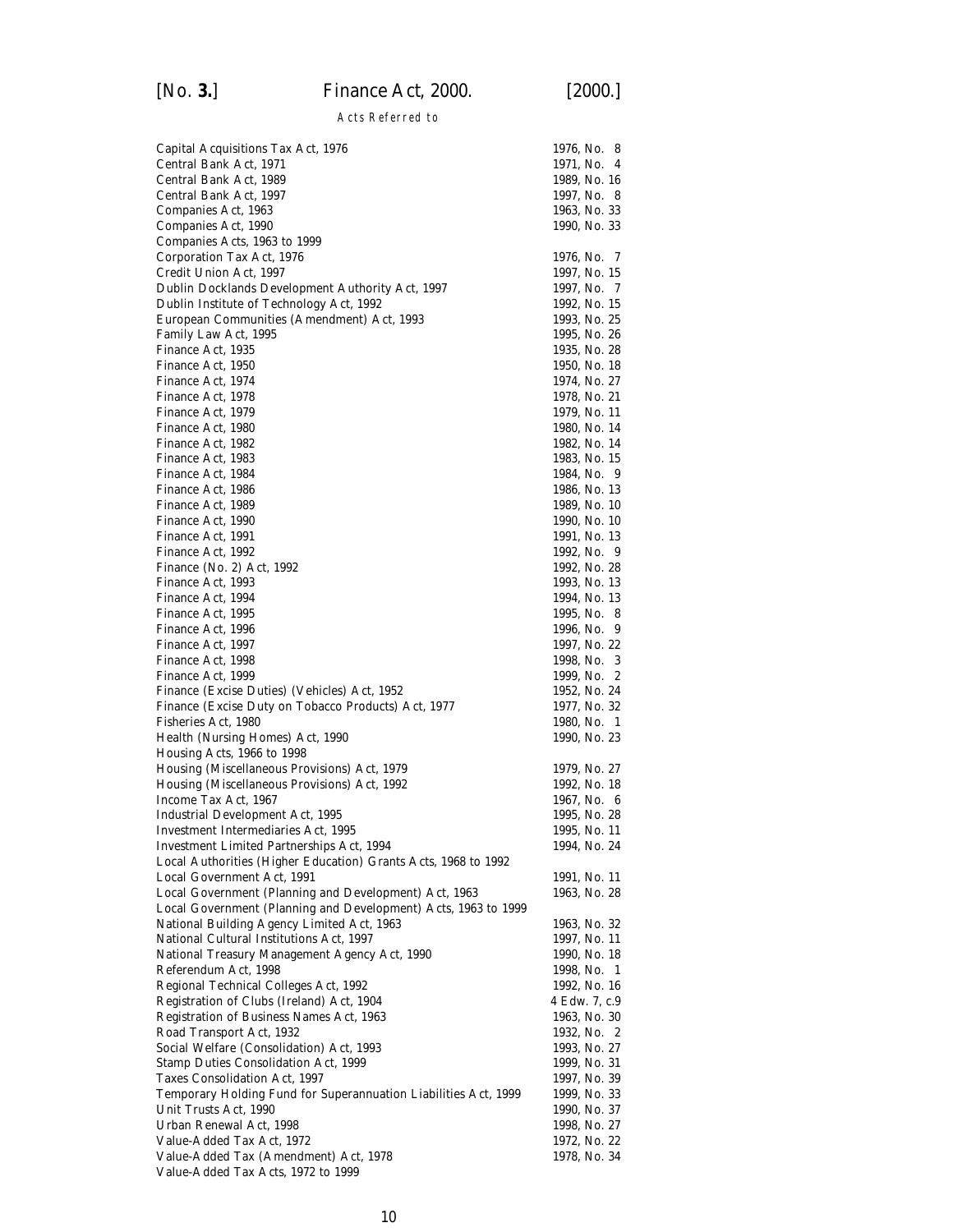<span id="page-10-0"></span>

*Number* 3 *of* 2000

————————

# **FINANCE ACT, 2000**

————————

————————

# AN ACT TO CHARGE AND IMPOSE CERTAIN DUTIES OF CUSTOMS AND INLAND REVENUE (INCLUDING EXCISE), TO AMEND THE LAW RELATING TO CUS-TOMS AND INLAND REVENUE (INCLUDING EXCISE) AND TO MAKE FURTHER PROVISIONS IN CONNEC-TION WITH FINANCE. [23*rd March,* 2000]

# BE IT ENACTED BY THE OIREACHTAS AS FOLLOWS:

# PART 1

Income Tax, Corporation Tax and Capital Gains Tax

#### Chapter 1

# *Interpretation*

**1.**—In this Part ''Principal Act'' means the Taxes Consolidation Interpretation (*Part* Act, 1997. *1*).

# Chapter 2

#### *Income Tax*

**2.**—Section 188 of the Principal Act is amended, as respects the Amendment of year of assessment 2000-2001 and subsequent years of assessment, section 188 (age by the substitution of the following for subsection (2):

exemption and associated marginal relief) of Principal Act.

''(2) In this section, 'the specified amount' means, subject to section 187(2)—

- (*a*) in the case of an individual referred to in paragraph (*a*) of the definition of 'specified amount' in section 461(1) (inserted by the Finance Act, 1999), £15,000, and
- (*b*) in any other case, £7,500.''.

**3.**—As respects the year of assessment 2000-2001 and subsequent Alteration of rates years of assessment, the Principal Act is amended as follows of income tax.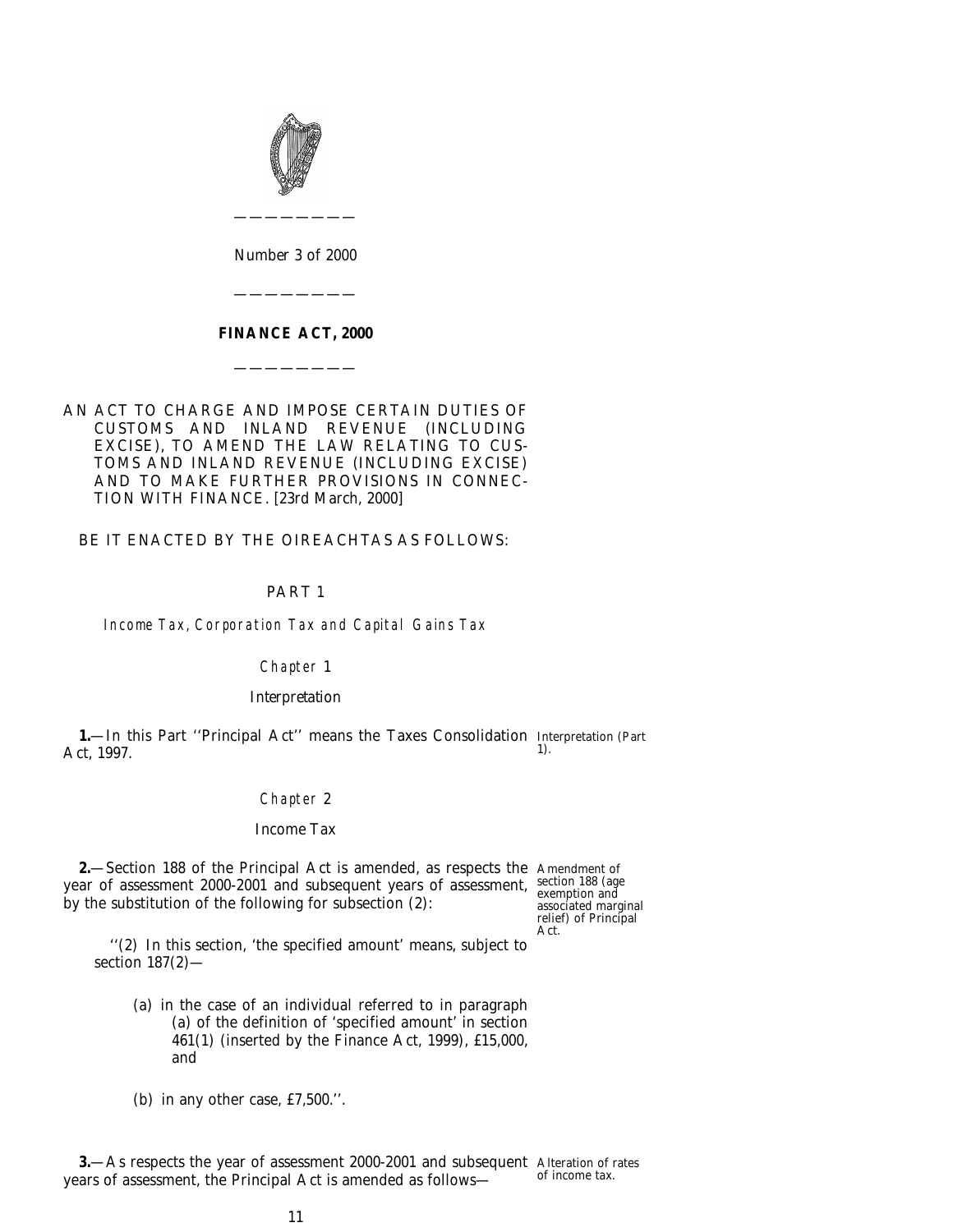- Pt.1 S.3
- (*a*) in section 15, by the substitution of the following for subsection (2) and the Table to the section:

''(2) Where a person who is charged to income tax for any year of assessment is an individual (other than an individual acting in a fiduciary or representative capacity), such individual shall, notwithstanding anything in the Income Tax Acts but subject to section 16(2), be charged to tax on such individual's taxable income—

- (*a*) in a case in which such individual is assessed to tax otherwise than in accordance with section 1017 and is not an individual referred to in paragraph (*b*), at the rates specified in Part 1 of the Table to this section, or
- (*b*) in a case in which the individual is assessed to tax otherwise than in accordance with section 1017 and is entitled to a reduction of tax provided for in section 462, at the rates specified in Part 2 of the Table to this section, or
- (*c*) subject to subsections (3) and (5), in a case in which such individual is assessed to tax in accordance with section 1017, at the rates specified in Part 3 of the Table to this section,

and the rates in each Part of that Table shall be known respectively by the description specified in column (3) in each such Part opposite the mention of the rate or rates, as the case may be, in column (2) of that Part.

- (3) Subject to subsections  $(4)$  and  $(5)$ 
	- (*a*) where an individual is charged to tax for a year of assessment in accordance with section 1017, and
	- (*b*) both the individual and his or her spouse are each in receipt of income in respect of which the individual is chargeable to tax in accordance with that section,

the part of his or her taxable income chargeable to tax at the standard rate specified in column (1) of Part 3 of the Table to this section shall be increased by an amount which is the lesser of—

- (i) £6,000, and
- (ii) the specified income of the individual or the specified income of the individual's spouse, whichever is the lesser.

(4) For the purposes of subsection (3), 'specified income' means total income after deducting from such income any deduction attributable to a particular source of income.

(5) Where all or any part of an increase under subsection (3) in the amount of an individual's taxable income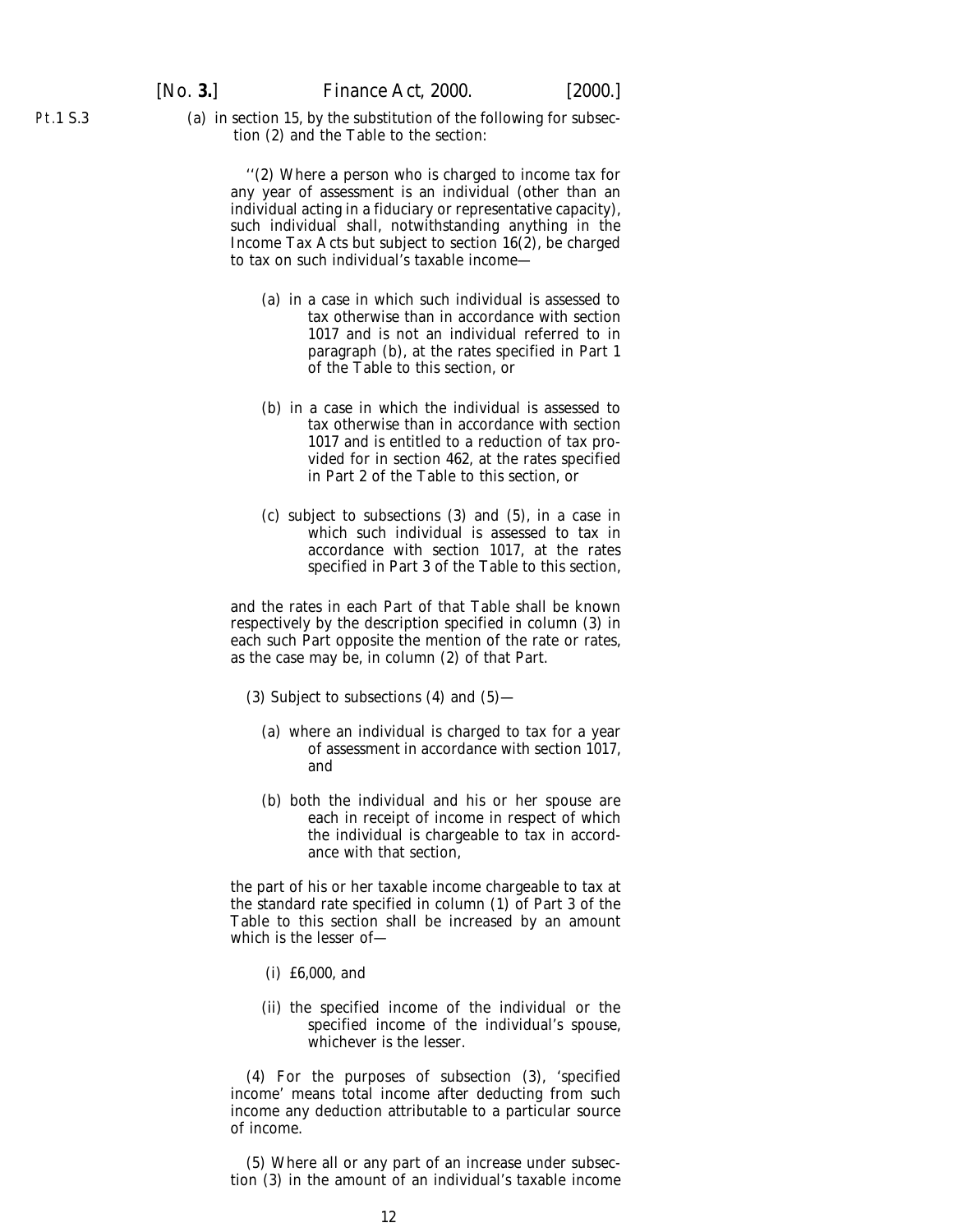# [2000.] *Finance Act,* 2000. [*No.* **3.**]

chargeable to income tax at the standard rate is attribu- Pt.1 S.3 table to emoluments from which tax is deductible in accordance with the provisions of Chapter 4 of Part 42 and any regulations made thereunder, then, the full amount of the increase, or that part of the increase, as may be appropriate in the circumstances, shall only be used in accordance with the provisions of that Chapter and those regulations in calculating the amount of tax to be deducted from those emoluments.

#### TABLE

|--|--|

| Part of taxable income | Rate of tax<br>(2) | Description of rate |
|------------------------|--------------------|---------------------|
| The first £17,000      | 22 per cent        | the standard rate   |
| The remainder          | 44 per cent        | the higher rate     |

|--|--|

| Part of taxable income | Rate of tax<br>(2) | Description of rate |
|------------------------|--------------------|---------------------|
| The first £20,150      | 22 per cent        | the standard rate   |
| The remainder          | 44 per cent        | the higher rate     |

|--|--|

| Part of taxable income | Rate of tax<br>(2) | Description of rate |
|------------------------|--------------------|---------------------|
| The first $£28,000$    | 22 per cent        | the standard rate   |
| The remainder          | 44 per cent        | the higher rate     |
|                        |                    | , 1                 |

and

(*b*) in section 1024—

- (i) by the substitution of the following for paragraph (*c*) of subsection (2):
	- ''(*c*) Subject to subsection (4), Part 1 of the Table to section 15 shall apply to each of the spouses concerned.'',

and

(ii) by the substitution of the following for subsection (4):

''(4) Where the part of the taxable income of a spouse chargeable to tax in accordance with subsection (2)(*c*) at the standard rate is less than that of the other spouse and is less than the part of taxable income specified in column (1) of Part 1 of the Table to section 15 (in this subsection referred to as the 'appropriate part') in respect of which the first-mentioned spouse is so chargeable to tax at that rate, the part of taxable income of the other spouse which by virtue of subsection  $(2)(c)$  is to be charged to tax at the standard rate shall be increased, to an amount not exceeding the part of taxable income specified in column (1) of Part 3 of the Table to section 15 in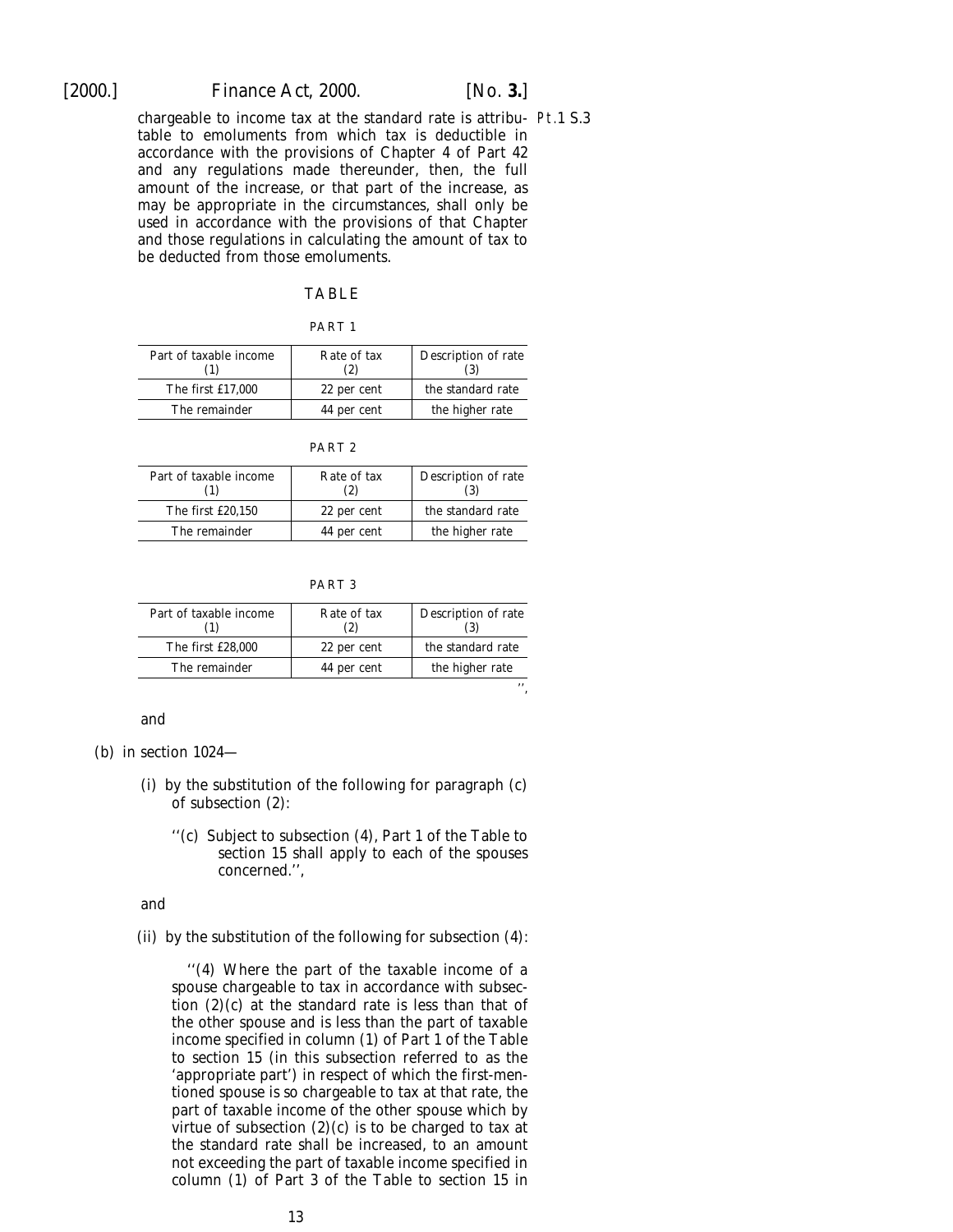[*No.* **3.**] *Finance Act,* 2000. [2000.]

respect of which an individual to whom that Part applies is so chargeable at that rate, by the amount by which the taxable income of the first-mentioned spouse chargeable to tax at the standard rate is less than the appropriate part.''.

**4.**—Section 461 (inserted by the Finance Act, 1999) of the Principal Act is amended, as respects the year of assessment 2000-2001 and subsequent years of assessment, by the substitution in the definition of ''the specified amount'' in subsection (1) of ''£9,400'' for ''£8,400'' and ''£4,700'' for ''£4,200'', and the said definition, as so amended, is set out in the Table to this section.

#### TABLE

''the specified amount'', in relation to an individual for a year of assessment, means—

(*a*) £9,400, in a case in which the claimant is—

(i) a married person who—

- (I) is assessed to tax for the year of assessment in accordance with the provisions of section 1017, or
- (II) proves that his or her spouse is not living with him or her but is wholly or mainly maintained by him or her for the year of assessment and that the claimant is not entitled, in computing his or her income for tax purposes for that year, to make any deduction in respect of the sums paid by him or her for the maintenance of his or her spouse,

or

(ii) a widowed person, other than a person to whom subparagraph (i) applies, whose spouse has died in the year of assessment,

and

(*b*) £4,700 in the case of any other claimant.

Additional standard rated allowance for certain widowed persons.

**5.**—As respects the year of assessment 2000-2001 and subsequent years of assessment, the Principal Act is amended—

(*a*) by the substitution of the following for section 461A:

''Additional 461A.—(1) In this section— standard rated allowance for certain widowed 'appropriate percentage', in relation to a year of assessment, means a percentage equal to the standard rate of tax for that year;

'specified amount', means £1,000.

(2) This section applies to an individual being a widowed person, other than—

- (*a*) a person referred to in paragraph (*a*) of the definition of 'the specified amount' in section 461(1) (as amended by the *Finance Act, 2000*), or
- (*b*) a person entitled to a reduction of tax under section 462.

14

<span id="page-13-0"></span>Pt.1 S.3

Amendment of section 461 (standard rated personal allowances) of Principal Act.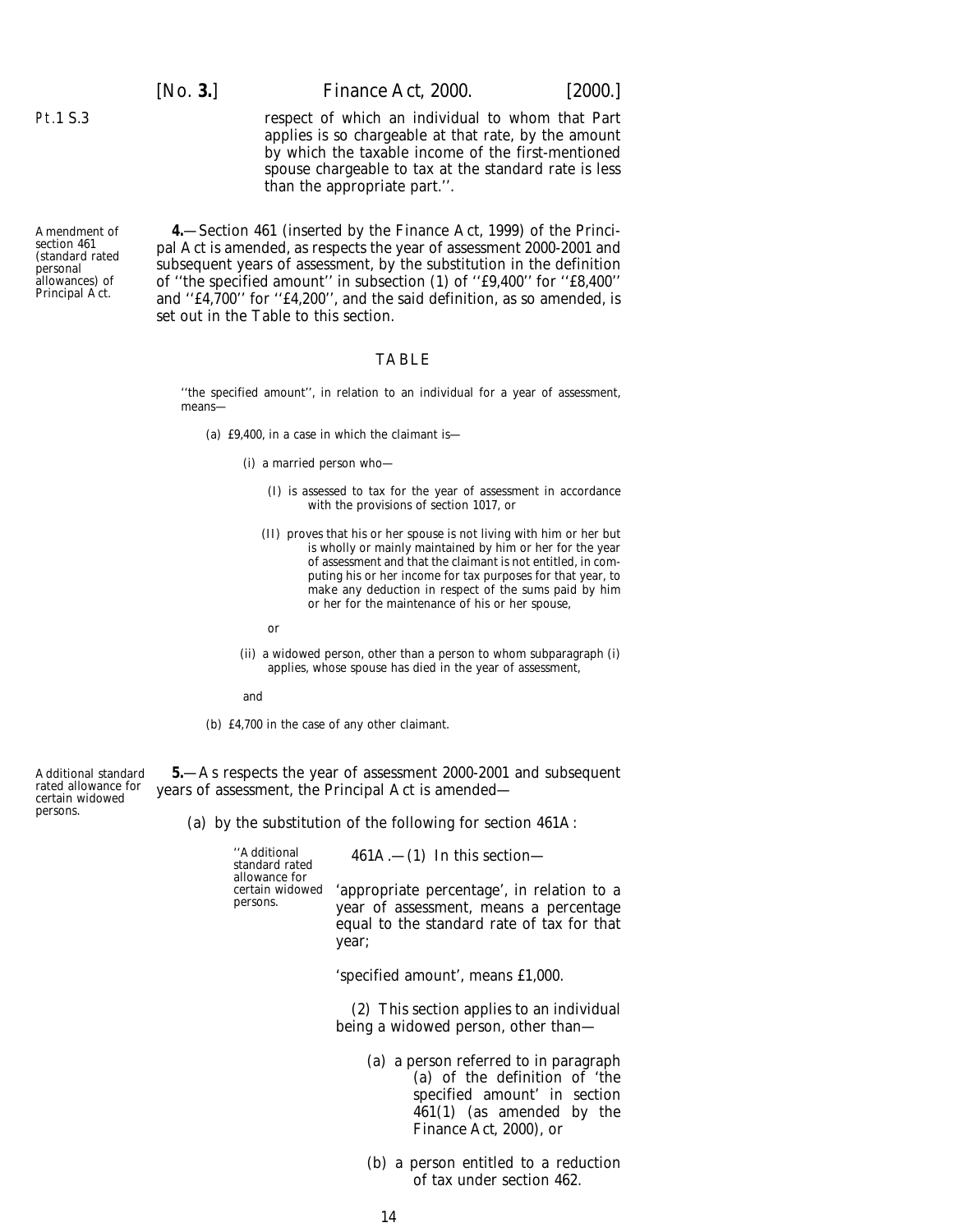#### <span id="page-14-0"></span>[2000.] *Finance Act,* 2000. [*No.* **3.**]

(3) Where for any year of assessment Pt.1 S.5 an individual to whom this section applies is entitled to a reduction of tax under section 461, the income tax to be charged on the individual, other than in accordance with section 16(2), for a year of assessment shall be further reduced by an amount which is the lesser of—

- (*a*) an amount equal to the appropriate percentage of the specified amount, or
- (*b*) the amount which reduces that income tax to nil.'',

and

(*b*) in the Table to section 458—

- (i) by the deletion of ''Section 461A'' from Part 1, and
- (ii) by the insertion, in Part 2, after ''Section 461(2)'' of ''Section 461A''.

**6.**—As respects the year of assessment 2000-2001 and subsequent Widowed parents years of assessment, the Principal Act is amended—

and other single parents: standard rated allowance.

- (*a*) in section 462, by the substitution in subsection (1) of ''£4,700'' for ''£1,050'' in the definition of ''the specified amount'',
- (*b*) by the deletion of section 462A (inserted by the Finance Act, 1999), and
- (*c*) in the Table to section 458, by the deletion of ''Section 462A'' from Part 1.

**7.**—As respects the year of assessment 2000-2001 and subsequent Special relief for years of assessment, the Principal Act is amended—

widowed parent following death of spouse.

(*a*) by the substitution of the following for section 463:

| "Special relief<br>for widowed       | $463$ — $(1)$ In this section—                                                                                                                   |
|--------------------------------------|--------------------------------------------------------------------------------------------------------------------------------------------------|
| parent following<br>death of spouse. | 'appropriate percentage', in relation to a<br>year of assessment, means a percentage<br>equal to the standard rate of tax for that<br>year;<br>. |

'claimant' means an individual whose spouse dies in a year of assessment;

'qualifying child', in relation to a claimant and a year of assessment, has the same meaning as in section 462, and the question of whether a child is a qualifying child shall be determined on the same basis as it would be for the purposes of section 462,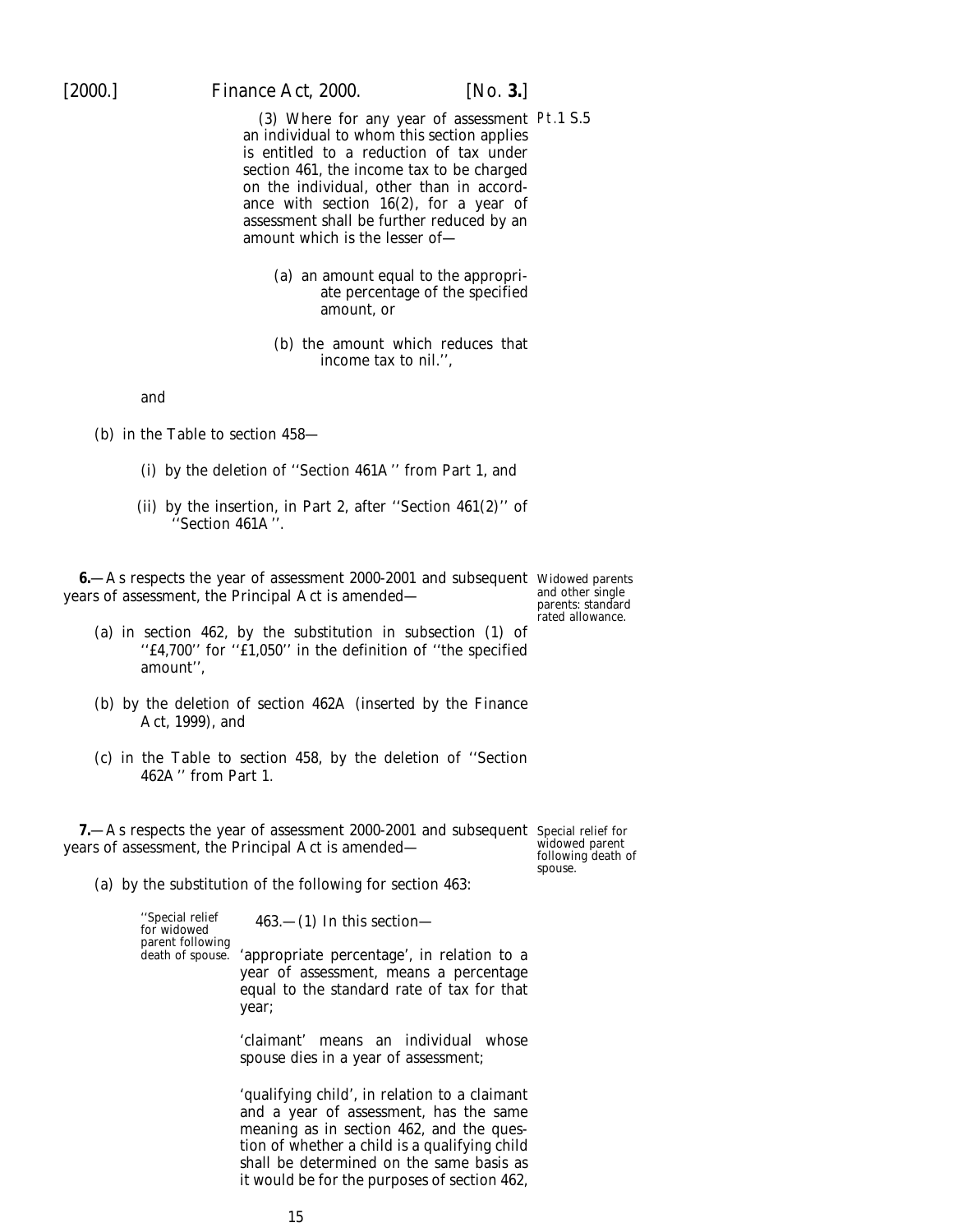Pt.1 S.7

[*No.* **3.**] *Finance Act,* 2000. [2000.]

and subsections (3), (4) and (6) of that section shall apply accordingly;

'specified amount', in relation to a claimant for each of the 5 years of assessment immediately following the year of assessment in which the claimant's spouse dies, means—

- (*a*) for the first of those 5 years, £10,000,
- (*b*) for the second of those 5 years, £8,000,
- (*c*) for the third of those 5 years, £6,000,
- (*d*) for the fourth of those 5 years, £4,000, and
- (*e*) for the fifth of those 5 years, £2,000.

(2) Where a claimant proves, in relation to any of the 5 years of assessment immediately following the year of assessment in which the claimant's spouse dies, that—

- (*a*) he or she has not remarried before the commencement of the year, and
- (*b*) a qualifying child is resident with him or her for the whole or part of the year,

the income tax to be charged on the claimant, other than in accordance with section 16(2), for that year of assessment shall be reduced by an amount which is the lesser of—

- (i) an amount equal to the appropriate percentage of the specified amount in relation to the claimant for that year, or
- (ii) the amount which reduces that income tax to nil,

but this section shall not apply for any year of assessment in the case of a man and woman living together as man and wife.'',

and

- (*b*) in the Table to section 458—
	- (i) by the deletion of ''Section 463'' from Part 1, and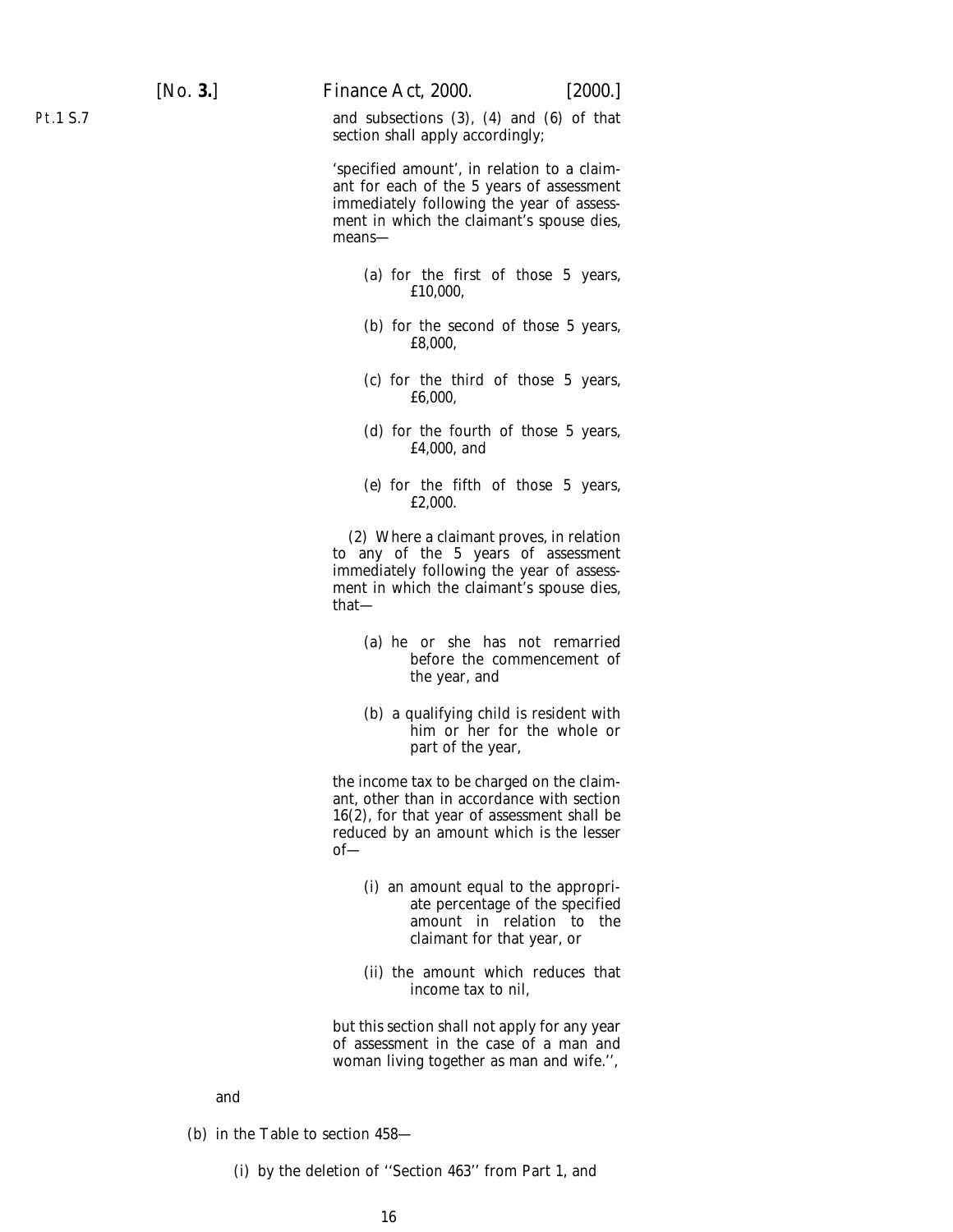<span id="page-16-0"></span>

(ii) by the insertion, in Part 2, after ''Section 462'' of Pt.1 S.7 ''Section 463''.

**8.**—As respects the year of assessment 2000-2001 and subsequent Age allowance.years of assessment, the Principal Act is amended—

(*a*) by the substitution of the following for section 464:

"Age  $464$ — $(1)$  In this section—

'appropriate percentage', in relation to a year of assessment, means a percentage equal to the standard rate of tax for that year;

'specified amount', in relation to an individual for a year of assessment, means—

- (*a*) £1,600, in a case where the individual is a married person whose spouse is living with him or her and who is assessed to tax in accordance with section 1017, and
- (*b*) £800, in any other case.

(2) Where for any year of assessment an individual is entitled to a reduction of income tax under section 461 and proves that at any time during that year of assessment—

- (*a*) the individual, or
- (*b*) in the case of a married person whose spouse is living with him or her and who is assessed to tax in accordance with section 1017, either the individual or the individual's spouse,

was of the age of 65 years or over, the income tax to be charged on the individual, other than in accordance with section 16(2), for that year of assessment shall be reduced by a further amount which is the lesser of—

- (i) an amount equal to the appropriate percentage of the specified amount in relation to the individual for that year, or
- (ii) the amount which reduces that income tax to nil.'',

and

- (*b*) in the Table to section 458—
	- (i) by the deletion of ''Section 464'' from Part 1, and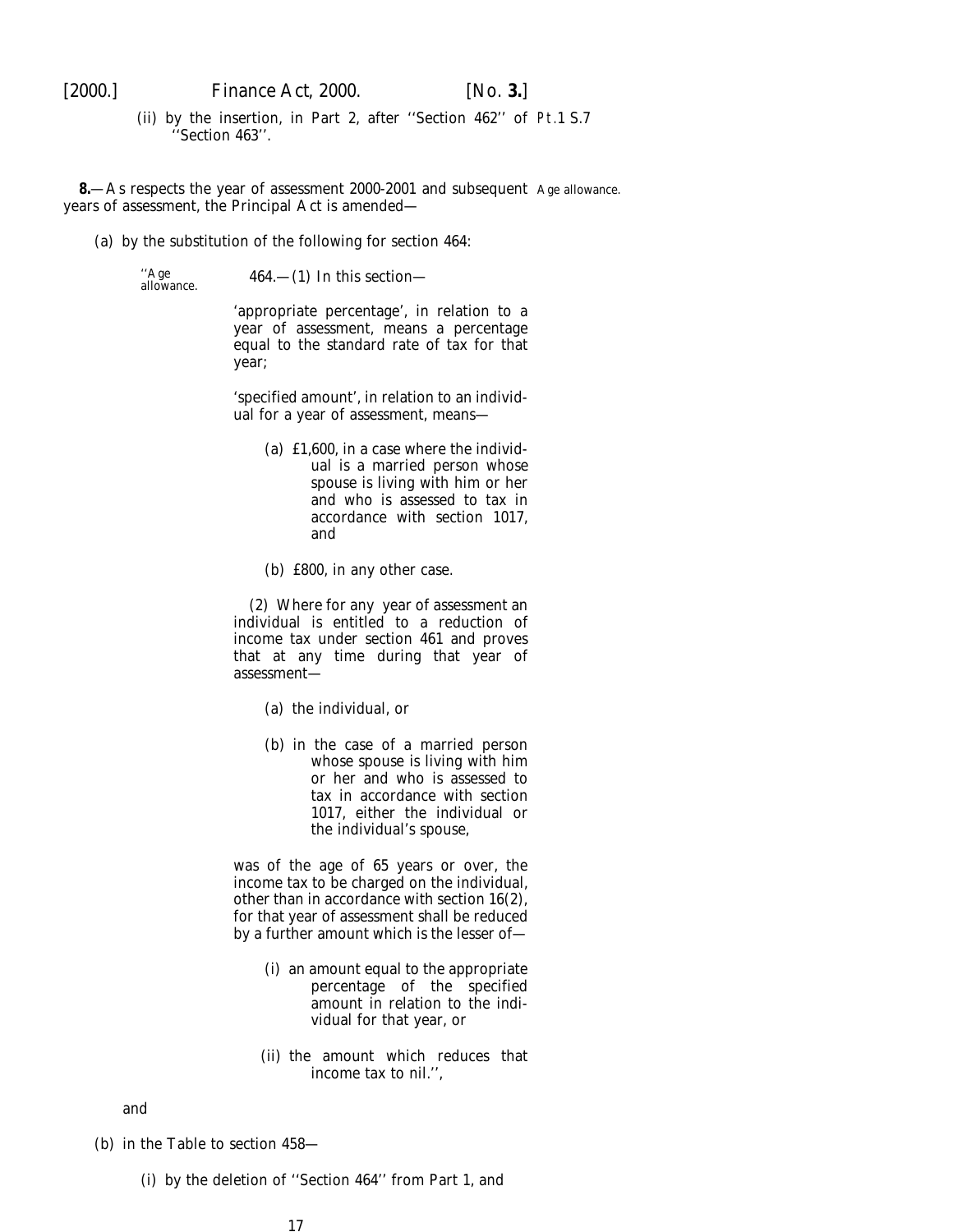(ii) by the insertion, in Part 2, after ''Section 463'' (inserted by this Act) of ''Section 464''.

Incapacitated children.

<span id="page-17-0"></span>Pt.1 S.8

**9.**—As respects the year of assessment 2000-2001 and subsequent years of assessment, the Principal Act is amended—

(*a*) by the substitution of the following for section 465:

''Incapacitated 465.—(1) In this section— children.

'appropriate percentage', in relation to a year of assessment, means a percentage equal to the standard rate of tax for that year;

'qualifying child', in relation to an individual, means a child of the individual who—

- (*a*) is under the age of 18 years and is permanently incapacitated by reason of mental or physical infirmity, or
- (*b*) if over the age of 18 years at the commencement of the year of assessment, is permanently incapacitated by reason of mental or physical infirmity from maintaining himself or herself and had become so permanently incapacitated before he or she had attained the age of 21 years or had become so permanently incapacitated after attaining the age of 21 years but while he or she had been in receipt of full-time instruction at any university, college, school or other educational establishment;

'specified amount', in relation to a qualifying child for a year of assessment, means £1,600.

(2) Where an individual proves that he or she has living at any time during a year of assessment a qualifying child, the income tax to be charged on the individual, other than in accordance with section 16(2), for that year of assessment shall, in respect of each such child, be reduced by an amount which is the lesser of—

- (*a*) an amount equal to the appropriate percentage of the specified amount in relation to the child, or
- (*b*) the amount which reduces that income tax to nil.
- (3) (*a*) A child under the age of 18 years shall be regarded as permanently incapacitated by reason of mental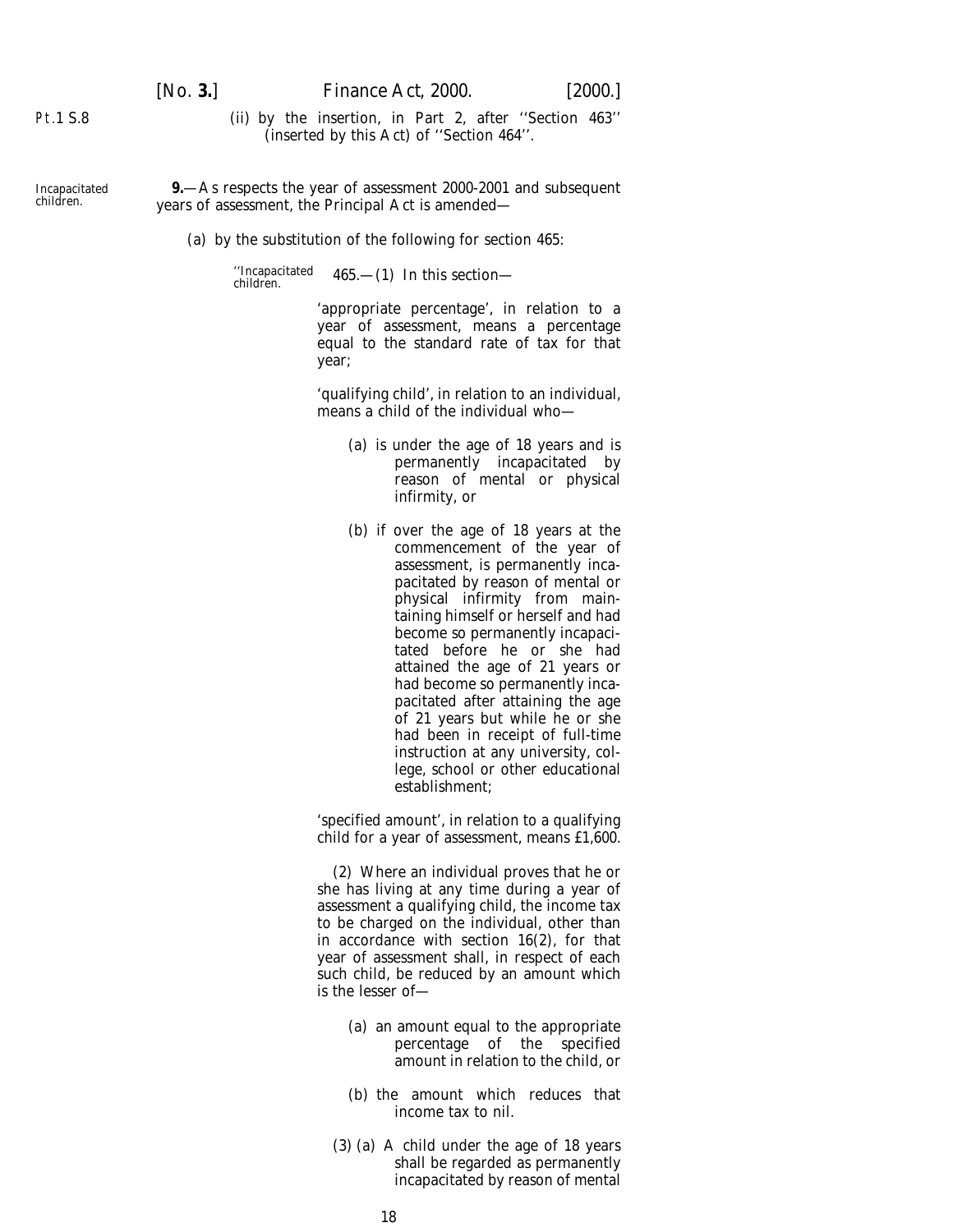or physical infirmity only if the Pt.1 S.9 infirmity is such that there would be a reasonable expectation that if the child were over the age of 18 years the child would be incapacitated from maintaining himself or herself.

- (*b*) In the case of a child referred to in paragraph (*b*) of the definition of 'qualifying child' in subsection  $(1)$ , the specified amount shall be £1,600, or the amount expended by the individual in the year of assessment on the maintenance of the child, whichever is the lesser.
- (*c*) Any relief under this section shall be in substitution for and not in addition to any reduction of tax to which the individual might be entitled in respect of the same child under section 466.

(4) Where an individual proves for the year of assessment—

- (*a*) that he or she has the custody of and maintains at his or her own expense any child who, but for the fact that that child is not a child of the individual, would be a qualifying child referred to in subsection (1), and
- (*b*) that neither the individual nor any other individual is entitled to relief in respect of the same child under subsection (2) or under any other provision of this Part, or, if any other individual is entitled to such relief, that such other individual has relinquished his or her claim to that relief.

the individual shall be entitled to the same relief under this section in respect of the child as if the child were a child of the individual.

(5) (*a*) The reference in paragraph (*b*) of the definition of 'qualifying child' in subsection (1) to a child receiving full-time instruction at an educational establishment shall include a reference to a child undergoing training by any person (in this subsection referred to as 'the employer') for any trade or profession in such circumstances that the child is required to devote the whole of his or her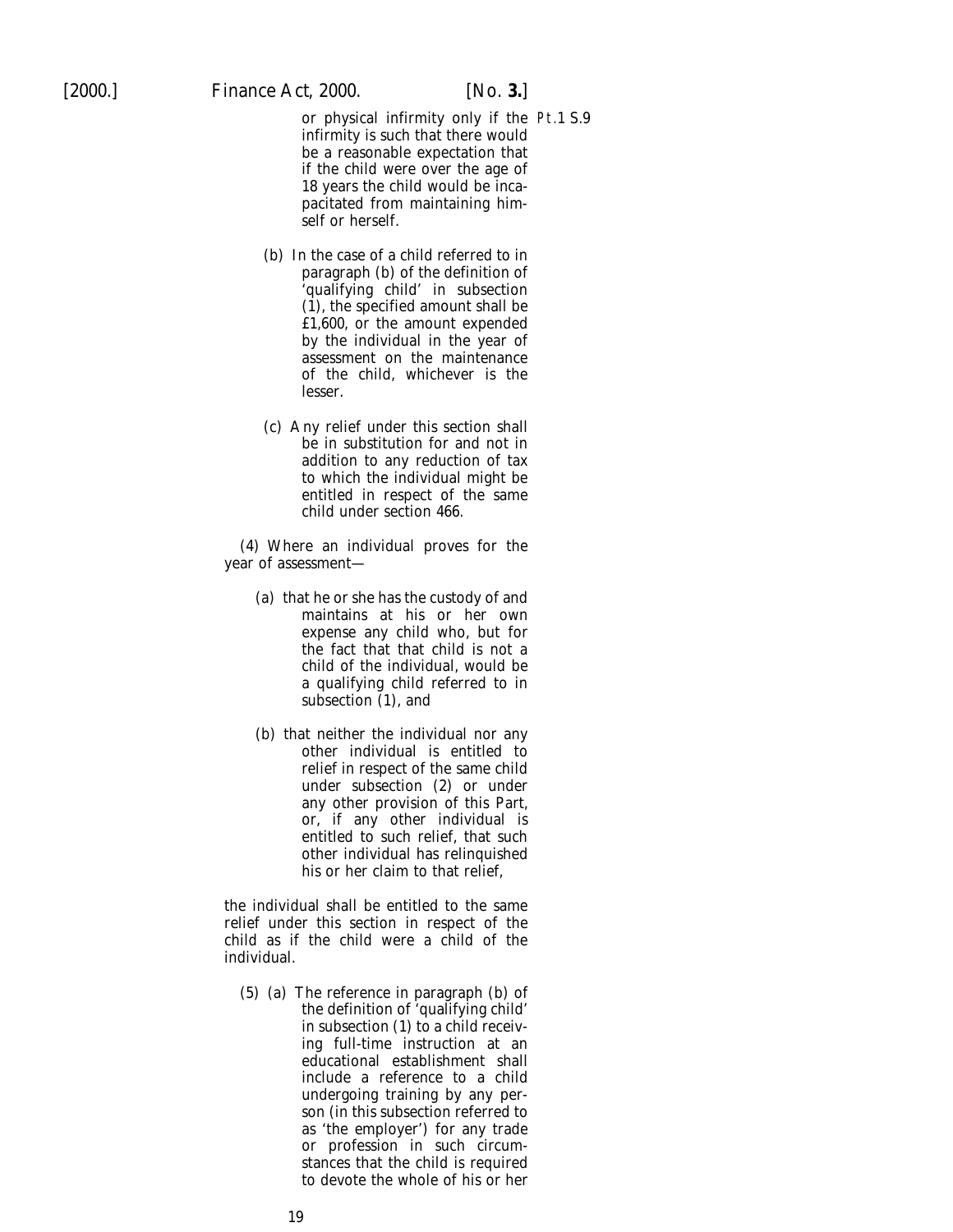time to the training for a period of not less than 2 years.

- ( *b*) For the purpose of a claim in respect of a child undergoing training, the inspector may require the employer to furnish particulars with respect to the training of the child in such form as may be prescribed by the Revenue Commissioners.
- (6) ( *a*) Where in any year of assessment a qualifying child is entitled in his or her own right to an income exceeding £2,100 in that year, the specified amount shall be reduced by the amount of the excess up to the limit of the specified amount.
	- ( *b*) In calculating the income of the child for the purposes of paragraph (*a*), no account shall be taken of any income to which the child is entitled as the holder of a scholarship, bursary, or other similar educational endowment.

(7) Where any question arises as to whether any person is entitled to relief under this section in respect of a child over the age of 21 years as being a child who had become permanently incapacitated by reason of mental or physical infirmity from maintaining himself or herself after attaining that age but while in receipt of full-time instruction referred to in this section, the Revenue Commissioners may consult the Minister for Education and Science.

(8) Where for any year of assessment 2 or more individuals are or would but for this subsection be entitled under this section to relief in respect of the same child, the following provisions shall apply:

- (*a*) only one specified amount under this section shall be allowed in respect of the child;
- ( *b*) where the child is maintained by one individual only, that individual only shall be entitled to claim a reduction of tax under this section;
- ( *c*) where the child is maintained jointly by two or more of the individuals, each of those individuals shall be entitled to claim a reduction of tax under this section by reference to that portion of the specified amount as is proportionate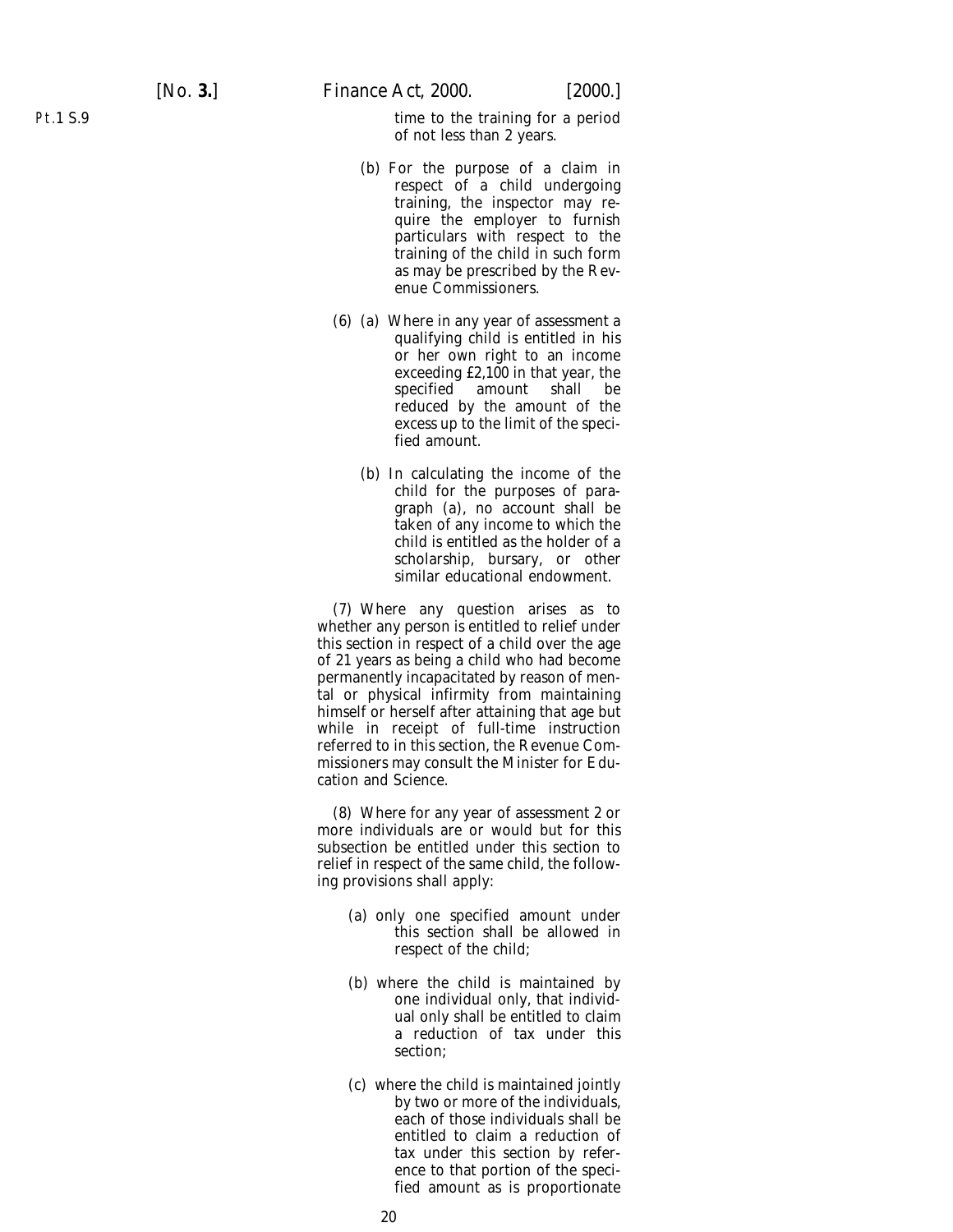to the amount expended by him Pt.1 S.9 or her on the maintenance of the child;

<span id="page-20-0"></span>(*d*) in ascertaining for the purposes of this subsection whether an individual maintains a child and, if so, to what extent, any payment made by the individual for or towards the maintenance of the child which the individual is entitled to deduct in computing his or her total income for the purposes of the Income Tax Acts shall be deemed not to be a payment for or towards the maintenance of the child.'',

and

(*b*) in the Table to section 458—

- (i) by the deletion of ''Section 465'' from Part 1, and
- (ii) by the insertion, in Part 2, after ''Section 464'' (inserted by this Act) of ''Section 465''.

**10.**—As respects the year of assessment 2000-2001 and subsequent Dependent relative.years of assessment, the Principal Act is amended—

(*a*) by the substitution of the following for section 466:

"Dependent  $466$ .—(1) In this section—

'appropriate percentage', in relation to a year of assessment, means a percentage equal to the standard rate of tax for that year;

'dependent relative', in relation to a claimant, means—

- (*a*) a relative of the claimant, or of the claimant's spouse, incapacitated by old age or infirmity from maintaining himself or herself,
- (*b*) the widowed father or widowed mother of the claimant or of the claimant's spouse, whether incapacitated or not, or
- (*c*) a son or daughter of the claimant who resides with the claimant and on whose services the claimant, by reason of old age or infirmity, is compelled to depend;

'specified amount', in relation to a dependent relative for a year of assessment, means £220 reduced by the amount, if any,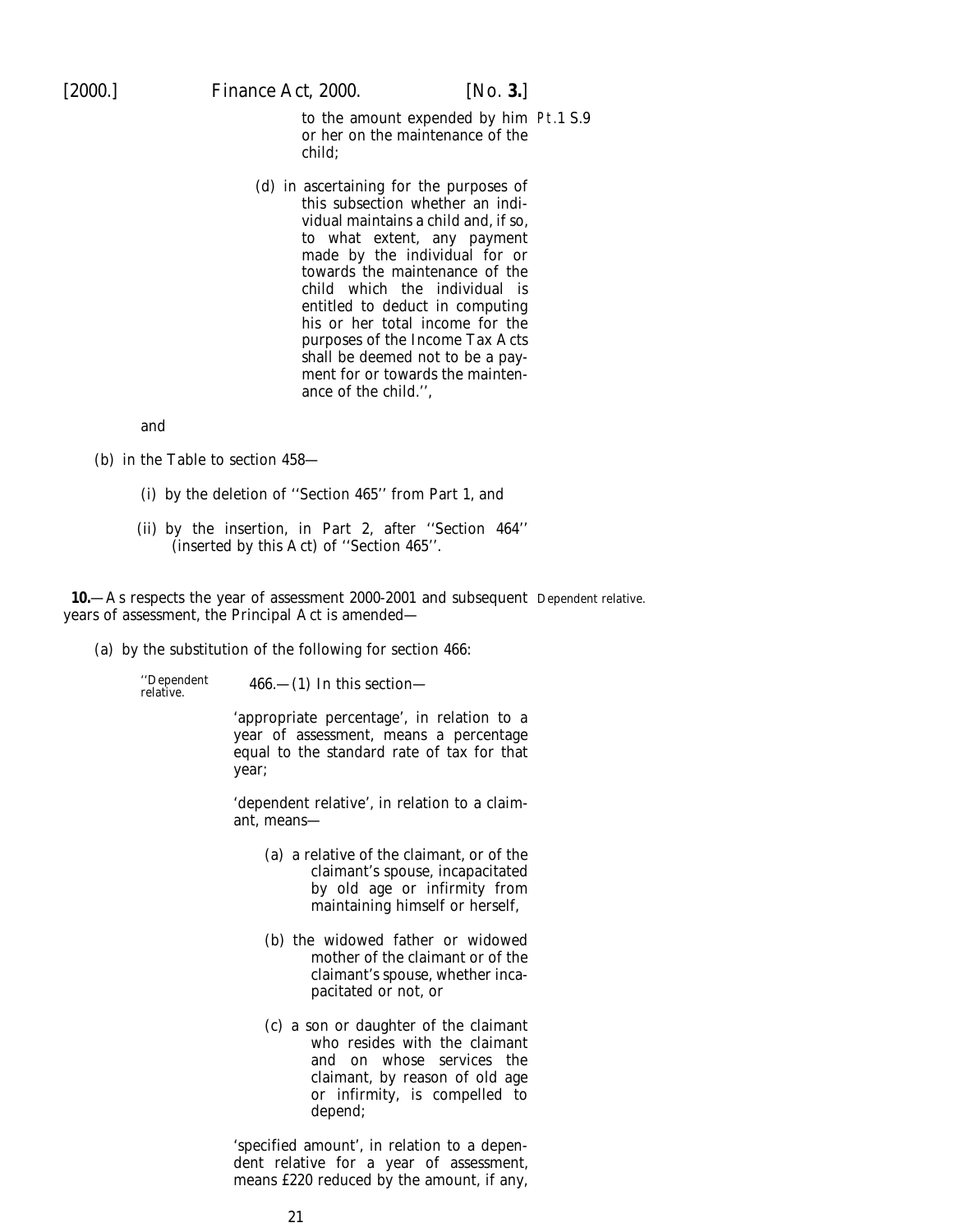Pt.1 S.10

[*No.* **3.**] *Finance Act,* 2000. [2000.]

by which the dependent relative's total income from all sources for the year exceeds the specified limit;

'specified limit' means the aggregate of the payments to which an individual is entitled in a year of assessment in respect of an old age (contributory) pension at the maximum rate under the Social Welfare (Consolidation) Act, 1993, if throughout the year of assessment such individual is entitled to such a pension and—

- (*a*) has no adult dependant or qualified children (within the meaning, in each case, of that Act),
- (*b*) is over the age of 80 years (or such other age as may be specified in that Act for the time being in place of the age of 80 years), and
- (*c*) is living alone.

(2) Where for any year of assessment a claimant proves that he or she maintains at his or her own expense a dependent relative, the income tax to be charged on the claimant, other than in accordance with section 16(2), for that year of assessment shall, in respect of each such dependent relative, be reduced by an amount which is the lesser of—

- (*a*) an amount equal to the appropriate percentage of the specified amount in relation to the dependent relative for that year, or
- (*b*) the amount which reduces that income tax to nil.

(3) Where for any year of assessment 2 or more individuals jointly maintain a dependent relative, the specified amount in relation to that dependent relative shall be apportioned between them in proportion to the amount or value of their respective contributions towards the maintenance of that dependent relative.'',

and

- (*b*) in the Table to section 458—
	- (i) by the deletion of ''Section 466'' from Part 1, and
	- (ii) by the insertion, in Part 2, after ''Section 465'' (inserted by this Act) of ''Section 466''.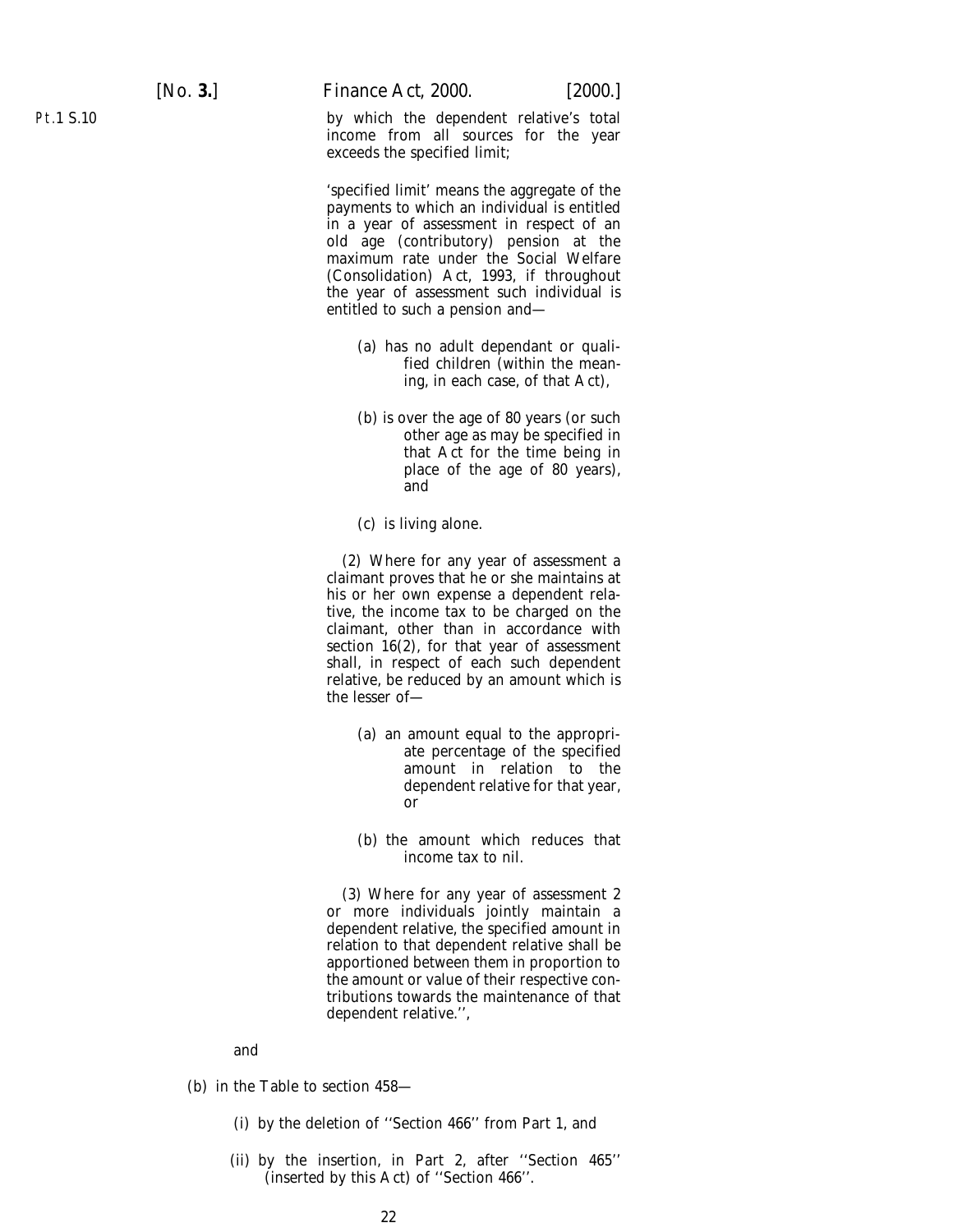<span id="page-22-0"></span>

**11.**—As respects the year of assessment 2000-2001 and subsequent Pt.1 years of asessment, the Principal Act is amended—

Relief for blind persons.

(*a*) by the substitution of the following for section 468:

"Relief for  $468$ —(1) In this section—<br>blind persons.

'appropriate percentage', in relation to a year of assessment, means a percentage equal to the standard rate of tax for that year;

'blind person' means a person whose central visual acuity does not exceed 6/60 in the better eye with correcting lenses, or whose central visual acuity exceeds 6/60 in the better eye or in both eyes but is accompanied by a limitation in the fields of vision that is such that the widest diameter of the visual field subtends an angle no greater than 20 degrees;

'specified amount', in relation to an individual to whom this section applies for a year of assessment, means—

- (*a*) £3,000, in a case where either the individual or his or her spouse is a blind person, or
- (*b*) £6,000, in a case where the individual and his or her spouse are both blind persons.

(2) This section applies to an individual for a year of assessment where the individual proves that—

- (*a*) he or she was for the whole or any part of the year of assessment a blind person, or
- (*b*) where he or she is assessed to tax in accordance with section 1017, either or both he or she and his or her spouse was for the whole or any part of the year of assessment a blind person.

(3) The income tax to be charged on an individual to whom this section applies, other than in accordance with section 16(2), for a year of assessment shall be reduced by an amount which is the lesser of—

- (*a*) an amount equal to the appropriate percentage of the specified amount in relation to the individual for that year, or
- (*b*) the amount which reduces that income tax to nil.'',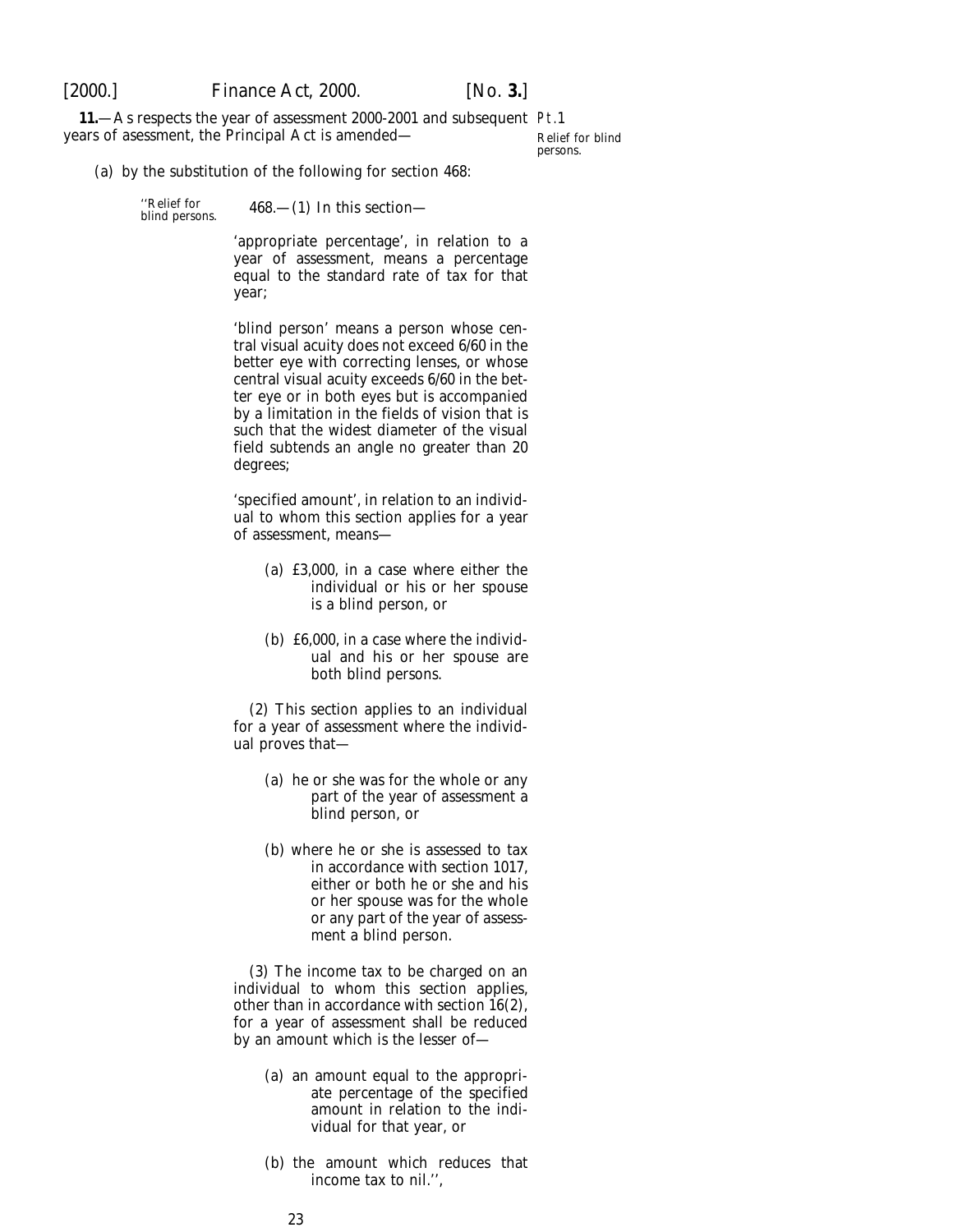and

- (*b*) in the Table to section 458—
	- (i) by the deletion of ''Section 468'' from Part 1, and
	- (ii) by the insertion, in Part 2, after ''Section 466A'' (inserted by this Act) of ''Section 468''.

Home carer's allowance.

<span id="page-23-0"></span>Pt.1 S.11

**12.**—As respects the year of assessment 2000-2001 and subsequent years of assessment, the Principal Act is amended—

(*a*) in Chapter 1 of Part 15 by the insertion of the following section after section 466:

''Home carer's 466A.—(1) In this section— allowance.

'appropriate percentage', in relation to a year of assessment, means a percentage equal to the standard rate of tax for that year;

'dependent person', in relation to a qualifying claimant, means a person (other than the spouse of the qualifying claimant) who, subject to subsection (3), resides with that qualifying claimant and who is—

- (*a*) a child in respect of whom<br>either the qualifying qualifying claimant or his or her spouse is, at any time during a year of assessment, in receipt of child benefit under Part IV of the Social Welfare (Consolidation) Act, 1993, or
- (*b*) an individual who, at any time during a year of assessment, is of the age of 65 years or over, or
- (*c*) an individual who is permanently incapacitated by reason of mental or physical infirmity;

'qualifying claimant', in relation to a year of assessment, means an individual—

- (*a*) who is assessed to tax for that year in accordance with section 1017, and
- (*b*) who, or whose spouse, (in this section referred to as the 'carer spouse') is engaged during that year in caring for one or more dependent persons;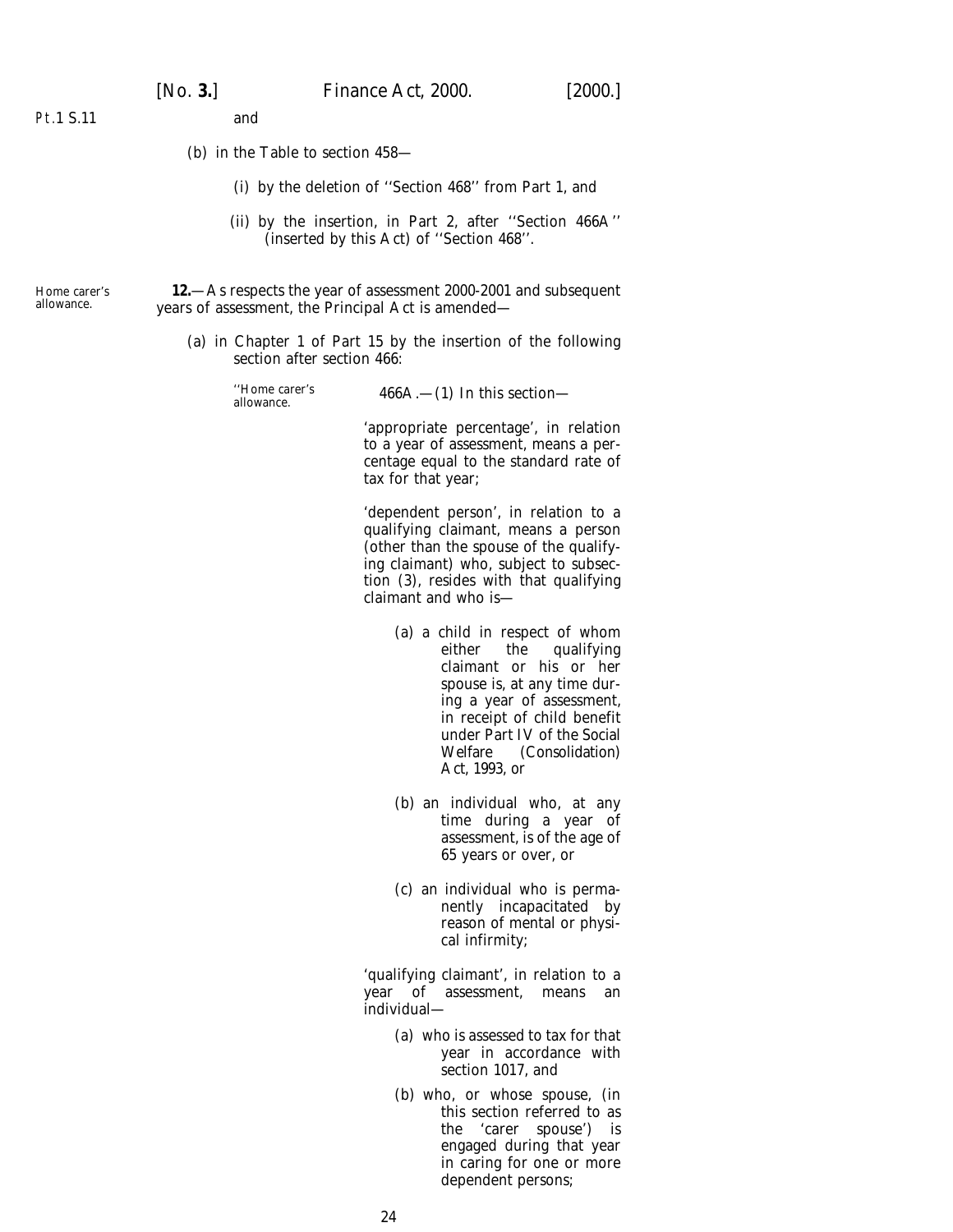'relative', in relation to a qualifying Pt.1 S.12 claimant, includes a relation by marriage and a person in respect of whom the qualifying claimant is or was the legal guardian;

'specified amount' means, subject to subsections (6) and (7), £3,000.

(2) Where for any year of assessment an individual proves that he or she is a qualifying claimant, the income tax to be charged on the individual, other than in accordance with section 16(2), for that year of assessment shall be reduced by an amount which is the lesser of—

- (*a*) an amount equal to the appropriate percentage of the specified amount, or
- (*b*) the amount which reduces that income tax to nil.

(3) For the purposes of this section—

- (*a*) a dependent person in relation to a qualifying claimant who is a relative of that claimant or the claimant's spouse shall be regarded as residing with the qualifying claimant if—
	- (i) the relative lives in close proximity to the qualifying claimant, and
	- (ii) a direct system of communication exists between the qualifying claimant's residence and the residence of the relative,

#### and

- (*b*) a qualifying claimant and a relative shall be regarded as living in close proximity if they reside—
	- (i) next door in adjacent residences, or
	- (ii) on the same property, or
	- (iii) within 2 kilometres of each other.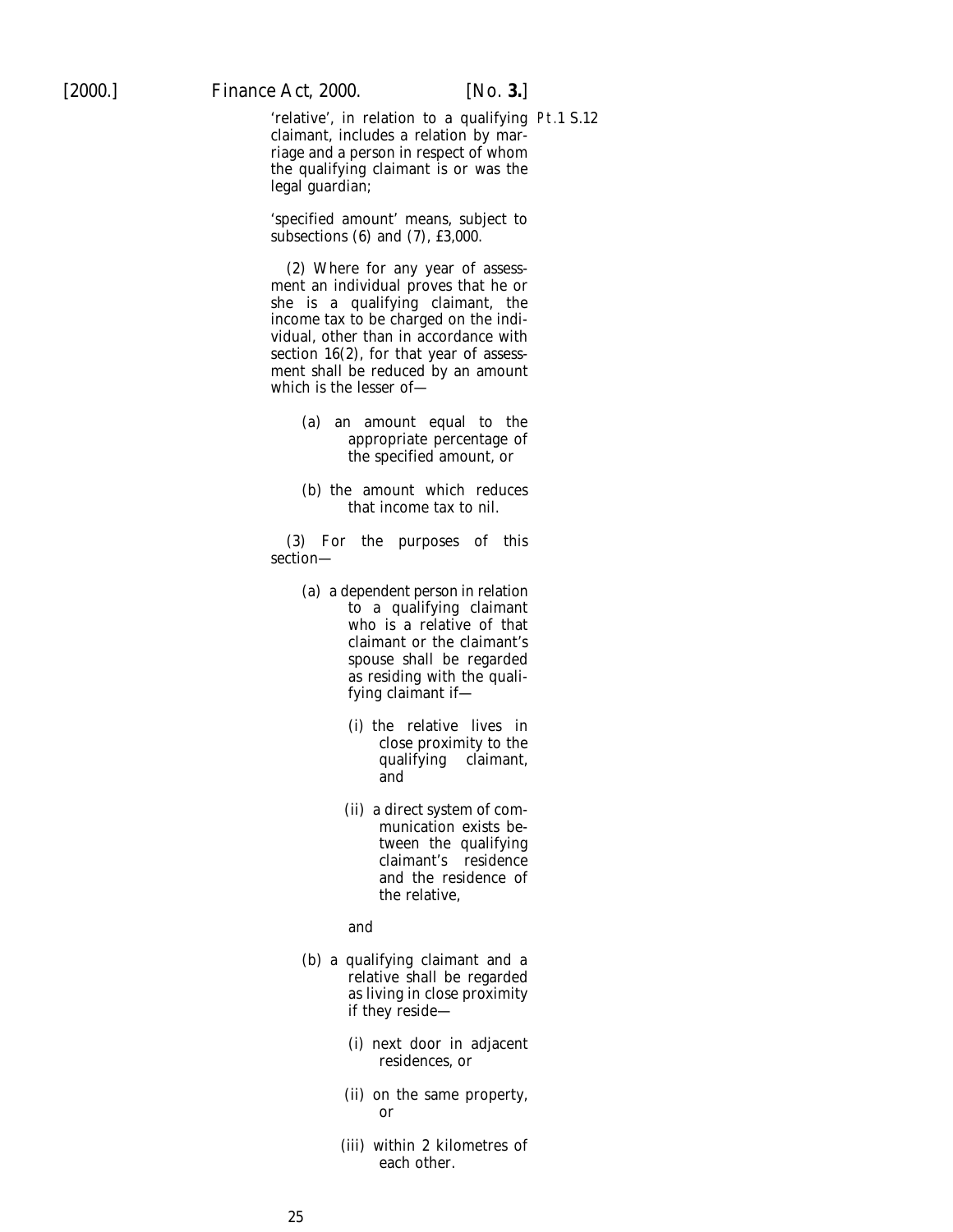(4) A qualifying claimant shall be entitled to only one reduction of tax under subsection (2) for any year of assessment irrespective of the number of dependent persons resident with the qualifying claimant in that year.

(5) Relief under this section in respect of a dependent person shall be granted to one and only one qualifying claimant being the person with whom that dependent person normally resides or, where subsection (3) applies, the person who, or whose spouse, normally cares for the dependent person.

- (6) ( *a*) Where in any year of assessment the carer spouse is entitled in his or her own right to an income exceeding £4,000 in that year, the specified amount shall be reduced by an amount which is equal to 3 times the amount of that excess.
	- ( *b*) For the purposes of paragraph (*a*), no account shall be taken of any Carer's Allowance payable under Chapter 10 of Part III of the Social Welfare (Consolidation) Act, 1993.
- (7) ( *a*) Notwithstanding subsection (6) but subject to the other provisions of this section including this subsection, relief may be granted for a year of assessment where the claimant was entitled to relief under this section for the immediately preceding year of assessment.
	- ( *b*) Where relief is to be granted for a year of assessment by virtue of paragraph ( *a*), it shall not exceed the amount of relief granted in the immediately preceding year of assessment.
	- ( *c*) Relief shall not be granted for a year of assessment by virtue of paragraph ( *a*) if it was so granted for the immediately preceding year of assessment.

Pt.1 S.12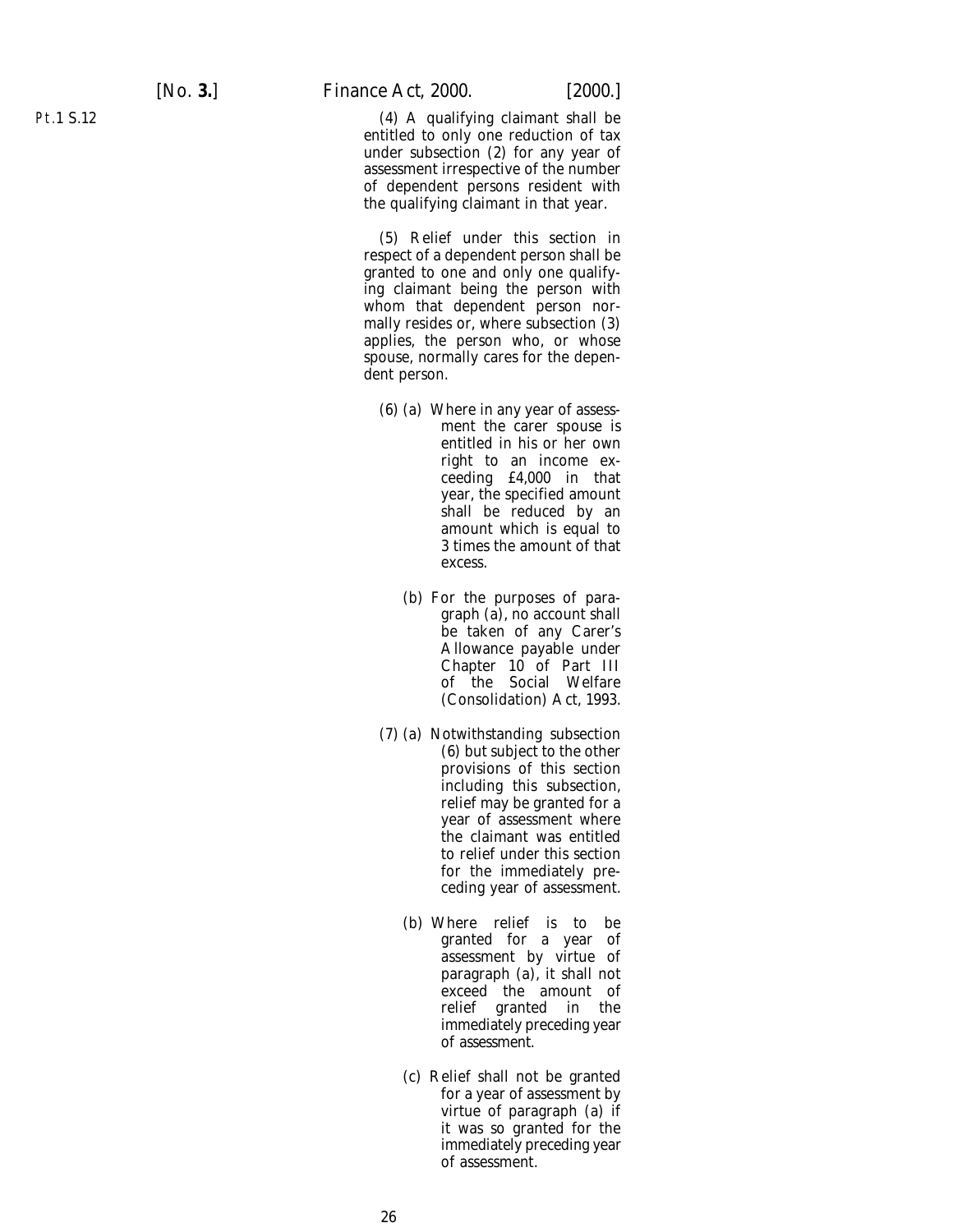<span id="page-26-0"></span>(8) Where for any year of assess- Pt.1 S.12 ment relief is granted to an individual under this section, the individual shall not also be entitled to the benefit of the provision contained in section 15(3) but the individual may elect by notice in writing to the inspector to have benefit under the said section 15(3) granted instead of the relief granted under this section.'',

and

(*b*) in the Table to section 458, by the insertion, in Part 2, after ''Section 466'' (inserted by this Act) of ''Section 466A''.

**13.**—As respects the year of assessment 2000-2001 and subsequent Amendment of years of assessment, section 473 of the Principal Act is amended—

(*a*) in subsection  $(1)$ —

(i) by the insertion of the following definition before the definition of ''residential premises'':

'''appropriate percentage', in relation to a year of assessment, means a percentage equal to the standard rate of tax for that year;", and

(ii) by the insertion of the following definition before the definition of ''tenancy'':

'''the specified limit', in relation to an individual for a year of assessment, means—

- (*a*) in the case of a married person assessed to tax in accordance with section 1017, £1,500; but, if at any time during the year of assessment the individual was of the age of 55 years or over, 'the specified limit' means £4,000,
- (*b*) in the case of a widowed person, £1,125; but, if at any time during the year of assessment the individual was of the age of 55 years or over, 'the specified limit' means £3,000, and
- (*c*) in any other case, £750; but, if at any time during the year of assessment the individual was of the age of 55 years or over, 'the specified limit' means £2,000;'',
- (*b*) by the substitution of the following subsection for subsection (2):

''(2) Where an individual (in this section referred to as the 'claimant') proves that in the year of assessment he or she has made a payment on account of rent in respect of residential premises which, during the period in respect of which the payment was made, was his or her main residence, the income tax to be charged on the claimant, other than in accordance with section 16(2), for that year of assessment shall be reduced by an amount which is the least of—

section 473 (allowance for rent paid by certain tenants) of Principal Act.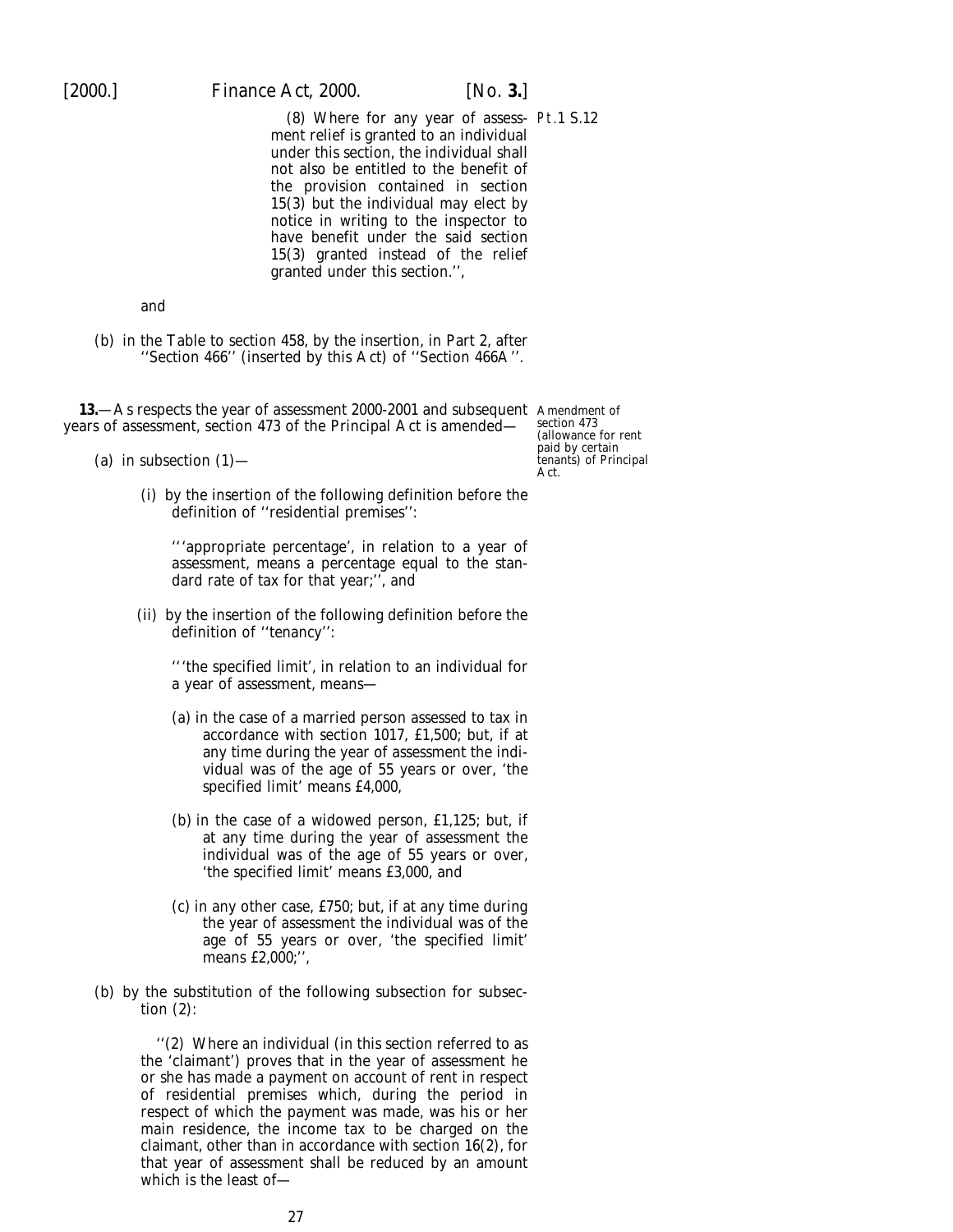<span id="page-27-0"></span>Pt.1 S.13

- (*a*) the amount equal to the appropriate percentage of the aggregate of such payments proved to be so made,
- (*b*) the appropriate percentage of the specified limit in relation to the claimant for the year of assessment, and
- (*c*) the amount that reduces that income tax to nil.'',
- (*c*) by the substitution of the following subsection for subsection (3):

''(3) For the purposes of this section, where a claimant is a married person assessed to tax for the year of assessment in accordance with section 1017, any payments made by the claimant's spouse, in respect of which that spouse would have been entitled to relief under this section if he or she were assessed to tax for the year of assessment in accordance with section 1016 (apart from subsection (2) of that section), shall be deemed to have been made by the claimant.'',

(*d*) by the substitution of the following subsection for subsection (10):

> ''(10) Any relief under this section shall be in substitution for and not in addition to any relief to which the claimant might be entitled in respect of the same payment under any other provision of the Income Tax Acts.'',

and

- (*e*) in the Table to section 458—
	- (i) by the deletion of ''Section 473(2)'' from Part 1, and
	- (ii) by the substitution in Part 2 of ''Section 473'' for ''Section 473(3)''.

**14.**—The provisions of the Principal Act referred to in *Schedule 1* are amended as specified in that Schedule.

**15.**—Section 122 of the Principal Act is amended, as respects the year 2000-2001 and subsequent years of assessment, by the substitution in the definition of ''the specified rate'' in paragraph (*a*) of subsection (1) of ''4 per cent'' for ''6 per cent'' in both places where it occurs, and the said definition, as so amended, is set out in the Table to this section.

#### TABLE

''the specified rate'', in relation to a preferential loan, means—

(i) in a case where—

(I) the interest paid on the preferential loan qualifies for relief under section 244, or

Standard rating of allowances: consequential provisions.

Amendment of section 122 (preferential loan arrangements) of Principal Act.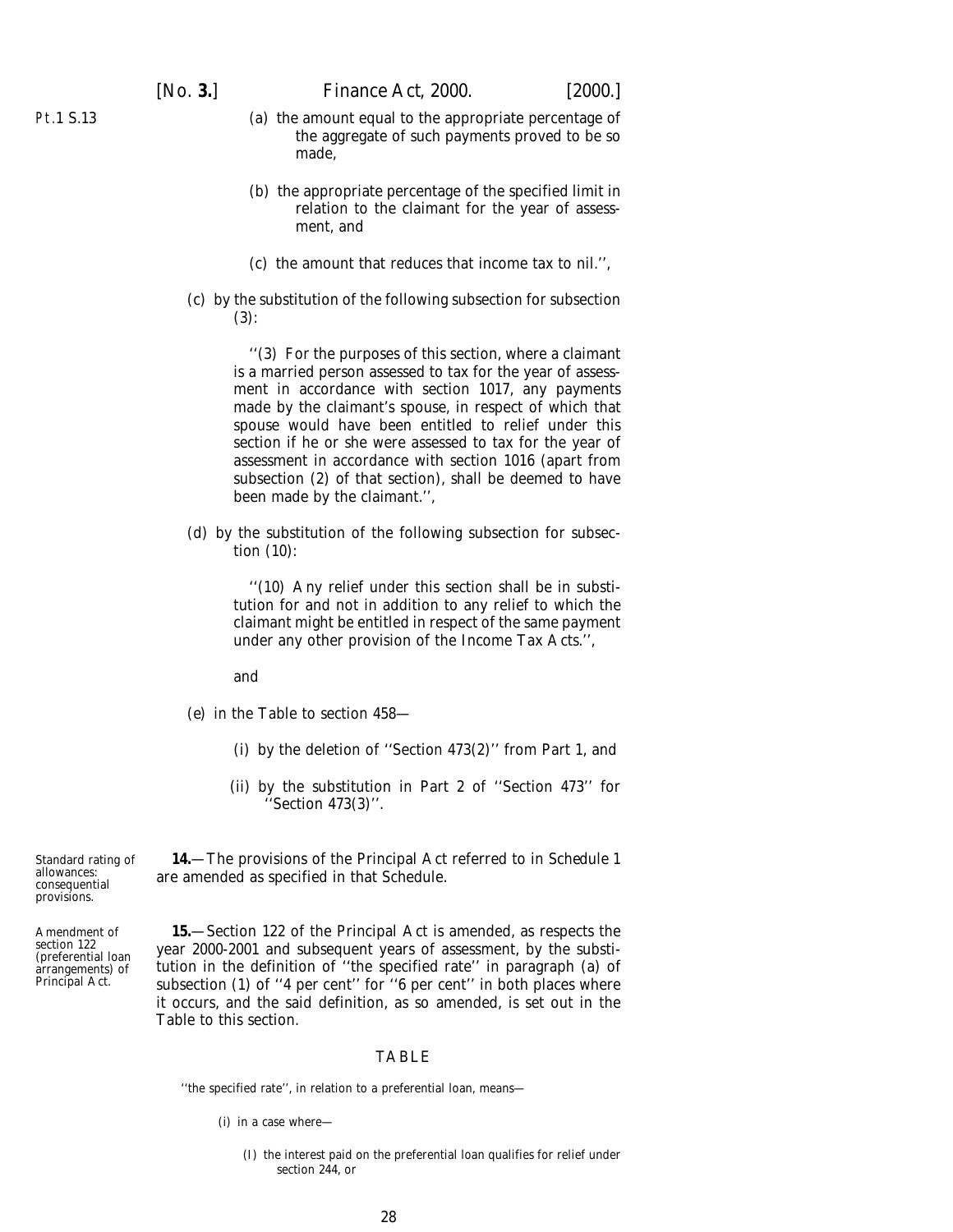<span id="page-28-0"></span>(II) if no interest is paid on the preferential loan, the interest which Pt.1 S.15 would have been paid on that loan (if interest had been payable) would have so qualified,

the rate of 4 per cent per annum or such other rate (if any) prescribed by the Minister for Finance by regulations,

- (ii) in a case where—
	- (I) the preferential loan is made to an employee by an employer,
	- (II) the making of loans for the purposes of purchasing a dwelling house for occupation by the borrower as a residence, for a stated term of years at a rate of interest which does not vary for the duration of the loan, forms part of the trade of the employer, and
	- (III) the rate of interest at which, in the course of the employer's trade at the time the preferential loan is or was made, the employer makes or made loans at arm's length to persons, other than employees, for the purposes of purchasing a dwelling house for occupation by the borrower as a residence is less than 4 per cent per annum or such other rate (if any) prescribed by the Minister for Finance by regulations,

the first-mentioned rate in subparagraph (III), or

(iii) in any other case, the rate of 10 per cent per annum or such other rate (if any) prescribed by the Minister for Finance by regulations.

**16.**—Section 126 of the Principal Act is amended by the substi-Amendment of tution, in subsection  $(8)$ , of the following for paragraph  $(b)$  (inserted section 126 (tax by the Finance Act, 1999):

"(b) Notwithstanding subsection (3) and the Finance Act, 1992 Principal Act. (Commencement of Section 15) (Unemployment Benefit and Pay-Related Benefit) Order, 1994 (S.I. No. 19 of 1994), subsection (3)(*b*) shall not apply in relation to unemployment benefit paid or payable in the period commencing on 6 April 1997, and ending on 5 April 2001, to a person employed in short-time employment.''.

treatment of certain benefits payable under Social Welfare Acts) of

**17.**—As respects the year of assessment 2000-2001 and subsequent Amendment of years of assessment, section 244 of the Principal Act is amended—

(*a*) in subsection  $(1)$ —

(i) by the substitution of the following for the definition of ''dependent relative'':

'' 'dependent relative', in relation to an individual, means any of the persons mentioned in paragraph (*a*) or (*b*) of the definition of 'dependent relative' in section 466(1) in respect of whom the individual is entitled to a reduction of tax under that section;'',

(ii) by the substitution of the following for the definition of ''relievable interest'':

'' 'relievable interest', in relation to an individual and a year of assessment, means—

(i) in the case of—

section 244 (relief for interest paid on certain home loans) of Principal Act.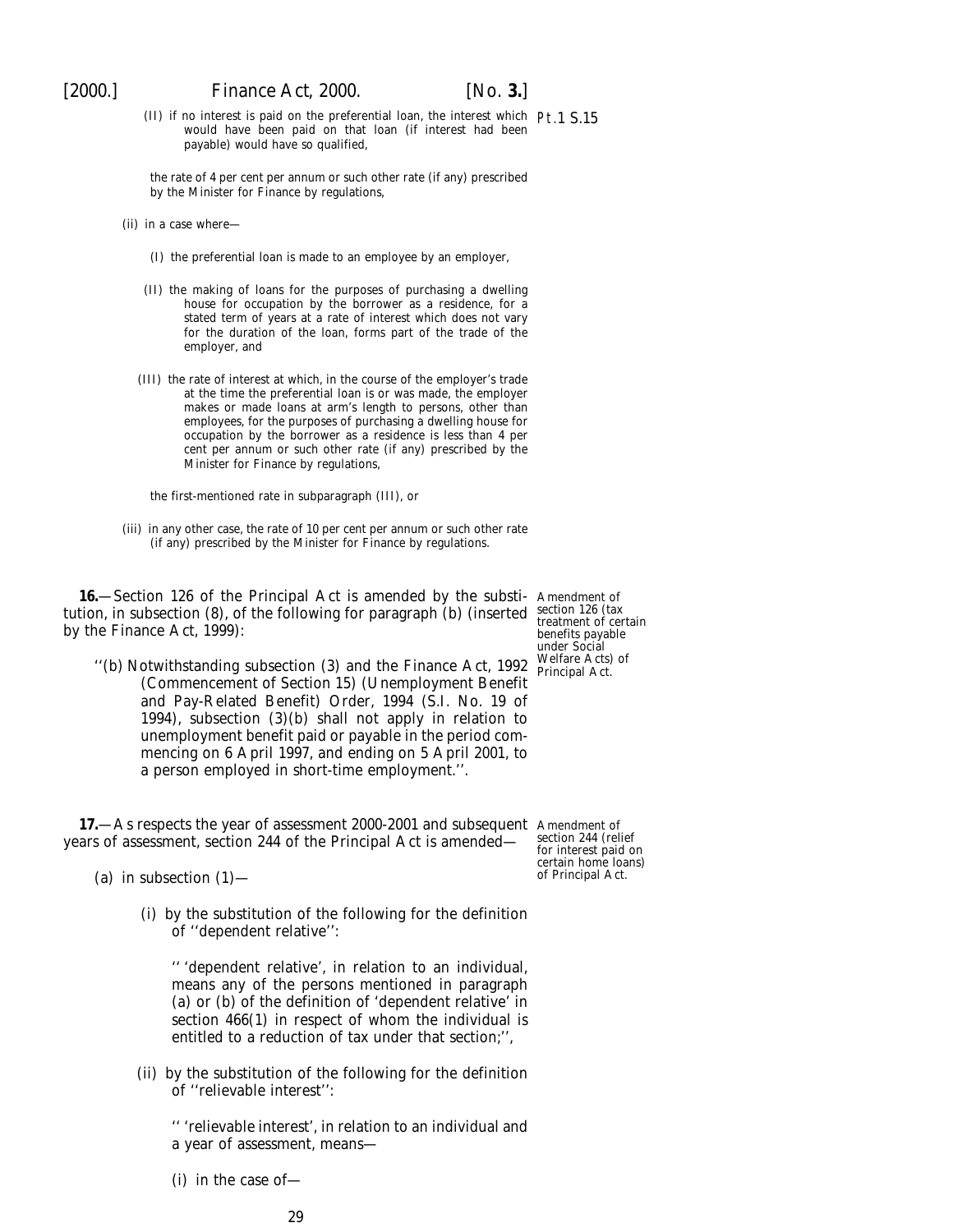Pt.1 S.17

- (I) an individual assessed to tax for the year of assessment in accordance with section 1017, or
- (II) a widowed individual,

the amount of qualifying interest paid by the individual in the year of assessment or, if less, £4,000,

(ii) in the case of any other individual, the amount of qualifying interest paid by the individual in the year of assessment or, if less, £2,000,

but, notwithstanding the preceding provisions of this definition and subject to paragraph (*c*), as respects the first 5 years of assessment for which there is an entitlement to relief under this section in respect of a qualifying loan, 'relievable interest', in relation to an individual and a year of assessment, shall mean—

- (iii) in the case of—
	- (I) an individual assessed to tax for the year of assessment in accordance with section 1017, or
	- (II) a widowed individual,

the amount of qualifying interest paid by the individual in the year of assessment or, if less, £5,000,

- (iv) in the case of any other individual, the amount of qualifying interest paid by the individual in the year of assessment or, if less, £2,500;'',
- and
- (iii) by the substitution of the following for paragraph (*c*):
	- ''(*c*) The number of years of assessment for which the amount of relievable interest is to be determined by reference to subparagraph (iii) or (iv) of the definition of 'relievable interest' shall be reduced by one year of assessment for each year of assessment in which an individual was entitled to relief for a year of assessment before the year 1997-1998 under section 76(1) or 496 of, or paragraph 1(2) of Part III of Schedule 6 to, the Income Tax Act, 1967.'',

#### and

- (*b*) in subsection (3), by the substitution of the following for paragraph (*a*):
	- ''(*a*) Where the amount of relievable interest is determined by reference to subparagraph (iii) or (iv) of the definition of 'relievable interest', then, notwithstanding any other provision of the Tax Acts, in the case of an individual who has elected or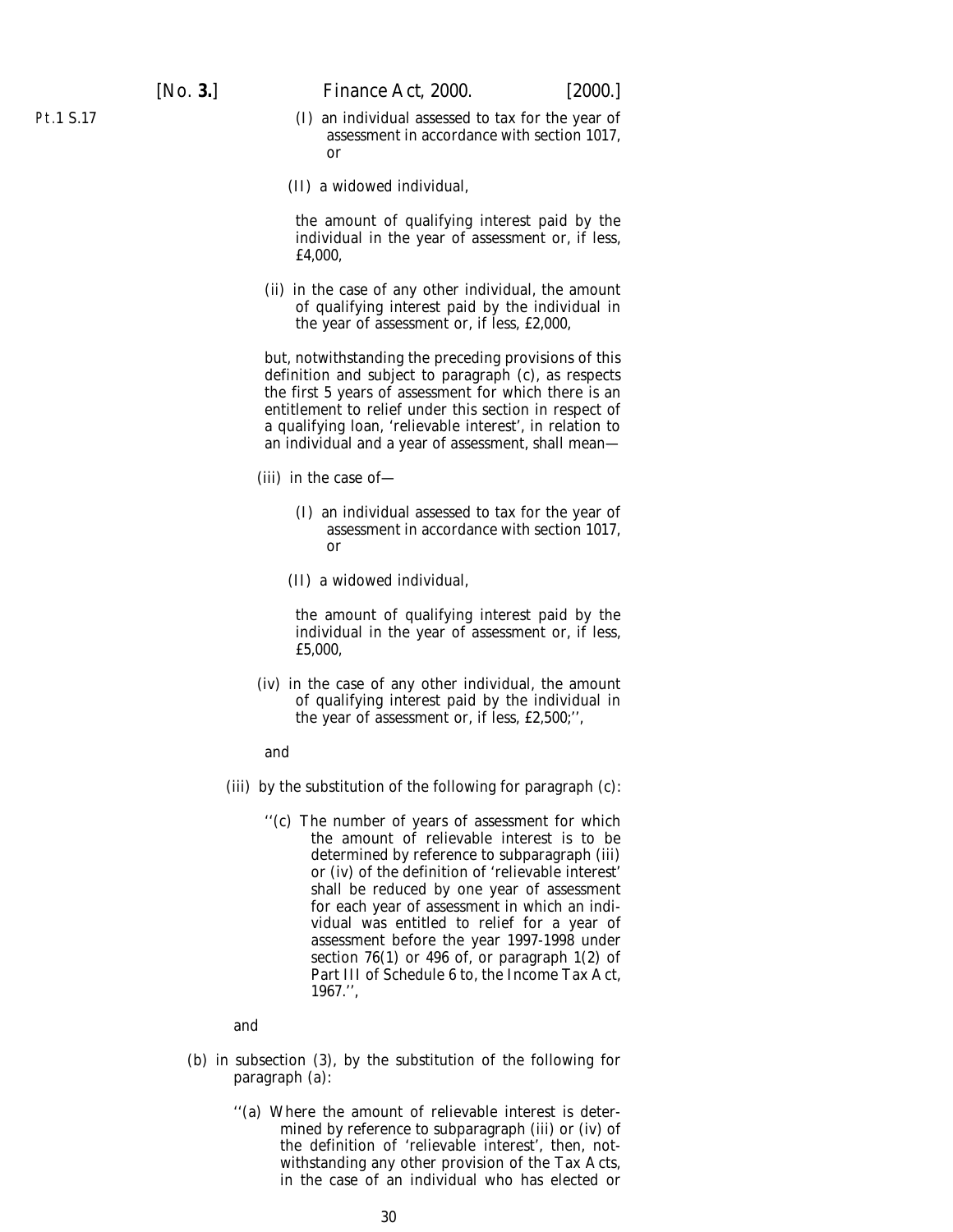<span id="page-30-0"></span>could be deemed to have duly elected to be Pt.1 S.17 assessed to tax for the year of assessment in accordance with section 1017, where either—

- (i) the individual, or
- (ii) the individual's spouse,

was previously entitled to relief under this section or under section 76(1) or 496 of, or paragraph 1(2) of Part III of Schedule 6 to, the Income Tax Act, 1967, and the other person was not so entitled—

- (I) the relief to be given under this section, other than that part of the relief (in this subsection referred to as 'the additional relief') which is represented by the difference between the relievable interest and the amount which would have been the amount of the relievable interest if this had been determined by reference to subparagraph (i) or (ii) of that definition, shall be treated as given in equal proportions to the individual and that individual's spouse for that year of assessment, and
- (II) the additional relief shall be reduced by 50 per cent and the additional relief, as so reduced, shall be given only to the person who was not previously entitled to relief under this section or under section 76(1) or 496 of, or paragraph 1(2) of Part III of Schedule 6 to, the Income Tax Act, 1967.''.

**18.**—(1) Section 202 of the Principal Act is amended—

(*a*) in subsection  $(1)(a)$ , by the substitution of the following for the definition of ''specified amount'':

Amendment of section 202 (relief for agreed pay restructuring) of Principal Act.

'' 'specified amount', in relation to a participating employee, means—

- (*a*) in a case where the basic pay of the employee is subject to a reduction of at least 10 per cent but not exceeding 15 per cent, £6,000 together with £200 for each complete year of service (subject to a maximum of 20 years), up to the relevant date, of the employee in the service of the qualifying company,
- (*b*) in a case where the basic pay of the employee is subject to a reduction exceeding 15 per cent but not exceeding 20 per cent, £6,000 together with £500 for each complete year of service (subject to a maximum of 20 years), up to the relevant date, of the employee in the service of the qualifying company, and
- (*c*) in a case where the basic pay of the employee is subject to a reduction exceeding 20 per cent, £8,000 together with £600 for each complete year of service (subject to a maximum of 20 years), up to the relevant date, of the employee in the service of the qualifying company.'',

and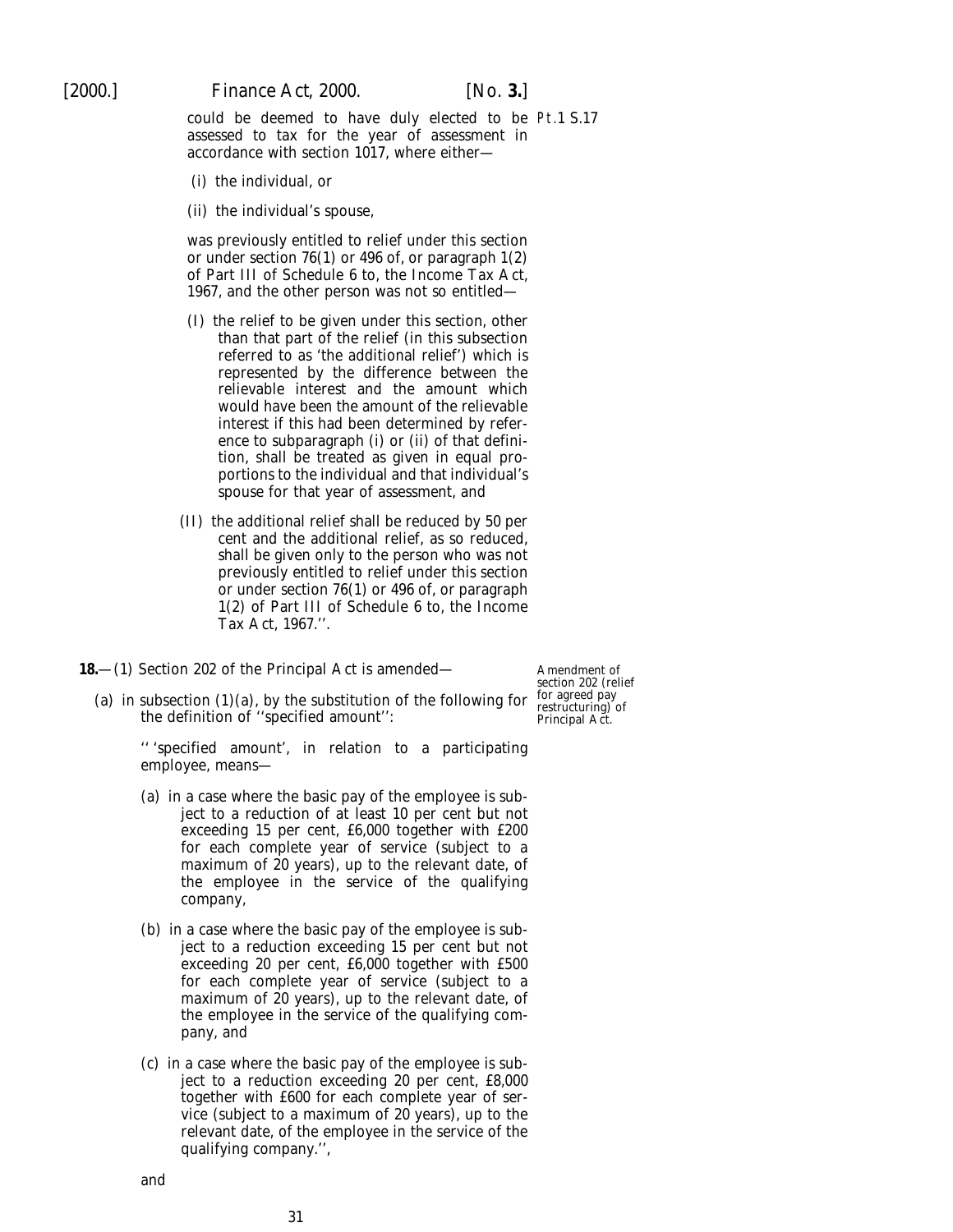(*b*) in subsection (2), by the substitution in paragraph (*g*) of ''6 April 2003'' for ''the 6th day of April, 2000''.

(2) *Paragraph (a)* of *subsection (1)* shall apply and have effect as respects payments made under a relevant agreement (within the meaning of section 202 of the Principal Act) the relevant date (within that meaning) of which is after 20 July 1999.

Amendment of Part 16 (income tax relief for investment in corporate trades — business expansion scheme and seed capital scheme) of Principal Act.

<span id="page-31-0"></span>Pt.1 S.18

- **19.**—(1) Part 16 of the Principal Act is amended—
	- (*a*) in section 488(1) by the insertion of the following after the definition of ''eligible shares'':

'' 'Exchange Axess' means the company incorporated under the Companies Acts, 1963 to 1999, on 19 July 1999 as Exchange Axess Limited;'',

(*b*) in section 491 by the substitution, in subsection (4), of the following for the words after ''by reason only of the fact'' to the end of the subsection:

''that—

- (I) a subscription for eligible shares in both companies is made by a person or persons having the management of an investment fund designated under section 508 as nominee for any person or group or groups of persons, or
- (II) both companies hold shares or securities in, or have made loans to, Exchange Axess or carry on in limited partnership with Exchange Axess such qualifying trading operations as are referred to in section 496(2)(*a*)(iv).'',

and

- (*c*) in section  $495(3)(a)(ii)$ 
	- (i) by the substitution, in clause (I), of ''company,'' for ''company, or'',
	- (ii) by the substitution, in clause (II), of ''trades, or'' for ''trades.'', and
	- (iii) by the insertion, after clause (II), of the following:
		- ''(III) both the holding of shares or securities in, or the making of loans to, Exchange Axess, and the carrying on in limited partnership with Exchange Axess of such qualifying trading operations as are referred to in section 496(2)(*a*)(iv).''.

(2) *Subsection (1)* shall apply and have effect as on and from 1 May 1998.

Amendment of Schedule 13 (accountable persons for purposes of Chapter 1 of Part 18) to Principal Act.

**20.**—Schedule 13 to the Principal Act is amended by—

- (*a*) the deletion of paragraphs 43 and 85,
- (*b*) the substitution of the following for paragraph 92: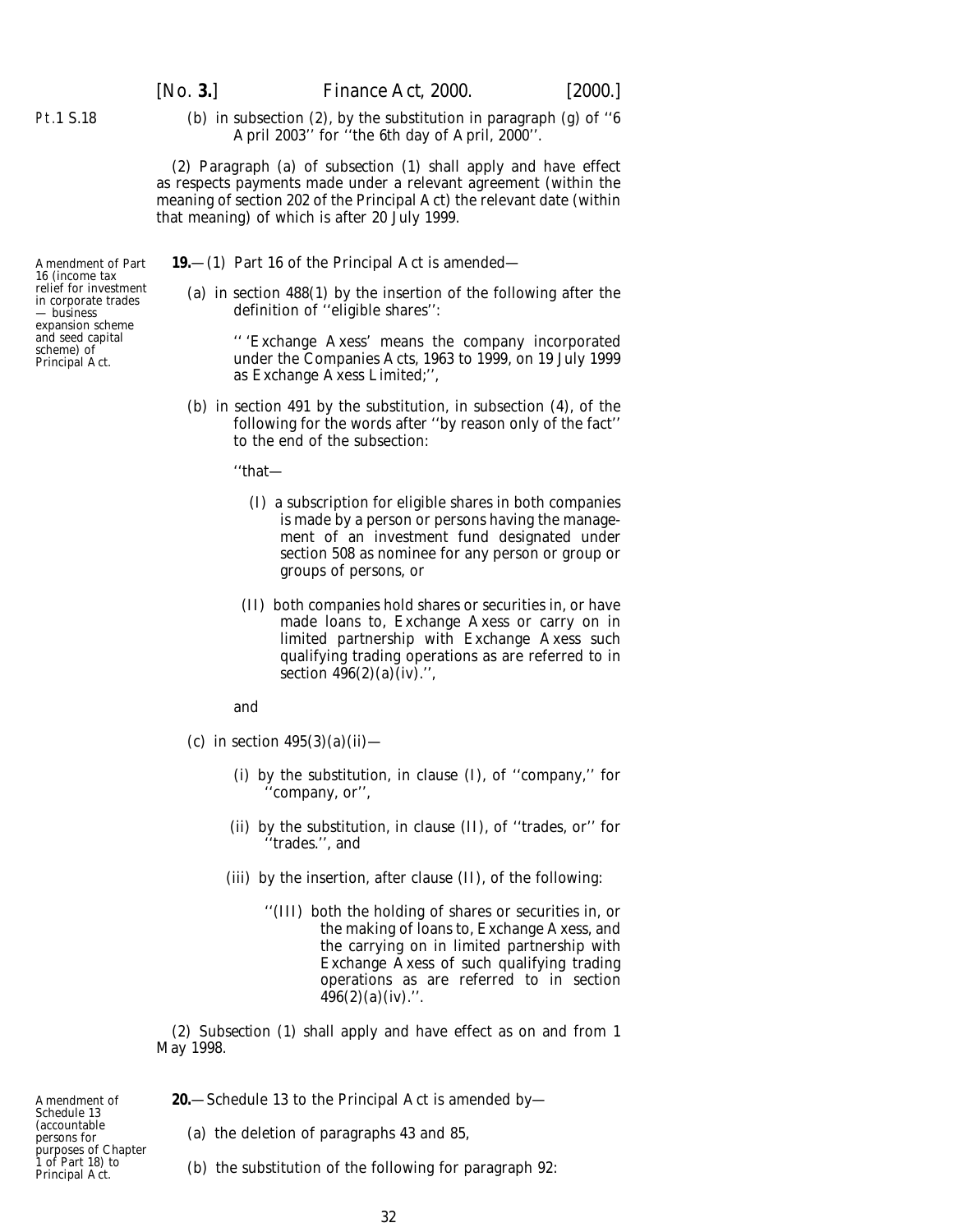<span id="page-32-0"></span>

''92. A Referendum Commission established by order Pt.1 S.20 made under section 2(1) of the Referendum Act, 1998.'',

and

- (*c*) the addition of the following after paragraph 95:
	- ''96. The Central Fisheries Board.
	- 97. A regional fisheries board established by virtue of an order made under section 10 of the Fisheries Act, 1980.
	- 98. A County Enterprise Board (being a board referred to in the Schedule to the Industrial Development Act, 1995).
	- 99. Western Development Commission.
	- 100. The Equality Authority.
	- 101. Commissioners of Charitable Donations and Bequests for Ireland.
	- 102. Commission for Electricity Regulation.
	- 103. A regional authority established by an order made under section 43(1) of the Local Government Act, 1991.''.

**21.**—(1) As respects the year of assessment 2000-2001 and sub-Relieffor sequent years of assessment, Part 15 of the Principal Act is amended postgraduate and certain third-level in Chapter 1—

fees.

(*a*) by the insertion of the following section after section 475:

| "Relief for<br>postgraduate fees. | $475A$ , --(1) In this section-                                                                                                                                             |
|-----------------------------------|-----------------------------------------------------------------------------------------------------------------------------------------------------------------------------|
|                                   | 'academic year' means, in relation to<br>an approved course, a year of study<br>commencing on a date not earlier<br>than 1 August in a year of assessment;                  |
|                                   | 'appropriate percentage' means, in<br>relation to a year of assessment, a per-<br>centage equal to the standard rate of<br>tax for that year;                               |
|                                   | 'approved college' means, in relation<br>to a year of assessment, a college or<br>institution in the State that-                                                            |
|                                   | (a) provides courses to which<br>a scheme approved by<br>the Minister under the<br><b>Local Authorities (Higher</b><br>Education) Grants Acts,<br>1968 to 1992, applies, or |
|                                   | (b) operates in accordance with<br>a code of standards which<br>from time to time may,                                                                                      |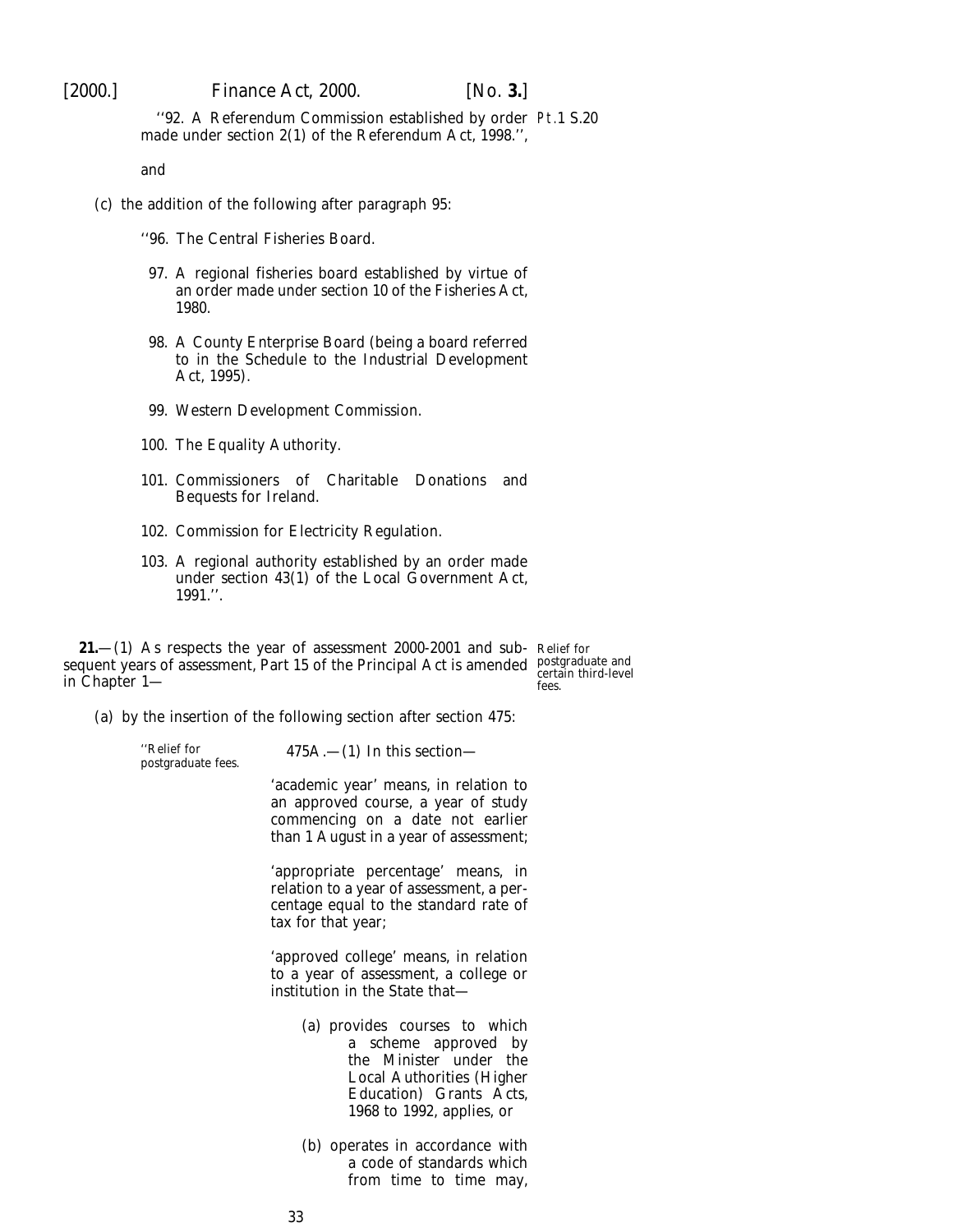Pt.1 S.21

with the consent of the Minister for Finance, be laid down by the Minister,

and which the Minister approves for the purposes of this section;

'approved course' means—

- (*a*) a postgraduate course of study leading to a postgraduate award, based on a thesis or on the results of an examination, in an approved college—
	- (i) of not less than one academic year, but not more than 4 academic years, in duration,
	- (ii) that requires an individual, undertaking the course, to have been conferred with a degree or an equiv-<br>alent qualification, qualification, and
	- (iii) that, in the case of a course provided by a college to which paragraph (*b*) of the definition of 'approved college' relates, the Minister, having regard to a code of standards which from time to time may, with the consent of the Minister for Finance, be laid down by<br>the Minister in Minister in relation to the quality of education to be offered on such approved course, approves for the purposes of this section,

or

- ( *b*) a postgraduate course of study leading to a postgraduate award, based on a thesis or on the results of an examination, in a qualifying college—
	- (i) of not less than one academic year, but not more than 4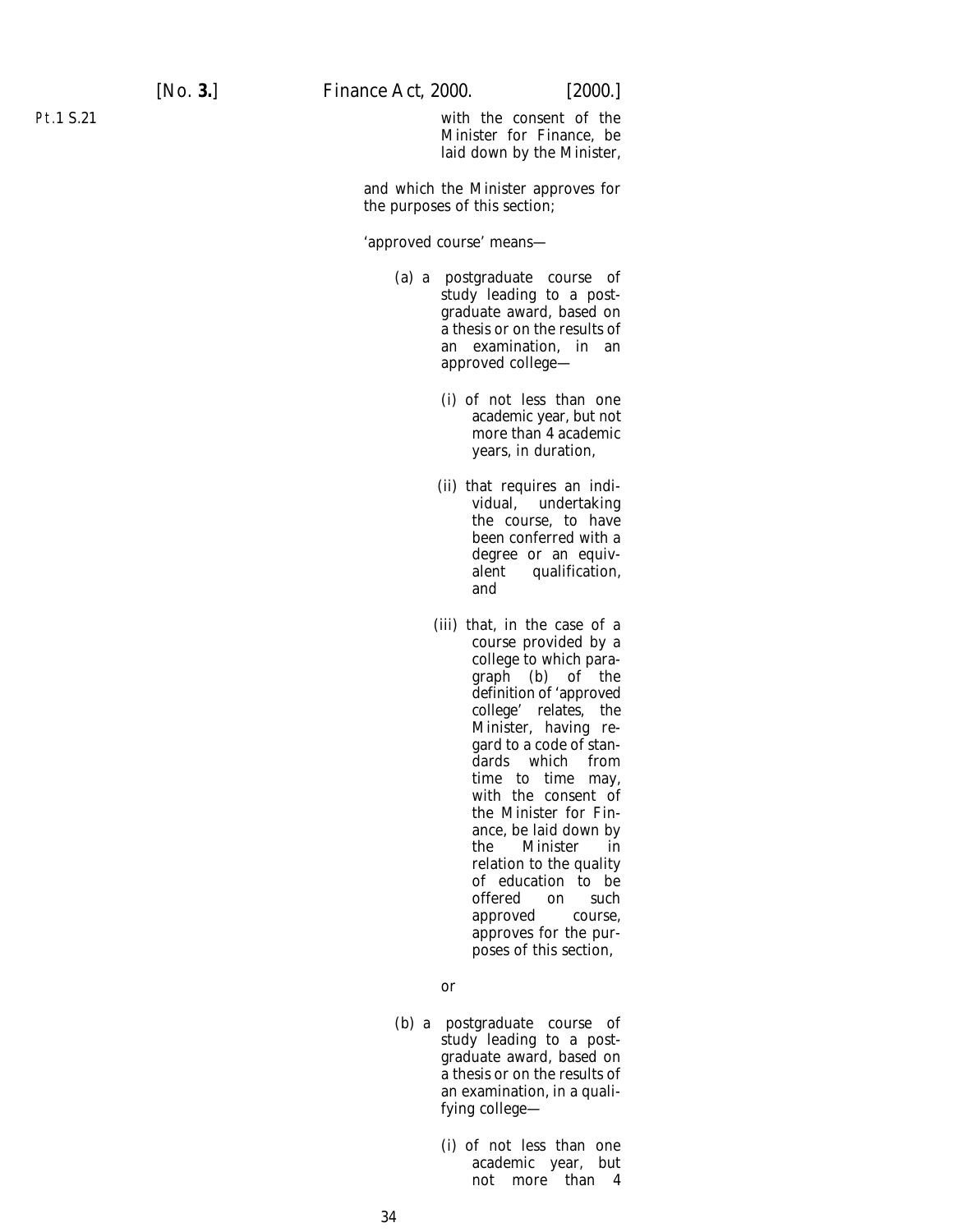academic years, in Pt.1 S.21 duration, and

(ii) that requires an individual, undertaking the course, to have been conferred with a degree or an equivalent qualification;

'dependant', in relation to an individual, means a spouse or child of the individual or a person in respect of whom the individual is or was the legal guardian;

'Minister' means the Minister for Education and Science;

'qualifying college' means any university or similar institution of higher education in a Member State of the European Union (other than the State), including such a university or similar institution of higher education that provides distance education, and that is maintained or assisted by recurrent grants from public funds of that or any other Member State of the European Union (including the State<sub>)</sub>;

'qualifying fees', in relation to an approved course and an academic year, means—

- (*a*) in the case of an approved college, the amount of fees chargeable in respect of tuition to be provided in relation to that course in that year and which, in relation to a course to which paragraph (*a*)(iii) of the definition of 'approved course' relates, the Minister, with the consent of the Minister for Finance, approves for the purposes of this section, and
- (*b*) in the case of a qualifying college, so much of the amount of fees chargeable in respect of tuition to be provided in relation to that course in that year as is equal to the amount of fees determined by the Minister, with the consent of the Minister for Finance, to be the qualifying fees for the purposes of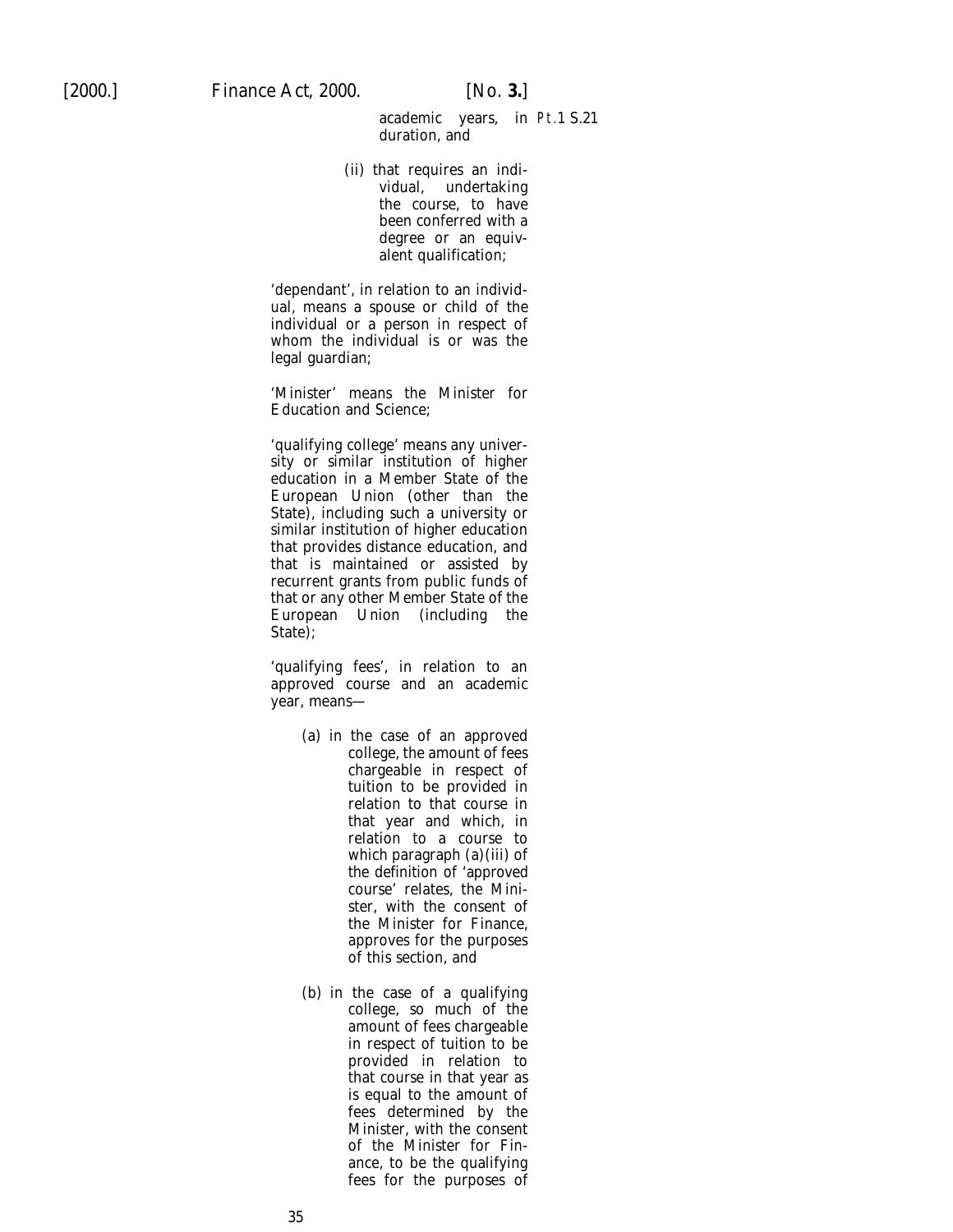Pt.1 S.21

this section in relation to the class of approved course specified in the determination to which the particular course concerned belongs.

(2) Subject to this section, where an individual for a year of assessment proves that he or she has, on his or her own behalf or on behalf of his or her dependant, made a payment in respect of qualifying fees in respect of an approved course for the academic year in relation to that course commencing in that year of assessment, the income tax to be charged on the individual for that year of assessment, other than in accordance with section 16(2), shall be reduced by an amount which is the lesser of—

- (*a*) the amount equal to the appropriate percentage of the aggregate of all such payments proved to be so made, and
- ( *b*) the amount which reduces that income tax to nil.

(3) In the case of an individual who is a married person assessed to tax for a year of assessment in accordance with section 1017, any payment in respect of qualifying fees made by the individual's spouse shall, except where section 1023 applies, be deemed to have been made by the individual.

(4) For the purposes of this section, a payment in respect of qualifying fees shall be regarded as not having been made in so far as any sum in respect of, or by reference to, such fees has been or is to be received, directly or indirectly, by the individual, or, as the case may be, his or her dependant, from any source whatever by means of grant, scholarship or otherwise.

(5) ( *a*) Where the Minister is satisfied that an approved college, within the meaning of paragraph ( *b*) of the definition of 'approved college', or an approved course in that college, no longer meets the appropriate code of standards laid down, the Minister may by notice in writing given to

36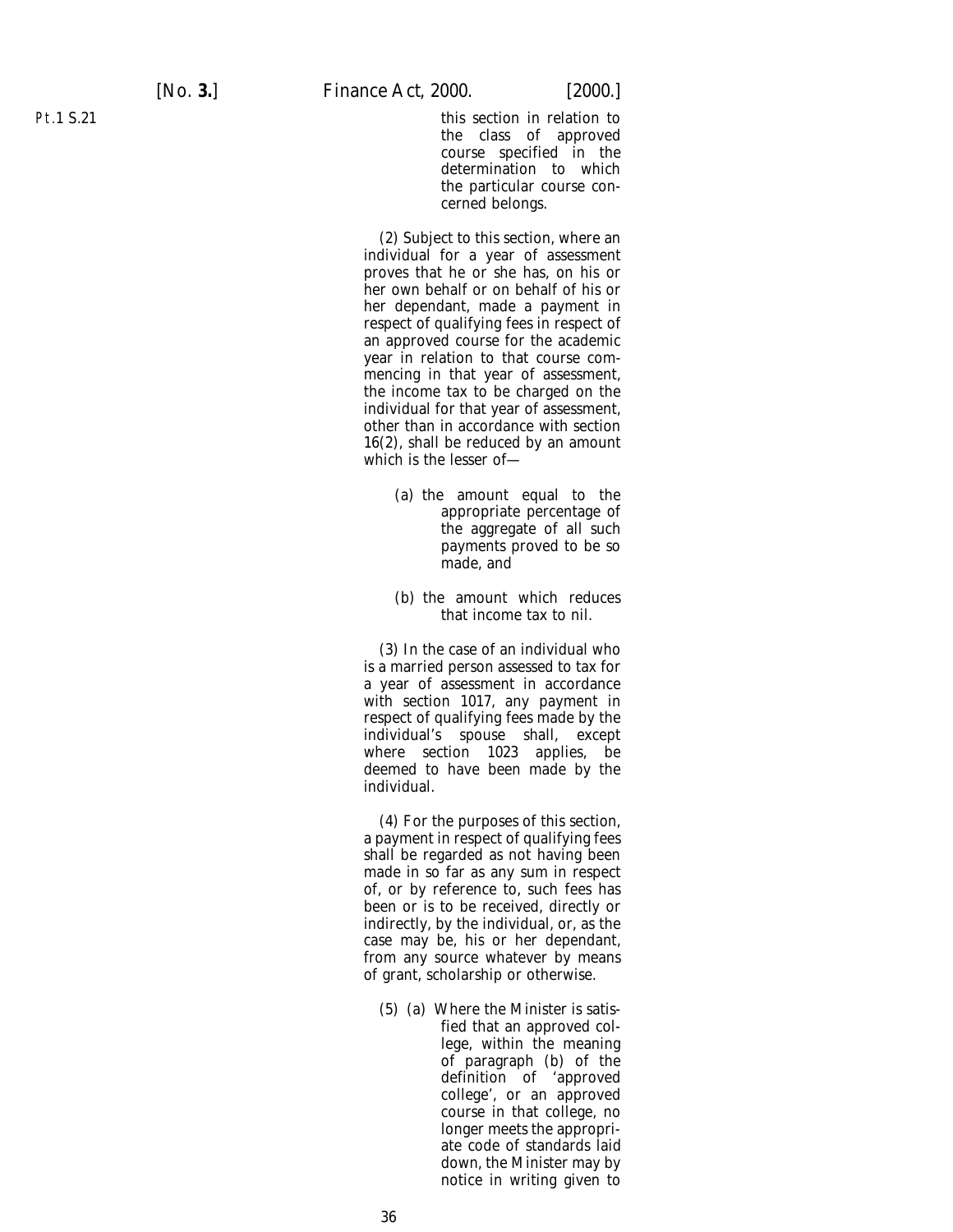- the approved college with- Pt.1 S.21 draw, with effect from the year of assessment following the year of assessment in which the notice is given, the approval of that college or course, as the case may be, for the purposes of this section.
- (*b*) Where the Minister withdraws the approval of any college or course for the purposes of this section, notice of its withdrawal shall be published as soon as may be in Iris Oifigiúil.

(6) Any claim for relief under this section made by an individual in respect of fees paid to a qualifying college shall be accompanied by a statement in writing made by the qualifying college concerned stating each of the following, namely—

- (*a*) that the college is a qualifying college for the purposes of this section,
- (*b*) the details of the course undertaken by the individual or his or her dependant,
- (*c*) the duration of the course, and
- (*d*) the amount of the fees paid in respect of the course.

(7) Where for the purposes of this section any question arises as to whether—

- (*a*) a college is an approved college or is a qualifying college, or
- (*b*) a course of study is an approved course,

the Revenue Commissioners may consult with the Minister.

(8) On or before 1 July in each year of assessment, the Minister shall furnish the Revenue Commissioners with full details of—

> (*a*) all colleges and courses in respect of which approval has been granted and not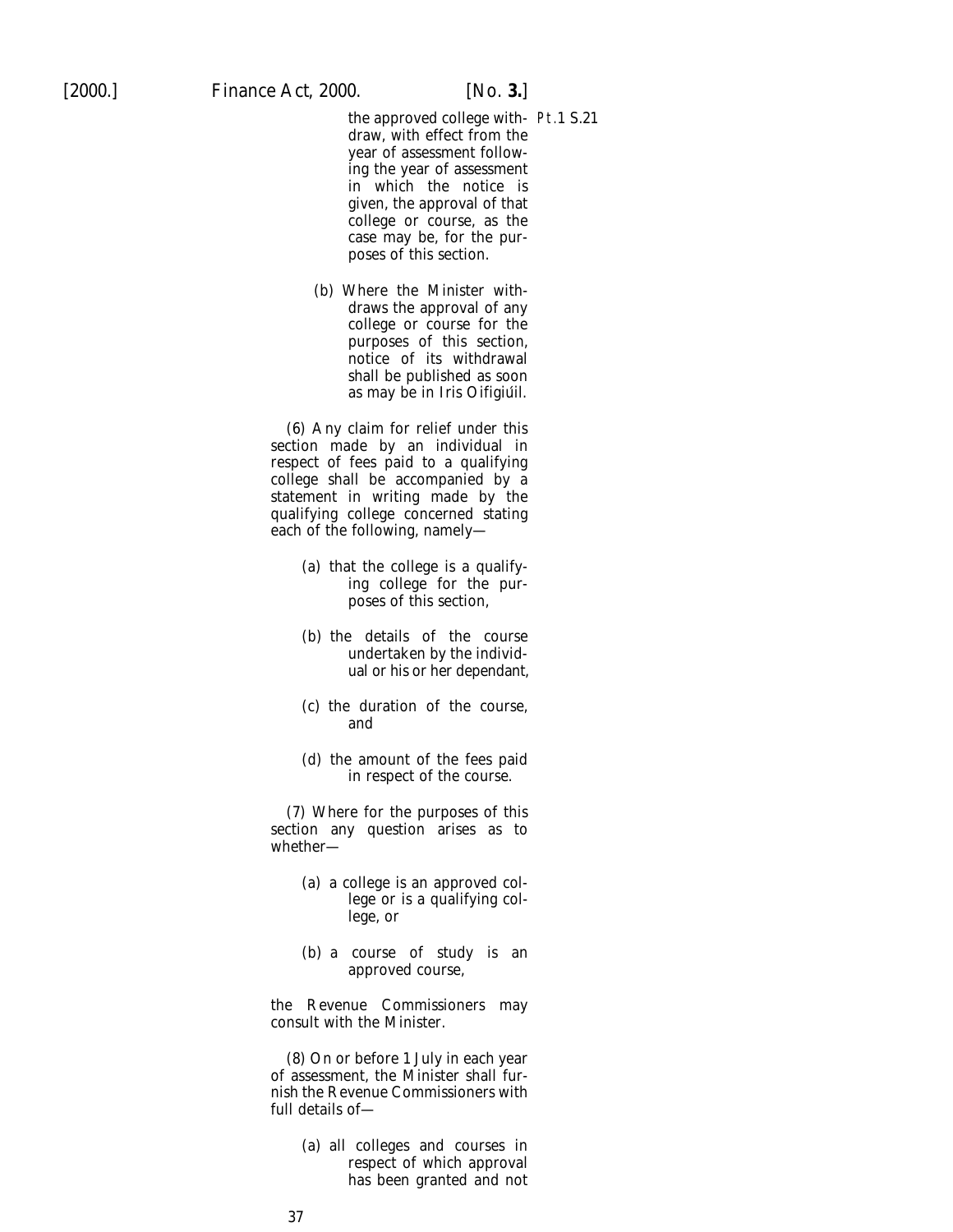withdrawn for the purposes of this section, and

- (*b*) the amount of the qualifying fees in respect of each such course for the academic year commencing in that year of assessment.'',
- (*b*) in section 474, by the insertion after subsection (2) of the following subsection:

''(2A) In the case of an individual who is a married person assessed to tax for a year of assessment in accordance with section 1017, any payment in respect of qualifying fees made by the individual's spouse shall, except where section 1023 applies, be deemed to have been made by the individual.'',

(*c*) in section 474A, by the insertion after subsection (2) of the following subsection:

> ''(2A) In the case of an individual who is a married person assessed to tax for a year of assessment in accordance with section 1017, any payment in respect of qualifying fees made by the individual's spouse shall, except where section 1023 applies, be deemed to have been made by the individual.'',

- (*d*) in section 475—
	- (i) in subsection (1), by the insertion after the definition of ''approved course'' of the following definition:

'' 'dependant', in relation to a qualifying individual, means a spouse or child of the qualifying individual or a person in respect of whom the qualifying individual is or was the legal guardian;'', and

(ii) by the substitution of the following for subsections (2) and (3):

> ''(2) Subject to this section, where for a year of assessment a qualifying individual proves that he or she has, on his or her own behalf or on behalf of his or her dependant, made a payment in respect of qualifying fees in respect of an approved course for the academic year in relation to that course commencing in that year of assessment, the income tax to be charged on the qualifying individual for that year of assessment, other than in accordance with section 16(2), shall be reduced by an amount which is the lesser of—

- (*a*) the amount equal to the appropriate percentage of the aggregate of all such payments proved to be so made, and
- (*b*) the amount which reduces that income tax to nil.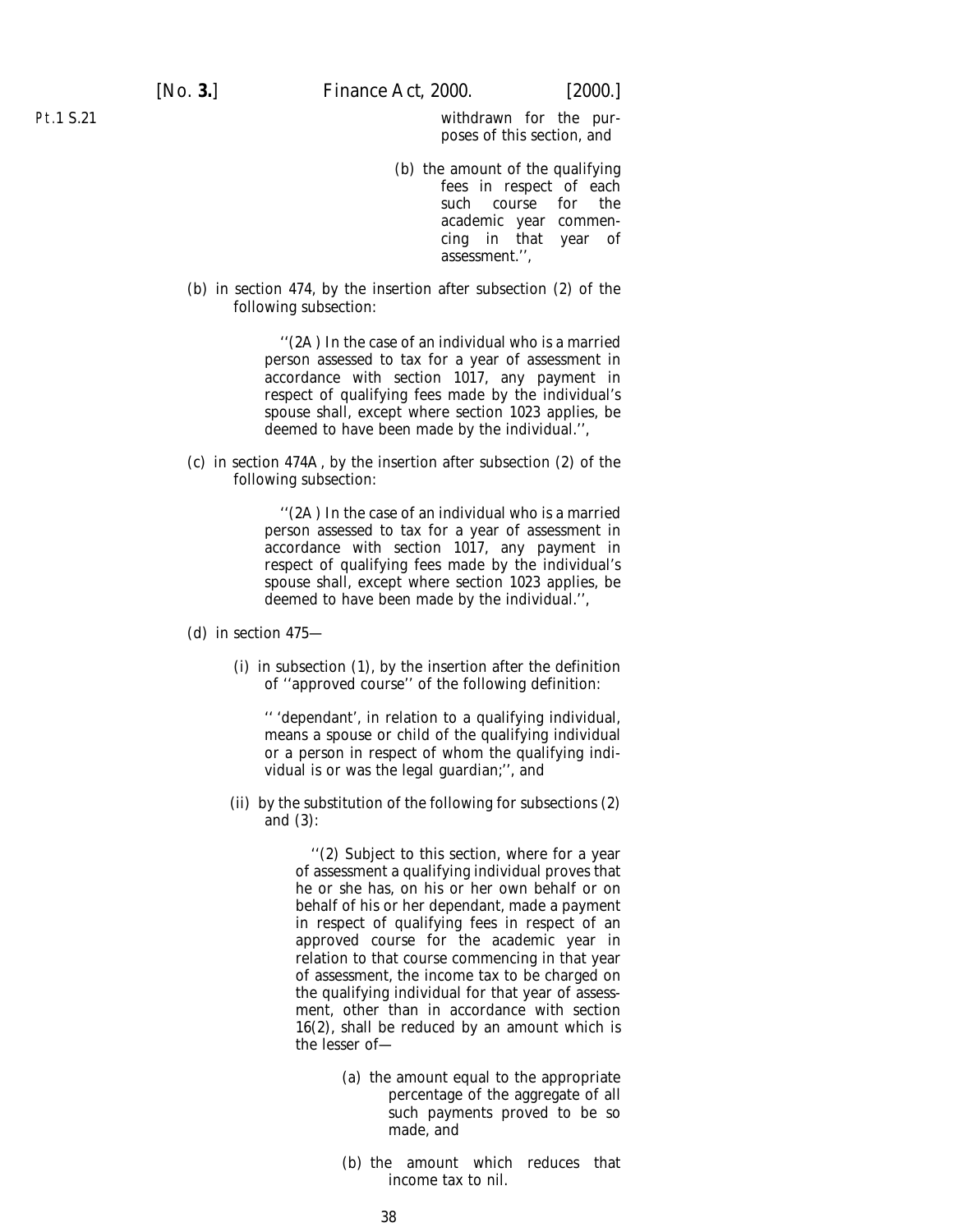[2000.] *Finance Act,* 2000. [*No.* **3.**]

(3) In the case of a qualifying individual who Pt.1 S.21 is a married person assessed to tax for a year of assessment in accordance with section 1017, any payment in respect of qualifying fees made by the qualifying individual's spouse shall, except where section 1023 applies, be deemed to have been made by the qualifying individual.'',

### (*e*) in section 476—

- (i) in subsection  $(1)$ 
	- (I) by the insertion after the definition of ''An Foras'' of the following definition:

'' 'appropriate percentage' means, in relation to a year of assessment, a percentage equal to the standard rate of tax for that year;'', and

(II) by the insertion after the definition of ''certificate of competence'' of the following definition:

> '' 'dependant' means, in relation to an individual, a spouse or child of the individual or a person in respect of whom the individual is or was the legal guardian;'',

and

(ii) by the substitution of the following for subsections (2) and (3):

> ''(2) Subject to this section, where an individual proves that—

- (*a*) he or she has, on his or her own behalf or on behalf of his or her dependant, made a payment in respect of qualifying fees in respect of an approved course, and
- (*b*) the individual in respect of whom the fees are paid has been awarded a certificate of competence in respect of that course,

the income tax to be charged on the individual, other than in accordance with section 16(2), for the year of assessment in which that certificate of competence is awarded shall be reduced by an amount which is the lesser of—

- (i) the amount equal to the appropriate percentage of the aggregate of all such payments proved to be so made, and
- (ii) the amount which reduces that income tax to nil.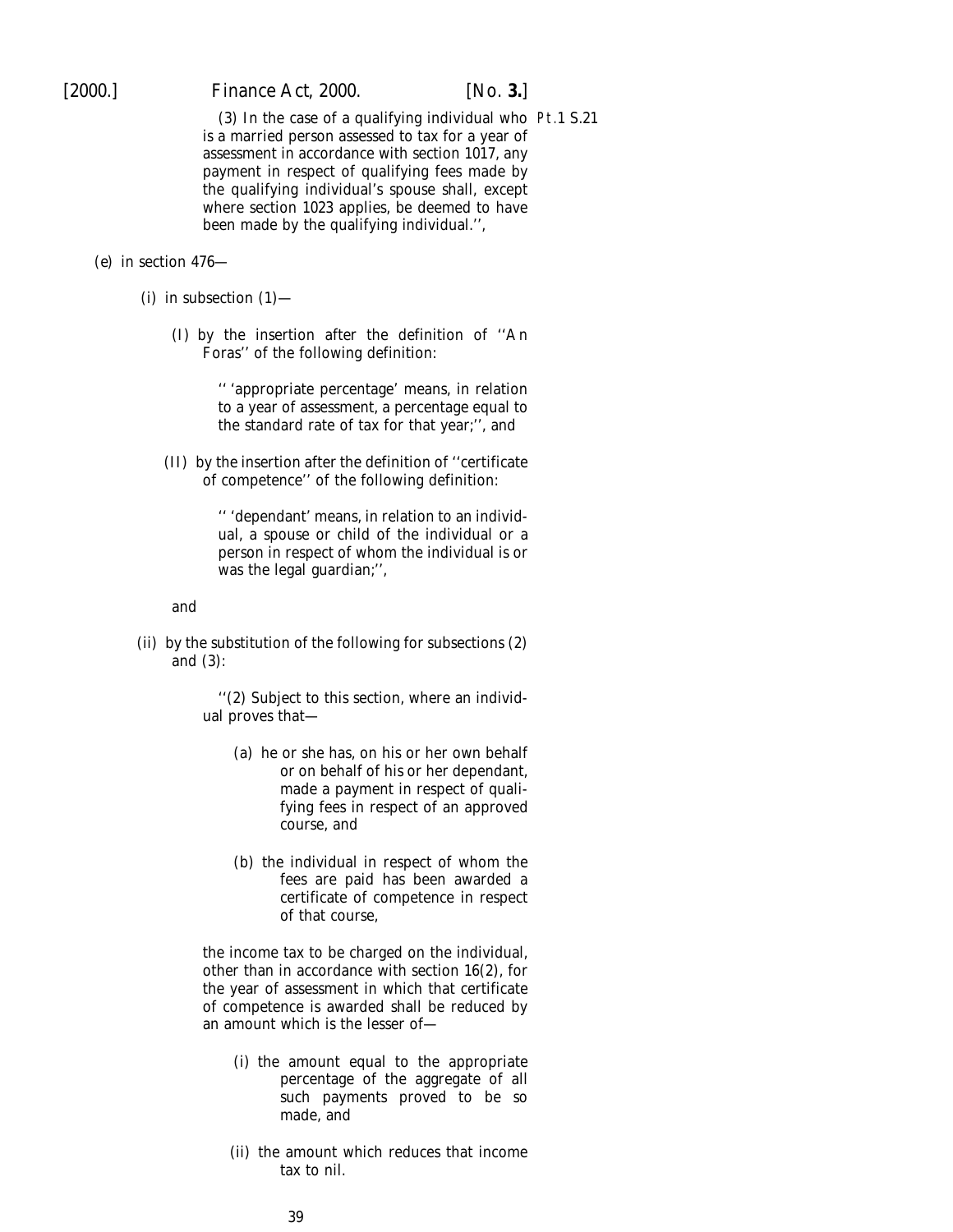[*No.* **3.**] *Finance Act,* 2000. [2000.]

(3) In the case of an individual who is a married person assessed to tax for a year of assessment in accordance with section 1017, any payment in respect of qualifying fees made by the individual's spouse shall, except where section 1023 applies, be deemed to have been made by the individual.'',

and

(*f*) in the Table to section 458, by the insertion, in Part 2, after ''Section 475'' of ''Section 475A''.

(2) Section 1024 of the Principal Act is amended, as respects the year of assessment 2000-2001 and subsequent years of assessment, by the substitution in subsection (2)(*a*)(ix) of ''475, 475A, 476'' for ''475, 476''.

**22.**—Section 767 of the Principal Act is amended—

(*a*) in subsection (1), by the substitution of the following for the definition of ''approved body'':

'' 'approved body' means—

- (*a*) the National College of Ireland,
- (*b*) an institution comprising the Dublin Institute of Technology established by or under section 3 of the Dublin Institute of Technology Act, 1992, or
- (*c*) an educational institution established by or under section 3 of the Regional Technical Colleges Act, 1992, as a regional technical college;'',

and

- (*b*) by the insertion of the following after subsection (2):
	- ''(3) (*a*) Subsection (2) shall also apply to any sum paid to a body of persons or a trust established in the State for the sole purpose of granting financial or other aid to—
		- (i) an Irish university, or
		- (ii) an approved body,

for the purpose of enabling the university or the approved body to undertake research in, or engage in the teaching of, an approved subject.

- (*b*) This subsection shall apply and have effect as respects a chargeable period (within the meaning of section 321) being—
	- (i) where the chargeable period is a year of assessment, the year 2000-2001, and any subsequent year of assessment, or
	- (ii) where the chargeable period is an accounting period of a company, an accounting period ending on or after 6 April 2001."

Amendment of section 767 (payment to universities and other approved bodies for research in, or teaching of, approved subjects) of Principal Act.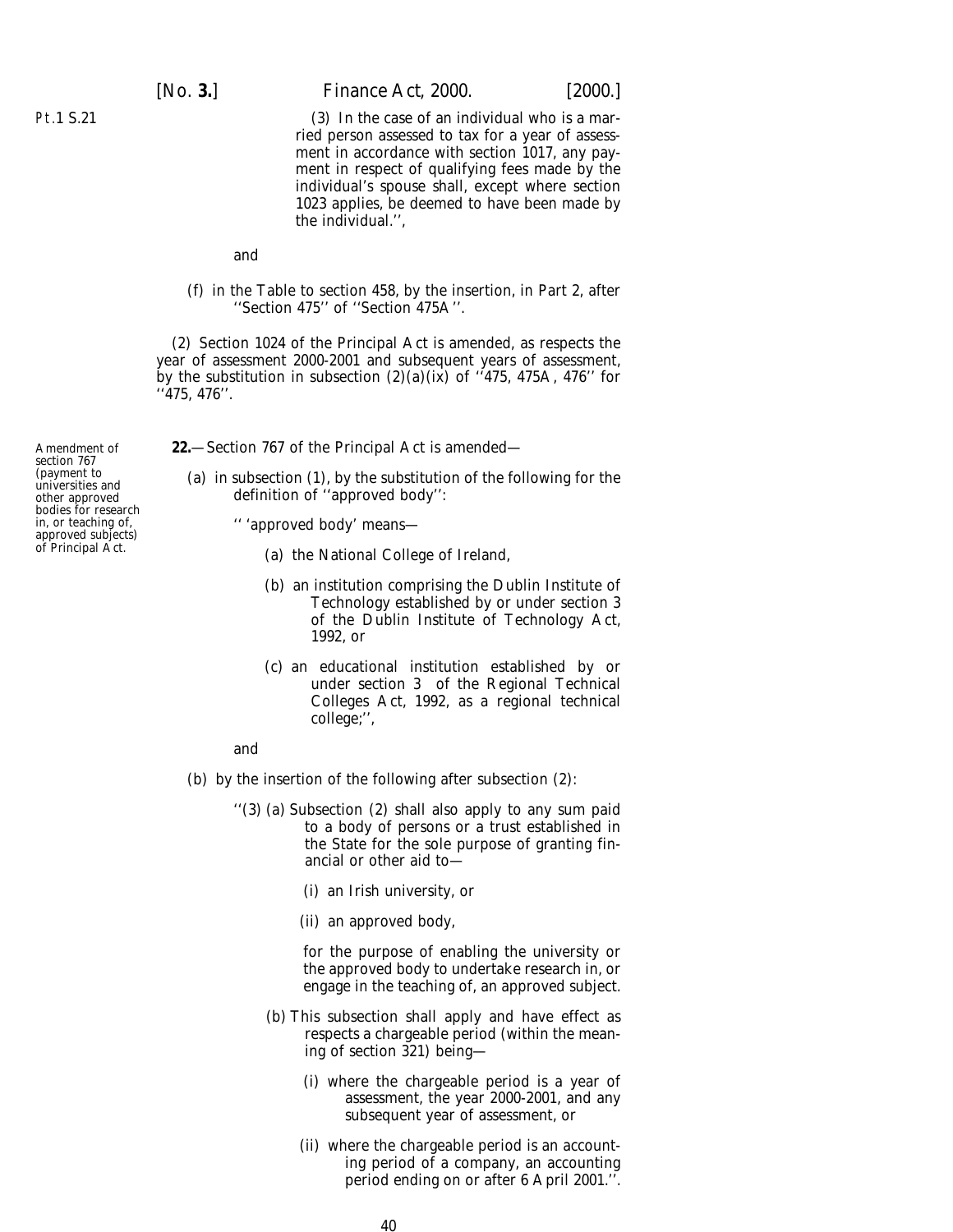**23.**—(1) Part 30 of the Principal Act is amended—

(*a*) in section 770(1)—

(i) by the insertion, before the definition of ''administrator'', of the following definition:

'' 'additional voluntary contributions' means voluntary contributions made to a scheme by an employee which are—

- (i) contributions made under a rule or part of a rule, as the case may be, of a retirement benefits scheme (in this definition referred to as the 'main scheme') which provides specifically for the payment of members' voluntary contributions, other than contributions made at the rate or rates specified for members' contributions in the rules of the main scheme, or
- (ii) contributions made under a separately arranged scheme for members' voluntary contributions which is associated with the main scheme;'',

#### and

- (ii) by the substitution, in the definition of ''proprietary director'', of ''5 per cent'' for ''20 per cent'',
- (*b*) in section 772—
	- (i) by the substitution of the following for paragraph (*a*) of subsection (3A):
		- ''(*a*) The Revenue Commissioners shall not approve a retirement benefits scheme for the purposes of this Chapter unless it appears to them that the scheme provides for any individual entitled to a pension under the scheme who is—
			- (i) a proprietary director of a company to which the scheme relates, or
			- (ii) an individual entitled to rights arising from additional voluntary contributions to the scheme,

to opt, on or before the date on which that pension would otherwise become payable, for the transfer, on or after that date, to—

- (I) the individual, or
- (II) an approved retirement fund,

Amendment of Part 30 (occupational pension schemes, retirement annuities, purchased life annuities and certain pensions) of Principal Act.

Pt.1

41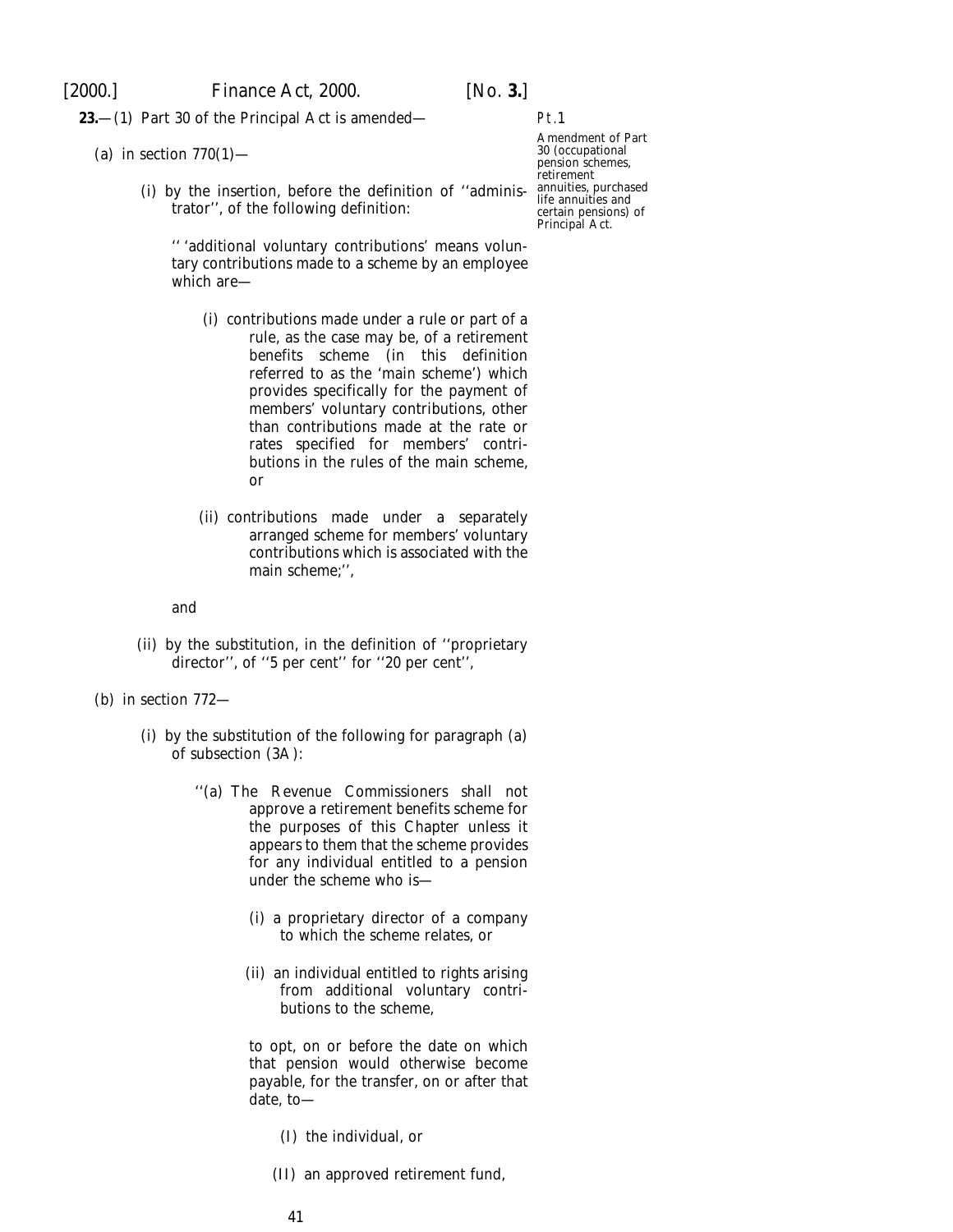of an amount equivalent to the amount determined by the formula—

 $A - B$ 

where—

A is—

- (i) in the case of a pro-<br>prietary director. prietary the amount equal to the value of the individual's accrued rights under the scheme exclusive of any lump sum paid in accordance with subsection  $(3)(f)$ , and
- (ii) in the case of any other individual, the amount equal to the value of the individual's accrued rights under the scheme which relate to additional voluntary contributions paid by that individual exclusive of any part of that amount paid by way of lump sum in accordance with subsection (3) (*f*) in conjunction with the scheme rules, and
- B is the amount or value of assets which the trustees, administrators or other person charged with the management of the scheme (in this section referred to as 'the trustees') would, if the assumptions in paragraph (*b*) were made, be required, in accordance with section 784C, to transfer to an approved minimum retirement fund held in the name of the individual or to apply in purchasing an annuity payable to the individual with effect from the date of the exercise of the said option.'',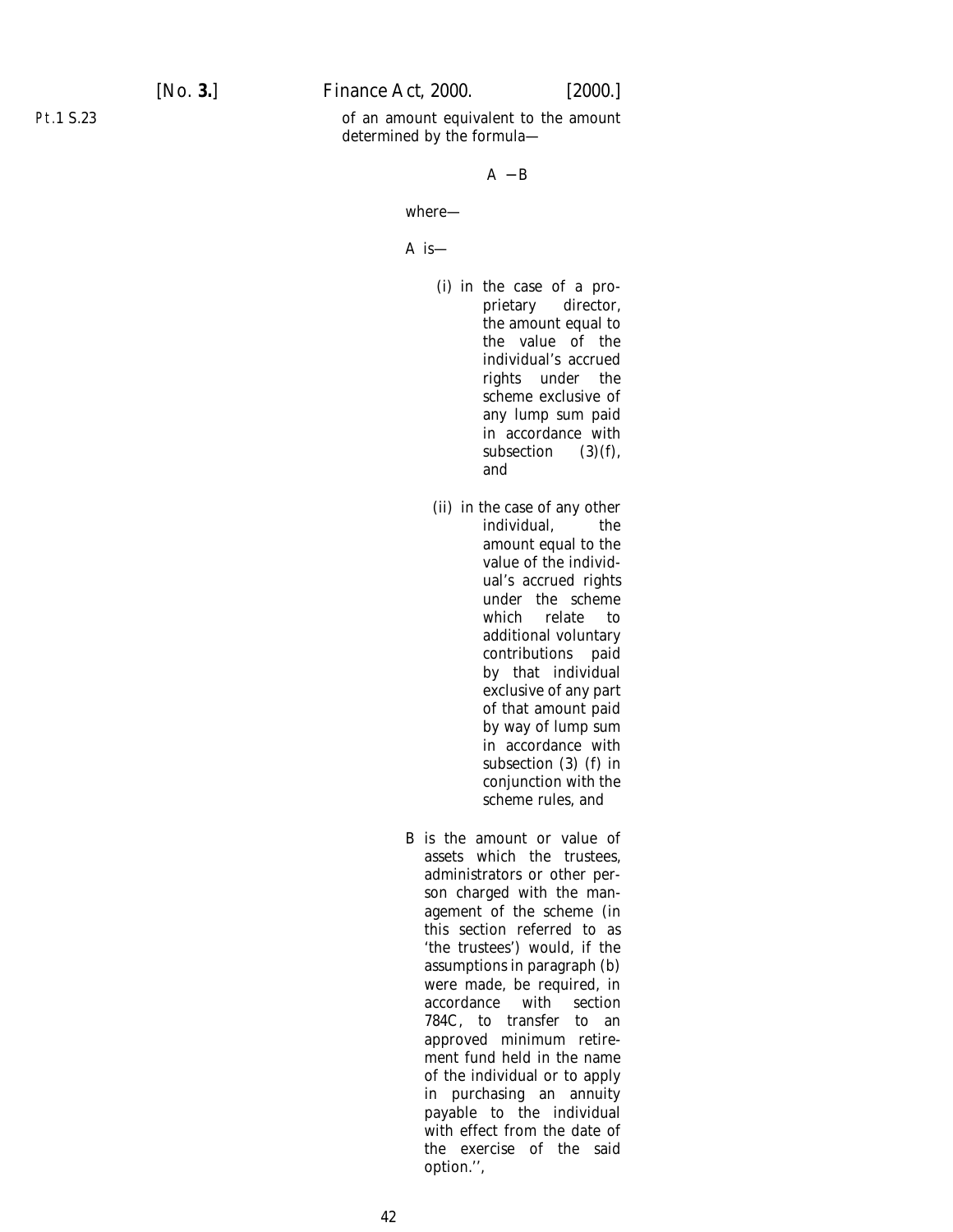[2000.] *Finance Act,* 2000. [*No.* **3.**]

- (ii) by the substitution of the following for subparagraph Pt.1 S.23 (i) of paragraph (*b*) of subsection (3A):
	- ''(i) that the retirement benefits scheme or, as the case may be, the relevant part of the scheme was an annuity contract approved in accordance with section 784,'',
- (iii) in subsection  $(3B)$ 
	- (I) by the deletion of subparagraph (iii) of paragraph (*a*), and
	- (II) by the insertion, in paragraph (*b*), of ''in the case of a proprietary director,'' before ''paragraph (*f*)'', and
- (iv) by the insertion of the following subsection after subsection (3B):

''(3C) Where the rules of a retirement benefits scheme provide for the purchase of an annuity from a company carrying on the business of granting annuities on human life, references in subsection (3A) to the date on which a pension would otherwise become payable shall, in relation to that retirement benefits scheme, be construed as references to the latest date on which such an annuity must be purchased in accordance with those rules.'',

- (*c*) in section 784, by the substitution of the following for subsection (2B):
	- ''(2B) (*a*) Where an individual opts in accordance with subsection (2A), any amount paid to the individual by virtue of that subsection, other than an amount payable by virtue of paragraph (*b*) of subsection (2), shall be regarded as a payment of emoluments to which Schedule E applies and, accordingly, the provisions of Chapter 4 of Part 42 shall, subject to paragraph (*b*), apply to any such payment.
		- (*b*) The person making a payment to which paragraph (*a*) refers shall deduct tax from the payment at the higher rate for the year of assessment in which the payment is made unless that person has received from the Revenue Commissioners a certificate of tax free allowances or a tax deduction card for that year in respect of the individual beneficially entitled to the payment.'',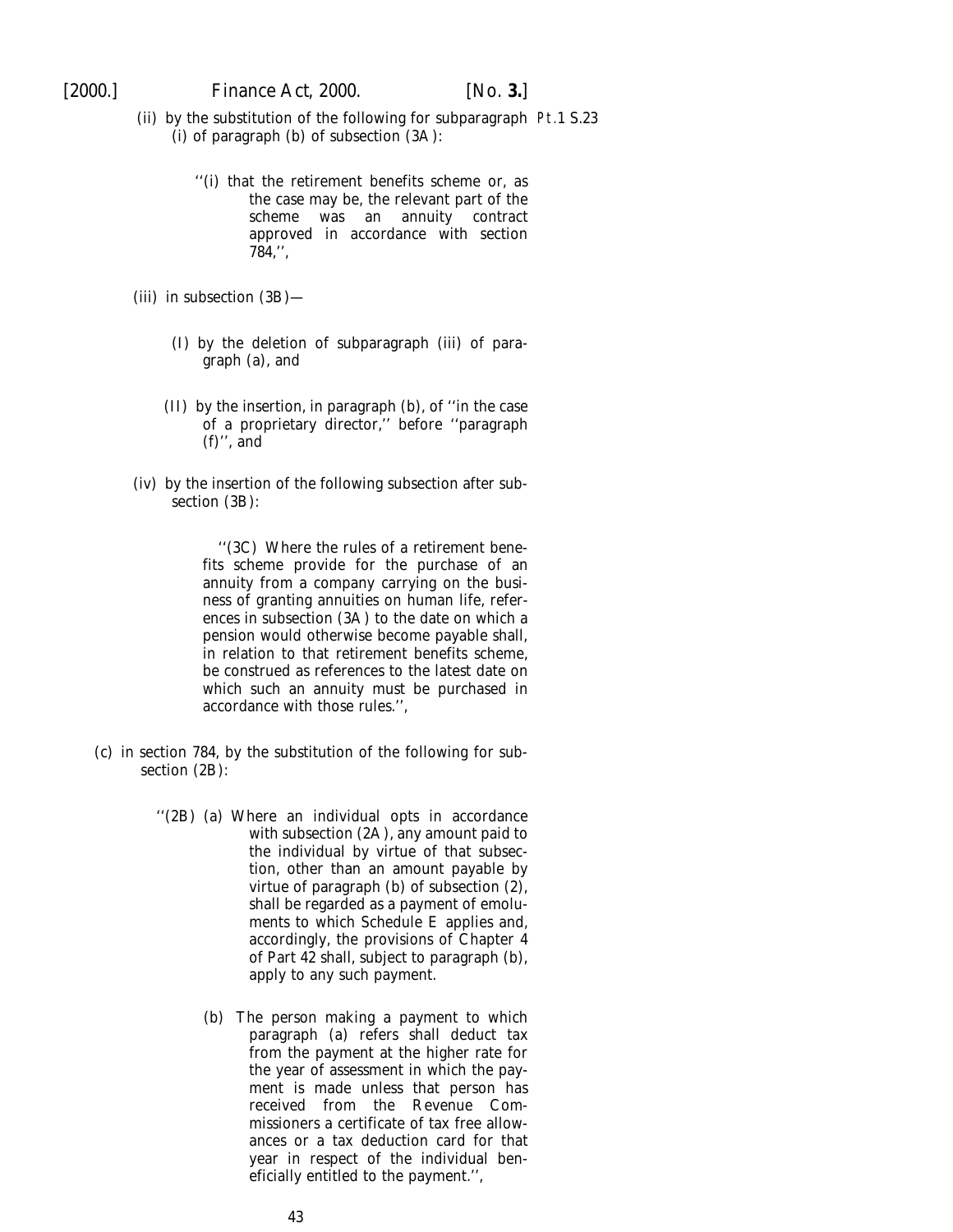Pt.1 S.23 (*d*) in section 784A—

- (i) in the definition of ''qualifying fund manager'' in subsection  $(1)$ —
	- (I) by the substitution of the following for paragraph (*a*)—
		- ''(*a*) a person who is a holder of a licence granted under section 9 of the Central Bank Act, 1971, or a person who holds a licence or other similar authorisation under the law of any other Member State of the European Communities which corresponds to a licence granted under that section,'',
	- (II) by the substitution of the following for paragraph (*j*):

''(*j*) the holder of—

- (i) an authorisation issued by the Minister for Enterprise, Trade and Employment under the European Communities (Life Assurance) Framework Regulations of 1984 (S.I. No. 57 of 1984) as amended, or
- (ii) an authorisation granted by the authority charged by law with the duty of supervising the activities of insurance undertakings in a Member State other than the State in accordance with Article 6 of Directive No.  $79/267/EEC<sup>1</sup>$ , who is carrying on the business of life assurance in the State, or
- (iii) an official authorisation to undertake insurance in Iceland, Liechtenstein and Norway pursuant to the EEA Agreement within the meaning of the European Communities (Amendment) Act, 1993, and who is carrying on the business of life assurance in the State,'',

and

- (III) by the substitution of the following for paragraph (*l*):
	- ''(*l*) a firm approved under section 10 of the Investment Intermediaries Act, 1995, which is authorised to hold

1 O.J. No. L63, 13.3.1979, p.1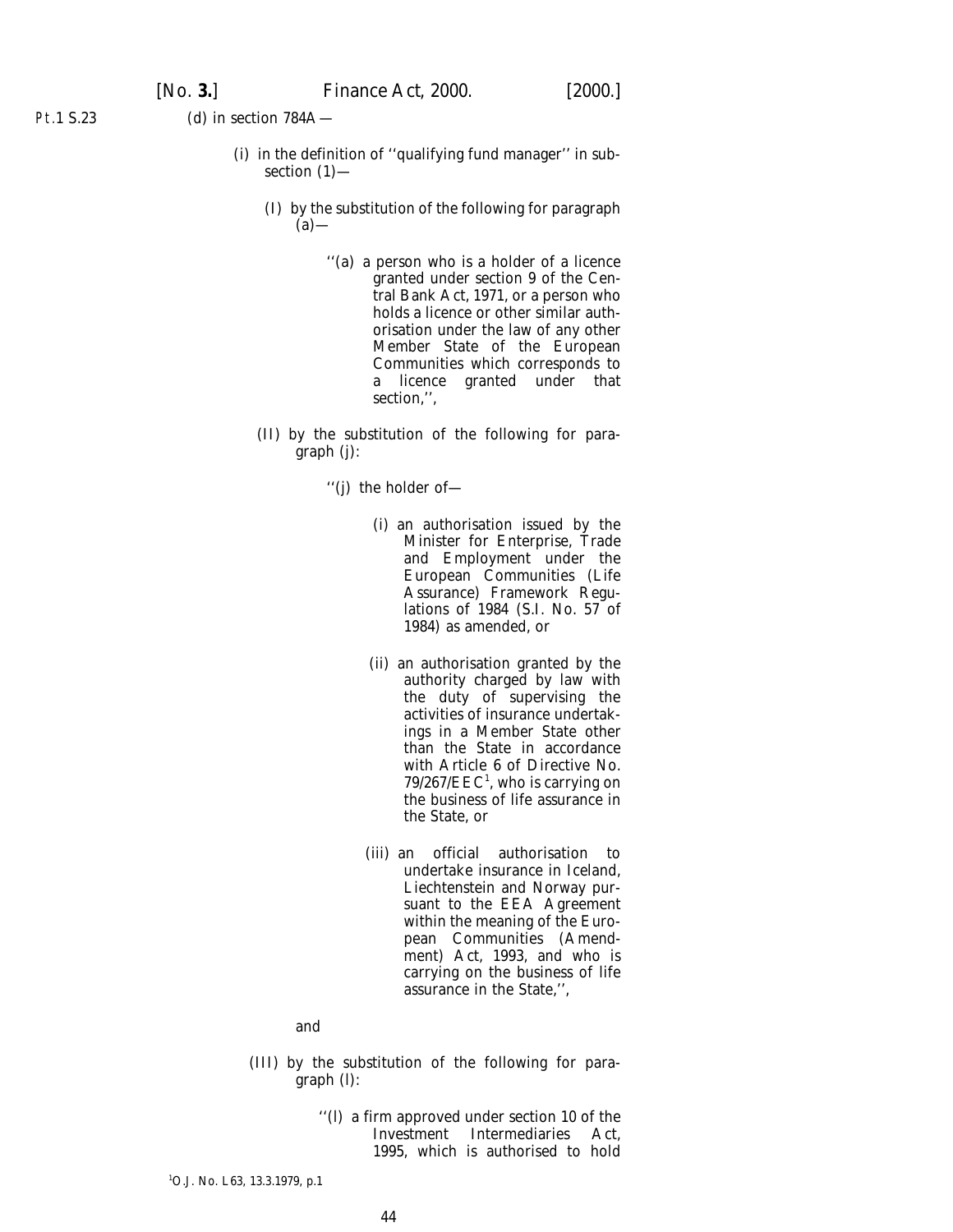client money, other than a firm auth- Pt.1 S.23 orised as a Restricted Activity Investment Product Intermediary, where the firm's authorisation permits it to engage in the proposed activities, or a business firm which has been authorised to provide similar investment business services under the laws of a Member State of the European Communities which correspond to that Act;'',

- (ii) by the insertion in subsection (1) of the following after paragraph (*b*):
	- ''(*c*) Nothing in this Part shall be construed as authorising or permitting a person who is a qualifying fund manager to provide any services which that person would not otherwise be authorised or permitted to provide in the State.
		- (*d*) Any reference in this section to a distribution in relation to an approved retirement fund shall be construed as including any payment or transfer of assets out of the fund or any assignment of assets out of the fund, including a payment, transfer or assignment to the individual beneficially entitled to the assets, other than a payment, transfer or assignment to another approved retirement fund the beneficial owner of the assets in which is the individual who is beneficially entitled to the assets in the first-mentioned approved retirement fund, whether or not the payment, transfer or assignment is made to the said individual.'',
- (iii) by the substitution of the following for subsections (2) to (7):

''(2) Subject to subsections (3) and (4), exemption from income tax and capital gains tax shall be allowed in respect of the income and chargeable gains arising in respect of assets held in an approved retirement fund.

- (3) Subject to subsection (4)—
	- (*a*) the amount or value of any distribution by a qualifying fund manager in respect of assets held in an approved retirement fund shall be treated as a payment to the person beneficially entitled to the assets in the fund of emoluments to which Schedule E applies and, accordingly, the provisions of Chapter 4 of Part 42 shall apply to any such distribution, and
	- (*b*) the qualifying fund manager shall deduct tax from the distribution at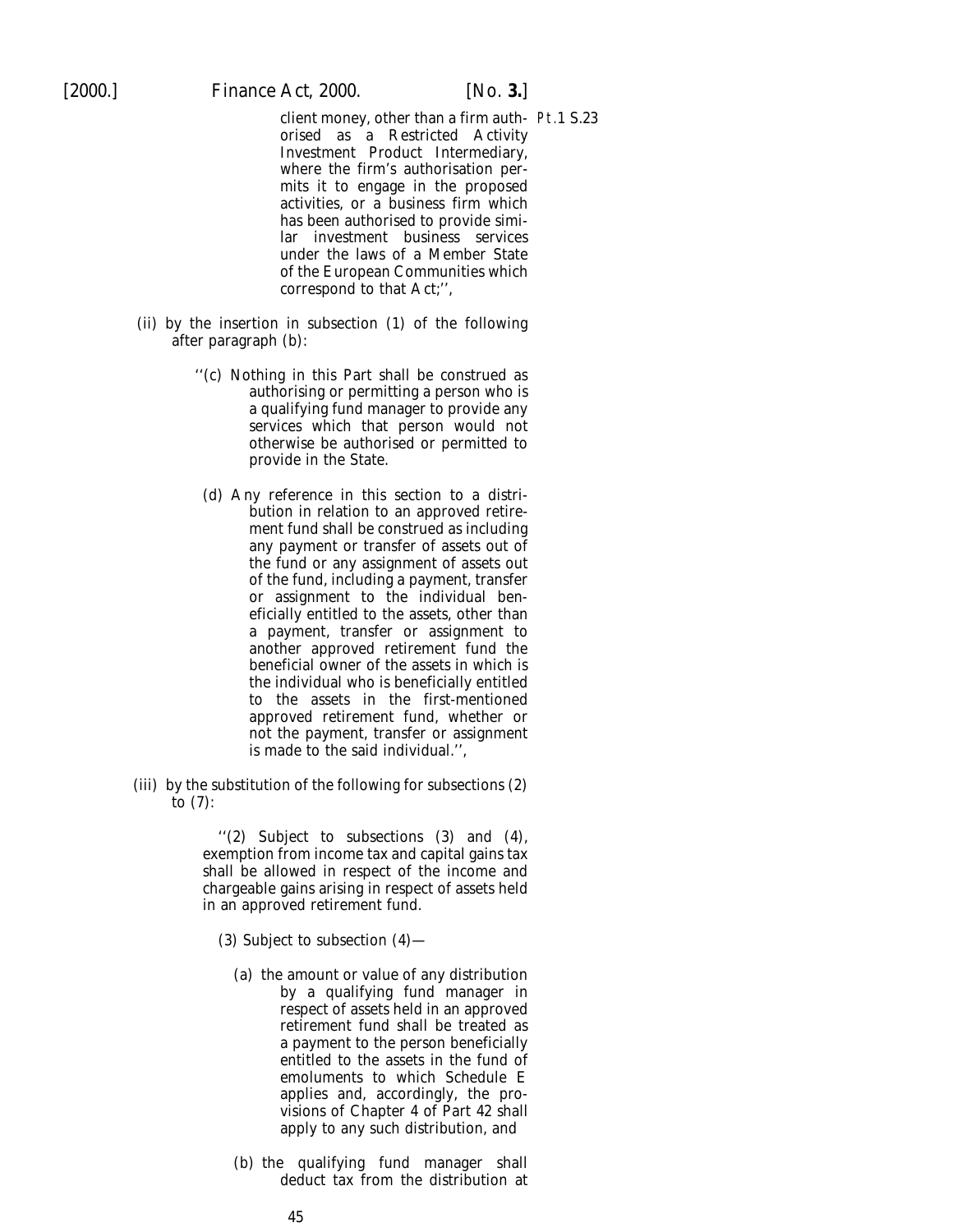the higher rate for the year of assessment in which the distribution is made unless the qualifying fund manager has received from the Revenue Commissioners a certificate of tax free allowances or a tax deduction card for that year in respect of the person referred to in paragraph (*a*).

- (4) (*a*) Where the distribution referred to in subsection (3) is made following the death of the individual who was prior to death beneficially entitled to the assets of the approved retirement fund, the amount or value of the distribution shall be treated as the income of that individual for the year of assessment in which that individual dies and, subject to paragraph (*b*), subsection (3) shall apply accordingly.
	- (*b*) Subsection (3) shall not apply to a distribution made following the death of the individual who was prior to death beneficially entitled to the assets in an approved retirement fund where the distribution is made—
		- (i) to another such fund (hereafter in this subsection referred to as 'the second-mentioned fund') the beneficial owner of the assets in which is the spouse of the said individual, or
		- (ii) to, or for the sole benefit of, any child of the individual.
	- (*c*) Where, in a case referred to in paragraph (*b*), the distribution is made—
		- (i) to a person who had attained the age of 21 years at the date of death of the individual beneficially entitled to the assets in the approved retirement fund, or
		- (ii) following the death of the beneficial owner of the secondmentioned fund, not being a distribution to or for the sole benefit of a child of that owner who at the time of death of that person had not attained the age of 21 years,

the qualifying fund manager shall deduct tax from the distribution at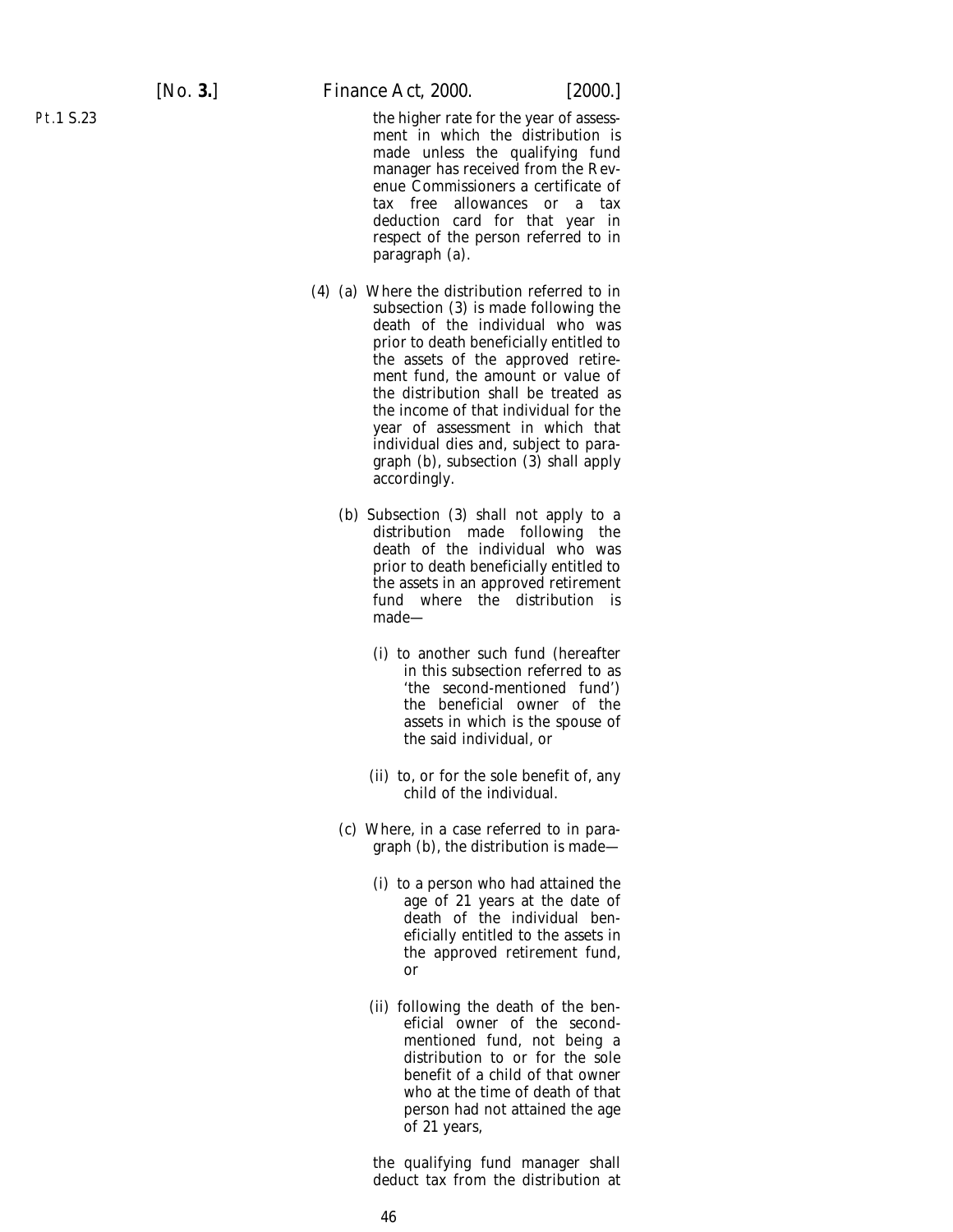the standard rate of income tax in Pt.1 S.23 force at the time of the making of such a distribution, and—

- (I) notwithstanding anything contained in any provision of the Income Tax Acts, the amount so charged to tax shall not be treated as income for any other purpose of those Acts, and
- (II) the provisions of Chapter 4 of Part 42 and Regulations made in accordance with that Chapter shall, with any necessary modifications, apply to any deduction made under this subsection as if such a deduction were made in accordance with Regulation 25(2)(*b*) of the Income Tax (Employments) Regulations 1960 (S.I. No. 28 of 1960).

(5) For the purposes of this section, Chapter 1 of Part 26 shall apply as if references in that Chapter to pension business were references to moneys held in an approved retirement fund.

(6) Notwithstanding Chapter 4 of Part 8, that Chapter shall apply to a deposit (within the meaning of that Chapter) where the deposit consists of money held by a qualifying fund manager in that capacity as if such a deposit were not a relevant deposit (within the meaning of that Chapter).

- (7) (*a*) At any time when the qualifying fund manager—
	- (i) is not resident in the State, or
	- (ii) is not trading in the State through a fixed place of business,

the qualifying fund manager shall ensure that there is a person resident in the State and appointed by the qualifying fund manager to be responsible for the discharge of all duties and obligations relating to approved retirement funds which are imposed on the qualifying fund manager by virtue of this Chapter.

(*b*) A qualifying fund manager shall be liable to pay to the Collector-General income tax which the fund manager is required to deduct from any distribution by virtue of this Chapter and the individual beneficially entitled to assets held in an approved retirement fund, including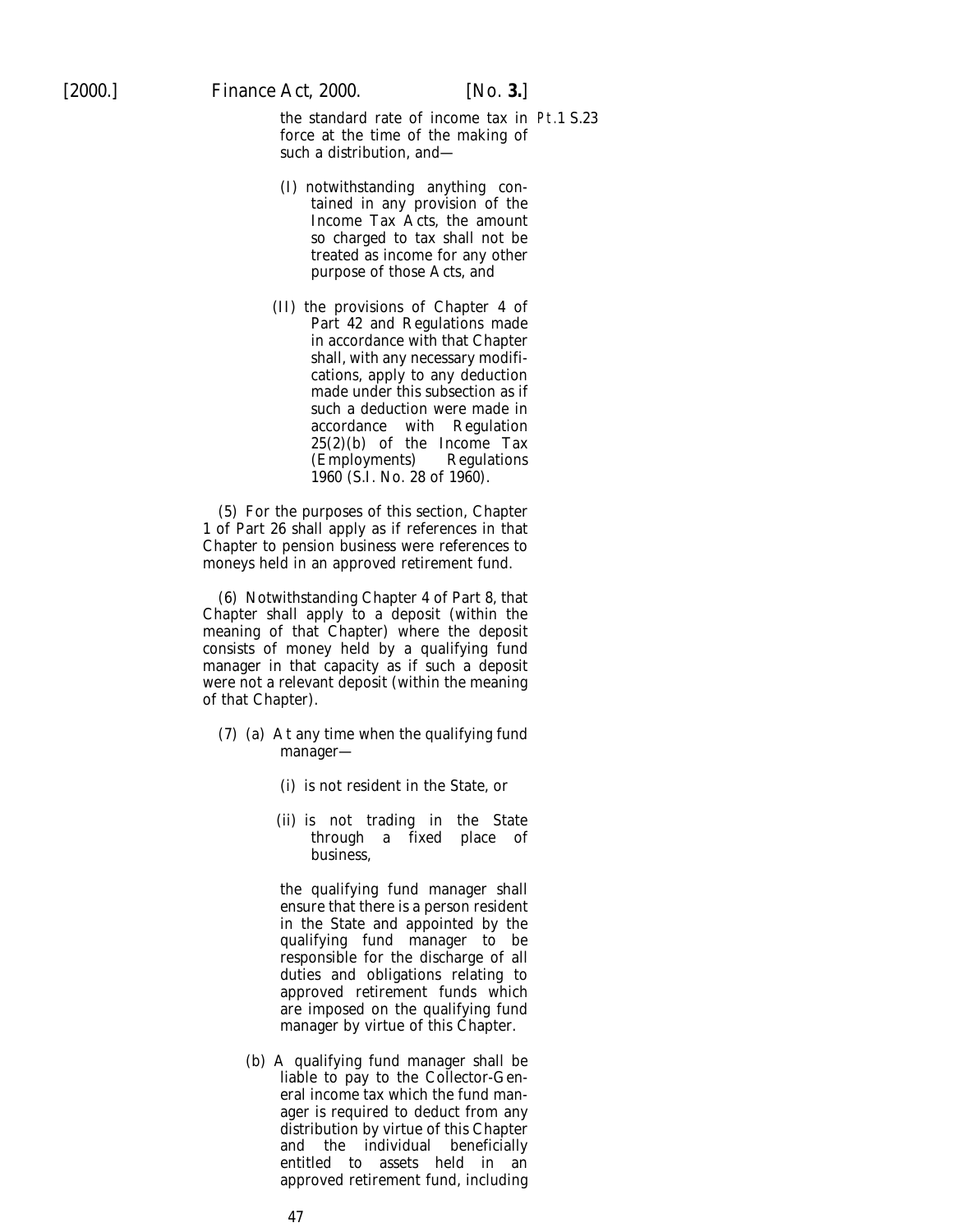the personal representatives of a deceased individual who was so entitled prior to that individual's death, shall allow such deduction; but where there are no funds or insufficient funds available out of which the qualifying fund manager may satisfy the tax required to be deducted, the amount of such tax for which there are insufficient funds available shall be a debt due to the qualifying fund manager from the individual beneficially entitled to the asset in the approved retirement fund or from the estate of the deceased individual, as the case may be.'',

(*e*) in section 784C—

(i) by the substitution of the following for subsection (7):

''(7) The provisions of section 784A shall, with any necessary modifications, apply to income and chargeable gains arising from, and to distributions in respect of assets, held in an approved minimum retirement fund as they apply to assets held in an approved retirement fund.'',

and

(ii) by the deletion of subsections (8) and (9),

and

- (*f*) by the deletion of section 784E.
- (2) (*a*) *Paragraph (b)(iv)* of *subsection (1)* shall be deemed to have come into force and shall take effect as on and from 6 April 1999.
	- (*b*) *Paragraphs (b)(iii)(I)*, *(d)(iii)*, *(e)* and *(f)* of *subsection (1)* shall apply as regards an approved retirement fund or an approved minimum retirement fund, as the case may be, where the assets in the fund were first accepted into the fund by the qualifying fund manager on or after 6 April 2000.
	- (*c*) Subject to *paragraphs (a)* and *(b)*, *subsection (1)* shall apply as on and from 6 April 2000.
	- (*d*) Notwithstanding the provisions of Part 30 of the Principal Act, a retirement benefits scheme which was approved by the Revenue Commissioners before 6 April 2000 shall not cease to be an approved scheme because the rules of the scheme are altered on or after that date to enable an individual to whom the scheme applies to exercise an option under subsection (3A) (as amended by this Act) of section 772 of the Principal Act, which that individual would be in a position to exercise in accordance with the terms of that subsection as regards a scheme approved on or after 6 April 2000 and, as regards such a scheme,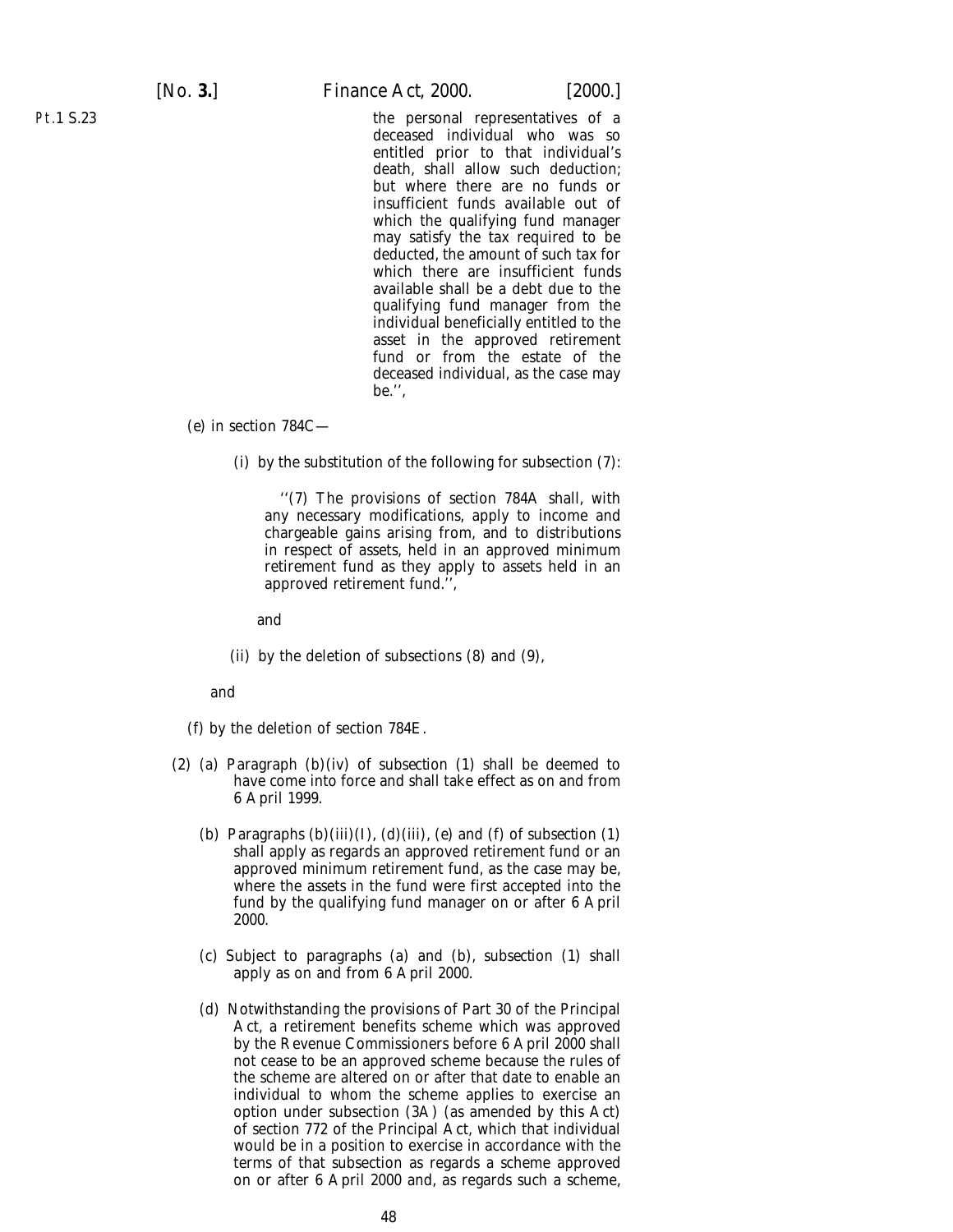[2000.] *Finance Act,* 2000. [*No.* **3.**]

the provisions of this section shall apply as if the scheme Pt.1 S.23 were one approved on or after that date.

**24.**—Section 515 of the Principal Act is amended—

- (*a*) in subsection  $(2A)(b)$  (inserted by the Finance Act, 1999) shares) of Principal by the deletion of ''5 years'' and the substitution of ''per-Act. iod of 5 years, or such lesser period as the Minister for Finance may by order prescribe,'', and
- (*b*) by the insertion after subsection (7) of the following:

''(8) Where an order is proposed to be made under subsection  $(2A)(b)$ , a draft of the order shall be laid before Dáil Éireann, and the order shall not be made until a resolution approving of the draft has been passed by Dáil Éireann.".

25.—Schedule 11 to the Principal Act is amended by the insertion Amendment of schedule 11 (profit<br>ter paragraph 13 of the following after paragraph 13 of the following:

''13A.—(1) Notwithstanding paragraph 13, an individual who has had shares appropriated to him or her in a year of assessment under an approved scheme established by a company ('the first-mentioned company') shall, subject to subparagraph (2), be entitled to have shares appropriated to him or her in that year of assessment under an approved scheme established by another company ('the second-mentioned company') if, in that year of assessment, the second-mentioned company acquires control, or is part of a consortium that acquires ownership, of the firstmentioned company under a scheme of reconstruction or amalgamation (within the meaning of section 587).

(2) Section 515 and paragraph 3(4) shall, subject to any necessary modification, apply as if the first-mentioned company and the second-mentioned company were the same company.

(3) This paragraph shall apply to an appropriation of shares made, on or after the date of the passing of the *Finance Act, 2000*, by the trustees of an approved scheme (within the meaning of section 510(1)).''.

**26.**—Schedule 12 to the Principal Act is amended in paragraph Amendment of 11—

Schedule 12 (employee share ownership trusts) to

- (*a*) by the substitution for subparagraph (2B)(*d*) (inserted by Principal Act.the Finance Act, 1999) of the following:
	- ''(*d*) at each given time—
		- (i) in the case of an employee share ownership trust approved under paragraph 2 before the passing of the *Finance Act, 2000*, in the 5 year period referred to in clause (*b*), and
		- (ii) in the case of an employee share ownership trust approved under paragraph 2 on or after the passing of the *Finance Act, 2000*, in the 5 year period, or such lesser period as the Minister for

Amendment of section 515 (excess or unauthorised

sharing schemes) to Principal Act.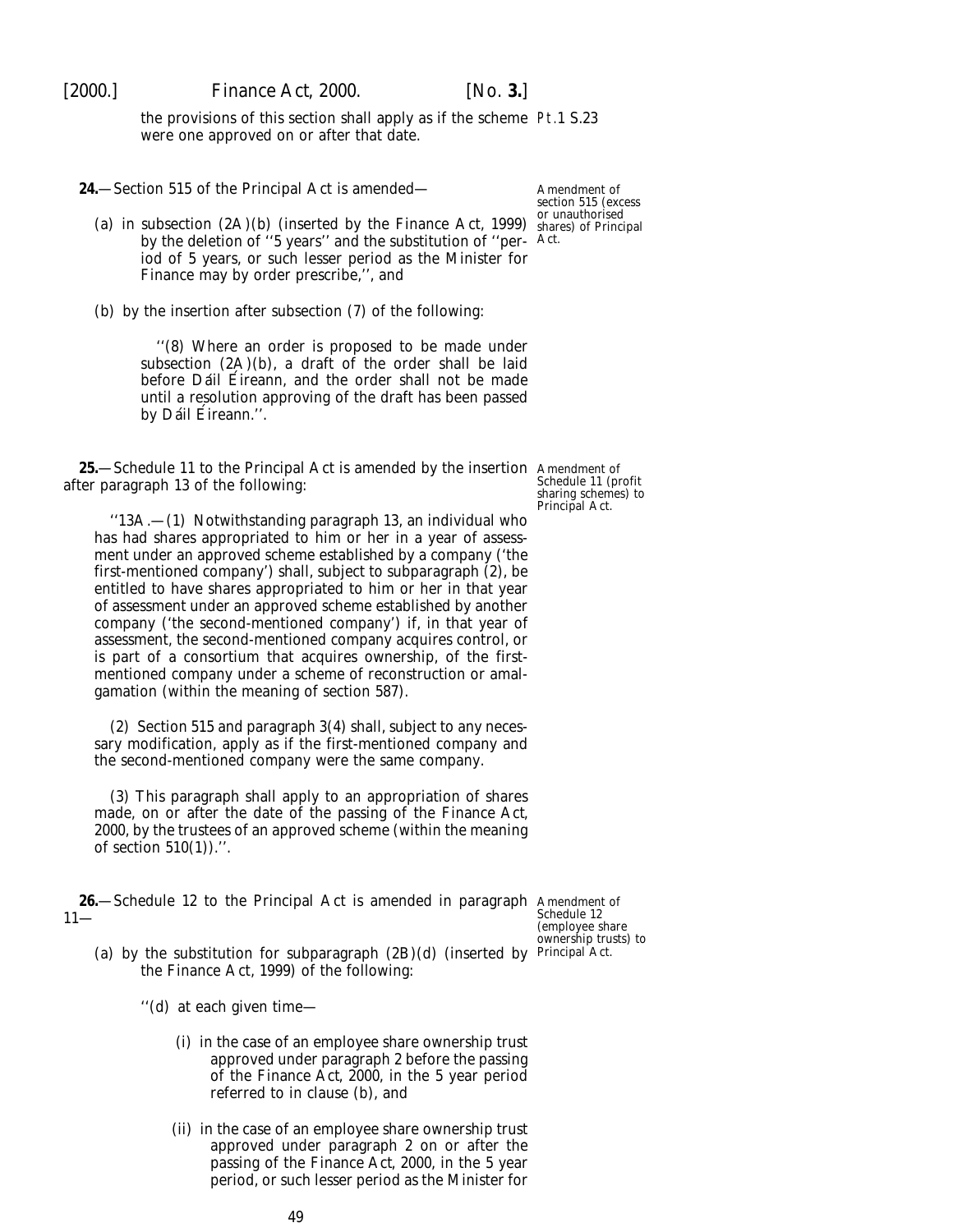[*No.* **3.**] *Finance Act,* 2000. [2000.]

Finance may by order prescribe, commencing on the date referred to in clause (*b*),

50 per cent, or such lesser percentage as the Minister for Finance may by order prescribe, of the securities retained by the trustees at that time were pledged by them as security for borrowings, and'',

and

(*b*) by the insertion after subparagraph (9) of the following:

''(10) Where an order is proposed to be made under subparagraph (2B)(*d*), a draft of the order shall be laid before Dail Eireann, and the order shall not be made until a resolution approving of the draft has been passed by Dáil Éireann.".

**27.**—The Principal Act is amended—

shares or other assets.

Rights to acquire

(*a*) in section 128—

(i) by the insertion after subsection (2) of the following:

''(2A) Notwithstanding any other provision of the Tax Acts, where a person is, by virtue of this section, chargeable to tax under Schedule E for a year of assessment in respect of an amount equal to the gain realised from the exercise, assignment or release of a right, he or she shall be a chargeable person for that year for the purposes of Part 41, unless—

- (*a*) that amount is deducted in determining the amount of his or her tax-free allowances for that year by virtue of regulation 10(1)(*b*) of the Income Tax (Employments) Regulations, 1960 (S.I. No. 28 of 1960), or
- (*b*) the person has been exempted by an inspector from the requirements of section 951 by reason of a notice given under subsection (6) of that section.'',
- (ii) by the substitution in subsection (11) of ''30 June in the year of assessment following'' for ''30 days after the end of'', and
- (iii) by the insertion after subsection (11) of the following:
	- ''(11A) Where in relation to any right—
		- (*a*) the person referred to in subsection (11) is resident in a territory other than the State, and
		- (*b*) the person who obtains that right is a director or an employee of a company which is resident in the State,

the provisions of subsection (11) shall also apply to that company.'',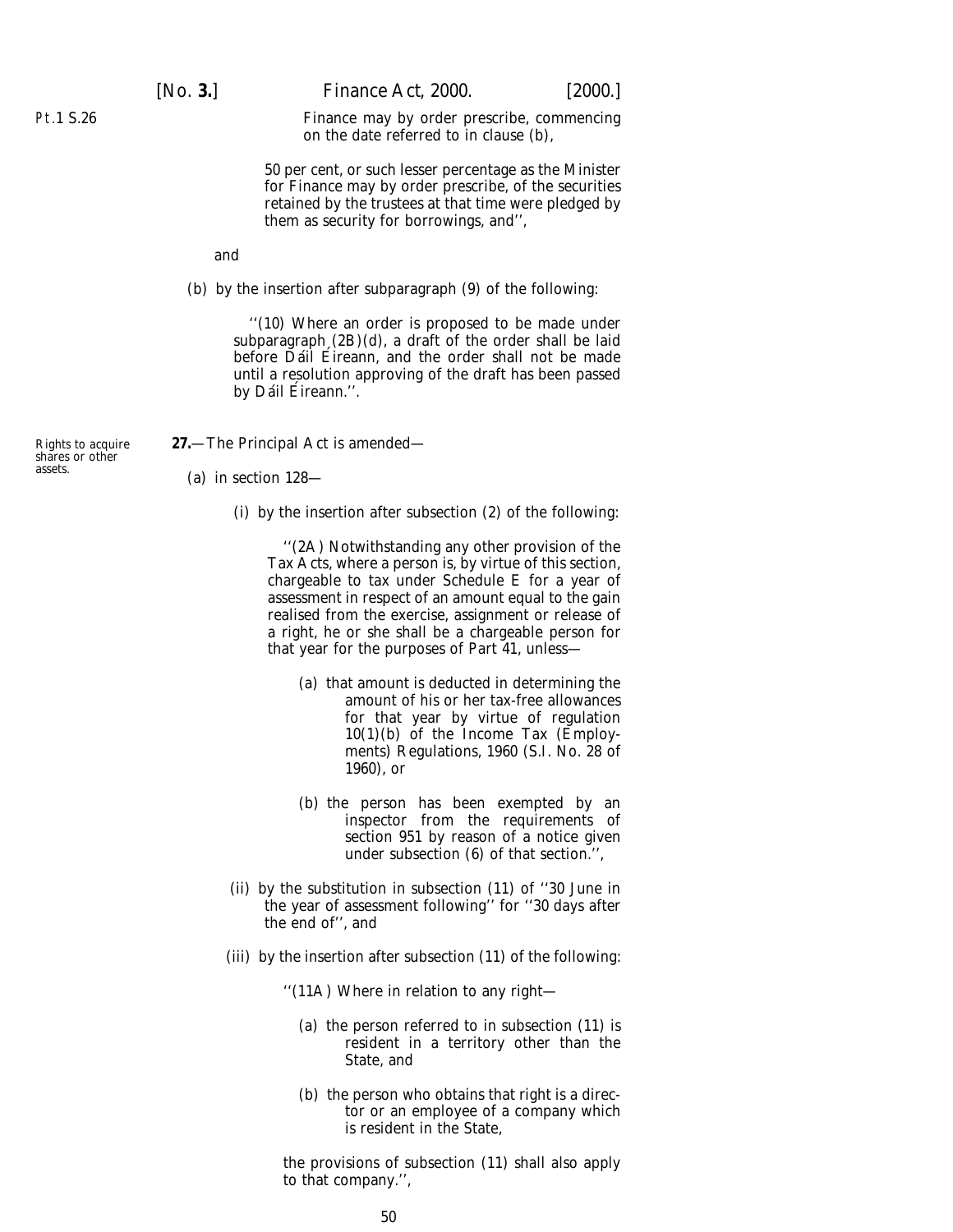(*b*) by the insertion after section 128 of the following: Pt.1 S.27

128.

"Deferral of  $128A$ .—(1) Subject to subsection (2), in payment of tax any case where any case where—

- (*a*) for any year of assessment a person is chargeable to tax under Schedule E, by virtue of section 128, on an amount equal to a gain realised by the exercise of a right to acquire shares in a company ('the relevant shares'), which right was exercised on or after 6 April 2000, and
- (*b*) following an assessment for the year in which that right was exercised ('the relevant year') an amount of tax, chargeable by virtue of section 128 in respect of the amount referred to in paragraph (*a*), is payable to the Collector-General, and
- (*c*) the person concerned makes an election in accordance with subsection (3),

he or she shall be entitled to defer payment of the tax in accordance with subsection (4).

(2) Subsection (1) shall not apply where the relevant shares are disposed of by the person concerned in the relevant year.

(3) An election under this section shall be made by notice in writing to the inspector on or before 31 January in the year of assessment following the relevant year.

(4) Where an election has been made under this section the tax referred to in subsection (1)(*b*) shall, notwithstanding any other provision of the Income Tax Acts, but subject to the provisions of this section, be paid on or before the earlier of—

- (*a*) 1 November in the year of assessment following the year of assessment in which the relevant shares are disposed of, or
- (*b*) 1 November in the year of assessment following the year of assessment beginning 7 years after the relevant year.

(5) The reference in subsection (4)(*a*) to the relevant shares being disposed of includes a part disposal of such shares, and in the case of a part disposal, the tax to be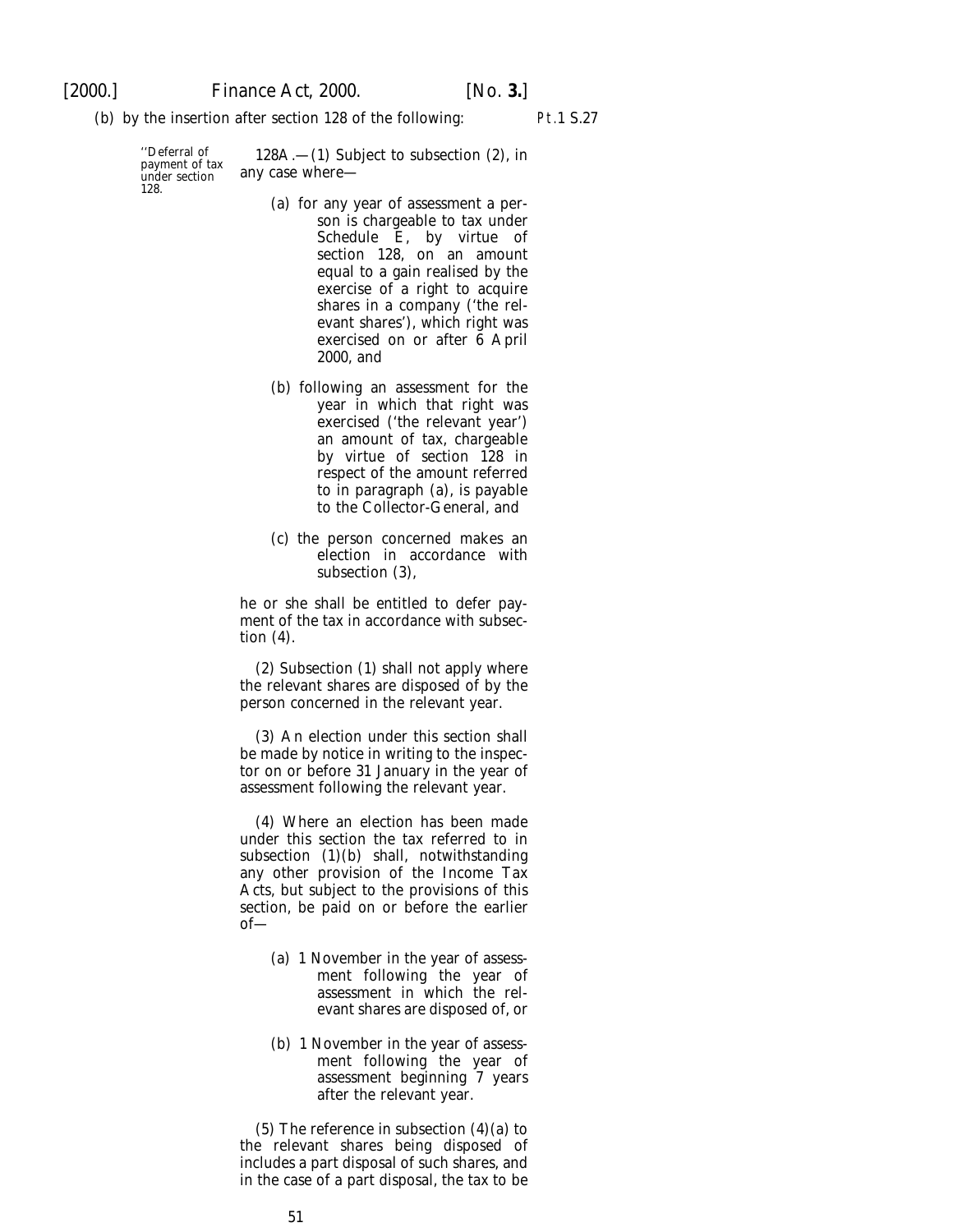[*No.* **3.**] *Finance Act,* 2000. [2000.]

paid shall be determined in a manner that is just and reasonable.

(6) Subject to any other provision of the Income Tax Acts requiring income of any description to be treated as the highest part of a person's income, in determining for the purposes of paragraph (*b*) of subsection (1) what tax is chargeable on a person by virtue of section 128 in respect of an amount referred to in paragraph (*a*) of that subsection, that amount shall be treated as the highest part of his or her income for the relevant year.

(7) Notwithstanding any other provision of the Income Tax Acts, the due date in relation to tax, the payment of which has been deferred by virtue of an election under this section, shall, for the purposes of section 1080, be the date when the amount becomes due and payable under subsection (4).'',

and

- (*c*) in Schedule 29—
	- (i) by the deletion in column 2 of ''section 128(11)'', and
	- (ii) by the insertion in column 3 after ''section 127(5)'' of ''section 128(11) and (11A)''.

**28.**—(1) Section 256 of the Principal Act is amended in subsection (1) by the substitution for the definition of ''appropriate tax'' of the following:

'''appropriate tax', in relation to a payment of relevant interest, means a sum representing income tax on the amount of the payment—

- (*a*) in the case of a relevant deposit or relevant deposits held in a special savings account, at the rate of 20 per cent,
- (*b*) in the case of a relevant deposit the interest in respect of which is payable annually or at more frequent intervals or a relevant deposit which is a specified deposit within the meaning of section 260, at the standard rate in force at the time of payment, and
- (*c*) in the case of any other relevant deposit, being a deposit made on or after the date of the passing of the *Finance Act, 2000*, at a rate determined by the formula—

 $(S + 3)$  per cent

where S is the standard rate per cent (within the meaning of section 4(1)) in force at the time of payment;''.

Amendment of Chapter 4 (interest payments by certain deposit takers) of Part 8 of Principal Act.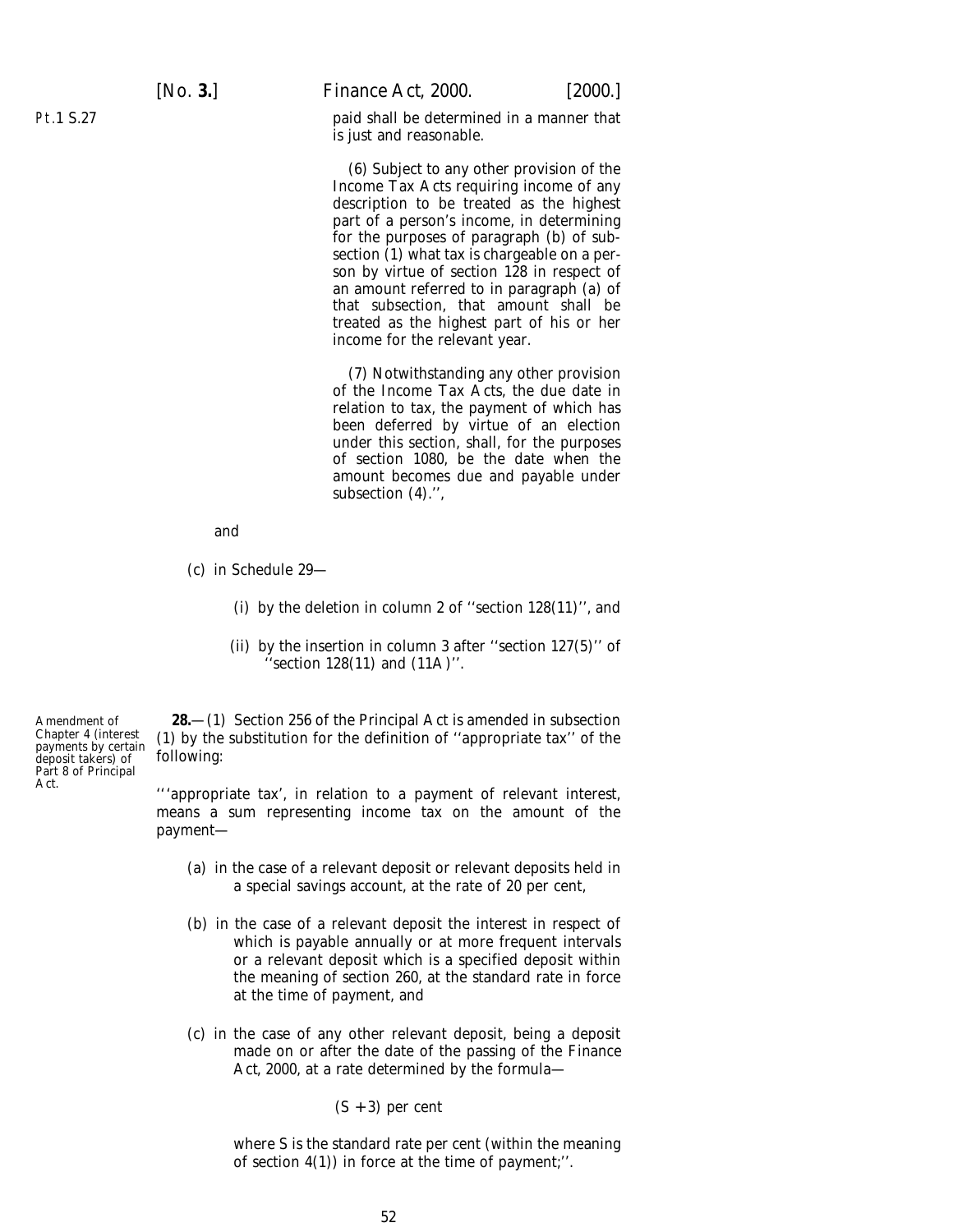(2) Section 261 of the Principal Act is amended by the substitution Pt.1 S.28 for subparagraph (i) of paragraph (*c*) of the following:

- ''(i) the amount of any payment of relevant interest shall be regarded as income chargeable to tax under Case IV of Schedule D, and under no other Case or Schedule, and shall be taken into account in computing the total income of the person entitled to that amount, but, in relation to such a person (being an individual)—
	- (I) except for the purposes of a claim to repayment under section 267(3), the specified amount within the meaning of section 187 or 188 shall, as respects the year of assessment for which he or she is to be charged to income tax in respect of the relevant interest, be increased by the amount of that payment,
	- (II) the part of taxable income on which he or she is charged to income tax at the standard rate for that year shall be increased by the part of such relevant interest which comes within paragraph (*b*) or the definition of 'appropriate tax' in section 256(1), and
	- (III) as respects any part of relevant interest which comes within paragraph (*c*) of the definition of 'appropriate tax' in section 256(1), the person shall be chargeable to tax at the rate at which tax was deducted from that relevant interest,

and''.

- **29.**—(1) Section 1022 of the Principal Act is amended by—
	- (*a*) the substitution for subsection (1) of the following:
		- $''(1)$  Where—
			- (*a*) an assessment to income tax (in this section referred to as the 'original assessment') has been made for any year of assessment on an individual, or on an individual's trustee, guardian or committee (in this section referred to as the 'representative'), or on an individual's executors or administrators,
			- (*b*) the Revenue Commissioners are of the opinion that, if an application for separate assessment under section 1023 had been in force with respect to that year of assessment, an assessment in respect of or of part of the same income would have been made on, or on the representative of, or on the executors or administrators of, an individual who is the spouse of the individual referred to in paragraph (*a*) or who was the spouse of the individual referred to in paragraph (*a*) (in this subsection and in subsection (2) referred to as the 'spouse') in that year of assessment, and

Extension of section 1022 (special provisions relating to tax on wife's income) of Principal Act to spouse's income, etc.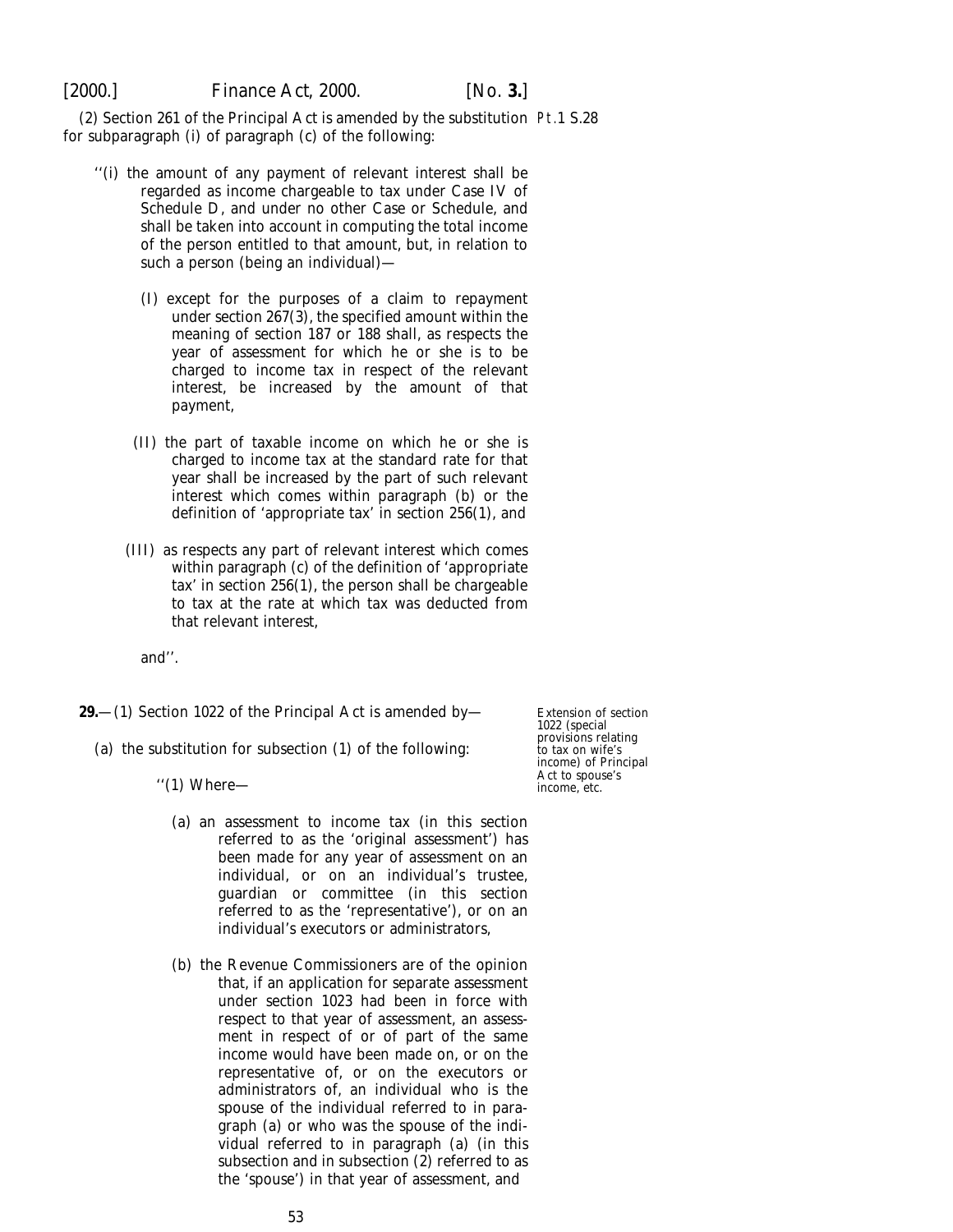(*c*) the whole or part of the amount payable under the original assessment has remained unpaid at the expiration of 28 days from the time when it became due,

the Revenue Commissioners may give to the spouse, or, if the spouse is dead, to the spouse's executors or administrators, or, if an assessment referred to in paragraph (*b*) could in the circumstances referred to in that paragraph have been made on the spouse's representative, to the spouse, or to the spouse's representative, a notice stating—

- (i) particulars of the original assessment and of the amount remaining unpaid under that assessment, and
- (ii) to the best of their judgement, particulars of the assessment (in this subsection referred to as the 'last-mentioned assessment') which would have been so made,

and requiring the person to whom the notice is given to pay the lesser of—

- (A) the amount which would have been payable under the last-mentioned assessment if it conformed with those particulars, and
- (B) the amount remaining unpaid under the original assessment.'',
- (*b*) the substitution in subsection (2) of ''to the spouse or to the spouse's representative, or to the spouse's executors or administrators, as would have followed on the making on the spouse, or on the spouse's representative, or on the spouse's executors or administrators'' for ''to a woman, or to her trustee, guardian or committee, or to her executors or administrators, as would have followed on the making on her, or on her trustee, guardian or committee, or on her executors or administrators'',
- (*c*) the substitution for subsection (6) of the following:

''(6) Where a husband or a wife dies (in this subsection and subsections (7) and (8) referred to as the 'deceased spouse') and at any time before the death the husband and wife were living together, then the other spouse or, if the other spouse is dead, the executors or administrators of the other spouse may, not later than 2 months from the date of the grant of probate or letters of administration in respect of the deceased spouse's estate or, with the consent of the deceased spouse's executors or administrators, at any later date, give to the deceased spouse's executors or administrators and to the inspector a notice in writing declaring that, to the extent permitted by this section, the other spouse or the executors or administrators of the other spouse disclaim responsibility for unpaid income tax in respect of all income of the deceased spouse for any year of assessment or part of a year of assessment, being a year of assessment or a part of a year of assessment for which any income of the deceased spouse was deemed to be the income of the other spouse and in respect of which the other spouse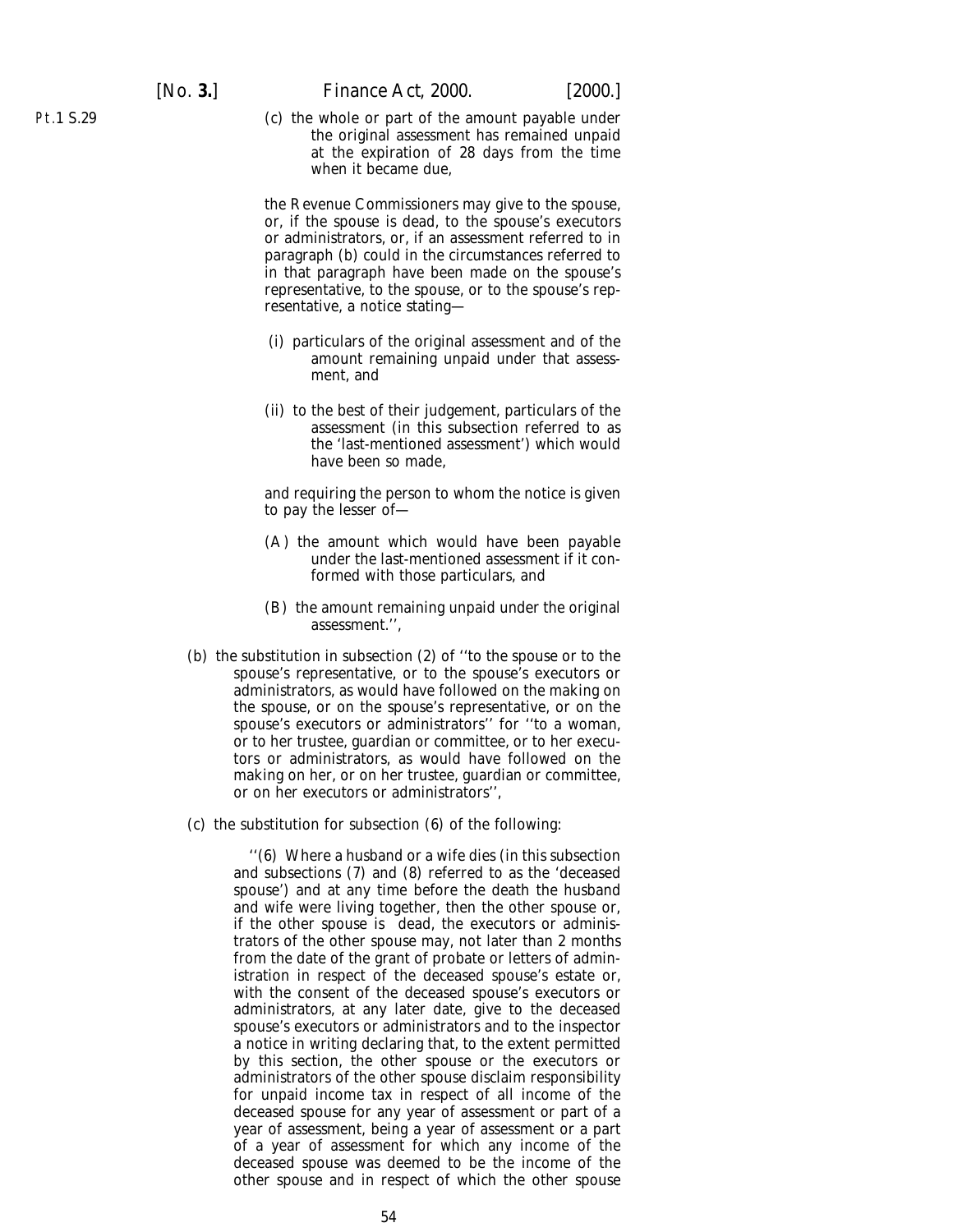was assessed to tax under section 1017 or under that Pt.1 S.29 section as modified by section 1019.'',

- (*d*) the substitution in subsection (7) of ''the deceased spouse's executors or administrators'' for ''the woman's executors or administrators'',
- (*e*) the substitution in subsection (8) of ''a deceased spouse's executors or administrators'' for ''a woman's executors or administrators'', and
- (*f*) the insertion after subsection (8) of the following:

''(9) The Revenue Commissioners may nominate in writing any of their officers to perform any acts and discharge any functions authorised by this section to be performed or authorised by the Revenue Commissioners.''.

- (2) (*a*) *Paragraphs (a)* to *(e)* of *subsection (1)* shall apply as respects assessments made on or after 10 February 2000.
	- (*b*) *Paragraph (f)* of *subsection (1)* shall apply as respects assessments made before, on or after 10 February 2000.

# Chapter 3

### *Dividend Withholding Tax*

**30.** - (1) Chapter 8A (inserted by the Finance Act, 1999) of Part Dividend 6 of the Principal Act is amended withholding tax.

- (*a*) in section 172A(1)(*a*)—
	- (i) by the insertion of the following definition after the definition of ''American depositary receipt'':

'' 'approved body of persons' has the same meaning as in section 235;'',

(ii) by the insertion of the following definition after the definition of ''collective investment undertaking'':

> '' 'designated broker' has the same meaning as in section 838;'',

and

(iii) by the insertion of the following definition after the definition of ''relevant territory'':

> '' 'special portfolio investment account' has the same meaning as in section 838;'',

# (*b*) in section 172B—

- (i) by the insertion of the following after subsection (4):
	- ''(4A) (*a*) A company resident in the State shall keep and retain for the longer of the following periods—
		- (i) a period of 6 years, or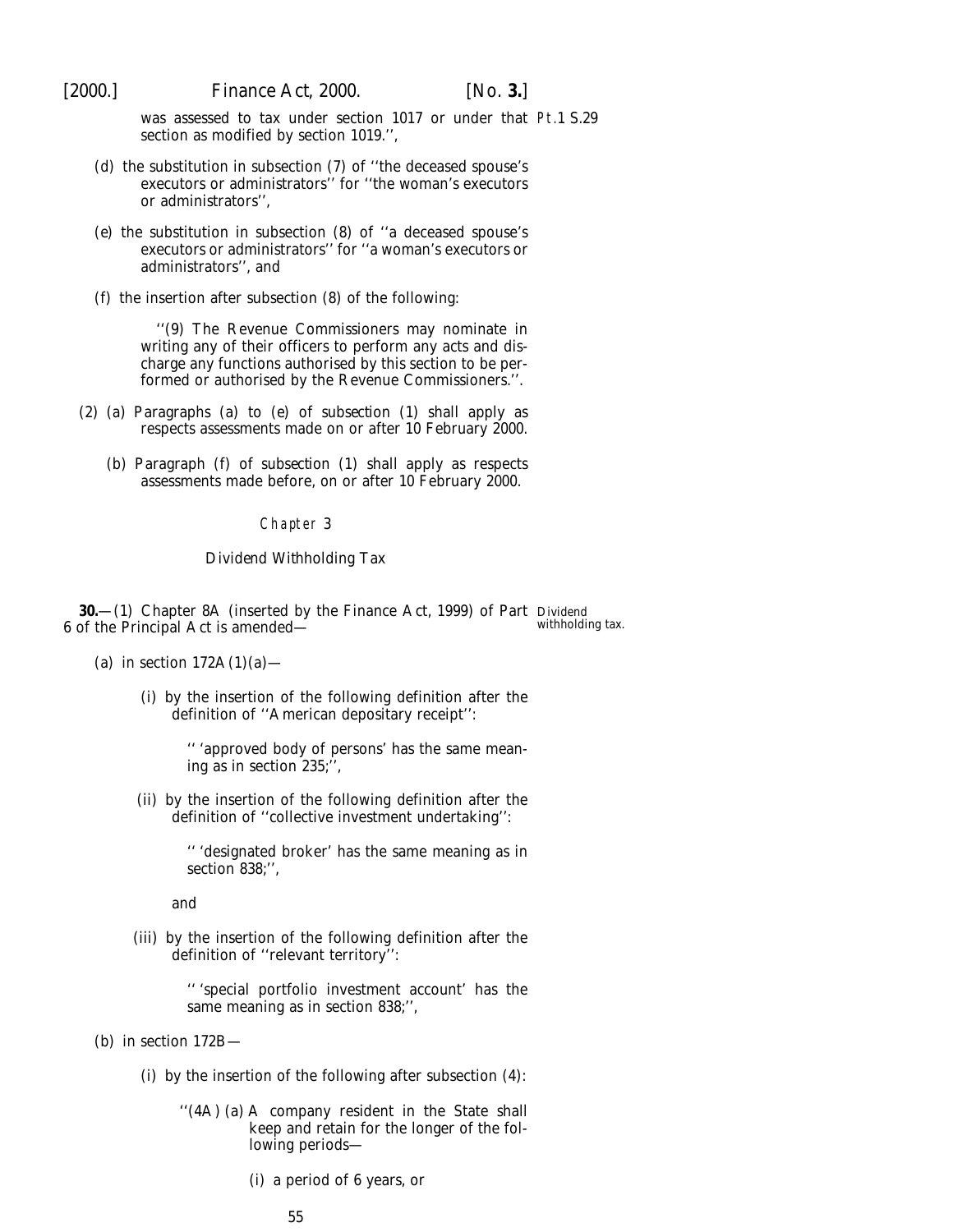(ii) a period which, in relation to the relevant distributions in respect of which the declaration or notification is made or, as the case may be, given, ends not earlier than 3 years after the date on which the company has ceased to make relevant distributions to the person who made the declaration or, as the case may be,<br>gave the notification to the notification to company,

all declarations (and accompanying certificates) and notifications (not being a notice given to the company by the Revenue Commissioners) which are made or, as the case may be, given to the company in accordance with this Chapter and Schedule 2A.

- (*b*) A company resident in the State shall, on being so required by notice in writing given to the company by the Revenue Commissioners, make available to the Commissioners, within the time specified in the notice—
	- (i) all declarations, certificates or notifications referred to in paragraph (*a*) which have been made or, as the case may be, given to the company, or
	- (ii) such class or classes of such declarations, certificates or notifications as may be specified in the notice.
- (*c*) The Revenue Commissioners may examine or take extracts from or copies of any declarations, certificates or notifications made available to the Commissioners under paragraph (*b*).'',
- (ii) by the substitution of the following for subsection (6):

''(6) This section shall not apply to a relevant distribution where section 831(5) applies in relation to that distribution.'',

and

(iii) by the addition of the following after subsection (6):

''(7) This section shall not apply where a relevant distribution is made by a company resident in the State and that distribution is—

- (*a*) a distribution made out of exempt profits within the meaning of section 140,
- (*b*) a distribution made out of disregarded income within the meaning of section 141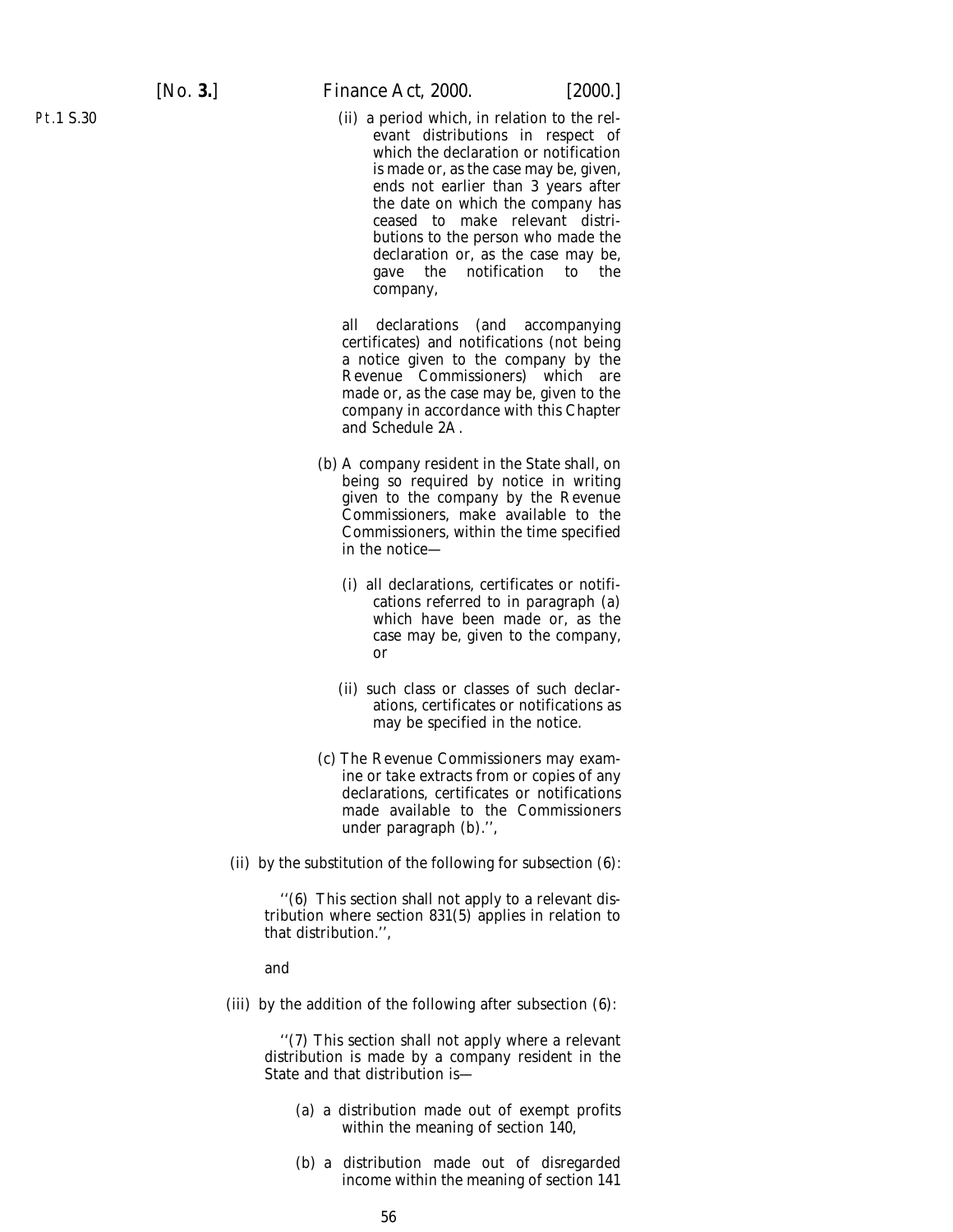and to which subsection (3)(*a*) of that Pt.1 S.30 section applies, or

- (*c*) a distribution made out of exempted income within the meaning of section 142.'',
- (*c*) in section 172C—
	- (i) in subsection (2)—
		- (I) by the deletion in paragraph (*d*) of ''or'' and by the substitution in paragraph (*e*)(ii) of ''Schedule 2A,'' for ''Schedule 2A.'', and
		- (II) by the addition of the following after paragraph (*e*):
			- ''(*f*) an approved body of persons which—
				- (i) is entitled to exemption from income tax under Schedule F in respect of the relevant distribution by virtue of section 235(2), and
				- (ii) has made a declaration to the relevant person in relation to the relevant distribution in accordance with paragraph 7A of Schedule 2A,
				- or
				- (*g*) a designated broker who—
					- (i) is receiving the relevant distribution as all or part of the relevant income or gains (within the meaning of section 838) of a special portfolio investment account, and
					- (ii) has made a declaration to the relevant person in relation to the relevant distribution in accordance with paragraph 7B of Schedule 2A.'',

## and

(ii) by the addition of the following after subsection (2):

''(3) For the purposes of subsection (2) and Schedule 2A—

- (*a*) a collective investment undertaking which receives a relevant distribution, and
- (*b*) a designated broker who receives a relevant distribution as all or part of the relevant income or gains (within the meaning of section 838) of a special portfolio investment account,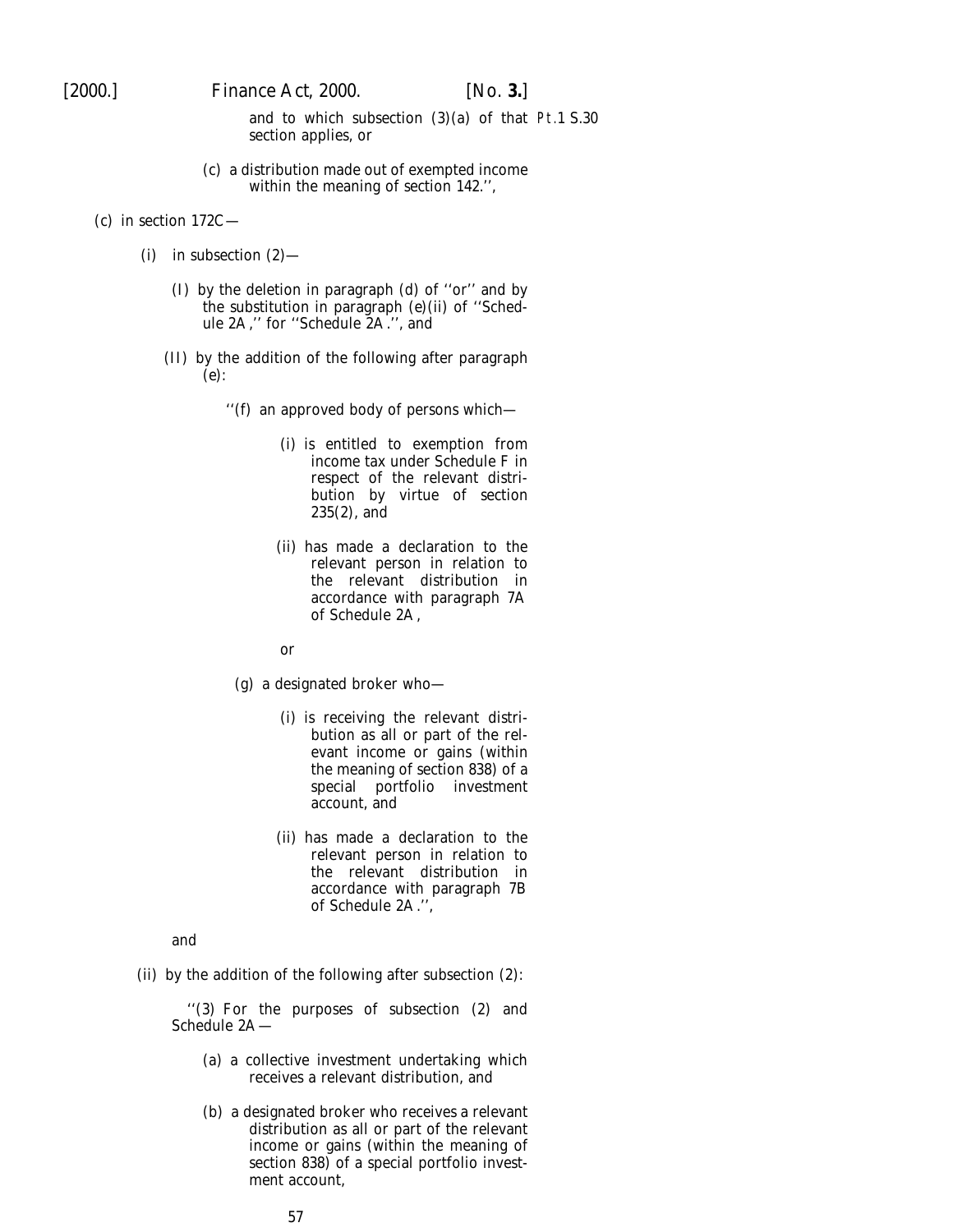shall be treated as being beneficially entitled to the relevant distribution.'',

- (*d*) in section 172D—
	- (i) by the substitution in subsection (3) of the following for paragraph (*b*):
		- ''(*b*) a company which is not resident in the State and—
			- (i) is, by virtue of the law of a relevant territory, resident for the purposes of tax in the relevant territory, but is not under the control, whether directly or indirectly, of a person or persons who is or are resident in the State,
			- (ii) is under the control, whether directly or indirectly, of a person or persons who, by virtue of the law of a relevant territory, is or are resident for the purposes of tax in the relevant territory and who is or are, as the case may be, not under the control, whether directly or indirectly, of a person who is, or persons who are, not so resident, or
			- (iii) the principal class of the shares of which, or—
				- (I) where the company is a 75 per cent subsidiary of another company, of that other company, or
				- (II) where the company is whollyowned by 2 or more companies, of each of those companies,

is substantially and regularly traded on one or more than one recognised stock exchange in a relevant territory or territories or on such other stock exchange as may be approved of by the Minister for Finance for the purposes of this Chapter,

and which has made a declaration to the relevant person in relation to the relevant distribution in accordance with paragraph 9 of Schedule 2A and in relation to which declaration each of the certificates referred to in clause (i), the certificate referred to in clause (ii) or, as the case may be, the certificate referred to in clause (iii), of subparagraph (*f*) of that paragraph is a current certificate (within the meaning of paragraph 2 of that Schedule) at the time of the making of the relevant distribution.'',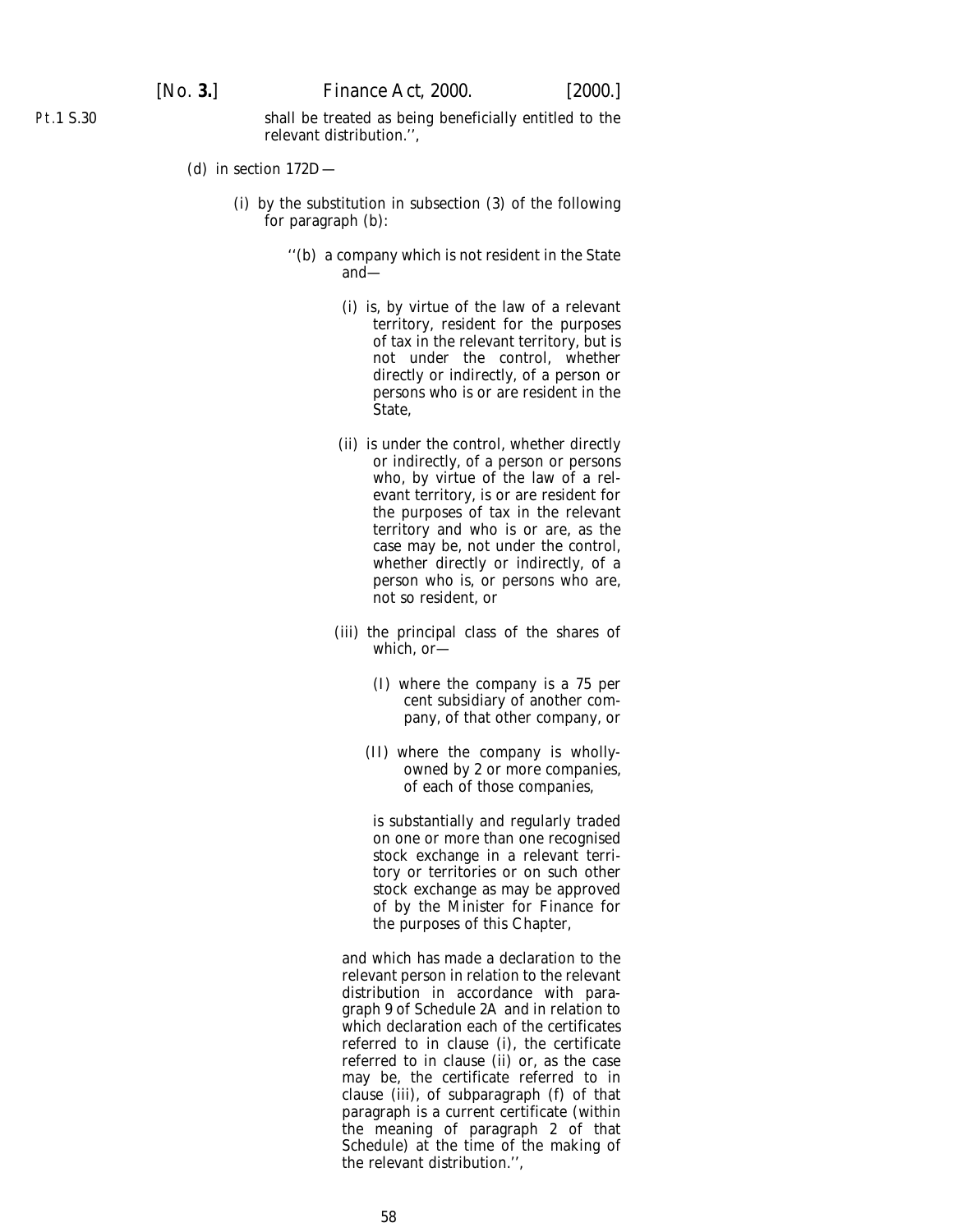(ii) by the insertion of the following after subsection (3): Pt.1 S.30

"(3A) For the purposes of subsection  $(3)(b)(i)$ , 'control' shall be construed in accordance with subsections (2) to (6) of section 432 as if in subsection (6) of that section for '5 or fewer participators' there were substituted 'persons resident in the State'.'',

- (iii) by the substitution in subsection (4) of ''subsection  $(3)(b)(ii)$ " for "subsection  $(3)(b)(i)$ " in each place where it occurs,
- (iv) in subsection  $(5)$ 
	- (I) by the substitution of "subsection  $(3)(b)(iii)(I)$ " for "subsection  $(3)(b)(ii)(II)$ ", and
	- (II) by the deletion of ''subparagraph (iii) of'',

and

(v) by the addition of the following after subsection (5):

 $\lq\lq$ (6) For the purposes of subsection  $(3)(b)(iii)(II)$ , a company (in this subsection referred to as an 'aggregated 100 per cent subsidiary') shall be treated as being wholly-owned by 2 or more companies (in this subsection referred to as the 'joint parent companies') if and so long as 100 per cent of its ordinary share capital is owned directly or indirectly by the joint parent companies, and for the purposes of this subsection—

- (*a*) subsections (2) to (10) of section 9 shall apply as those subsections apply for the purposes of that section, and
- (*b*) sections 412 to 418 shall apply with any necessary modifications as those sections would apply for the purposes of Chapter 5 of Part 12—
	- (i) if section  $411(1)(c)$  were deleted, and
	- (ii) if the following subsection were substituted for subsection (1) of section 412:

'(1) Notwithstanding that at any time a company is an aggregated 100 per cent subsidiary (within the meaning assigned by section 172D(6)) of the joint parent companies (within the meaning assigned by that section), it shall not be treated at that time as such a subsidiary unless additionally at that time—

(*a*) the joint parent companies are between them beneficially entitled to not less than 100 per cent of any profits available for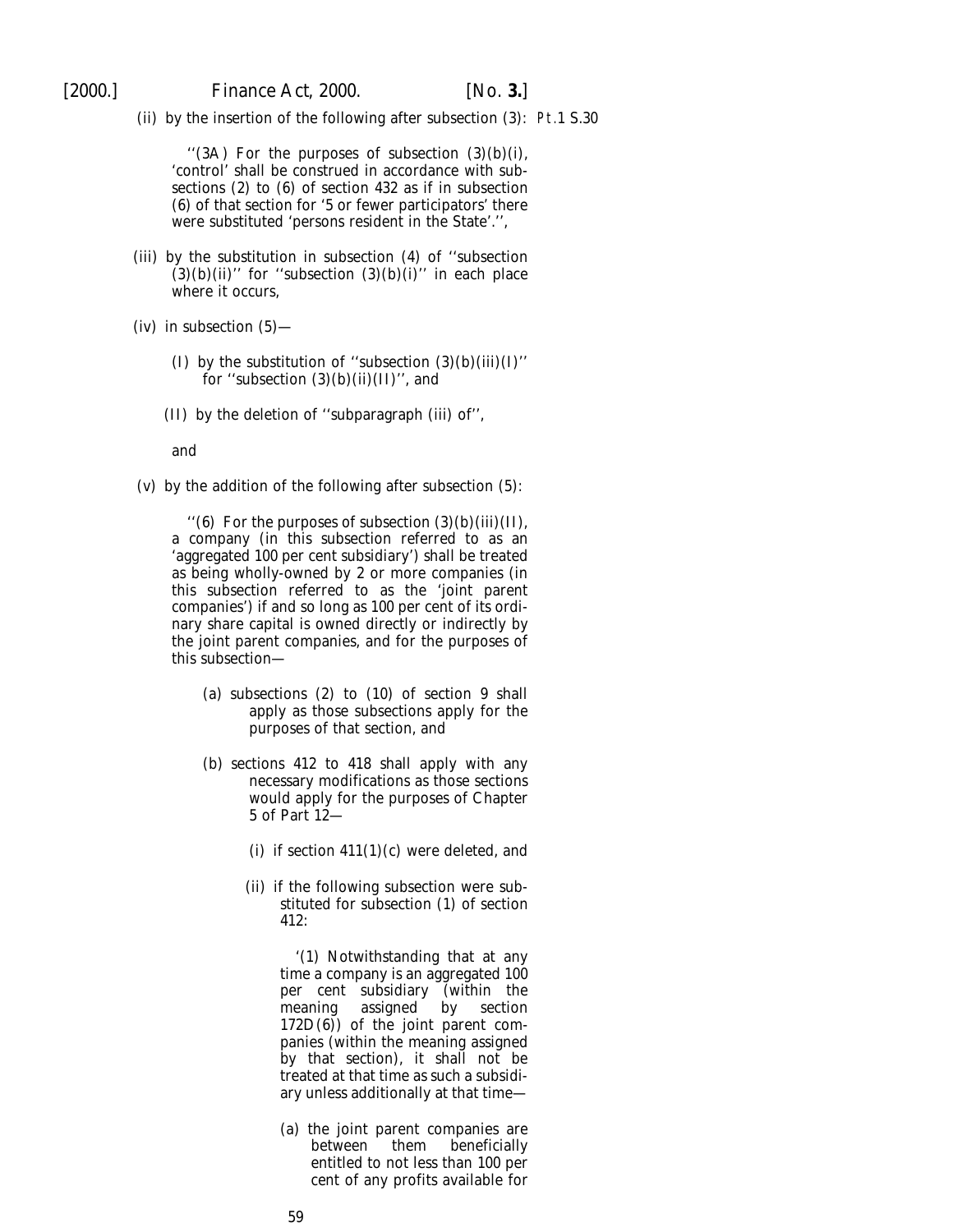distribution to equity holders of the company, and

- (*b*) the joint parent companies would be beneficially entitled between them to not less than 100 per cent of any assets of the company available for distribution to its equity holders on a winding-up.'.'',
- (*e*) in section 172E—
	- (i) in subsection (3)—
		- (I) by the substitution of the following for paragraphs (*a*) and (*b*):
			- ''(*a*) to accept, and to retain for the longer of the following periods—
				- (i) a period of 6 years, or
				- (ii) a period which, in relation to the relevant distributions in respect of which the declaration or notification is made or, as the case may be, given, ends not earlier than 3 years after the date on which the intermediary has ceased to receive relevant distributions on behalf of the person who made the declaration or, as the case may be, gave the notification to the intermediary,

all declarations (and accompanying certificates) and notifications (not being a notice given to the intermediary by the Revenue Commissioners) which are made or, as the case may be, given to the intermediary in accordance with this Chapter and Schedule 2A,

- (*b*) on being so required by notice in writing given to the intermediary by the Revenue Commissioners, to make available to the Commissioners, within the time specified in the notice—
	- (i) all declarations, certificates or notifications referred to in paragraph (*a*) which have been made or, as the case may be, given to the intermediary, or
	- (ii) such class or classes of such declarations, certificates or notifications as may be specified in the notice,'',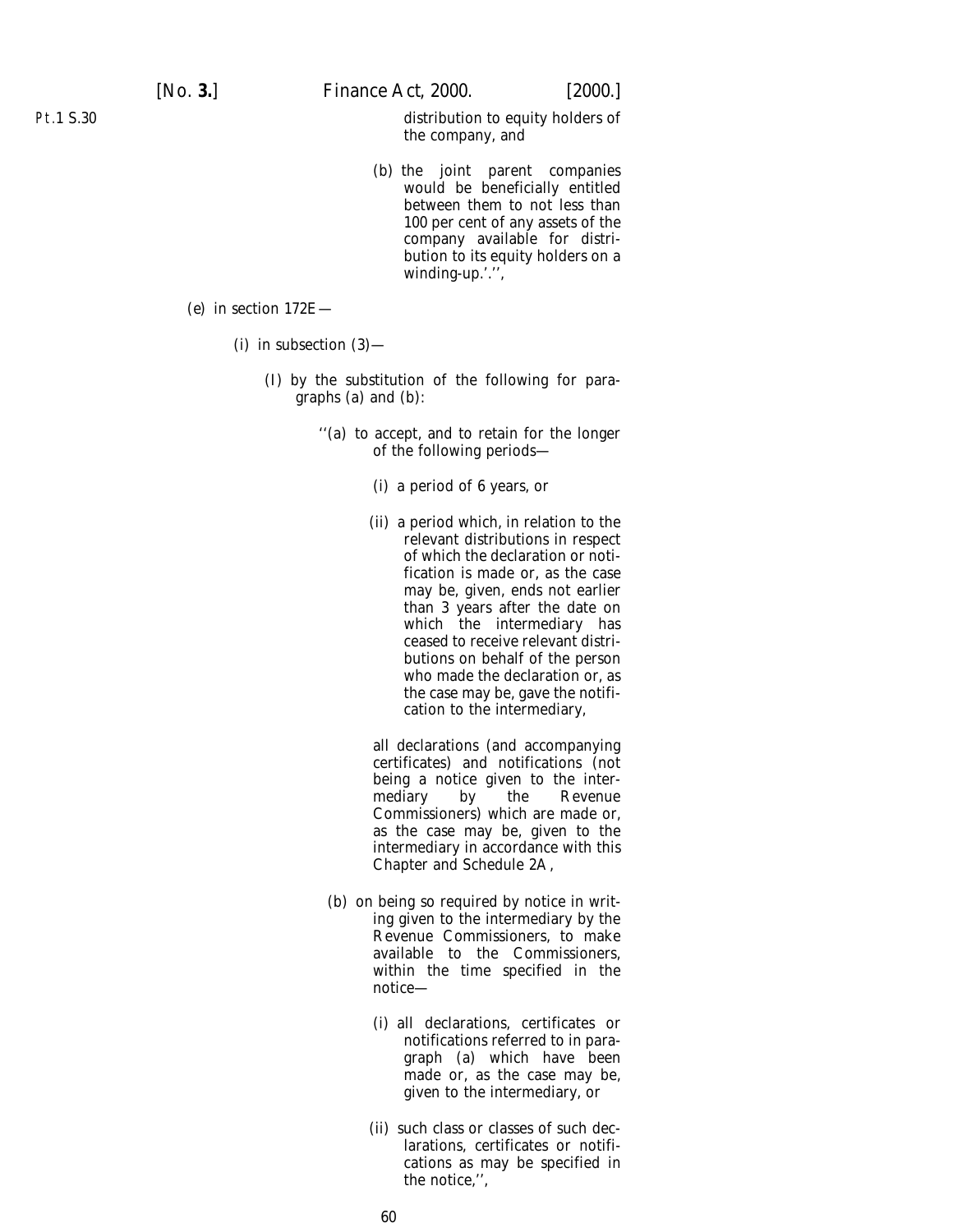and Pt.1 S.30

- (II) by the substitution of the following for paragraph (*f*):
	- ''(*f*) to provide to the Revenue Commissioners, not later than 3 months after the end of the first year of the operation of the agreement by the intermediary, a report on the intermediary's compliance with the agreement in that year, which report shall be signed by—
		- (i) if the intermediary is a company, the auditor of the company, or
		- (ii) if the intermediary is not a company, a person who, if the intermediary were a company, would be qualified to be appointed auditor of the company,

and thereafter, on being required by notice in writing given to the intermediary by the Revenue Commissioners, to provide to the Commissioners, within the time specified in the notice, a similar report in relation to such other period of the operation of the agreement by the intermediary as may be specified in the notice,'',

(ii) by the insertion of the following after subsection (3):

''(3A) The Revenue Commissioners may examine or take extracts from or copies of any declarations, certificates or notifications made available to the Commissioners under subsection (3)(*b*).'',

and

(iii) by the addition of the following after subsection (7):

''(8) Without prejudice to the operation of subsection (6), the authorisation by the Revenue Commissioners of an intermediary as a qualifying intermediary for the purposes of this Chapter shall cease to have effect on the day before the seventh anniversary of the date from which such authorisation applied; but this shall not prevent—

- (*a*) the intermediary and the Revenue Commissioners from agreeing to renew the qualifying intermediary agreement entered into between them in accordance with subsection (3) or to enter into a further such agreement, and
- (*b*) a further authorisation by the Revenue Commissioners of the intermediary as a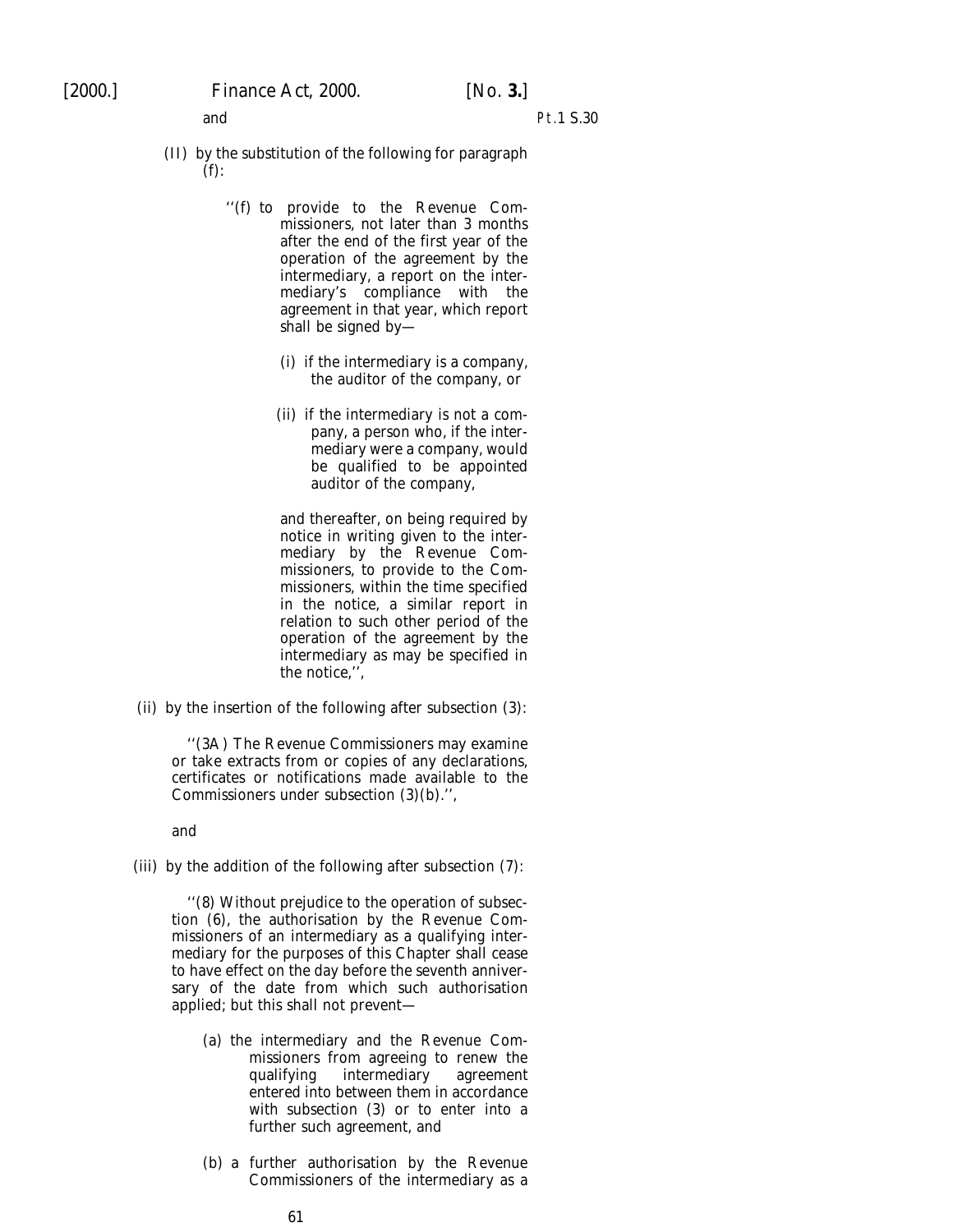qualifying intermediary for the purposes of this Chapter.'',

- (*f*) in section 172F—
	- (i) in subsection  $(3)$ 
		- (I) by the substitution in paragraph (*e*) of ''For the purposes of this section, but subject to paragraphs (*g*) and (*h*)'' for ''For the purposes of paragraph (*d*)'',
		- (II) by the substitution in paragraph  $(e)(v)$  of "by way of notice in writing or in electronic format'' for ''by way of notice in writing given in accordance with subsection (1)'' and ''Liable Fund, and'' for ''Liable Fund,'',
		- (III) by the substitution of the following for subparagraphs (vi) and (vii) of paragraph (*e*):
			- ''(vi) enters into an agreement with the qualifying intermediary or further specified intermediary, as the case may be, under the terms of which it agrees that if and when required to comply with subsection (7A) it will  $\frac{d}{d}$  oso.
			- and
		- (IV) by the addition of the following after paragraph (*f*):
			- ''(*g*) Notwithstanding paragraph (*e*), where the Revenue Commissioners are satisfied that an intermediary, being a specified intermediary or other specified intermediary referred to in subsection (7A), has failed to comply with that subsection—
				- (i) the Commissioners may, by notice in writing given to the intermediary, notify it that it shall cease to be treated as a specified intermediary for the purposes of this section from such date as may be specified in the notice, and
				- (ii) notwithstanding any obligations as to secrecy or other restriction upon disclosure of information imposed by or under statute or otherwise, the Commissioners may make available to any qualifying intermediary (being a depositary bank holding shares in trust for, or on behalf of, the holders of American depositary receipts) or specified intermediary a copy of such notice.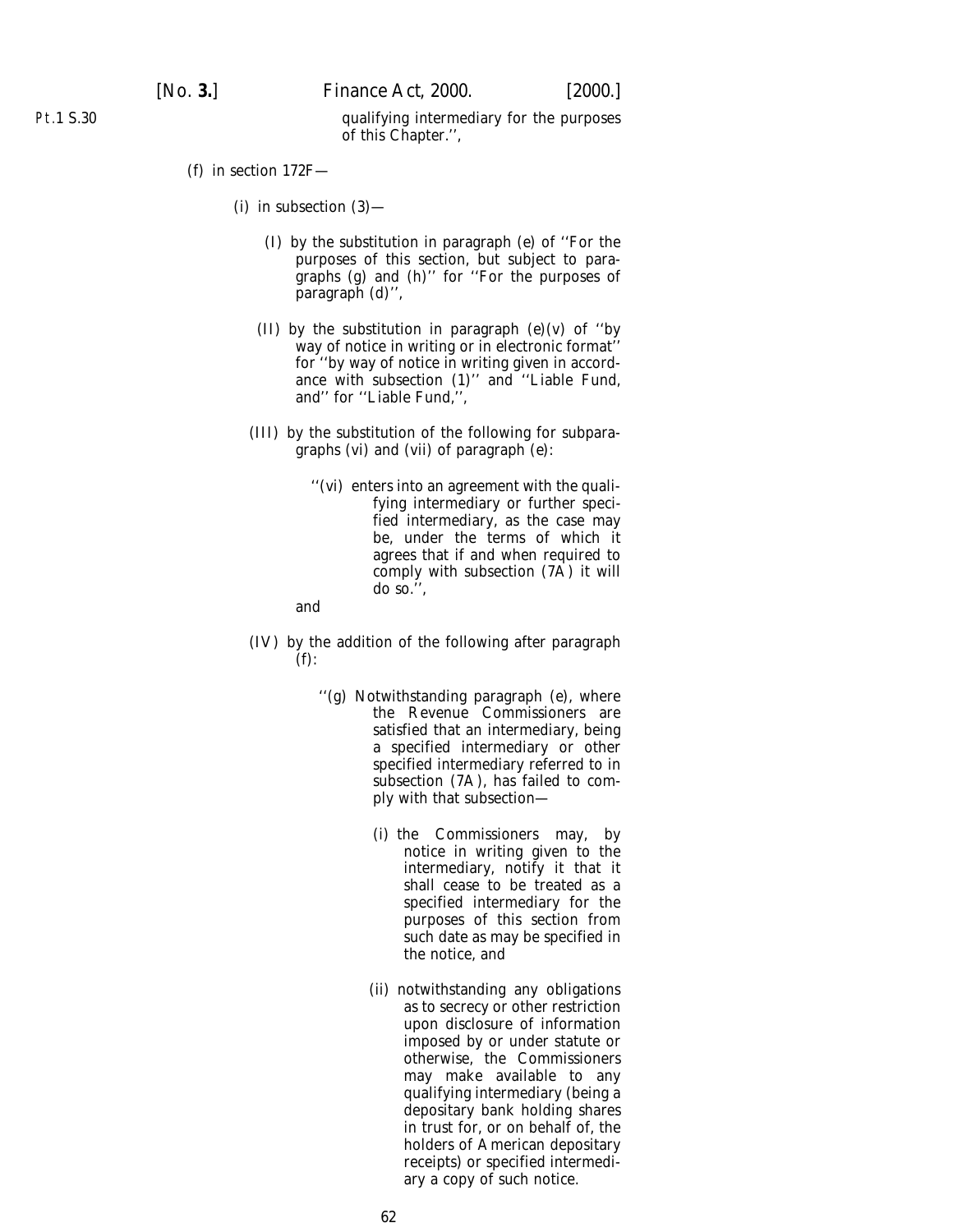- (*h*) Where subsequently the Revenue Pt.1 S.30 Commissioners are satisfied that the intermediary has furnished the information required under subsection (7A) and will in future comply with that subsection if and when requested to do so, the Commissioners may, by further notice in writing given to the intermediary, revoke the notice given to the intermediary under paragraph (*g*) from such date as may be specified in the further notice, and a copy of that further notice shall be given to any person to whom a copy of the notice under paragraph (*g*) was given.'',
- (ii) by the substitution of the following for subsection (7):
	- ''(7) (*a*) A qualifying intermediary shall, on being so required by notice in writing given to the qualifying intermediary by the Revenue Commissioners, make a return to the Commissioners, within the time specified in the notice (which shall not be less than 30 days) and as respects such year of assessment as may be specified in the notice (being the year of assessment 1999-2000 or any subsequent year of assessment), showing—
		- (i) the name and address of—
			- (I) each company resident in the State from which the qualifying intermediary received, on behalf of another person, a relevant distribution made by that company in the year of assessment to which the return refers, and
			- (II) each other person from whom the qualifying intermediary received, on behalf of another person, an amount or other asset representing a relevant distribution made by a company resident in the State in the year of assessment to which the return refers,
		- (ii) the amount of each such relevant distribution,
		- (iii) the name and address of each person to whom such a relevant distribution, or an amount or other asset representing such a relevant distribution, has been given by the qualifying intermediary, and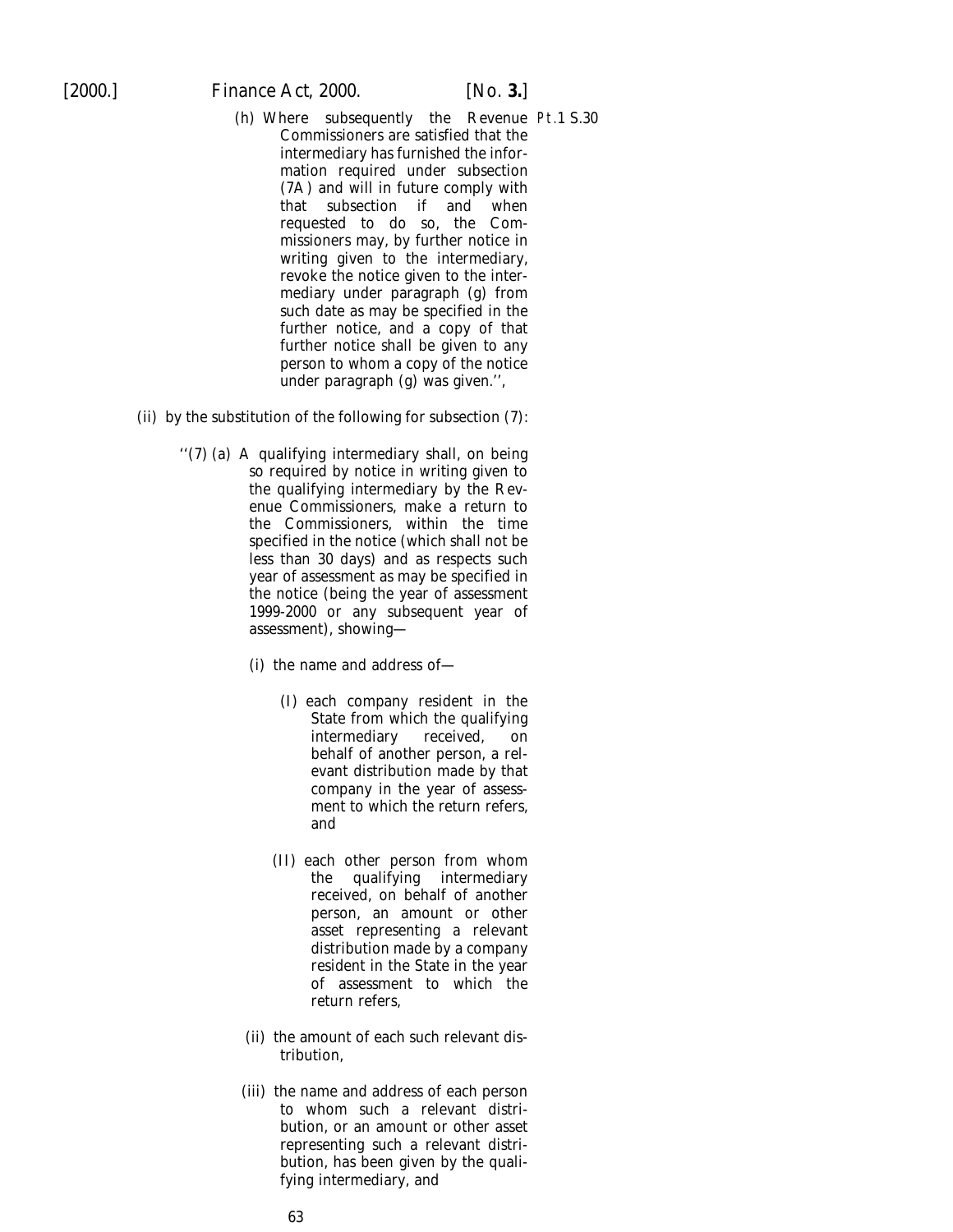- (iv) the name and address of each person referred to in subparagraph (iii) in respect of whom a declaration under section 172C(2) or 172D(3) has been received by the qualifying intermediary.
- (*b*) A return required to be made by a qualifying intermediary under paragraph (*a*) may be confined to such class or classes of relevant distributions as may be specified in the notice given to the qualifying intermediary by the Revenue Commissioners under that paragraph.
- (7A) (*a*) This subsection shall apply where a qualifying intermediary has been required to make a return to the Revenue Commissioners under subsection (7)(*a*) and a relevant distribution (or an amount or other asset representing a relevant distribution), the details of which are required to be included in that return, has been given by the qualifying intermediary to a specified intermediary.
	- (*b*) The qualifying intermediary shall, immediately on receipt of the notice referred to in subsection (7)(*a*), request the specified intermediary, by way of notice in writing or in electronic format, to notify the qualifying intermediary or the Revenue Commissioners of the name and address of each person to whom the specified intermediary gave such a distribution (or an amount or other asset representing such a distribution) and of the amount of each such distribution.
	- (*c*) The specified intermediary shall, within 21 days of the receipt of a notice under paragraph (*b*), furnish to the qualifying intermediary or, at the discretion of the specified intermediary, to the Revenue Commissioners, by way of notice in writing or in electronic format, the information required under that paragraph.
	- (*d*) Where the specified intermediary furnishes the information required under paragraph (*b*)—
		- (i) to the qualifying intermediary, the qualifying intermediary shall include that information in the return required to be made by it under subsection  $(7)(a)$ , or
		- (ii) to the Revenue Commissioners, the specified intermediary shall, by way of notice in writing or in electronic format, immediately advise the qualifying intermediary of that fact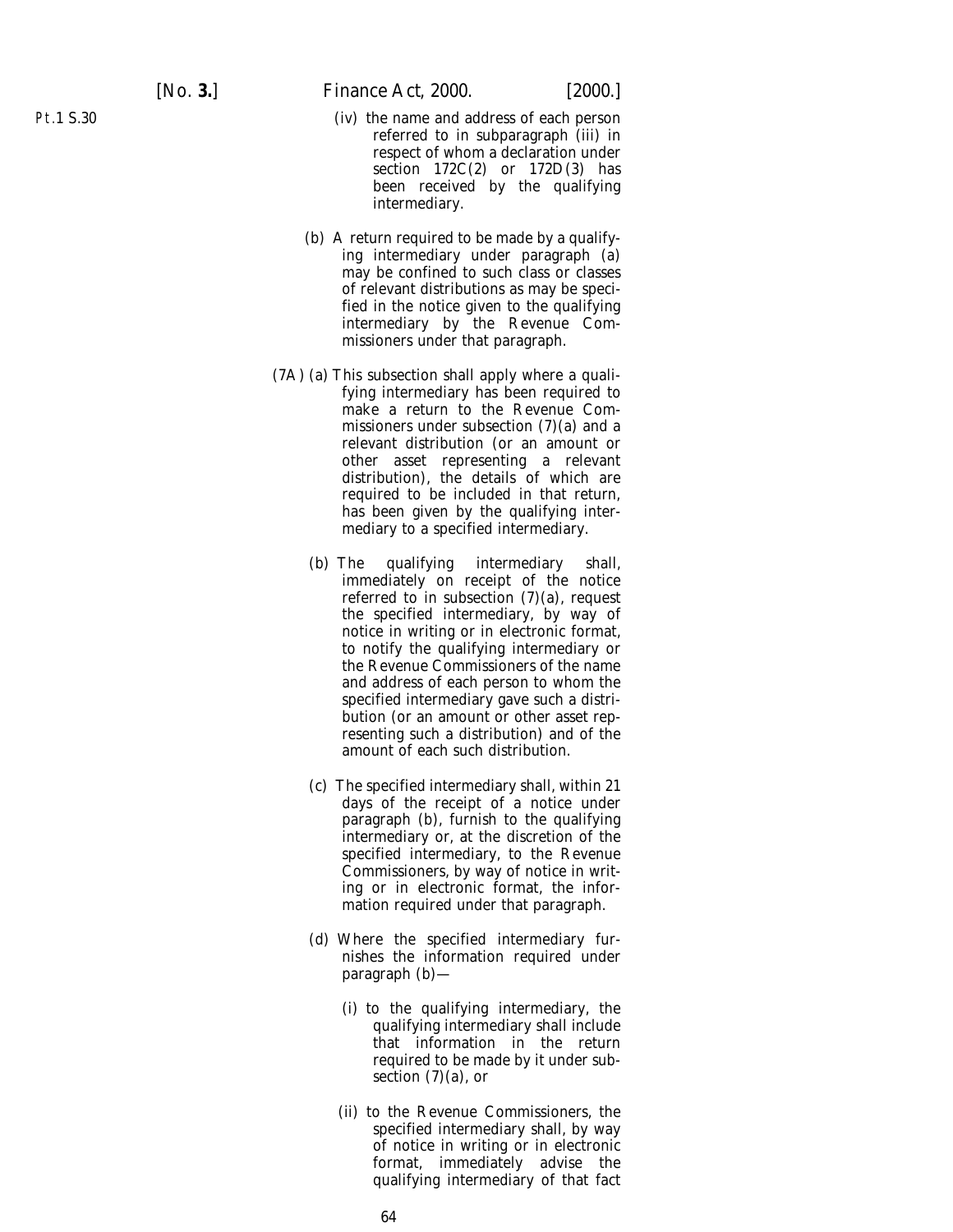- and the qualifying intermediary shall Pt.1 S.30 include in the return required to be made by it under subsection (7)(*a*) a statement to the effect that it has been so advised by the specified intermediary.
- (*e*) If any person to whom a specified intermediary gave such a distribution (or an amount or other asset representing such a distribution) is another specified intermediary, the specified intermediary shall, immediately on the receipt of a notice under paragraph (*b*), request the other specified intermediary, by way of notice in writing or in electronic format, to notify the specified intermediary or the Revenue Commissioners of the name and address of each person to whom it gave such a distribution (or an amount or other asset representing such a distribution) and of the amount of each such distribution.
- (*f*) The other specified intermediary shall, within 21 days of the receipt of a notice under paragraph (*e*), furnish to the specified intermediary or, at the discretion of the other specified intermediary, to the Revenue Commissioners, by way of notice in writing or in electronic format, the information required under that paragraph.
- (*g*) Where the other specified intermediary furnishes the information required under paragraph (*e*)—
	- (i) to the specified intermediary, the specified intermediary shall, by way of notice in writing or in electronic format, immediately transmit that information to the person referred to in paragraph (*d*) (being the qualifying intermediary or the Revenue Commissioners, as the case may be) to whom it furnishes the information required under paragraph (*b*), and—
		- (I) if that person is the qualifying intermediary, the qualifying intermediary shall include that information in the return required to be made by it under subsection  $(7)(a)$ , or
		- (II) if that person is the Revenue Commissioners, the specified intermediary shall, by way of notice in writing or in electronic format, immediately advise the qualifying intermediary of the fact that the information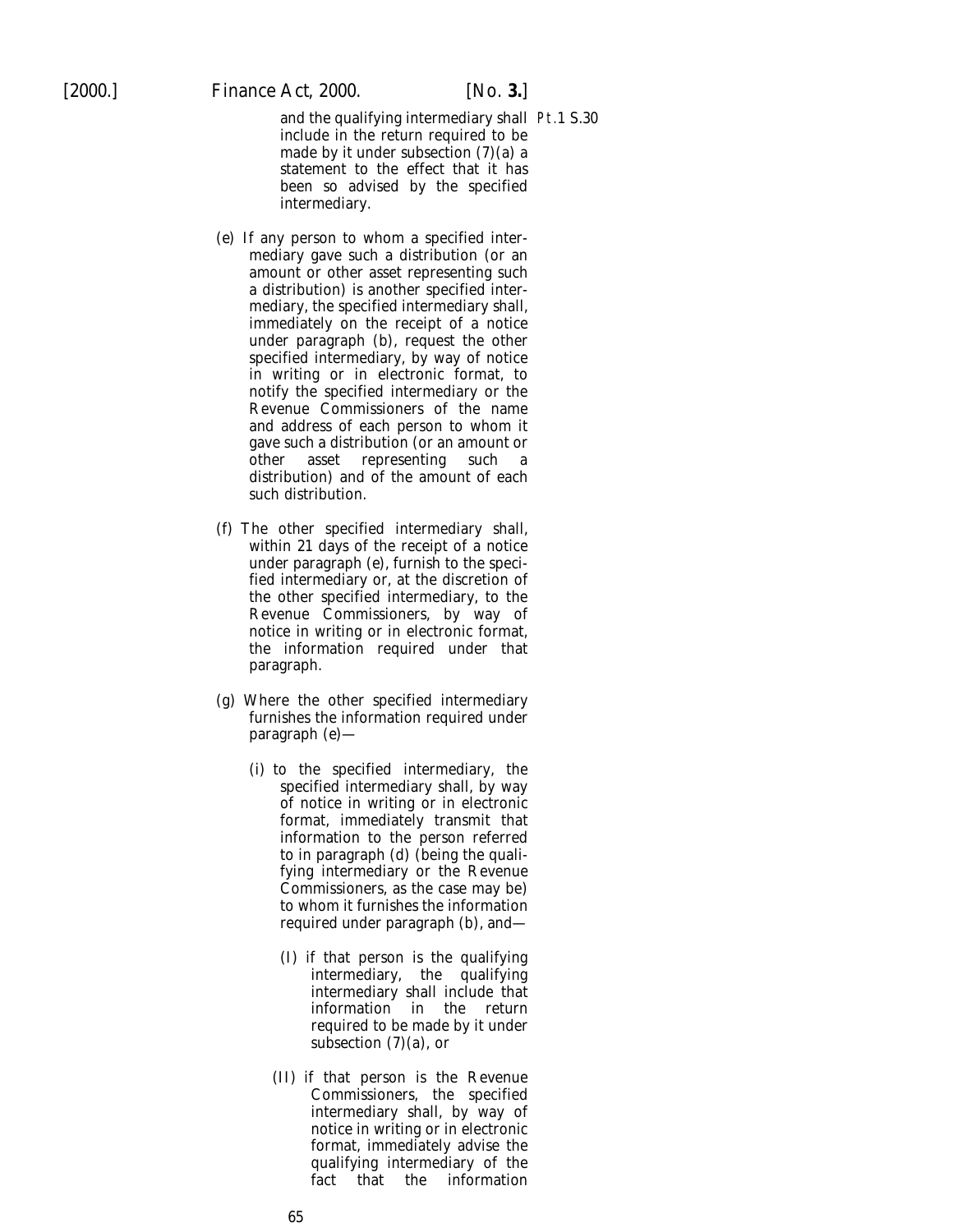required to be furnished by the other specified intermediary under paragraph (*e*) has been furnished to the specified intermediary and transmitted by the specified intermediary to the Revenue Commissioners in accordance with this paragraph and the qualifying intermediary shall include in the return to be made by it under subsection (7)(*a*) a statement to the effect that it has been so advised by the specified intermediary,

- or
- (ii) to the Revenue Commissioners, the other specified intermediary shall, by way of notice in writing or in electronic format, immediately advise the specified intermediary of that fact, the specified intermediary shall in turn, by way of similar notice, immediately advise the qualifying intermediary of that fact and the qualifying intermediary shall include in the return required to be made by it under subsection  $(7)(a)$  a statement to the effect that it has been so advised by the specified intermediary.
- (*h*) Where, in accordance with this subsection, the specified intermediary or the other specified intermediary furnishes information to the Revenue Commissioners in electronic format, such format shall be agreed in advance with the Revenue Commissioners.'',

and

- (iii) by the deletion in subsection (8) of '', not later than the 21st day of May following the year of assessment to which the return refers,'',
- (*g*) in section 172G—
	- (i) in subsection (3)—
		- (I) by the substitution of the following for paragraphs (*a*) and (*b*):
			- ''(*a*) to accept, and to retain for the longer of the following periods—
				- (i) a period of 6 years, or
				- (ii) a period which, in relation to the relevant distributions in respect of which the declaration or notification is made or, as the case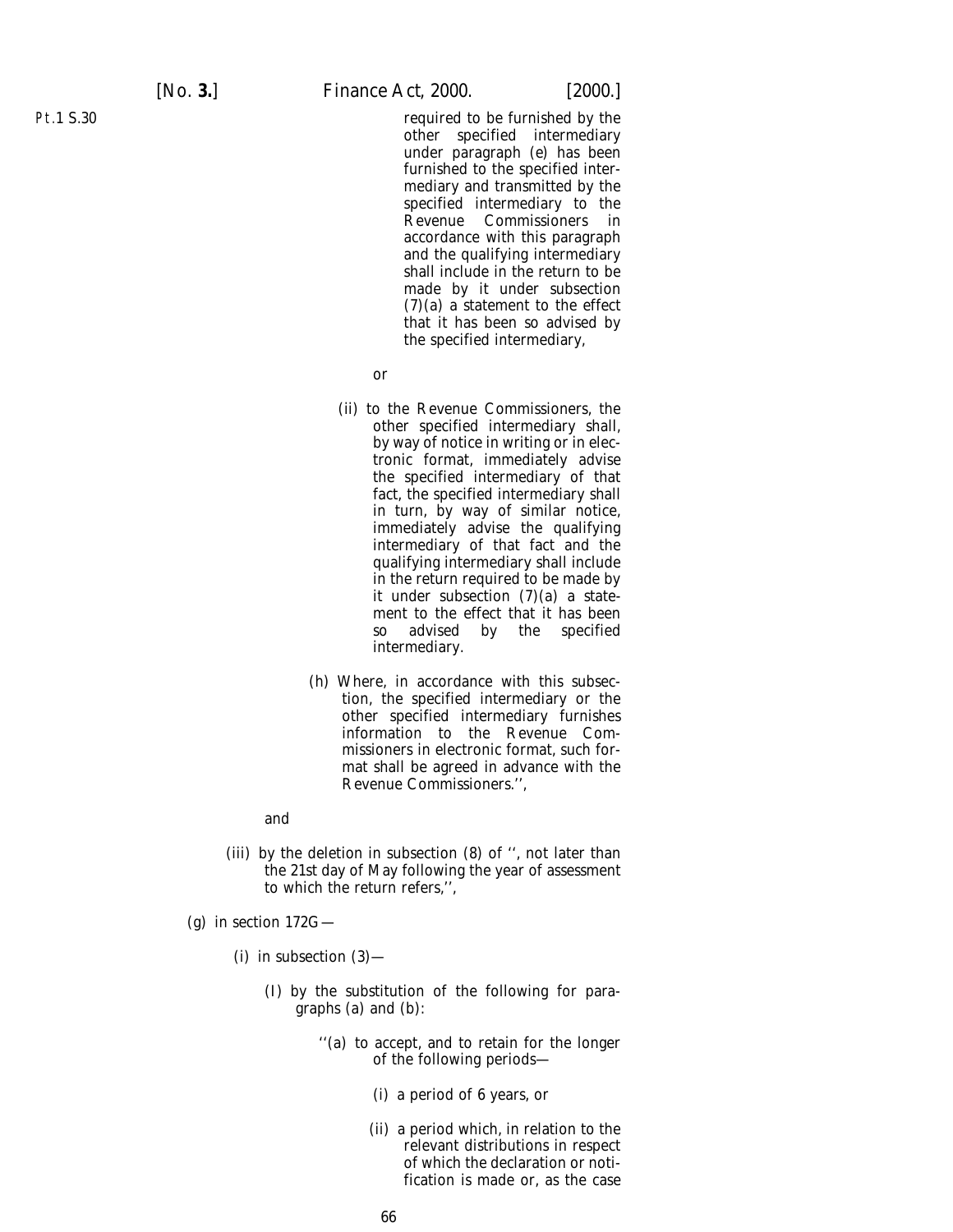may be, given, ends not earlier Pt.1 S.30 than 3 years after the date on which the intermediary has ceased to receive relevant distributions on behalf of the person who made the declaration or, as the case may be, gave the notification to the intermediary,

all declarations (and accompanying certificates) and notifications (not being a notice given to the intermediary by the Revenue Commissioners) which are made or, as the case may be, given to the intermediary in accordance with this Chapter and Schedule 2A,

- (*b*) on being so required by notice in writing given to the intermediary by the Revenue Commissioners, to make available to the Commissioners, within the time specified in the notice—
	- (i) all declarations, certificates or notifications referred to in paragraph (*a*) which have been made or, as the case may be, given to the intermediary, or
	- (ii) such class or classes of such declarations, certificates or notifications as may be specified in the notice,'',

#### and

- (II) by the substitution of the following for paragraph (*g*):
	- ''(*g*) to provide to the Revenue Commissioners, not later than 3 months after the end of the first year of the operation of the agreement by the intermediary, a report on the intermediary's compliance with the agreement in that year, which report shall be signed by—
		- (i) if the intermediary is a company, the auditor of the company, or
		- (ii) if the intermediary is not a company, a person who, if the intermediary were a company, would be qualified to be appointed auditor of the company,

and thereafter, on being required by notice in writing given to the intermediary by the Revenue Commissioners, to provide to the Commissioners, within the time specified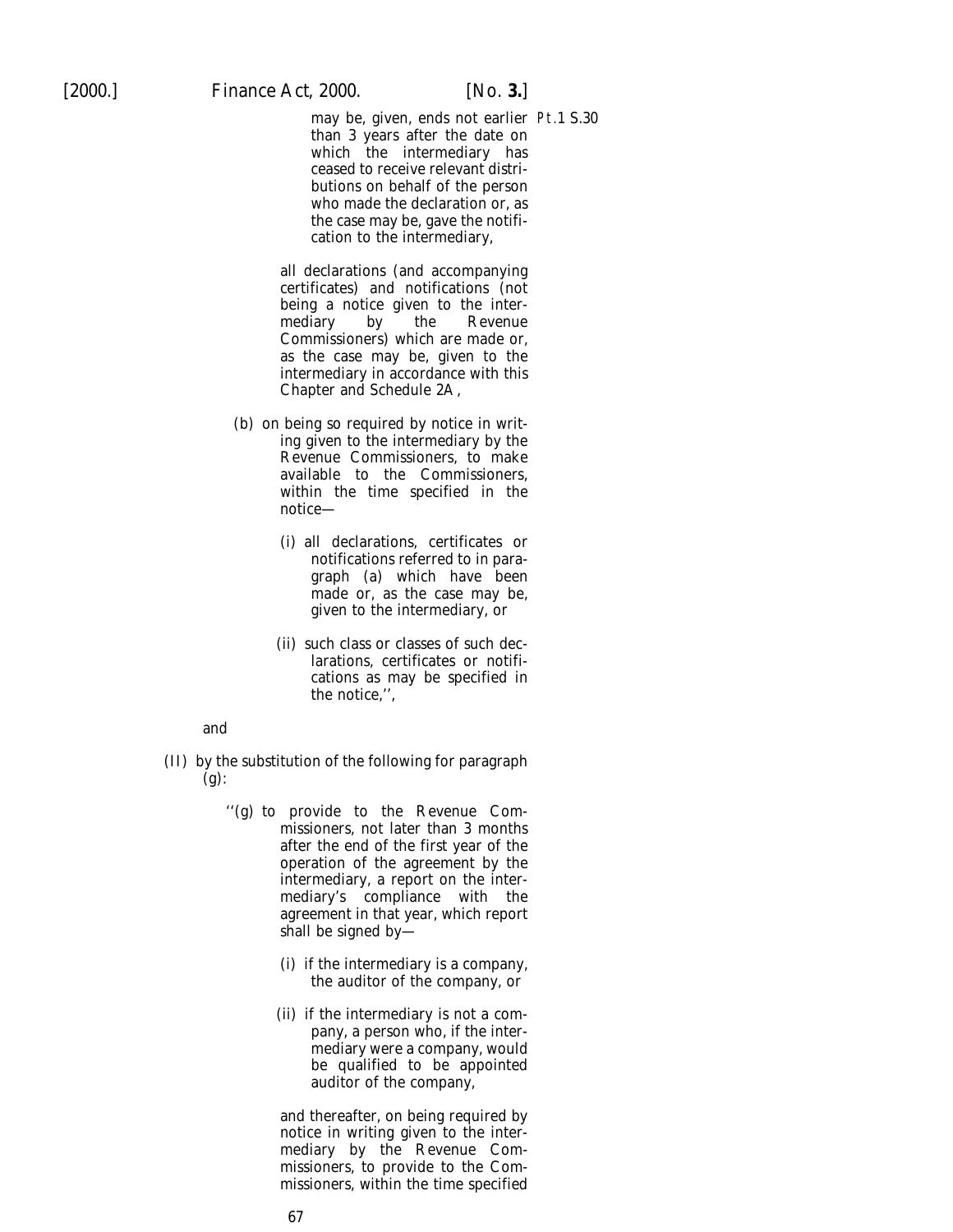in the notice, a similar report in relation to such other period of the operation of the agreement by the intermediary as may be specified in the notice,

and'',

(ii) by the insertion of the following after subsection (3):

''(3A) The Revenue Commissioners may examine or take extracts from or copies of any declarations, certificates or notifications made available to the Commissioners under subsection (3)(*b*).'',

and

(iii) by the addition of the following after subsection (7):

''(8) Without prejudice to the operation of subsection (6), the authorisation by the Revenue Commissioners of an intermediary as an authorised withholding agent for the purposes of this Chapter shall cease to have effect on the day before the seventh anniversary of the date from which such authorisation applied; but this shall not prevent—

- (*a*) the intermediary and the Revenue Commissioners from agreeing to renew the authorised withholding agent agreement entered into between them in accordance with subsection (3) or to enter into a further such agreement, and
- (*b*) a further authorisation by the Revenue Commissioners of the intermediary as an authorised withholding agent for the purposes of this Chapter.'',
- (*h*) in section 172K(1)—
	- (i) by the deletion in paragraph (*f*) of ''and'' and by the substitution in paragraph (*g*) of ''refers, and'' for ''refers.'', and
	- (ii) by the addition of the following after paragraph (*g*):
		- ''(*h*) in a case where section 172B has not applied to a relevant distribution by virtue of the operation of subsection (7) of that section, whether the relevant distribution is a distribution within paragraph (*a*), (*b*) or (*c*) of that subsection.'',

and

(*i*) by the insertion of the following section after section 172L:

"Deduction of 172LA.—(1) In this section, 'stock-<br>
dividend<br>
withholding tax on broker', means a member firm of the withholding tax on broker', means a member firm of the settlement of Irish Stock Exchange or of a recogmarket claims. nised stock exchange in another territory.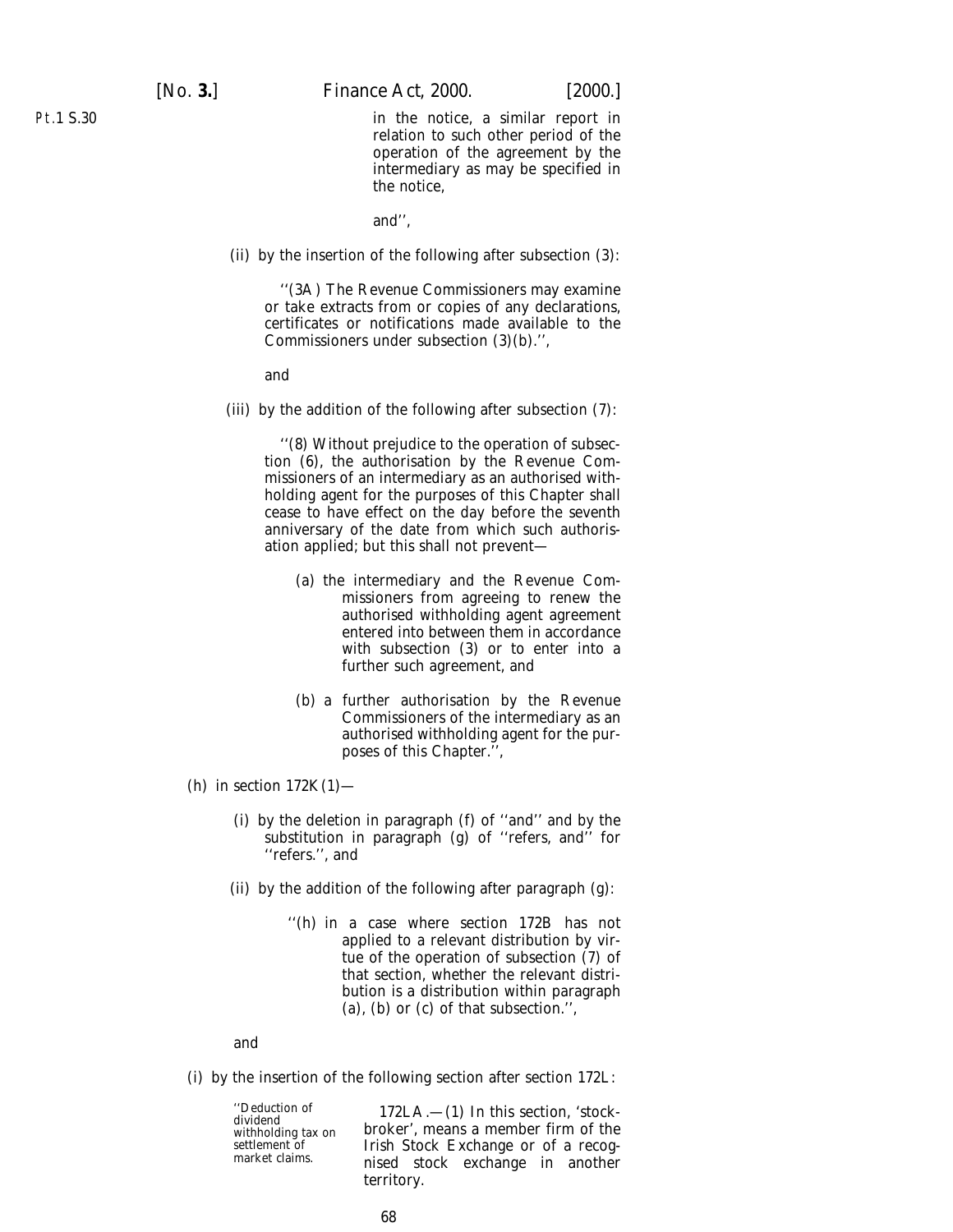(2) For the purposes of this section, Pt.1 S.30 a market claim shall be deemed to have arisen in relation to a relevant distribution where—

- (*a*) a company resident in the State has made a relevant distribution to a person (in this section referred to as the 'recorded owner') on the basis of the information on the share register of the company at a particular date,
- (*b*) it subsequently transpires, as a result of an event (in this section referred to as the 'specified event'), being—
	- (i) the sale or purchase of, or
	- (ii) the happening, or failure to happen, of another event in relation to,

the shares or other securities in respect of which the relevant distribution was made, that another person (in this section referred to as the 'proper owner') had actually been entitled to receive the relevant distribution, and

- (*c*) a person (in this section referred to as an 'accountable person'), being—
	- (i) the relevant stockbroker who has acted for the recorded owner in the specified event, or
	- (ii) if the recorded owner is a qualifying intermediary or an authorised withholding agent, that intermediary or agent,

is obliged to pay the relevant distribution to the proper owner or, as may be appropriate, to the relevant stockbroker who has acted for the proper owner in the specified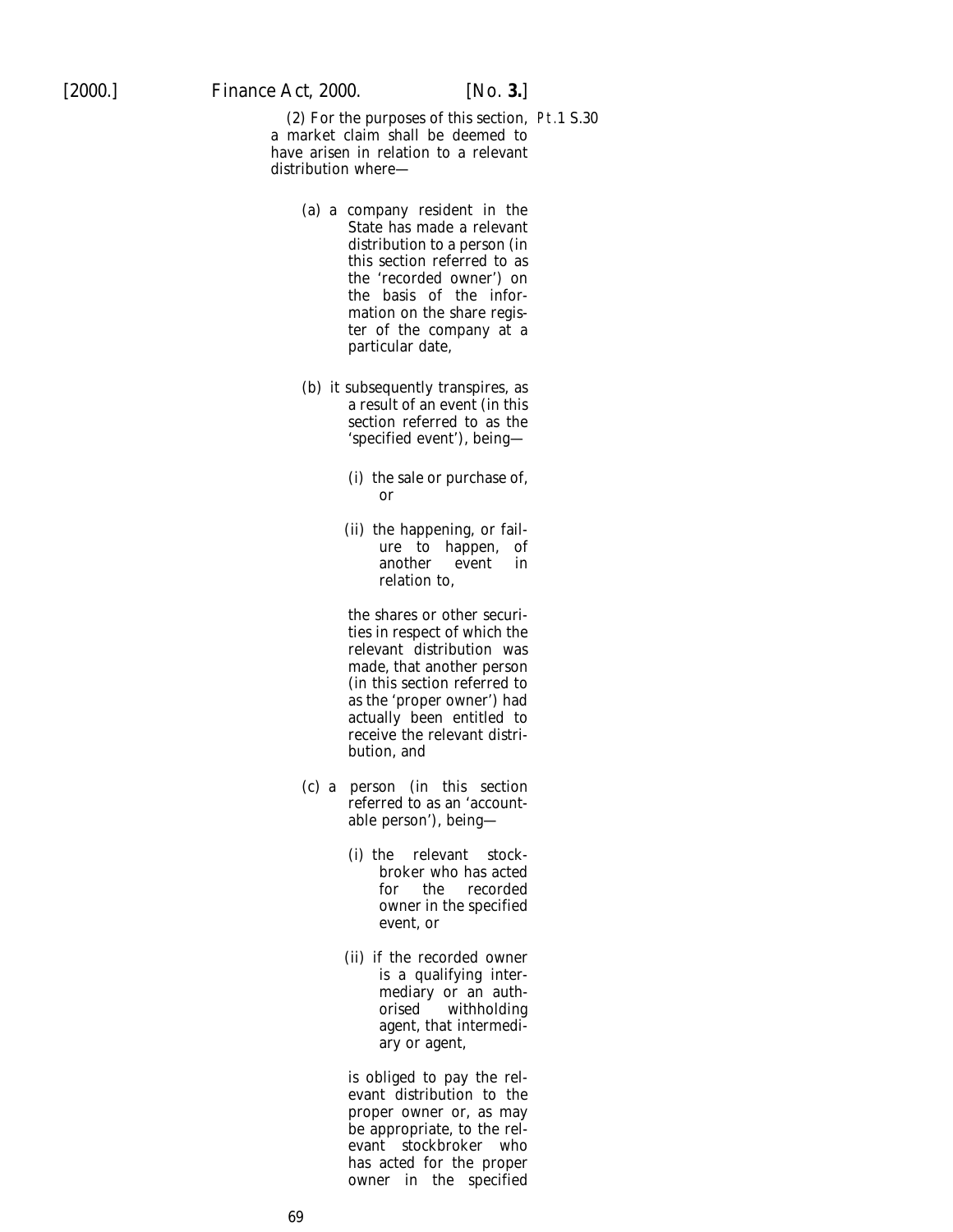event, which action is in this section referred to as the 'settlement of the market claim'.

(3) Notwithstanding any other provision of this Chapter, where a market claim arises, then, if dividend withholding tax had not already been deducted out of the amount of the relevant distribution made by the company resident in the State to the recorded owner—

- (*a*) the accountable person shall, on the settlement of the market claim, deduct out of the amount of the relevant distribution dividend withholding tax in relation to the relevant distribution,
- ( *b*) the proper owner or, as may be appropriate, the relevant stockbroker who has acted for the proper owner in the specified event shall allow such deduction on the receipt of the residue of the relevant distribution, and
- ( *c*) the accountable person shall be acquitted and discharged of so much money as is represented by the deduction as if that amount of money had actually been paid to the proper owner or, as may be appropriate, to the relevant stockbroker who has acted for the proper owner in the specified event.

(4) Where subsection (3) applies, the accountable person shall, on the settlement of the market claim, give the proper owner or, as may be appropriate, the relevant stockbroker who has acted for the proper owner in the specified event a statement in writing showing—

- (*a*) the name and address of the accountable person,
- ( *b*) the name and address of the company which made the relevant distribution,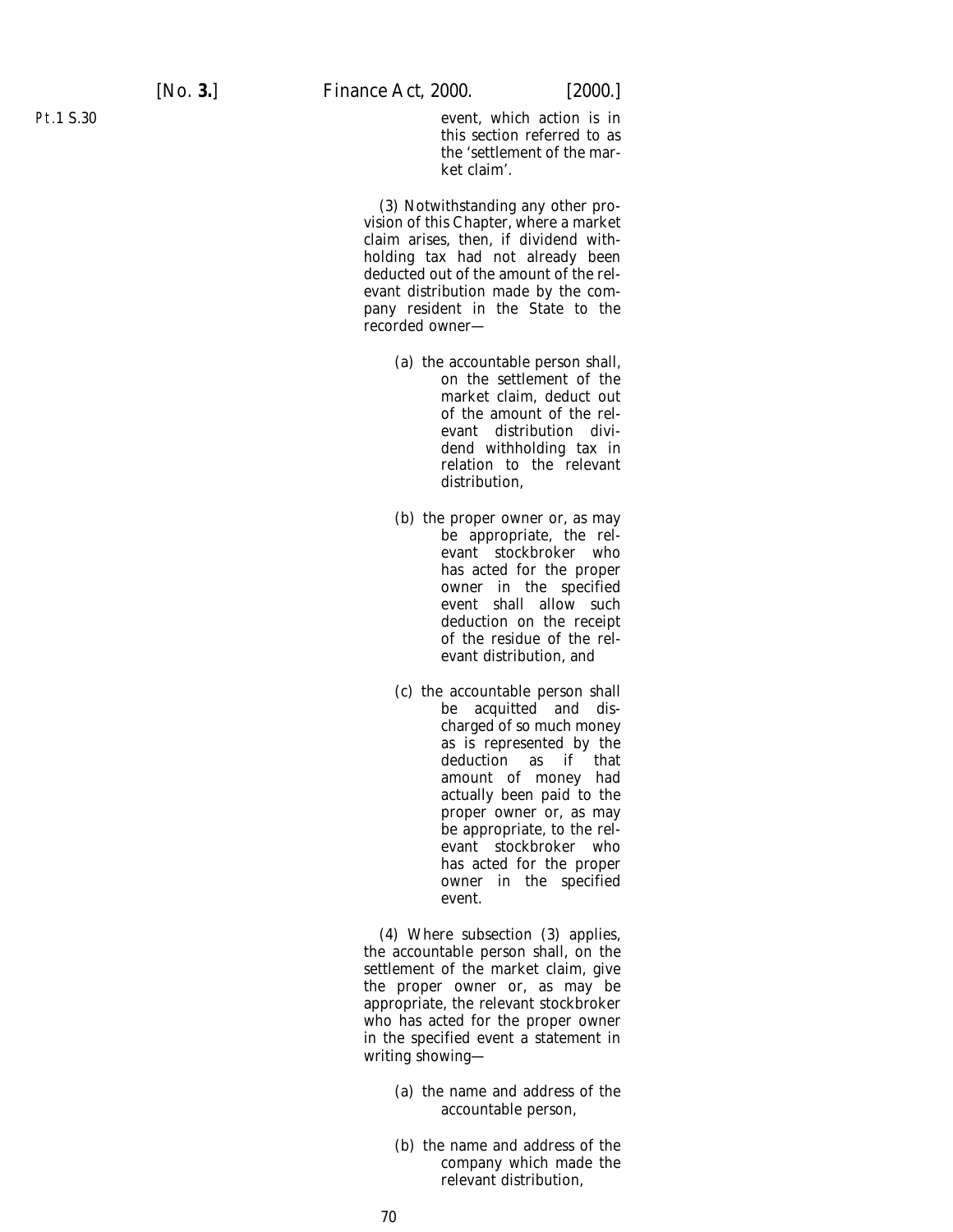- (*c*) the amount of the relevant Pt.1 S.30 distribution, and
- (*d*) the amount of the dividend withholding tax deducted in relation to the relevant distribution.

(5) Dividend withholding tax which is required to be deducted by the accountable person under subsection (3) shall be paid by the accountable person to the Collector-General within 14 days of the end of the month in which that tax was required to be so deducted, and the dividend withholding tax so due shall be payable without the making of an assessment, but dividend withholding tax which has become so due may be assessed on the accountable person if that tax or any part of it is not paid on or before the due date.

(6) Dividend withholding tax which is required to be paid in accordance with subsection (5) shall be accompanied by a statement in writing from the accountable person making the payment showing—

- (*a*) the name and address of that accountable person,
- (*b*) the name and address of the company or companies which made the relevant distribution or distributions to which the payment relates, and
- (*c*) the amount of the dividend withholding tax included in the payment.

(7) An accountable person shall, as respects each year of assessment (being the year of assessment 1999- 2000 or any subsequent year of assessment) in which subsection (3) applied in relation to the accountable person and not later than the 21st day of May following that year of assessment, make a return to the Revenue Commissioners showing—

- (*a*) the name and address of the accountable person, and
- (*b*) the following details in relation to each market claim to which subsection (3) applied in that year: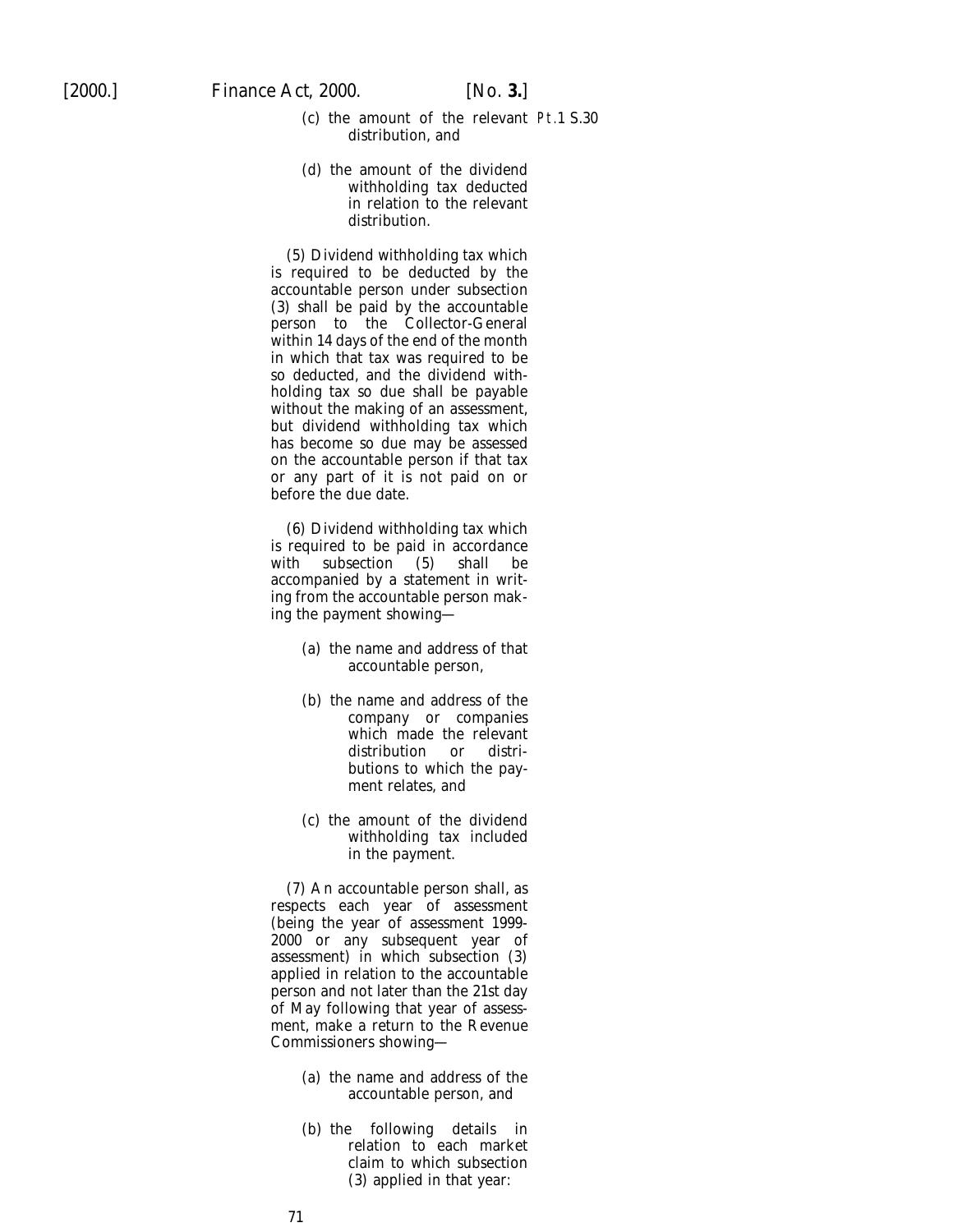- (i) the name and address of the company resident in the State which made the relevant distribution to which the market claim relates,
- (ii) the amount of the relevant distribution distribution concerned, and
- (iii) the amount of the dividend withholding tax in relation to the relevant distribution deducted by the accountable person.

(8) Subject to subsection (9), every return by an accountable person under subsection (7) shall be made in an electronic format approved by the Revenue Commissioners and shall be accompanied by a declaration made by the accountable person, on a form prescribed or authorised for that purpose by the Revenue Commissioners, to the effect that the return is correct and complete.

(9) Where the Revenue Commissioners are satisfied that an accountable person does not have the facilities to make a return under subsection (7) in the format referred to in subsection (8), the return shall be made in writing in a form prescribed or authorised by the Revenue Commissioners and shall be accompanied by a declaration made by the accountable person, on a form prescribed or authorised for that purpose by the Revenue Commissioners, to the effect that the return is correct and complete.

- (10) ( *a*) An accountable person shall keep and retain for a period of 6 years the accountable person's documents and records relating to market claims arising from relevant distributions made by companies resident in the State.
	- ( *b*) An accountable person shall allow the Revenue Commissioners to inspect such documents and records and to verify the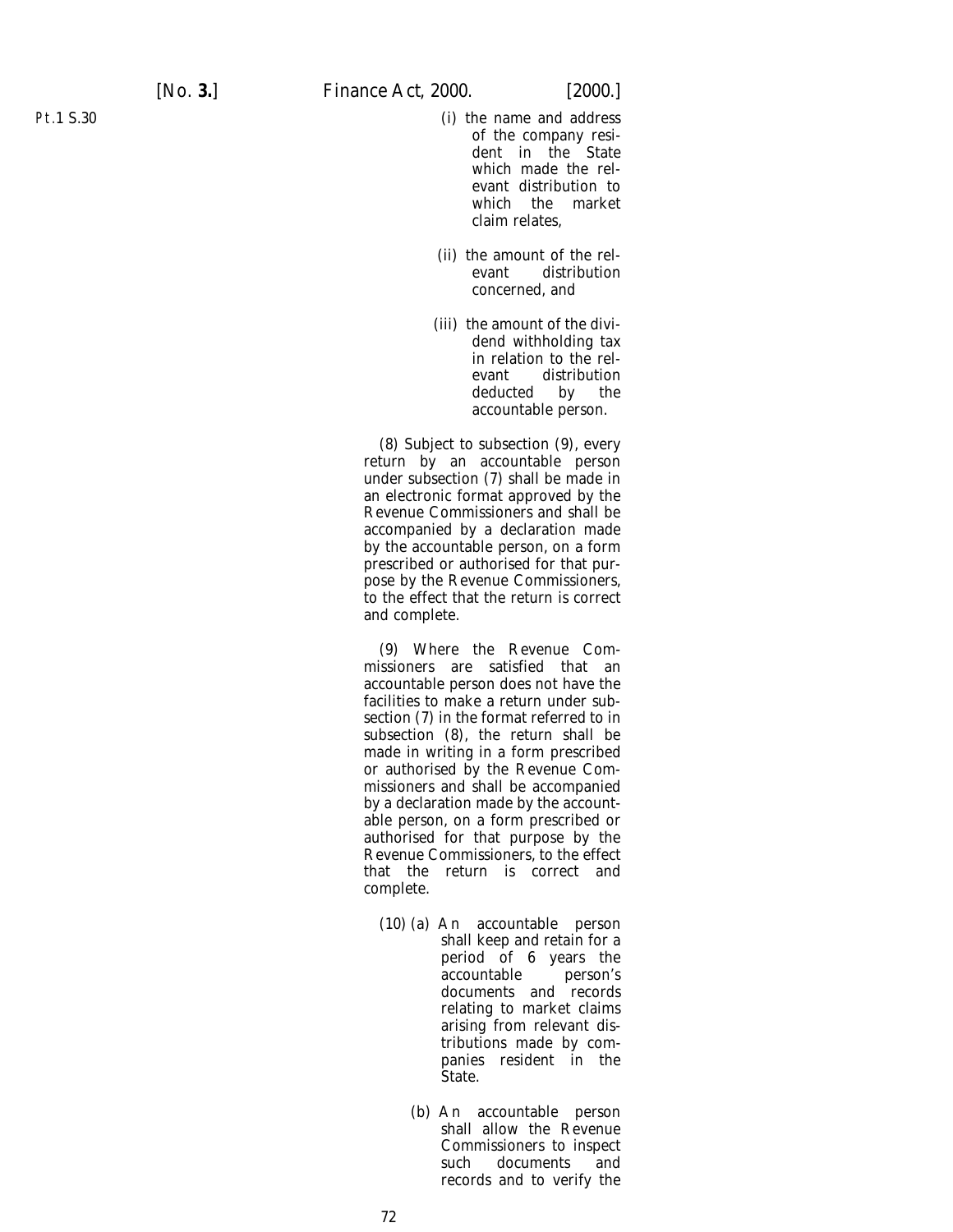accountable person's com- Pt.1 S.30 pliance with this section in any other manner considered necessary by the Commissioners.''.

- (2) Schedule 2A (inserted by the Finance Act, 1999) is amended—
	- (*a*) by the substitution in paragraph 2 of ''paragraph 8(*f*) or 9(*f*)'' for ''paragraph 8(*f*) or subparagraph (*f*) or (*g*) of paragraph 9'',
	- (*b*) by the insertion of the following after paragraph 7:

''*Declaration to be made by approved athletic or amateur sports body*

7A. The declaration referred to in section  $172C(2)(f)(ii)$  shall be a declaration in writing to the relevant person which—

- (*a*) is made by the person (in this paragraph referred to as 'the declarer') beneficially entitled to the relevant distributions in respect of which the declaration is made,
- (*b*) is signed by the declarer,
- (*c*) is made in such form as may be prescribed or authorised by the Revenue Commissioners,
- (*d*) declares that, at the time when the declaration is made, the person beneficially entitled to the relevant distribution is a person referred to in section  $172C(2)(f)(i)$ ,
- (*e*) contains the name and address of the person,
- (*f*) contains a statement that, at the time when the declaration is made, the relevant distributions in respect of which the declaration is made will be applied for the sole purpose of promoting athletic or amateur games or sports and are so treated by the Revenue Commissioners,
- (*g*) contains an undertaking by the declarer that, if the person mentioned in subparagraph (*d*) ceases to be an excluded person, the declarer will, by notice in writing, advise the relevant person in relation to the relevant distributions accordingly, and
- (*h*) contains such other information as the Revenue Commissioners may reasonably require for the purposes of Chapter 8A of Part 6.

## *Declaration to be made by designated stockbroker operating special portfolio investment account*

7B. The declaration referred to in section  $172C(2)(g)(ii)$  shall be a declaration in writing to the relevant person which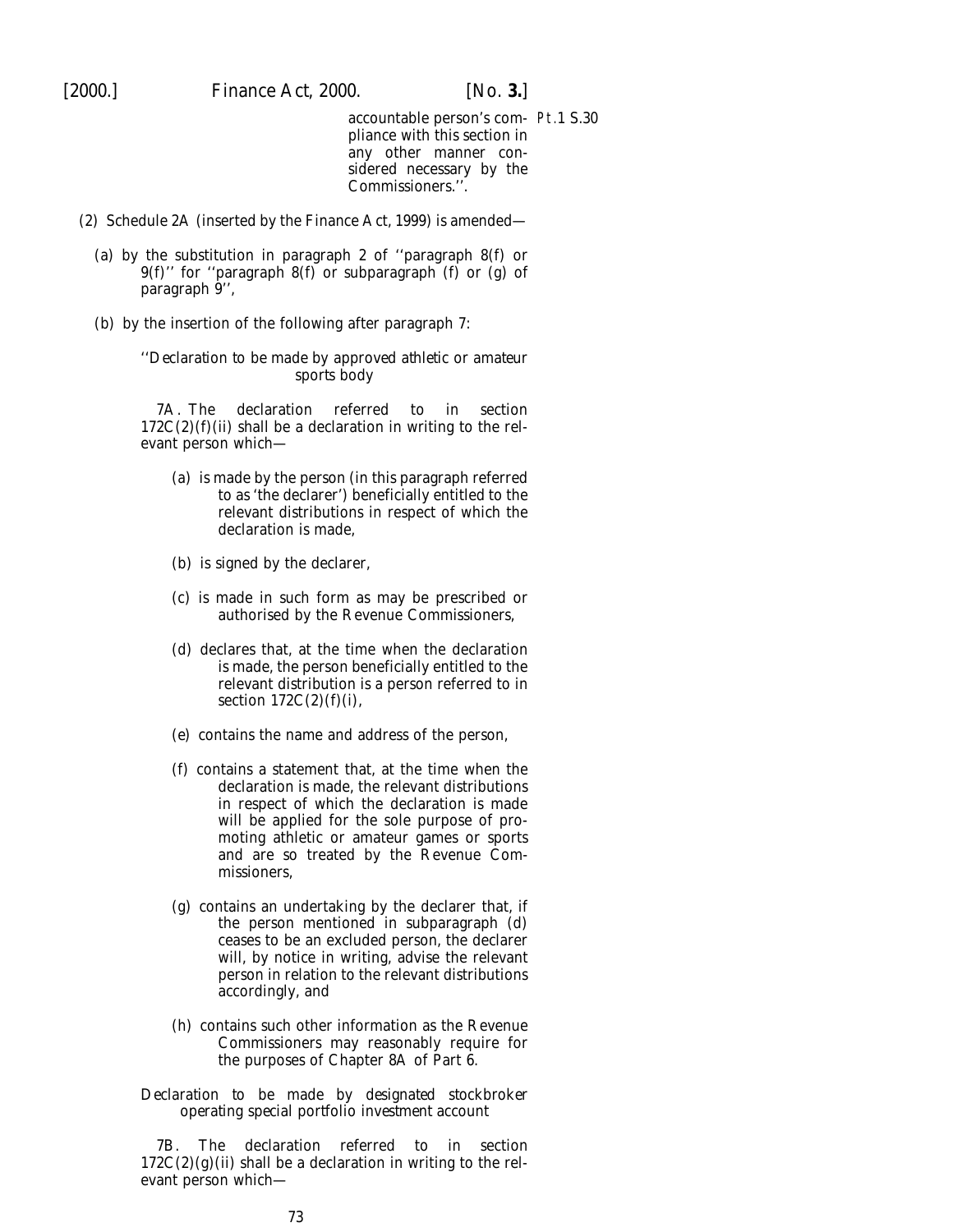Pt.1 S.30

[*No.* **3.**] *Finance Act,* 2000. [2000.]

- (*a*) is made by the person (in this paragraph referred to as 'the declarer') beneficially entitled to the relevant distributions in respect of which the declaration is made,
- (*b*) is signed by the declarer,
- (*c*) is made in such form as may be prescribed or authorised by the Revenue Commissioners,
- (*d*) declares that, at the time when the declaration is made, the person beneficially entitled to the relevant distribution is a person referred to in section 172C(2)(*g*)(i),
- (*e*) contains the name and tax reference number of the person,
- (*f*) contains a statement that, at the time when the declaration is made, the relevant distributions in respect of which the declaration is made will be applied as all or part of the relevant income or gains (within the meaning of section 838) of a special portfolio investment account and are so treated by the Revenue Commissioners,
- (*g*) contains an undertaking by the declarer that, if the person mentioned in subparagraph (*d*) ceases to be an excluded person, the declarer will, by notice in writing, advise the relevant person in relation to the relevant distributions accordingly, and
- (*h*) contains such other information as the Revenue Commissioners may reasonably require for the purposes of Chapter 8A of Part 6.'',
- (*c*) by the substitution in paragraph 8(*g*) of the following for clause (ii):
	- ''(ii) a notice in writing from the Revenue Commissioners stating that the Commissioners have noted the contents of the certificate referred to in clause (i),'',

## and

- (*d*) in paragraph 9—
	- (i) by the substitution of the following for subparagraph (*f*):
		- ''(*f*) is accompanied by—
			- (i) a certificate given by the tax authority of the relevant territory in which the company is, by virtue of the law of that territory, resident for the purposes of tax certifying that the company is so resident in that territory, and a certificate signed by the auditor of the company certifying that in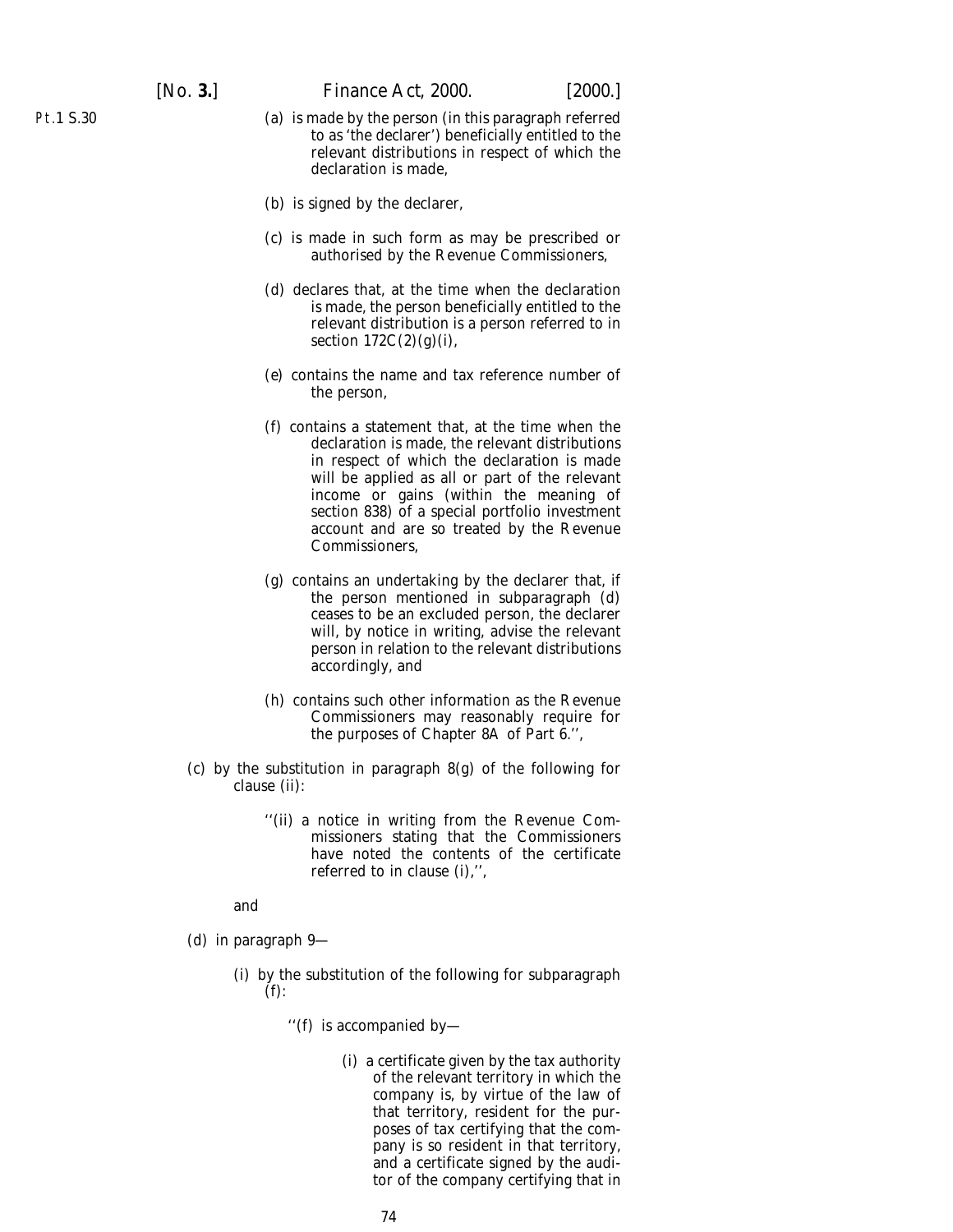his or her opinion the company is Pt.1 S.30 not under the control (within the meaning of section 172D(3A)), whether directly or indirectly, of a person or persons who is or are resident in the State,

- (ii) a certificate signed by the auditor of the company certifying that in his or her opinion the company is a company which is not resident in the State and is under the control (within the meaning of section 172D(4)(*a*)), whether directly or indirectly, of a person or persons who, by virtue of the law of a relevant territory, is or are resident for the purposes of tax in such a relevant territory and who is or are, as the case may be, not under the control (within the meaning of section 172D(4)(*b*)), whether directly or indirectly, of a person who is, or persons who are, not so resident, or
- (iii) a certificate signed by the auditor of the company certifying that in his or her opinion the principal class of the shares of the company or—
	- (I) where the company is a 75 per cent subsidiary (within the meaning of section 172D(5)) of another company, of that other company, or
	- (II) where the company is whollyowned (within the meaning of section 172D(6)) by 2 or more companies, of each of those companies,

is substantially and regularly traded on one or more than one recognised stock exchange in a relevant territory or territories or on such other stock exchange as may be approved of by the Minister for Finance for the purposes of Chapter 8A of Part  $6,$ '',

and

(ii) by the deletion of subparagraph (*g*).

(3) *Subsection (1)(i)* shall apply as on and from 10 February 2000.

**31.**—As respects distributions made on or after 6 April 2000, Amendment of section 153 (as amended by the Finance Act, 1999) of the Principal  $\frac{\text{section }153}{\text{distribution}}$ Act is amended—

(distributions to certain nonresidents) of Principal Act.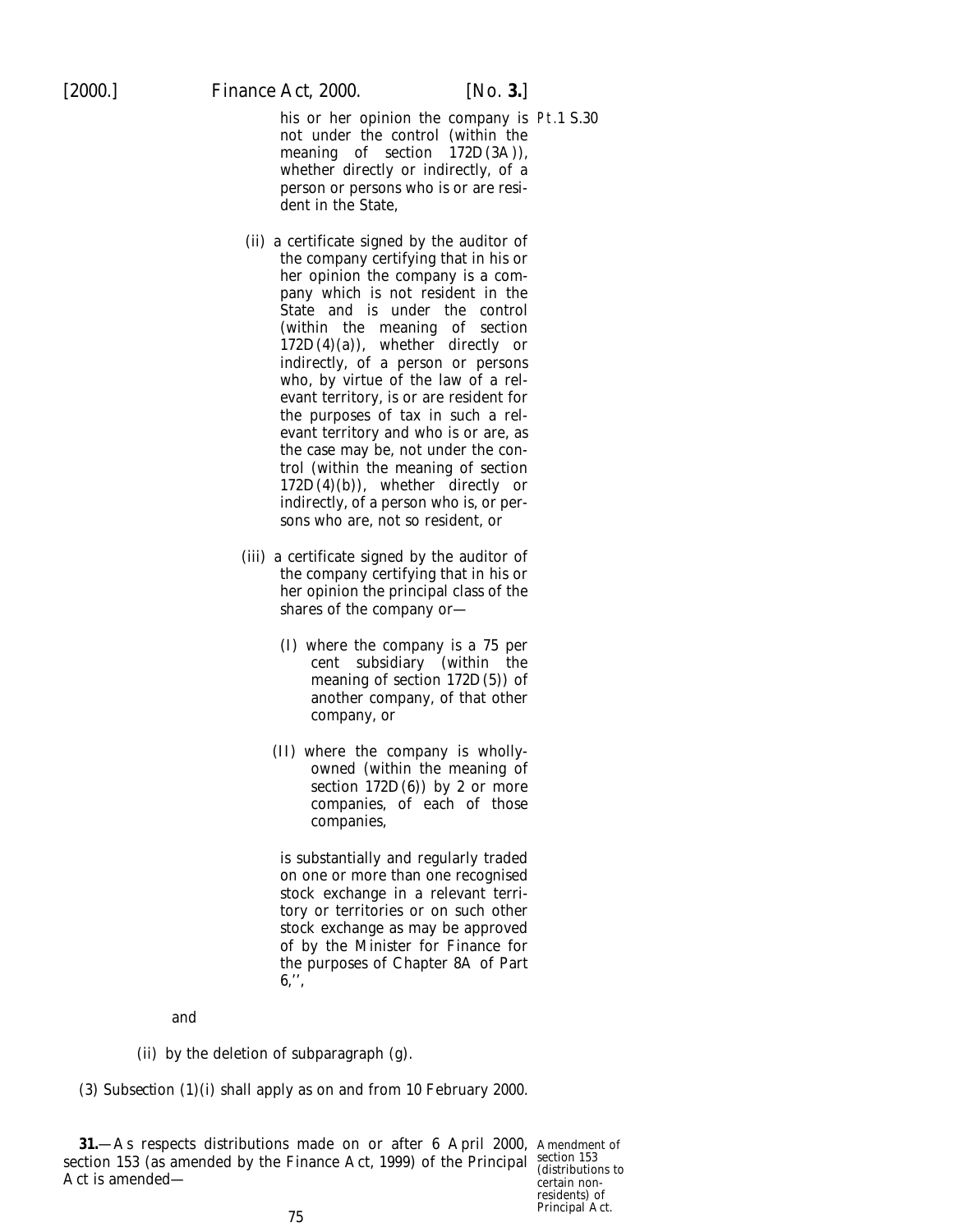(*a*) in subsection (1), by the substitution of the following definition for the definition of ''non-resident person'':

> '' 'qualifying non-resident person', in relation to a distribution, means the person beneficially entitled to the distribution, being—

- (*a*) a person, other than a company, who—
	- (i) is neither resident nor ordinarily resident in the State, and
	- (ii) is, by virtue of the law of a relevant territory, resident for the purposes of tax in the relevant territory,

or

- (*b*) a company which is not resident in the State and—
	- (i) is, by virtue of the law of a relevant territory, resident for the purposes of tax in the relevant territory, but is not under the control, whether directly or indirectly, of a person or persons who is or are resident in the State,
	- (ii) is under the control, whether directly or indirectly, of a person or persons who, by virtue of the law of a relevant territory, is or are resident for the purposes of tax in the relevant territory and who is or are, as the case may be, not under the control, whether directly or indirectly, of a person who is, or persons who are, not so resident, or
	- (iii) the principal class of the shares of which, or—
		- (I) where the company is a 75 per cent subsidiary of another company, of that other company, or
		- (II) where the company is wholly-owned by 2 or more companies, of each of those companies,

is substantially and regularly traded on one or more than one recognised stock exchange in a relevant territory or territories or on such other stock exchange as may be approved of by the Minister for Finance for the purposes of this section;'',

(*b*) by the insertion of the following subsection after subsection  $(1)$ :

> ''(1A) For the purposes of paragraph (*b*)(i) of the definition of 'qualifying non-resident person', 'control' shall be construed in accordance with subsections (2) to (6) of section 432 as if in subsection (6) of that section for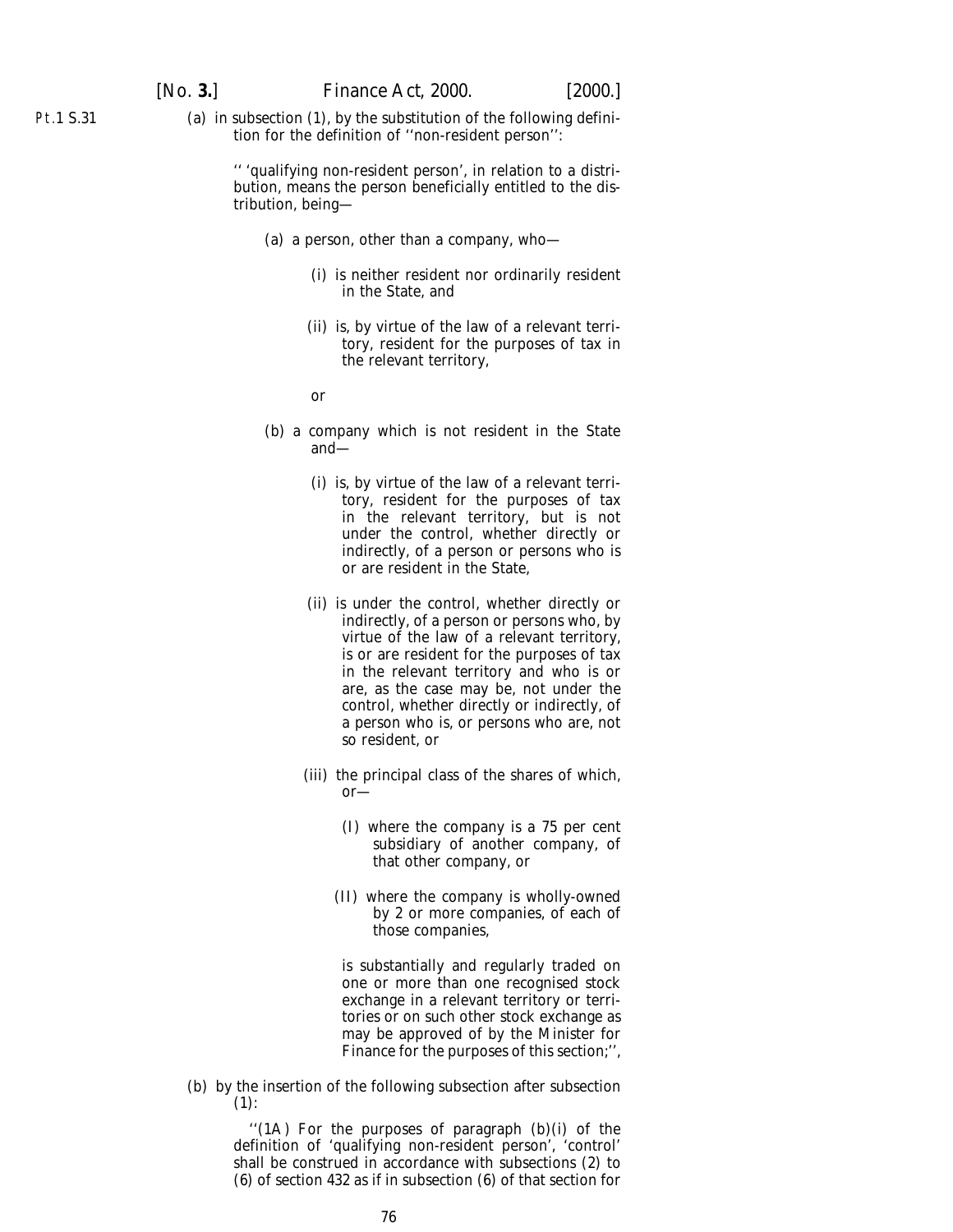'5 or fewer participators' there were substituted 'persons Pt.1 S.31 resident in the State'.'',

- (*c*) in subsection (2), by the substitution of "paragraph  $(b)$  (ii) of the definition of 'qualifying non-resident person' '' for ''paragraph (*b*)(i) of the definition of 'non-resident person' '',
- (*d*) in subsection (3)—
	- (i) by the substitution of "paragraph  $(b)$ (iii)(I) of the definition of 'qualifying non-resident person' '' for "paragraph  $(b)$ (ii)(II) of the definition of 'non-resident person' '', and
	- (ii) by the deletion of ''subparagraph (iii) of'',
- (*e*) by the insertion of the following subsection after subsection  $(3)$ :

''(3A) For the purposes of paragraph (*b*)(iii)(II) of the definition of 'qualifying non-resident person', a company (in this subsection referred to as an 'aggregated 100 per cent subsidiary') shall be treated as being wholly-owned by 2 or more companies (in this subsection referred to as the 'joint parent companies') if and so long as 100 per cent of its ordinary share capital is owned directly or indirectly by the joint parent companies, and for the purposes of this subsection—

- (*a*) subsections (2) to (10) of section 9 shall apply as those subsections apply for the purposes of that section, and
- (*b*) sections 412 to 418 shall apply with any necessary modifications as those sections would apply for the purposes of Chapter 5 of Part 12 if—
	- (i) section  $411(1)(c)$  were deleted, and
	- (ii) the following subsection were substituted for subsection (1) of section 412:

'(1) Notwithstanding that at any time a company is an aggregated 100 per cent subsidiary (within the meaning assigned by section 153(3A)) of the joint parent companies (within the meaning so assigned), it shall not be treated at that time as such a subsidiary unless additionally at that time—

- (*a*) the joint parent companies are between them beneficially entitled to not less than 100 per cent of any profits available for distribution to equity holders of the company, and
- (*b*) the joint parent companies would be beneficially entitled between them to not less than 100 per cent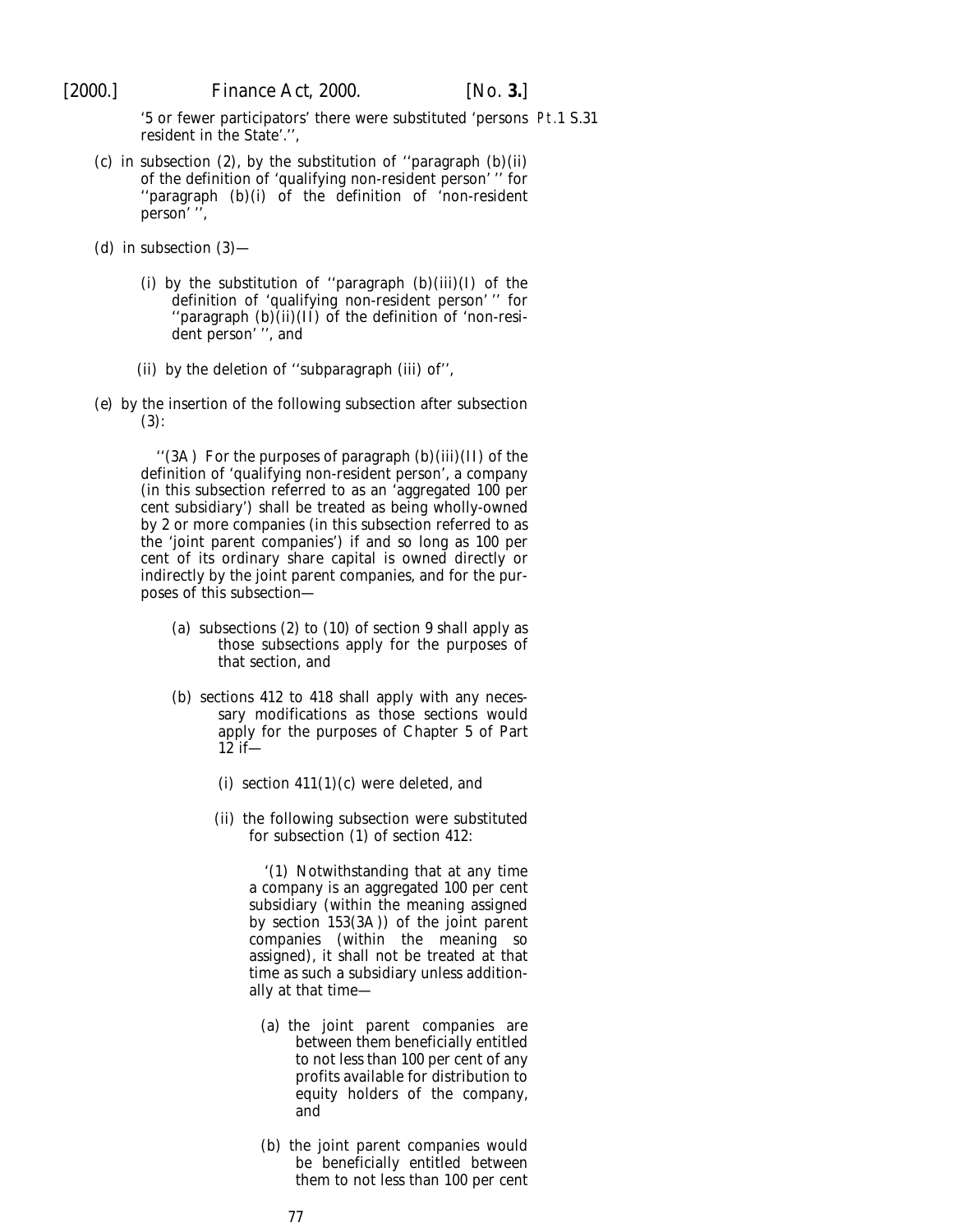of any assets of the company available for distribution to its equity holders on a winding-up.'.'',

- (*f*) in subsection (4), by the substitution of ''qualifying non-resident person'' for ''non-resident person'', and
- (*g*) by the addition of the following subsection after subsection (5):

''(6) Where for any year of assessment the income of a person, being an individual who for that year of assessment is neither resident nor ordinarily resident in the State but is not a qualifying non-resident person, includes an amount in respect of a distribution made by a company resident in the State, then—

- (*a*) notwithstanding section 15(2), income tax shall not be chargeable in respect of that distribution at a rate in excess of the standard rate, and
- (*b*) the amount or value of the distribution shall be treated for the purposes of sections 237 and 238 as not brought into charge to income tax.''.

**32.**—(1) Section 700 of the Principal Act is amended by the insertion of the following subsection after subsection (1):

> "(1A) For the purposes of subsection (1), 'society' shall include a credit union which is—

- (*a*) registered as such under the Credit Union Act, 1997, or
- (*b*) deemed to be so registered by virtue of section 5(3) of that Act.''.

(2) This section shall be deemed to have come into operation as on and from 6 April 1999.

**33.**—As respects distributions made on or after 6 April 2000, section 831 of the Principal Act is amended—

(*a*) in subsection  $(1)(a)$ , by the substitution of the following definition for the definition of ''company'':

'' 'company', other than in the expression 'unlimited company' in subsection (5A), means a company of a Member State;'',

and

(*b*) by the insertion of the following subsection after subsection (5) (inserted by the Finance Act, 1999):

''(5A) Subsection (5) shall apply to a distribution made by an unlimited company within the meaning of section 5(2)(*c*) of the Companies Act, 1963, as it would

Amendment of section 700 (special computational provisions) of Principal Act.

Pt.1 S.31

Amendment of section 831 (implementation of Council Directive No. 90/435/EEC concerning the common system of taxation applicable in the case of parent companies and subsidiaries of different Member States) of Principal Act.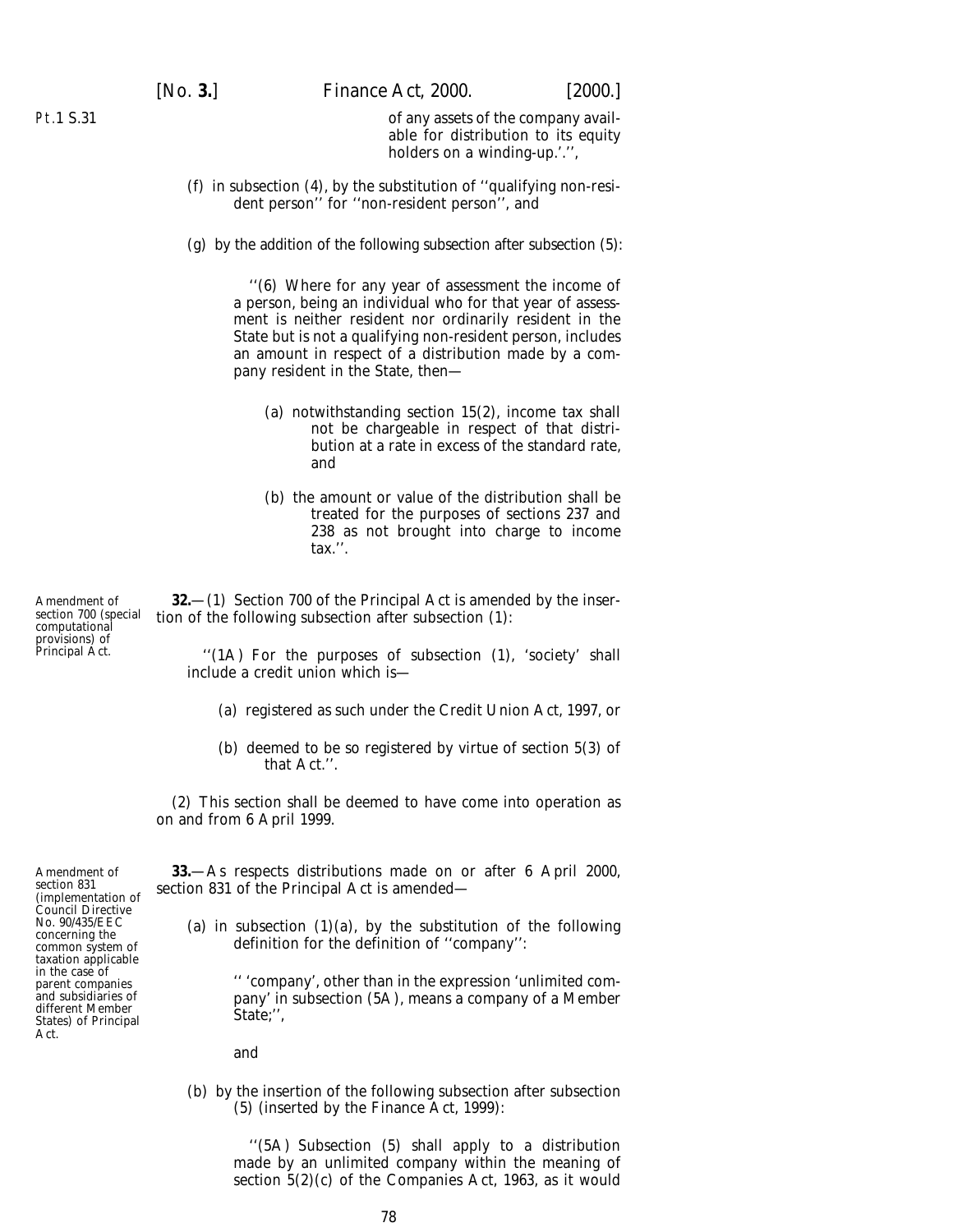[2000.] *Finance Act,* 2000. [*No.* **3.**]

apply if the unlimited company were a company of a Pt.1 S.33 Member State.''.

## Chapter 4

*Income Tax, Corporation Tax and Capital Gains Tax*

**34.**—(1) Section 198 of the Principal Act is amended by the substi- Amendment of tution for subsection (1) of the following:

''(1) (*a*) In this subsection—

'arrangements' means arrangements having the force of law by virtue of section 826;

'relevant territory' means—

- (i) a Member State of the European Communities other than the State, or
- (ii) not being such a Member State, a territory with the government of which arrangements have been made;

'tax', in relation to a relevant territory, means any tax imposed in that territory which corresponds to corporation tax in the State.

- (*b*) For the purposes of this subsection, a company shall be regarded as being a resident of a relevant territory if—
	- (i) in a case where the relevant territory is a territory with the government of which arrangements have been made, the company is regarded as being a resident of that territory under those arrangements, and
	- (ii) in any other case, the company is by virtue of the law of the relevant territory resident for the purposes of tax in that territory.
- (*c*) Notwithstanding any other provision of the Income Tax Acts but without prejudice to any charge under the Corporation Tax Acts on the profits of such a person—
	- (i) a company not resident in the State or a person not ordinarily resident in the State shall not be chargeable to income tax in respect of interest paid by—
		- (I) a company in the course of carrying on relevant trading operations (within the meaning of section  $44\overline{5}$  or  $446$ ), or
		- (II) a specified collective investment undertaking (within the meaning of section 734),

and

- (ii) a company shall not be chargeable to income tax in respect of interest paid by a relevant person (within the meaning of section 246) in the ordinary course of a trade or business carried on by that person if the company—
	- (I) is not resident in the State, and

section 198 (certain interest not to be chargeable) of Principal Act.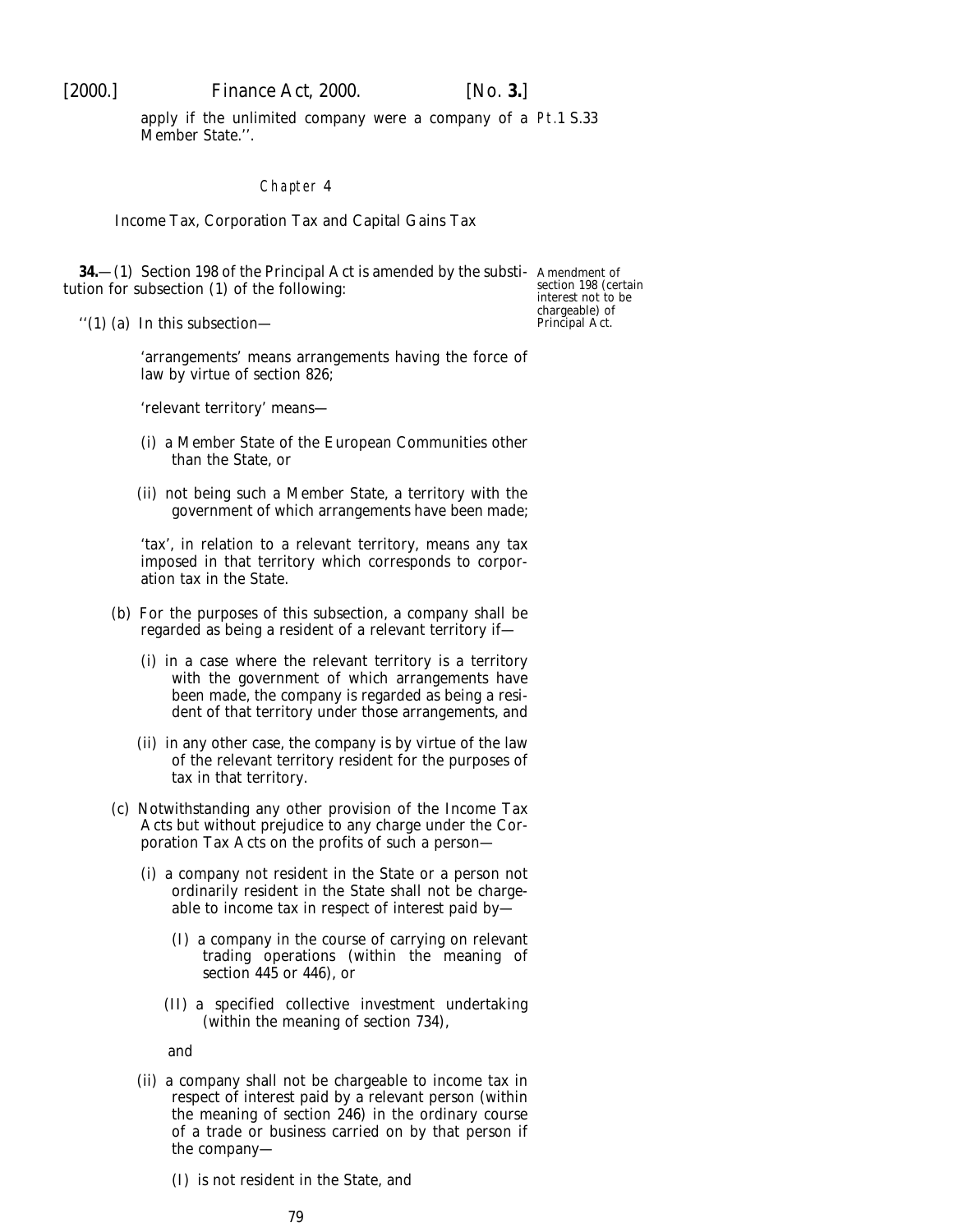(II) is regarded for the purposes of this subsection as being a resident of a relevant territory.''.

(2) *Subsection (1)* shall apply as respects interest paid in the year of assessment 2000-2001 and subsequent years of assessment.

**35.**—Part 11 of the Principal Act is amended—

- (*a*) in subsection (2) of section 373—
	- (i) in paragraph (*k*), by the substitution of ''mechanically propelled vehicle;'' for ''mechanically propelled vehicle.'', and
	- (ii) by the insertion of the following after paragraph (*k*):
		- ''(*l*) £16,500, where the expenditure was incurred on or after 1 December 1999 on the provision or hiring of a vehicle which, on or after that date was not a used or secondhand vehicle and was first registered in the State under section 131 of the Finance Act, 1992, without having been previously registered in any other state which duly provides for the registration of a mechanically propelled vehicle.'',

## and

- (*b*) in subsection (1) of section 376, in the definition of ''relevant amount''—
	- (i) in paragraph (*c*), by the substitution of ''£15,500'', for ''£15,500, and'', and
	- (ii) by the substitution of the following for paragraph (*d*):
		- ''(*d*) in relation to qualifying expenditure incurred on or after 2 December 1998 and before 1 December 1999, £16,000,'' and
	- (iii) by the insertion of the following after paragraph (*d*):
		- ''(*e*) in relation to qualifying expenditure incurred on or after 1 December 1999, £16,500;''.

**36.**—Section 268 of the Principal Act is amended in subsection (1) by the substitution of the following for paragraph (i):

''(i) for the purposes of a trade which consists of the operation or management of a convalescent home for the provision of medical and nursing care for persons recovering from treatment in a hospital, being a hospital that provides treatment for acutely ill patients, and in respect of which convalescent home the health board in whose functional area the convalescent home is situated, is satisfied that the convalescent home satisfies the requirements of sections 4 and 6 of the Health (Nursing Homes) Act, 1990, and any regulations made under section 6 of that Act as if it were a nursing home within the meaning of section 2 of that Act.''.

Amendment of section 268 (meaning of ''industrial building or structure'') of Principal Act.

Pt.1 S.34

Capital allowances for, and deduction in respect of, vehicles.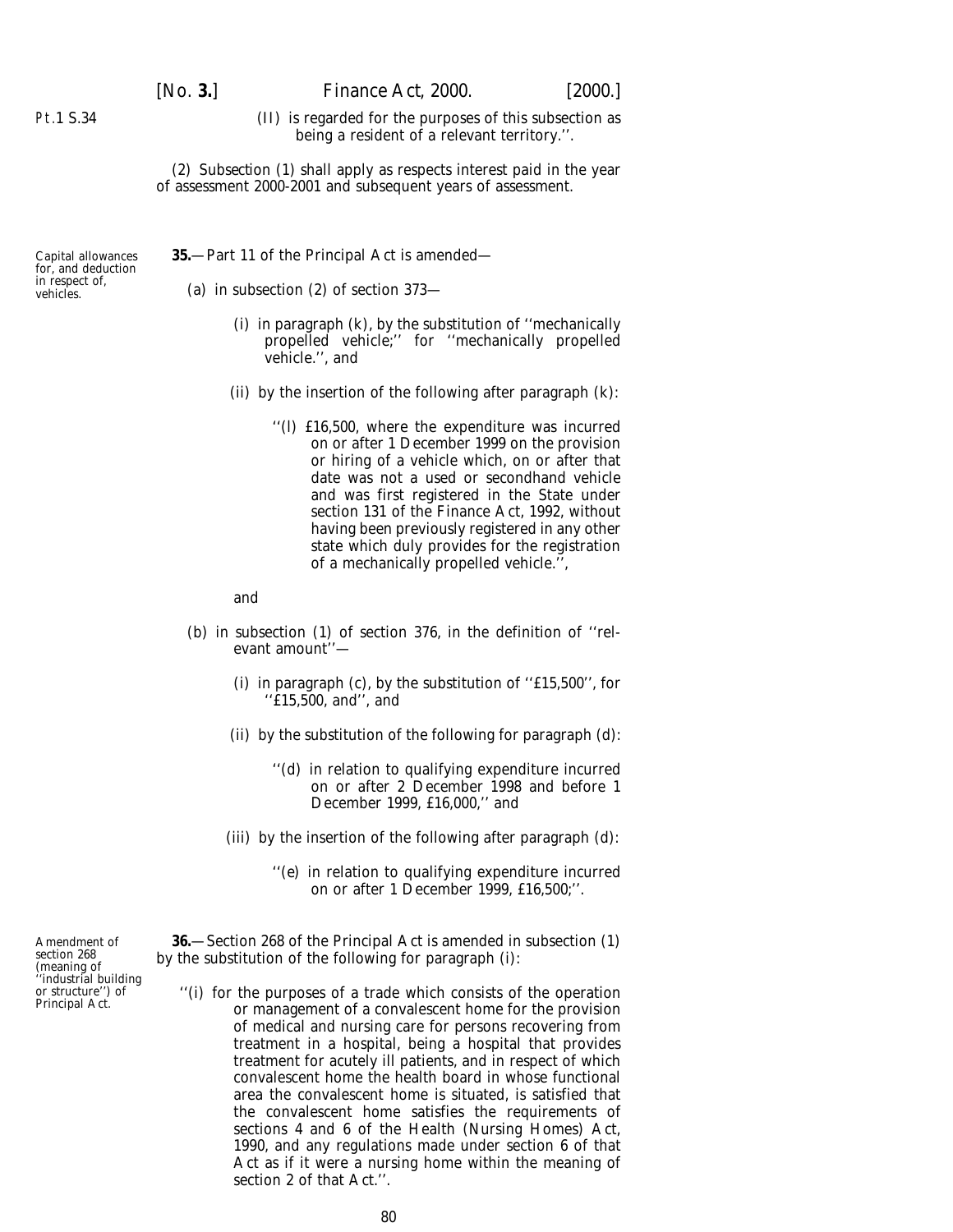**37.**—Section 333 of the Principal Act is amended by the substi-Pt.1 tution in subsection (1)(*a*) of the following for the definition of Amendment of ''qualifying lease'':

"'qualifying lease' means, subject to subsection  $(4)$ , a lease in for certain business respect of a qualifying premises granted in the qualifying period, premises) of Principal Act. or granted in any subsequent period ending on or before 31 December 1999, on bona fide commercial terms by a lessor to a lessee not connected with the lessor, or with any other person entitled to a rent in respect of the qualifying premises, whether under that lease or any other lease;''.

**38.**—Section 20(1)(*c*) of the Urban Renewal Act, 1998, is repealed. Amendment of

section 333 (double rent allowance in respect of rent paid

section 20 (amendment of provisions relating to Custom House Docks Area) of Urban Renewal Act, 1998.

**39.**—(1) Section 324 of the Principal Act is amended by the inser- Amendment of tion after subsection (4) of the following:

''(5) Notwithstanding any other provision of this section, subsection (2) shall not apply—

- (*a*) in respect of rent payable, under a qualifying lease, for any part of a relevant rental period between 3 December 1998 and 31 December 2003 unless—
	- (i) in the case of a qualifying premises within an area or areas included in the definition of 'the Custom House Docks Area' by virtue of being described in an order of the Minister for Finance made under section 322(2), an agreement in writing or a contract in writing to secure the development of the building or structure, which comprises the qualifying premises or in which the qualifying premises is located, was entered into in the specified period, but by 2 December 1998, with the Dublin Docklands Development Authority (within the meaning of section 14 of the Dublin Docklands Development Authority Act, 1997), or
	- (ii) in the case of any other qualifying premises, an agreement in writing or a contract in writing to secure the development of the building or structure, which comprises the qualifying premises or in which the qualifying premises is located, was entered into in the specified period, but by 2 December 1998, and such development was wholly or mainly completed before 1 January 2000,
- (*b*) in respect of rent payable, under a qualifying lease, for any part of a relevant rental period between 1 January 2004 and 31 December 2008, in the case of a qualifying premises to which subsection (2) applies by virtue of paragraph (*a*)(i),

section 324 (double rent allowance in respect of rent paid for certain business premises) of Principal Act.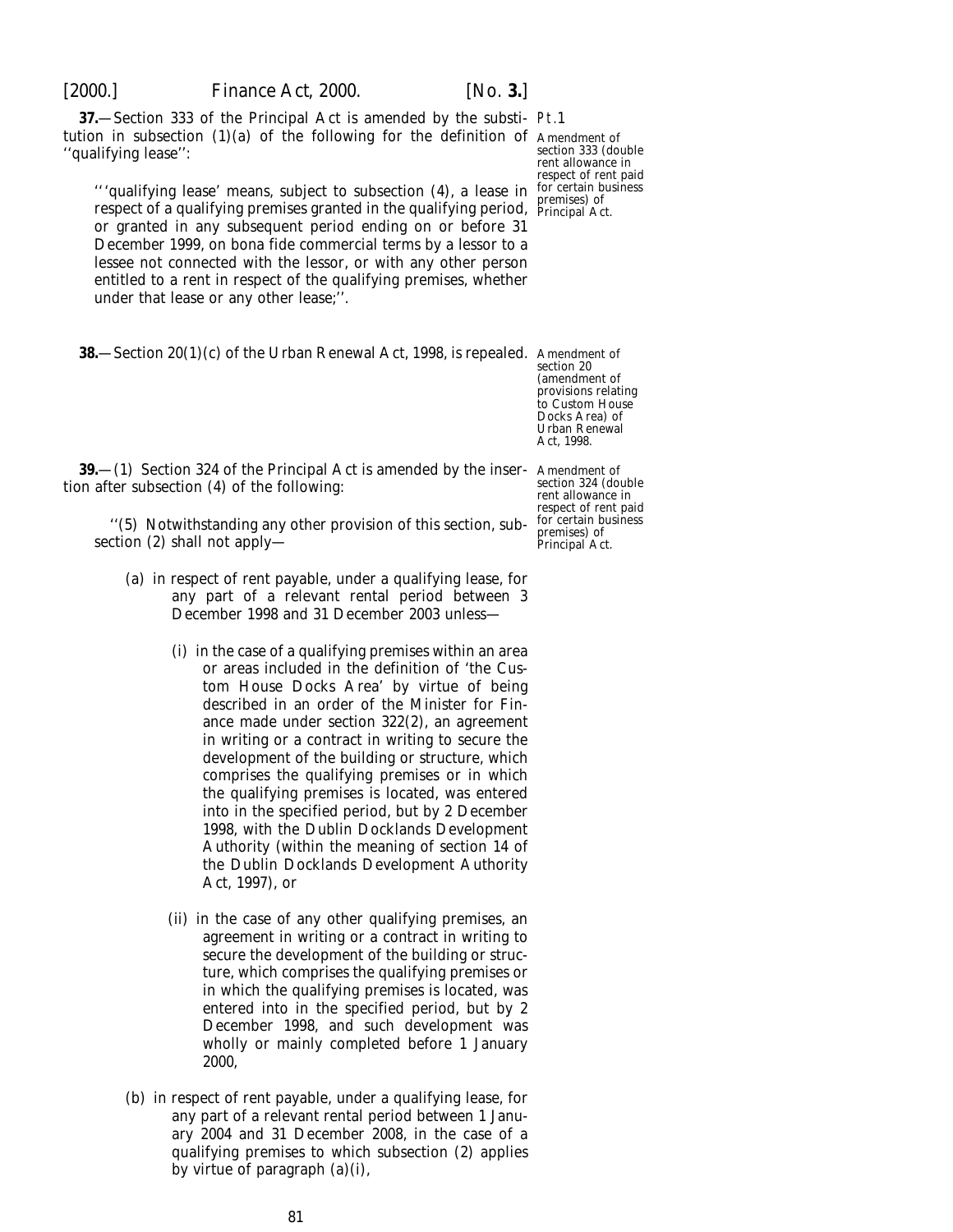- (*c*) in respect of rent payable, under a qualifying lease, for any part of a relevant rental period between 1 January 2004 and 31 December 2008, in the case of a qualifying premises to which subsection (2) applies by virtue of paragraph (*a*)(ii), unless—
	- (i) the construction or refurbishment of the qualifying premises, which is the subject of the qualifying lease, was completed prior to 1 April 1998, or
	- (ii) (I) the construction or refurbishment of the qualifying premises, which is the subject of the qualifying lease, commenced prior to 1 April 1998, and
		- (II) such premises was occupied by a lessee, under a qualifying lease, prior to 9 February 1999,
	- or
- (*d*) in respect of rent payable, under a qualifying lease, for any part of a relevant rental period after 31 December 2008.''.

(2) This section shall be deemed to have applied as on and from 3 December 1998.

**40.**—Part 9 of the Principal Act is amended—

- (*a*) in section 278(2), by the deletion of ''and, where it is so made, section 304(4) shall not apply'',
- (*b*) in section 300—
	- (i) in subsection (1), by the substitution of ''section 284(6) or 298'' for ''section 298'', and
	- (ii) by the insertion of the following subsection after subsection (3)—

''(4) Any wear and tear allowance made to any person under or by virtue of section 284(6) shall be made in charging that person's income under Case V of Schedule D.'',

- (*c*) in section 304—
	- (i) in subsection (1) by the deletion of ''as it applies'',
	- (ii) in subsection  $(4)$ 
		- (I) by the deletion of ''Subject to section 278(2),'',
		- (II) by the insertion of '', or in charging profits or gains of any description, as the case may be,'' after ''in taxing a trade'', and
		- (III) by the insertion of ''or in charging the profits or gains, as the case may be,'' after ''in taxing the trade'',

and

82

Amendment of Part 9 (principal provisions relating to relief for capital expenditure) of Principal Act.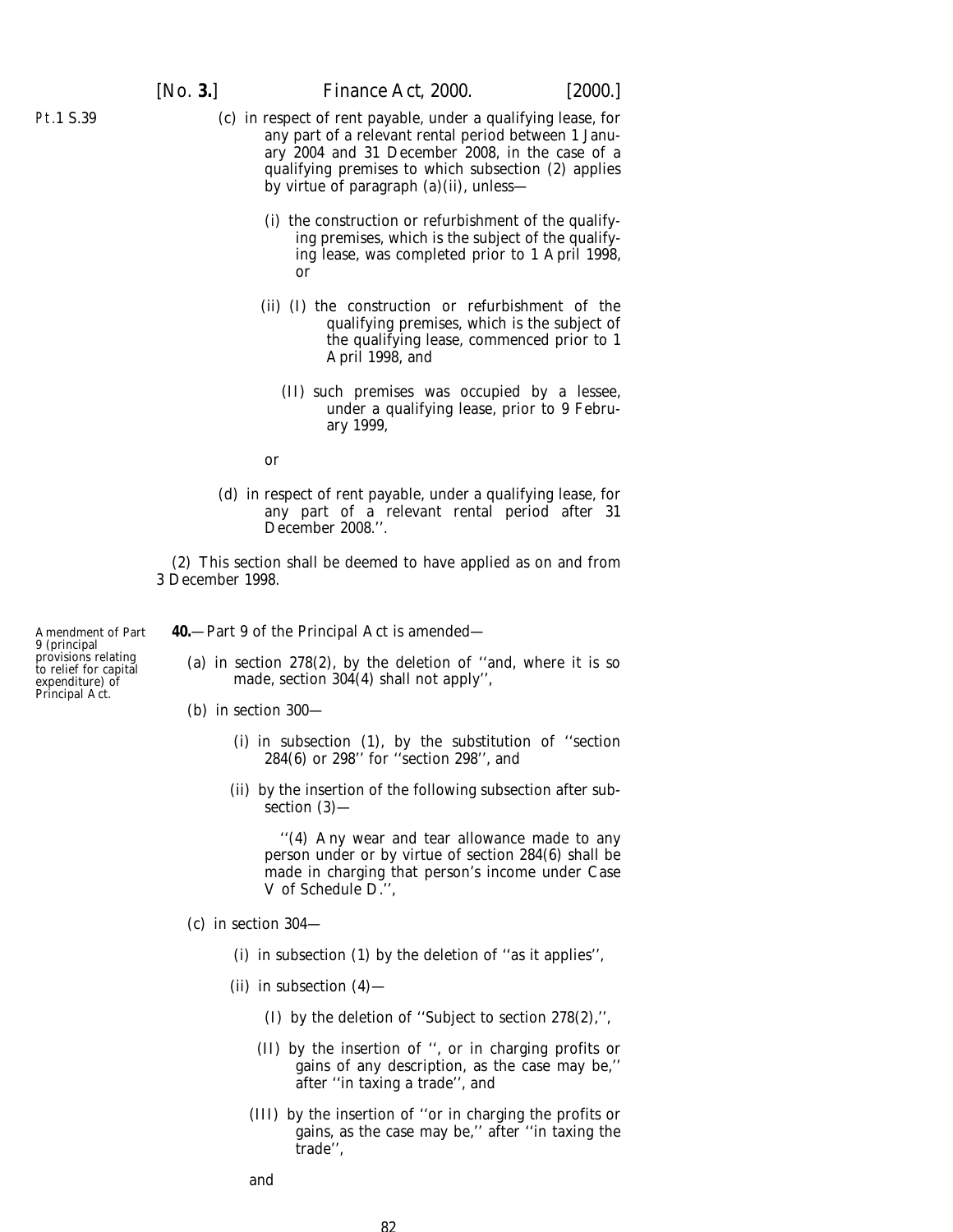- (iii) in subsection (6) by the insertion of the following Pt.1 S.40 paragraph after paragraph (*b*):
	- ''(*c*) Subsection (4) shall not apply as respects an allowance given by means of discharge or repayment of tax or in charging income under Case V of Schedule D.'',
- (*d*) in section 305(1)—
	- (i) in paragraph (*a*) by the insertion of ''or in charging income under Case V of Schedule D'' after ''discharge or repayment of tax'', and
	- (ii) by the substitution of the following for paragraph (*b*):
		- ''(*b*) (i) Notwithstanding paragraph (*a*), where an allowance referred to in that paragraph is available primarily against income of the specified class and the amount of the allowance is greater than the amount of the person's income of that class for the first-mentioned year of assessment (after deducting or setting off any allowances for earlier years), then the person may, by notice in writing given to the inspector not later than 2 years after the end of the year of assessment, elect that the excess shall be deducted from or set off—
			- (I) in the case of an individual—
				- (A) against the individual's other income for that year of assessment, or
				- (B) where the individual, or, being a husband or wife, the individual's spouse, is assessed to tax in accordance with section 1017, firstly, against the individual's other income for that year of assessment and, subsequently, against the income of the individual's husband or wife, as the case may be, for that year of assessment,
			- (II) in the case of a person other than an individual, against the person's other income for that year of assessment.
			- (ii) Where an election is made in accordance with subparagraph (i), the excess shall be deducted from or set off against the income referred to in subclause (A) or (B) of clause (I) or in clause (II), as the case may be, and tax shall be discharged or repaid accordingly and only the balance, if any, of the amount of the excess over all the income referred to in subclause (A) or (B) of clause (I) or in clause (II), as the case may be, for that year of assessment shall be deducted from or set off against the person's income of the specified class for succeeding years.'',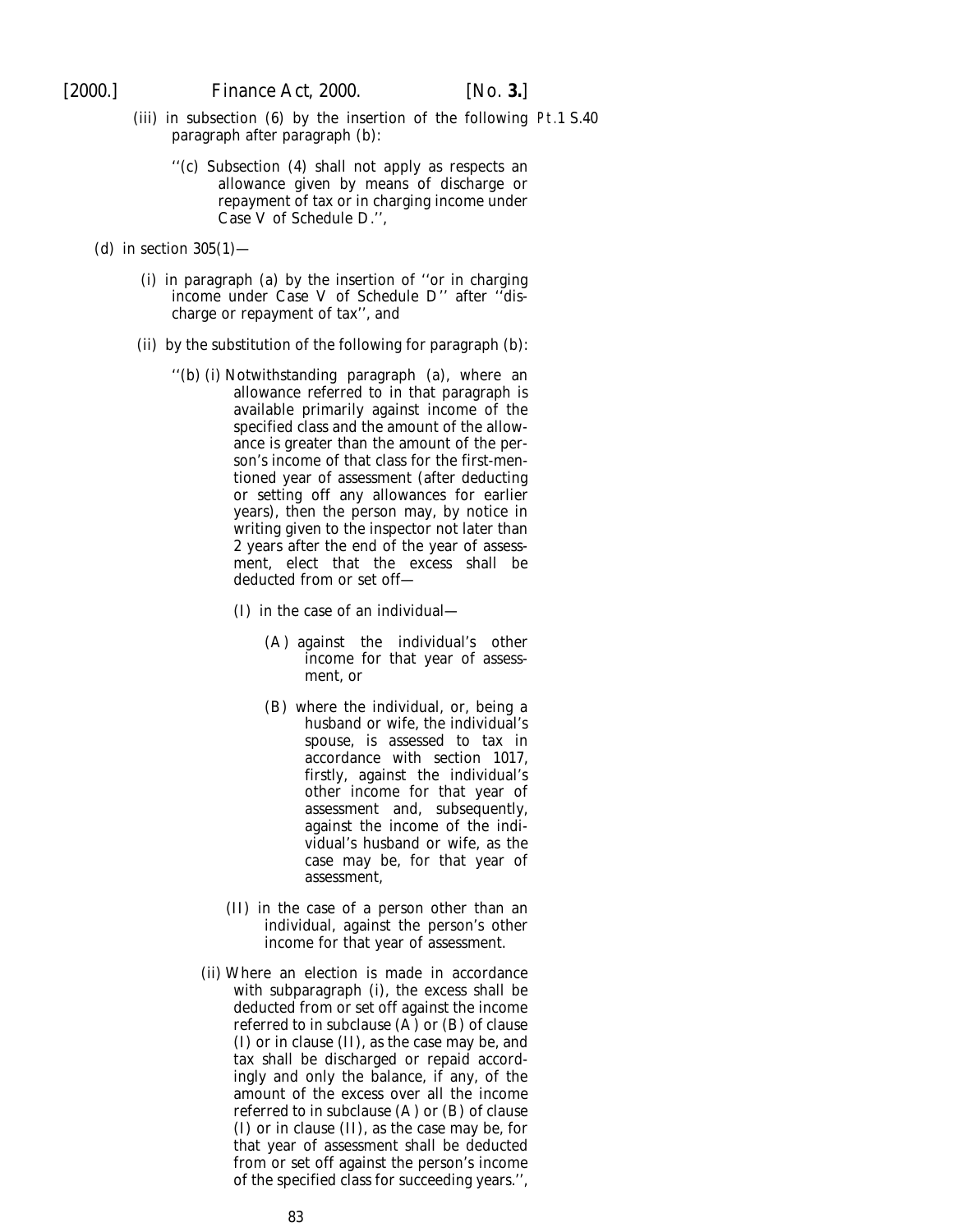Pt.1 S.40

- (*e*) in section 405(1) by the substitution of the following for paragraph (*a*):
	- $''(a)$  sections 305(1)(*b*), 308(4) and 420(2) shall not apply as respects that allowance, and'',

and

(*f*) by the substitution of the following section for section 406:

"Restriction on 406.—Where a person incurs capital<br>allowances on expenditure of the type to which subsec-<br>fixtures and tion (7) of section 284 applies and an fittings for allowance is to be made in respect of that furnished expenditure under that section, sections residential expenditure under that section, sections accommodation.  $305(1)$  (b)  $308(4)$  and  $420(2)$  shall not  $305(1)(b)$ ,  $308(4)$  and  $420(2)$  shall not apply as respects that allowance.''.

**41.**—(1) Part 9 of the Principal Act is amended—

- (*a*) in section 288—
	- (i) by the substitution in subsection  $(1)(d)$  of "that machinery or plant'' for ''the computer software concerned'',
	- (ii) by the insertion after subsection (3) of the following:

''(3A) Where, in relation to an event referred to in subsection  $(1)(d)$ , a balancing allowance or balancing charge is to be made to or, as the case may be, on a person for the chargeable period related to that event and following that event, the person retains an interest in the machinery or plant, then, for the purposes of this Chapter—

- (*a*) the amount of capital expenditure still unallowed at the time of the event, which is to be taken into account in calculating the balancing allowance or balancing charge, shall be such portion of the unallowed expenditure relating to the machinery or plant in question as the sale, insurance, salvage or compensation moneys bear to the aggregate of those moneys and the market value of the machinery or plant which remains undisposed of, and the balance of the unallowed expenditure shall be attributed to the machinery or plant which remains undisposed of, and
- (*b*) the amount of capital expenditure incurred on the machinery or plant in question shall be treated as reduced by such portion of that expenditure as the sale, insurance, salvage or compensation moneys bear to the aggregate of those moneys and the market value of the machinery or plant which remains undisposed of.'',

Capital allowances for computer software.

and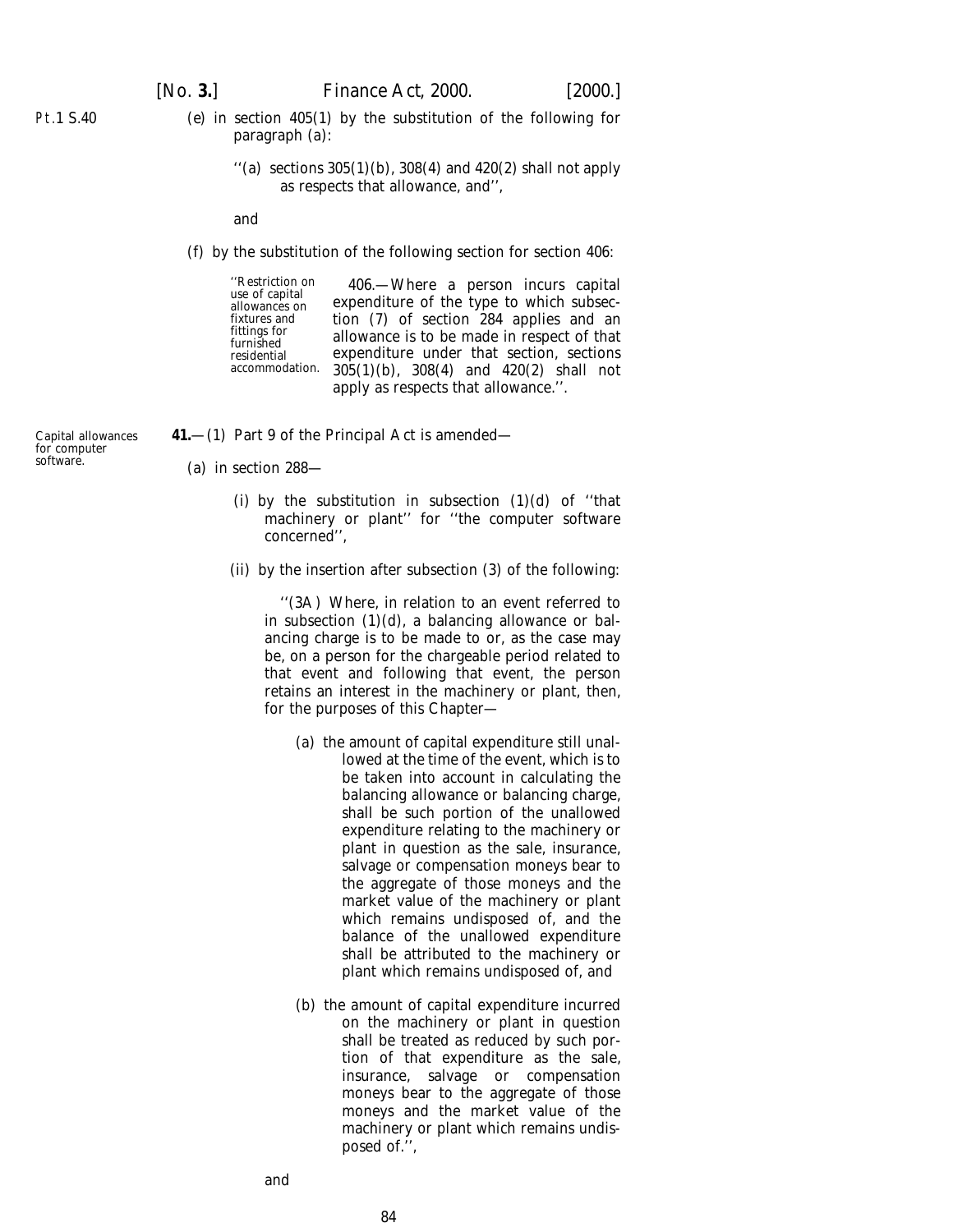[2000.] *Finance Act,* 2000. [*No.* **3.**]

- (iii) by the insertion in subsection (4) after paragraph (*b*) Pt.1 S.41 of the following:
	- ''(*c*) Where subsection (3A) applies, the amount of any allowances referred to in paragraph (*b*) made in respect of the machinery or plant in question shall, for the purposes of this Chapter, be apportioned so that:
		- (i) such portion of those allowances as the sale, insurance, salvage or compensation moneys bear to the aggregate of those moneys and the market value of the machinery or plant which remains undisposed of, shall be attributed to the grant of the right to use or otherwise deal with, referred to in subsection (1)(*d*), and
		- (ii) the balance of those allowances shall be attributed to the machinery or plant which remains undisposed of.'',

and

- (*b*) by the insertion in section 318 after paragraph (*a*) of the following:
	- ''(*aa*) as respects machinery or plant consisting of computer software or the right to use or otherwise deal with computer software, where the event is the grant of a right to use or otherwise deal with the whole or part of that machinery or plant, the consideration in money or money's worth received by that person for the grant of the right,''.
- (2) This section shall apply as on and from 29 February 2000.
- **42.**—(1) Chapter 3 of Part 10 of the Principal Act is amended—
	- (*a*) in section 339—
		- (i) in subsection (1) by the substitution in the definition of ''the relevant local authority'' of ''paragraph (*a*) urban areas) of Part or (*e*) of subsection (2)'' for ''subsection (2)(*a*)'', and 10 of Principal Act.
		- (ii) by the insertion in subsection (2), of the following after paragraph (*d*):
			- ''(*e*) (i) Where, in relation to the construction or refurbishment of a qualifying building within the meaning of section 343, the relevant local authority gives a certificate in writing on or before 31 May 2000 to the person constructing or refurbishing the qualifying building stating that it is satisfied that not less than 50 per cent of the total cost of the qualifying building and the site thereof had been incurred on or before 31 December 1999, then the reference in paragraph (*b*) of the definition of 'qualifying

Amendment of Chapter 3 (designated areas, designated streets, enterprise areas and multi-storey car parks in certain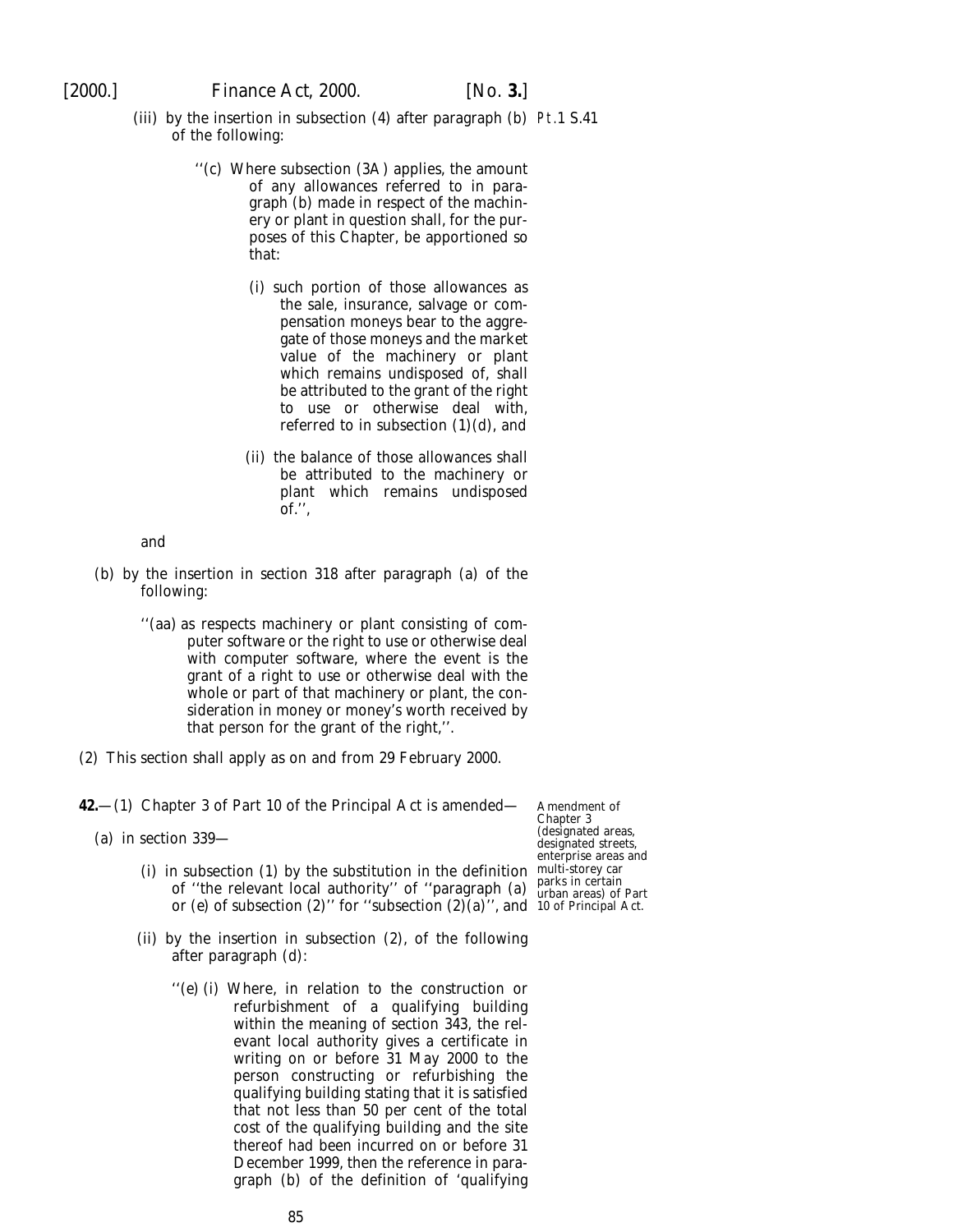[*No.* **3.**] *Finance Act,* 2000. [2000.]

period' in subsection (1) to the period ending on the 31st day of December, 1999, shall be construed as a reference to the period ending on 31 December 2000.

- (ii) In considering whether to give such a certificate, the relevant local authority shall have regard only to guidelines in relation to the giving of such certificates issued by the Department of the Environment and Local Government.'',
- (*b*) in section 340(2), by the substitution of the following for subparagraph (ii):
	- ''(ii) as respects any such area so described in the order, the reference in paragraph (*a*) of the definition of 'qualifying period' in section 339(1) to the period commencing on the 1st day of August, 1994, and ending on the 31st day of July, 1997, shall be construed as a reference to such period as shall be specified in the order in relation to that area, but no such period specified in the order shall commence before 1 August 1994 or end after—
		- (I) 31 December 1999, or
		- (II) 31 December 2000, where in relation to the construction or refurbishment of a qualifying building within the meaning of section 343, the relevant local authority gives a certificate in writing on or before 31 May 2000 to the person constructing or refurbishing the qualifying building stating that it is satisfied that not less than 50 per cent of the total cost of the qualifying building and the site thereof had been incurred on or before 31 December 1999 and, in considering whether to give such a certificate, the relevant local authority shall have regard only to guidelines in relation to the giving of such certificates issued by the Department of the Environment and Local Government.'',
- (*c*) in section 343—
	- (i) by the insertion in subsection (1), before the definition of ''the Minister'' of the following:

'''property developer' means a person carrying on a trade which consists wholly or mainly of the construction or refurbishment of buildings or structures with a view to their sale;'',

- (ii) by the substitution in subsection  $(7)(a)$  of "subsections  $(8)$ ,  $(9)$  and  $(11)'$  for "subsections  $(8)$  and  $(9)$ ", and
- (iii) by the insertion after subsection (10) of the following subsection:

''(11) Notwithstanding the preceding provisions of this section, this section shall not apply in respect of expenditure incurred on the construction or refurbishment of a qualifying building, the site of which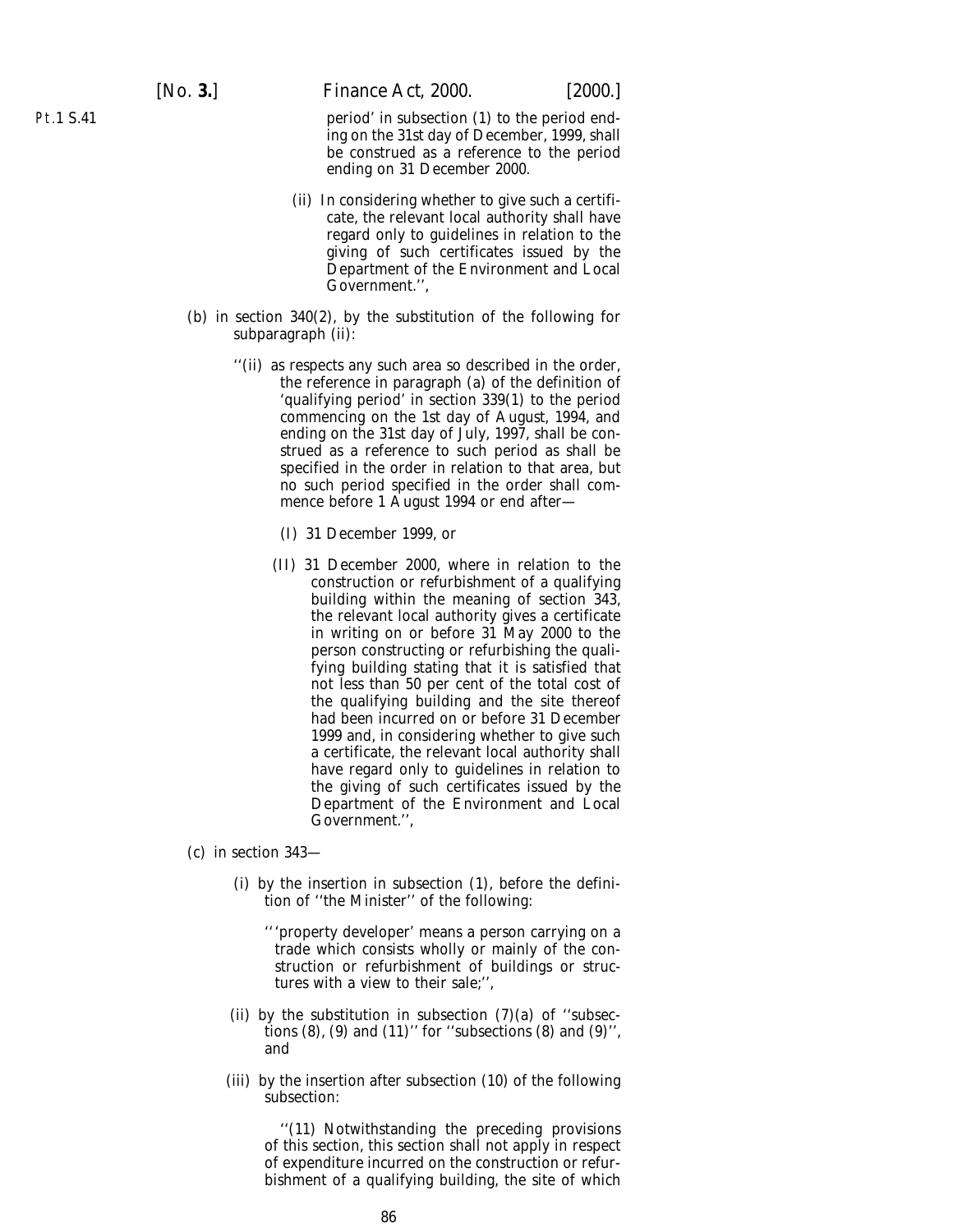is wholly within an area described in an order Pt.1 S.41 referred to in section  $340(2)(i)$ —

- (*a*) where a property developer is entitled to the relevant interest, within the meaning of section 269, in relation to that expenditure, and
- (*b*) either the person referred to in paragraph (*a*) or a person connected (within the meaning of section 10) with that person incurred the expenditure on the construction or refurbishment of the qualifying building concerned.'',

(*d*) in section 344(1)—

- (i) in the definition of ''qualifying period''—
	- (I) by the substitution in paragraph (*b*) of ''30 September 1999'' for ''the 30th day of June, 1999'', and
	- (II) by the substitution of the following for paragraph (*c*):
		- ''(*c*) 31 December 2002, where, in relation to the construction or refurbishment of the qualifying multi-storey car park concerned (not being a qualifying multi-storey car park any part of the site of which is within either of the county boroughs of Cork or Dublin), the relevant local authority gives a certificate in writing on or before 31 December 2000 to the person constructing or refurbishing the qualifying multi-storey car park stating that it is satisfied that not less than 15 per cent of the total cost of the qualifying multi-storey car park and the site thereof had been incurred on or before 30 September 2000 and, in considering whether to give such a certificate, the relevant local authority shall have regard only to guidelines in relation to the giving of such certificates issued by the Department of the Environment and Local Government for the purposes of this definition;'',

and

- (ii) in the definition of ''the relevant local authority'' by the substitution of the following for paragraph (*b*):
	- ''(*b*) in respect of an administrative county, the council of the county concerned,'',

and

- (*e*) in section 345(1A)(*b*), by the substitution of ''30 September 1998'' for ''the 30th day of June, 1998''.
- (2) This section shall apply as on and from 1 July 1999.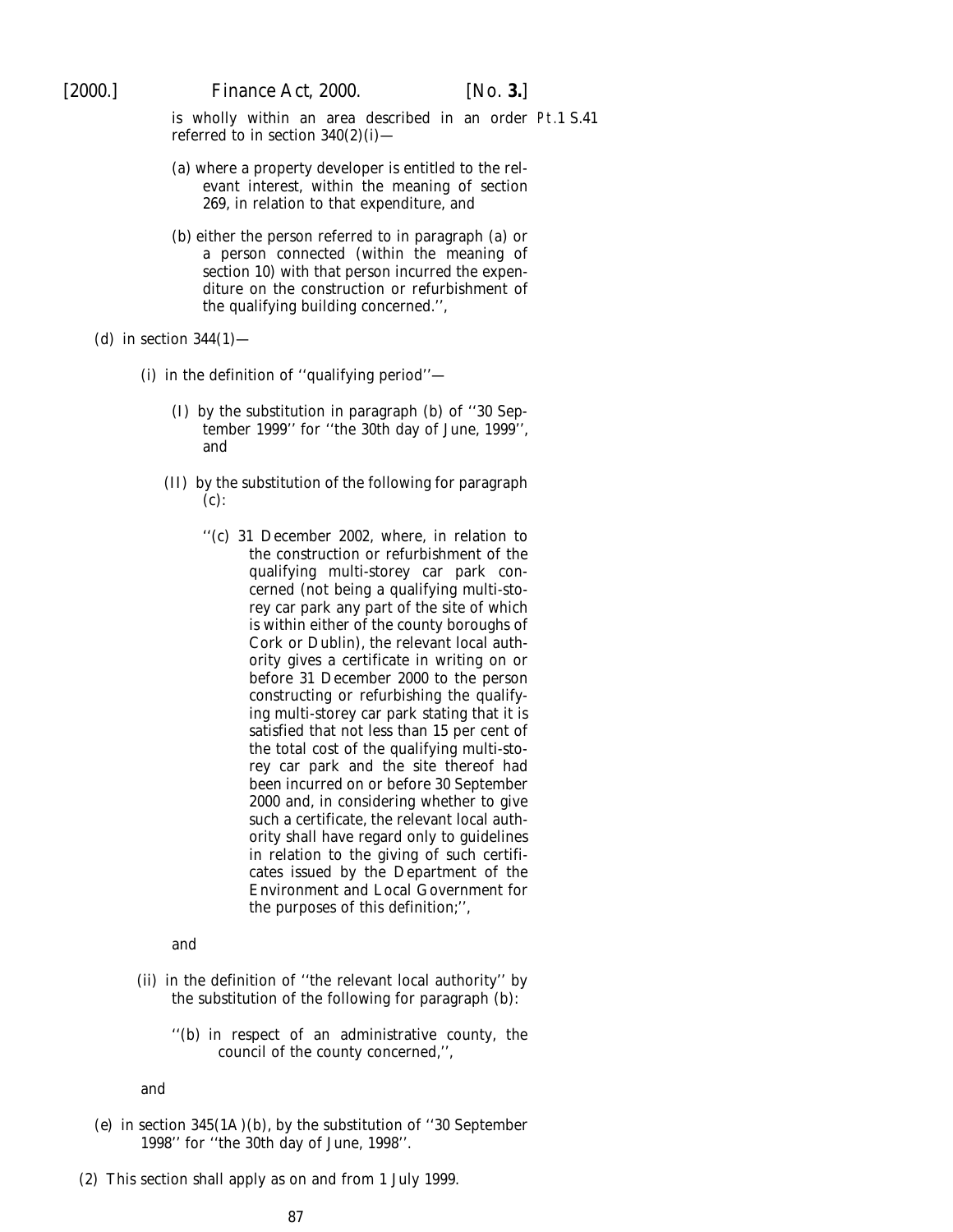**43.**—(1) Section 360(1) of the Principal Act is amended in the definition of ''qualifying period'' (inserted by the Finance Act, 1999) by the substitution of ''15 per cent'' for ''50 per cent''.

section 360 (interpretation (Chapter 5)) of Part 10 of Principal Act.

Amendment of

Pt.1

Amendment of Chapter 7 (qualifying areas) of Part 10 of Principal Act.

(2) This section shall apply as on and from 6 April 1999.

**44.**—(1) Chapter 7 of Part 10 of the Principal Act is amended—

(*a*) in section 372A(1)—

(i) by the insertion before the definition of ''qualifying area'' of the following:

'' 'property developer' means a person carrying on a trade which consists wholly or mainly of the construction or refurbishment of buildings or structures with a view to their sale;'', and

- (ii) in the definition of ''qualifying period'', by the substitution of ''31 December 2002;'' for ''the 31st day of July, 2001;'',
- (*b*) in section 372B(1)—
	- (i) by the substitution of the following for paragraph (*b*):
		- ''(*b*) where such an area or areas is or are to be a qualifying area for the purposes of section 372D, one or more of the categories of building or structure mentioned in subsection (2) shall or shall not be a qualifying premises within the meaning of that section,'', and
	- (ii) in paragraph (*c*), by the substitution of the following for the words from ''or end after—'' to the end of the paragraph:

''or end after 31 December 2002.'',

- (*c*) in section 372C—
	- (i) by the substitution of the following for subsection (1):

''(1) In this section 'building or structure to which this section applies' means a building or structure or part of a building or structure the site of which is wholly within a qualifying area and which is to be an industrial building or structure by reason of its use for a purpose specified in section  $268(1)(a)$ .", and

- (ii) in subsection  $(2)(d)$ , by the substitution of "50 per cent'' for ''25 per cent'',
- (*d*) in section 372D—
	- (i) in subsection (1), by the insertion after ''means a building or structure'' of ''or part of a building or structure'',
	- (ii) in subsection  $(2)(a)$ , by the substitution of "subsections (3) to  $(5)$ " for "subsections (3) to  $(6A)$ ",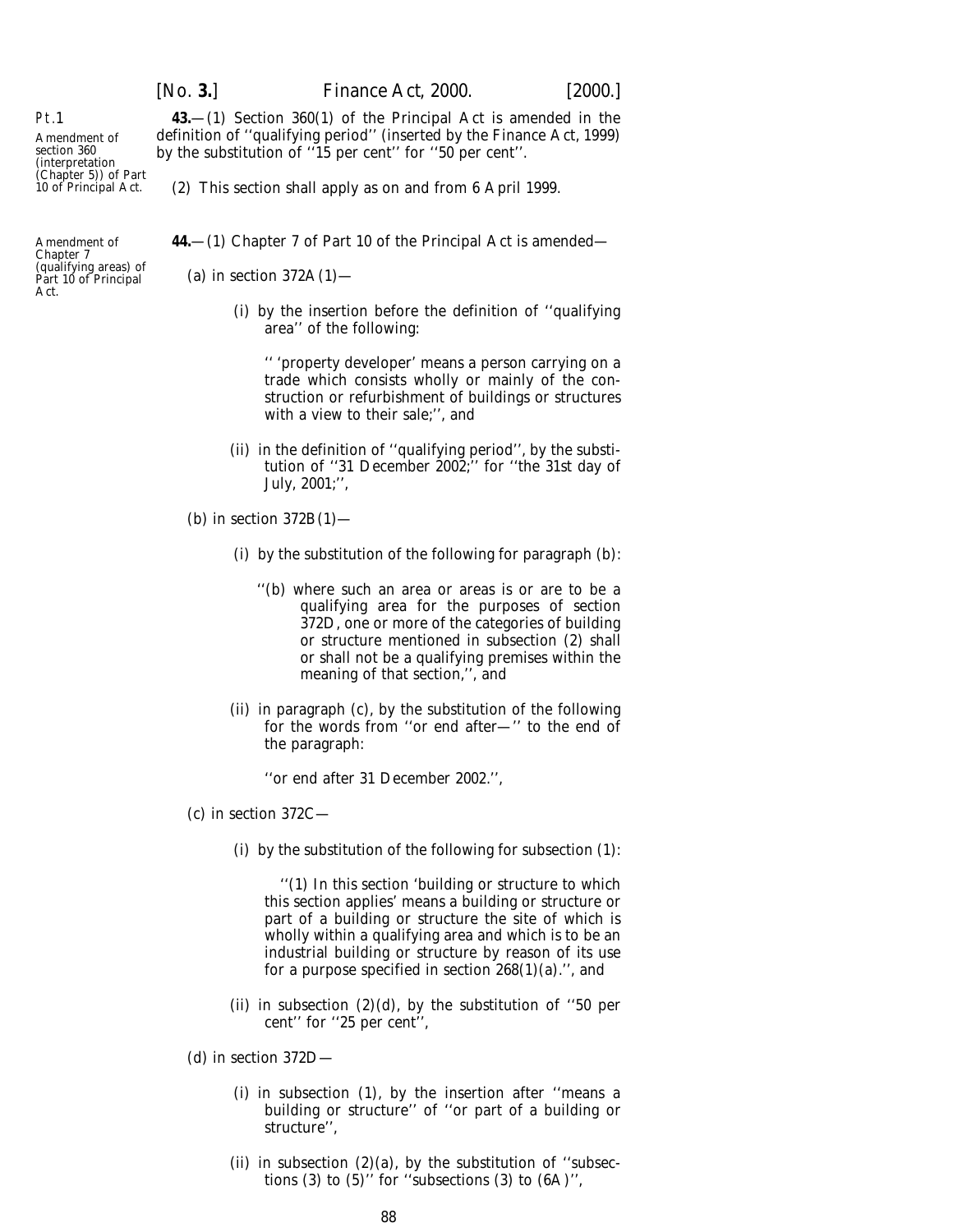(iii) in subsection  $(4)(b)$ — Pt.1 S.44

- (I) in subparagraph (i) by the deletion of ''and'', and
- (II) by the substitution of the following subparagraphs for subparagraph (ii):
	- ''(ii) the following paragraph were substituted for paragraph (*b*) of subsection (2) of that section:
		- '(*b*) As respects any qualifying expenditure, any allowance made under section 272 and increased under paragraph (*a*) in respect of that expenditure, whether claimed for one chargeable period or more than one such period, shall not in the aggregate exceed 50 per cent of the amount of that qualifying expenditure.',

and

(iii) subsections (3) to (7) of that section were deleted.'',

and

- (iv) by the deletion of subsections (6) and (6A),
- (*e*) in section 372G(1), in paragraph (*a*) and paragraph (*b*) of the definition of ''conversion expenditure'' by the insertion of ''or part of a building'' after ''a building'',
- (*f*) in section 372H(1), in the definition of ''specified building'' by the insertion of ''or part of a building'' after ''a building'',
- (*g*) in section 372I(2), by the insertion of the following paragraph after paragraph (*a*):
	- ''(*aa*) Notwithstanding paragraph (*a*), where the individual, or, being a husband or wife, the individual's spouse, is assessed to tax in accordance with section 1017, the individual shall, except where section 1023 applies, be entitled to have the deduction, to which he or she is entitled under paragraph (*a*), made from his or her total income and the total income of his or her spouse, if any.'',

and

(*h*) by the substitution of the following section for section 372K:

| "Non-<br>application<br>of relief in<br>certain cases<br>and provision<br>against<br>double relief. | $372K$ .—(1) Notwithstanding any other pro-<br>vision of this Chapter, sections 372C and<br>372D shall not apply-                         |
|-----------------------------------------------------------------------------------------------------|-------------------------------------------------------------------------------------------------------------------------------------------|
|                                                                                                     | (a) in respect of expenditure incurred on<br>the construction or refurbishment<br>of a building or structure or a<br>qualifying premises- |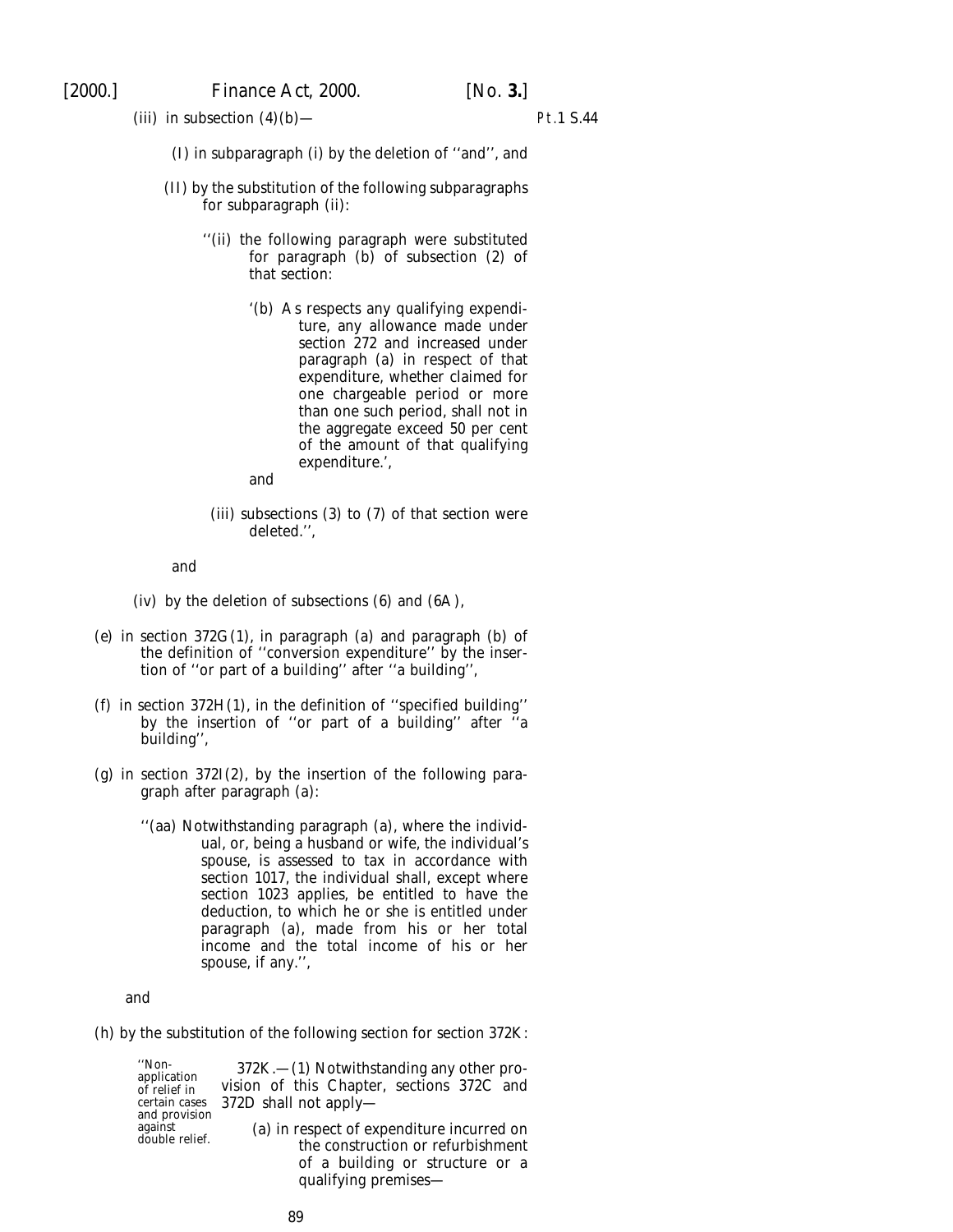- (i) where a property developer is entitled to the relevant interest, within the meaning of section 269, in relation to that expenditure, and
- (ii) either the person referred to in subparagraph (i) or a person connected (within the meaning of section 10) with that person incurred the expenditure on the construction or refurbishment of the building, structure or premises concerned,
- (*b*) in respect of expenditure incurred on the construction or refurbishment of a building or structure or a qualifying premises where such building or structure or premises is in use for the purposes of a trade, or any activity treated as a trade, carried on by the person who is entitled to the relevant interest, within the meaning of section 269, in relation to that expenditure and such trade or activity is carried on wholly or mainly—
	- (i) in the sector of agriculture, including the production, processing and marketing of agricultural products,
	- (ii) in the coal industry, fishing industry or motor vehicle industry, or
	- (iii) in the transport, steel, shipbuilding, synthetic fibres or financial services sectors,
	- or
- (*c*) in relation to any building or structure or qualifying premises which is provided for the purposes of a project, the regional aid for which is limited under the 'Multisectoral framework on regional aid for large investment projects'1 prepared by the Commission of the European Communities.

(2) For the purposes of sections 372C, 372D, 372G and 372H, where the site of any part of a building or structure is situate outside the boundary of a qualifying area and where expenditure incurred or treated as

Pt.1 S.44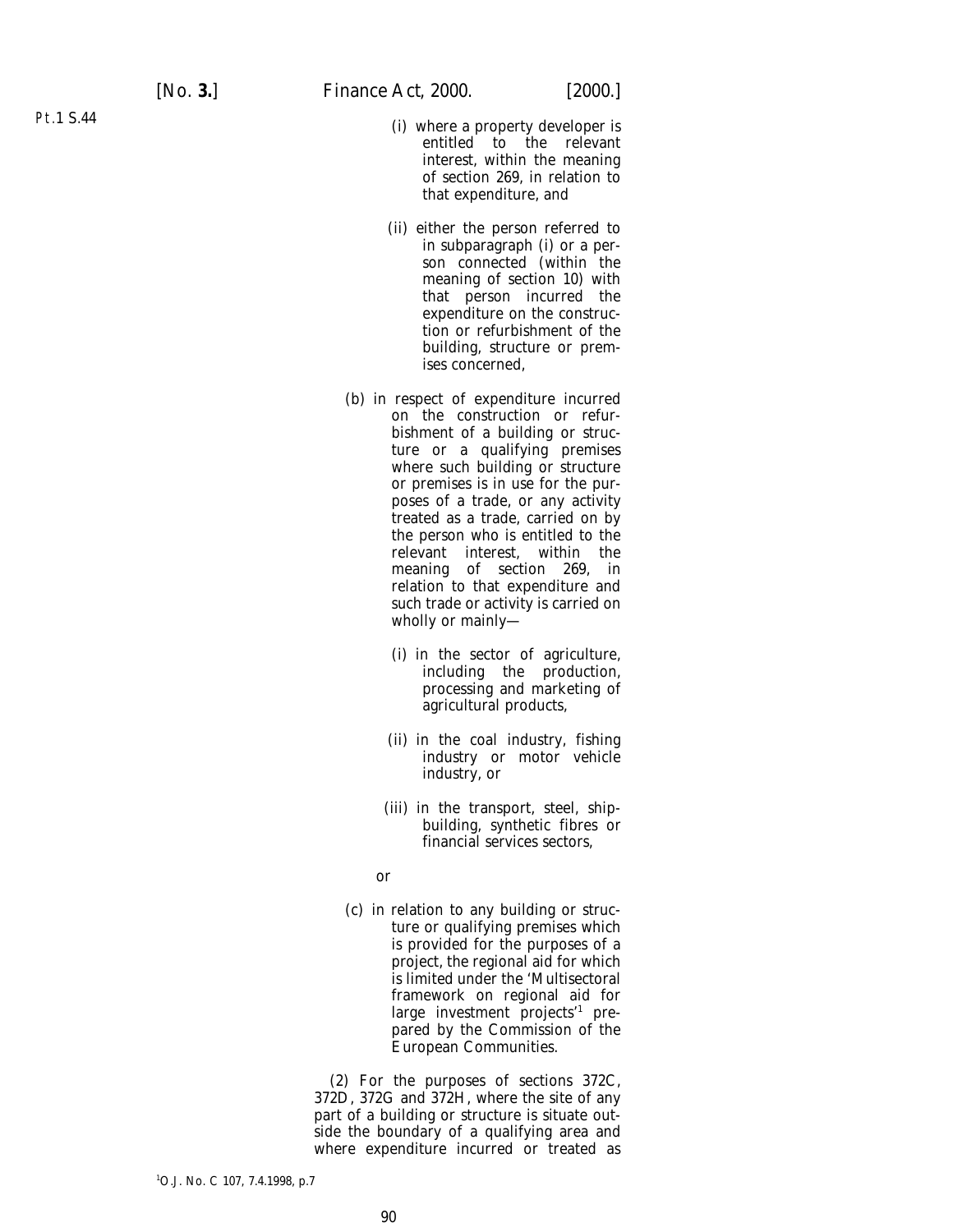[2000.] *Finance Act,* 2000. [*No.* **3.**]

having been incurred in the qualifying period Pt.1 S.44 is attributable to the building or structure in general, such an amount of that expenditure shall be deemed to be attributable to the part which is situate outside the boundary of the qualifying area as bears to the whole of that expenditure the same proportion as the floor area of the part situate outside the boundary of the qualifying area bears to the total floor area of the building or structure.

(3) Where relief is given by virtue of any provision of this Chapter in relation to capital expenditure or other expenditure incurred on, or rent payable in respect of, any building, structure or premises, relief shall not be given in respect of that expenditure or that rent under any other provision of the Tax Acts.''.

- (2) This section shall apply as on and from 1 July 1999.
- **45.**—(1) Chapter 8 of Part 10 of the Principal Act is amended—
	- (*a*) in section 372L—
		- (i) by the insertion before the definition of ''qualifying period'' of the following:

'' 'property developer' means a person carrying on a trade which consists wholly or mainly of the construction or refurbishment of buildings or structures with a view to their sale;'', and

- (ii) in the definition of ''qualifying period'', by the substitution of ''31 December 2002'' for ''the 31st day of December, 2001'' in each place where it occurs,
- (*b*) in section 372M, in subsection  $(2)(d)$ , by the substitution of ''50 per cent'' for ''25 per cent'',
- (*c*) in section 372N—
	- (i) in subsection  $(2)(a)$ , by the substitution of "subsections  $(3)$  to  $(5)$ " for "subsections  $(3)$  to  $(6B)$ ",
	- (ii) in subsection  $(4)(b)$ 
		- (I) in subparagraph (i) by the deletion of ''and'', and
		- (II) by the substitution of the following subparagraphs for subparagraph (ii):
			- ''(ii) the following paragraph were substituted for paragraph (*b*) of subsection (2) of that section:
				- '(*b*) As respects any qualifying expenditure, any allowance made under section 272 and increased under paragraph (*a*) in respect of that expenditure, whether

Amendment of Chapter 8 (qualifying rural areas) of Part 10 of Principal Act.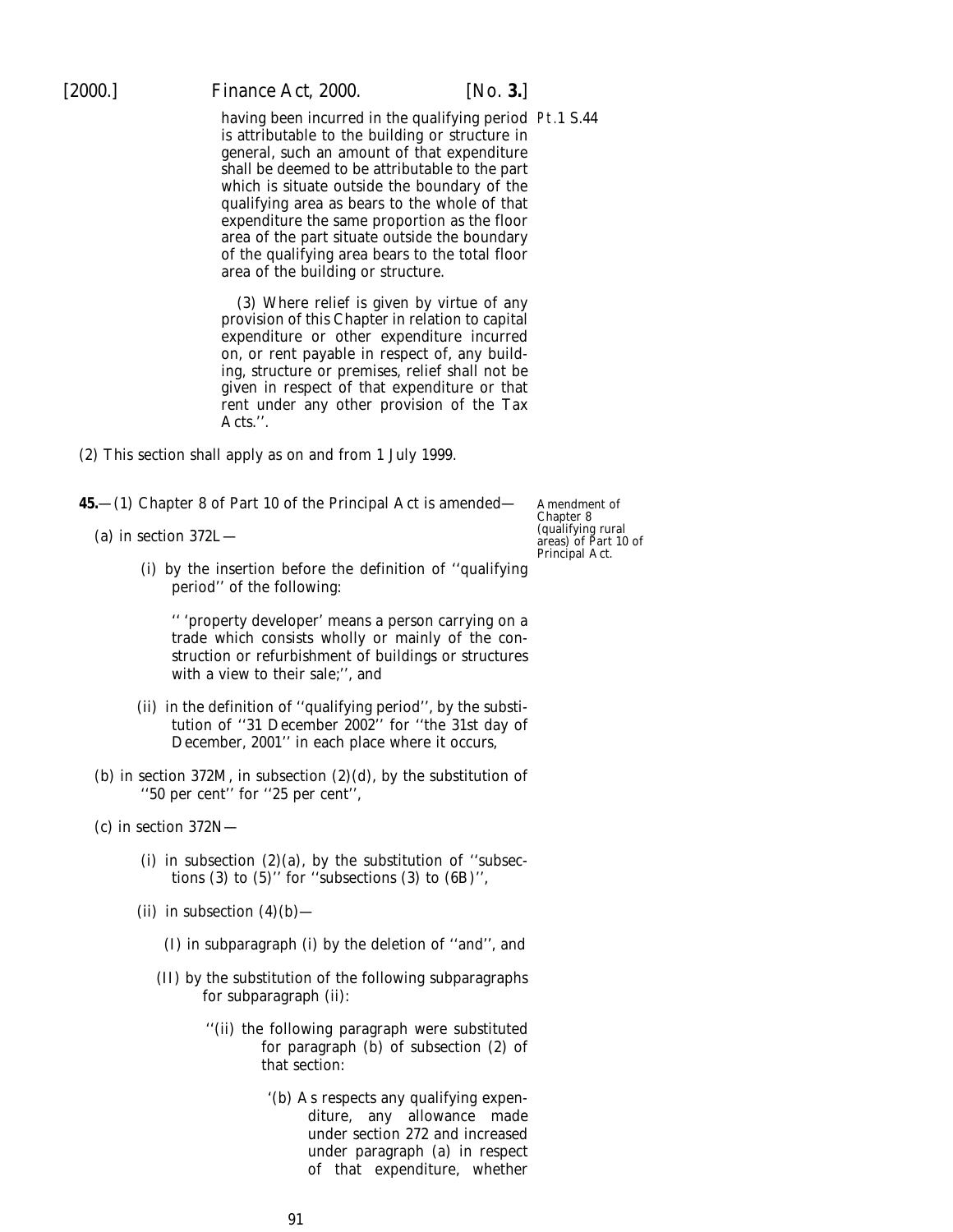Pt.1 S.45

claimed for one chargeable period or more than one such period, shall not in the aggregate exceed 50 per cent of the amount of that qualifying expenditure.',

# and

(iii) subsections (3) to (7) of that section were deleted.'',

and

- (iii) by the deletion of subsections  $(6)$ ,  $(6A)$  and  $(6B)$ ,
- (*d*) in section 372RA(2), by the insertion of the following paragraph after paragraph (*a*):
	- ''(*aa*) Notwithstanding paragraph (*a*), where the individual, or, being a husband or wife, the individual's spouse, is assessed to tax in accordance with section 1017, the individual shall, except where section 1023 applies, be entitled to have the deduction, to which he or she is entitled under paragraph (*a*), made from his or her total income and the total income of his or her spouse, if any.'',

and

(*e*) by the substitution of the following section for section 372T:

"Non- $372T$ .—(1) Notwithstanding any other application of this Chapter application of  $372N$ reproduced in certain provision of this Chapter sections  $372M$  and cases and  $372N$  shall not apply cases and 372N shall not apply—<br>provision<br>against double  $\qquad \qquad (a)$  in normate of

- against double (*a*) in respect of expenditure incurred relief. on the construction or refurbishment of a building or structure or a qualifying premises—
	- (i) where a property developer is entitled to the relevant interest, within the meaning of section 269, in relation to that expenditure, and
	- (ii) either the person referred to in subparagraph (i) or a person connected (within the meaning of section 10) with that person incurred the expenditure on the construction or refurbishment of the building, structure or premises concerned,
	- (*b*) in respect of expenditure incurred on the construction or refurbishment of a building or structure or qualifying premises where such building or structure or premises is in use for the purposes of a trade, or any activity treated as a trade, carried on by the person who is entitled to the relevant interest, within the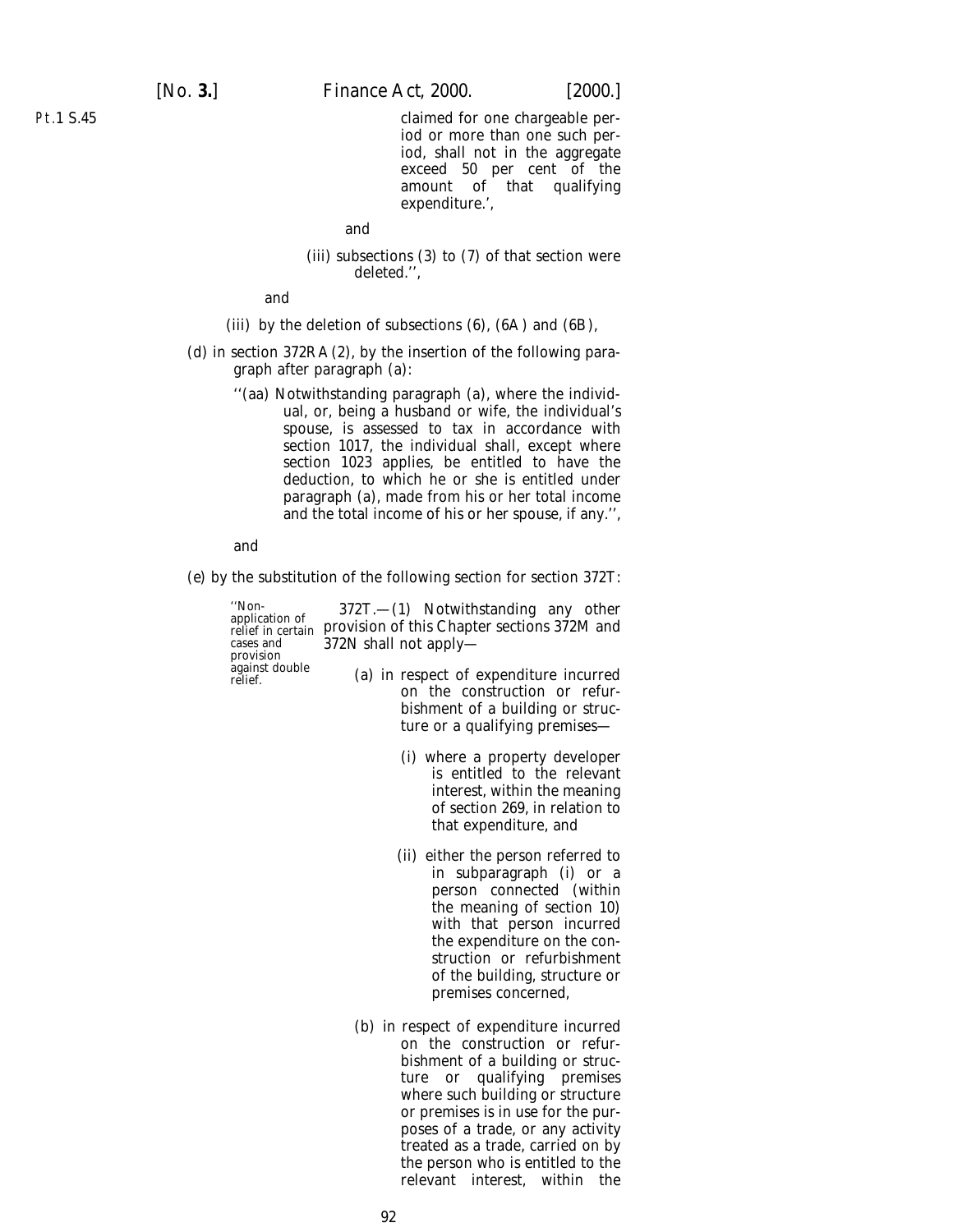meaning of section 269, in Pt.1 S.45 relation to that expenditure and such trade or activity is carried on wholly or mainly—

- (i) in the sector of agriculture, including the production, processing and marketing of agricultural products,
- (ii) in the coal industry, fishing industry or motor vehicle industry, or
- (iii) in the transport, steel, shipbuilding, synthetic fibres or financial services sectors,

or

(*c*) in relation to any building or structure or qualifying premises which is in use for the purposes of a trade, or any activity treated as a trade, where the number of individuals employed or engaged in the carrying on of the trade or activity amounts to or exceeds 250.

(2) Where relief is given by virtue of any provision of this Chapter in relation to capital expenditure or other expenditure incurred on, or rent payable in respect of, any building, structure or premises, relief shall not be given in respect of that expenditure or that rent under any other provision of the Tax Acts.''.

(2) This section shall apply as on and from 1 July 1999.

## **46.**—Chapter 9 of Part 10 of the Principal Act is amended—

Amendment of Chapter 9 (park and ride facilities and certain related developments) of Part 10 of Principal Act.

- (*a*) in section 372Y(2), by the insertion of the following after paragraph (*a*):
	- ''(*aa*) Notwithstanding paragraph (*a*), where the individual, or, being a husband or wife, the individual's spouse, is assessed to tax in accordance with section 1017, the individual shall, except where section 1023 applies, be entitled to have the deduction, to which he or she is entitled under paragraph (*a*), made from his or her total income and the total income of his or her spouse, if any.'',

and

(*b*) in section 372Z(10), by the substitution of ''section  $372X(6)$ " for "section  $372X(5)$ ".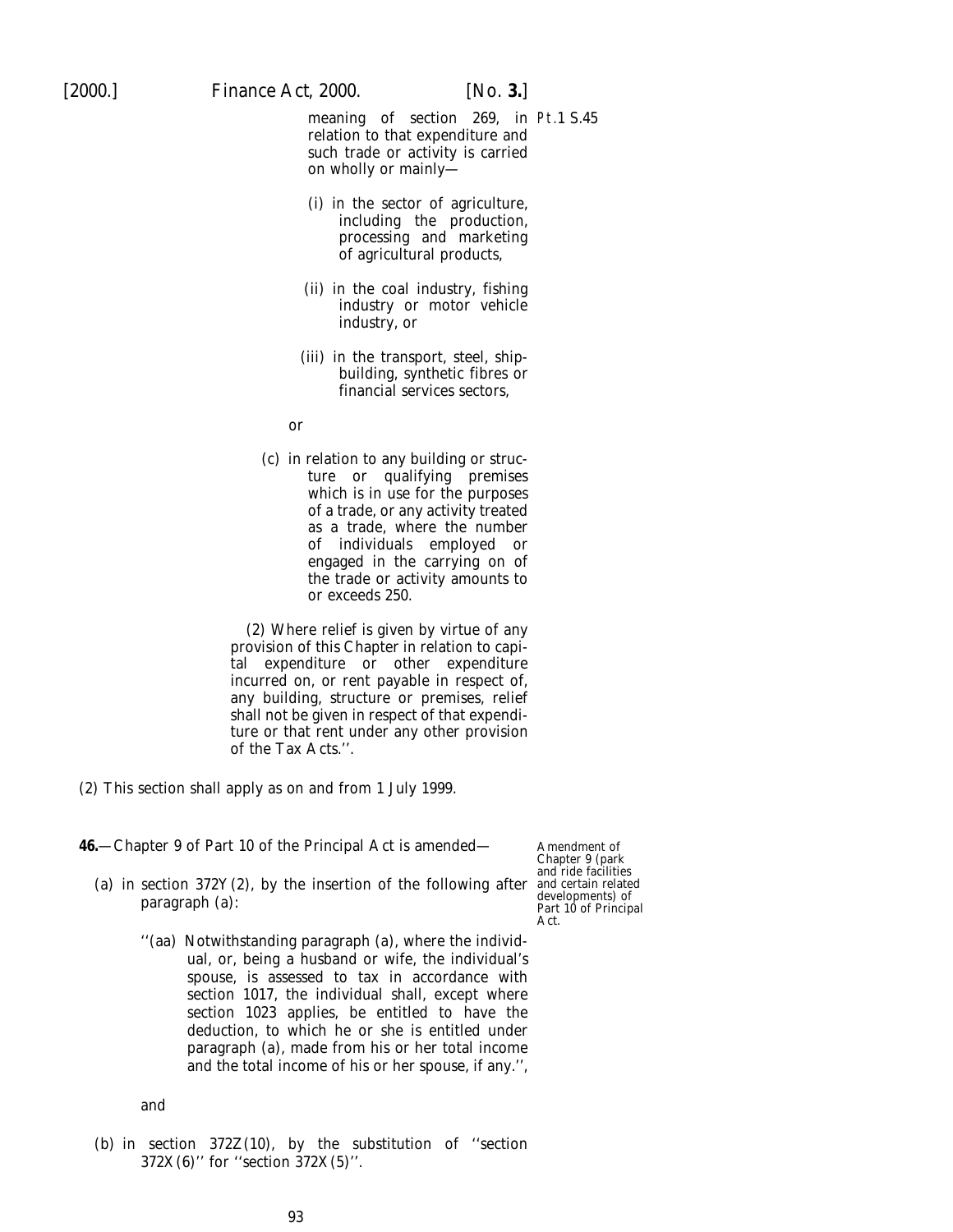Amendment of section 823 (deduction for income earned outside the State) of Principal Act.

Pt.1

- **47.**—(1) Section 823 of the Principal Act is amended—
	- (*a*) in subsection (1), by the substitution of ''11 consecutive days'' for ''14 consecutive days'' in paragraph (*a*) of the definition of ''qualifying day'',
	- (*b*) in subsection (2A), by the substitution of ''11 consecutive days'' for ''14 consecutive days'' in paragraph (*b*), and
	- (*c*) in subsection (3), by the substitution of ''whichever is the lesser; but that amount, or the aggregate of those amounts where there is more than one such office or employment, shall not exceed £25,000.'' for ''whichever is the lesser.''.
- (2) (*a*) *Paragraphs (a)* and *(b)* of *subsection (1)* shall apply as on and from 29 February 2000, and
	- (*b*) *paragraph (c)* of *subsection (1)* shall apply—
		- (i) as respects the year of assessment 2000-2001 and subsequent years of assessment, and
		- (ii) as respects the year of assessment 1999-2000, as if the reference to ''that amount, or the aggregate of those amounts where there is more than one such office or employment'' were a reference to ''such portion of that amount, or such portion of the aggregate of those amounts where there is more than one such office or employment, which arises by virtue of income, profits or gains accruing or paid on or after 29 February 2000''.

**48.**—(1) The Principal Act is amended in section 481—

(*a*) in subsection  $(1)$ —

(i) by the substitution for the definition of ''qualifying company'' of the following definition:

'''qualifying company' means a company which—

- (*a*) (i) is incorporated and resident in the State, or
	- (ii) is carrying on a trade in the State through a branch or agency,
- (*b*) exists solely for the purposes of the production and distribution of only one qualifying film, and
- (*c*) does not contain in its name—
	- (i) registered under either or both the Companies Acts, 1963 to 1999, and the Registration of Business Names Act, 1963, or
	- (ii) registered under the law of the territory in which it is incorporated,

the words 'Ireland', 'Irish', 'Éireann', 'Éire' or 'National';'',

Amendment of section 481 (relief for investment in films) of Principal Act.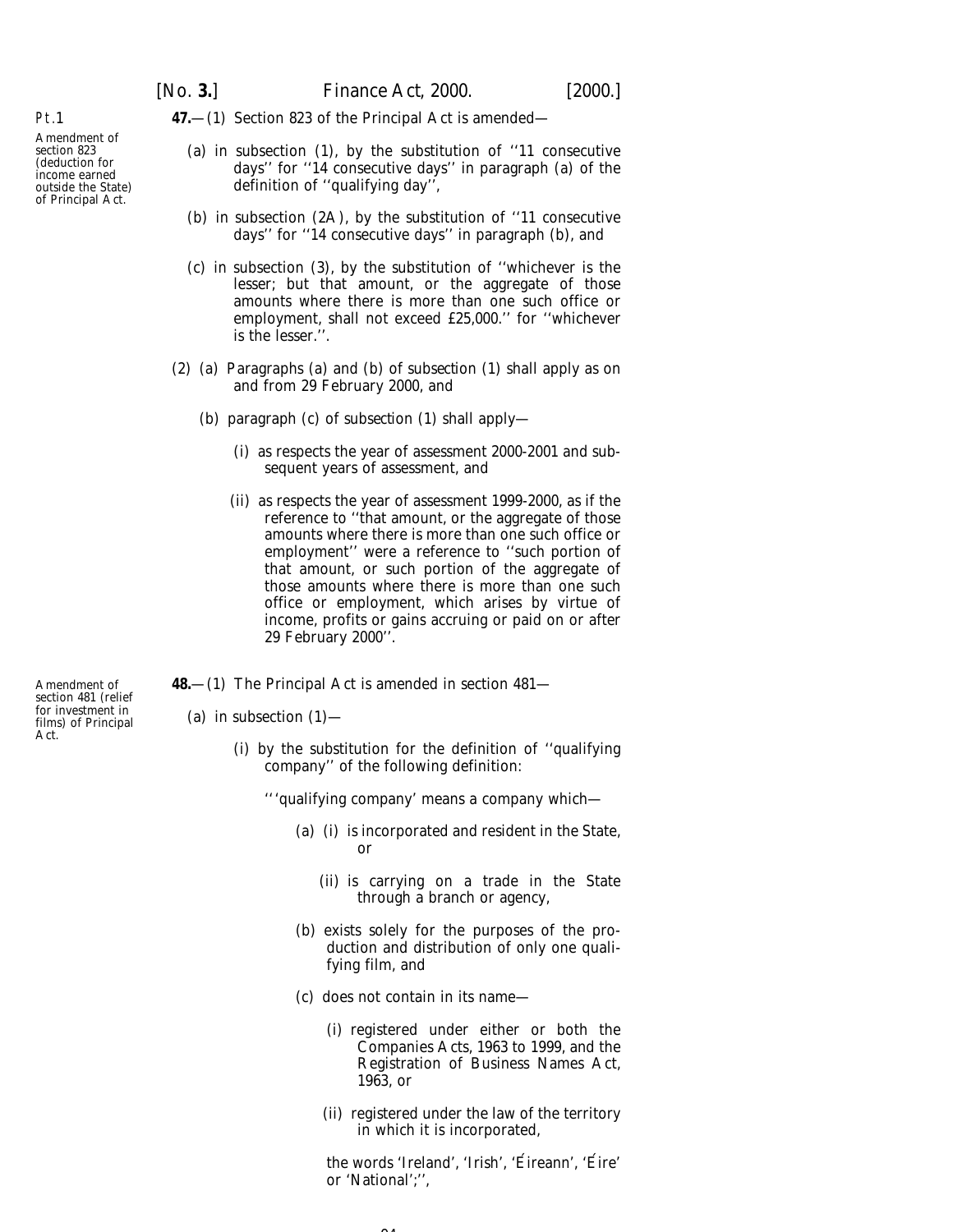(ii) by the substitution for the definition of ''qualifying Pt.1 S.48 period'' of the following definition:

'''qualifying period', in relation to an allowable investor company and a qualifying individual, means the period commencing on 23 January 1996, and ending on 5 April 2005;'',

and

- (*b*) by the substitution for subsection  $(2)(c)$  of the following:
	- ''(*c*) The specified percentage shall not exceed—
		- (i) where the total cost of production of the film does not exceed £4,000,000, 66 per cent,
		- (ii) where the total cost of production of the film exceeds £4,000,000 and does not exceed £5,000,000, the amount per cent (in this subparagraph referred to as the 'allowable percentage') where the amount of the allowable percentage is determined by the formula—

$$
66 - \frac{(11 \times E)}{£1,000,000}
$$

where E is the excess of the total cost of production of the film over £4,000,000, and

(iii) where the total cost of production of the film exceeds £5,000,000, 55 per cent;

but, in any case to which subparagraph (i), (ii) or (iii) relates, the total cost of production of the film which is met by relevant investments shall not exceed £8,250,000.''.

(2) This section shall have effect from such day as the Minister for Finance may appoint by order.

**49.**—With effect from the passing of this Act, section 482 of the Amendment of Principal Act is amended—

- section 482 (relief for expenditure on
- (*a*) in subsection (1)(*a*), by the substitution of "1957;" for significant buildings "1957." in the definition of "tourist accommodation Principal Act. facility'' and the insertion of the following after that definition:

'''weekend day' means a Saturday or a Sunday.'',

- (*b*) in subsection  $(5)(b)$ , by the substitution of the following for subparagraph (ii):
	- ''(ii) subject to temporary closure necessary for the purposes of the repair, maintenance or restoration of the building, access is so afforded for a period of not less than 60 days in any year, and—
		- (I) such period shall include, as respects determinations made by the Revenue Commissioners in accordance with paragraph (*a*)(ii)-
			- (A) before the passing of the *Finance Act, 2000*, not less than 40 days, and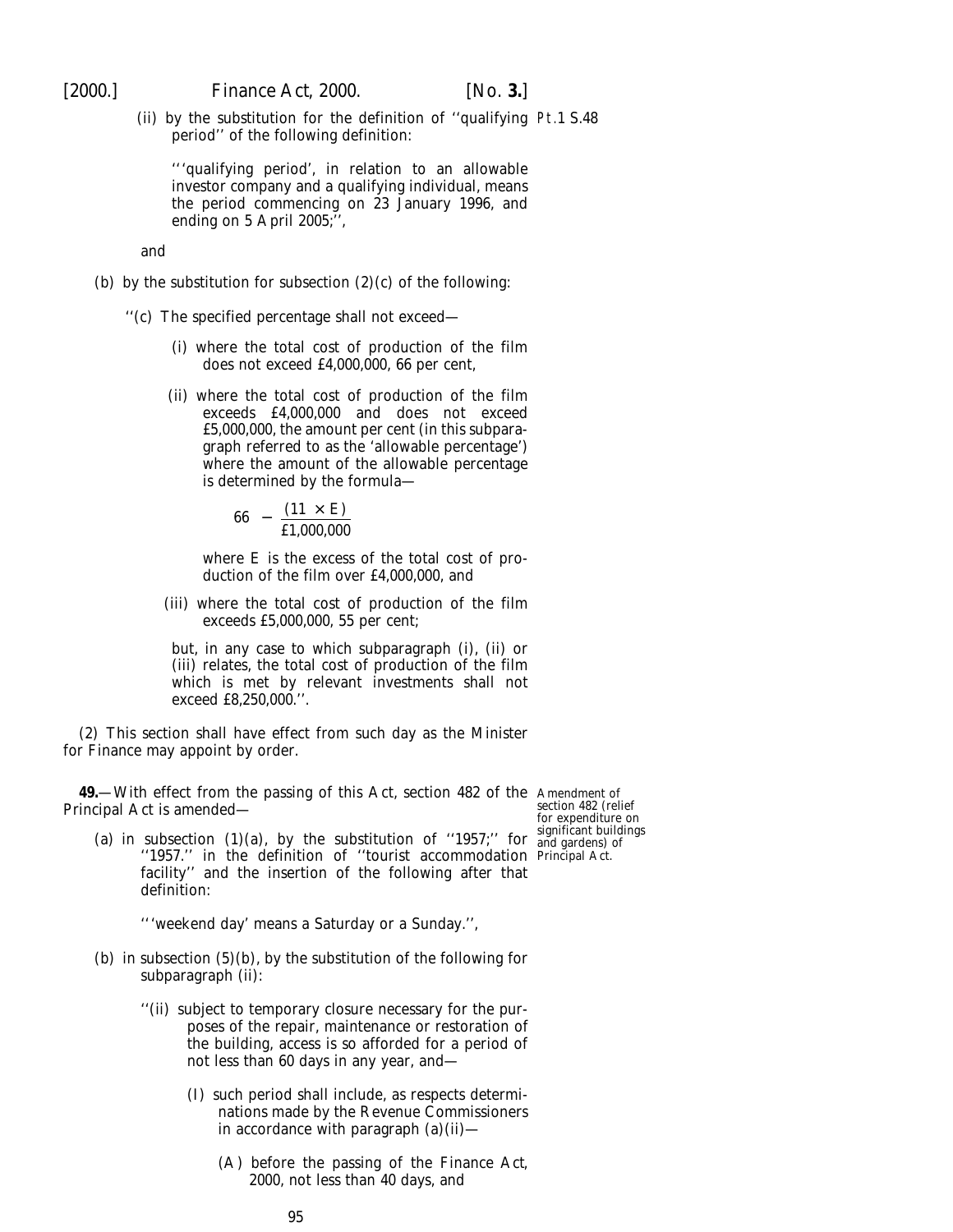(B) on or after the passing of the *Finance Act, 2000*, not less than 40 days, of which not less than 10 are weekend days,

during the period commencing on 1 May and ending on 30 September, and

(II) in respect of each such period, on each day concerned access is afforded in a reasonable manner and at reasonable times for a period, or periods in the aggregate, of not less than 4 hours, and'',

and

(*c*) by the substitution of the following for subsection (8):

''(8) Notwithstanding that the Revenue Commissioners have before the passing of the *Finance Act, 2000*, made a determination in accordance with subsection  $(5)(a)(ii)$  that a building is a building to which reasonable access is afforded to the public, relief under subsection (2), in relation to qualifying expenditure incurred in a chargeable period beginning on or after 1 January 1995, in respect of the building shall not be given unless the person who owns or occupies the building satisfies the Revenue Commissioners on or before 1 January in the chargeable period that it is a building to which reasonable access is afforded to the public having regard to—

- (*a*) in a case where the qualifying expenditure is incurred in a chargeable period beginning before 1 October 2000, subsection  $(5)(b)(ii)$  $(I)(A)$ , and
- (*b*) in a case where the qualifying expenditure is incurred in a chargeable period beginning on or after 1 October 2000, subsection  $(5)(b)(ii)$  $(I)(B)$ .".

Amendment of **50.**—As on and from 6 April 2000, section 485 of the Principal Act is amended—

section 485 (relief for gifts to third-level institutions) of Principal Act.

(*a*) in subsection  $(1)$ —

(i) by the insertion before the definition of ''approved institution'' of the following definition:

'' 'approved development fund' means a fund in respect of which the Minister has given a certificate under subsection (2) which certificate has not been revoked under that subsection;'',

(ii) by the insertion after the definition of ''approved project'' of the following definition:

'' 'development fund' means a fund established by an approved institution, in accordance with the relevant guidelines, for the purpose of enabling it to carry out one or more projects;'',

(iii) in the definition of ''project''—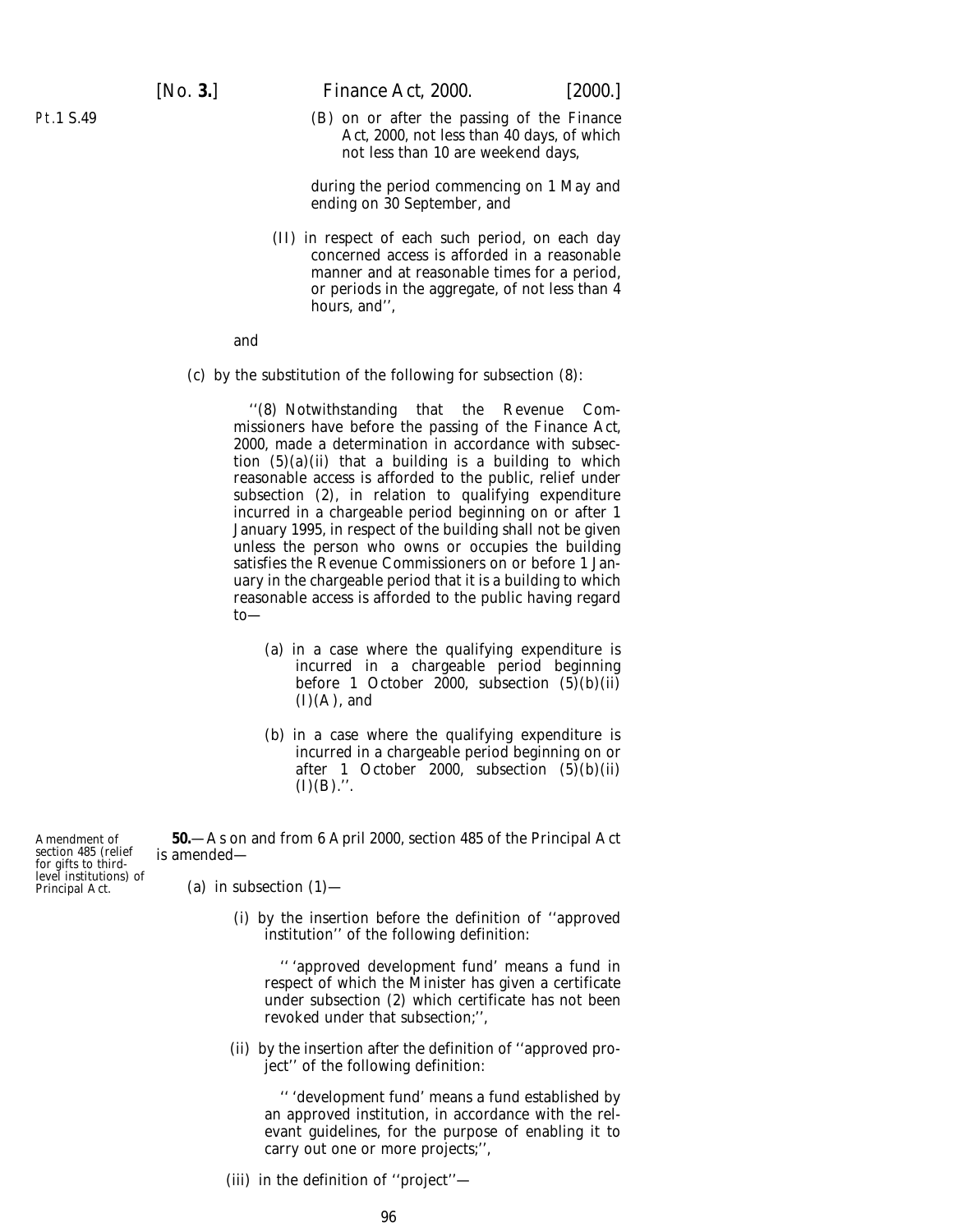- (I) in paragraph (*c*), by the substitution of ''relevant Pt.1 S.50 guidelines,'' for ''guidelines referred to in subsection  $(2)(a)(i)$ , and<sup>"</sup>,
- (II) in paragraph (*d*), by the substitution of ''skills needs, and'' for ''skills needs;'', and
- (III) by the insertion after paragraph (*d*) of the following paragraph:
	- ''(*e*) any other project approved of for the purpose of this section by the Minister with the consent of the Minister for Finance;'',
- (iv) by the substitution of the following for the definition of ''relevant gift'':
	- '' 'relevant gift' means a gift of money—
		- (*a*) to an approved institution for the sole purpose of funding an approved project or an approved development fund, as the case may be,
		- (*b*) that is or will be applied by the approved institution for the purpose of funding the approved project or the approved development fund, as the case may be, and
		- (*c*) that, apart from this section, is not deductible in computing for the purposes of tax the profits or gains of a trade or profession, or is not income to which section 792 applies or is not a gift of money to which section 484 applies; and'',

### and

(v) by the insertion after the definition of ''relevant gift'' of the following definition:

'' 'relevant guidelines' has the meaning assigned to it by subsection (14).'',

- (*b*) in subsection (2)—
	- (i) by the substitution of the following for subparagraph  $(a)(i)$ :
		- ''(i) The Minister, on the making of an application by an approved institution, may, in accordance with the relevant guidelines, give a certificate to that institution stating that a project or a development fund, as the case may be, may be treated as an approved project or an approved development fund, as the case may be, for the purposes of this section.'',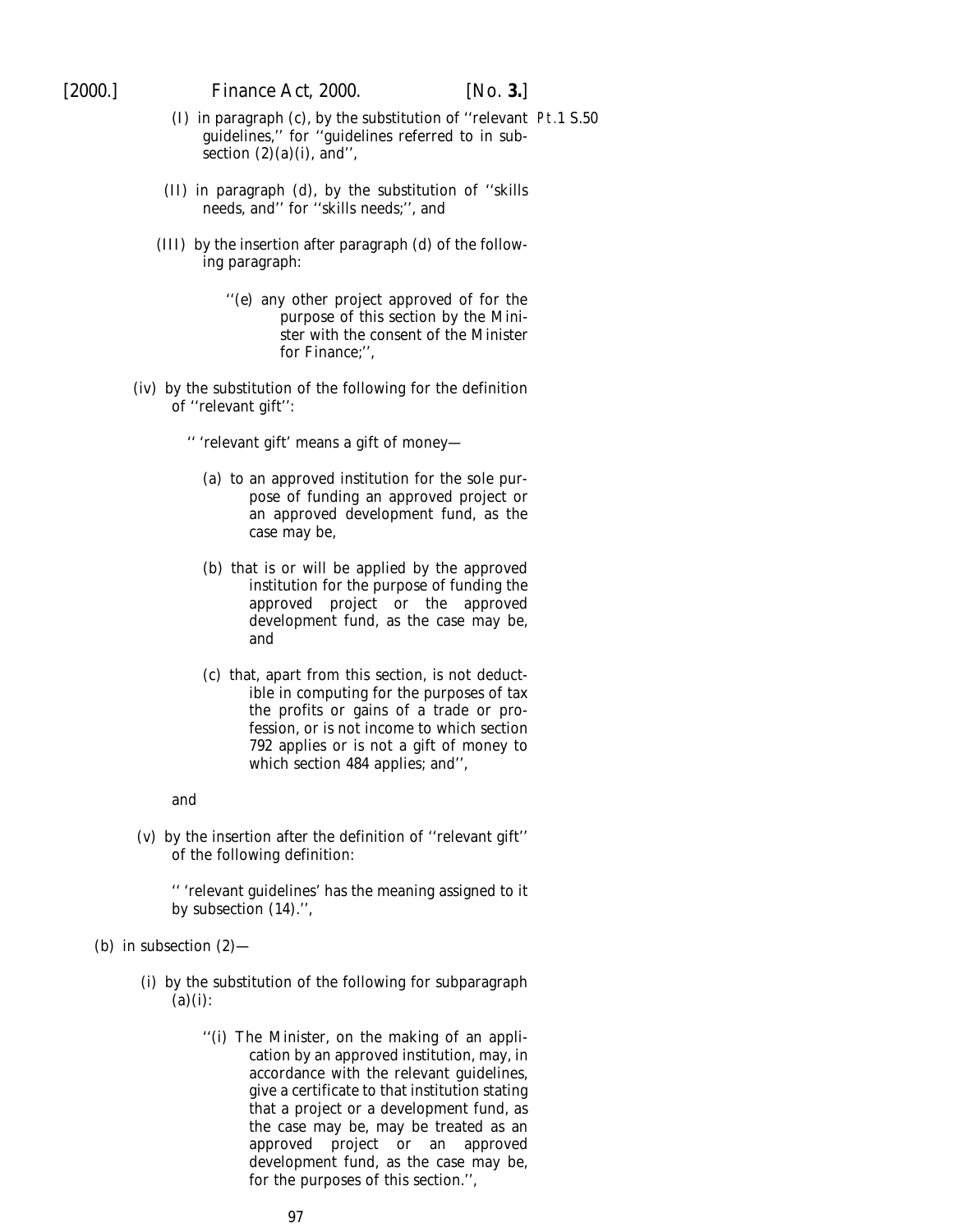- (ii) in subparagraph (*a*)(ii), by the substitution of ''relevant guidelines'' for ''guidelines referred to in subparagraph (i)'',
- (iii) by the deletion of subparagraph (*a*)(iii), and
- (iv) by the substitution of the following for paragraph (*c*):
	- ''(*c*) Where an approved institution fails to comply with any of the conditions to which a certificate given to it under paragraph (*a*) is subject by virtue of paragraph (*b*), the Minister may, by notice in writing given to the institution, revoke the certificate, and the project or the development fund, as the case may be, shall cease to be an approved project or an approved development fund, as the case may be, as respects any gifts made to the institution after the date of the Minister's notice.'',
- (*c*) by the substitution of the following for subsections (6) and  $(7):$ 
	- ''(6) (*a*) For the purposes of income tax for the year of assessment in which a person makes a relevant gift, the net amount of the gift shall be deducted from or set off against any income of the person chargeable to income tax for that year and tax shall where necessary be discharged or repaid accordingly, and the total income of the person or, where the person's spouse is assessed to income tax in accordance with section 1017, the total income of the spouse shall be calculated accordingly.
		- (*b*) Where, in any year of assessment owing to an insufficiency of total income, relief cannot be given by virtue of paragraph (*a*) for all or a part of the relevant gift (in this subsection referred to as the 'unrelieved amount'), the unrelieved amount shall be carried forward to the next year of assessment and shall be treated for the purposes of the relief as a relevant gift made in that next year.
		- (*c*) Where, owing to an insufficiency of total income, relief cannot be given by virtue of paragraph (*b*) for any part of the unrelieved amount, that part of the unrelieved amount shall be carried forward to the next year of assessment following the year referred to in paragraph (*b*) and treated as a relevant gift made in that next year.
		- (*d*) Where, owing to an insufficiency of total income, relief cannot be given by virtue of paragraphs  $(b)$  and  $(c)$  in respect of any part of an unrelieved amount, that part of the unrelieved amount shall be

Pt.1 S.50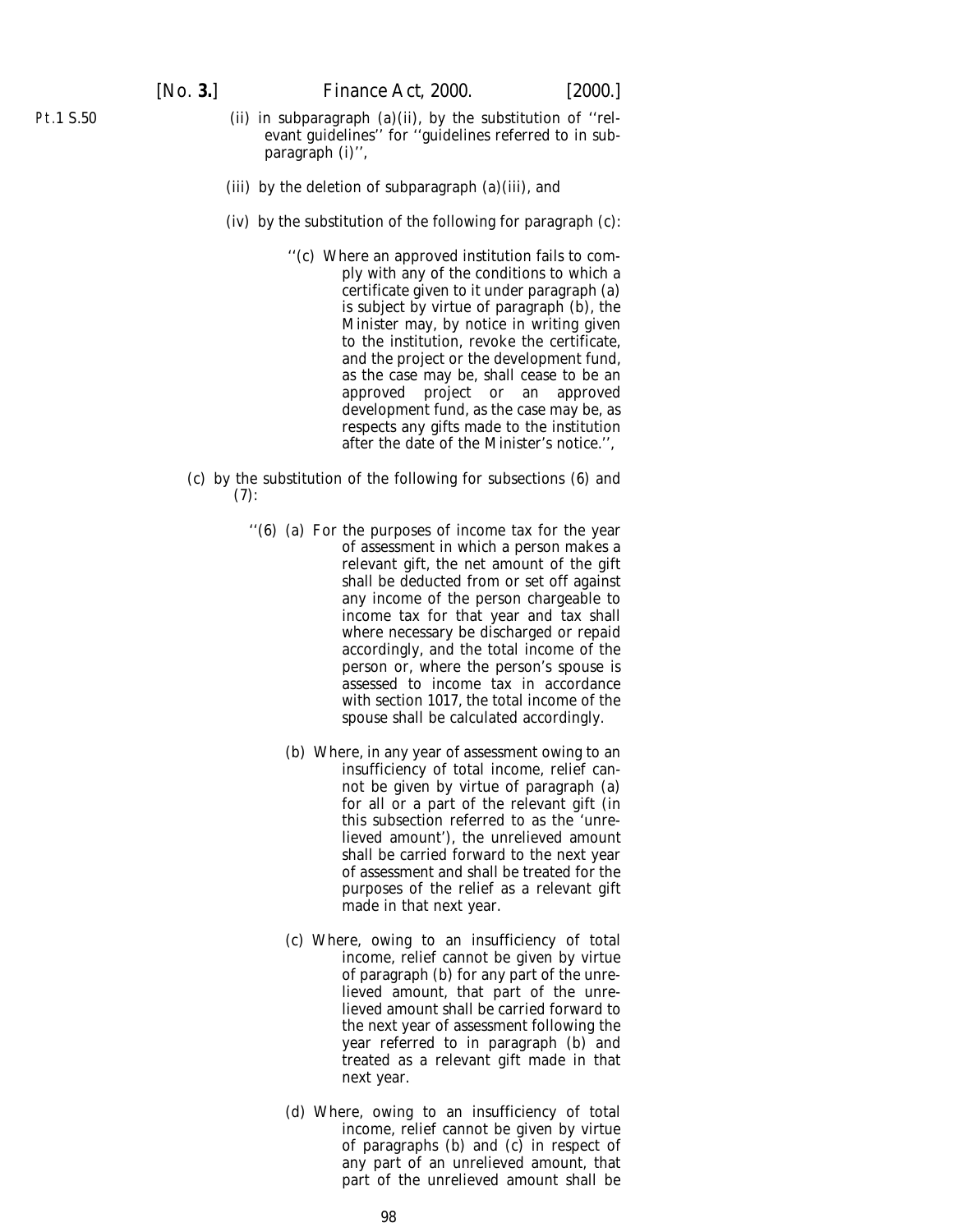[2000.] *Finance Act,* 2000. [*No.* **3.**]

carried forward to the next year of Pt.1 S.50 assessment following the year referred to in paragraph (*c*) and treated as a relevant gift made in that next year.

- (*e*) Relief under this section shall be given to an individual for any year of assessment in the following order:
	- (i) in the first instance, in respect of an amount carried forward from an earlier year of assessment in accordance with paragraph (*b*), (*c*) or (*d*) and, in respect of such an amount so carried forward, for an earlier year of assessment in priority to a later year of assessment; and
	- (ii) only thereafter, in respect of any other amount for which relief is to be given in that year of assessment.
- (7) (*a*) Where a relevant gift is made by a company, the net amount of the gift shall, for the purposes of corporation tax, be deemed to be a loss incurred by the company in a separate trade in the accounting period of the company in which the gift is made.
	- (*b*) Where all or part of the relevant gift which is deemed to be a loss of a separate trade in the accounting period in which the gift is made has not been set off against profits of the company for that accounting period by virtue of section 396(2), or surrendered to another company by virtue of section 420(1), so much of the relevant gift as has not been so set off or surrendered, as the case may be, shall be carried forward and treated as a loss incurred by the company in a separate trade in the next succeeding accounting period and so on until all of the relevant gift has been set off or surrendered, as the case may be, but no such loss shall be so carried forward to an accounting period which ends more than 3 years after the end of the accounting period in which the relevant gift giving rise to the loss was made.'',
- (*d*) in subsection (8), by the substitution of ''£250'' for ''£1,000'',
- (*e*) in subsection (9), by the insertion after ''each approved project'' of ''or approved development fund, as the case may be'',
- (*f*) in subsection (10), by the substitution of the following for paragraph (*b*):

''(*b*) a project is an approved project,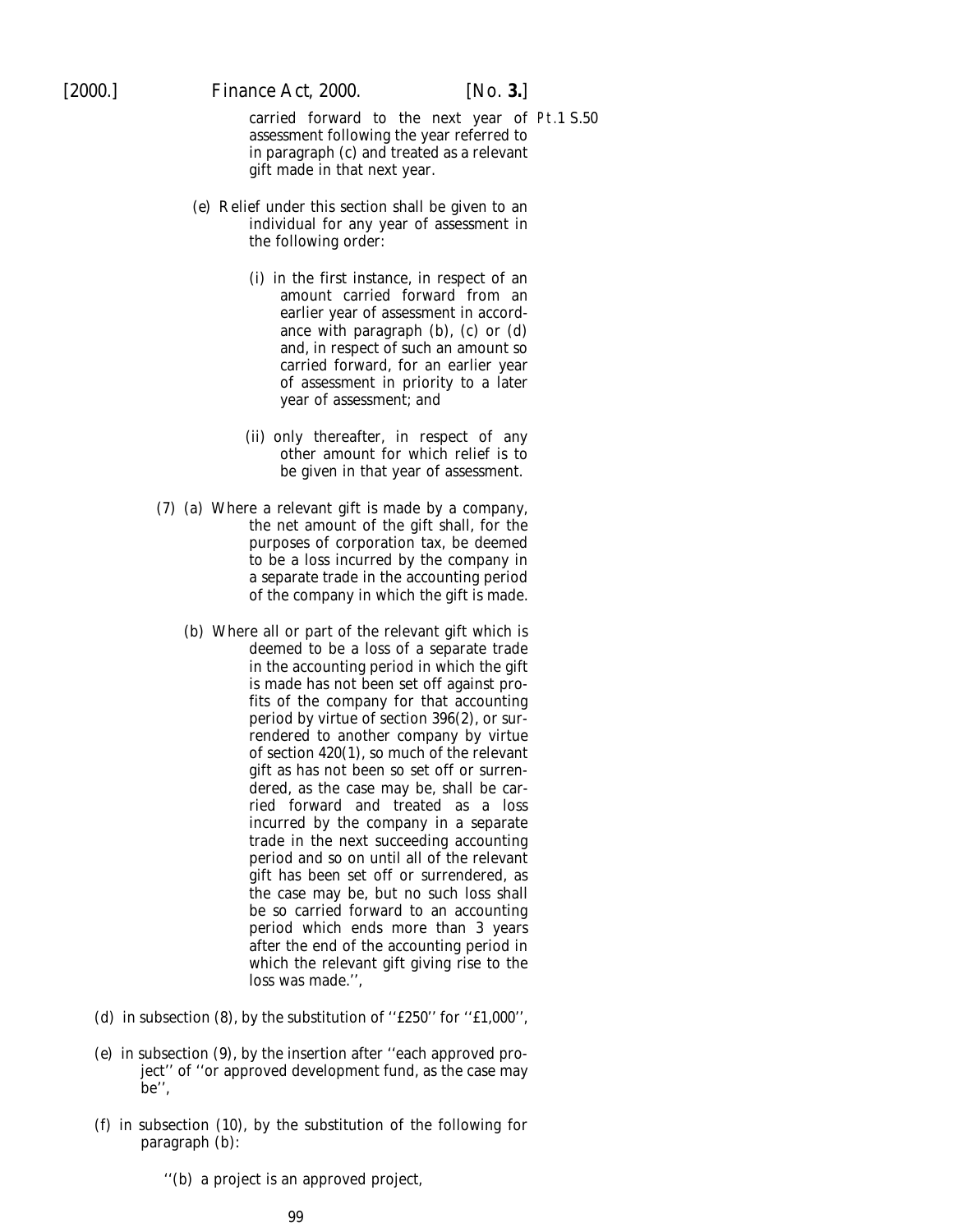- (*bb*) a development fund is an approved development fund, or'',
- (*g*) in subsection  $(11)$ 
	- (i) by the substitution of the following for subparagraph (*a*)(iv):
		- ''(iv) the project or the development fund, as the case may be, in respect of which the relevant gift has been made is an approved project or an approved development fund, as the case may be,'',

and

- (ii) by the substitution of the following for subparagraph  $(b)(vi):$ 
	- ''(vi) particulars of the approved project or the approved development fund, as the case may be, in respect of which the relevant gift has been made,'',

and

(*h*) by the insertion after subsection (11) of the following subsections:

> ''(12) The Minister may delegate his functions under this section to the Higher Education Authority.

> (13) The Higher Education Authority, when required to do so by notice in writing from the Minister or the Minister for Finance, as the case may be, shall, within the time limited by the notice, prepare and deliver to that Minister a report for such period and containing such particulars as that Minister may specify.

> (14) In this section 'relevant guidelines' means guidelines issued for the purposes of this section by the Minister with the consent of the Minster for Finance and, without prejudice to the generality of the foregoing, such guidelines may include provisions in relation to all or any one or more of the following:

- (i) the certification of projects or development funds, as the case may be, to be treated as approved projects or approved development funds, as the case may be;
- (ii) the payment for the benefit of the Exchequer by an approved institution of the value of the tax relief granted in respect of a relevant gift made to it to the extent that that gift has not been used by it for the purposes of an approved project or an approved development fund, as the case may be;
- (iii) the provision of particulars in relation to the amount of relevant gifts received by an approved institution and the application of those gifts; and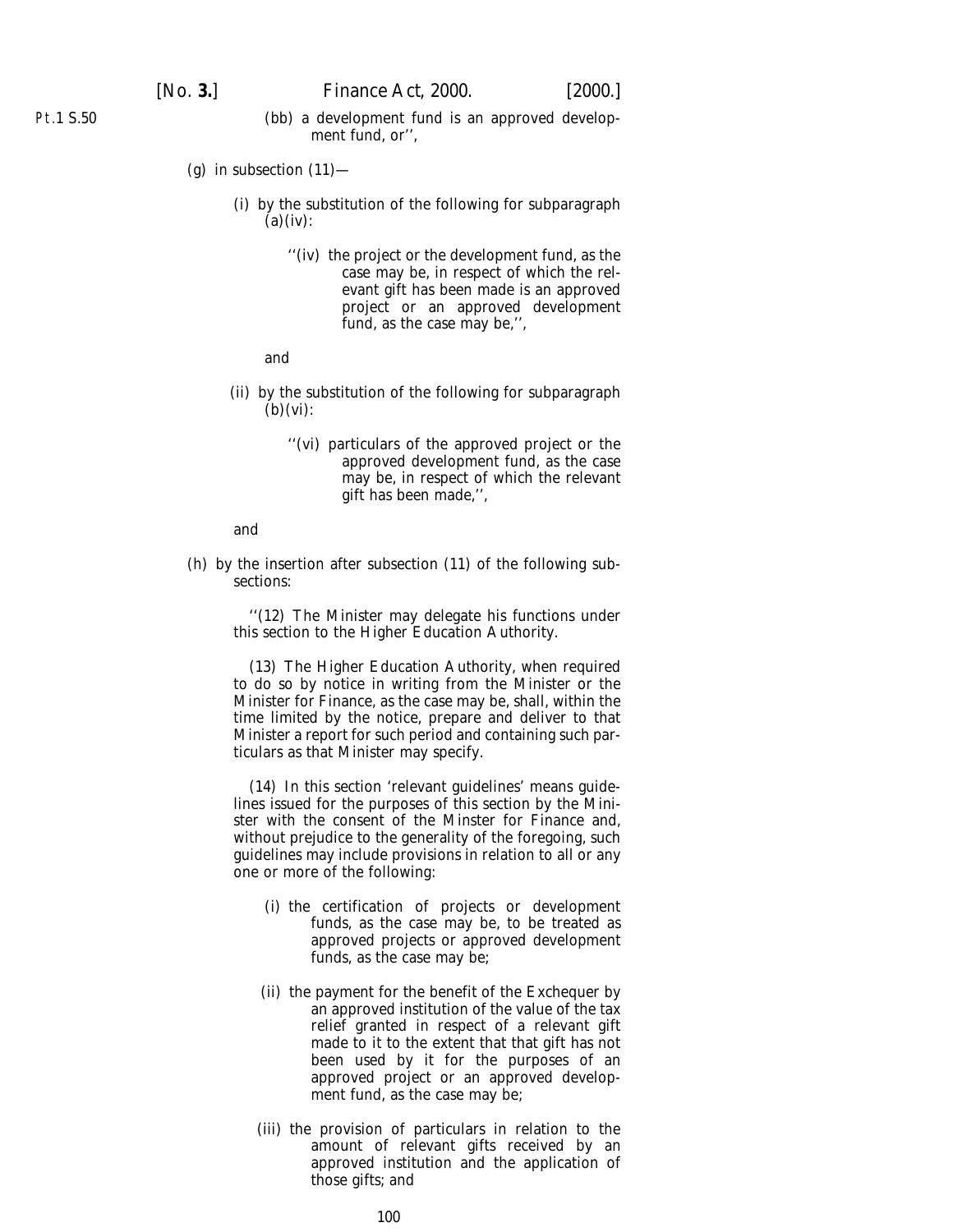(iv) the provision of such other information as the Pt.1 S.50 Minister may reasonably require for the purposes of this section.''.

**51.**—The Principal Act is amended—

Savings-related share option schemes.

- (*a*) in Chapter 3 (inserted by the Finance Act, 1999) of Part 17—
	- (i) in section 519A by the insertion after subsection (3) of the following:
		- ''(3A) (*a*) Where, in exercising a right in accordance with the provisions of the scheme at a time when it is approved, the individual acquires scheme shares from a relevant body, neither a chargeable gain nor an allowable loss shall accrue to the relevant body on the disposal of the scheme shares, and the individual shall, notwithstanding section  $547(1)(a)$ , be deemed for the purposes of the Capital Gains Tax Acts to have acquired the scheme shares for a consideration equal to the amount paid for their acquisition.
			- (*b*) In this subsection and in section 519B—

'relevant body' means a trust or a company which exists for the purpose of acquiring and holding scheme shares;

'schemes shares' has the meaning assigned to it by paragraph 10 of Schedule 12A.'',

and

- (ii) in section 519B—
	- (I) in subsection (1), by the substitution for ''This section shall apply'' of ''Subject to subsection (2A) this section shall apply'', and
	- (II) by the insertion after subsection (2) of the following:

''(2A) Notwithstanding any provision of the Tax Acts, any sum expended by the company, either directly or indirectly, to enable a relevant body to acquire scheme shares shall not be included—

> (*a*) in the sums to be deducted in computing for the purposes of Schedule D the profits or gains of a trade carried on by the company, or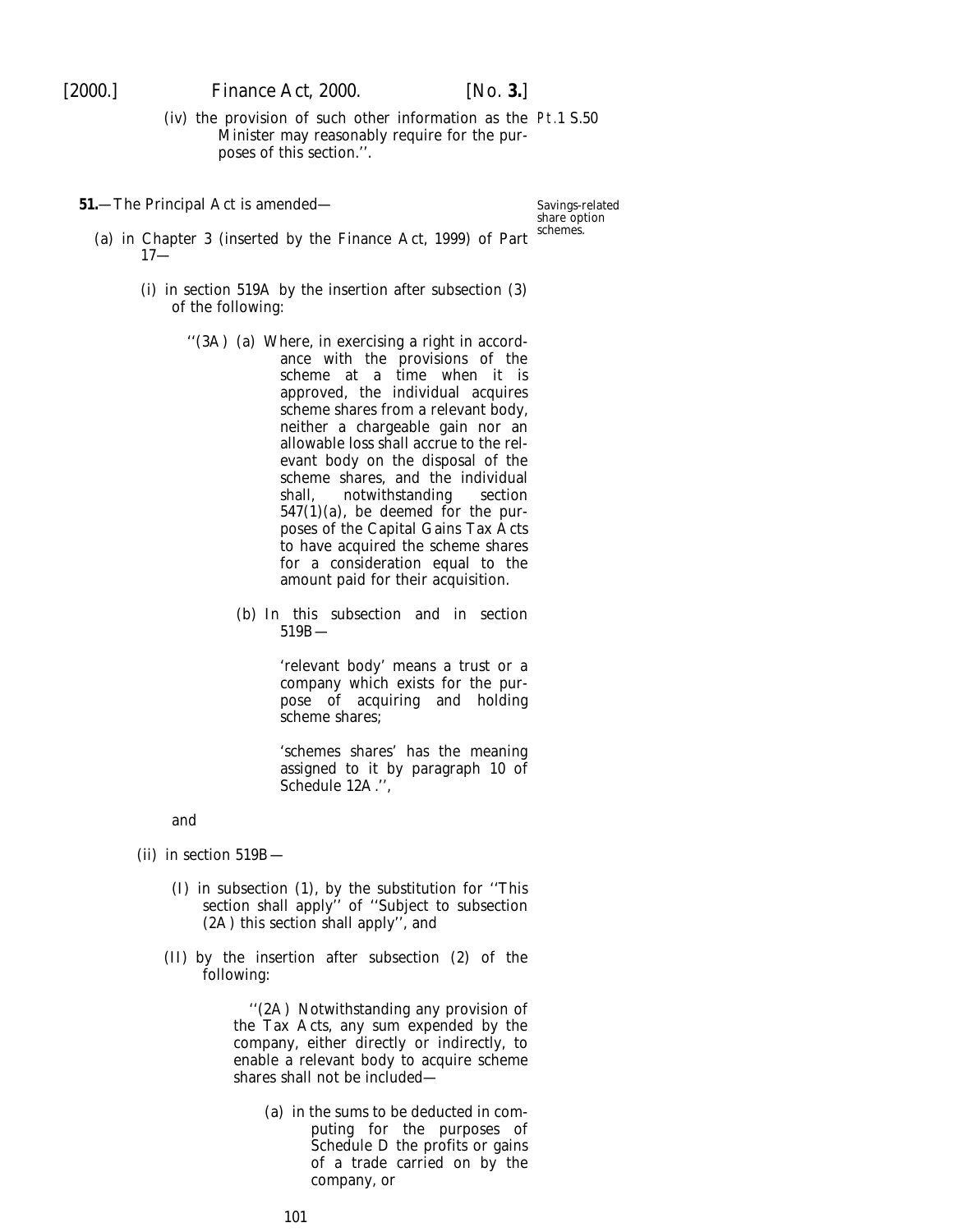(*b*) if the company is an investment company within the meaning of section 83 or a company in the case of which that section applies by virtue of section 707, in the sums to be deducted under section 83(2) as expenses of management in computing the profits of the company for the purposes of corporation tax.'',

## and

- (*b*) in Schedule 12A—
	- (i) in paragraph  $1(1)$ 
		- (I) by the substitution in the definition of ''shares'' of ''stock;'' for ''stock.'', and
		- (II) by the insertion after the definition of ''shares'' of the following:

'''specified age' means an age that is not less than 60 years and not more than pensionable age (within the meaning of section 2 of the Social Welfare (Consolidation) Act, 1993).'',

(ii) by the insertion after paragraph 2(4) of the following:

''(5) The scheme shall indicate the specified age for the purposes of the scheme.'',

- (iii) in paragraph  $20(b)$ , by the substitution of "the specified age'' for ''pensionable age (within the meaning of section 2 of the Social Welfare (Consolidation) Act, 1993)'', and
- (iv) in paragraph 21 by the substitution of ''the specified age'' for ''pensionable age''.

Reduction in tax on certain transactions **52.**—(1) Chapter 1 of Part 22 of the Principal Act is amended by the insertion after section 644 of the following sections:

| "Relief from<br>income tax in<br>respect of income<br>from dealing in<br>residential<br>development land. | $644A$ .—(1) In this section—<br>'basis period' has the same meaning as in<br>section $127(1)$ ; |
|-----------------------------------------------------------------------------------------------------------|--------------------------------------------------------------------------------------------------|
|                                                                                                           | 'construction operations', in relation to resi-<br>dential development land, means operations    |

of any of the descriptions referred to in the definition of 'construction operations' in section 530(1) other than such operations as consist of—

- (*a*) the demolition or dismantling of any building or structure on the land,
- (*b*) the construction or demolition of any works forming part of the land,

in land.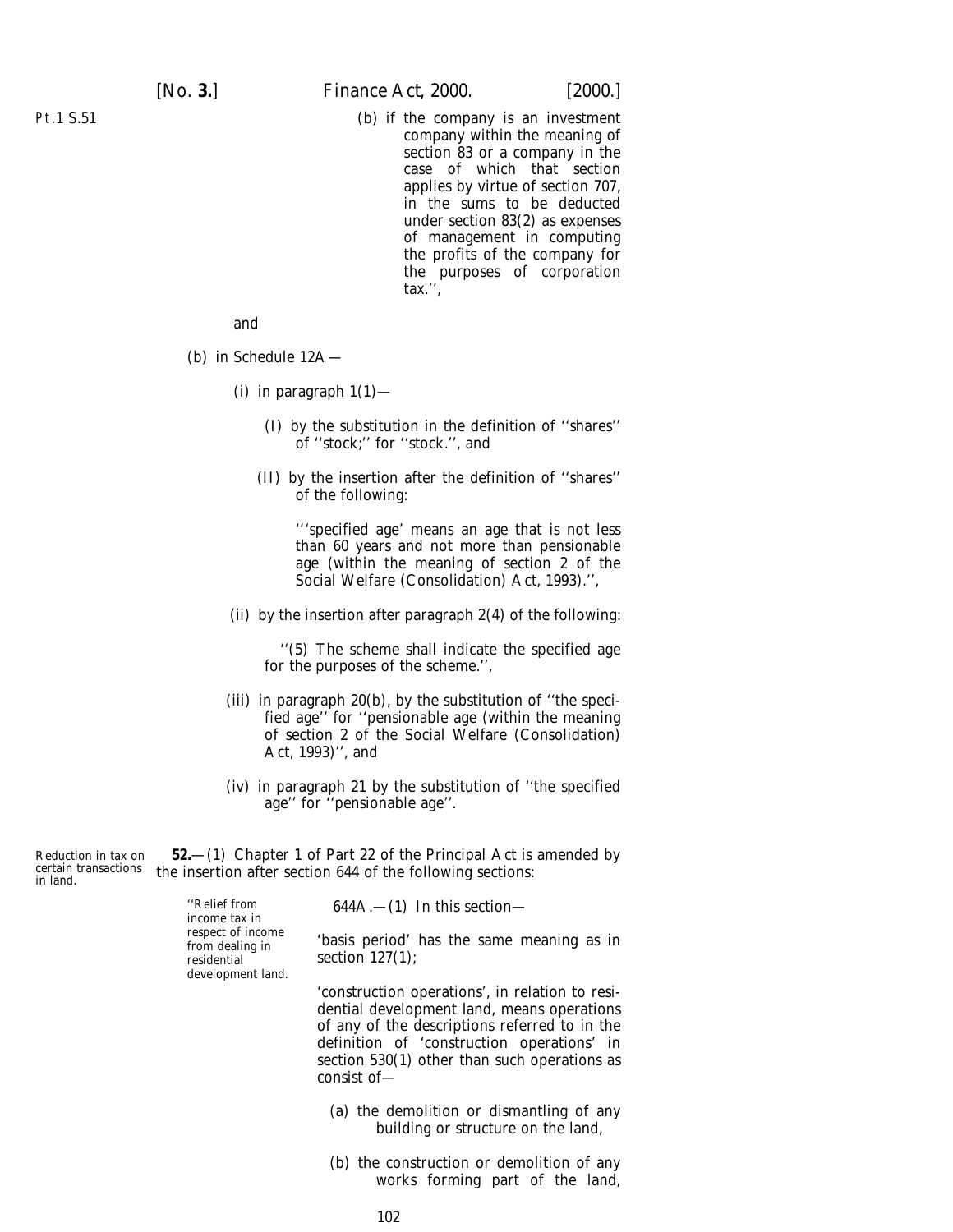being roadworks, water mains, Pt.1 S.52 wells, sewers or installations for the purposes of land drainage, or

(*c*) any other operations which are preparatory to residential development on the land other than the laying of foundations for such development;

'residential development' includes any development which is ancillary to the development and which is necessary for the proper planning and development of the area in question;

'residential development land' means land—

- (*a*) disposed of to—
	- (i) a housing authority (within the meaning of section 23 of the Housing (Miscellaneous Provisions) Act, 1992),
	- (ii) the National Building Agency Limited (being the company referred to in section 1 of the National Building Agency Limited Act, 1963), or
	- (iii) a body standing approved of for the purposes of section 6 of the Housing (Miscellaneous Provisions) Act, 1992,

which land is specified in a certificate in writing given by a housing authority or the National Building Agency Limited, as appropriate, as land being required for the purposes of the Housing Acts, 1966 to 1998,

- (*b*) in respect of which permission for residential development has been granted under section 26 of the Local Government (Planning and Development) Act, 1963, and such permission has not ceased to exist, or
- (*c*) which is, in accordance with a development objective (as indicated in the development plan of the planning authority concerned), for use solely or primarily for residential purposes.

(2) This section applies to profits or gains being—

(*a*) profits or gains arising from dealing in or developing residential development land in the course of a business consisting of or including dealing in or developing land which is,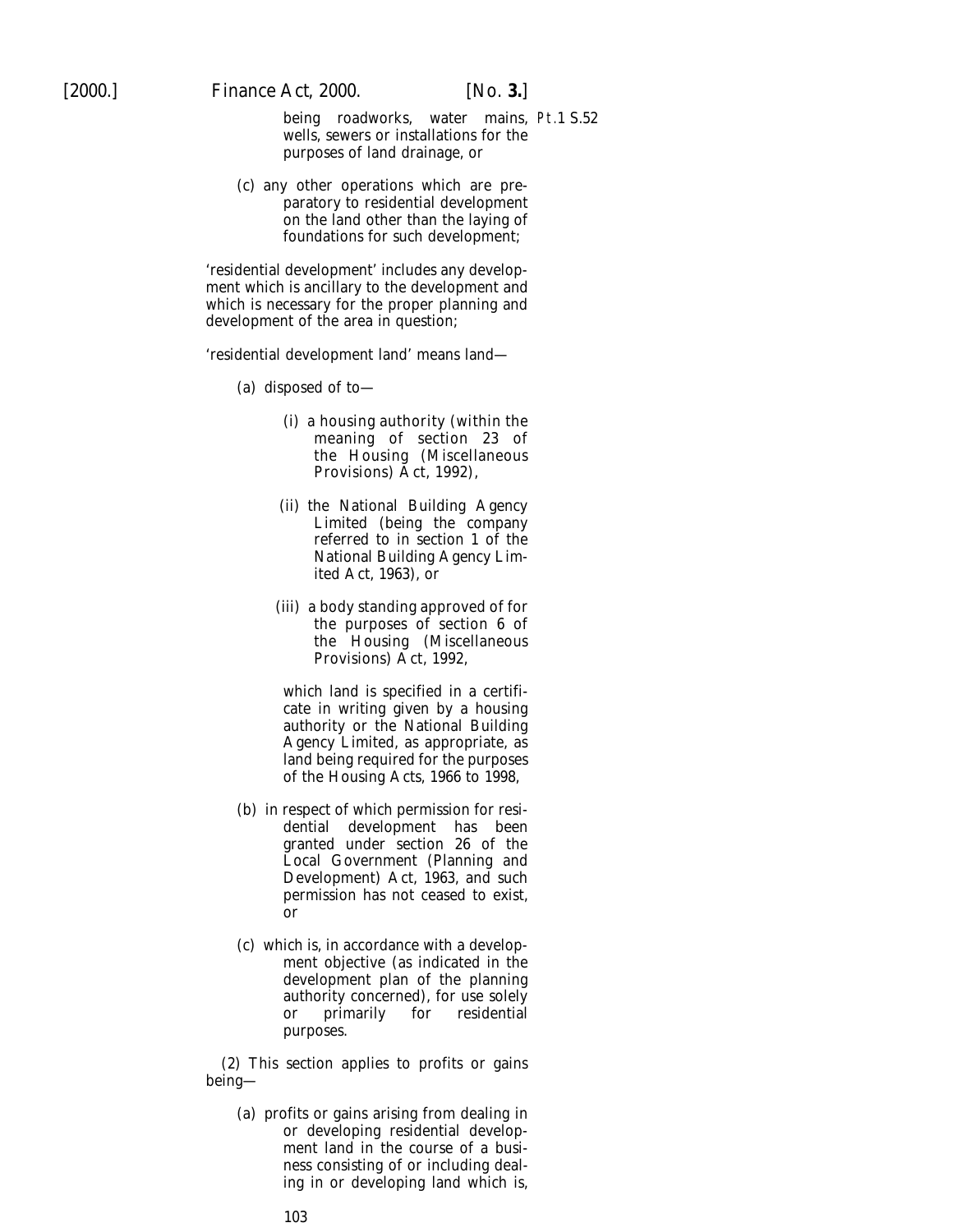Pt.1 S.52

or is regarded as, a trade within Schedule D or a part of such a trade, or

(*b*) any gain of a capital nature arising from the disposing of residential development land which, by virtue of section 643, constitutes profits or gains chargeable to tax under Case IV of Schedule D.

(3) Notwithstanding any other provision of the Tax Acts and subject to subsections (4) and  $(5)$ —

- (*a*) to the extent to which profits or gains of a basis period for a year of assessment consist of profits or gains to which this section applies, those profits or gains—
	- (i) shall be chargeable to income tax for that year at the rate of 20 per cent, and
	- (ii) shall not be reckoned in computing total income for that year for the purposes of the Income Tax Acts,

## and

- (*b*) the provisions of sections 187 and 188, and the reductions specified in Part 2 of the Table to section 458 shall not apply as regards income tax so charged.
- (4) For the purposes of this section—
	- (*a*) where a trade consists partly of dealing in residential development land and partly of other operations or activities, the part of the trade consisting of dealing in residential development land and the part of the trade consisting of other operations or activities shall each be treated as a separate trade, and the total amount receivable from sales made and services rendered in the course of the trade, and of expenses incurred in the trade, shall be apportioned to each such part,
	- (*b*) in computing the profits or gains to which this section applies, no account shall be taken, in determining those profits or gains, of that part, if any, of profits or gains which are attributable to construction operations on the land, and

104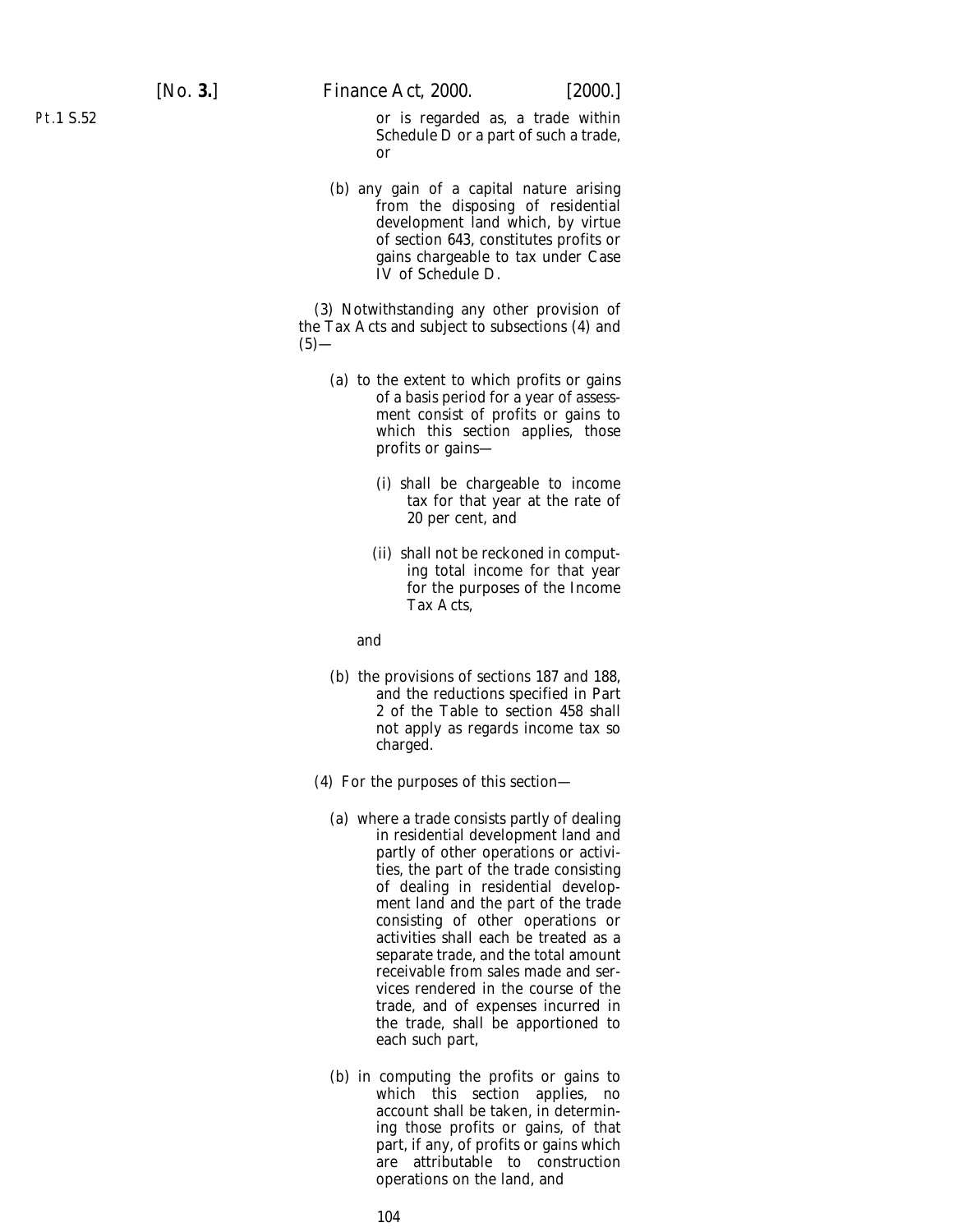(*c*) where, in order to give effect to the Pt.1 S.52 provisions of this section, an apportionment of profits and gains, amounts receivable or expenses incurred is required to be made, such apportionment shall be made in a manner that is just and reasonable.

(5) This section shall not apply to profits or gains arising to a person in a year of assessment if that person so elects by notice in writing to the inspector on or before the specified return date for the chargeable period (within the meaning of section 950).

respect of income<br>from dealing in the 'excepted trade' has the same meaning as in<br>residential section 21A; section 21A;

> 'residential development' and 'residential development land' have the same meaning as each has in section 644A.

- (2) (*a*) Where in an accounting period a company carries on an excepted trade the operations or activities of which consist of or include dealing in land which, at the time at which it is disposed of by the company, is residential development land, the corporation tax payable by the company for the accounting period, in so far as it is referable to trading income from dealing in residential development land, shall be reduced by one-fifth.
	- (*b*) For the purposes of paragraph (*a*)—
		- (i) the corporation tax payable by a company for an accounting period which is referable to trading income from dealing in residential development land shall be such amount as bears to the amount of corporation tax for the period referable to income of an excepted trade the same proportion as—
			- (I) the amount receivable by the company in the accounting period from the disposal in the course of the excepted trade of residential development land, exclusive of so much of that amount as is attributable to construction operations (within the meaning of section 21A) carried out

Relief from  $644B$ .—(1) In this section—<br>corporation tax in<br>respect of income development land.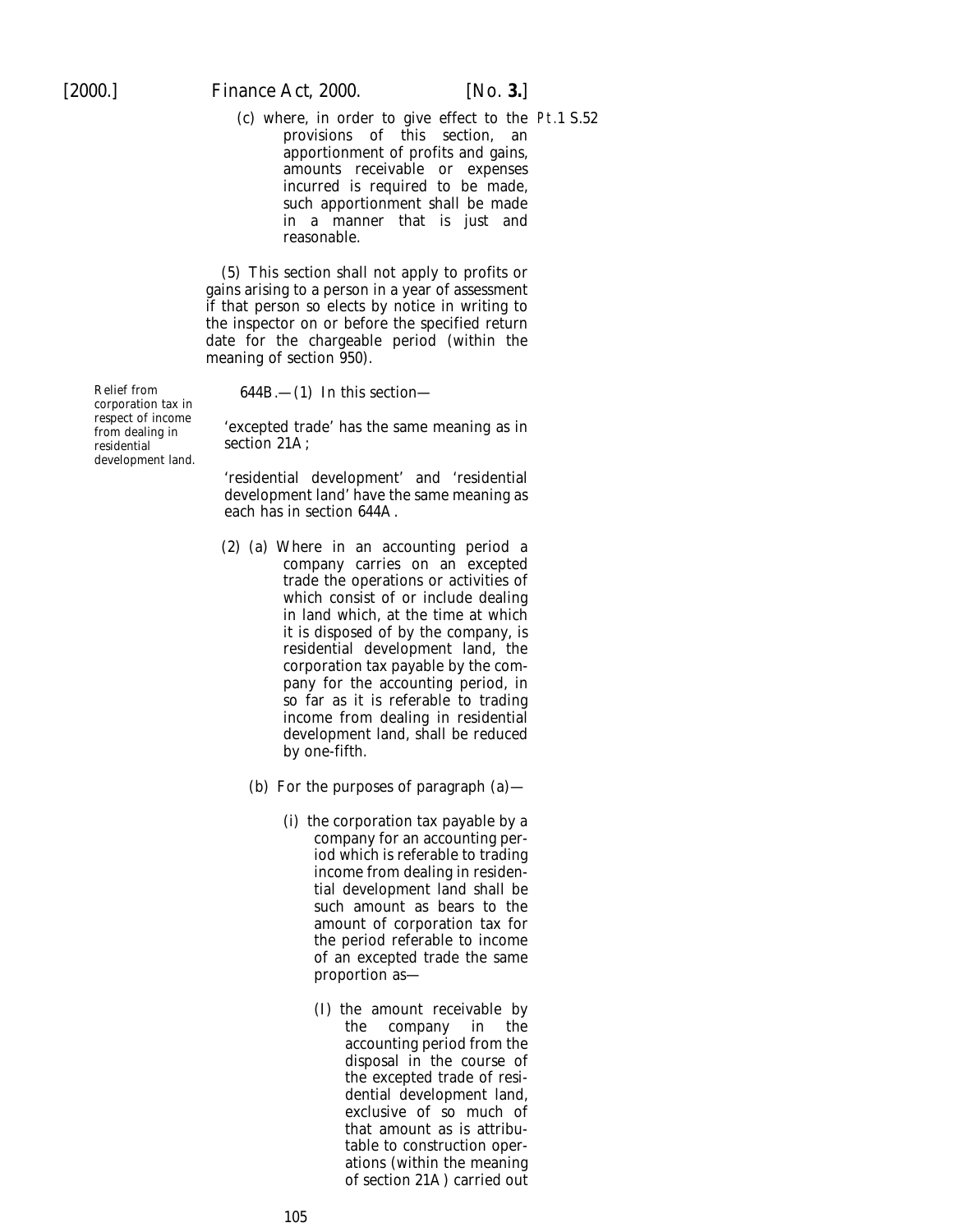by or for the company on the land, bears to

(II) the total amount receivable by the company in the accounting period, exclusive of so much of that amount as is attributable to construction operations (within the meaning of section 21A) carried out by or for the company on land disposed of by it, in the course of the excepted trade,

and

- (ii) corporation tax referable to income from an excepted trade for an accounting period shall be such sum as bears to the amount of corporation tax charged for the period in accordance with section 21A at the rate of 25 per cent the same proportion as the amount of the company's profits treated under section 21A as consisting of income from the excepted trade bears to the total amount of the profits of the company for the period so charged at the rate of 25 per cent.
- (3) ( *a*) Where in an accounting period income of a company which is chargeable under Case IV of Schedule D by virtue of section 643 consists of or includes an amount in respect of a gain obtained from disposing of land which, at the time of its disposal, is residential development land, the corporation tax payable by the company for the accounting period, in so far as it is referable to that gain, shall be reduced by one-fifth.
	- ( *b*) For the purposes of paragraph ( *a*)—
		- (i) the corporation tax payable by a company for an accounting period which is referable to a gain from disposing of residential development land shall be such amount as bears to the amount of corporation tax for the accounting period referable to a gain charged to tax in accordance with section 643 the same proportion as so much of the amount (in this subparagraph

Pt.1 S.52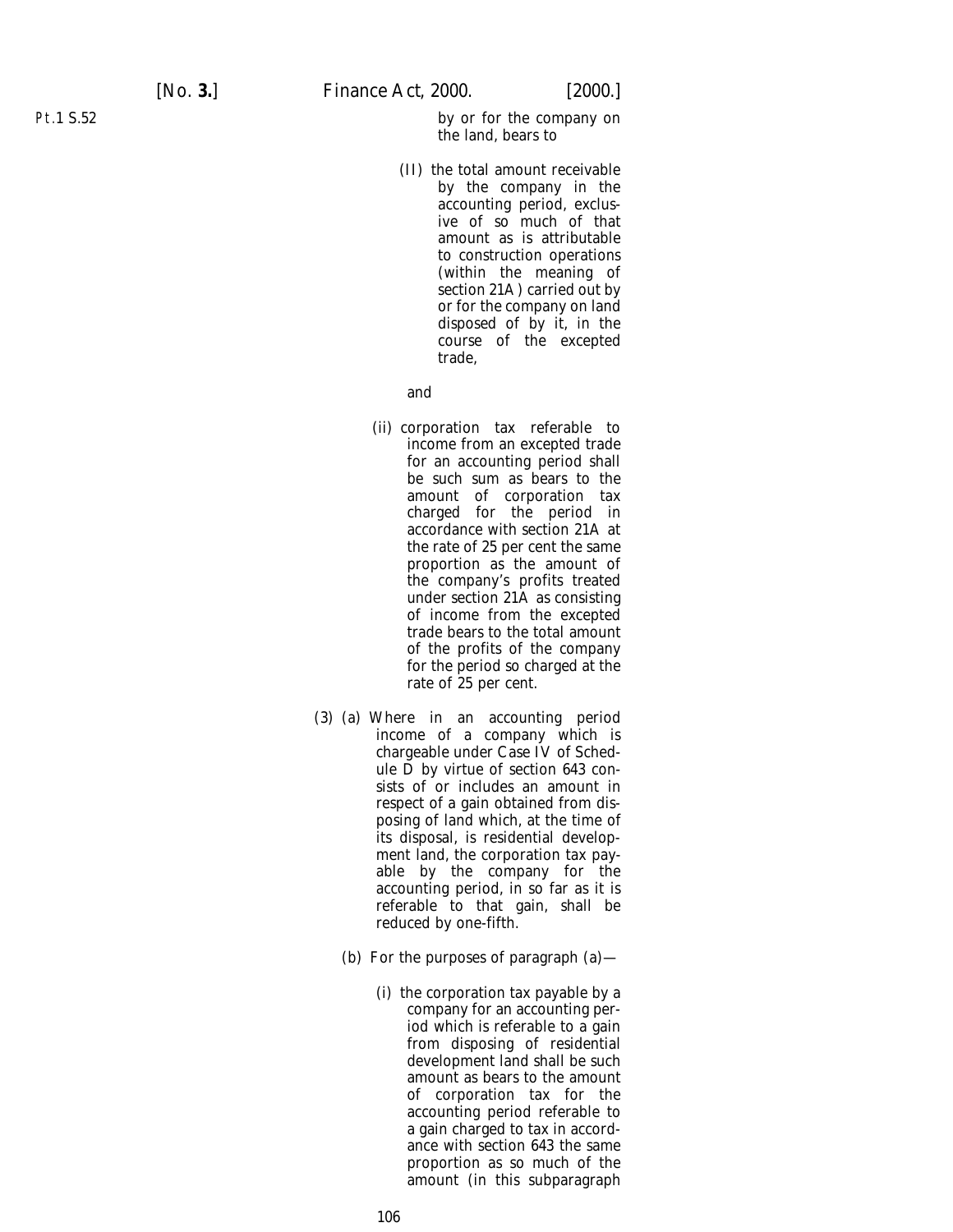referred to as the 'specified Pt.1 S.52 amount') of the last-mentioned gain as is attributable to the disposal of residential development land (exclusive of any part of the gain as is referable to construction operations, within the meaning of section 644A, carried out by the company) bears to the specified amount, and

- (ii) corporation tax referable to a gain from disposing of land which is treated by virtue of section 643 as income chargeable under Case IV of Schedule D shall be such sum as bears to the amount of corporation tax charged for the accounting period in accordance with section 21A at the rate of 25 per cent the same proportion as the amount of the company's profits which consists of income chargeable under Case IV of Schedule D by virtue of section 643 bears to the total amount of the profits of the company for the period so charged at the rate of 25 per cent.
- (4) (*a*) Where a company makes a claim in that behalf, the corporation tax payable by the company for an accounting period ending before 1 January 2001 shall be computed as if subparagraph (ii) of paragraph (*a*) of the definition of excepted operations in section 21A did not have effect in relation to residential development land.
	- (*b*) For the purposes of this subsection where an accounting period of a company begins before 1 January 2001 and ends on or after that day, it shall be divided into two parts, one beginning on the day on which the accounting period begins and ending on 31 December 2000 and the other beginning on 1 January 2001 and ending on the day on which the accounting period ends, and both parts shall be treated for the purpose of this section as if they were separate accounting periods of the company.''.
- (2) (*a*) This section shall apply—
	- (i) as respects income tax, in relation to profits or gains arising on or after 1 December 1999, and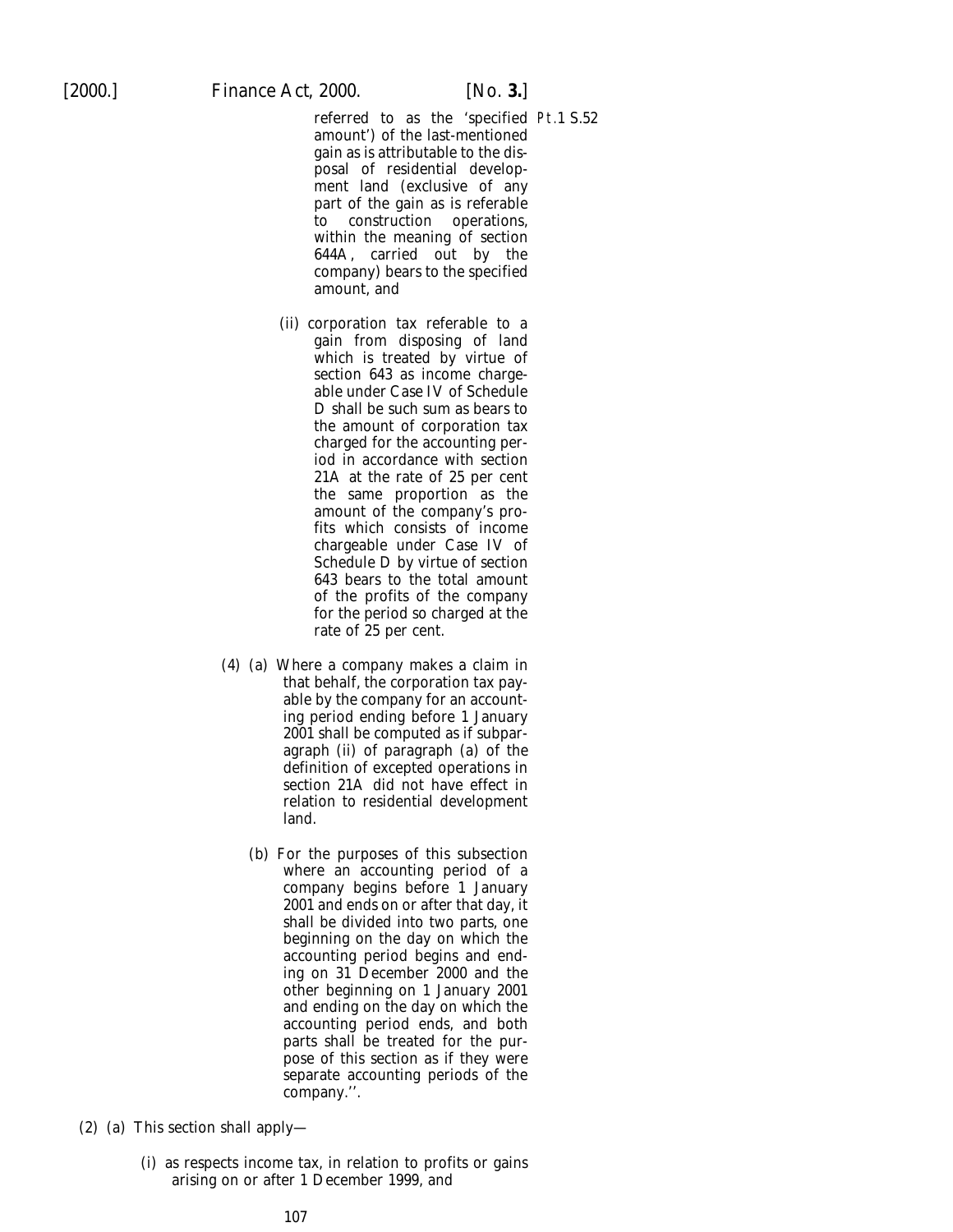[*No.* **3.**] *Finance Act,* 2000. [2000.]

- (ii) as respects corporation tax, in relation to accounting periods ending on or after 1 January 2000.
- (*b*) For the purposes of this section where an accounting period of a company begins before 1 January 2000 and ends on or after that day, it shall be divided into two parts, one beginning on the day on which the accounting period begins and ending on 31 December 1999 and the other beginning on 1 January 2000 and ending on the day on which the accounting period ends, and both parts shall be treated for the purpose of this section as if they were separate accounting periods of the company.

Amendment of Part 26 (life assurance companies) of Principal Act. **53.**—The Principal Act is amended in Part 26 by the insertion after Chapter 3 of the following Chapters:

### ''Chapter 4

*Taxation of Assurance Companies — New Basis*

Profits of life 730A.—(1) In this Chapter and Chapter business: new 5 of this Part— 5 of this Part-

> 'assurance company' means an assurance company chargeable to corporation tax;

'new basis business' means—

- (*a*) where an assurance company was carrying on life business on 1 April 2000, other than where the assurance company's trading operations at that time consisted solely of foreign life assurance business within the meaning of section  $451(1)$ —
	- (i) all policies and contracts commenced by the assurance company on or after 1 January 2001, and
	- (ii) all policies and contracts commenced by the assurance company before that date in so far as they relate to—
		- (I) pension business and general annuity business, and
		- (II) permanent health insurance, in respect of which the profits arising to the assurance company were before 1 January 2001 charged to tax under Case I of Schedule D,

Pt.1 S.52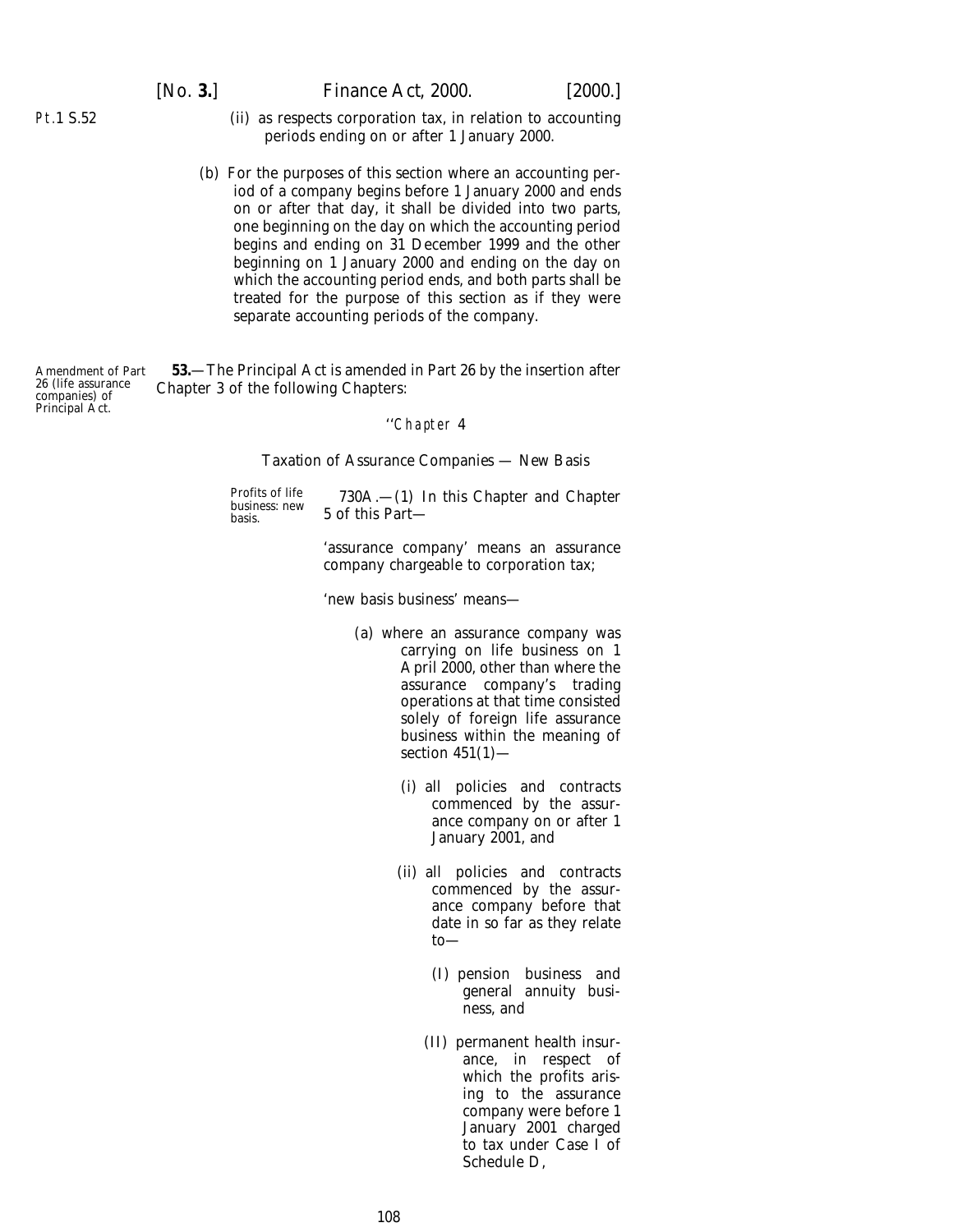- (*b*) where an assurance company was Pt.1 S.53 carrying on life business on 1 April 2000, and the assurance company's trading operations at that time consisted solely of foreign life assurance business within the meaning of section 451(1), all policies and contracts commenced by the assurance company on or after 1 January 2001, and
- (*c*) where an assurance company was not carrying on life business on 1 April 2000, subject to subsection (2), all policies and contracts commenced by the assurance company from the time it began to carry on life business.

(2) Where an assurance company begins to carry on life business after 1 April 2000 and before 31 December 2000, the assurance company may elect that all policies and contracts commenced by it before 31 December 2000 be treated as not being new basis business in so far as they relate to life business (other than pension business and general annuity business).

(3) Life business of an assurance company, in so far as it comprises new basis business, shall for the purposes of the Corporation Tax Acts be treated as though it were a separate business, that is, a business separate from other business (if any) carried on by the assurance company.

(4) Notwithstanding Chapters 1 and 3 of this Part, an assurance company shall be charged to corporation tax in respect of the profits of new basis business under Case I of Schedule D and those profits shall, subject to subsection (5), be computed in accordance with the provisions applicable to that Case of that Schedule.

(5) Where all or part of the profits of an assurance company are, under this Chapter, to be computed in accordance with the provisions applicable to Case I of Schedule D, the following provisions shall also apply—

- (*a*) such part of those profits as belongs or is allocated to, or is expended on behalf of, policyholders or annuitants shall be excluded in making the computation, and
- (*b*) there shall not be excluded in making the computation any remaining part of those profits reserved for policyholders or annuitants.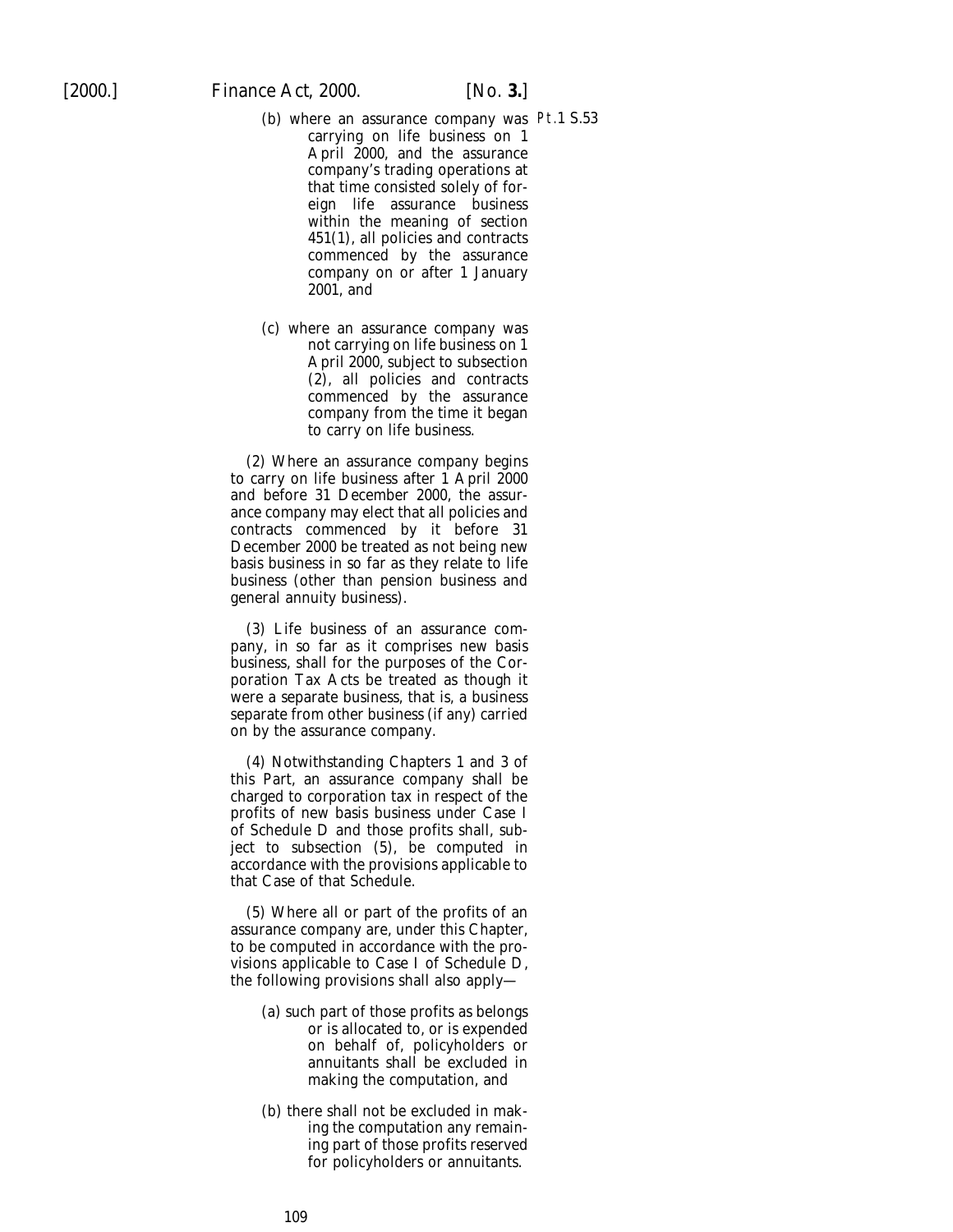# Chapter 5

### *Policyholders — New Basis*

Taxation of 730B.—(1) In this Chapter 'return' policyholders. means a return under section 730G.

(2) Subject to subsection (3), this Chapter applies for the purpose of imposing certain charges to tax in respect of a policy of assurance on the life of any person (in this Chapter referred to as a 'life policy') where the life policy is new basis business of the assurance company which commenced the life policy.

(3) This Chapter does not apply to a life policy which relates to pension business, general annuity business or permanent health insurance business, of an assurance company.

Chargeable event.  $730C$ .  $- (1)$  Subject to the provisions of this section, in this Chapter—

- (*a*) 'chargeable event', in relation to a life policy, means —
	- (i) the maturity of the life policy, other than in respect of any death or disability giving rise to benefits under the life policy,
	- (ii) the surrender in whole or in part of the rights conferred by the life policy, other than in respect of any death or disability giving rise to benefits under the life policy,
	- (iii) the assignment in whole or in part, of those rights, and
- (*b*) in the case of a life policy issued by an assurance company which could have made an election under section 730A(2), but did not so do, a chargeable event shall be deemed to happen on 31 December 2000, where the life policy was commenced before that date.

110<sup>1</sup>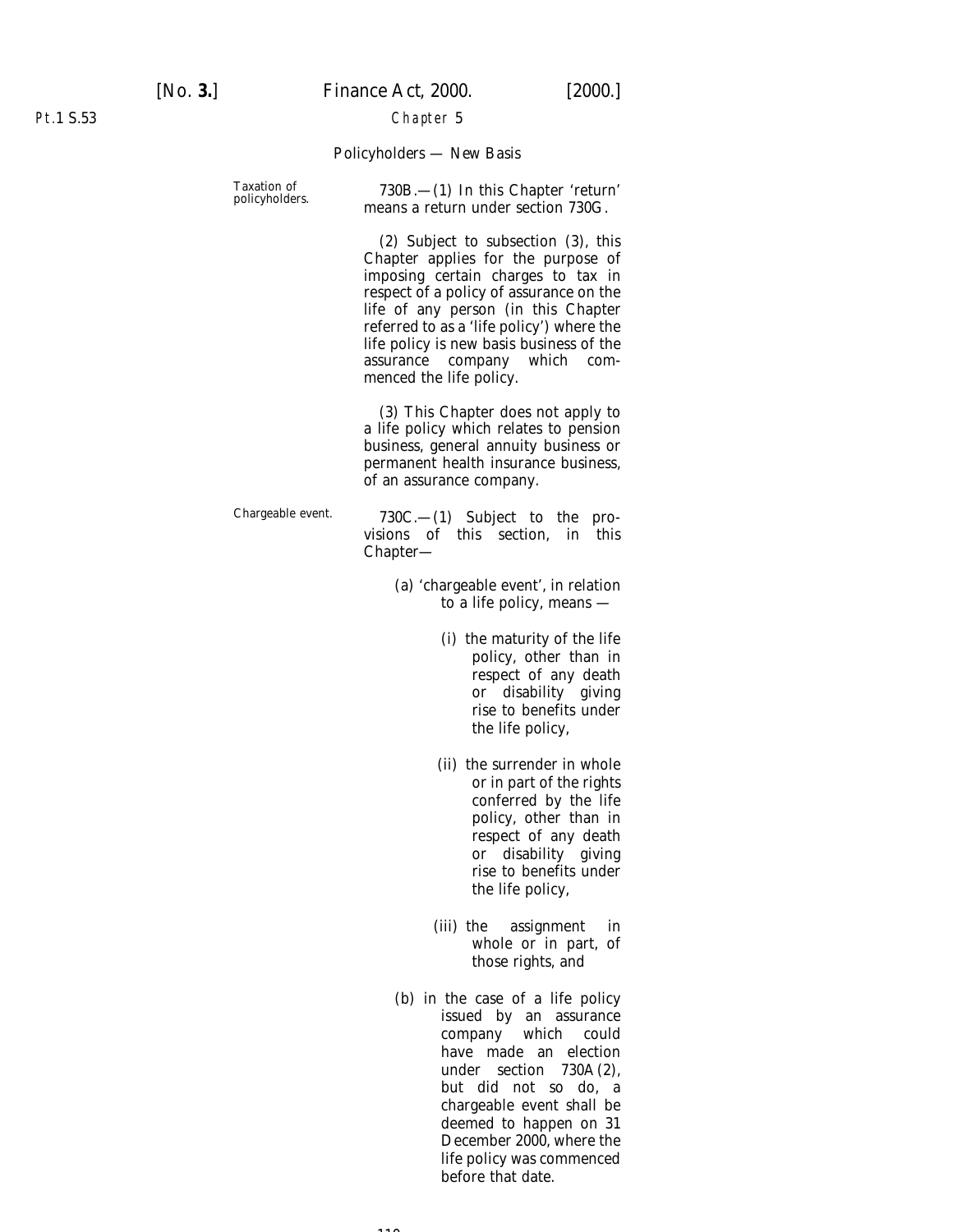(2) No account shall be taken for Pt.1 S.53 the purposes of subsection (1) of any assignment effected by way of security for a debt, or the discharge of a debt secured by the rights concerned.

Gain arising on a 730D.—(1) On the happening of a chargeable event.<br>chargeable event in relation to a life policy, there shall, subject to subsection (2), be treated as arising—

- (*a*) if the chargeable event is the maturity of the life policy or the surrender in whole of the rights thereby conferred, a gain in the amount determined under subsection (3)(*a*),
- (*b*) if the chargeable event is an assignment of the whole of the rights conferred by the life policy, a gain in the amount determined under subsection (3)(*b*),
- (*c*) if the chargeable event is the surrender of part of the rights conferred by the life policy, a gain in the amount determined under subsection (3)(*c*),
- (*d*) if the chargeable event is the assignment of part of the rights conferred by the life policy, a gain in the amount determined under subsection (3)(*d*), and
- (*e*) if the chargeable event is deemed to happen on 31 December 2000 under section  $730C(1)(b)$ , a gain in the amount determined under subsection (3)(*e*).

(2) A gain shall not be treated as arising on the happening of a chargeable event in relation to a life policy where, immediately before the chargeable event, the assurance company which commenced the life policy—

- (*a*) is in possession of a declaration, in relation to the life policy, of a kind referred to in—
	- (i) section 730E(2), or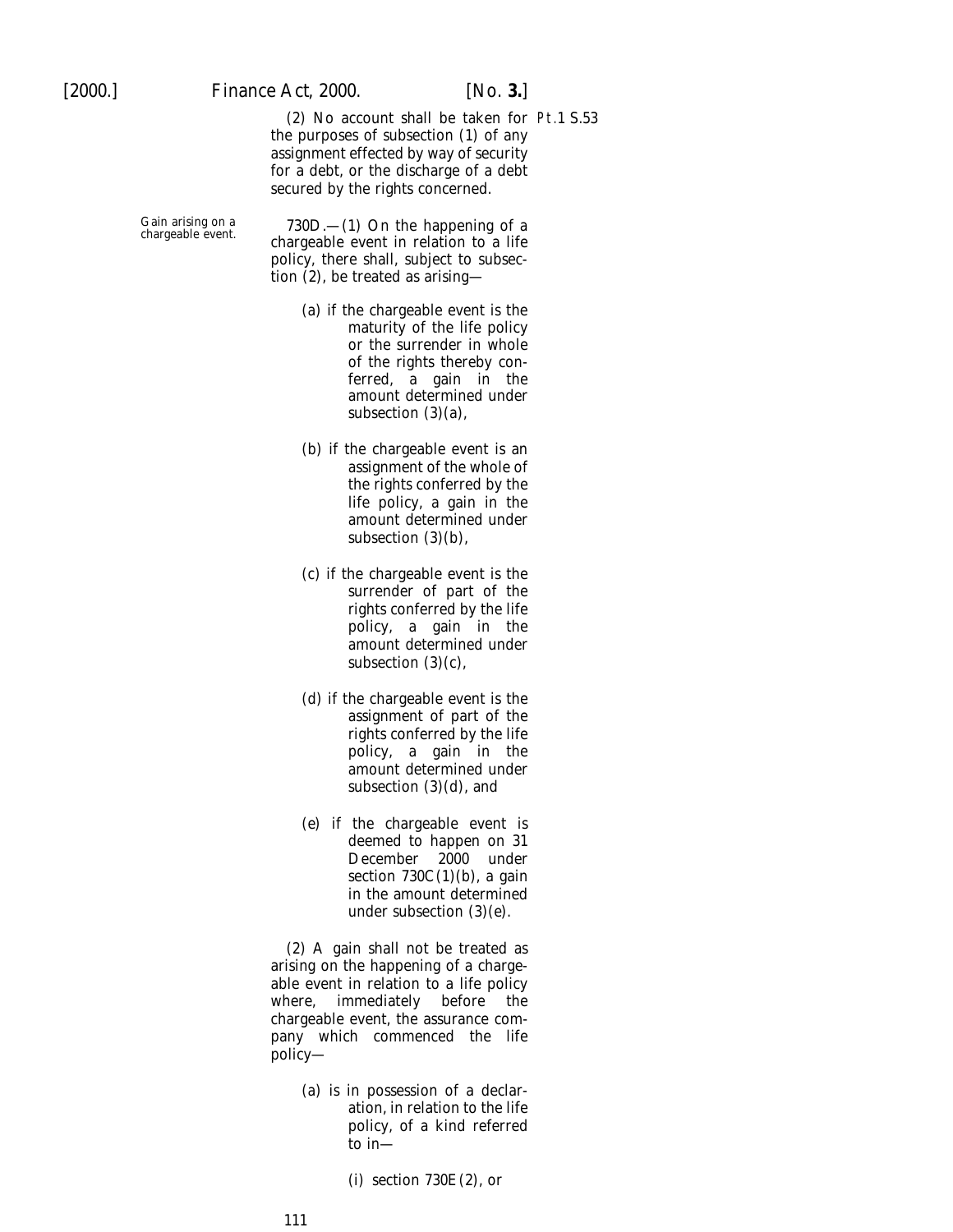- (ii) where the policyholder (within the meaning of section 730E) is not a company, section 730E(3), and
- (*b*) is not in possession of any information which would reasonably suggest that—
	- (i) the information contained in that declaration is not, or is no longer, materially correct,
	- (ii) the policyholder (within the meaning of section 730E) failed to comply with the undertaking referred to in section  $730E(2)(f)$  or, as the case may be, section 730E(3)(*f*), or
	- (iii) immediately before the chargeable event, the policyholder (within the said meaning) is resident or ordinarily resident in the State.
- (3) The amount referred to—
	- (*a*) in subsection  $(1)(a)$  is the amount determined by the formula—

 $B - P$ .

(*b*) in subsection  $(1)(b)$  is the amount determined by the formula—

 $V - P$ ,

(*c*) in subsection  $(1)(c)$  is the amount determined by the formula—

$$
B - \frac{(P \times B)}{V}
$$

(*d*) in subsection  $(1)(d)$  is the amount determined by the formula—

$$
A - \frac{(P \times A)}{V},
$$

and

112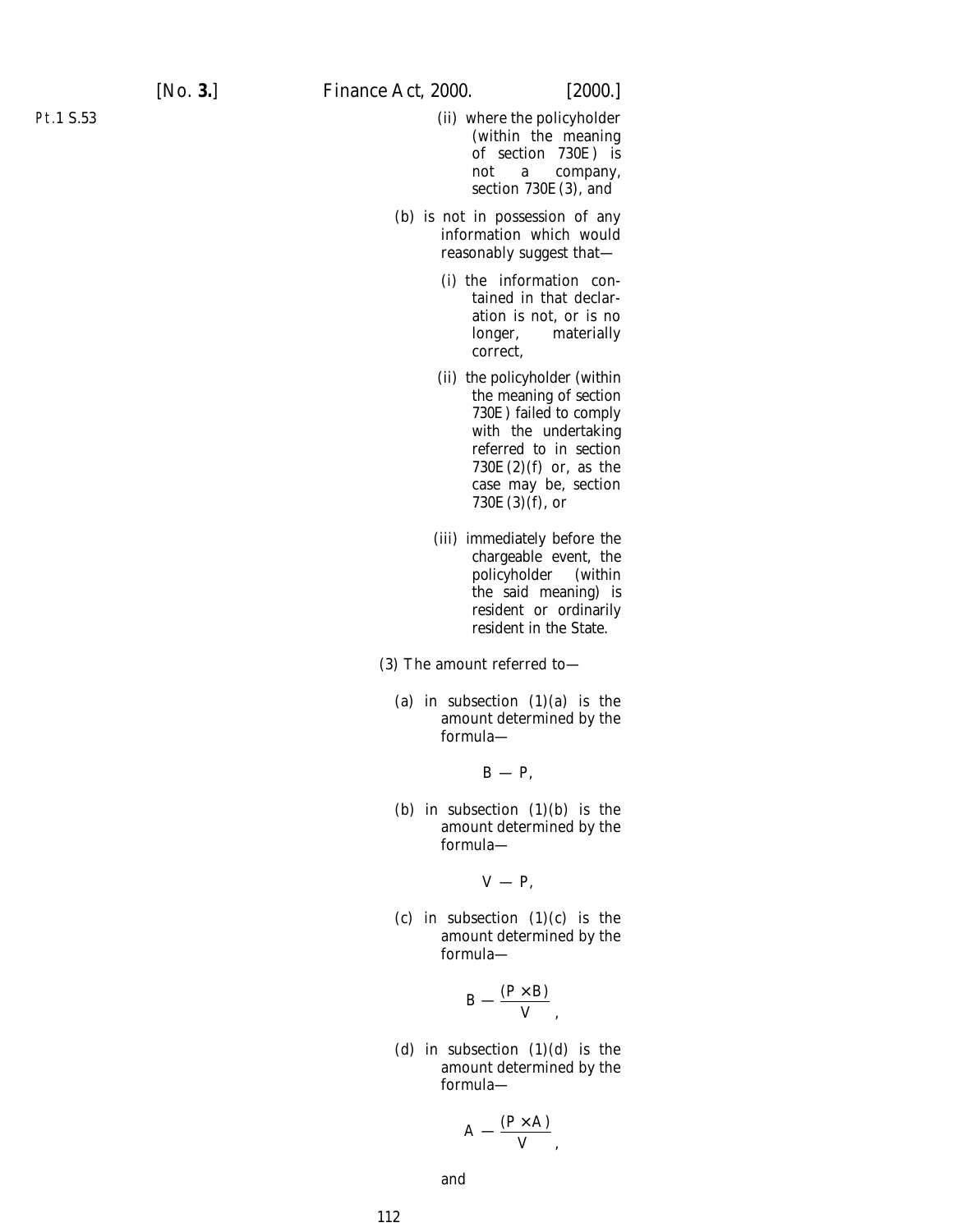(*e*) in subsection (1)(*e*) is the Pt.1 S.53 amount determined by the formula—

 $V - P$ .

where—

- B is the amount or value of the sum payable and other benefits arising by reason of the chargeable event,
- P is subject to subsection (4), an amount of premiums (in this section referred to as 'allowable premiums') being the total of all premiums paid in respect of the life policy immediately before the chargeable event, to the extent that they have not been taken into account in determining a gain on the previous happening of a chargeable event,
- V is the value of the rights and other benefits conferred by the life policy immediately before the chargeable event, and
- A is the value of the part of the rights and other benefits conferred by the life policy, which has been assigned,

without having regard to any amount of appropriate tax (within the meaning of section 730F) in connection with the chargeable event.

- (4) (*a*) For the purposes of subsection (3), the amount of premiums taken into account in determining a gain on the happening of a chargeable event is, where the gain is determined—
	- (i) under paragraph (*c*) of subsection (3), an amount equal to—

$$
\frac{(P \times B)}{V}
$$

and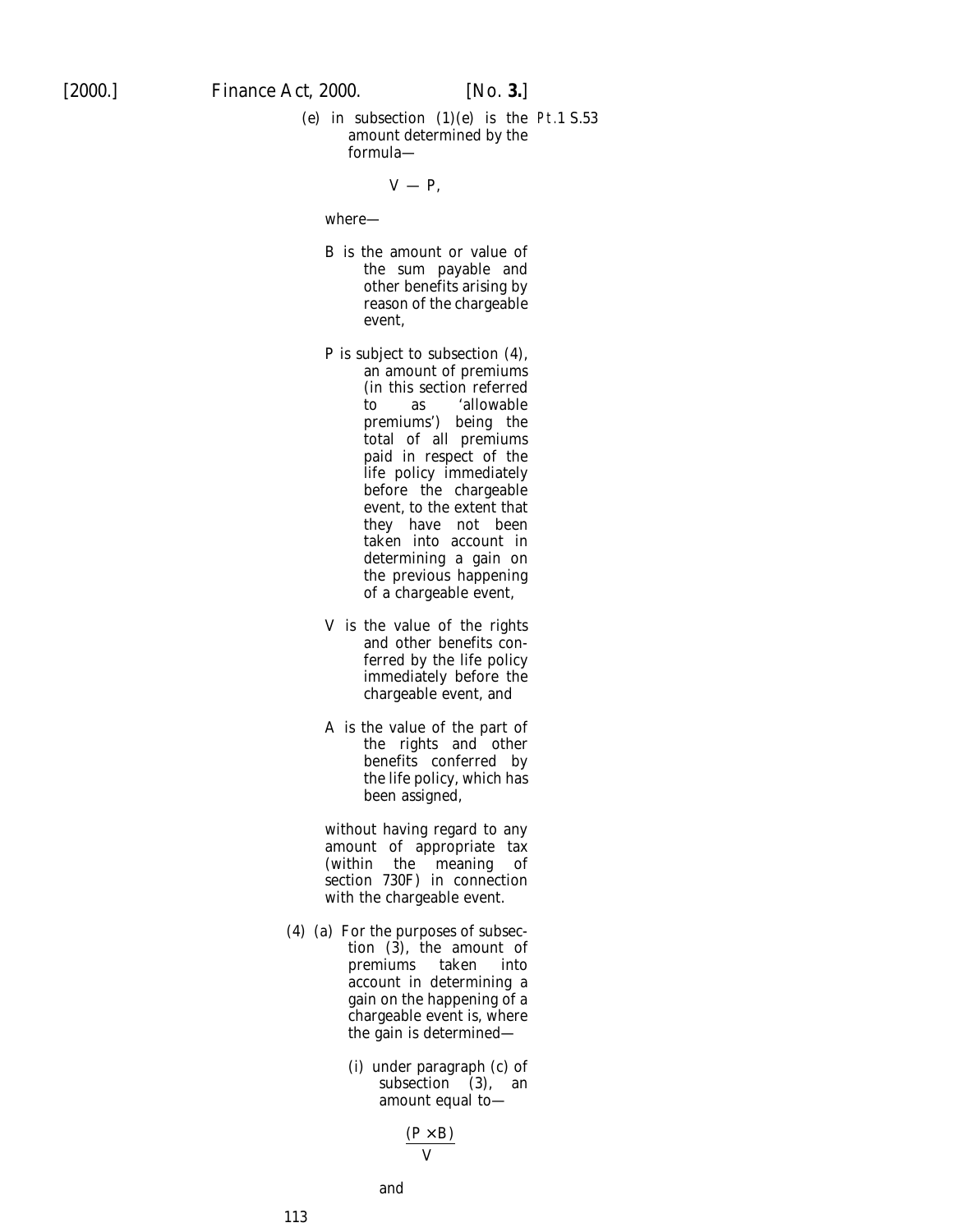(ii) under paragraph ( *d*) of subsection (3), an amount equal to—

$$
\frac{(P \times A)}{V}
$$

where P, A, B and V have, respectively, the meanings assigned to them in subsection (3).

- ( *b*) Where a chargeable event in relation to a life policy is deemed to happen on 31 December 2000 then, for the purposes of determining a gain arising on the happening of a subsequent chargeable event, the allowable premiums<br>
immediately after 31 immediately after 31 December 2000 shall be deemed to be the greater of—
	- (i) an amount equal to the value of the policy immediately after 31 December 2000, and
	- (ii) the allowable premiums immediately before 31 December 2000.
- ( *c*) Where a chargeable event in relation to a life policy is an assignment of the whole of the rights conferred by the life policy then, for the purposes of determining a gain arising on the happening of a subsequent chargeable event, the allowable premiums immediately after the time of assignment shall be deemed to be the greater of—
	- (i) an amount equal to the value of the policy immediately after the time of the assignment, and
	- (ii) the allowable premiums immediately before the assignment.
- ( *d*) Where a chargeable event in relation to a life policy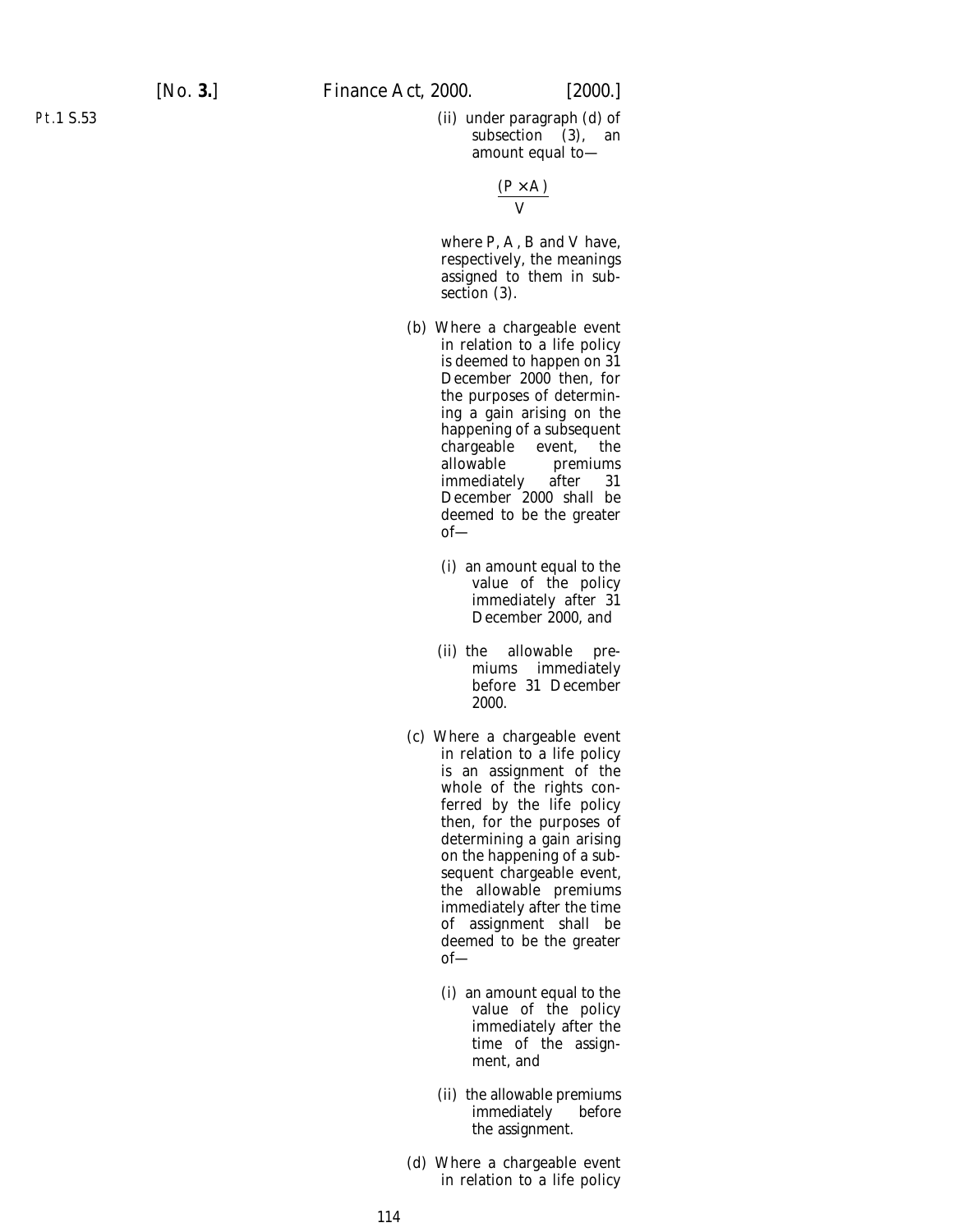is the assignment of part Pt.1 S.53 of the rights conferred by the life policy then the policy shall, for the purposes of determining a gain arising on the happening of any subsequent chargeable event, be treated as if it were comprised of 2 policies, that is—

- (i) one policy conferring the part of the rights assigned, the allowable premiums in respect of immediately after the assignment are an amount equal to the value of the policy immediately after the assignment, and
- (ii) the other policy conferring the rights which were not assigned, the allowable premiums in respect of which immediately after the assignment are the amount of the allowable premiums immediately before the assignment reduced by the amount of premiums taken into account in determining a gain on the assignment.

Declarations. 730E.—(1) In this section and in section 730F, 'policyholder', in relation to a life policy, at any time means—

- (*a*) where the rights conferred by the life policy are vested at that time in a person as beneficial owner, such person,
- (*b*) where the rights conferred by the life policy are held at that time on trusts created by a person, such person, and
- (*c*) where the rights conferred by the life policy are held at that time as security for a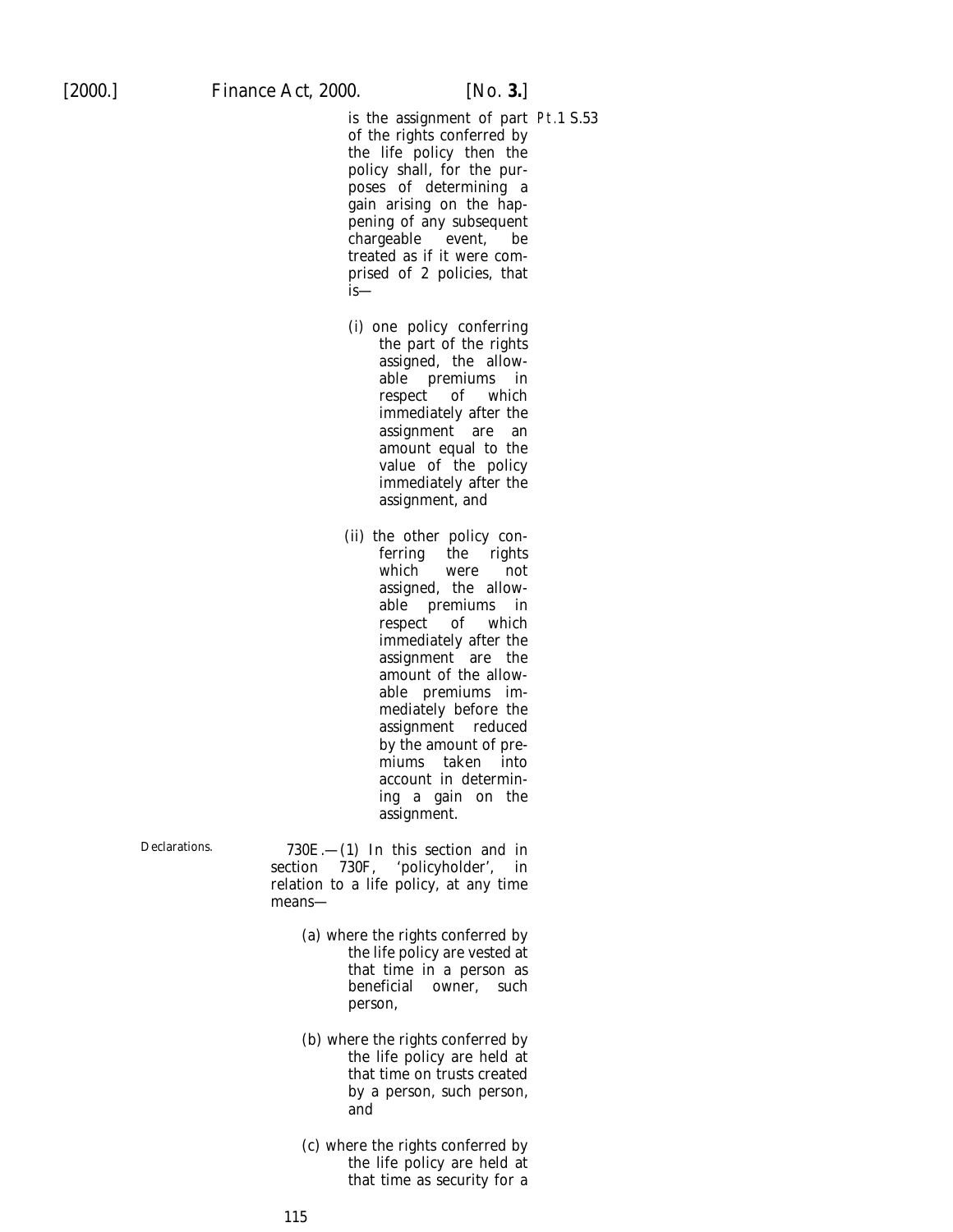debt owed by a person, such person.

(2) The declaration referred to in section  $730D(2)(a)(i)$  in relation to a life policy is, subject to subsection (4), a declaration in writing to the assurance company which—

- (*a*) is made by the policyholder at or about the time the life policy commenced,
- (*b*) is signed by the policyholder,
- (*c*) is made in such form as may be prescribed or authorised by the Revenue Commissioners,
- (*d*) declares that the policyholder is not resident in the State at the time of making the declaration,
- (*e*) contains—
	- (i) the name of the policyholder,
	- (ii) the address of the principal place of residence of the policyholder,
- (*f*) contains an undertaking by the policyholder that if the policyholder becomes resident in the State, the policyholder will notify the assurance company accordingly, and
- (*g*) contains such other information as the Revenue Commissioners may reasonably require for the purposes of this Chapter.

(3) The declaration referred to in section  $730D(2)(a)(ii)$  in relation to a life policy is, subject to subsection (4), a declaration in writing to the assurance company which—

- (*a*) is made by the policyholder,
- (*b*) is signed by the policyholder,
- (*c*) is made in such form as may be prescribed or authorised by the Revenue Commissioners,

Pt.1 S.53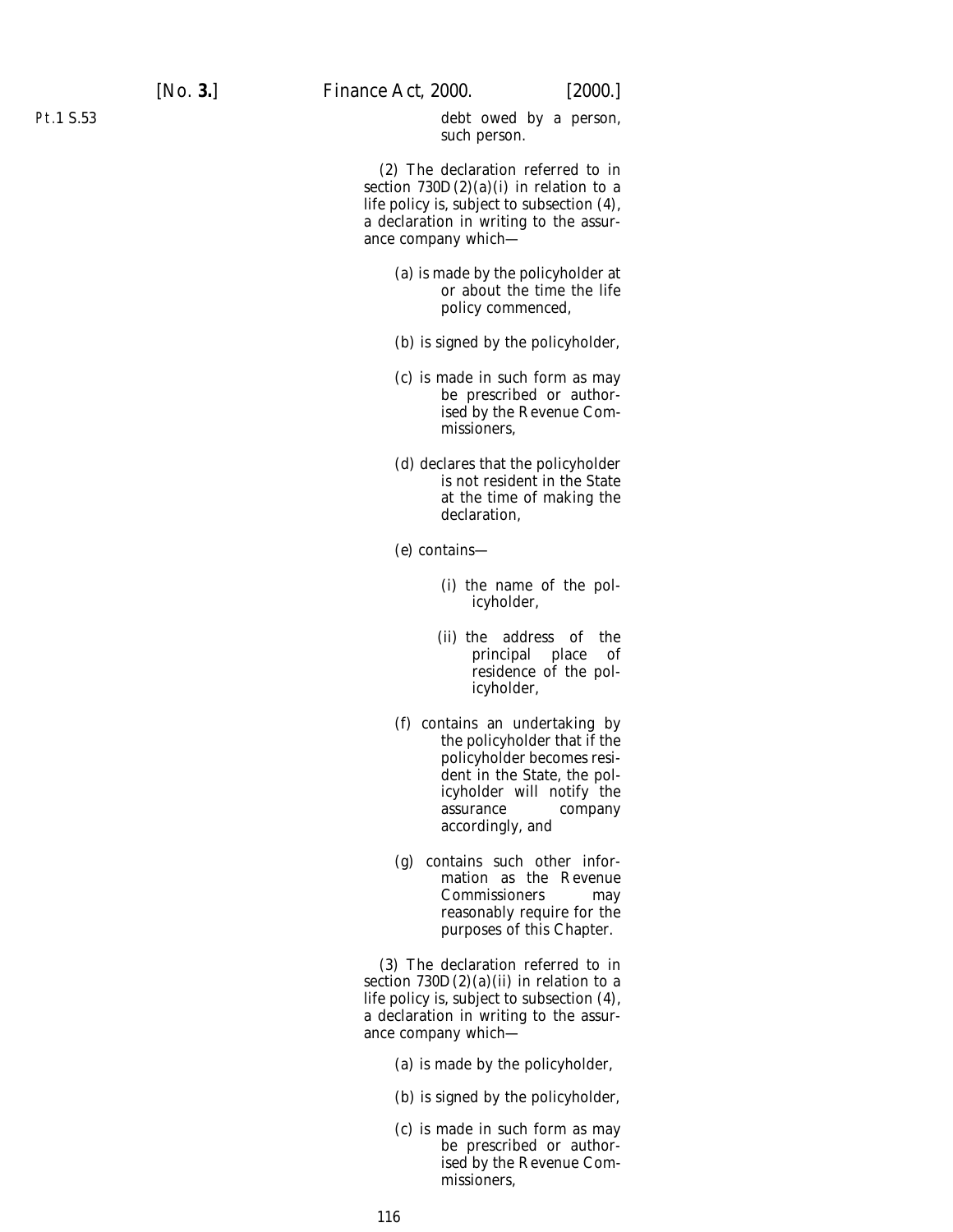- (*d*) declares that the policy- Pt.1 S.53 holder, at the time the declaration is made, is neither resident nor ordinarily resident in the State,
- (*e*) contains the name and address of the policyholder,
- (*f*) contains an undertaking by the policyholder that if the policyholder becomes resident in the State, the policyholder will notify the assurance company accordingly, and
- (*g*) contains such other information as the Revenue Commissioners may reasonably require for the purposes of this Chapter.

(4) Where, immediately before the happening of a chargeable event, the rights conferred by a life policy were vested beneficially in 2 or more persons, or were held on trusts created, or as security for a debt owed, by 2 or more persons, this section and section 730D shall have effect in relation to each of those persons as if he or she had been the sole owner, settlor or, as the case may be, debtor, but with references to the amount of the gain construed as references to the part of it proportionate to his or her share in the rights at the time of the event, or, as the case may require, when the trusts were created.

Deduction of tax on 730F.—(1) In this section and in<br>the happening of a section 730G, 'appropriate tax', in section 730G, 'appropriate tax', in connection with a chargeable event in relation to a life policy, means a sum representing income tax on the amount of the gain treated in accordance with section 730D as thereby arising —

> (*a*) where the chargeable event falls on or after 1 January 2001, at a rate determined by the formula—

> > $(S + 3)$  per cent,

where S is the standard rate per cent (within the meaning of section 4), and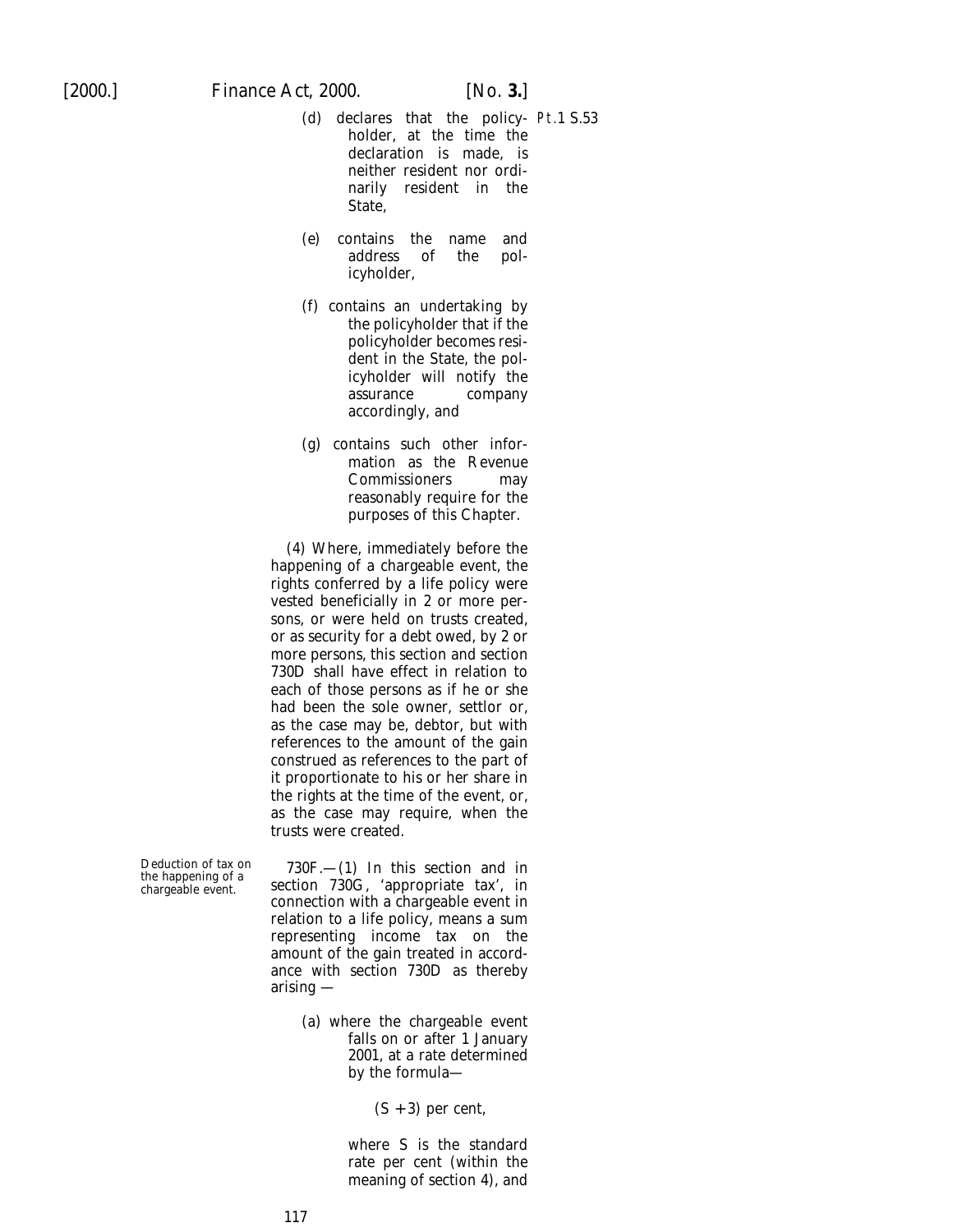falls on or before 31 December 2000, at a rate of 40 per cent.

(2) An assurance company shall account for appropriate tax in accordance with section 730G.

- $(3)$   $(a)$  An assurance company which is liable to account for appropriate tax in connection with a chargeable event in relation to a life policy shall, at the time of the chargeable event, be entitled—
- (b) where the chargeable event<br>
falls on or before 31<br>
December 2000, at a rate<br>
of 40 per cent.<br>
(2) An assurance company shall<br>
count for appropriate tax in accord-<br>
count for appropriate tax in accord-<br>
for appropriate (i) where the chargeable event is the maturity or surrender whether in whole or in part of the rights conferred by the life policy, to deduct from the proceeds payable to the policyholder on maturity, or as the case may be, surrender in whole or in part, an amount equal to the appropriate tax,
	- (ii) where the chargeable event—
		- (I) is the assignment, in whole or in part, of the rights conferred by the life policy, or
		- (II) is deemed to happen on 31 December 2000 under section 730C(1)( *b*),

to appropriate and realise sufficient assets underlying the life policy, to meet the amount of appropriate tax for which the assurance company is liable to account,

( *b*) the policyholder shall allow such deduction or, as the case may be, such appropriation, and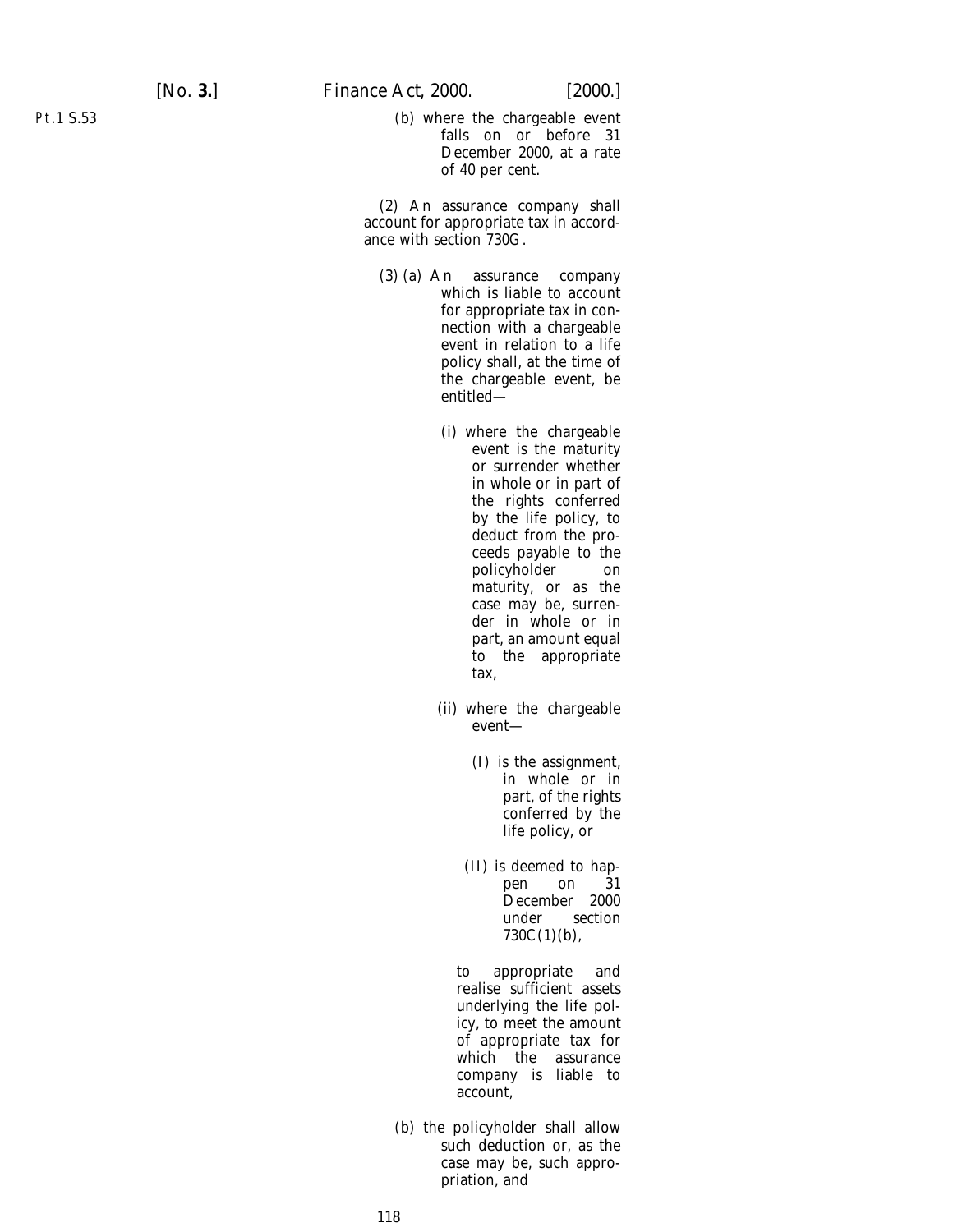(*c*) the assurance company shall Pt.1 S.53 be acquitted and discharged of so much as is represented by the deduction or, as the case may be, the appropriation as if the amount of the deduction or the value of the appropriation had been paid to the policyholder.

Returns and 730G.—(1) Notwithstanding any collection of appropriate tax. other provision of the Tax Acts, this section shall apply for the purposes of regulating the time and manner in which appropriate tax in connection with a chargeable event in relation to a life policy shall be accounted for and paid.

> (2) An assurance company shall for each financial year make to the Collector-General—

- (*a*) a return of the appropriate tax in connection with chargeable events happening on or prior to 30 June, within 30 days of that date, and
- (*b*) a return of appropriate tax in connection with chargeable events happening between 1 July and 31 December, within 30 days of that later date, and

where it is the case, the return shall specify that there is no appropriate tax for the period in question.

(3) The appropriate tax in connection with a chargeable event which is required to be included in a return shall be due at the time by which the return is to be made and shall be paid by the assurance company to the Collector-General, and the appropriate tax so due shall be payable by the assurance company without the making of an assessment; but appropriate tax which has become so due may be assessed on the assurance company (whether or not it has been paid when the assessment is made) if that tax or any part of it is not paid on or before the due date.

(4) Where it appears to the inspector that there is an amount of appropriate tax in relation to a chargeable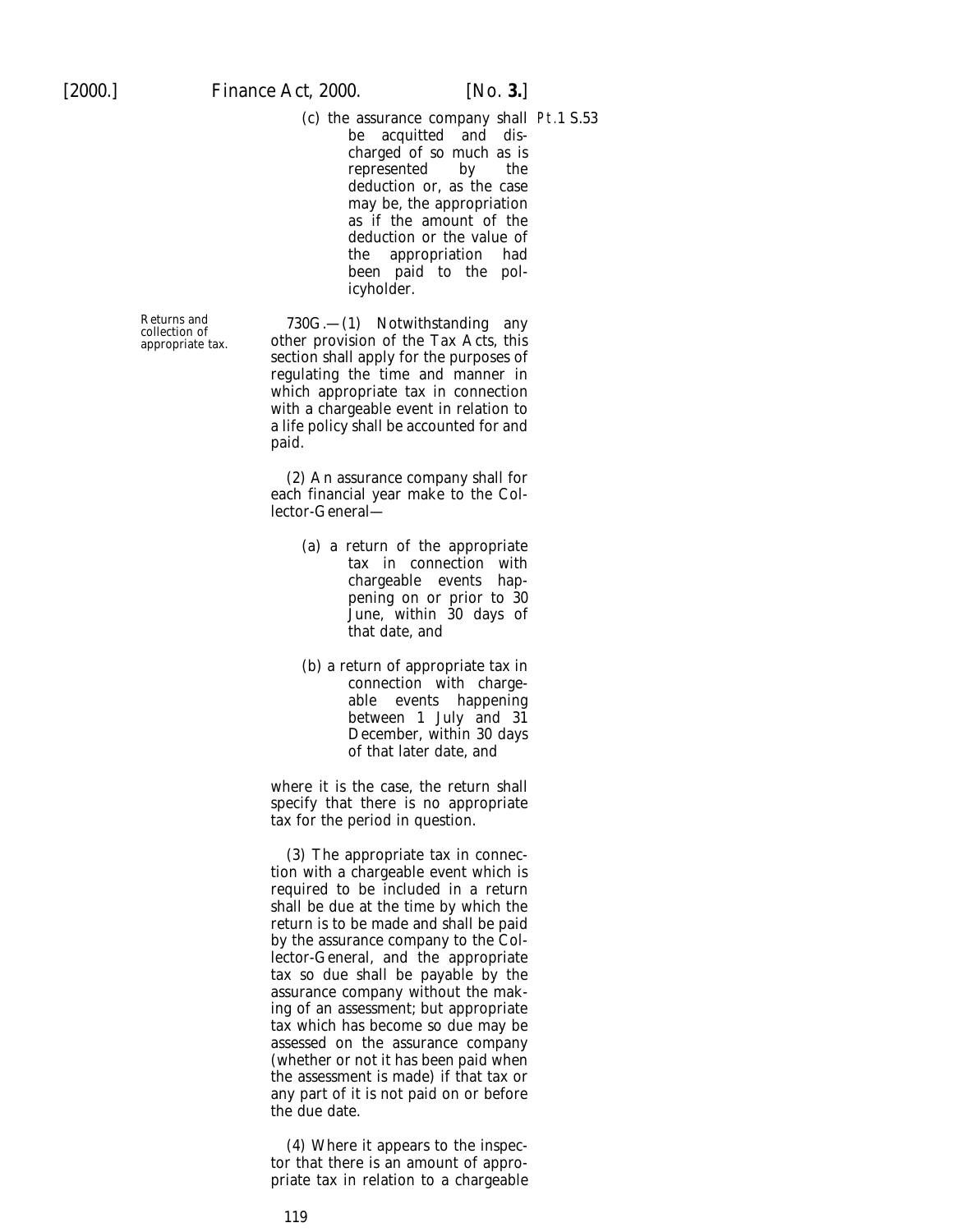event which ought to have been but has not been included in a return, or where the inspector is dissatisfied with any return, the inspector may make an assessment on the assurance company to the best of his or her judgement, and any amount of appropriate tax in connection with a chargeable event due under an assessment made by virtue of this subsection shall be treated for the purposes of interest on unpaid tax as having been payable at the time when it would have been payable if a correct return had been made.

(5) Where any item has been incorrectly included in a return as appropriate tax, the inspector may make such assessments, adjustments or setoffs as may in his or her judgement be required for securing that the resulting liabilities to tax, including interest on unpaid tax, whether of the assurance company making the return or of any other person, are in so far as possible the same as they would have been if the item had not been included.

- $(6)$   $(a)$  Any appropriate tax assessed on an assurance company shall be due within one month after the issue of the notice of assessment (unless that tax is due earlier under subsection (3)) subject to any appeal against the assessment, but no appeal shall affect the date when any amount is due under subsection (3).
	- ( *b*) On determination of the appeal against an assessment under this Chapter, any appropriate tax overpaid shall be repaid.
- $(7)$   $(a)$  The provisions of the Income Tax Acts relating to—
	- (i) assessments to income tax,
	- (ii) appeals against such assessments (including the rehearing of appeals and the statement of a case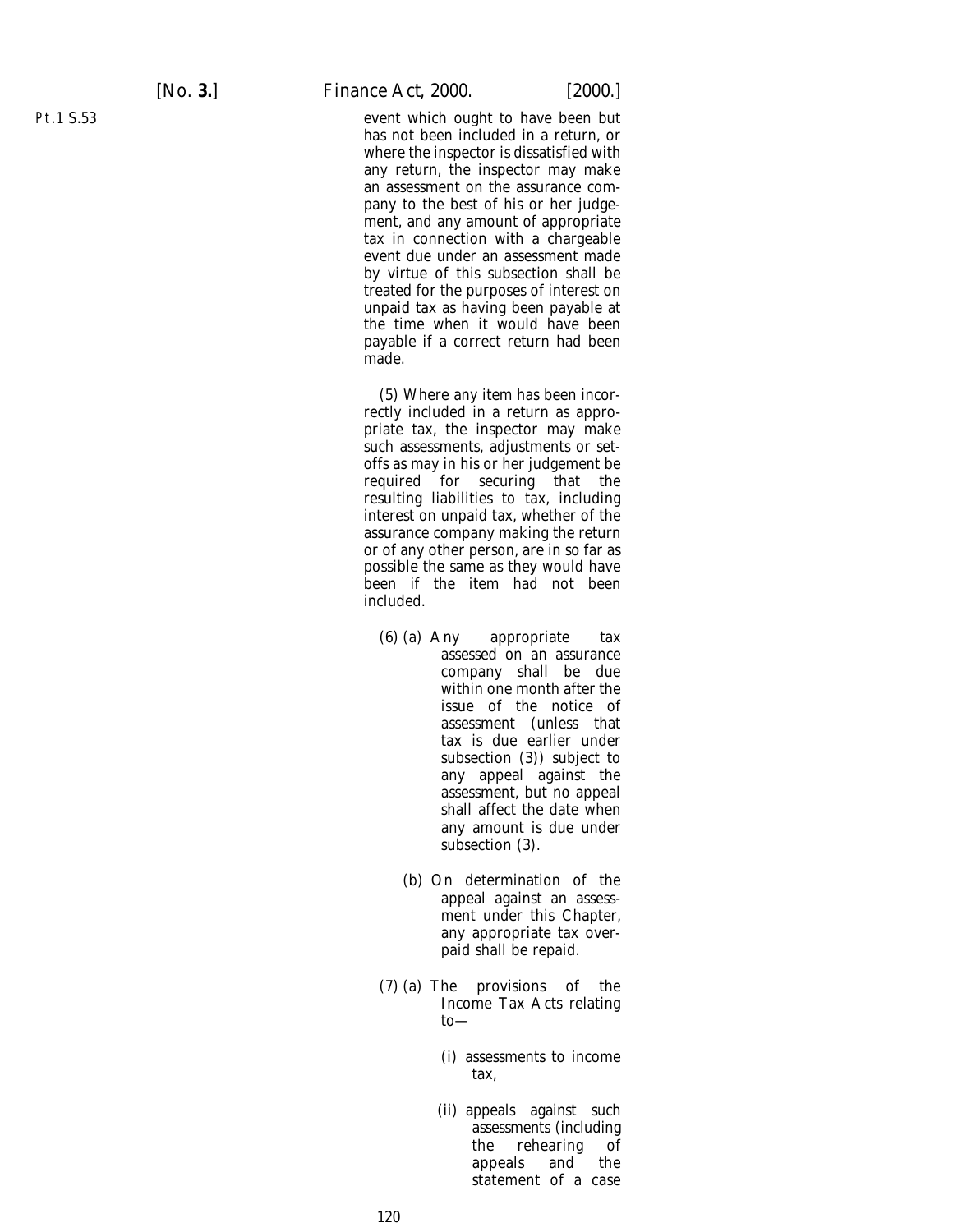for the opinion of the Pt.1 S.53 High Court), and

(iii) the collection and recovery of income tax,

shall, in so far as they are applicable, apply to the assessment, collection and recovery of appropriate tax.

- (*b*) Any amount of appropriate tax shall carry interest at the rate of 1 per cent for each month or part of a month from the date when the amount becomes due and payable until payment.
- (*c*) Subsections (2) and (4) of section 1080 shall apply in relation to interest payable under paragraph (*b*) as they apply in relation to interest payable under section 1080.
- (*d*) In its application to any appropriate tax charged by any assessment made in accordance with this Chapter, section 1080 shall apply as if subsection (1)(*b*) of that section were deleted.

(8) Every return shall be in a form prescribed by the Revenue Commissioners and shall include a declaration to the effect that the return is correct and complete.''.

**54.**—Section 420 of the Principal Act is amended by the substi- Amendment of tution for subsection (9) of the following:

- ''(9) (*a*) References in the preceding subsections to a surren-means of group relief) of Principal dering company shall not include references to Act. a company carrying on life business except to the extent that such life business is new basis business within the meaning of section 730A (inserted by the *Finance Act, 2000*).
	- (*b*) For the purposes of this section 'life business' shall be construed in accordance with section  $706(1)$ .".

section 420 (losses, etc. which may be surrendered by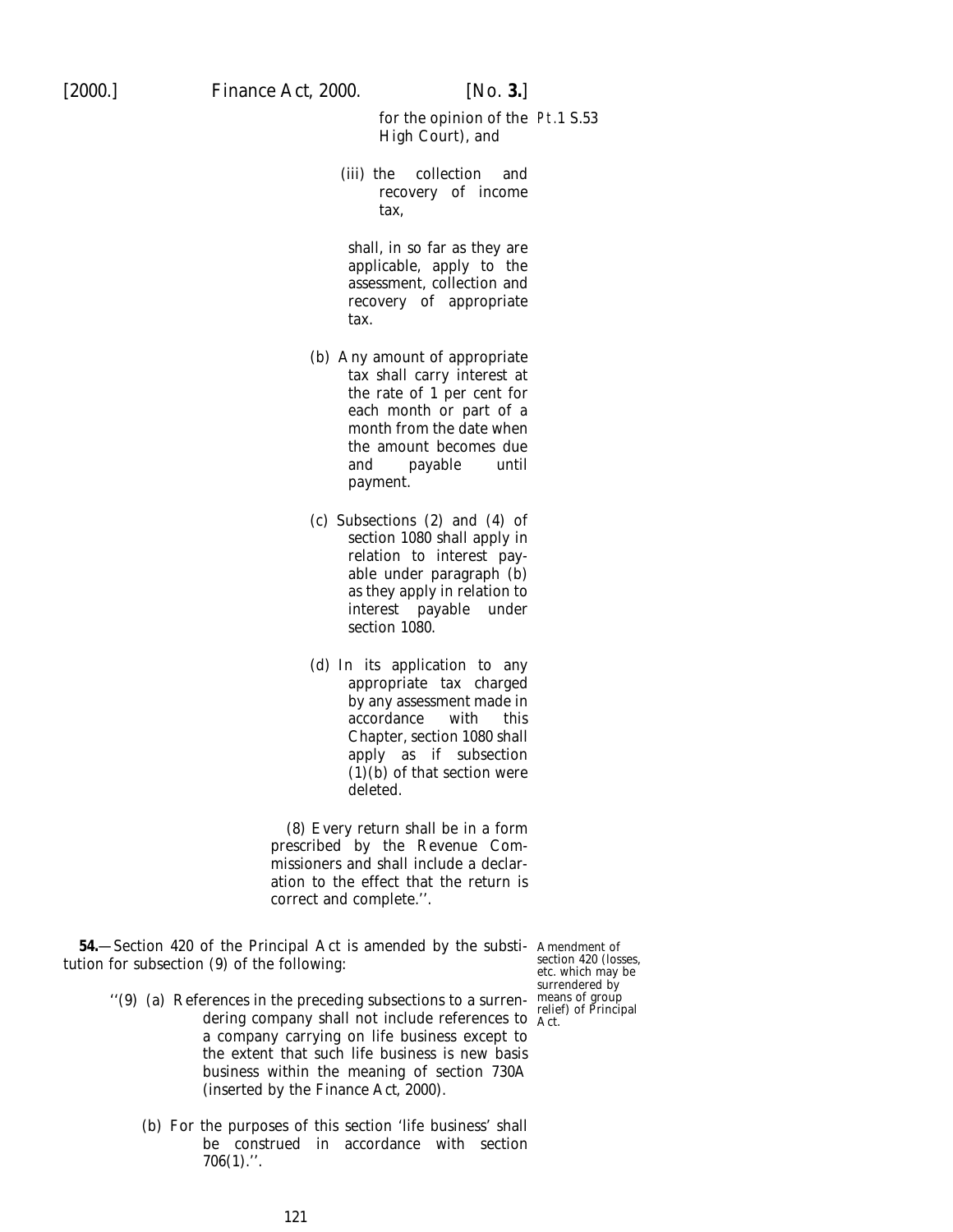**55.**—Section 595 of the Principal Act is amended in subsection (1)(*a*) by the substitution for the definition of ''relevant policy'' of the following definition:

'''relevant policy' means a policy of life assurance or a contract for a deferred annuity on the life of a person, entered into or acquired by a company on or after 11 April 1994, which is not—

- (*a*) a policy to which section 594 applies, or
- (*b*) new basis business within the meaning of section 730A (inserted by the *Finance Act, 2000*).''.

**56.**—(1) Section 710 of the Principal Act is amended in subsection  $(2)(a)$ —

- (*a*) by the substitution for ''where a company's trading operations consist solely of a foreign life assurance business'' of ''where a company's trading operations on 31 December 2000 consisted solely of foreign life assurance business'', and
- (*b*) by the deletion of subparagraphs (iii) and (iv).

(2) *Subsection (1)* shall apply as respects the financial year 2001 and subsequent financial years.

- **57.**—The Principal Act is amended in Part 27, in Chapter 1—
	- (*a*) by the substitution in subsection (1) of section 737 for the definition of ''special investment units'' of the following definition:

'''special investment units' means units sold to an individual on or after 1 February 1993 and before 1 January 2001 by the management company or trustee under an authorised unit trust scheme in respect of which—

- (*a*) the conditions specified in subsection (3) are satisfied, and
- (*b*) a declaration of the kind specified in subsection (4) has been made to the management company or trustee;'',
- (*b*) in section 738, in subsection (2) by the substitution for paragraph (*b*)(i) of the following paragraph:

 $122$ 

''(*b*) (i) As respects an undertaking for collective investment which is a company, the corporation tax which is chargeable on its profits on which corporation tax falls finally to be borne for a chargeable period shall, for the purposes of the Tax Acts, be such tax before it is reduced by any credit, relief or other reduction under those Acts, computed as if the rate of corporation tax were equal to the standard rate for the year of assessment in which the chargeable period falls.'',

Amendment of Chapter 1 (unit trusts) of Part 27 of Principal Act.

section 595 (life assurance policy or deferred annuity contract entered into or acquired by a company) of Principal Act.

Amendment of

Pt.1

Amendment of section 710 (profits of life business) of Principal Act.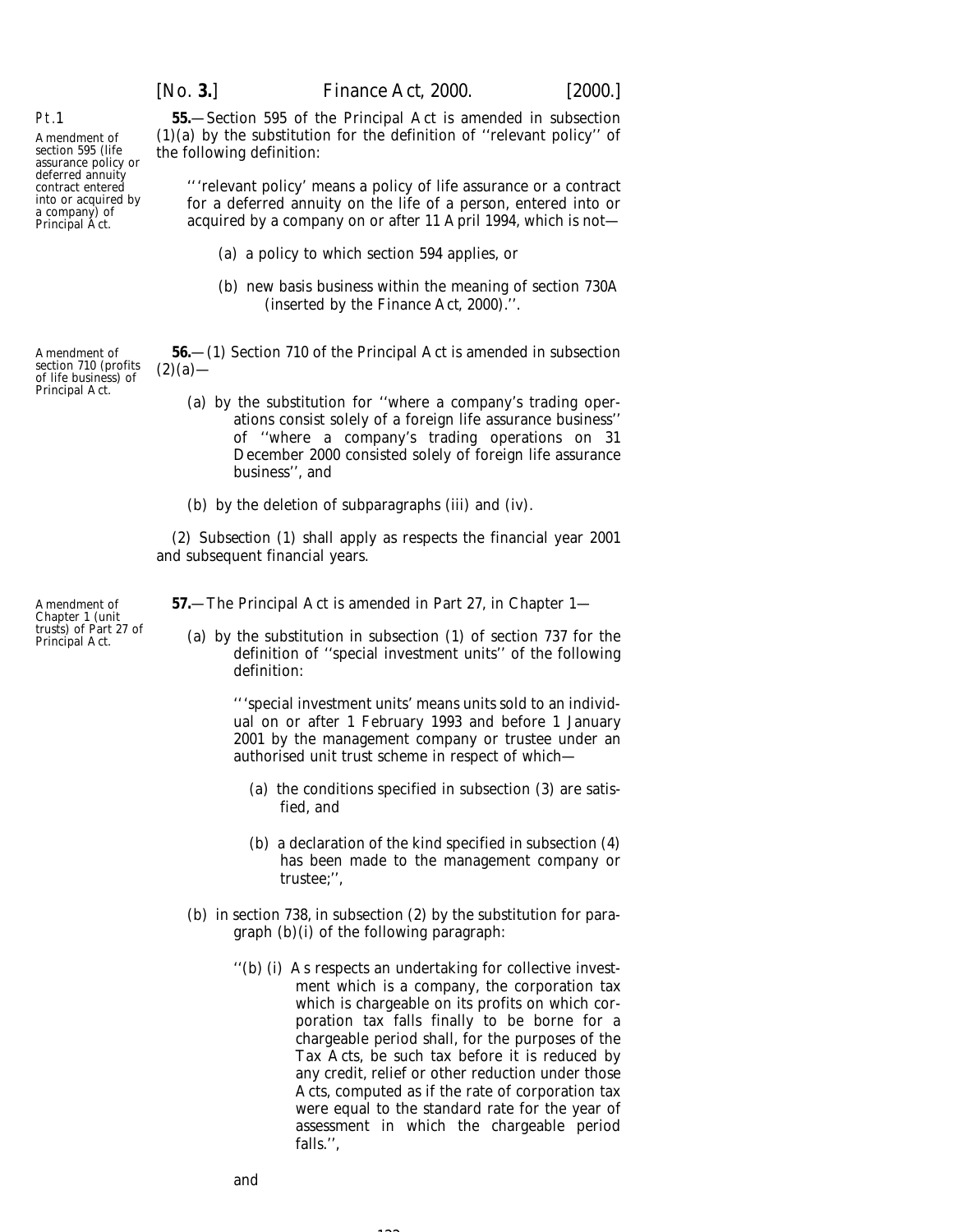(*c*) by the insertion after section 739 of the following section: Pt.1 S.57

"Reorganisation 739A.—(1) (*a*) In this section 'undertak-<br>of undertakings ing for collective invest-<br>investment. **in**g for collective invest-<br>investment. ment' has the meaning assigned to it in section  $738(1)$ .

> (*b*) Where an undertaking for collective investment (in this section referred to as the 'first undertaking') disposes of assets (in this section referred to as 'transferred assets') to another undertaking for collective investment in exchange for the issue of units to the first undertaking by that other undertaking for collective investment, no chargeable gains shall accrue to the first undertaking on that disposal.

(2) For the purposes of computing a gain accruing to the first undertaking on a disposal or first deemed disposal, under section  $738(4)(a)(i)$ , of the units referred to in subsection (1), notwithstanding any other provision of the Capital Gains Tax Acts, the amount or value of the consideration in money or money's worth given by the first undertaking for the acquisition of the units is—

- (*a*) where the transferred assets fell within section  $738(4)(a)(i)$ , the value of the transferred assets on their latest deemed disposal by the first undertaking under that section, and
- (*b*) where the transferred assets did not fall within section 738(4)(*a*)(i), the cost incurred by the first mentioned undertaking in acquiring the transferred assets.''.

**58.**—The Principal Act is amended—

Investment undertakings.

(*a*) in Part 27 by the insertion after Chapter 1 of the following Chapter:

# ''Chapter 1A

## *Investment Undertakings*

Interpretation and 739B.—(1) In this Chapter and in Schedule 2B—

123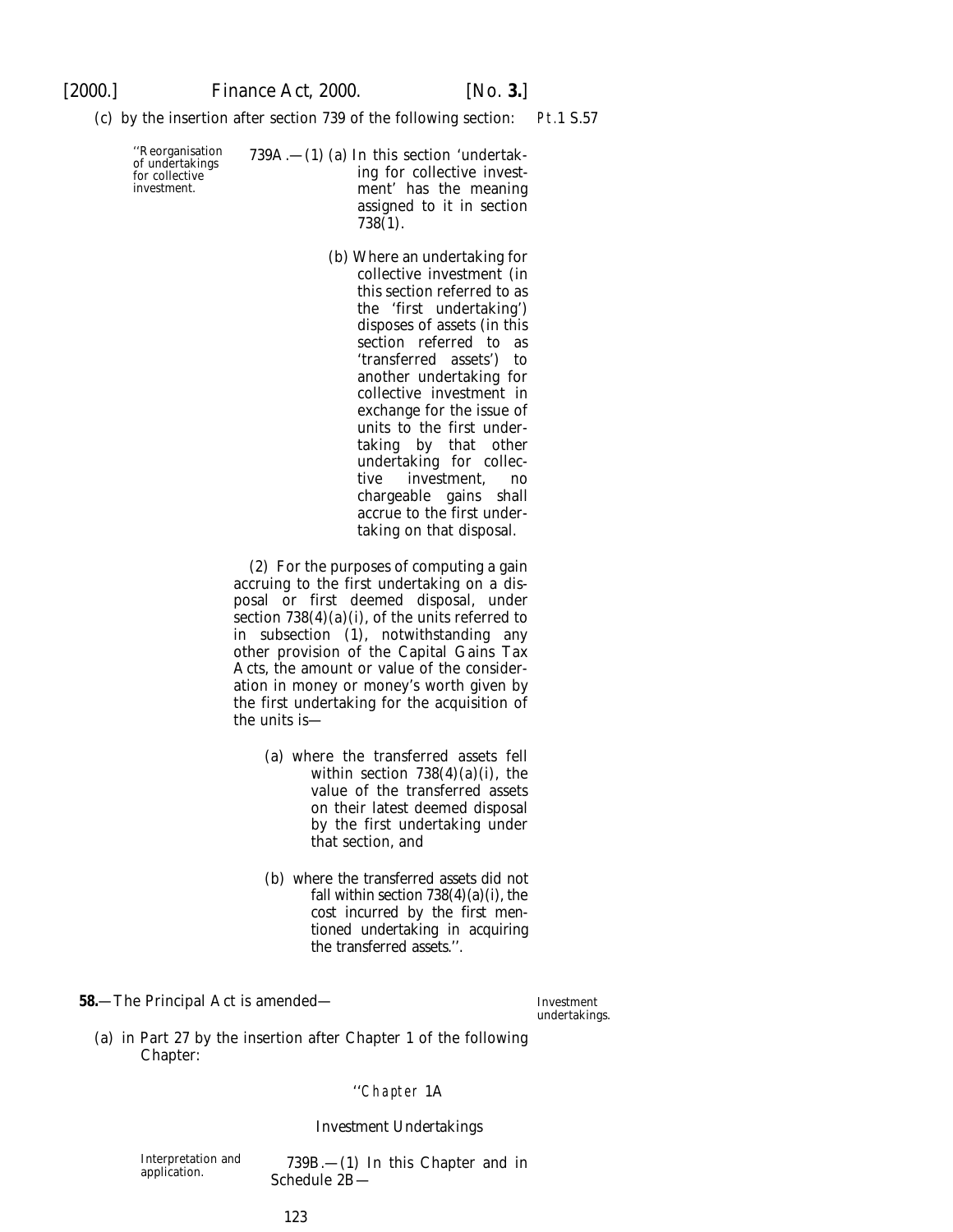'the Acts' means the Tax Acts and the Capital Gains Tax Acts;

'approved minimum retirement fund' has the meaning assigned to it in section 784C;

'approved retirement fund' has the meaning assigned to it in section 784A;

'chargeable event', in relation to an investment undertaking in respect of a unit holder, means—

- (*a*) the making of a relevant payment by the investment undertaking,
- (*b*) the making of any other payment by the investment undertaking to a person, by virtue of that person being a unit holder (whether or not in respect of the cancellation, redemption or repurchase of a unit) other than a payment made on the death of a unit holder,
- (*c*) the transfer by a unit holder, by way of sale or otherwise (other than as a result of the death of the unit holder), of entitlement to a unit in the investment undertaking, and
- (*d*) a chargeable event shall be deemed to happen on 31 December 2000 in respect of all unit holders (if any) at that date in relation to an investment undertaking—
	- (i) which commenced on or after 1 April 2000, or
	- (ii) which was on 31 March 2000 a specified collective investment undertaking,

but does not include—

(A) any exchange of units in a sub-fund of an investment undertaking which is an umbrella scheme, for units

Pt.1 S.58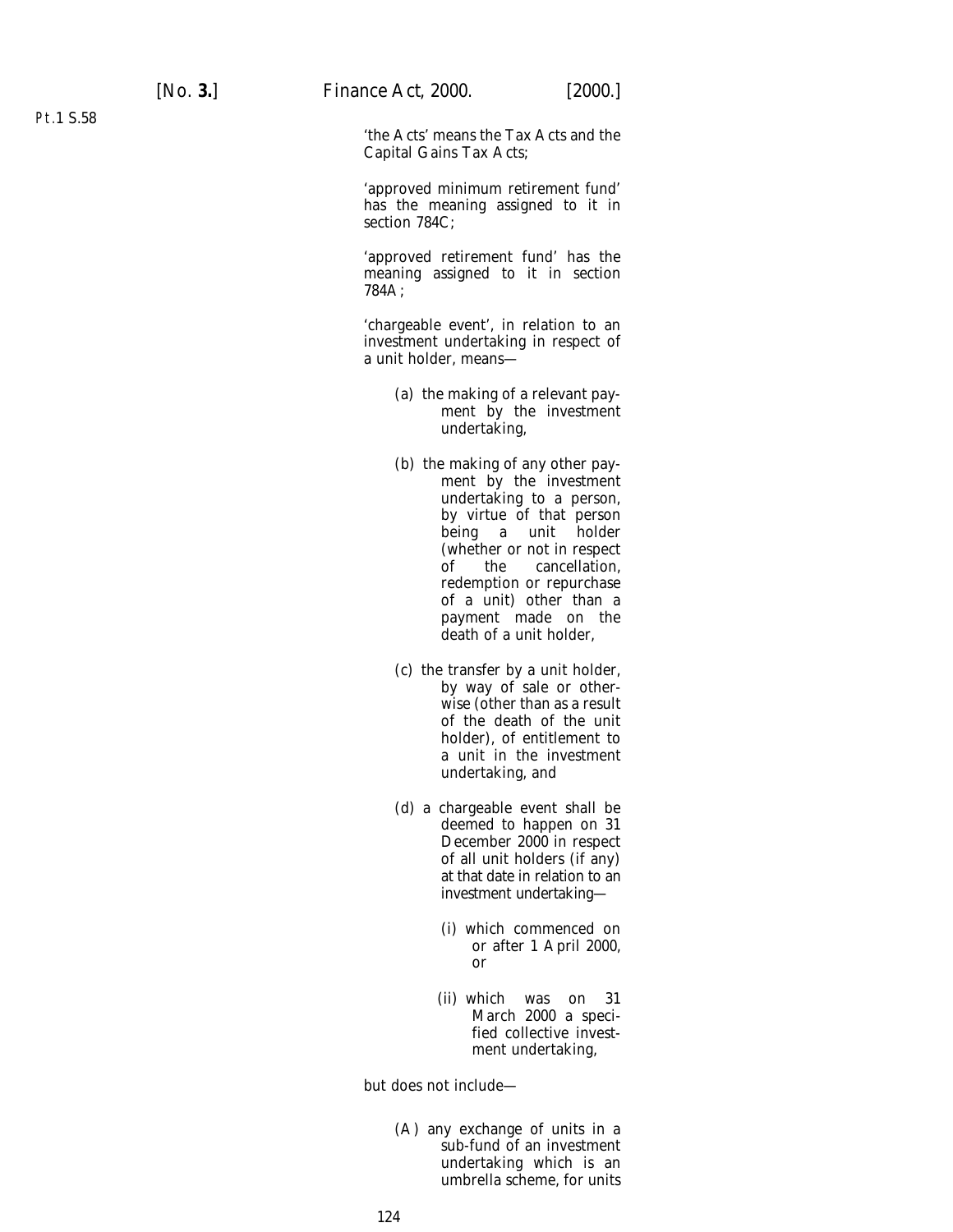in another sub-fund of Pt.1 S.58 that investment undertaking, and

(B) any transaction in relation to, or in respect of, units which are held in a recognised clearing system;

'collective investor', in relation to an authorised investment company (within the meaning of Part XIII of the Companies Act, 1990), means an investor, being a life assurance company, pension fund or other investor—

- (*a*) who invests in securities or any other property whatever with moneys contributed by 50 or more persons—
	- (i) none of whom has at any time directly or indirectly contributed more than 5 per cent of such moneys, and
	- (ii) each of a majority of whom has contributed moneys to the investor with the intention of being entitled, otherwise than on death of any person or by reference to a risk of any kind to any person or property, to receive from the investor—
		- (I) a payment which, or
		- (II) payments the aggregate of which,

exceeds those moneys by a part of the profits or income arising to the investor,

#### and

(*b*) who invests in the authorised investment company primarily for the benefit of those persons;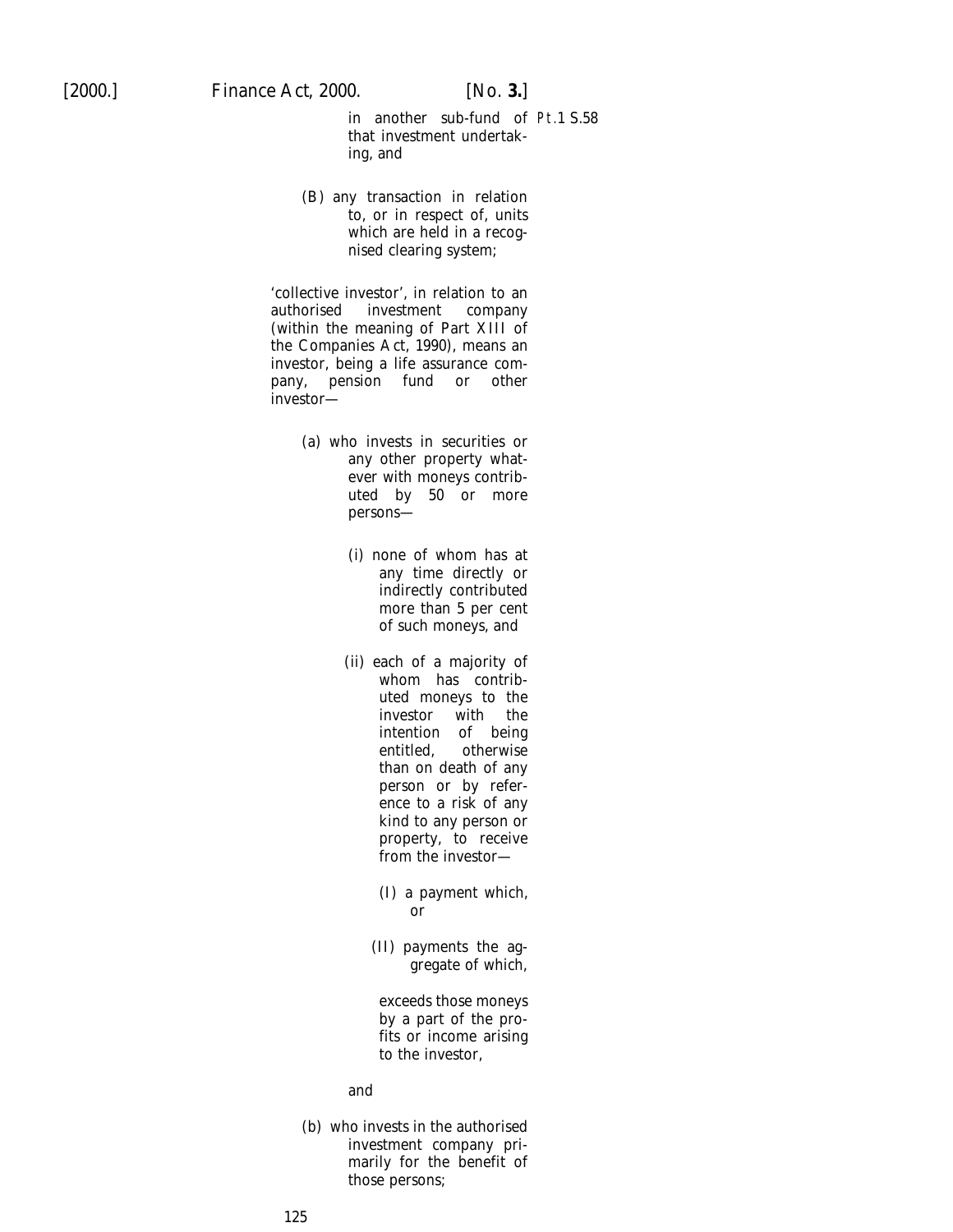[*No.* **3.**] *Finance Act,* 2000. [2000.]

'distribution' has the same meaning as in the Corporation Tax Acts;

'intermediary' means a person who—

- (*a*) carries on a business which consists of, or includes, the receipt of payments from an investment undertaking on behalf of other persons, or
- (*b*) holds units in an investment undertaking on behalf of other persons;

'investment undertaking' means—

- (*a*) a unit trust scheme, other than—
	- (i) a unit trust mentioned in section 731(5)(*a*), or
	- (ii) a special investment scheme,

which is or is deemed to be an authorised unit trust scheme (within the meaning of the Unit Trusts Act, 1990) and has not had its authorisation under that Act revoked,

- (*b*) any other undertaking which is an undertaking for colinvestment in transferable securities within the meaning of the<br>relevant Regulations. Regulations, being an undertaking which holds an authorisation, which has not been revoked, issued pursuant to the relevant Regulations,
- (*c*) any authorised investment company (within the meaning of Part XIII of the Companies Act,  $1990$ )—
	- (i) which has not had its authorisation under that Part of that Act revoked, and
	- (ii) (I) which has been designated in

Pt.1 S.58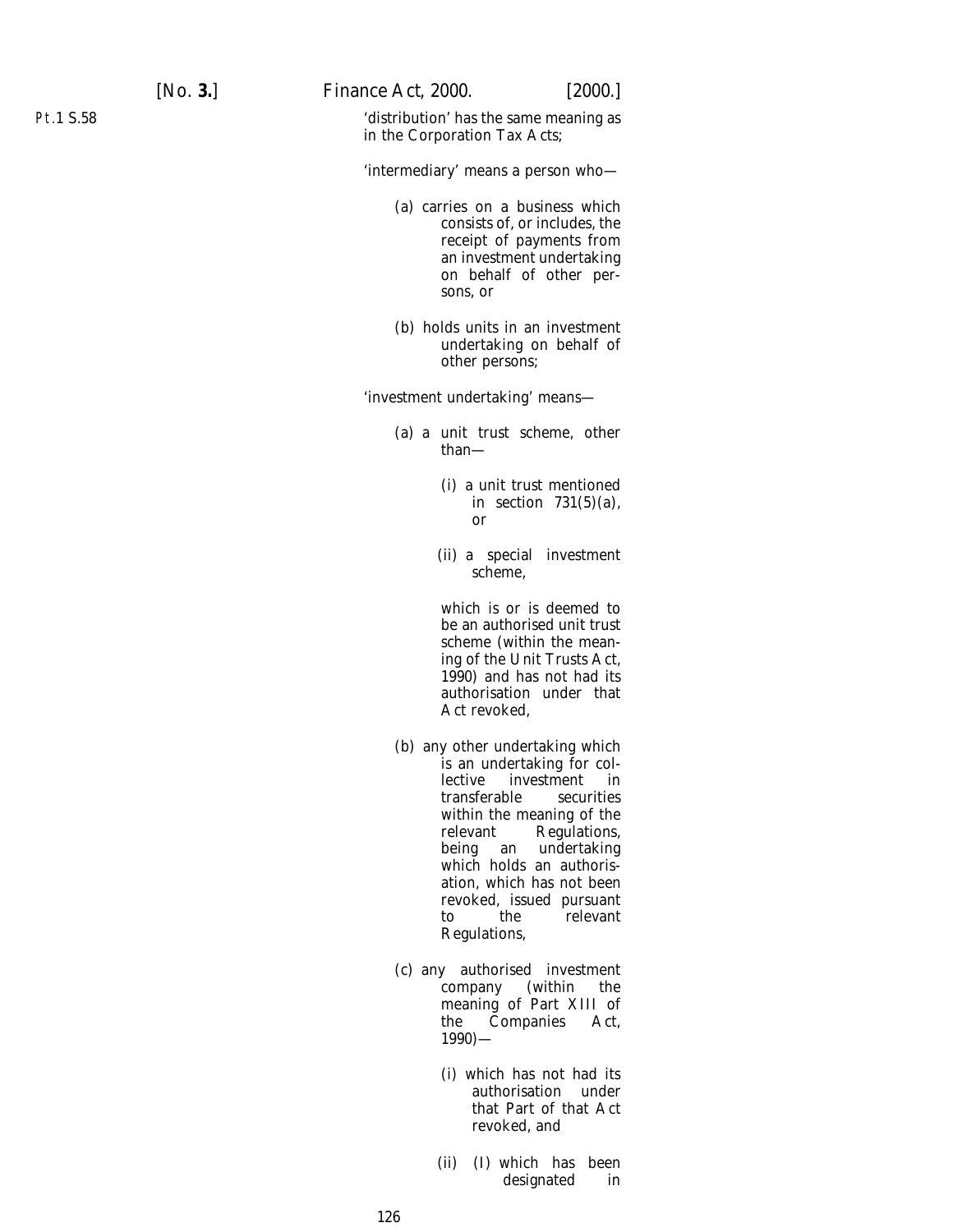that authoris- Pt.1 S.58 ation as an investment company which may raise capital by promoting the sale of its shares to the public and has not ceased to be so designated, or

(II) each of the shareholders of which is a collective investor,

and

(*d*) an investment limited partnership (within the meaning of the Investment Limited Partnerships Act, 1994),

which is not an offshore fund (within the meaning of section 743); but includes any company limited by shares or guarantee which—

- (A) is wholly owned by such an investment undertaking or its trustees, if any, for the benefit of the holders of units in that undertaking, and
- (B) is so owned solely for the purpose of limiting the liability of that undertaking or its trustees, as the case may be, in respect of futures contracts, options contracts or other financial instruments with similar risk characteristics, by enabling it or its trustees, as the case may be, to invest or deal in such investments through the company,

which is not an offshore fund (within the meaning of section 743);

'pension scheme' means an exempt approved scheme within the meaning of section 774 or a retirement annuity contract or a trust scheme to which section 784 or 785 applies;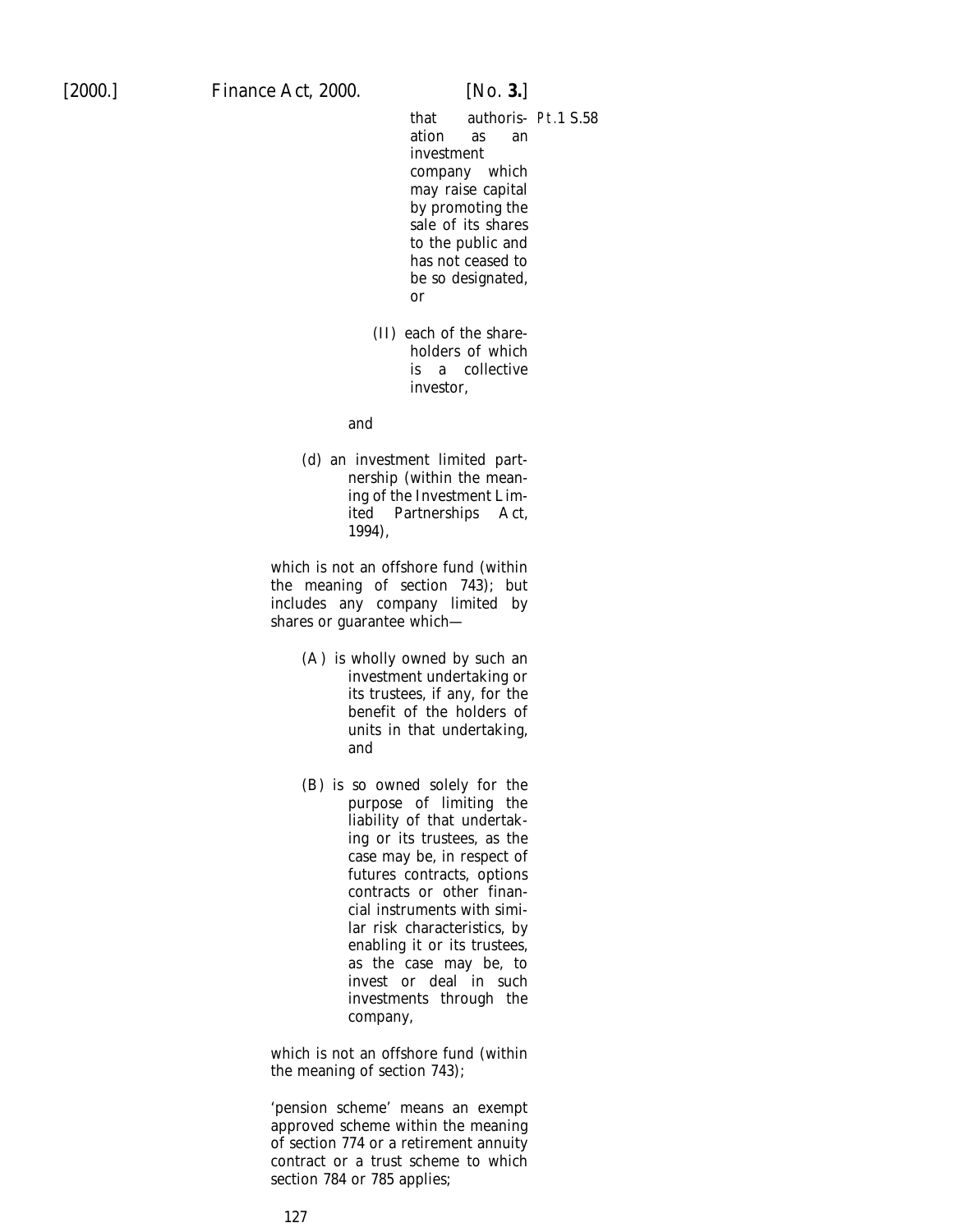'qualifying fund manager' has the meaning assigned to it in section 784A;

'qualifying management company' has the meaning assigned to it in section 734(1);

'recognised clearing system' means any system for clearing units which is for the time being designated for the purposes of this Chapter by order of the Revenue Commissioners as a recognised clearing system;

'relevant gains', in relation to an investment undertaking, means gains accruing to the investment undertaking, being gains which would constitute chargeable gains in the hands of a person resident in the State including gains which would so constitute chargeable gains if all assets concerned were chargeable assets and no exemption from capital gains tax applied;

'relevant income', in relation to an investment undertaking, means any amounts of income, profits or gains which arise to or are receivable by the investment undertaking, being amounts of income, profits or gains—

- (*a*) which are or are to be paid to unit holders as relevant payments,
- ( *b*) out of which relevant payments are or are to be made to unit holders, or
- ( *c*) which are or are to be accumulated for the benefit of, or invested for the benefit of, unit holders,

and which if they arose to an individual resident in the State would in the hands of the individual constitute income for the purposes of income tax;

'relevant payment' means a payment including a distribution made to a unit holder by an investment undertaking by reason of rights conferred on the unit holder as a result of holding a unit or units in the investment undertaking, where such payments are made annually or at more frequent intervals, other than a payment made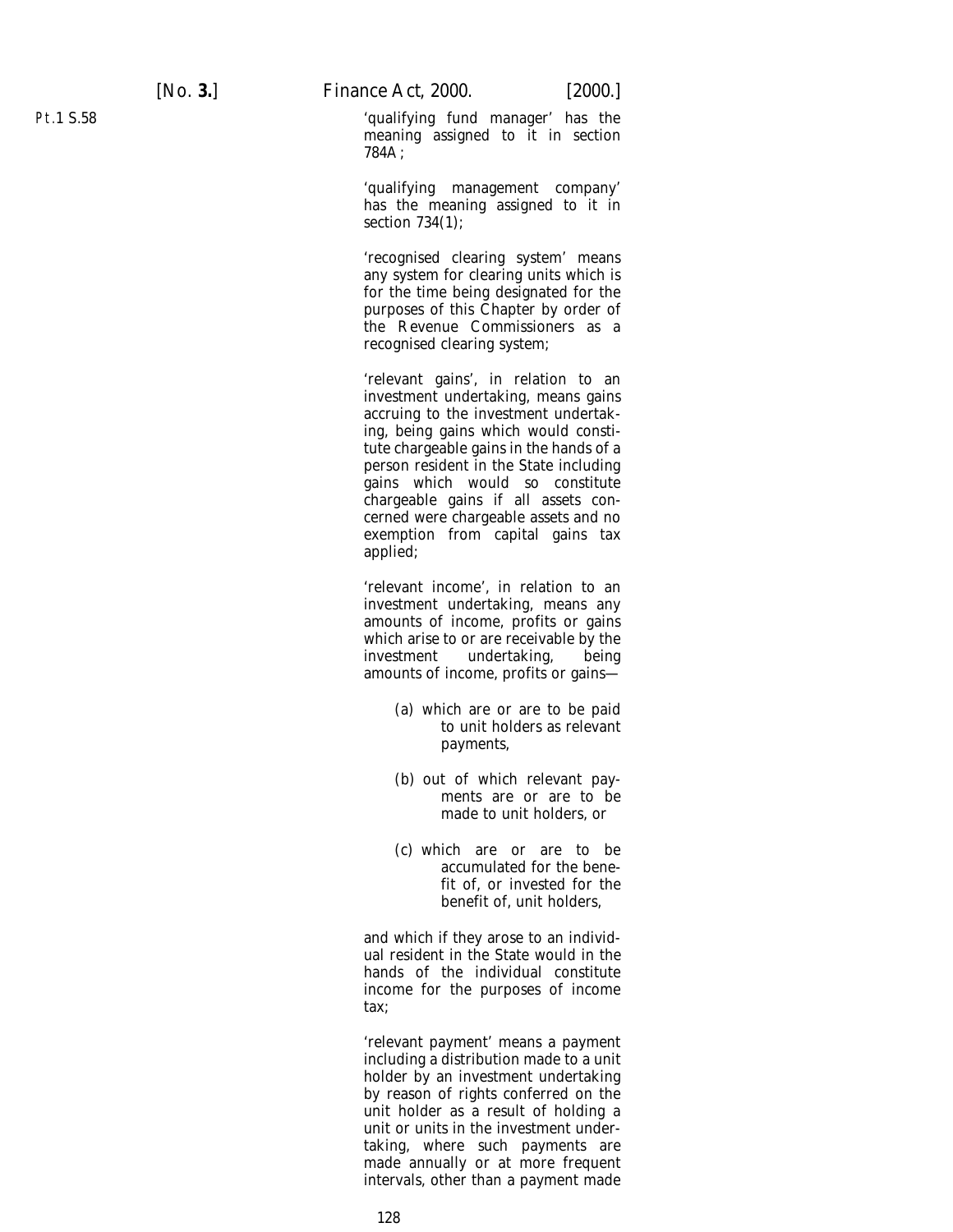in respect of the cancellation, redemp- Pt.1 S.58 tion or repurchase of a unit;

'relevant profits', in relation to an investment undertaking, means the relevant income and relevant gains of the investment undertaking;

'relevant Regulations' means the Communities (Undertakings for Collective Investment in Transferable Securities) Regulations, 1989 (S.I. No. 78 of 1989);

'return' means a return under section 739F;

'specified collective investment undertaking' and 'specified company' have, respectively, the meanings assigned to them in section 734(1);

'special investment scheme' has the same meaning as in section 737;

'standard rate' has the same meaning as in section 3(1);

'umbrella scheme' means an investment undertaking—

- (*a*) which is divided into a number of sub-funds, and
- (*b*) in which the unit holders are entitled to exchange units in one sub-fund for units in another;

'unit' includes any investment made by a unit holder, such as a subscription for shares or a contribution of capital, in an investment undertaking, being an investment which entitles the investor—

- (*a*) to a share of the investments or relevant profits of, or
- (*b*) to receive a relevant payment from,

the investment undertaking;

'unit holder', in relation to an investment undertaking, means any person who by reason of the holding of a unit, or under the terms of a unit, in the investment undertaking is entitled to a share of any of the investments or relevant profits of, or to receive a relevant payment from, the investment undertaking.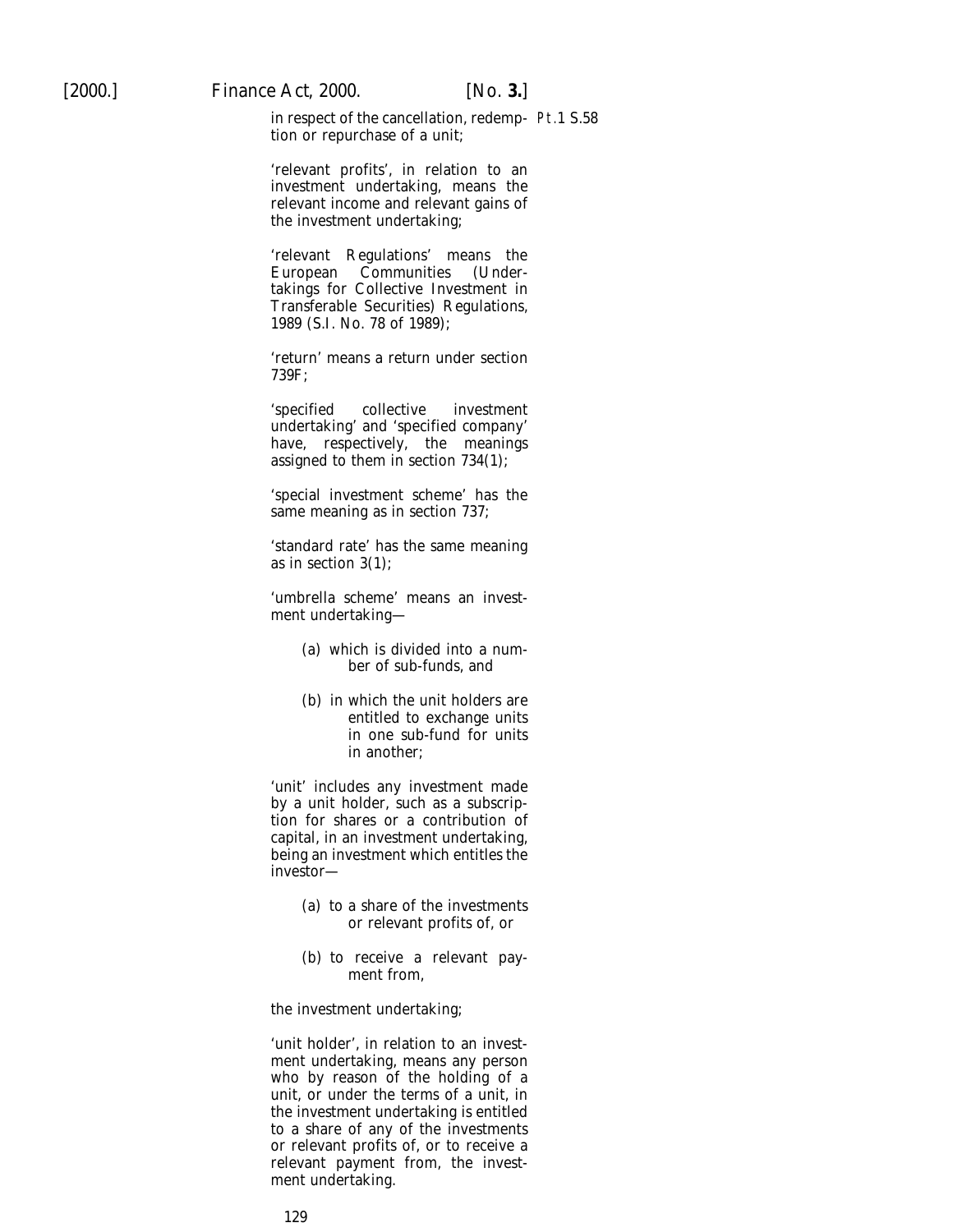Pt.1 S.58

(2) For the purposes of this Chapter, Schedule 2B and section 904D, references to an investment undertaking (other than in this subsection) shall be construed so as to include a reference to a trustee, management company or other such person who—

- (*a*) is authorised to act on behalf, or for the purposes, of the investment undertaking, and
- (*b*) habitually does so,

to the extent that such construction brings into account for the purposes of this Chapter, Schedule 2B and section 904D any matter relating to the investment undertaking, being a matter which would not otherwise be brought into account for those purposes; but such construction shall not render the trustee, management company or other such person liable in a personal capacity to any tax imposed by this Chapter on an investment undertaking.

(3) This Chapter applies to an investment undertaking and the unit holders in relation to that investment undertaking where the investment undertaking—

- (*a*) is on 31 March 2000 a specified collective investment undertaking, from 1 April 2000, or
- (*b*) first issued units on or after 1 April 2000, from the day of such first issue.

(4) Where this Chapter applies to an investment undertaking, sections 734, 738 and 739 shall not apply to that investment undertaking or to unit holders in relation to that investment undertaking.

(5) Schedule 2B has effect for the purposes of supplementing this Chapter.

(6) For the purposes of this Chapter and Schedule 2B, where a holder of units in an investment undertaking is—

(*a*) an investment undertaking,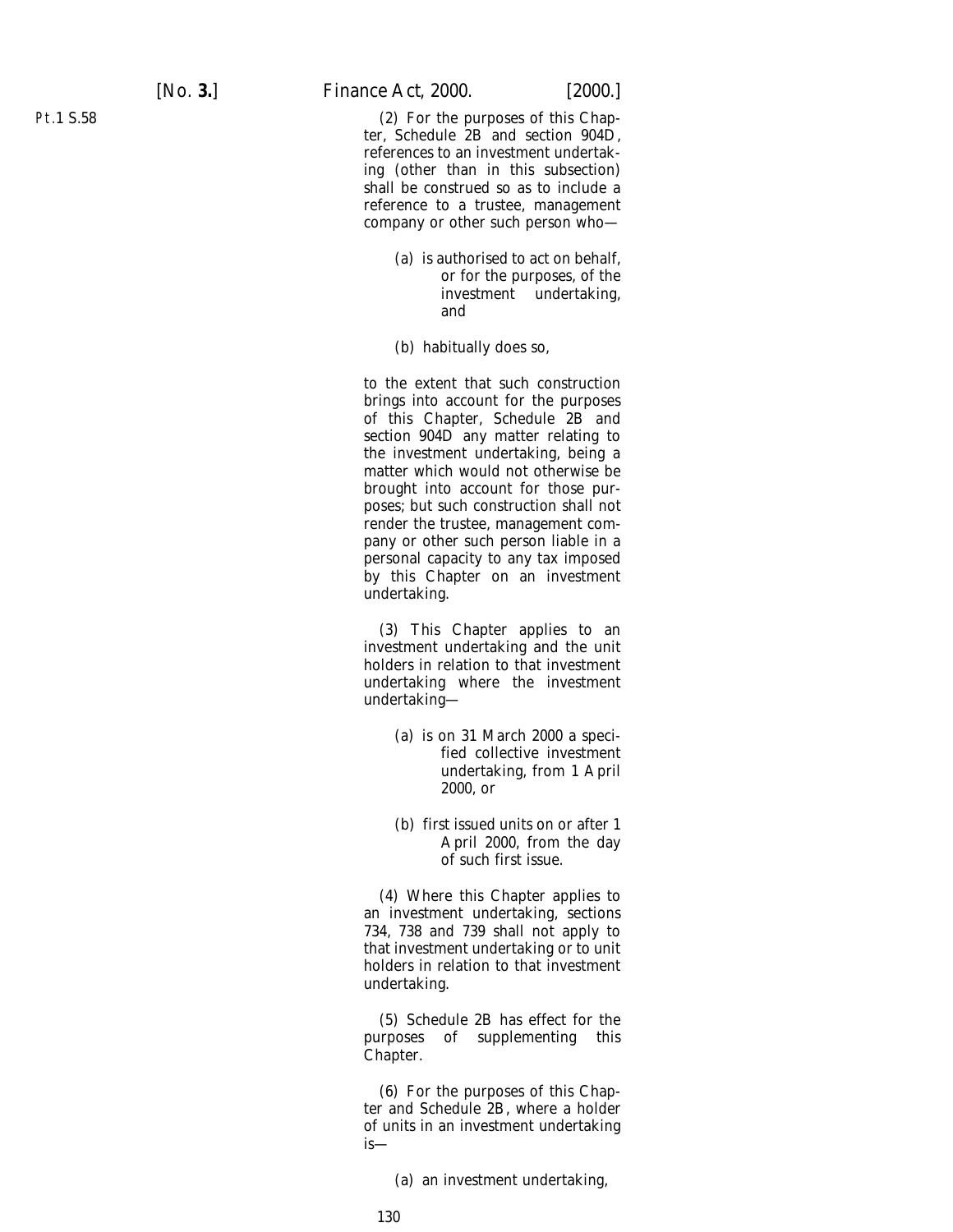(*b*) a special investment scheme, Pt.1 S.58 or

the unit holder shall be treated as being entitled to the units so held.

Charge to tax.  $739C - (1)$  Notwithstanding anything in the Acts, an investment undertaking to which this Chapter applies shall not be chargeable to tax in respect of relevant profits otherwise than to the extent provided for in this Chapter.

> (2) Notwithstanding Chapter 4 of Part 8, that Chapter shall apply to a deposit (within the meaning of that Chapter) to which an investment undertaking is for the time being entitled as if such deposit were not a relevant deposit within the meaning of that Chapter.

Gain arising on a 739D.—(1) In this Chapter—<br>chargeable event.

- (*a*) references to a chargeable event in relation to an investment undertaking in respect of a unit holder are, where the investment undertaking is an umbrella fund, references to a chargeable event in relation to each sub-fund of the umbrella fund in respect of a unit holder in that sub-fund, as if the sub-fund were the investment undertaking,
- (*b*) references to an amount invested by a unit holder in an investment undertaking for the acquisition of a unit (in this paragraph referred to as the 'original unit'), where the original unit is a unit in a sub-fund of an umbrella scheme and the original unit has been exchanged for a unit or units of another subfund of the umbrella scheme, are references to the amount invested by the unit holder for the acquisition of the original unit, and

<sup>(</sup>*c*) a unit trust to which section 731(5)(*a*) applies,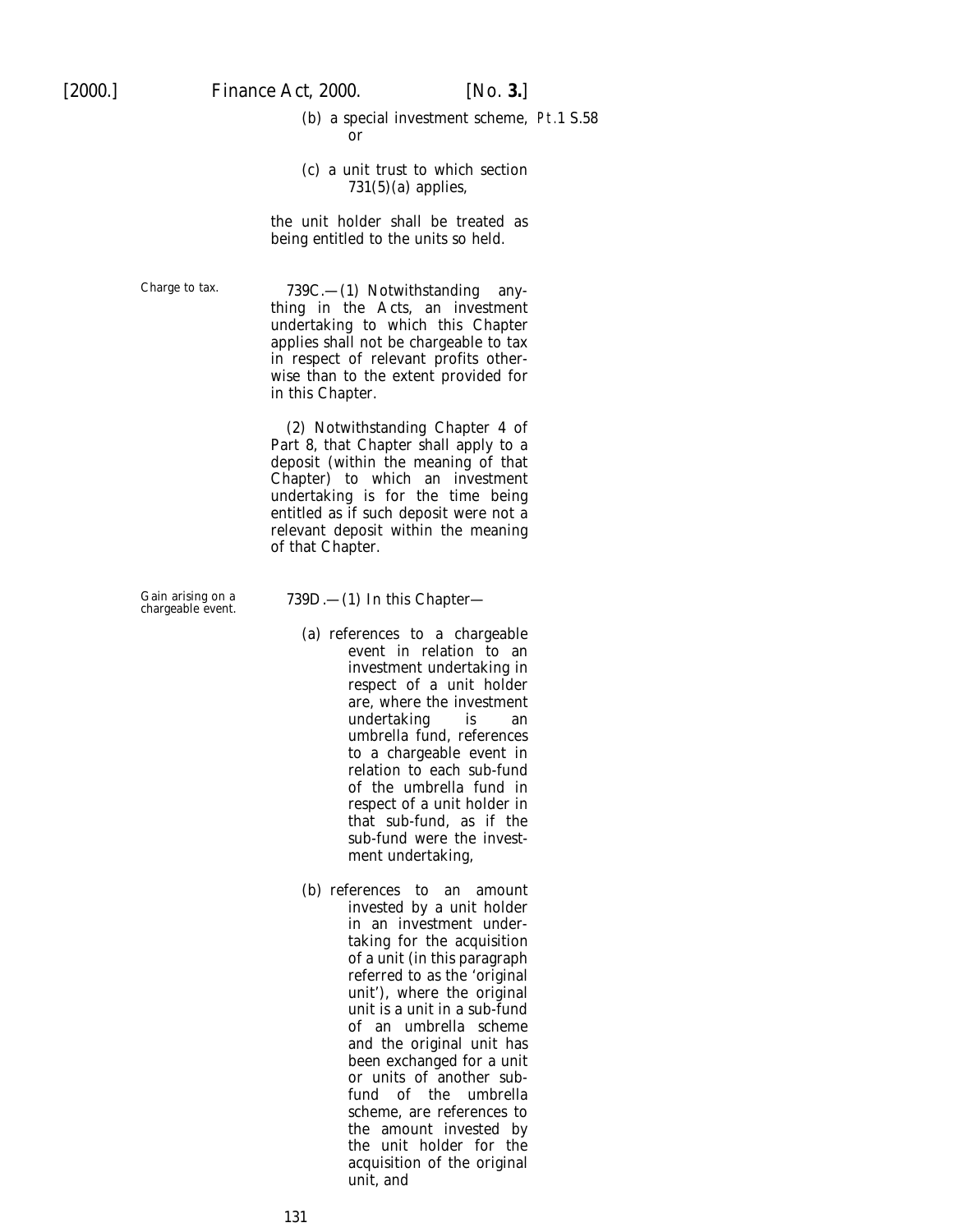(*c*) references to an amount moderation in the acquisition for the acquisition for the acquisition of a unit shall, where the moderation wass on 31 March 2000 a met undertaking specified collective investment undertaking invested by a unit holder in an investment undertaking for the acquisition of a unit shall, where the undertaking was on 31 March 2000 a specified collective investment undertaking and the unit was at that time a unit (within the meaning of section 734(1)) held by the unit holder as a unit holder (within the meaning of the said section) in relation to the specified collective investment undertaking, be references to the amount invested by the unit holder for the acquisition of the unit (within the said meaning) of the specified collective investment undertaking, or where that unit was otherwise acquired by the unit holder, the value of that unit at its date of acquisition by the unit holder.

(2) On the happening of a chargeable event in relation to an investment undertaking in respect of a unit holder, there shall, subject to this section, be treated as arising to the investment undertaking a gain in the amount of—

- (*a*) where the chargeable event is the making of a relevant payment, the amount of the relevant payment,
- ( *b*) where the chargeable event is the making of any other payment by the investment undertaking to a person, by virtue of that<br>person being a unit person being a unit holder, otherwise than on the cancellation, redemption or repurchase of a unit, the amount of the payment,
- ( *c*) where the chargeable event is the making of a payment by the investment undertaking to a unit holder, on the cancellation, redemption or repurchase of a unit—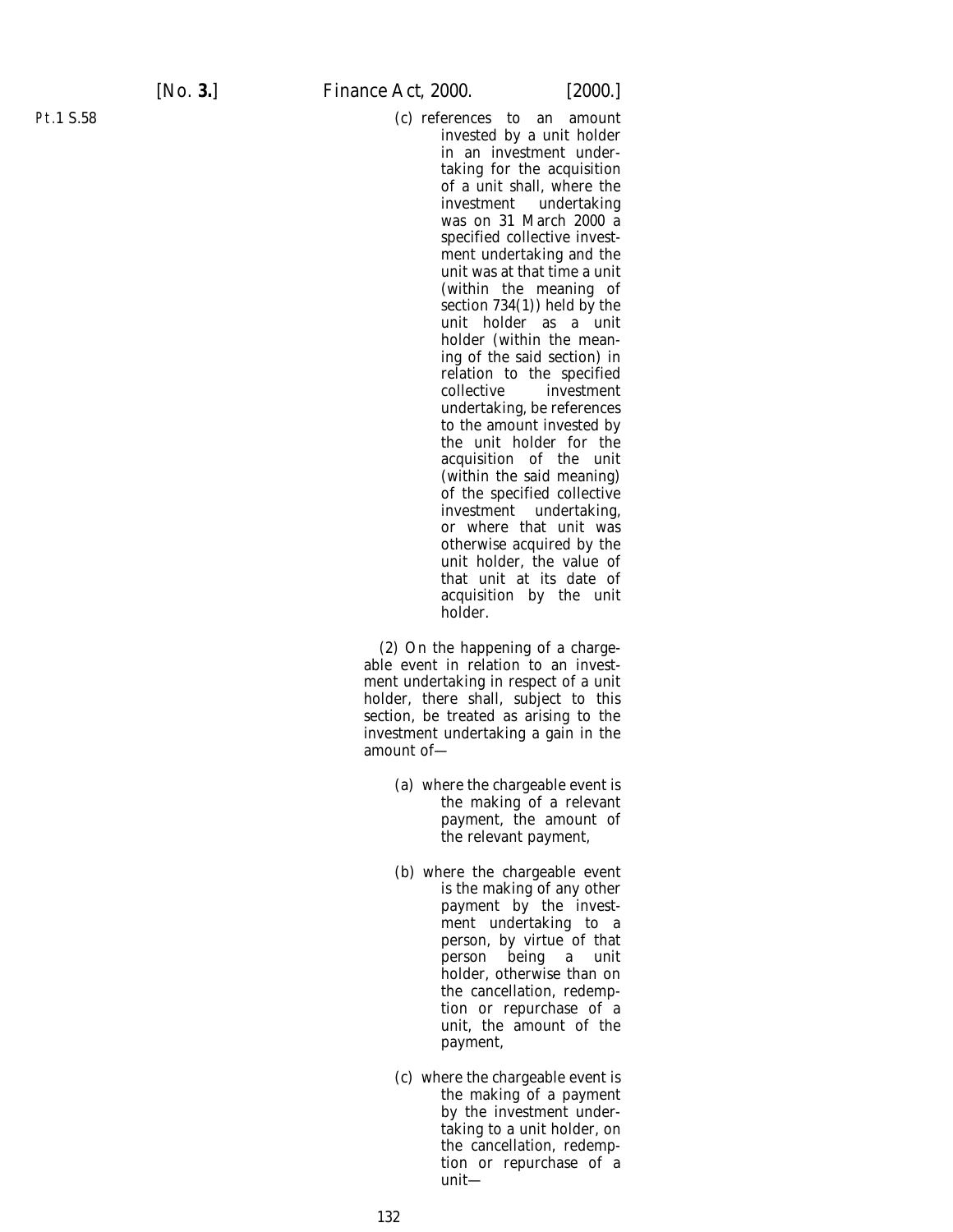- (i) the amount deter- Pt.1 S.58 mined under subsection (3), or
- (ii) where the investment undertaking has made<br>an election under election under subsection (5), the amount of the payment reduced by the amount invested by the unit holder in the investment undertaking in acquiring the unit, and where the unit was otherwise acquired by the unit holder, the amount so invested shall be the value of the unit at the time of its acquisition by the unit holder,
- (*d*) where the chargeable event is the transfer by a unit holder of entitlement to a unit,
	- (i) the amount determined under subsection (4), or
	- (ii) where the investment undertaking has made an election under subsection (5), the value of the unit transferred at the time of transfer reduced by the amount invested by the unit holder in the investment taking in acquiring the unit, and where the unit was otherwise acquired by the unit holder, the amount so invested shall be the value of the unit at the time of its acquisition by the unit holder, and
- (*e*) where the chargeable event is deemed to happen on 31 December 2000, the excess (if any) of the value of the units held by the unit holder on that day over the total amount invested in the investment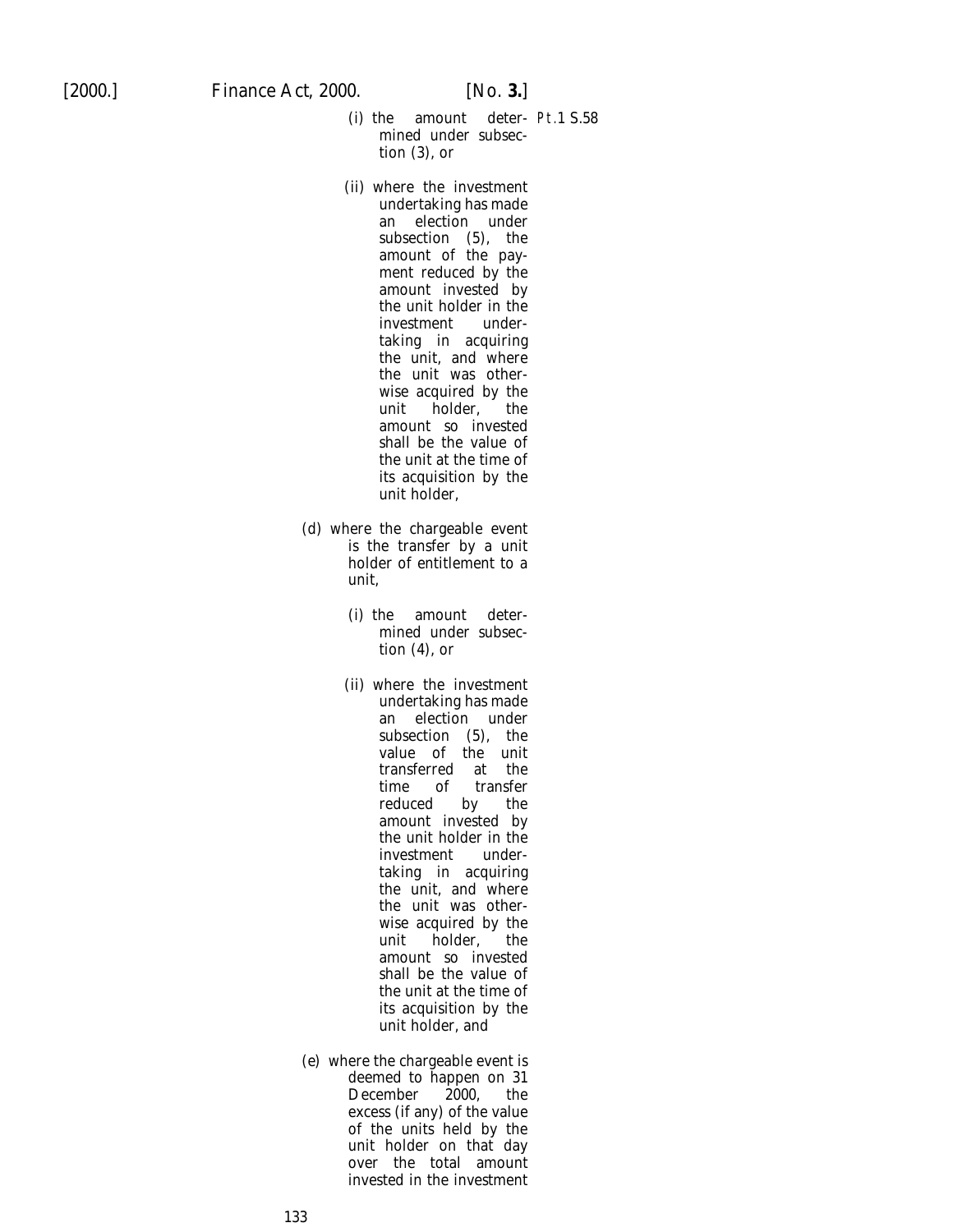Pt.1 S.58

undertaking by the unit holder for the acquisition of the units, and where any unit was otherwise acquired by the unit holder, the amount so invested to acquire that unit shall be the value of the unit at the time of its acquisition by the unit holder.

(3) The amount referred to in subsection  $(2)(c)$  is the amount determined by the formula—

$$
\frac{P - (C \times N1)}{N2}
$$

where—

- P is the amount in money or money's worth payable to the unit holder on the cancellation, redemption or repurchase of units, without having regard to any amount of appropriate tax (within the meaning of section 739E) thereby arising,
- C is the total amount invested by the unit holder in the investment undertaking to acquire the units held by the unit holder immediately before the chargeable event and—<br>(*a*) where any unit was other
	- wise acquired by the unit holder, or
	- ( *b*) where a chargeable event was deemed to happen on 31 December 2000 in respect of the unit holder of that unit,

the amount so invested to acquire the unit is—

- (i) where paragraph ( *a*) applies, the value of the unit at the time of its acquisition by the unit holder, and
- (ii) where paragraph ( *b* ) applies, the value of the unit on 31 December 2000, without having regard to any amount of appropriate tax (within the meaning of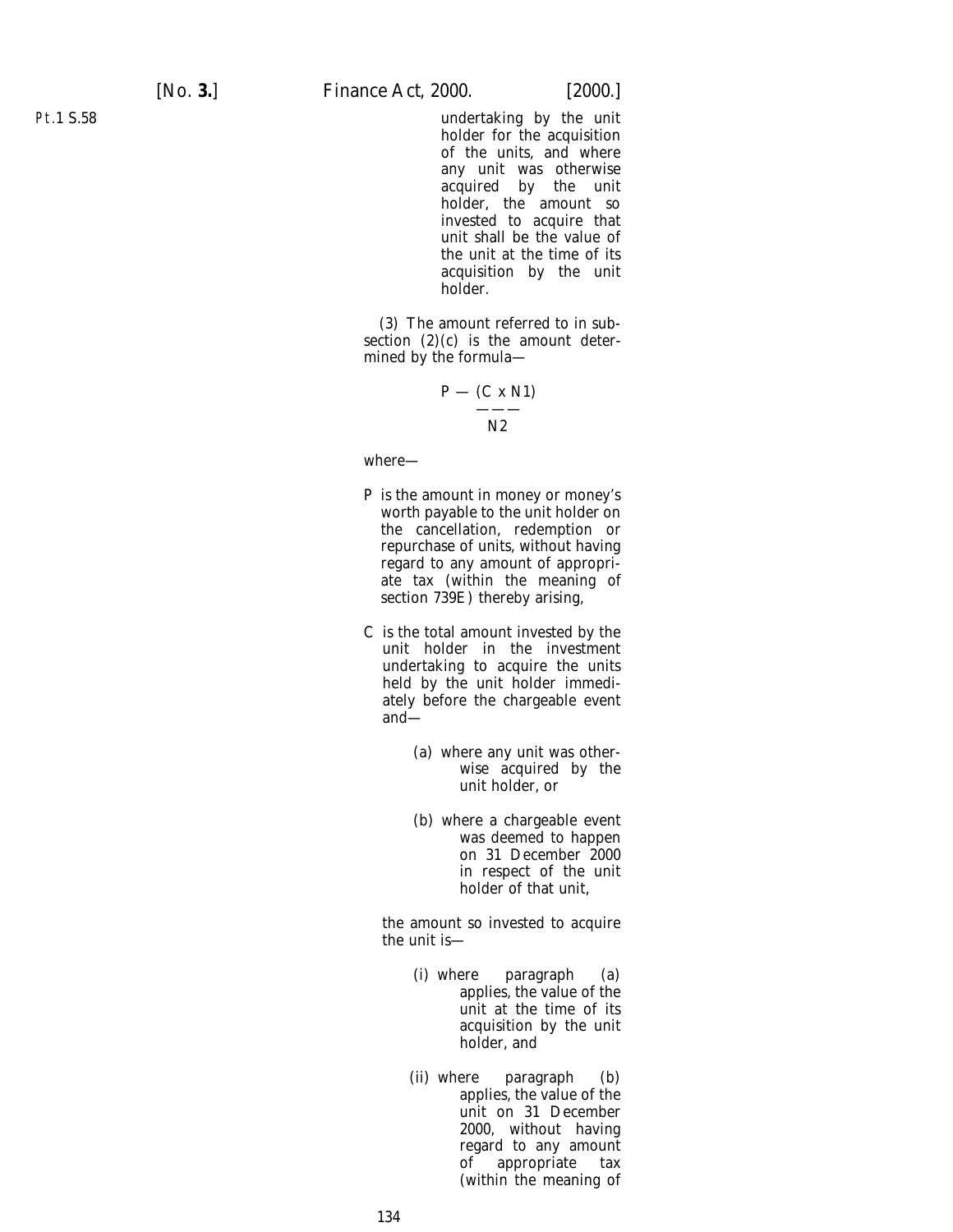## section 739E) thereby Pt.1 S.58 arising,

- N1 is the number of units being cancelled, redeemed or, as the case may be, repurchased on the happening of the chargeable event, and
- N2 is the total number of units held by the unit holder immediately before the chargeable event.

(4) The amount referred to in subsection  $(2)(d)$  is the amount determined by the formula—

$$
V - (C \times N1)
$$
  

$$
N2
$$

where—

- V is the value of the units transferred, at the time of transfer, without having regard to any amount of appropriate tax (within the meaning of section 739E) thereby arising,
- C is the total amount invested by the unit holder in the investment undertaking to acquire the units held by the unit holder immediately before the chargeable event and—
	- (*a*) where any unit was otherwise acquired by the unit holder, or
	- (*b*) where a chargeable event was deemed to happen on 31 December 2000 in respect of the unit holder of that unit,

the amount so invested to acquire the unit is—

- (i) where paragraph (*a*) applies, the value of the unit at the time of its acquisition by the unit holder, and
- (ii) where paragraph (*b*) applies, the value of the unit on 31 December 2000, without having regard to any amount of appropriate tax (within the meaning of section 739E) thereby arising,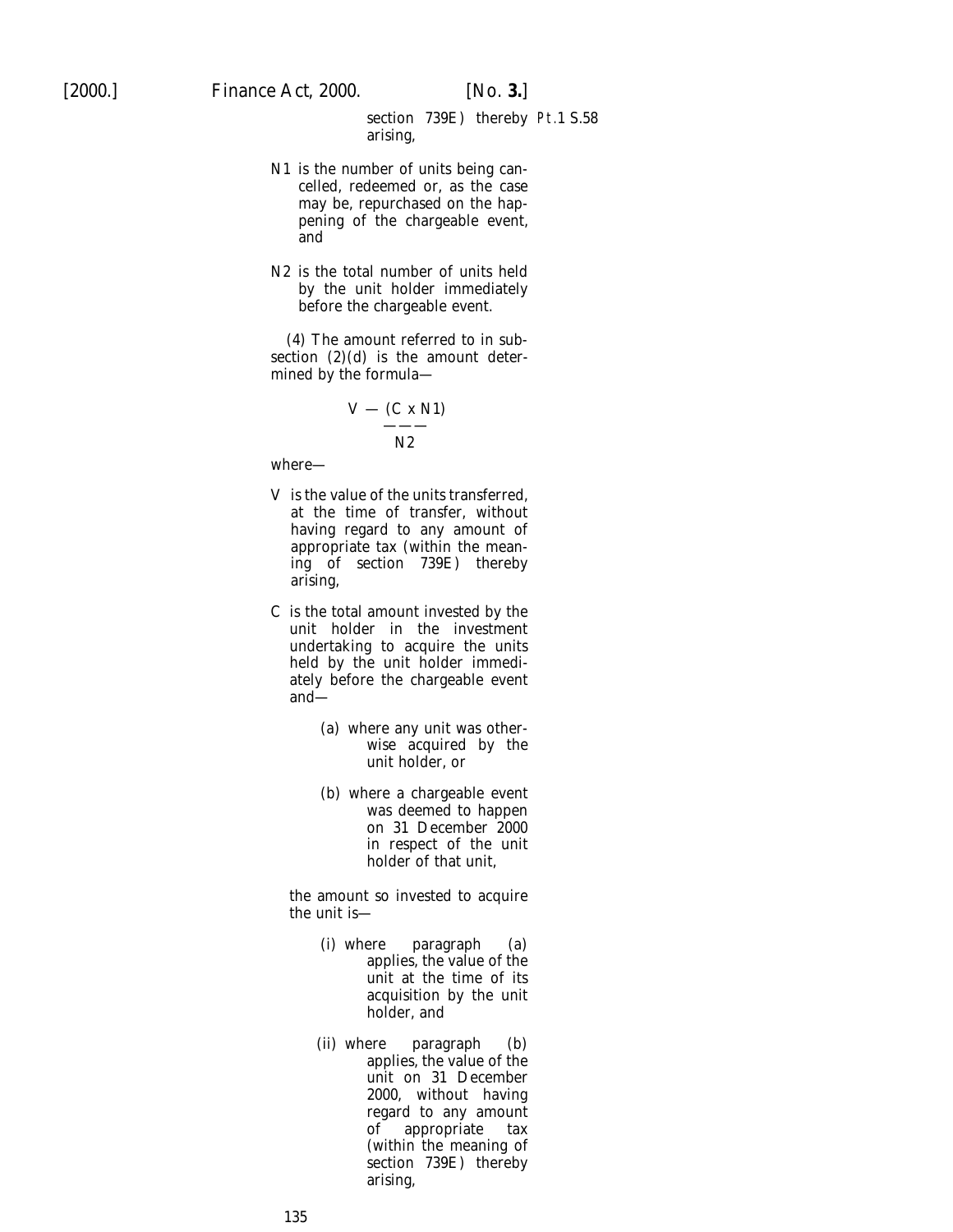Pt.1 S.58

] *Finance Act,* 2000. [2000.]

- N1 is the number of units transferred on the happening of the chargeable event, and
- N2 is the total number of units held by the unit holder immediately before the chargeable event.

(5) The election referred to in paragraphs ( *c*) and ( *d*) of subsection (2) is an irrevocable election made by an investment undertaking—

- (*a*) at the time it is set up or commenced, or
- (*b*) where the investment undertaking was on 31 March 2000 a specified collective investment undertaking, on 1 April 2000,

in respect of all its unit holders at that time or any future time, so that, for the purposes of identifying units acquired with units subsequently disposed of by a unit holder, units acquired at an earlier time are deemed to have been disposed of before units acquired at a later time.

(6) A gain shall not be treated as arising to an investment undertaking on the happening of a chargeable event in respect of a unit holder where, immediately before the chargeable event, the unit holder—

- (*a*) is a pension scheme which has made a declaration to the investment undertaking in accordance with paragraph 2 of Schedule  $\mathbf{\hat{2}B}$
- ( *b*) is a company carrying on life business within the meaning of section 706, and which company has made a declaration to the investment undertaking in accordance with paragraph 3 of Schedule 2B,
- ( *c*) is another investment undertaking which has made a declaration to the investment undertaking in accordance with paragraph 4 of Schedule  $2B$ ,
- ( *d*) is a special investment scheme which has made a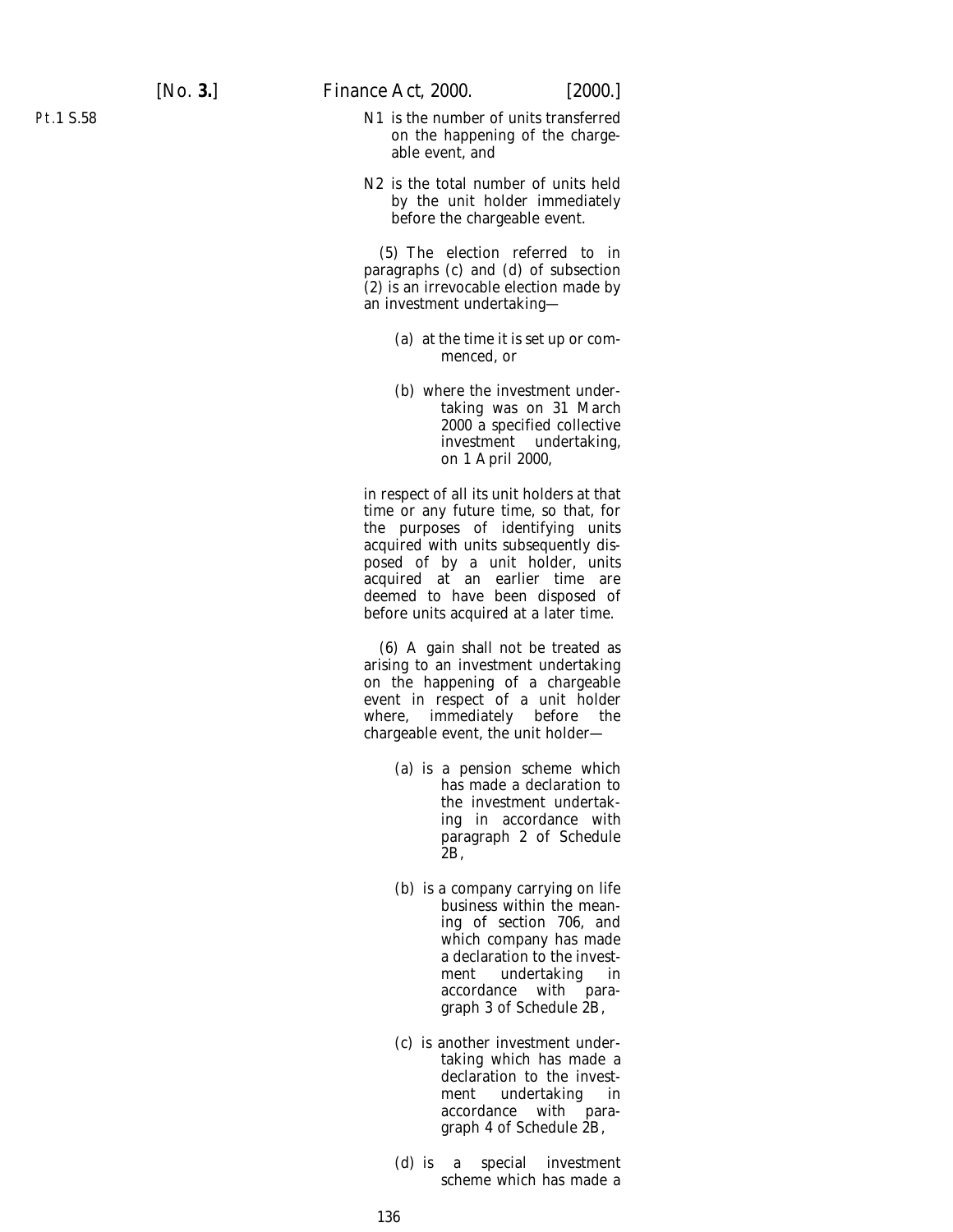declaration to the invest- Pt.1 S.58 ment undertaking in accordance with paragraph 5 of Schedule 2B,

- (*e*) is a unit trust to which section  $731(5)(a)$  applies, and the unit trust has made a declaration to the investment undertaking in accordance with paragraph 6 of Schedule 2B,
- (*f*) is a person who—
	- (i) is entitled to exemption from income tax by virtue of section 207(1)(*b*), and
	- (ii) has made a declaration to the investment undertaking in accordance with paragraph 7 of Schedule  $\overline{2}B$ .
- (*g*) is a qualifying management company or a specified company and has made a declaration to the investment undertaking in accordance with paragraph 8 of Schedule 2B, or
- (*h*) is a person who is entitled to exemption from income tax and capital gains tax by virtue of section  $784A(2)$  (as amended by the *Finance Act, 2000*) and the units held are assets of an approved retirement fund or an approved minimum retirement fund and the qualifying fund manager has made a declaration to the investment undertaking in accordance with paragraph 9 of Schedule 2B,

and the investment undertaking is in the possession of the declaration immediately before the chargeable event.

(7) Subject to subsection (8), a gain shall not be treated as arising to an investment undertaking on the happening of a chargeable event in respect of a unit holder where,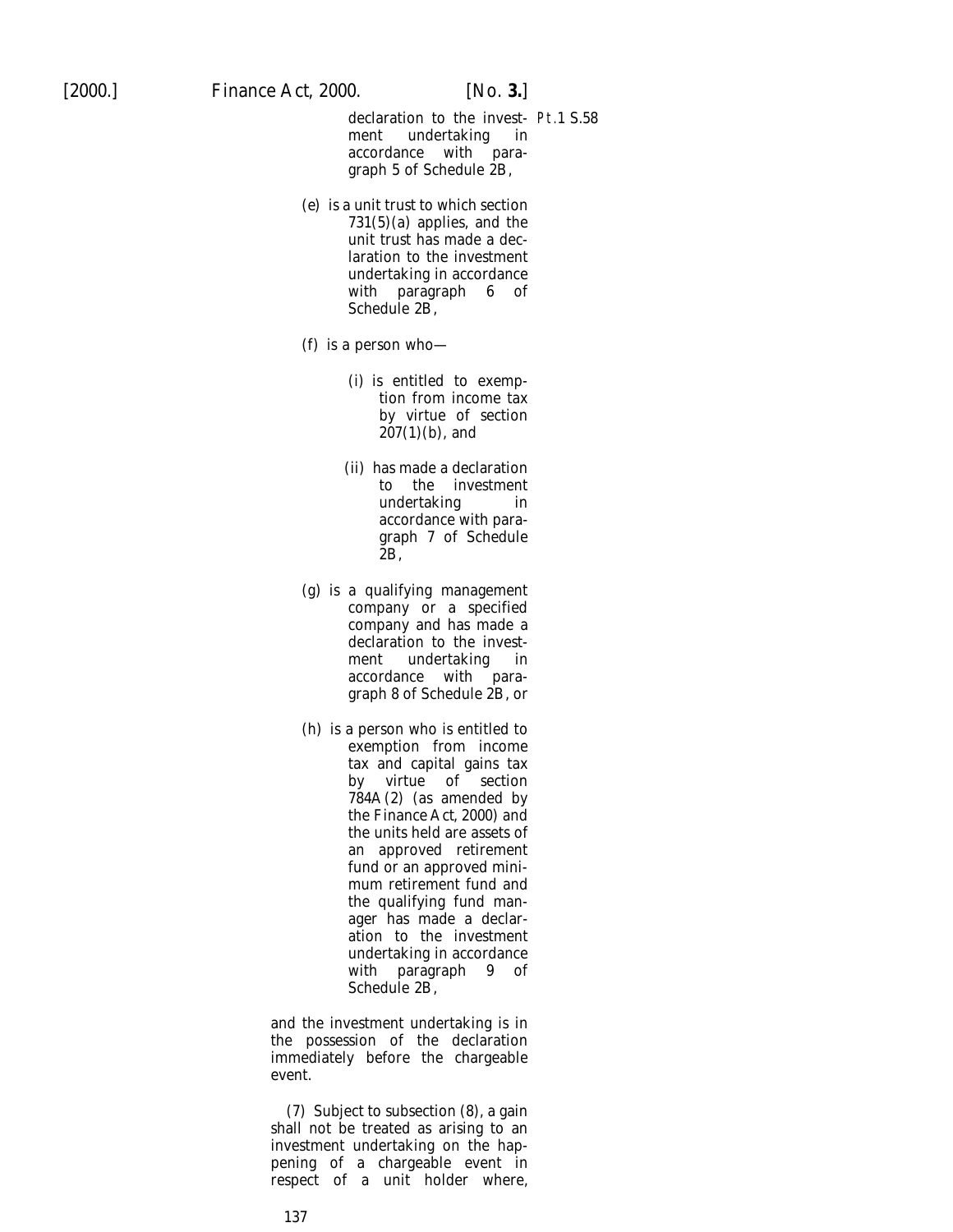immediately before the chargeable event, the investment undertaking—

- (*a*) is in possession of a declaration of a kind referred to in—
	- (i) paragraph 10 of Schedule 2B, or
	- (ii) where the unit holder is not a company, paragraph 11 of that Schedule, and
- ( *b*) is not in possession of any information which would reasonably suggest that—
	- (i) the information contained in that declaration is not, or is no longer, materially correct,
	- (ii) the unit holder failed to comply with the undertaking referred to in paragraph 10( *g*) or 11( *f*), as the case may be, of Schedule 2B, or
	- (iii) immediately before the chargeable event the unit holder is resident or ordinarily resident in the State.
- (8) ( *a*) A gain shall not be treated as arising to an investment undertaking on the happening of a chargeable event in respect of a unit holder where—
	- (i) the investment undertaking was on 31 March 2000 a specified collective investment undertaking and the unit holder was a unit holder (within the meaning of section  $734(1)$  in  $734(1)$ ) in relation to that specified collective investment undertaking at that time, and
	- (ii) the investment undertaking on or before 30 June 2000 makes to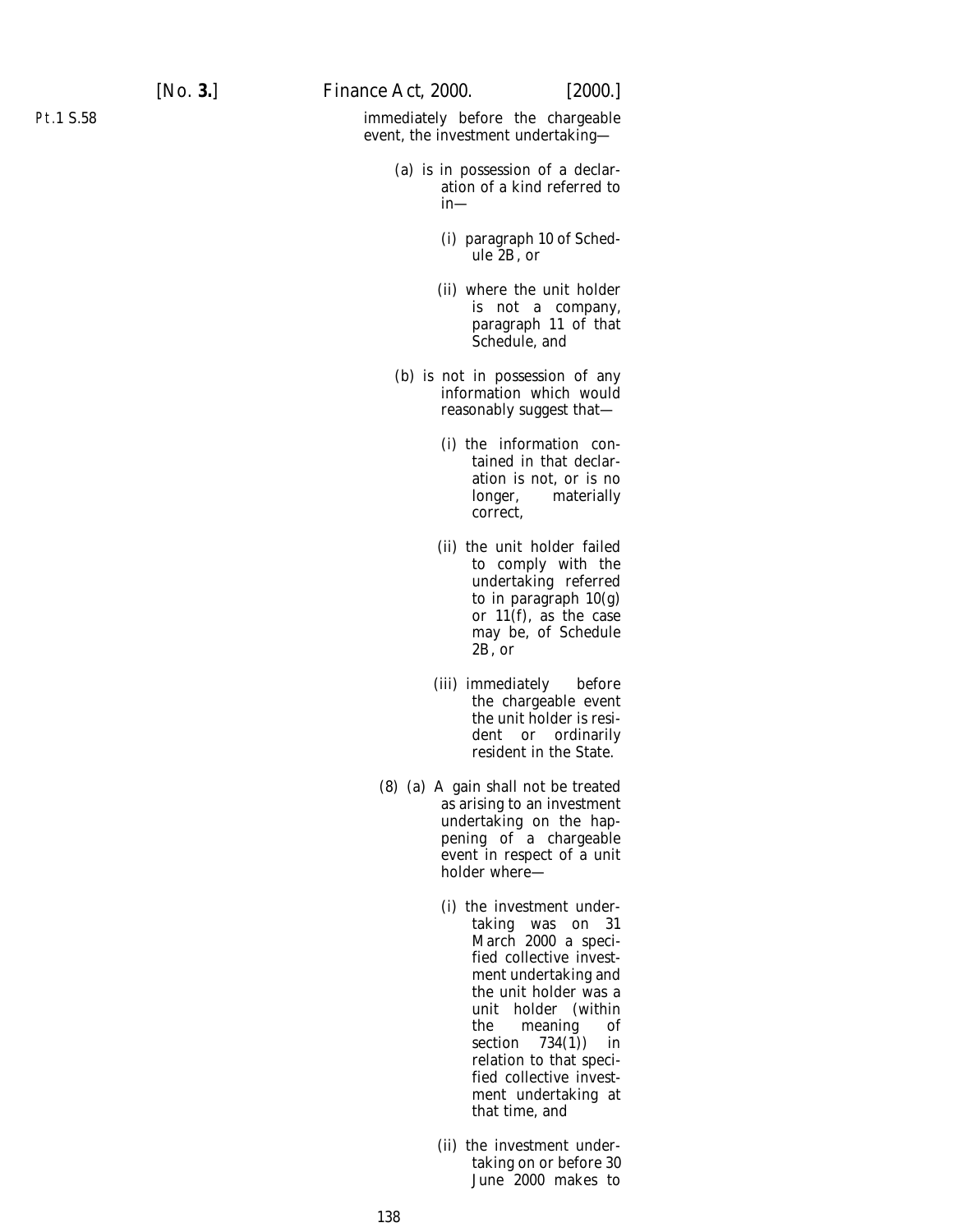the Collector-General Pt.1 S.58 a declaration in accordance with paragraph 12 of Schedule  $\tilde{z}B$ ,

otherwise than, subject to paragraph (*b*), in respect of a unit holder (in this subsection and in section 739G referred to as an 'excepted unit holder')—

- (A) whose name is included in the schedule to the declaration by virtue of paragraph 12(*d*) of Schedule 2B, and
- (B) who has not made a declaration of a kind referred to in subsection (6) to the investment undertaking.
- (*b*) A gain shall not be treated as arising to an investment undertaking on the happening of a chargeable event in respect of an excepted unit holder where the chargeable event is deemed to happen on 31 December 2000.

(9) A gain shall not be treated as arising to an investment undertaking on the happening of a chargeable event in respect of a unit holder who is an intermediary, where immediately before the chargeable event the investment undertaking—

- (*a*) is in possession of a declaration of a kind referred to in paragraph 13 of Schedule 2B, and
- (*b*) is not in possession of any information which would reasonably suggest that—
	- (i) the information contained in that declaration is not, or is no longer, materially correct,
	- (ii) the intermediary failed to comply with the undertaking referred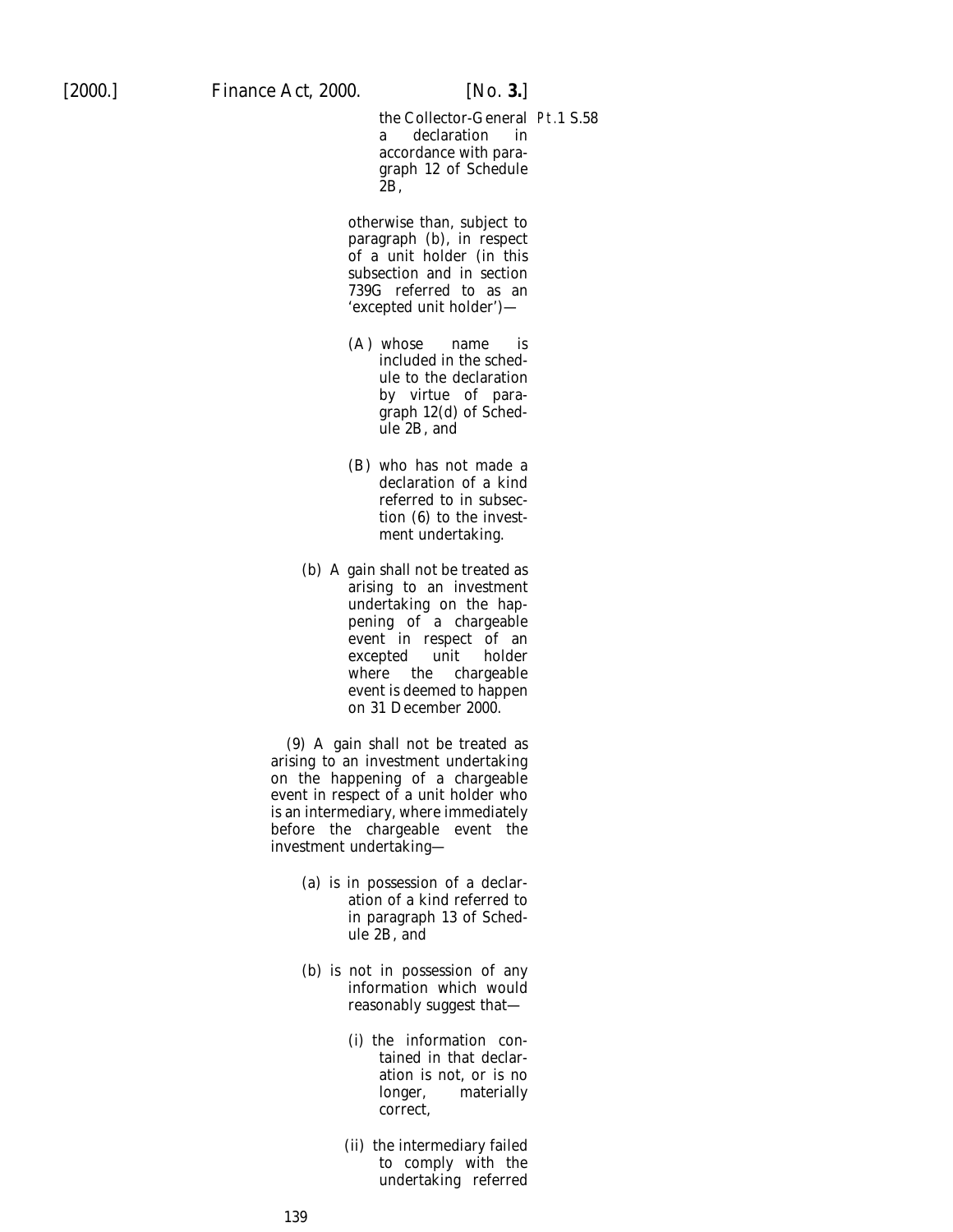to in paragraph 13(*e*) of Schedule 2B, or

(iii) any of the persons, on whose behalf the intermediary holds units of, or receives payments from, the investment undertaking, is resident or ordinarily resident in the State.

(10) An investment undertaking shall keep and retain declarations made to it in accordance with Schedule 2B for a period of 6 years from the time the unit holder of the units in respect of which a declaration was made, ceases to be such a unit holder.

Deduction of tax on 739E.—(1) In this section and the occurrence of a chargeable event. sections 739F and 739G, 'appropriate tax', in connection with a chargeable event in relation to an investment undertaking in respect of a unit holder, means a sum representing income tax on the amount of the gain arising to an investment undertaking—

- (*a*) where the amount of the gain is provided by section  $739D(2)(a)$ , at the standard rate for the year of assessment in which the gain arises,
- (*b*) where the chargeable event happens on or after 1 January 2001 and the amount of the gain is provided by paragraph (*b*), (*c*) or (*d*) of section  $739D(2)$ , at a rate determined by the formula—

 $(S + 3)$  per cent,

where S is the standard rate per cent (within the meaning of section 4), and

(*c*) where the chargeable event happens in the period commencing on 1 April 2000 and ending on 31 December 2000 and the amount of the gain is provided by paragraph (*b*), (*c*), (*d*) or (*e*) of section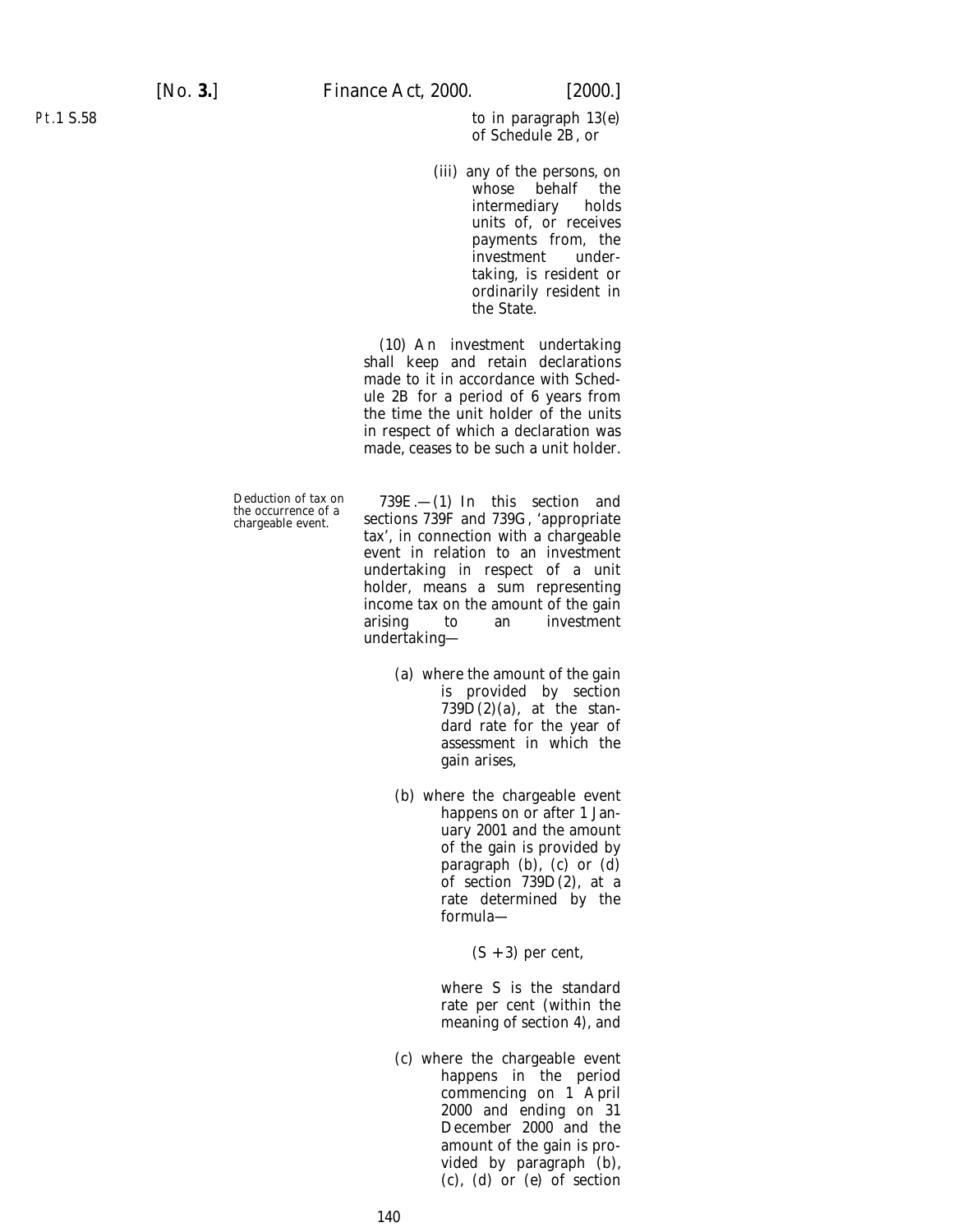739D(2), at a rate of 40 Pt.1 S.58 per cent.

(2) An investment undertaking shall account for the appropriate tax in connection with a chargeable event in relation to a unit holder in accordance with section 739F.

(3) An investment undertaking which is liable to account for appropriate tax in connection with a chargeable event in relation to a unit holder shall, at the time of the chargeable event, where the chargeable event is—

- (*a*) the making of a payment to a unit holder, be entitled to deduct from the payment an amount equal to the appropriate tax,
- (*b*) (i) the transfer by a unit holder of entitlement to a unit, or
	- (ii) deemed to happen on 31 December 2000,

be entitled to appropriate or cancel such units of the unit holder as are required to meet the amount of appropriate tax,

and the investment undertaking shall be acquitted and discharged of such deduction or, as the case may be, such appropriation or cancellation as if the amount of appropriate tax had been paid to the unit holder and the unit holder shall allow such deduction or, as the case may be, such appropriation or cancellation.

Returns and 739F.—(1) Notwithstanding any collection of appropriate tax. other provision of the Tax Acts, this section shall apply for the purposes of regulating the time and manner in which appropriate tax in connection with a chargeable event in relation to a unit holder shall be accounted for and paid.

> (2) An investment undertaking shall for each financial year make to the Collector-General—

> > (*a*) a return of the appropriate tax in connection with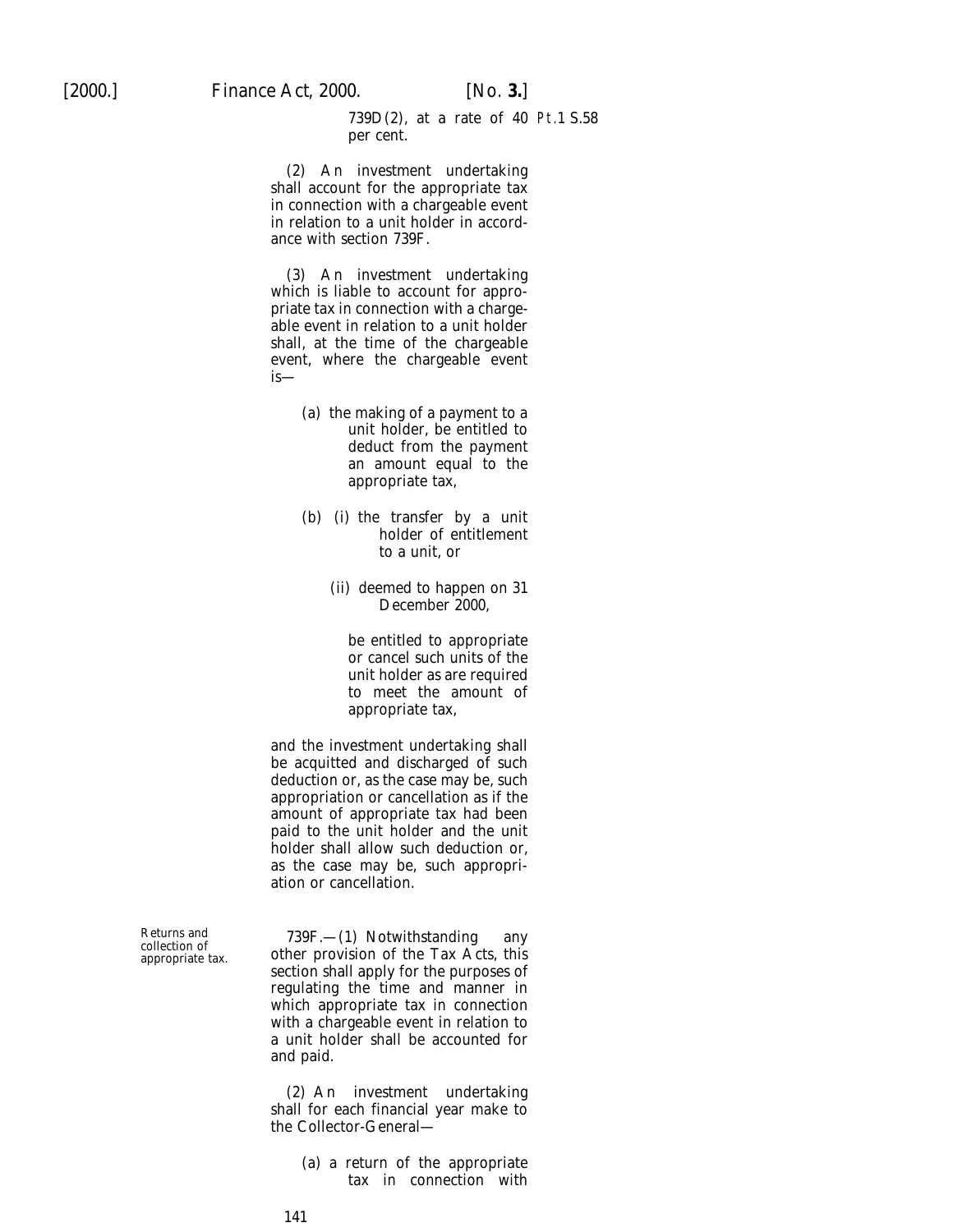chargeable events happening on or prior to 30 June, within 30 days of that date, and

( *b*) a return of appropriate tax in connection with chargeable events happening between 1 July and 31 December, within 30 days of that later date,

and where it is the case, the return shall specify that there is no appropriate tax for the period in question.

(3) The appropriate tax in connection with a chargeable event which is required to be included in a return shall be due at the time by which the return is to be made and shall be paid by the investment undertaking to the Collector-General, and the appropriate tax so due shall be payable by the investment undertaking without the making of an assessment; but appropriate tax which has become so due may be assessed on the investment undertaking (whether or not it has been paid when the assessment is made) if that tax or any part of it is not paid on or before the due date.

(4) Where it appears to the inspector that there is an amount of appropriate tax in relation to a chargeable event which ought to have been but has not been included in a return, or where the inspector is dissatisfied with any return, the inspector may make an assessment on the investment undertaking to the best of his or her judgement, and any amount of appropriate tax in connection with a chargeable event due under an assessment made by virtue of this subsection shall be treated for the purposes of interest on unpaid tax as having been payable at the time when it would have been payable if a correct return had been made.

(5) Where any item has been incorrectly included in a return as appropriate tax, the inspector may make such assessments, adjustments or setoffs as may in his or her judgement be required for securing that the resulting liabilities to tax, including interest on unpaid tax, whether of the investment undertaking making the return or of any other person, are in so far as possible the same as they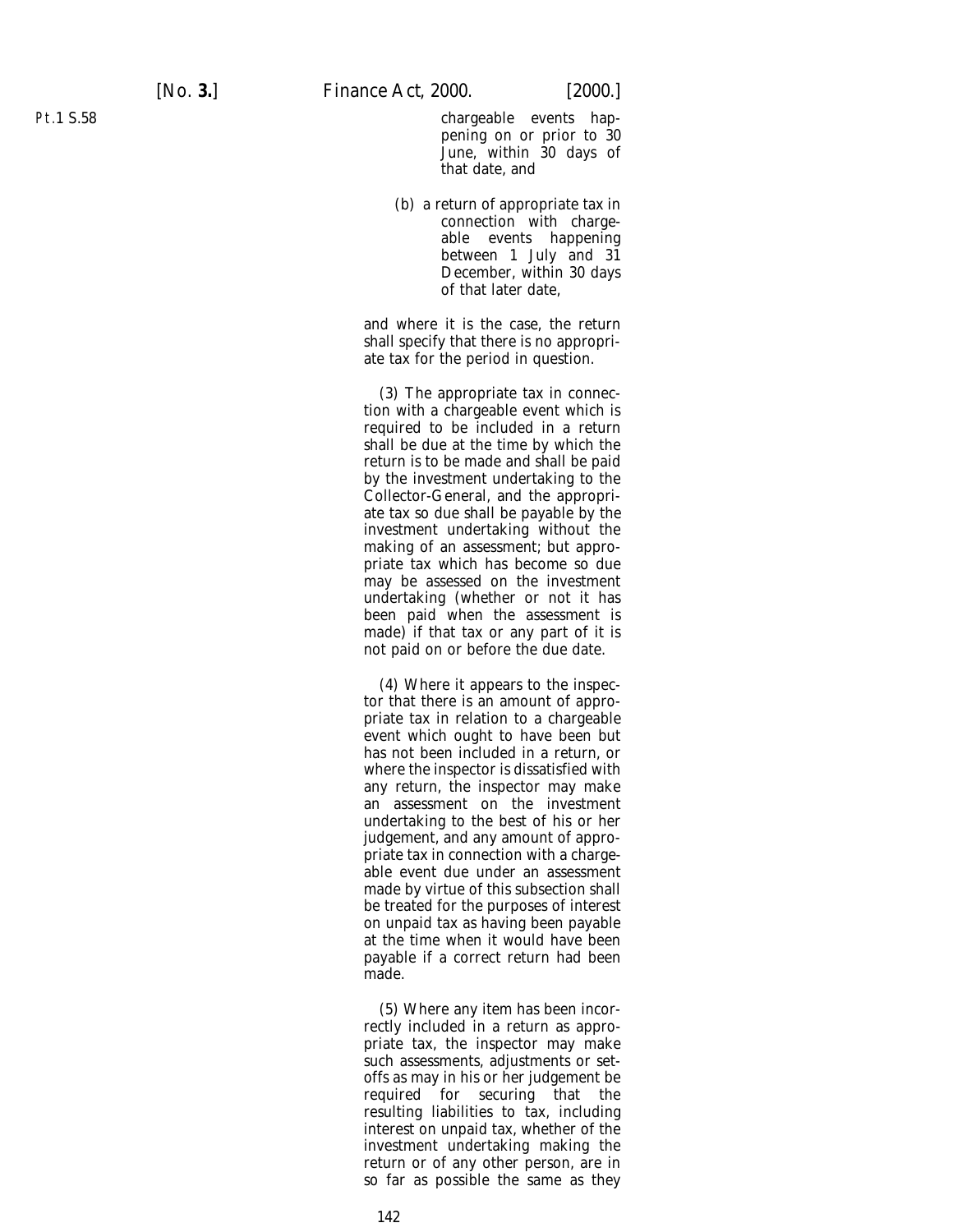would have been if the item had not Pt.1 S.58 been included.

- (6) (*a*) Any appropriate tax assessed on an investment undertaking shall be due within one month after the issue of the notice of assessment (unless that tax is due earlier under subsection (3)) subject to any appeal against the assessment, but no appeal shall affect the date when any amount is due under subsection (3).
	- (*b*) On determination of the appeal against an assessment under this Chapter, any appropriate tax overpaid shall be repaid.
- (7) (*a*) The provisions of the Income Tax Acts relating to—
	- (i) assessments to income tax,
	- (ii) appeals against such assessments (including the rehearing of appeals and the statement of a case for the opinion of the High Court), and
	- (iii) the collection and recovery of income tax,

shall, in so far as they are applicable, apply to the assessment, collection and recovery of appropriate tax.

- (*b*) Any amount of appropriate tax shall carry interest at the rate of 1 per cent for each month or part of a month from the date when the amount becomes due and payable until payment.
- (*c*) Subsections (2) and (4) of section 1080 shall apply in relation to interest payable under paragraph (*b*) as they apply in relation to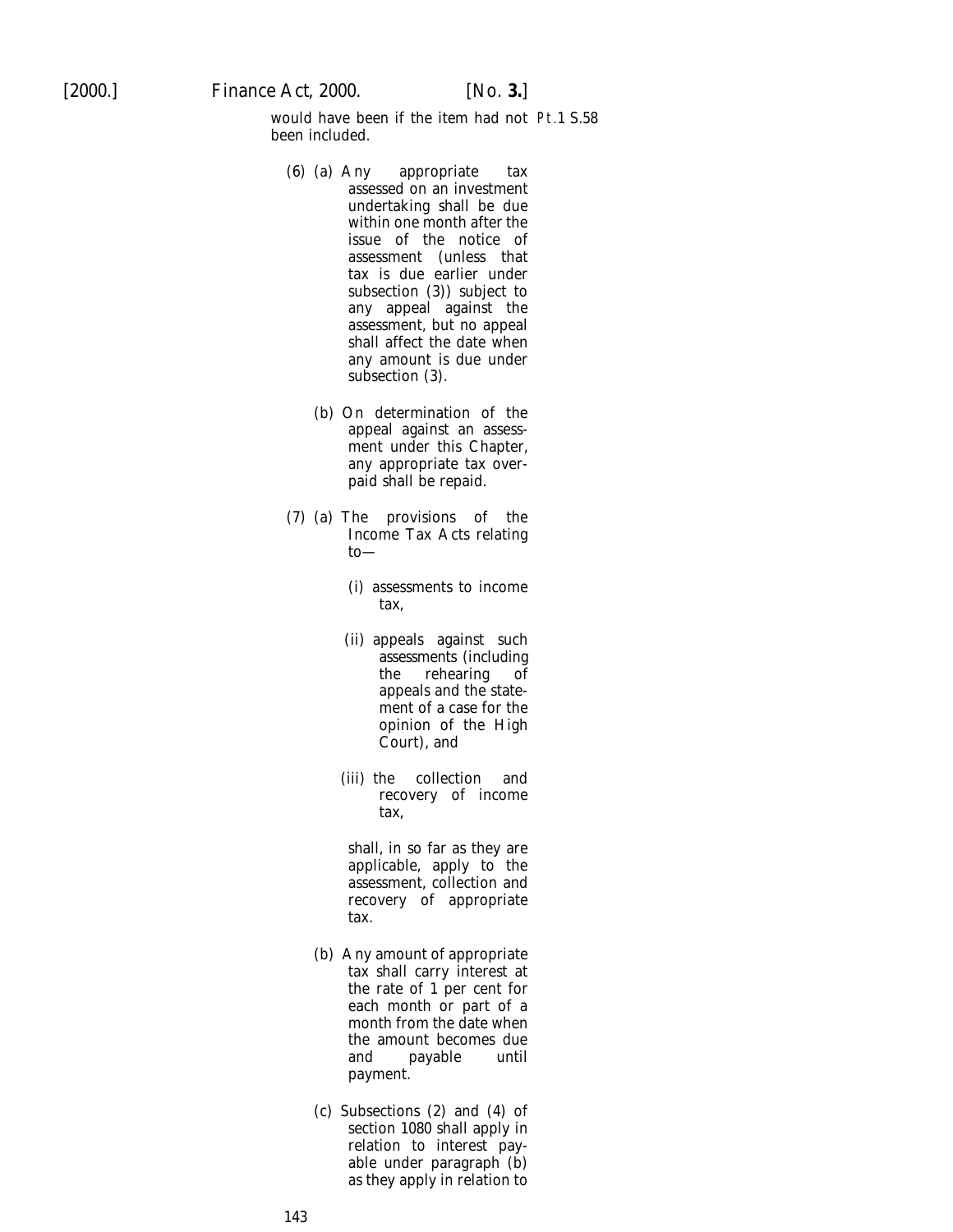Pt.1 S.58

interest payable under section 1080.

(*d*) In its application to any appropriate tax charged by any assessment made in<br>accordance with this accordance Chapter, section 1080 shall apply as if subsection  $(i)(\check{b})$  of that section were deleted.

(8) Every return shall be in a form prescribed by the Revenue Commissioners and shall include a declaration to the effect that the return is correct and complete.

Taxation of unit 739G.—(1) Where a chargeable holders in event in relation to an investment undertakings. undertaking in respect of a unit undertaking in respect of a unit holder is deemed to happen on 31 December 2000 and the unit holder is an excepted unit holder referred to in section 739D(8), the unit holder shall be treated for all the purposes of the Capital Gains Tax Acts as if the amount of the gain which, but for section  $739D(8)(\check{b})$ , would have arisen to the investment undertaking on the happening of the chargeable event, were a chargeable gain accruing to the unit holder at that time and notwithstanding section 28, the rate of capital gains tax in respect of that chargeable gain shall be 40 per cent.

> (2) As respects a payment in money or money's worth to a unit holder by reason of rights conferred on the unit holder as a result of holding units in an investment undertaking to which this Chapter applies—

- (*a*) where the unit holder is not a company and the payment is a payment from which appropriate tax has been deducted, the payment shall not be reckoned in computing the total income of the unit holder for the purposes of the Income Tax Acts and shall not be treated as giving rise to a chargeable gain under the Capital Gains Tax Acts,
- (*b*) where the unit holder is not a company and the payment is a payment from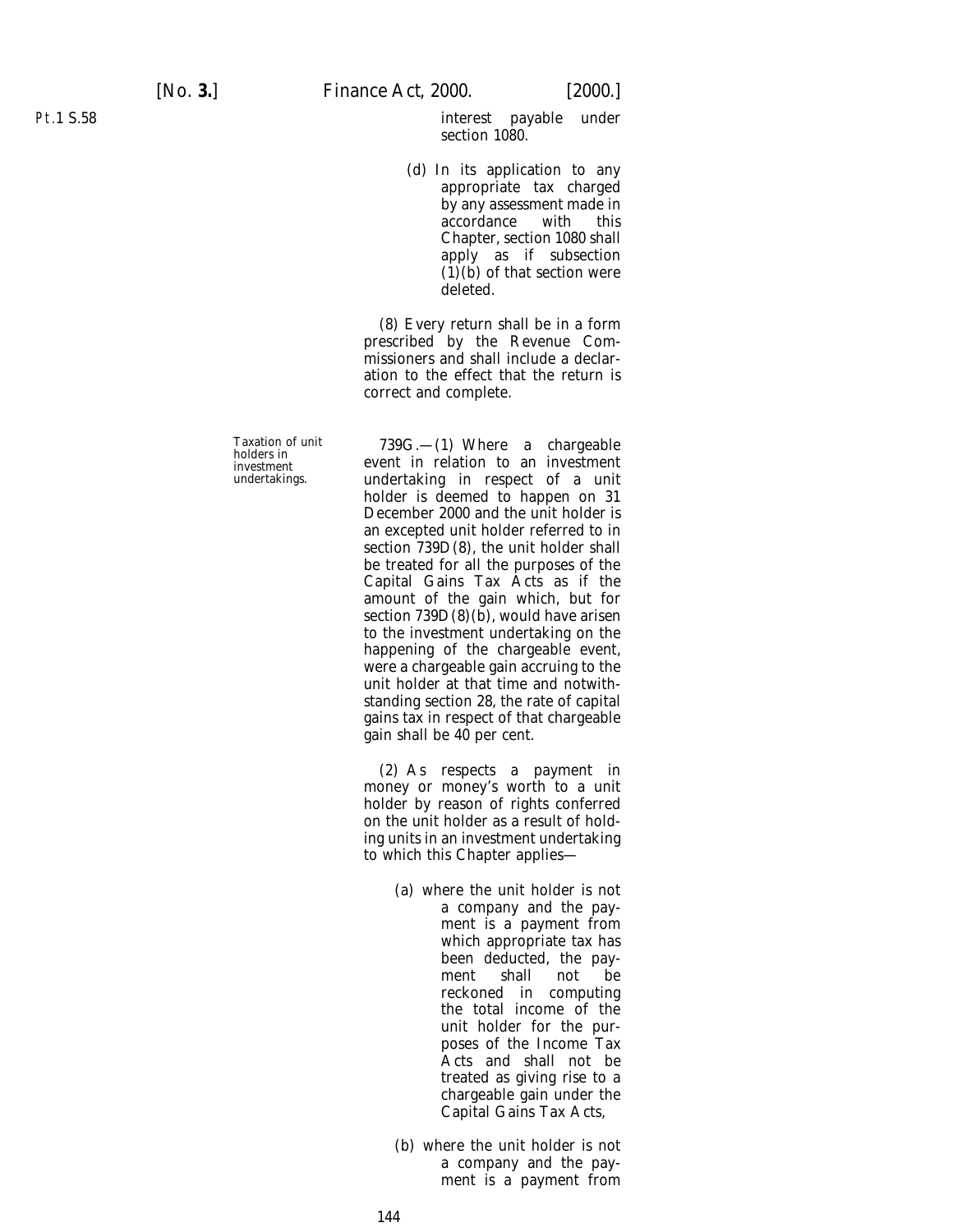which appropriate tax has Pt.1 S.58 not been deducted, the amount of the payment shall be treated for the purposes of the Tax Acts as income arising to the unit holder, constituting profits or gains chargeable to tax under Case IV of Schedule D,

- (*c*) where the unit holder is a company, the payment is a relevant payment and appropriate tax has been deducted from the payment, the amount received by the unit holder shall, subject to paragraph (*g*), be treated for the purposes of the Tax Acts as the net amount of an annual payment chargeable to tax under Case IV of Schedule D from the gross amount of which income tax has been deducted at the standard rate,
- (*d*) where the unit holder is a company, the payment is a<br>relevant payment and relevant payment appropriate tax has not been deducted from the payment, the amount of the payment shall, subject to paragraph (*g*), be treated for the purposes of the Tax Acts as income arising to the unit holder, constituting profits or gains chargeable to tax under Case IV of Schedule D,
- (*e*) where the unit holder is a company, the payment is not a relevant payment and appropriate tax has been deducted therefrom, such payment shall, subject to paragraph (*g*), not be taken into account for the purposes of the Tax Acts,
- (*f*) where the unit holder is a company, the payment is not a relevant payment and appropriate tax has not been deducted from the payment, the amount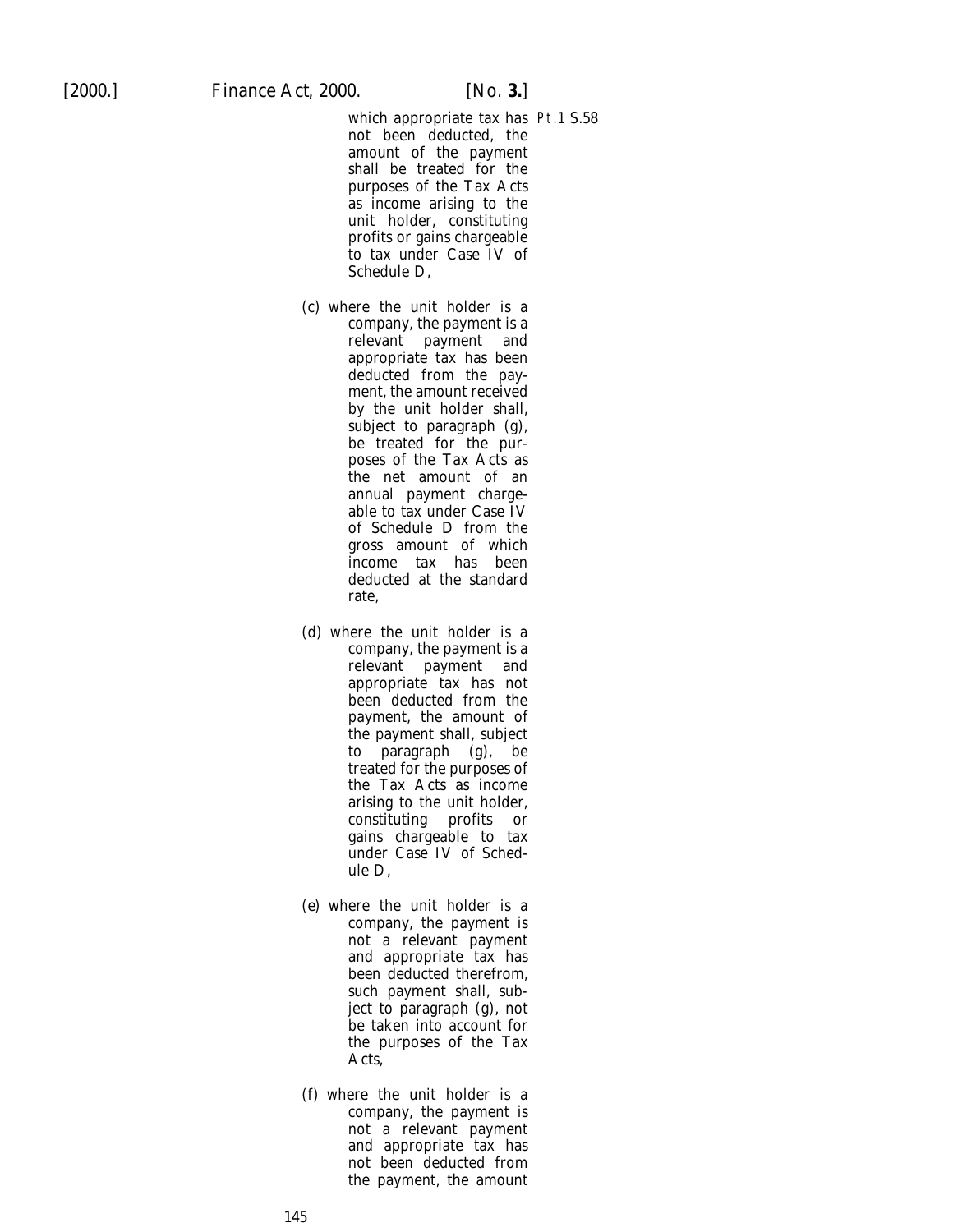Pt.1 S.58

of such payment shall, subject to paragraph (*g*), be treated for the purposes of the Tax Acts as income arising to the unit holder, constituting profits or gains chargeable to tax under Case IV of Schedule D,

- (*g*) where the unit holder is a company chargeable to tax on the payment under Case I of Schedule D—
	- (i) subject to subparagraph (ii), the amount received by the unit holder increased by the amount (if any) of appropriate tax deducted shall be income of the unit holder for the chargeable period in which the payment is made,
	- (ii) where the payment is made on the cancellation, redemption or repurchase of units by the investment undertaking, such income shall be reduced by the amount of the consideration in money or money's worth given by the unit holder for the acquisition of those units, and
	- (iii) the amount (if any) of appropriate tax deducted shall be set off against corporation tax assessable on the unit holder for the chargeable period in which the payment is made,
- (*h*) the amount of a payment made to a unit holder by an investment undertaking, where the unit holder is a company which is not resident in the State or the unit holder, not being a company, is neither resident nor ordinarily resident in the State, shall not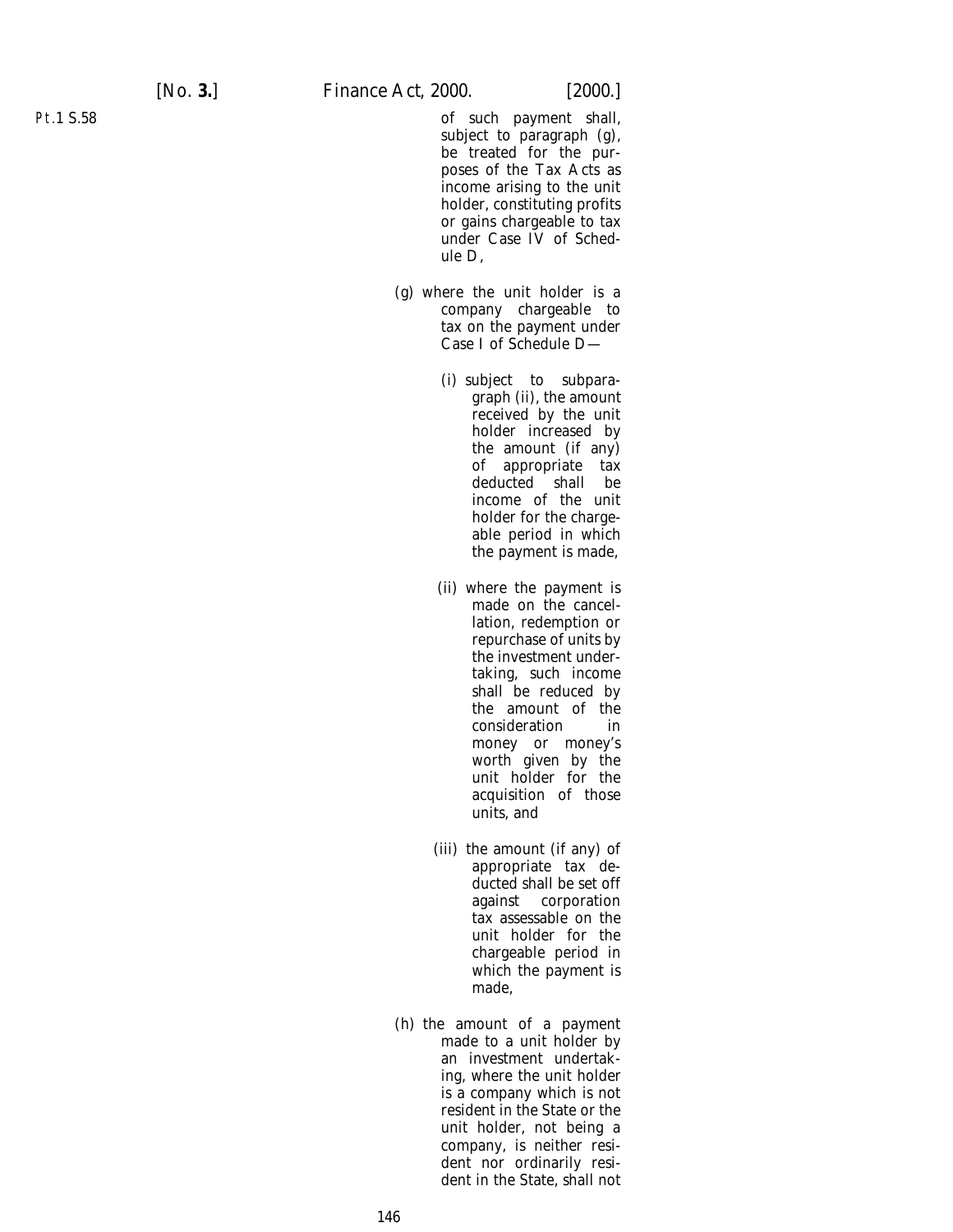be chargeable to income Pt.1 S.58 tax, and

(*i*) no repayment of appropriate tax shall be made to any person who is not a company within the charge to corporation tax.

Investment 739H.—(1) In this section—<br>
reconstructions and

reconstructions and 'exchange', in relation to a scheme of amalgamation. amalgamation, means the issue of units (in this section referred to as 'new units') by an investment undertaking (in this section referred to as the 'new undertaking') to the unit holders of another investment undertaking (in this section referred to as the 'old undertaking') in respect of and in proportion to (or as nearly as may be in proportion to) their holdings of units (in this section referred to as 'old units') in the old undertaking in exchange for the transfer by the old undertaking of all its assets and liabilities to the new undertaking where the exchange is entered into for the purposes of or in connection with a scheme of reconstruction or amalgamation;

> 'scheme of reconstruction or amalgamation' means a scheme for the reconstruction of any investment undertaking or investment undertakings or the amalgamation of any 2 or more investment undertakings.

> (2) The cancellation of old units arising from an exchange in relation to a scheme of reconstruction or amalgamation shall not be a chargeable event and the amount invested by a unit holder for the acquisition of the new units shall for the purposes of this Chapter be the amount invested by the unit holder for the acquisition of the old units.'',

#### and

(*b*) by the insertion after Schedule 2A of the following Schedule:

# ''Section 739D. SCHEDULE 2B

#### INVESTMENT UNDERTAKINGS: DECLARATIONS

#### *Interpretation*

1. In this Schedule—

147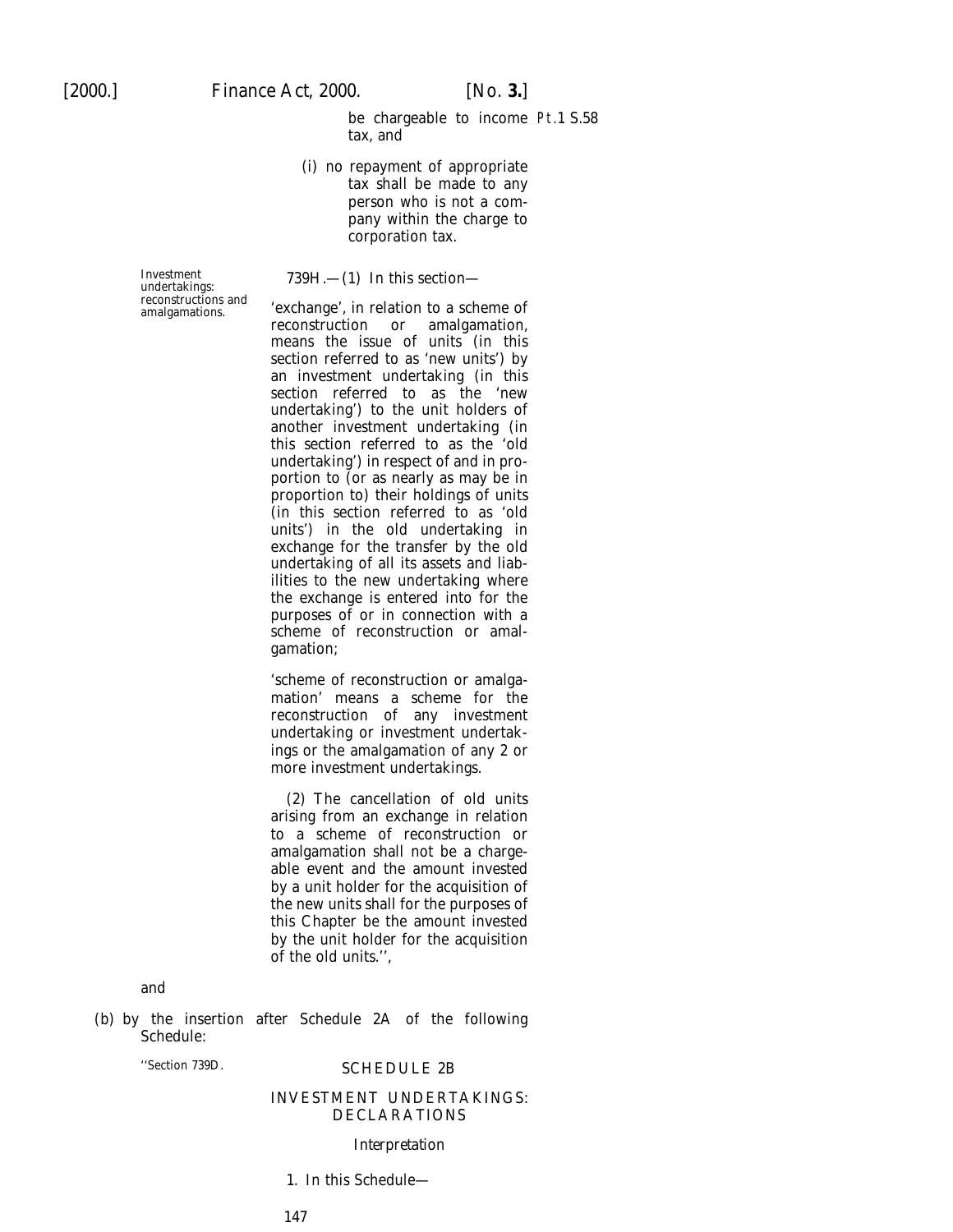'appropriate person', in relation to a pension scheme, means—

- (*a*) in the case of an exempt approved scheme (within the meaning of section 774), the administrator (within the meaning of<br>section 770) of the  $770$ ) of scheme,
- (*b*) in the case of a retirement annuity contract to which section 784 or 785 applies, the person lawfully carrying on in the State the<br>business of granting granting annuities on human life with whom the contract is made, and
- (*c*) in the case of a trust scheme to which section 784 or 785 applies, the trustees of the trust scheme;

'tax reference number', in relation to a person, has the meaning assigned to it by section 885 in relation to a specified person within the meaning of that section.

## *Declarations of pension schemes*

2. The declaration referred to in section  $739D(6)(a)$  is a declaration in writing to the investment undertaking which—

- (*a*) is made by the person (in this paragraph referred to as the 'declarer') entitled to the units in respect of which the declaration is made,
- (*b*) is signed by the declarer,
- (*c*) is made in such form as may be prescribed or authorised by the Revenue Commissioners,
- (*d*) declares that, at the time when the declaration is made, the person entitled to the units is a pension scheme,
- (*e*) contains the name and tax reference number of the pension scheme,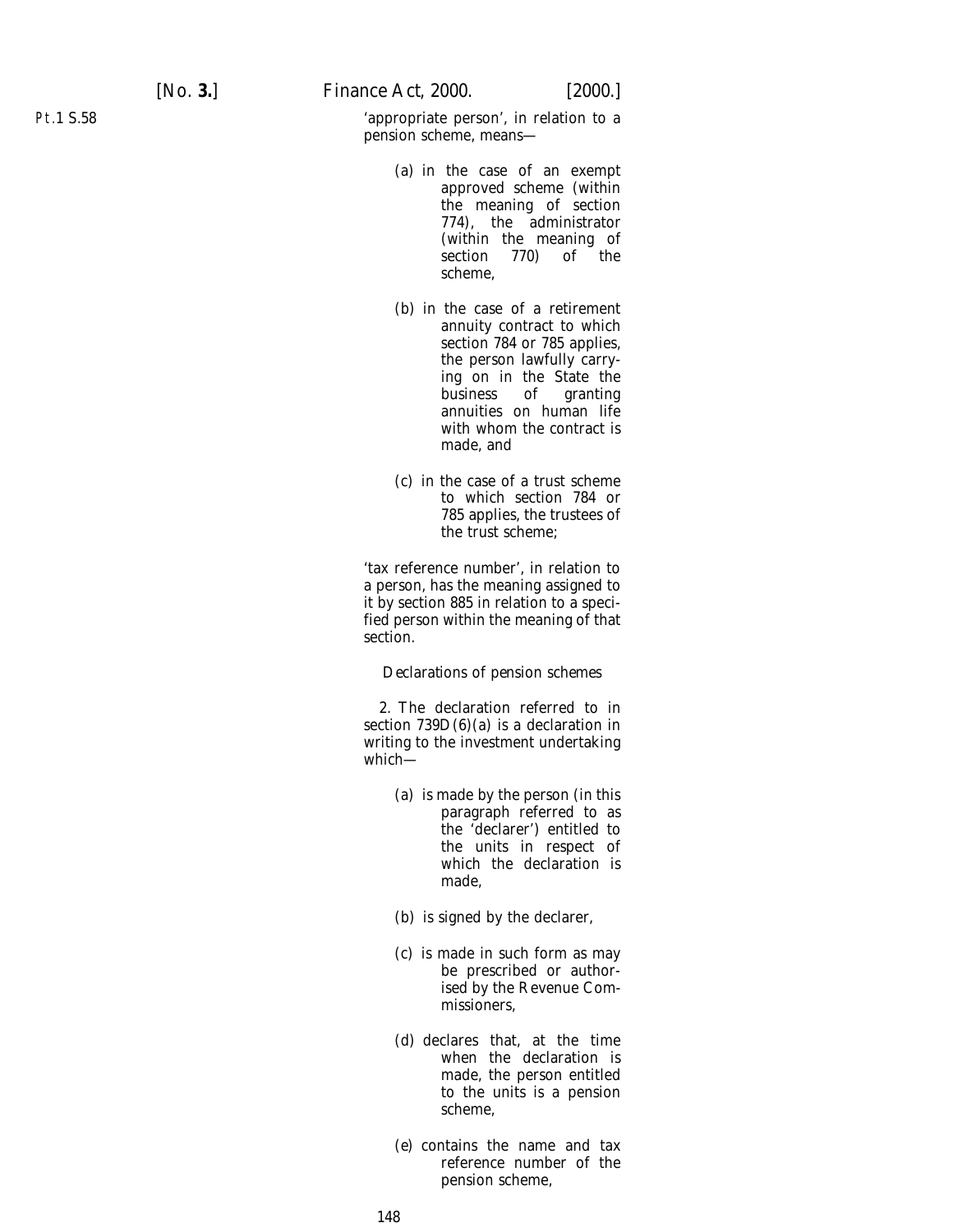- (*f*) contains a certificate by the Pt.1 S.58 person in relation to the pension scheme that, to the best of that person's knowledge and belief, the declaration made in accordance with subparagraph (*d*) and the information furnished in accordance with subparagraph (*e*) are true and correct, and
- (*g*) contains such other information as the Revenue Commissioners may reasonably require for the purposes of Chapter 1A of Part 27.

## *Declaration of company carrying on life business*

3. The declaration referred to in section  $739D(6)(b)$  is a declaration in writing to the investment undertaking which—

- (*a*) is made by the person (in this paragraph referred to as the 'declarer') entitled to the units in respect of which the declaration is made,
- (*b*) is signed by the declarer,
- (*c*) is made in such form as may be prescribed or authorised by the Revenue Commissioners,
- (*d*) declares that, at the time when the declaration is made, the person entitled to the units is a company carrying on life business within the meaning of section 706,
- (*e*) contains the name and tax reference number of the company, and
- (*f*) contains such other information as the Revenue Commissioners may reasonably require for the purposes of Chapter 1A of Part 27.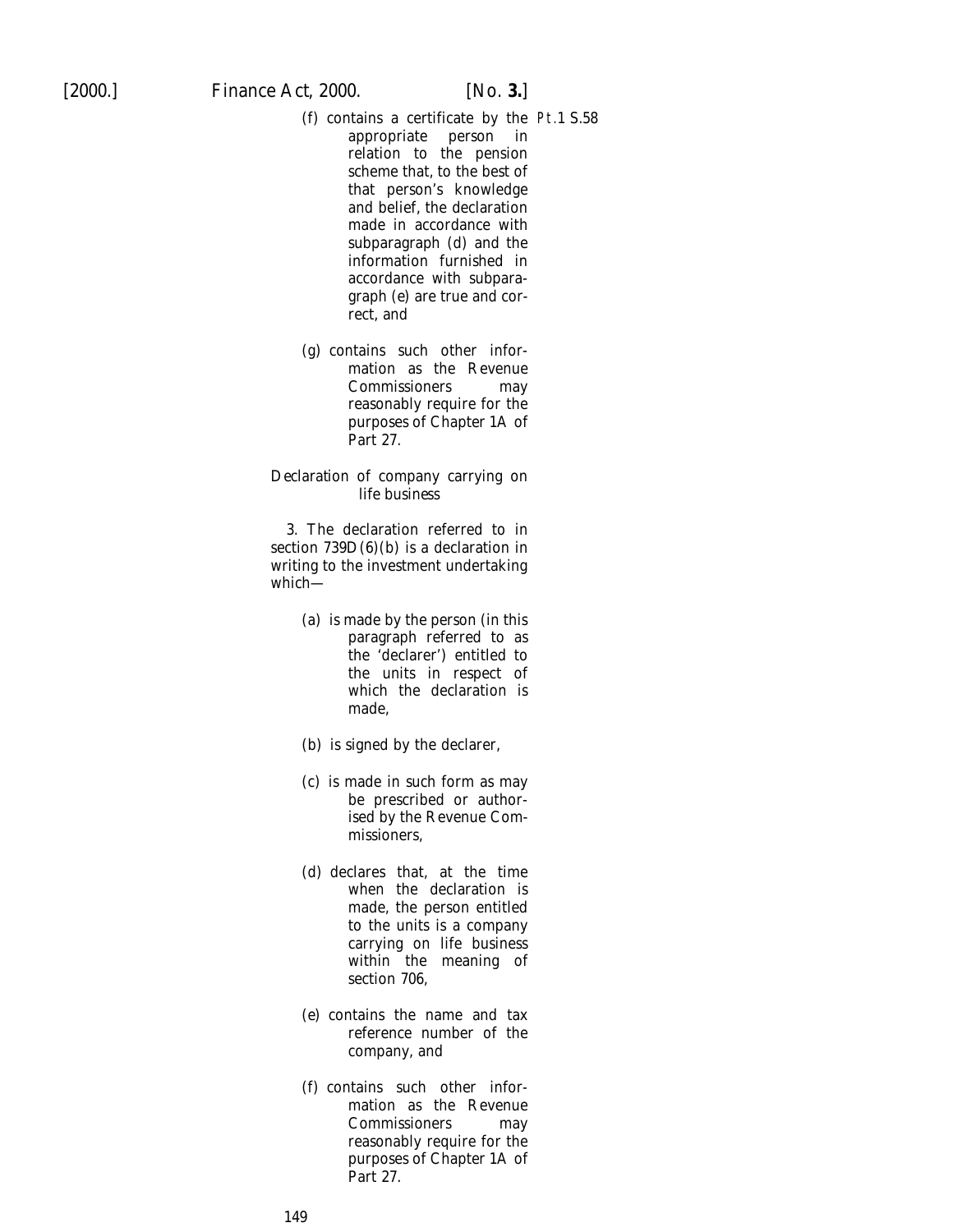## *Declarations of investment undertakings*

4. The declaration referred to in section  $739D(6)(c)$  is a declaration in writing to the investment undertaking which—

- (*a*) is made by the person (in this paragraph referred to as the 'declarer') entitled to the units in respect of which the declaration is made,
- (*b*) is signed by the declarer,
- (*c*) is made in such form as may be prescribed or authorised by the Revenue Commissioners,
- (*d*) declares that, at the time the declaration is made, the person entitled to the units is an investment undertaking,
- (*e*) contains the name and tax reference number of the investment undertaking, and
- (*f*) contains such other information as the Revenue Commissioners may reasonably require for the purposes of Chapter 1A of Part 27.

#### *Declarations of special investment scheme*

5. The declaration referred to in section  $739D(6)(d)$  is a declaration in writing to the investment undertaking which—

- (*a*) is made by the person (in this paragraph referred to as the 'declarer') entitled to the units in respect of which the declaration is made,
- (*b*) is signed by the declarer,
- (*c*) is made in such form as may be prescribed or authorised by the Revenue Commissioners,
- (*d*) declares that, at the time the declaration is made, the

Pt.1 S.58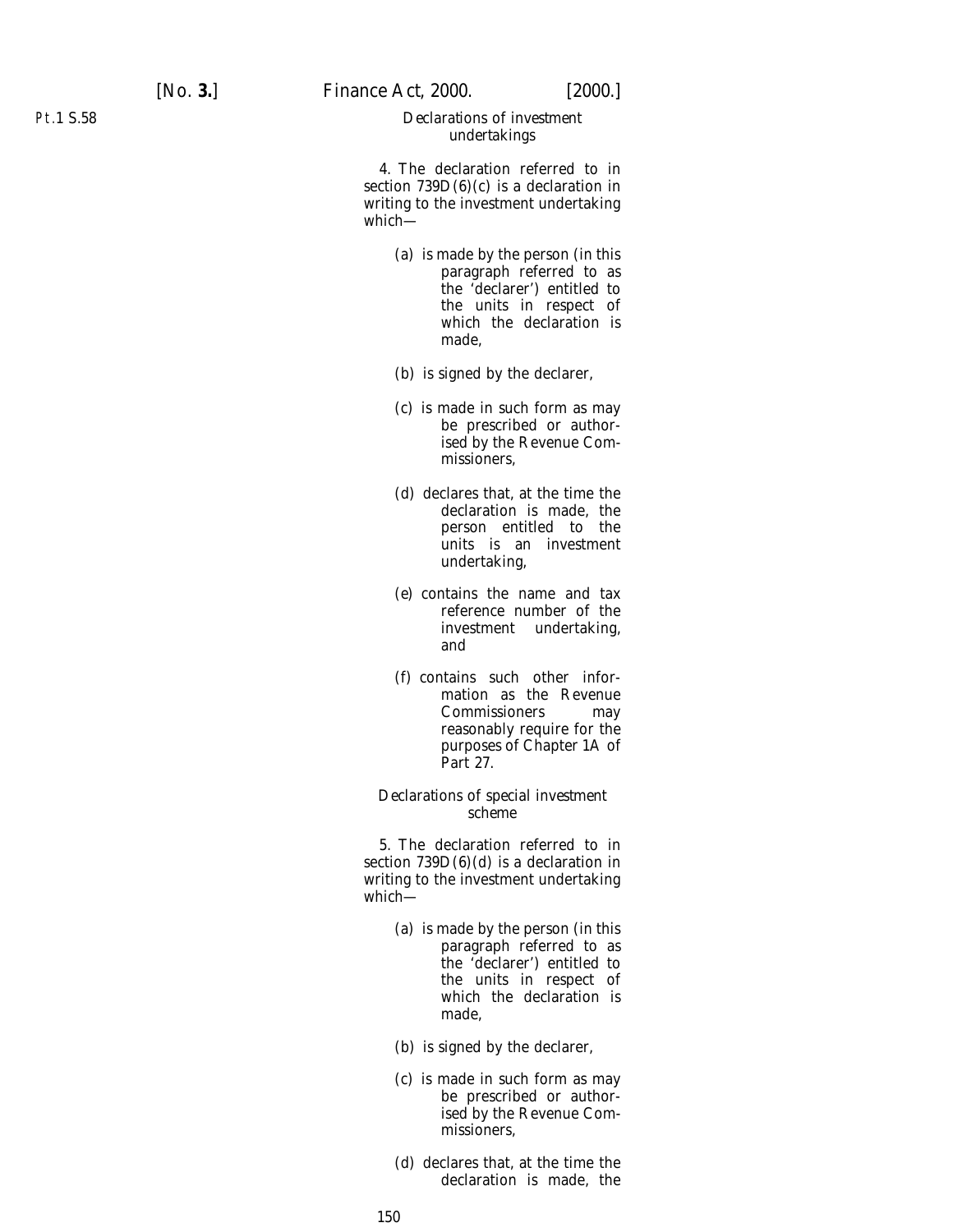person entitled to the Pt.1 S.58 units is a special investment scheme,

- (*e*) contains the name and tax reference number of the special investment scheme, and
- (*f*) contains such other information as the Revenue Commissioners may reasonably require for the purposes of Chapter 1A of Part 27.

## *Declarations of unit trust*

6. The declaration referred to in section 739D(6)(*e*) is a declaration in writing to the investment undertaking which—

- (*a*) is made by the person (in this paragraph referred to as the 'declarer') entitled to the units in respect of which the declaration is made,
- (*b*) is signed by the declarer,
- (*c*) is made in such form as may be prescribed or authorised by the Revenue Commissioners,
- (*d*) declares that, at the time the declaration is made, the person entitled to the units is a unit trust to which section 731(5)(*a*) applies,
- (*e*) contains the name and tax reference number of the unit trust, and
- (*f*) contains such other information as the Revenue Commissioners may reasonably require for the purposes of Chapter 1A of Part 27.

#### *Declaration of charity*

7. The declaration referred to in section 739D(6)(*f*) is a declaration in writing to the investment undertaking which—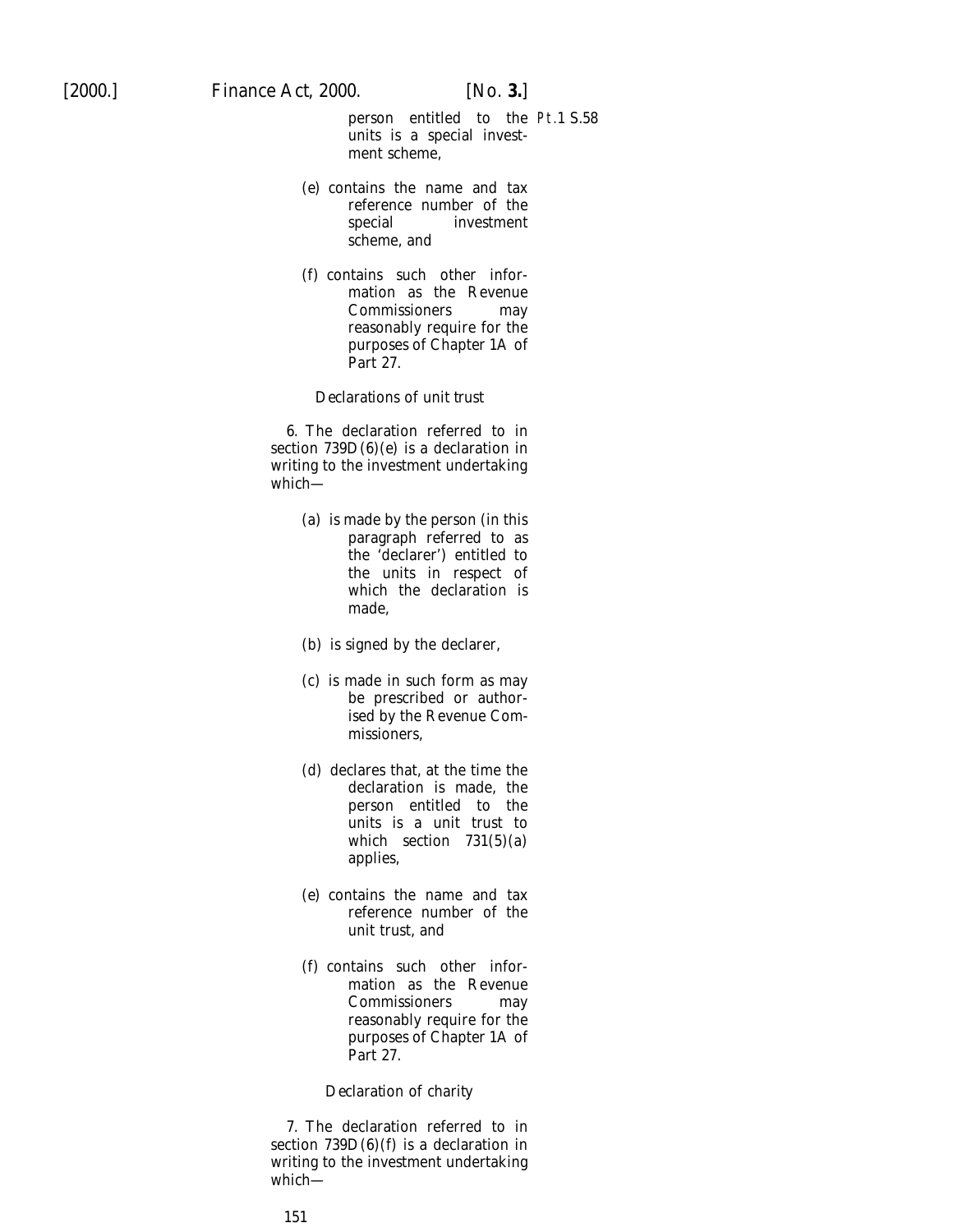- paragraph referred to as the 'declarer') entitled to the units in respect of which the undertaking is made,
- (*b*) is signed by the declarer,
- (*c*) is made in such form as may be prescribed or authorised by the Revenue Commissioners,
- ( *d*) declares that, at the time when the declaration is made, the person entitled to the units is a person referred to in section 739D(6)(*f*)(i),
- ( *e*) contains the name and address of that person,
- (*f*) contains a statement that at the time when the declaration is made the units in respect of which the declaration is made are held for charitable purposes only and—
	- (i) form part of the assets of a body of persons or trust treated by the Revenue Commissioners as a body or trust established for charitable purposes only, or
	- (ii) are, according to the rules or regulations established by statute, charter, decree, deed of trust or will, held for charitable purposes only and are so treated by the Revenue Commissioners,
- (a) is made by the person (in this conduction and by the person (in this conduction the declarer) entitled to the undertaking is the declarer) entitled to which made, (b) is signed by the declarer, (c) is made in such fo (*g*) contains an undertaking by the declarer that if the person mentioned in subparagraph (*d*) ceases to be a person referred to in section  $739D(6)(f)(i)$ , the declarer will notify the investment undertaking accordingly, and
	- (*h*) contains such other information as the Revenue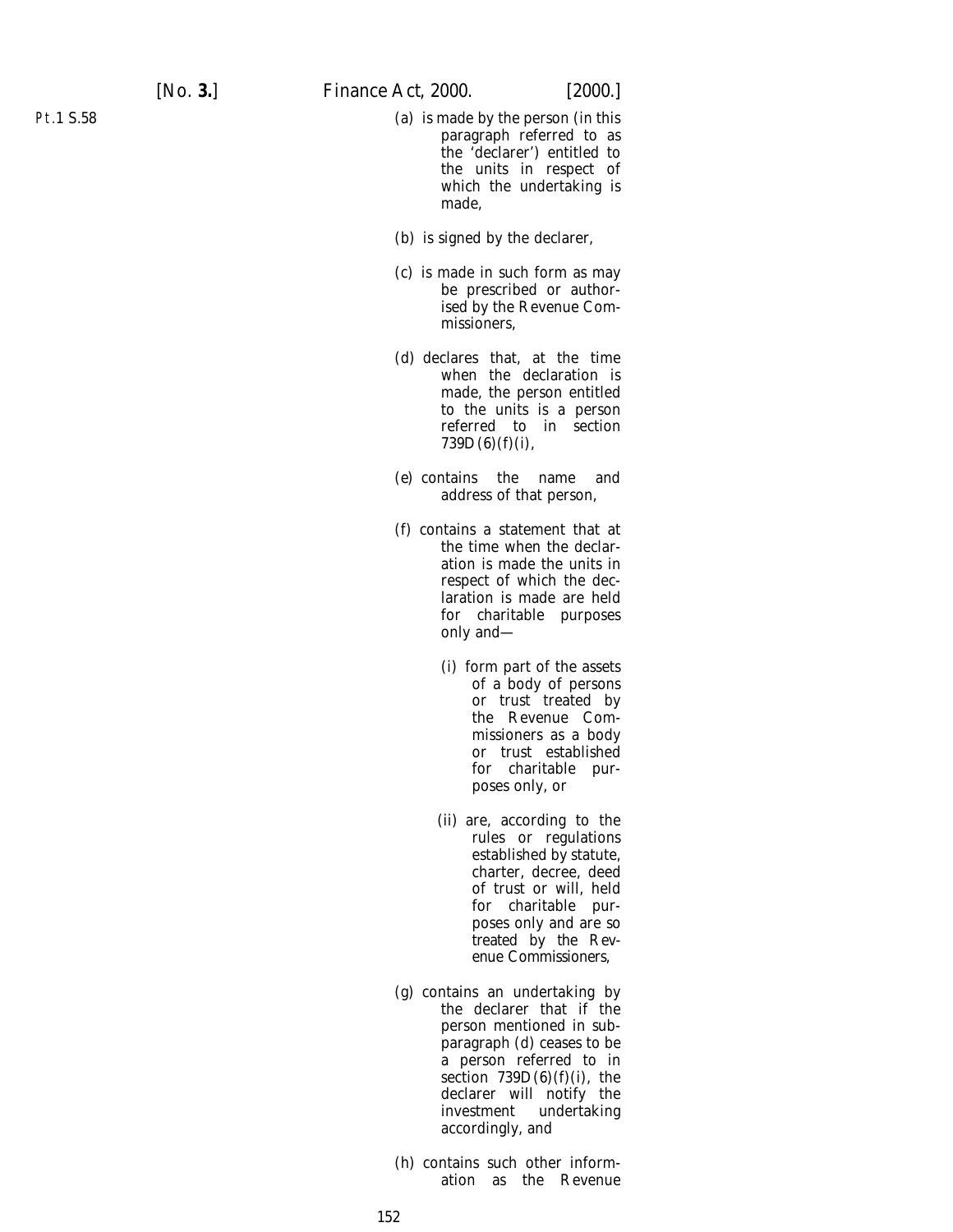Commissioners may Pt.1 S.58 reasonably require for the purposes of Chapter 1A of Part 27.

#### *Declaration of qualifying management company and specified company*

8. The declaration referred to in section  $739D(6)(g)$  is a declaration in writing to the investment undertaking which—

- (*a*) is made by a person (in this paragraph referred to as the 'declarer') who is entitled to the units in respect of which the declaration is made,
- (*b*) is signed by the declarer,
- (*c*) is made in such form as may be prescribed or authorised by the Revenue Commissioners,
- (*d*) declares that, at the time the declaration is made, the person entitled to the units is a qualifying management company or, as the case may be, a specified company,
- (*e*) contains the name and tax reference number of the declarer, and
- (*f*) contains such other information as the Revenue Commissioners may reasonably require for the purposes of Chapter 1A of Part 27.

*Declaration of qualifying fund manager*

9. The declaration referred to in section 739D(6)(*h*) is a declaration in writing to the investment undertaking which—

> (*a*) is made by a qualifying fund manager (in this paragraph referred to as the 'declarer') in respect of units which are assets in an approved retirement fund or, as the case may be, an approved minimum retirement fund,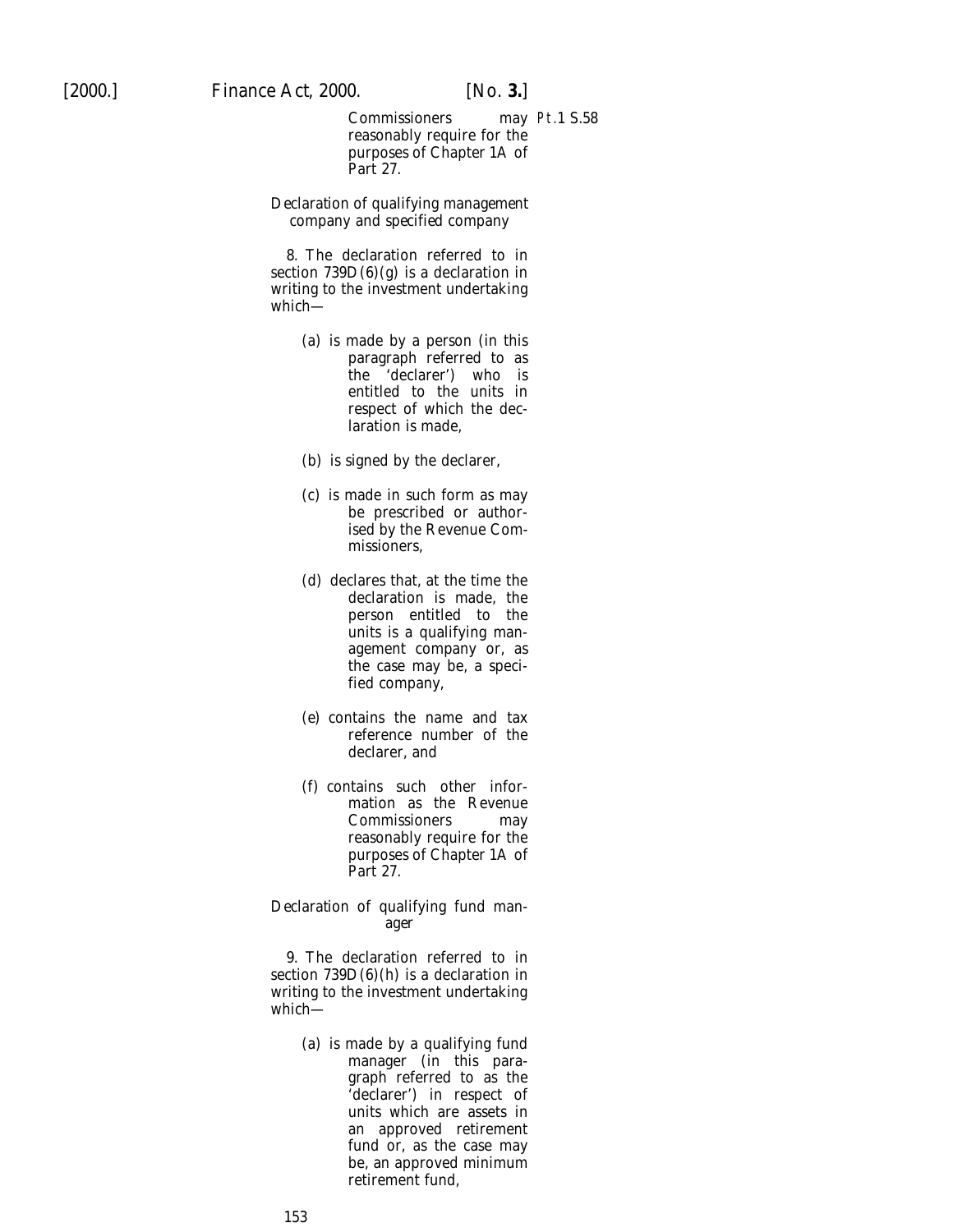Pt.1 S.58

- (*b*) is signed by the declarer,
- (*c*) is made in such form as may be prescribed or authorised by the Revenue Commissioners,
- (*d*) declares that, at the time when the declaration is made, the units in respect of which the declaration is made—
	- (i) are assets of an approved retirement fund or, as the case may be, an approved minimum retirement fund, and
	- (ii) are managed by the declarer for the individual who is beneficially entitled to the units,
- (*e*) contains the name, address and tax reference number of the individual referred to in subparagraph (*d*),
- (*f*) contains an undertaking by the declarer that if the units cease to be assets of the approved retirement fund or, as the case may be, the approved minimum retirement fund, including a case where the units are transferred to another such fund, the declarer will notify the investment undertaking accordingly, and
- (*g*) contains such other information as the Revenue Commissioners may reasonably require for the purposes of Chapter 1A of Part 27.

## *Declarations of non-resident on acquisition of units*

10. The declaration referred to in section  $739(D)(7)(a)(i)$  is a declaration in writing to the investment undertaking which—

> (*a*) is made by a person (in this paragraph referred to as the 'declarer') who is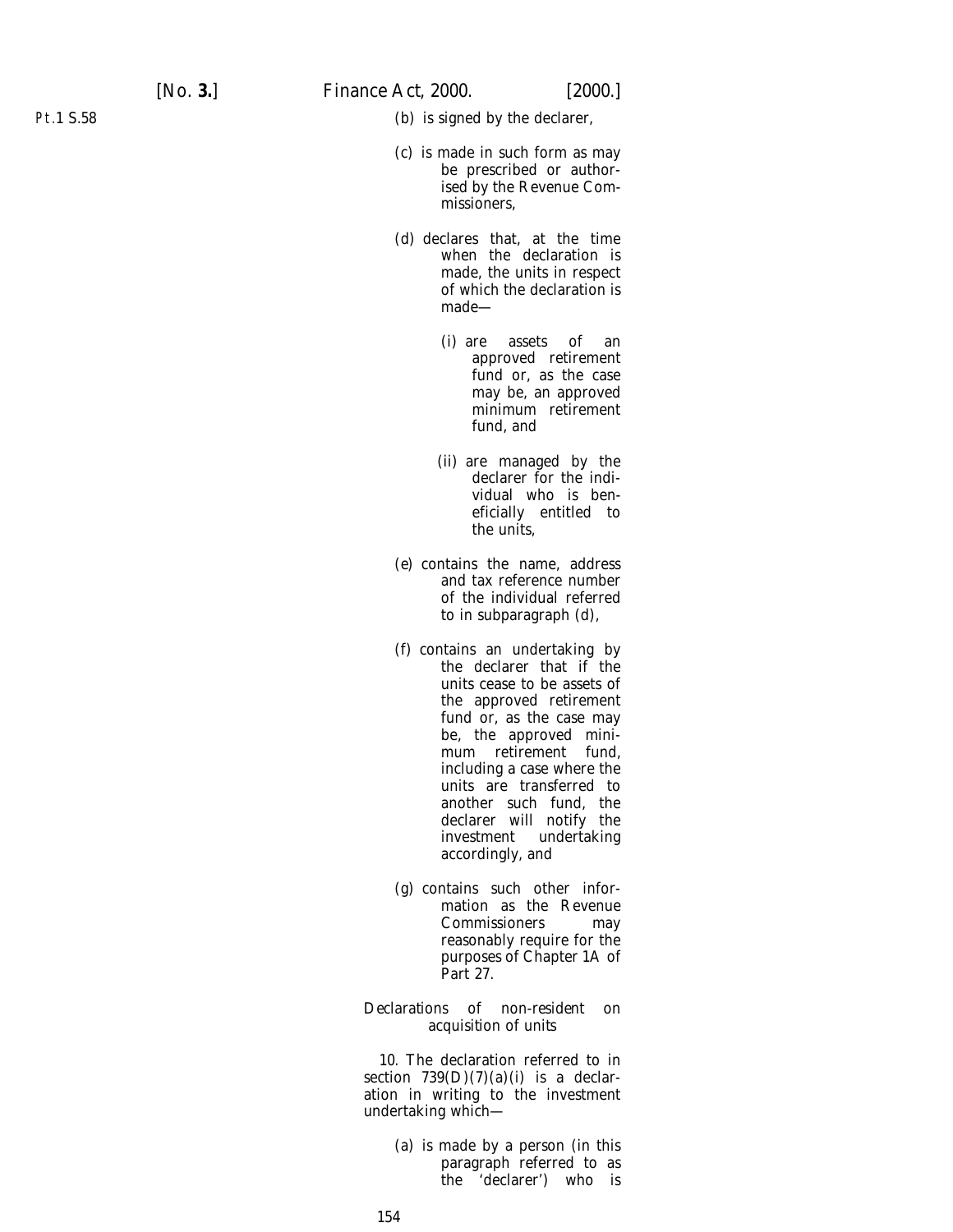entitled to the units in Pt.1 S.58 respect of which the declaration is made,

- (*b*) is made on or about the time when the units are applied for or acquired by the declarer,
- (*c*) is signed by the declarer,
- (*d*) is made in such form as may be prescribed or authorised by the Revenue Commissioners,
- (*e*) declares that, at the time the declaration is made, the declarer is not resident in the State,
- (*f*) contains the name and address of the declarer,
- (*g*) contains an undertaking by the declarer that if the declarer becomes resident in the State, the declarer will notify the investment undertaking accordingly, and
- (*h*) contains such other information as the Revenue Commissioners may reasonably require for the purposes of Chapter 1A of Part 27.

#### *Declaration of non-corporate person*

11. The declaration referred to in section  $739D(7)(a)$ (ii) is a declaration in writing to the investment undertaking which—

- (*a*) is made by the person (in this paragraph referred to as the 'declarer') who is entitled to the units in respect of which the declaration is made,
- (*b*) is signed by the declarer,
- (*c*) is made in such form as may be prescribed or authorised by the Revenue Commissioners,
- (*d*) declares that the declarer, at the time the declaration is made, is neither resident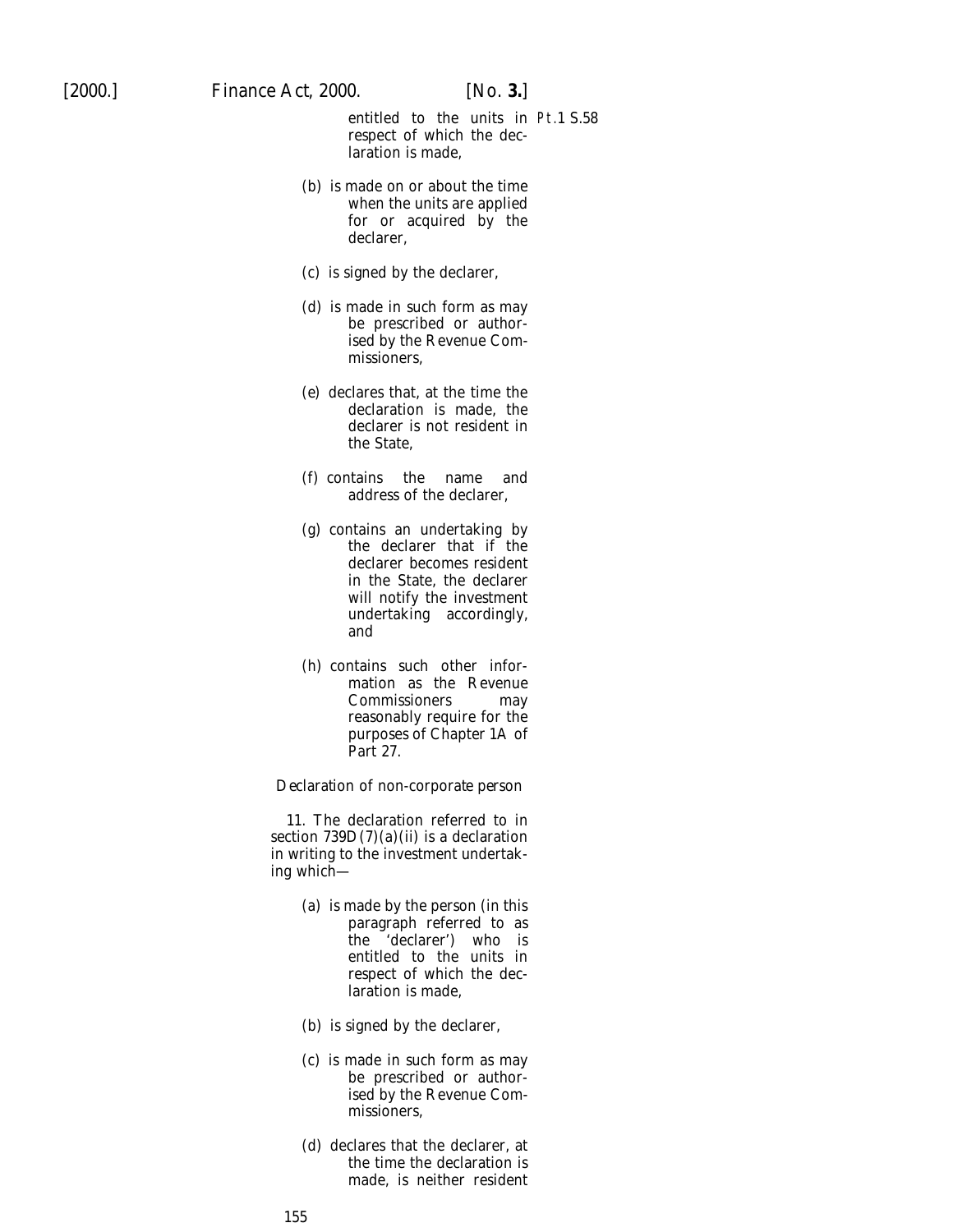nor ordinarily resident in the State,

- (*e*) contains the name and address of the declarer,
- (*f*) contains an undertaking by the declarer that if the declarer becomes resident in the State, the declarer will notify the investment undertaking accordingly, and
- (*g*) contains such other information as the Revenue Commissioners may reasonably require for the purposes of Chapter 1A of Part 27.

## *Declaration to Collector-General*

12. The declaration referred to in section 739D(8)(*a*) is a declaration in writing to the Collector-General which—

- (*a*) is made and signed by the investment undertaking,
- (*b*) is made in such form as may be prescribed or authorised by the Revenue Commissioners,
- (*c*) contains the name, address and tax reference number<br>of the investment investment undertaking,
- (*d*) declares that, to the best of the investment undertak-<br>ing's knowledge and knowledge and belief, no units in the investment undertaking were held on 1 April 2000 by a person who was resident in the State at that time, other than such persons whose names and addresses are set out on the schedule to the declaration, and
- (*e*) contains a schedule which sets out the name and address of each person who on 1 April 2000 was a unit holder in the investment undertaking and who was on that date, resident in the State.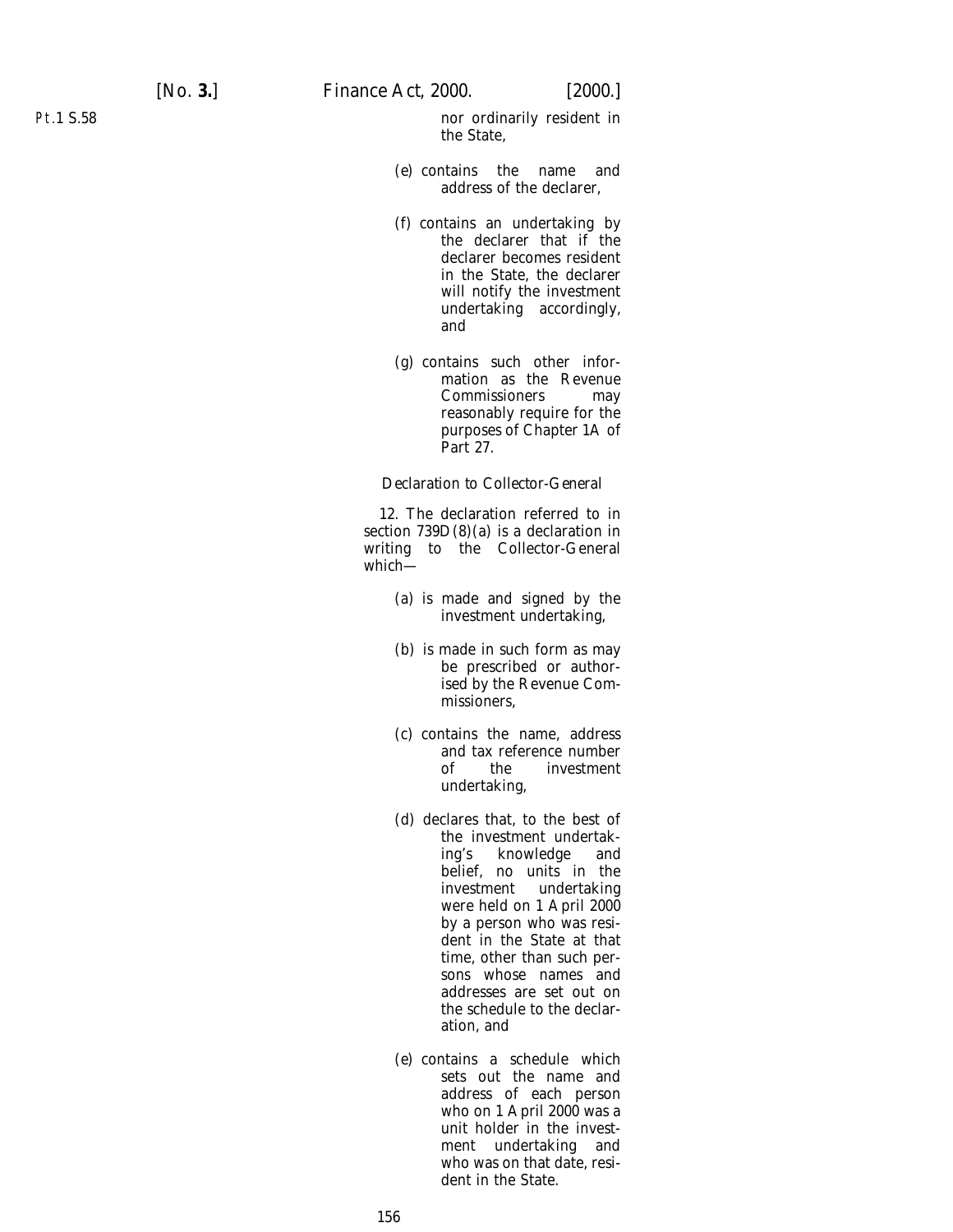## *Declaration of intermediary* Pt.1 S.58

13. The declaration referred to in section 739D(9)(*a*) is a declaration in writing to the investment undertaking which—

- (*a*) is made and signed by the intermediary,
- (*b*) is made in such form as may be prescribed or authorised by the Revenue Commissioners,
- (*c*) contains the name and address of the intermediary,
- (*d*) declares that, at the time of making the declaration, to the best of the intermediary's knowledge and knowledge and belief, the person who has beneficial entitlement to each of the units in respect of which the declaration is made—
	- (i) is not resident in the State, where that person is a company, and
	- (ii) where that person is not a company, the person is neither resident nor ordinarily resident in the State,
- (*e*) contains an undertaking that where the intermediary becomes aware at any time that the declaration made under subparagraph (*d*) is no longer correct, the intermediary will<br>notify the investment notify the investment undertaking accordingly, and
- (*f*) contains such other information as the Revenue Commissioners may reasonably require for the purposes of Chapter 1A of Part 27.''.

**59.**—The Principal Act is amended in section 172A (inserted by Amendment of the Finance Act, 1999) by the substitution in subsection  $(1)(a)$  for the section 172A definition of ''collective investment undertaking'' of the following (interpretation) of Principal Act.definition: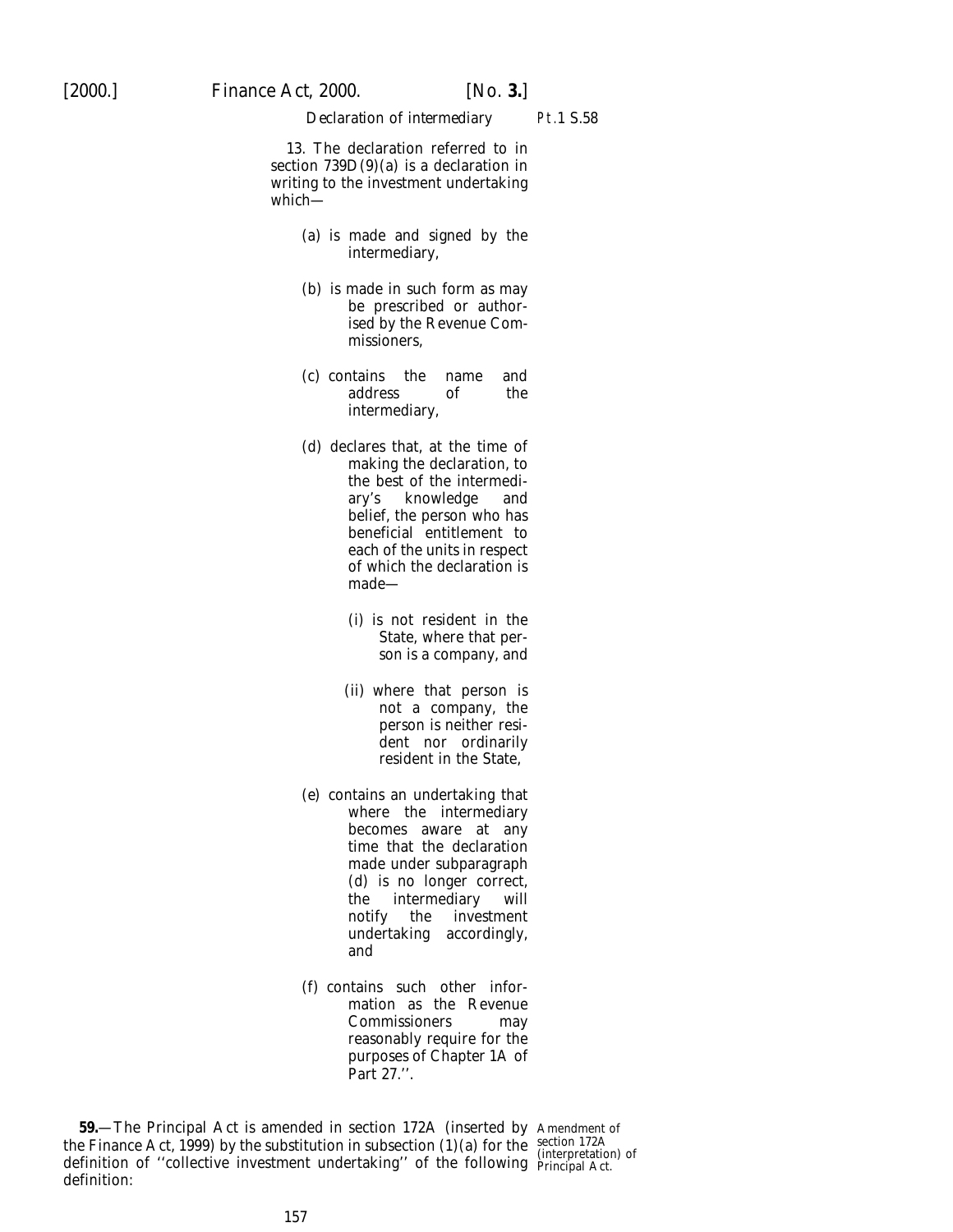'''collective investment undertaking' means—

- (i) a collective investment undertaking within the meaning of section 734,
- (ii) an undertaking for collective investment within the meaning of section 738, or
- (iii) an investment undertaking within the meaning of section 739B (inserted by the *Finance Act, 2000*),

not being an offshore fund within the meaning of section 743;''.

**60.**—Section 659 of the Principal Act is amended—

- (*a*) in paragraph (*c*) of subsection (1) by the substitution of ''6 April 2003'' for ''the 6th day of April, 2000,'', and
- (*b*) (i) by the substitution of the following for subsection (2):
	- ''(2) (*a*) Subject to the provisions of Article 6 of Council Regulation (EEC) No. 2328/91 of 15 July 1991<sup>1</sup>, on improving the efficiency of agricultural structures, as amended, and subject to subsections (3) and (3A), where a person to whom this section applies—
		- (i) has delivered to the Department of Agriculture, Food and Rural Development a farm nutrient management plan referred to in subsection  $(1)(b)$ , and
		- (ii) incurs capital expenditure to which subsection  $(1)$  applies,

there shall be made to such person during the writing-down periods, specified in paragraph (*b*), writingdown allowances (in this section referred to as 'farm pollution control allowances') in respect of that expenditure and such allowances shall be made in taxing the trade.

- (*b*) The writing-down periods referred to in paragraph (*a*) shall be—
	- (i) 8 years beginning with the chargeable period related to the capital expenditure, where that expenditure is incurred before 6 April 2000, or
	- (ii) 7 years beginning with the chargeable period related to the capital expenditure, where that

Amendment of section 659 (farming: allowance for capital expenditure on the construction of farm buildings, etc. for control of pollution) of Principal Act.

Pt.1 S.59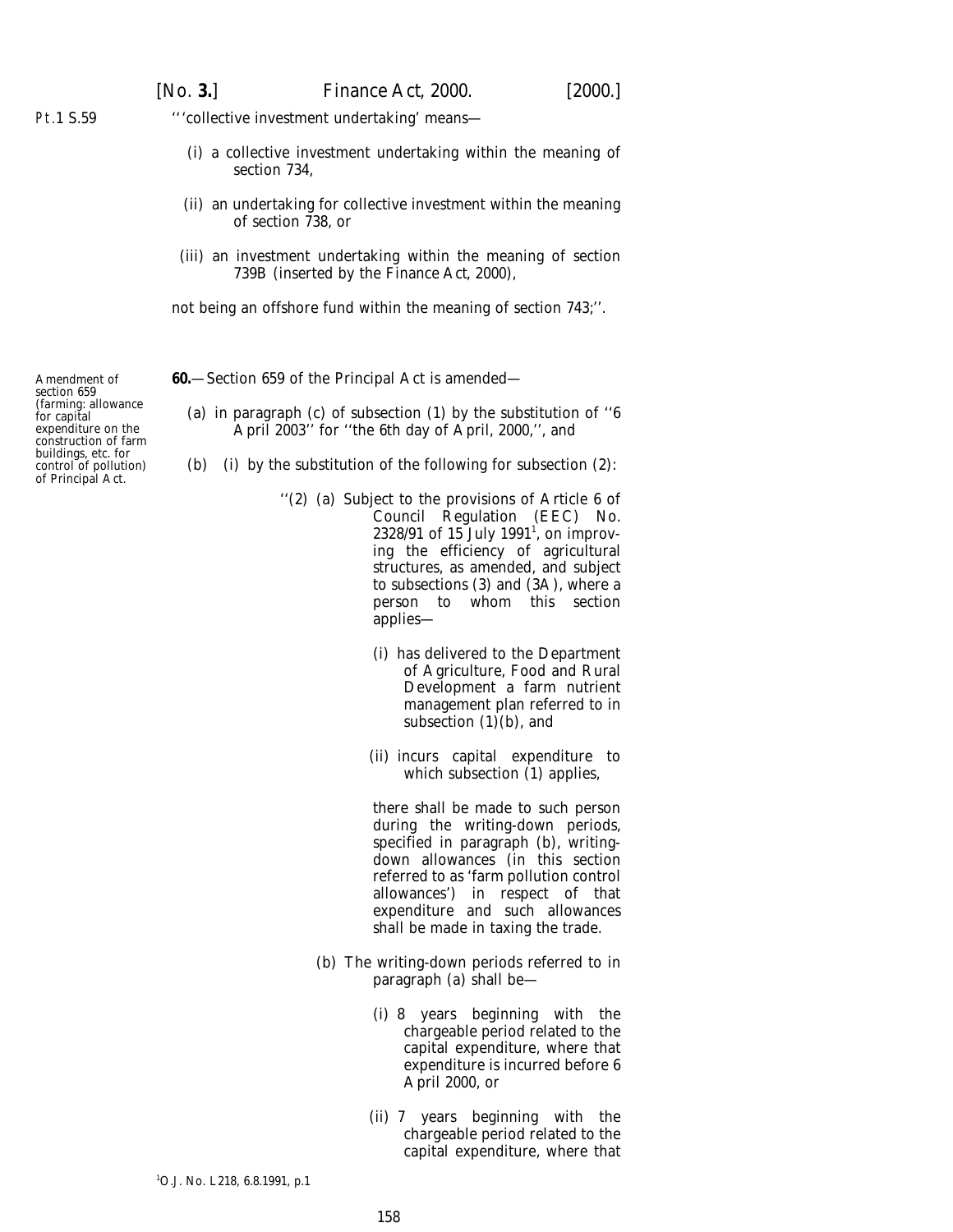expenditure is incurred on or Pt.1 S.60 after 6 April 2000,'',

- (ii) in subsection (3) by the substitution of the following paragraph for paragraph (*a*):
	- ''(*a*) as respects the first year of the writing-down period referred to in subsection  $(2)(b)(i)$ , where the capital expenditure was incurred—
		- (i) before 6 April 1998, an amount equal to 50 per cent of that expenditure or £10,000, whichever is the lesser,
		- (ii) on or after 6 April 1998 and before 6 April 2000, an amount equal to 50 per cent of that expenditure or £15,000, whichever is the lesser,'',

and

(iii) by the insertion of the following subsections after subsection (3):

> ''(3A) The farm pollution control allowances to be made in accordance with subsection (2) during the writing-down period referred to in subsection  $(2)(b)(ii)$ , in respect of capital expenditure incurred in a chargeable period, where that expenditure is incurred on or after 6 April 2000 shall, subject to subsection (3B), be an amount equal to—

- (*a*) 15 per cent of that expenditure incurred for each of the first 6 years of the writingdown period, and
- (*b*) 10 per cent of that expenditure for the last year of the writing-down period.
- (3B) (*a*) In this subsection—

'residual amount', in relation to capital expenditure incurred in a chargeable period, means an amount equal to 50 per cent of that expenditure or £25,000 whichever is the lesser;

'specified amount', in relation to capital expenditure incurred in a chargeable period, means the balance of that expenditure after deducting the residual amount;

'specified return date for the chargeable period' has the same meaning as in section 950.

(*b*) Notwithstanding subsection (3A), where farm pollution control allowances are to be made to a person in accordance with that subsection during the writingdown period referred to in subsection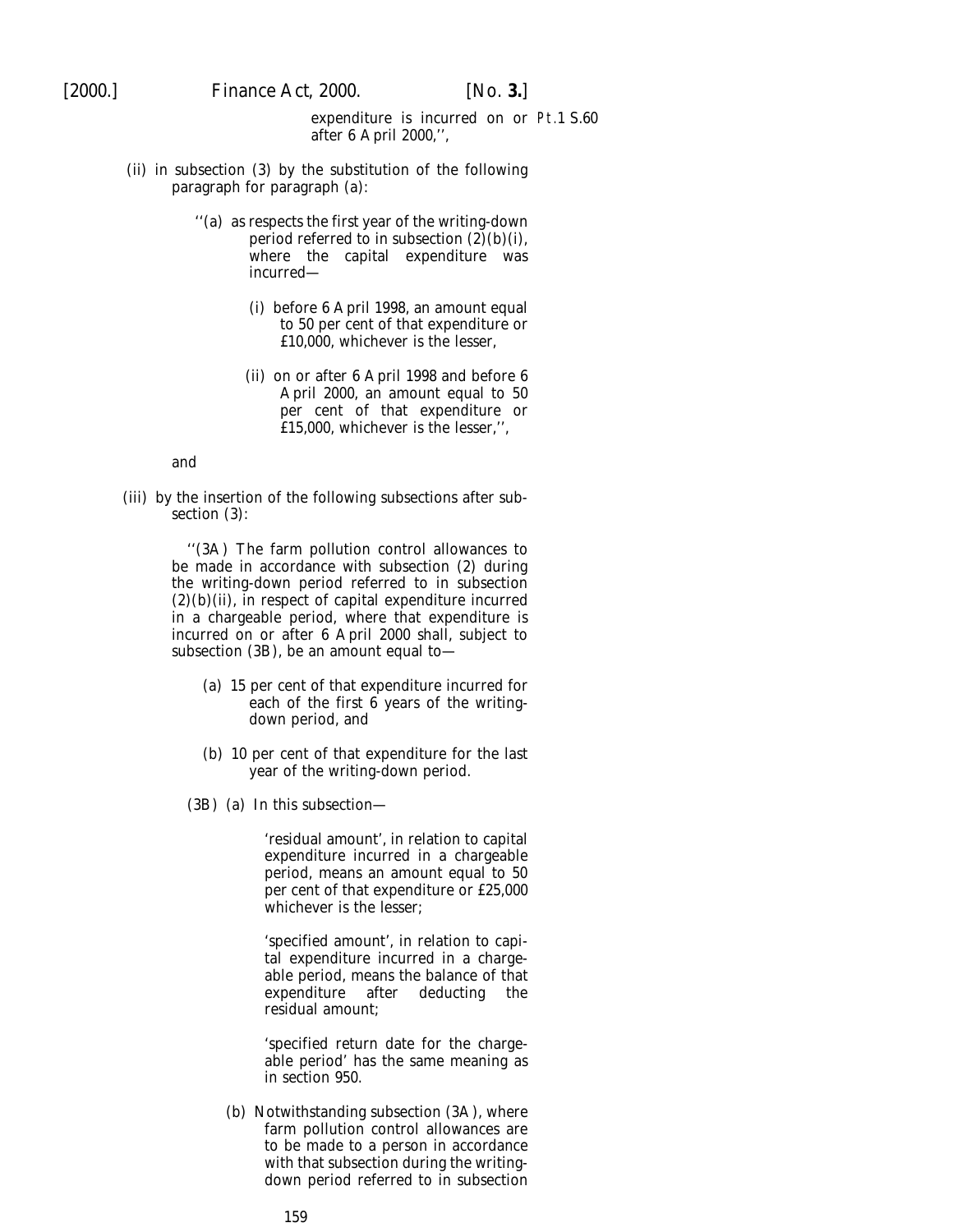Pt.1 S.60

 $(2)(b)(ii)$ , such person may elect to have those allowances made in accordance with this subsection and, where such person so elects, the allowances shall be made in accordance with this subsection only.

- (*c*) Where paragraph (*b*) applies to a person, the farm pollution control allowances to be made to such person during the writing-down period referred to in subsection  $(2)(b)(ii)$  shall be an amount equal to—
	- (i) 15 per cent of the specified amount for each of the first 6 years of the writing-down period, and
	- (ii) 10 per cent of the specified amount for the last year of the writingdown period, and
	- (iii) subject to paragraph (*d*), the whole or any part of the residual amount, as is specified by the person to whom the allowances are to be made, in any year of the writing-down period.
- (*d*) The allowances to be made in accordance with subparagraphs (i) and (iii) of paragraph (*c*) or subparagraphs (ii) and (iii) of that paragraph, as the case may be, for any year of the writingdown period, shall not in the aggregate exceed the residual amount.
- (3C) (*a*) An election by a person to whom this section applies in relation to the farm pollution control allowances claimed in subsection (3B) shall be made in writing on or before the specified return date for the chargeable period in which the expenditure is incurred and shall be included in the annual statement required to be delivered under the Income Tax Acts of the profits or gains from farming as set out in subsection (5).
	- (*b*) An election made under the provisions of paragraph (*a*) cannot be altered or varied during the writing-down period to which it refers.''.

Amendment of Part 23 (farming and market gardening) of Principal Act.

**61.**—The Principal Act is amended—

(*a*) in Part 1, by the substitution for paragraph (*b*) of the definition of ''capital allowance'' in section 2(1) of the following: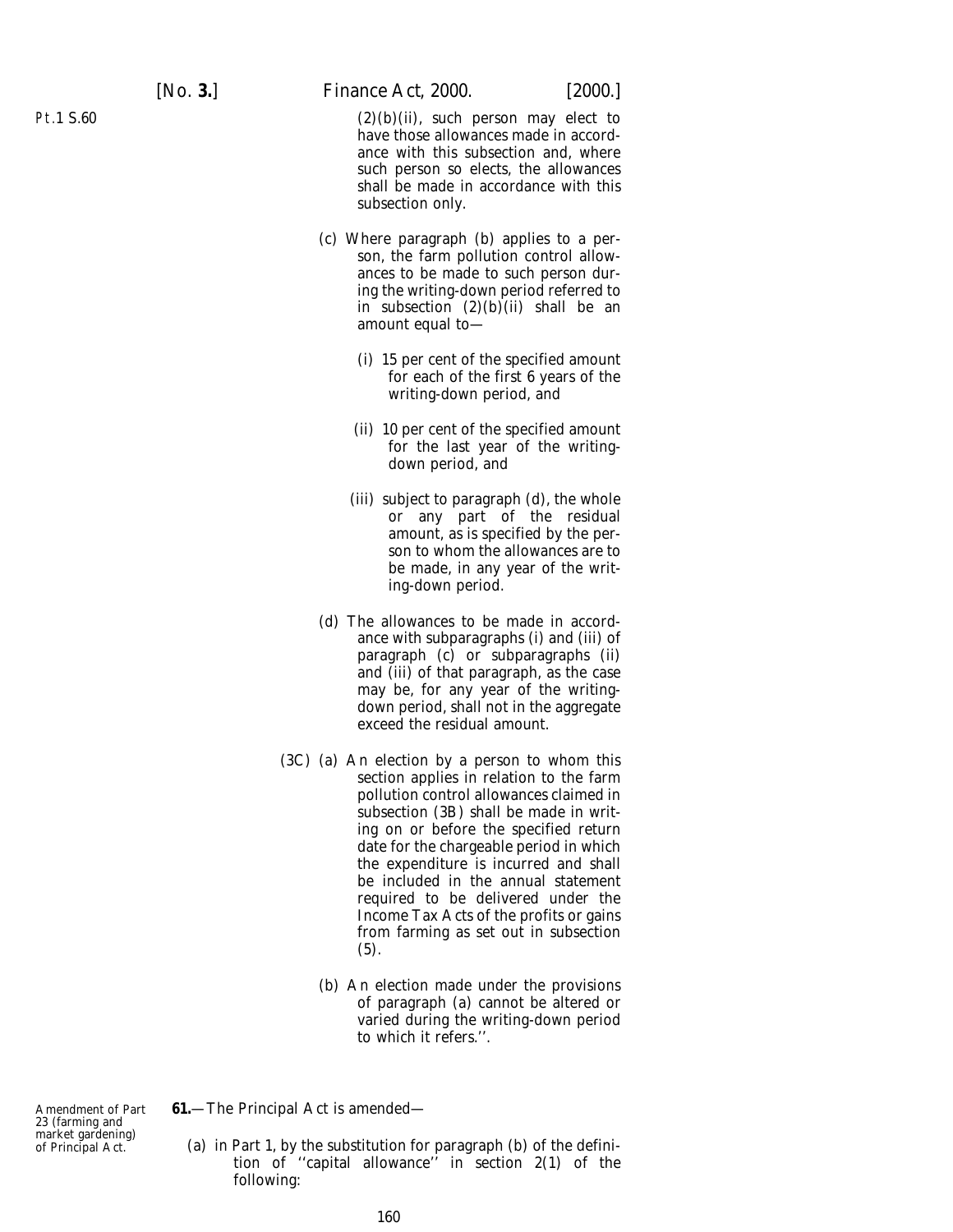''(*b*) Part 23,'', Pt.1 S.61

## (*b*) in Part 23, by the insertion after Chapter 2 of the following:

## ''Chapter 3

#### *Milk Quotas*

Interpretation. 669A.—In this Chapter—

'lessee' has the same meaning as in Chapter 8 of Part 4;

'levy' means the levy referred to in Council Regulation (EEC) No. 3950 of 28 December 19921 , as amended;

'milk' means the produce of the milking of one or more cows and 'other milk products' includes cream, butter and cheese;

'milk quota' means—

- (*a*) the quantity of a milk or other milk products which may be supplied by a person carrying on farming, in the course of a trade of farming land occupied by such person to a purchaser in a milk quota year without that person being liable to pay a levy, or
- (*b*) the quantity of a milk or other milk products which may be sold or transferred free for direct consumption by a person carrying on farming, in the course of a trade of farming land occupied by such person in a milk quota year without that person being liable to pay a levy;

'milk quota restructuring scheme' means a scheme introduced by the Minister for Agriculture, Food and Rural Development under the provisions of Article 8(*b*) of Council Regulation (EEC) No. 3950 of 28 December 1992, as amended;

'milk quota year' means a twelve month period beginning on 1 April and ending on the following 31 March;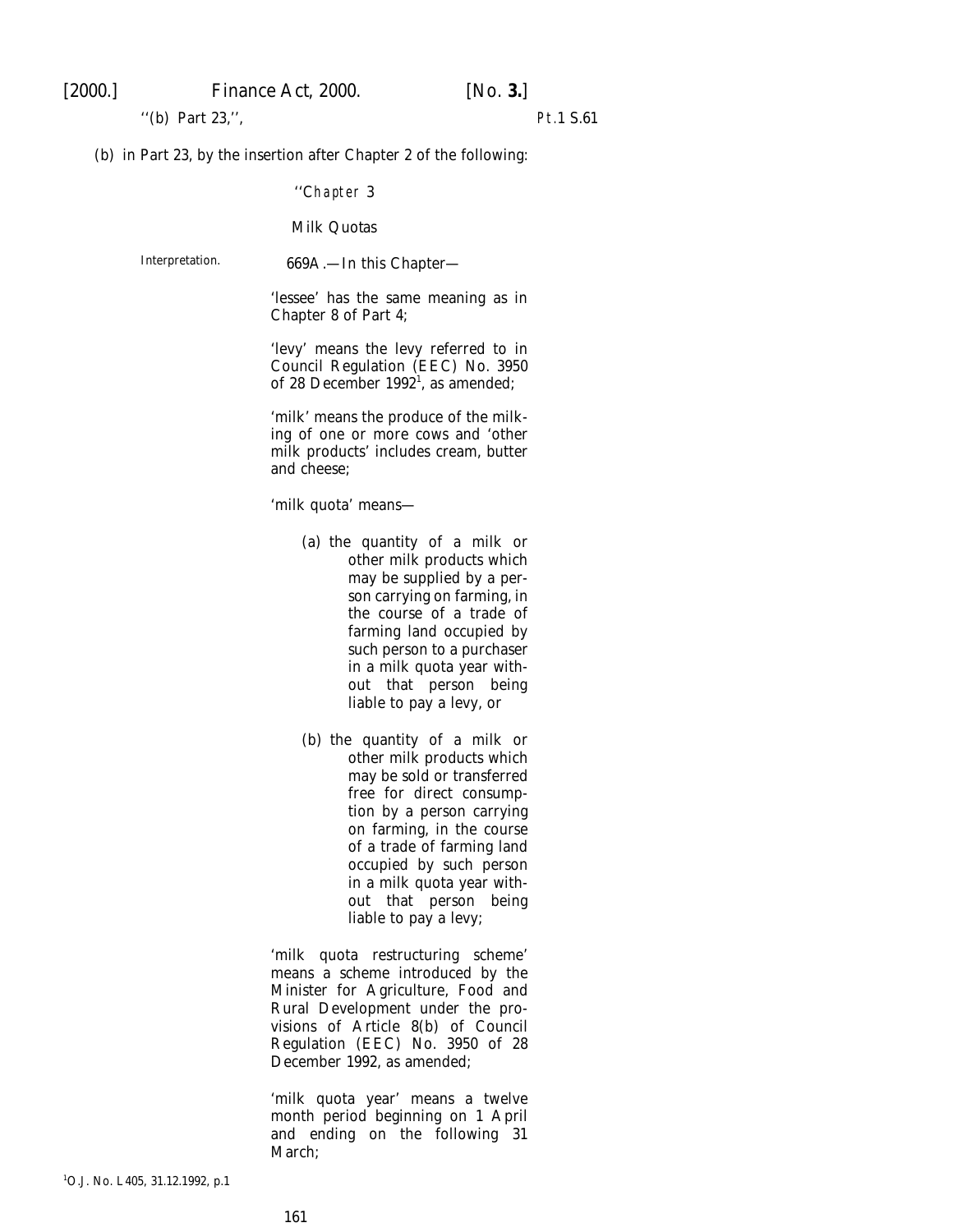'purchaser' has the meaning assigned to it under Council Regulation (EEC) No. 3950 of 28 December 1992;

'qualifying expenditure' means—

- (*a*) in the case of milk quota to which paragraph ( *a*) of the definition of 'qualifying quota' refers, the amount of the capital expenditure incurred on the purchase of that qualifying quota, and
- (*b*) in the case of milk quota to which paragraph  $(\tilde{b})$  of the definition of 'qualifying quota' refers, the lesser  $of$ 
	- (i) the amount of capital expenditure incurred on the purchase of that qualifying quota, or
	- (ii) the amount of capital expenditure which would have been incurred on the purchase of that qualifying quota if the price paid were maximum price for the milk quota year in which the purchase took place as set by the Minister for Agriculture, Food and Rural Development for the purposes of a Milk Quota Restructuring Scheme;

'qualifying quota' means–

- (*a*) a milk quota purchased by a person on or after 1 April 2000 under a Milk Quota Restructuring Scheme, or
- (*b*) a milk quota purchased by a lessee who entered into a lease agreement with a lessor who is not a person  $(within$  the meaning of section 10) with that lessee, in respect of that quota prior to 13 October 1999 and which ends on or after 31 March 2000 and which complies

Pt.1 S.61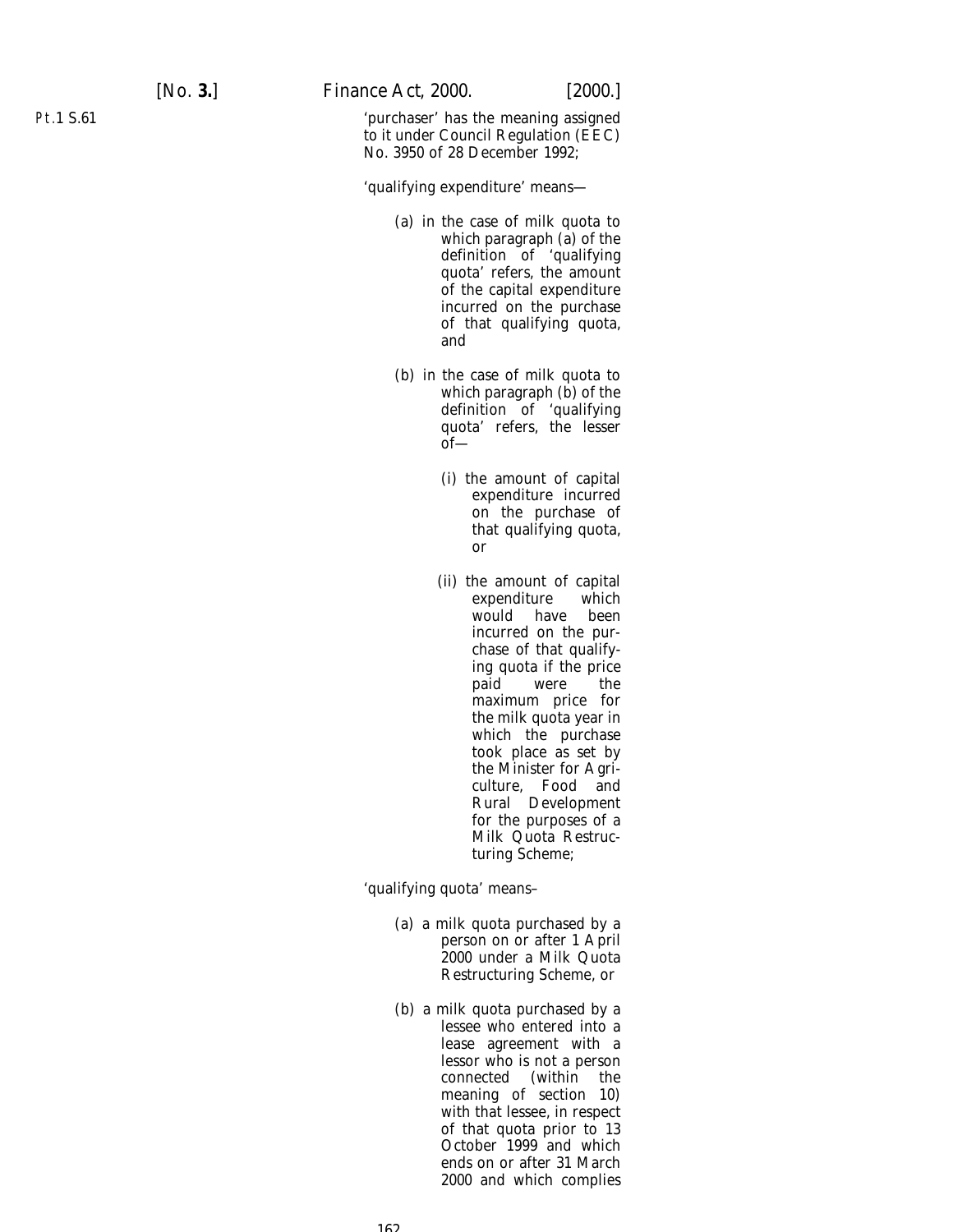with the provisions of Pt.1 S.61 Council Regulation (EEC) No.  $857-84^1$  of 31 March 1984 or Council Regulation (EEC) No. 3950 of 28 December 1992;

'writing-down period' has the meaning assigned to it by section 669B(2).

Annual allowances 669B.—(1) Where, on or after 6 for capital expenditure on April 2000, a person incurs qualifying expenditure on April 2000, a person incurs qualifying<br>purchase of milk expenditure on the purchase of a quota. qualifying quota, there shall, subject to and in accordance with this Chapter, be made to that person writingdown allowances during the writingdown period as specified in subsection (2); but no writing-down allowance shall be made to a person in respect of any qualifying expenditure unless the allowance is to be made to the person in taxing the person's trade of farming.

> (2) The writing-down period referred to in subsection (1) shall be 7 years commencing with the beginning of the chargeable period related to the qualifying expenditure.

> (3) The writing-down allowances to be made during the writing-down period referred to in subsection (2) in respect of qualifying expenditure shall be determined by the formula—

# $A x = B$  $\mathbf C$

where—

- A is the amount of the capital expenditure incurred on the purchase of the milk quota,
- B is the length of the part of the chargeable period falling within the writing-down period, and
- C is the length of the writing-down period.

Effect of sale of 669C.—(1) Where a person incurs quota. qualifying expenditure on the purchase of a qualifying quota and, before the end of the writing-down period, any of the following events

occurs— <sup>1</sup> O.J. No. L90, 1.4.1984, p.13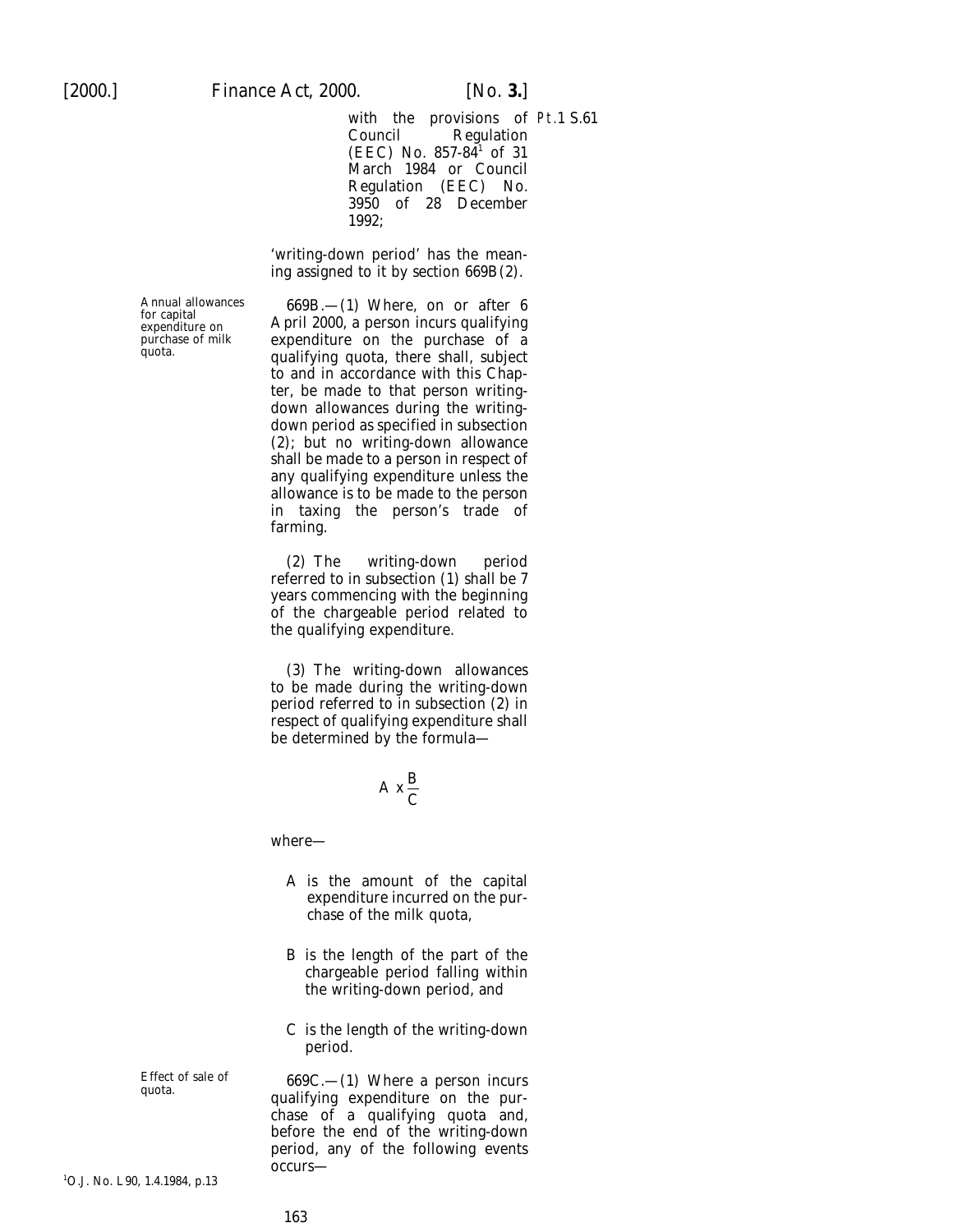- ing quota or so much of the quota as the person still owns;
- (*b*) the qualifying quota comes to an end or ceases altogether to be used;
- ( *c*) the person sells part of the qualifying quota and the net proceeds of the sale (in so far as they consist of capital sums) are not less than the amount of the qualifying expenditure remaining unallowed;

no writing-down allowance shall be made to that person for the chargeable period related to the event or any subsequent chargeable period.

(2) Where a person incurs qualifying expenditure on the purchase of a qualifying quota and, before the end of the writing-down period, either of the following events occurs—

- (*a*) the qualifying quota comes to an end or ceases altogether to be used;
- (a) the person sells the qualify-<br>the qualify-the qualify-<br>the qualify-<br>the quota as the person<br>still owns;<br>(b) the qualifying quota comes<br>gether to be used;<br>(c) the person sells part of the<br>qualifying quota and the<br>net pr (*b*) the person sells all of the qualifying quota or so much of that quota as the person still owns, and the net proceeds of the sale (in so far as they consist of capital sums) are less than the amount of the qualifying expenditure remaining unallowed;

there shall, subject to and in accordance with this Chapter, be made to that person for the accounting period related to the event an allowance (in this Chapter referred to as a 'balancing allowance') equal to—

- (i) if the event is the qualifying quota coming to an end or ceasing altogether to be used, the amount of the qualifying expenditure remaining unallowed, and
- (ii) if the event is a sale, the amount of the qualifying expenditure remaining

Pt.1 S.61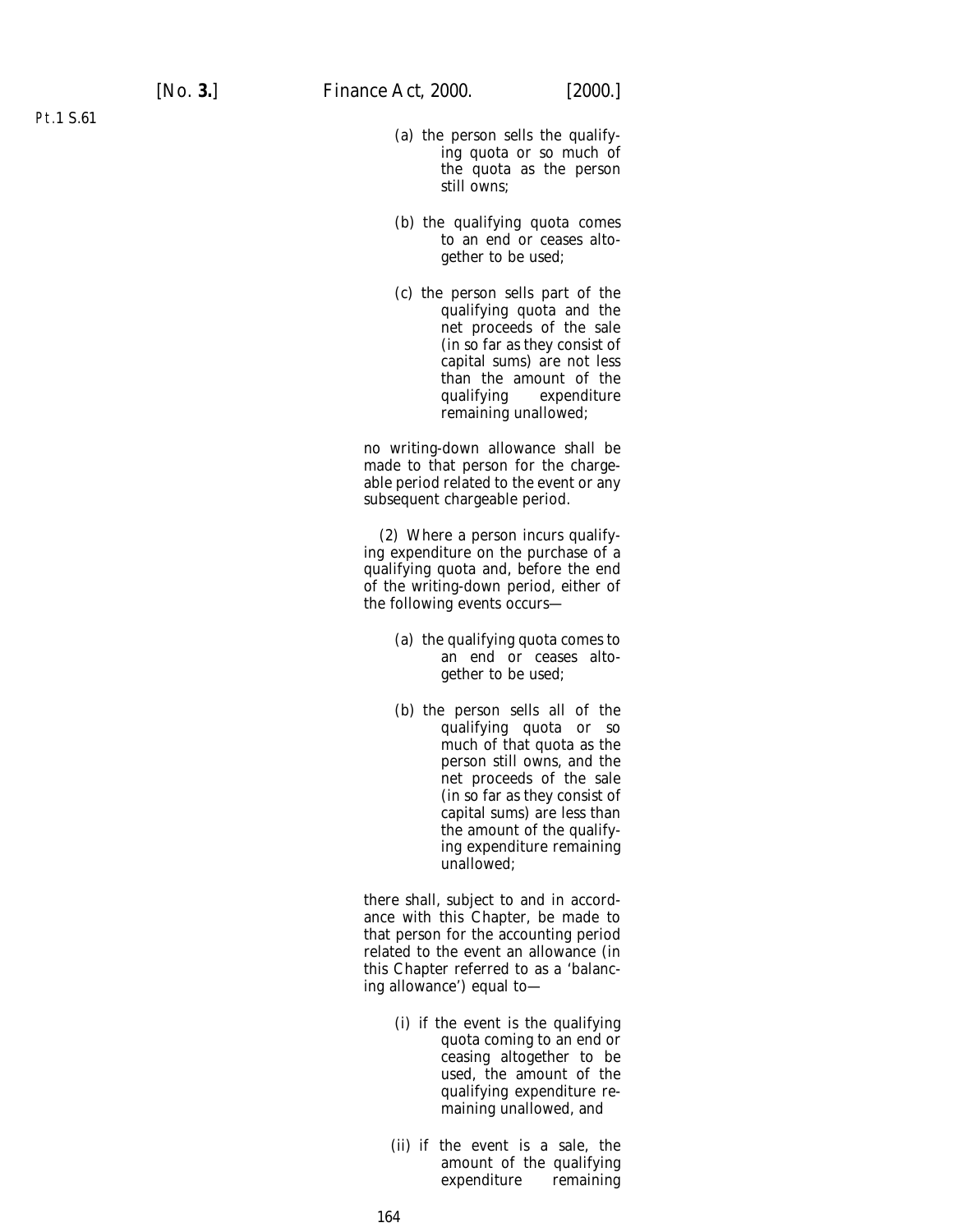## unallowed less the net Pt.1 S.61 proceeds of the sale.

(3) Where a person who has incurred qualifying expenditure on the purchase of a qualifying quota sells all or any part of that quota and the net proceeds of the sale (in so far as they consist of capital sums) exceed the amount of the qualifying expenditure remaining unallowed, if any, there shall, subject to and in accordance with this Chapter, be made on that person for the chargeable period related to the sale a charge (in this Chapter referred to as a 'balancing charge') on an amount equal to—

- (*a*) the excess, or
- (*b*) where the amount of the qualifying expenditure remaining unallowed is nil, the net proceeds of the sale.

(4) Where a person who has incurred qualifying expenditure on the purchase of a qualifying quota sells a part of that quota and subsection (3) does not apply, the amount of any writing-down allowance made in respect of that expenditure for the chargeable period related to the sale or any subsequent chargeable period shall be the amount determined by—

- (*a*) subtracting the net proceeds of the sale (in so far as they consist of capital sums) from the amount of the expenditure remaining unallowed at the time of the sale, and
- (*b*) dividing the result by the number of complete years of the writing-down period which remained at the beginning of the chargeable period related to the sale,

and so on for any subsequent sales.

(5) References in this section to the amount of any qualifying expenditure remaining unallowed shall in relation to any event be construed as references to the amount of that expenditure less any writing-down allowances made in respect of that expenditure for chargeable periods before the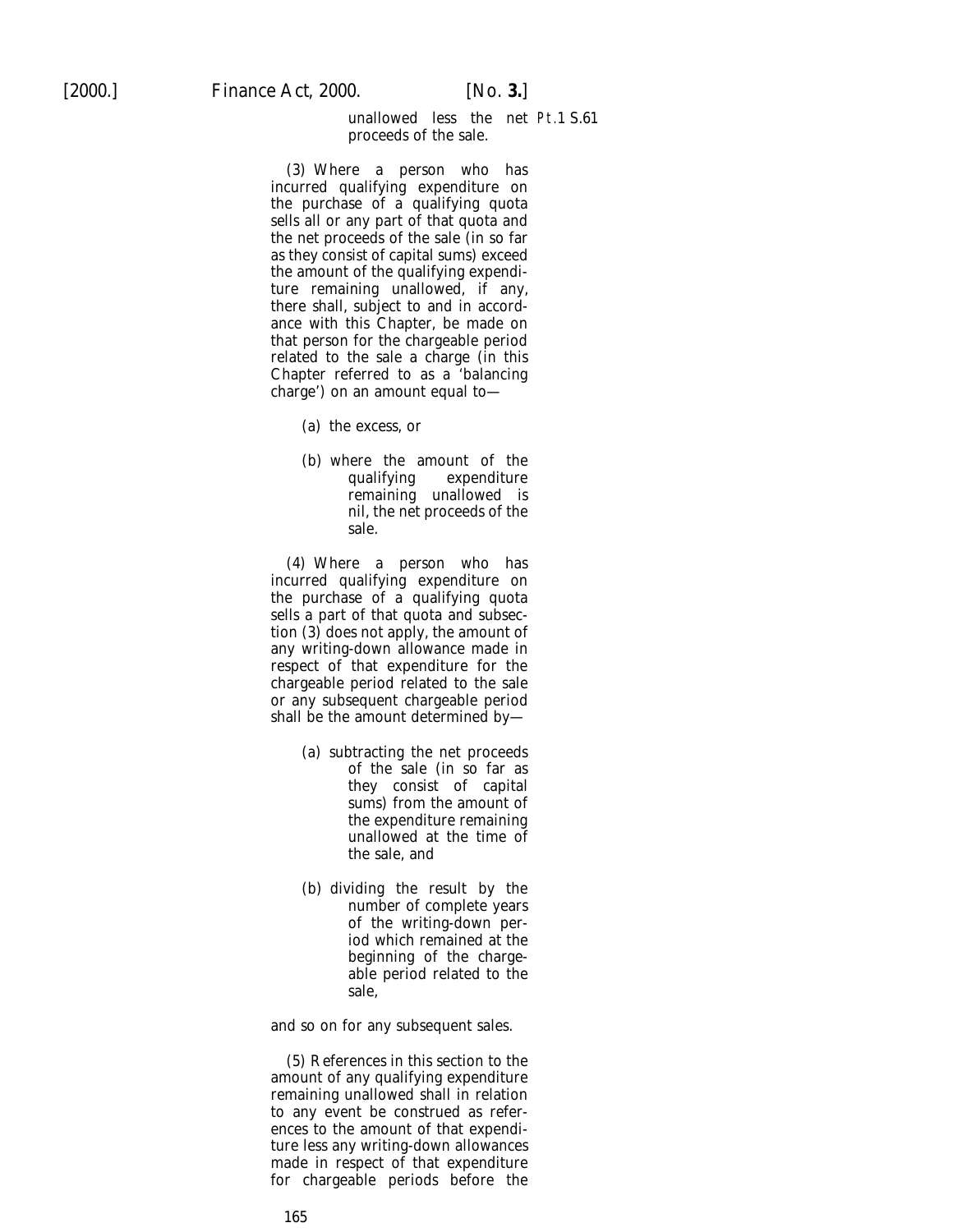chargeable period related to that event, and less also the net proceeds of any previous sale by the person who incurred the expenditure of any part of the qualifying quota acquired by the expenditure, in so far as those proceeds consist of capital sums.

(6) Notwithstanding subsections  $(1)$  to  $(5)$ —

- (*a*) no balancing allowance shall be made in respect of any expenditure unless a writing-down allowance has been, or, but for the happening of the event giving rise to the balancing allowance, could have been, made in respect of that expenditure, and
- (*b*) the total amount on which a balancing charge is made in respect of any expenditure shall not exceed the total writing-down allowances actually made in respect of that expenditure less, if a balancing charge has previously been made in respect of that expenditure, the amount on which that charge was made.

Manner of making 669D.—An allowance or charge allowances and under this Chapter shall be made to under this Chapter shall be made to or on a person in taxing the profits or gains from farming but only if at any time in the chargeable period or its basis period the qualifying quota in question was used for the purposes of that trade.

Application of 669E.—(1) Subject to subsection Chapter 4 of Part 9. (2), Chapter 4 of Part 9 shall apply as if this Chapter were contained in that Part.

> (2) In Chapter 4 of Part 9, as applied by virtue of subsection (1) to a qualifying quota, the reference in section  $312(5)(a)(i)$  to the sum mentioned in paragraph (*b*) shall in the case of a qualifying quota be construed as a reference to the amount of the qualifying expenditure on the acquisition of the qualifying quota remaining unallowed, computed in accordance with section 669C.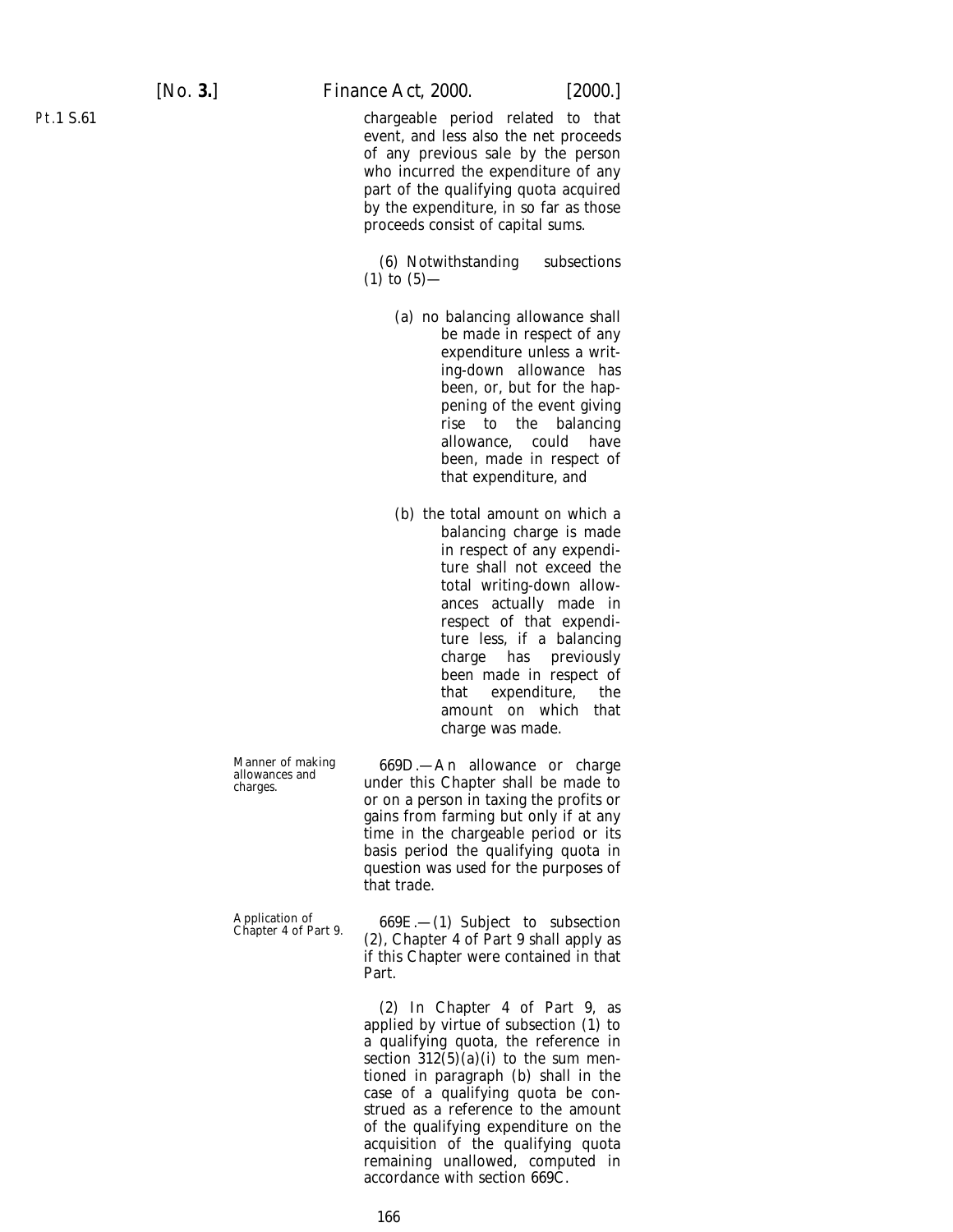[2000.] *Finance Act,* 2000. [*No.* **3.**]

Commencement 669F.—This Chapter shall come Pt.1 S.61 (Chapter 3). into operation on such day as the Minister for Finance, with the consent of the Minister for Agriculture, Food and Rural Development, may, by order, appoint.''.

**62.**—The Principal Act is amended in section 723 by the substi-Amendment of tution in subsection (1) for the definition of "special investment section 723 (special<br>investment policies) policy'' of the following definition:

of Principal Act.

'' 'special investment policy' means a policy of life assurance issued by an assurance company to an individual on or after 1 February 1993 and before 1 January 2001, in respect of which—

- (*a*) the conditions specified in subsection (3) are satisfied, and
- (*b*) a declaration of the kind specified in subsection (4) has been made to the assurance company;''.

**63.**—(1) Section 843A of the Principal Act is amended—

- (*a*) in subsection  $(1)$ 
	- (i) by the insertion of the following definition after the Principal Act. definition of 'pre-school child' and 'pre-school service':

'' 'property developer' means a person carrying on a trade which consists wholly or mainly of the construction or refurbishment of buildings or structures with a view to their sale;'',

and

(ii) by the substitution of the following definition for ''qualifying expenditure''—

'' 'qualifying expenditure' means capital expenditure incurred on the construction, conversion or refurbishment of a qualifying premises;'',

- (*b*) in subsection (3) by the insertion after ''qualifying expenditure'' of ''incurred on or after 2 December 1998'',
- (*c*) by the insertion of the following subsection after subsection (3):

''(3A) For the purposes of the application, by subsection (2), of sections 271 and 273 in relation to qualifying expenditure incurred on or after 1 December 1999 on a qualifying premises—

- (*a*) section 271 shall apply—
	- (i) as if in subsection (1) of that section the definition of 'industrial development agency' were deleted,

Amendment of section 843A (capital allowances for buildings used for certain childcare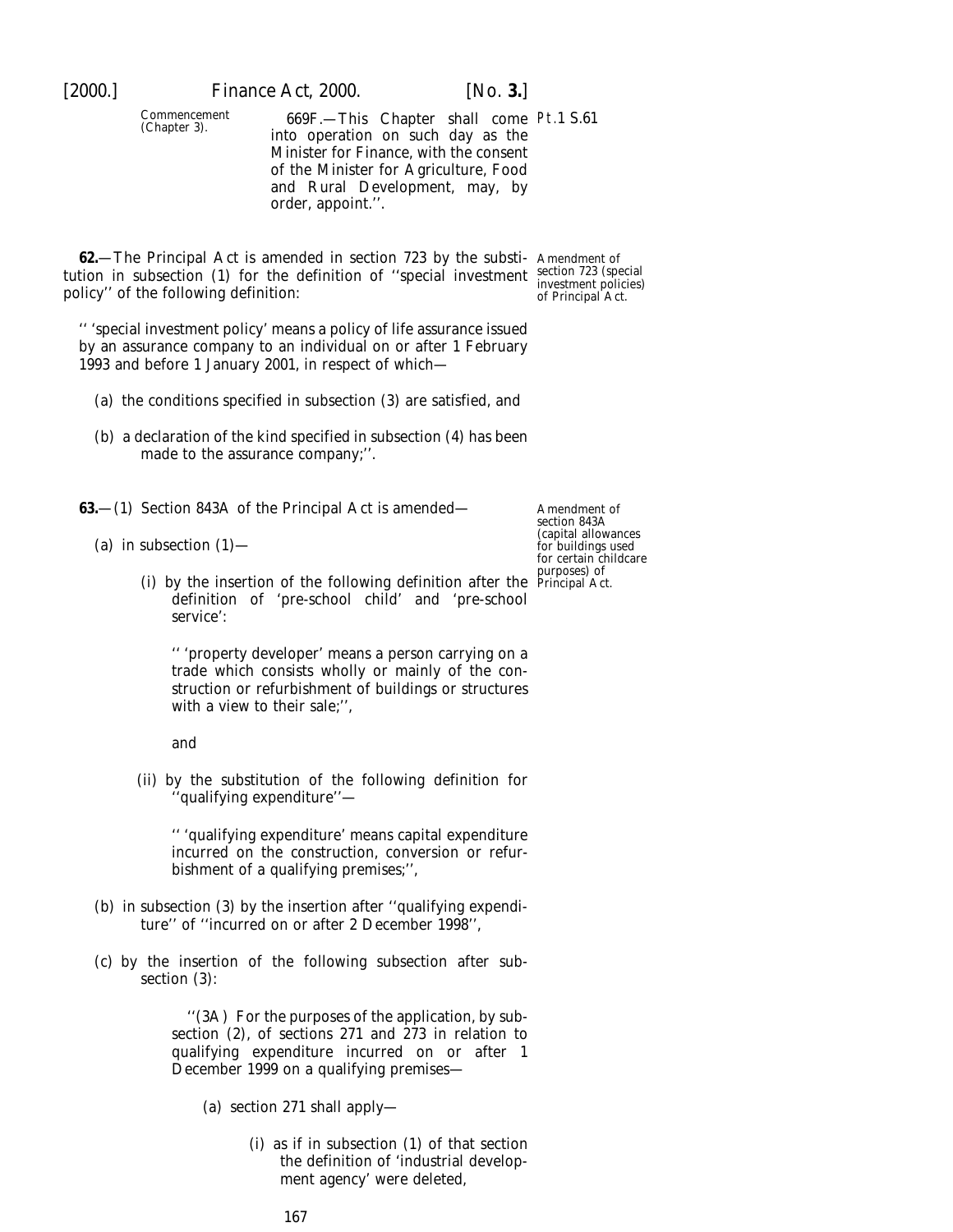- (ii) as if in subsection  $(2)(a)(i)$  of that section 'to which subsection (3) applies' were deleted,
- (iii) as if subsection (3) of that section were deleted,
- (iv) as if the following subsection were substituted for subsection (4) of that section:

'(4) An industrial building allowance shall be an amount equal to 100 per cent of the capital expenditure mentioned in subsection (2).',

and

(v) as if subsection (5) of that section were deleted,

and

- (*b*) section 273 shall apply—
	- (i) as if in subsection (1) of that section the definition of 'industrial development agency' were deleted, and
	- (ii) as if subsections  $(2)(b)$  and  $(3)$  to  $(7)$ of that section were deleted.'',
- (*d*) by the insertion of the following subsection after subsection (4):

''(5) Subsections (3) and (3A) shall not apply in respect of qualifying expenditure incurred on a qualifying premises on or after 1 December 1999—

- (*a*) where a property developer is entitled to the relevant interest, within the meaning of section 269, in that qualifying premises, and
- (*b*) either the person referred to in paragraph (*a*) or a person connected (within the meaning of section 10) with that person incurred the qualifying expenditure on that qualifying premises.''.

(2) This section shall come into operation on such day as the Minister for Finance may, by order, appoint.

**64.**—The Principal Act is amended in Part 29 by the insertion after Chapter 3 of the following:

''Chapter 4

*Transmission Capacity Rights*

Amendment of Part 29 (patents, scientific and certain other research, know-how and certain training) of Principal Act.

Interpretation 769A.—(1) In this Chapter— (Chapter 4).

'capacity rights' means the right to use wired,

Pt.1 S.63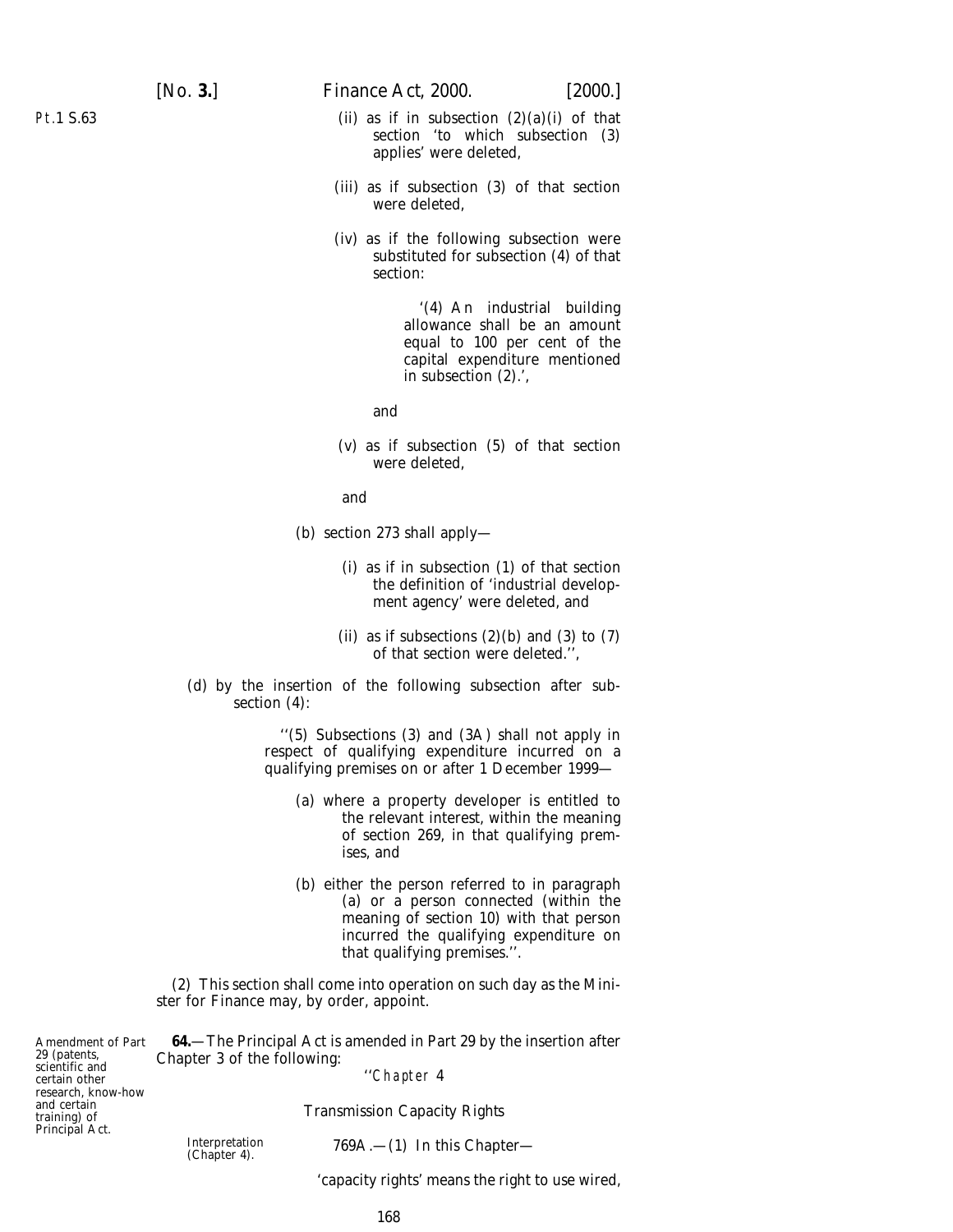[2000.] *Finance Act,* 2000. [*No.* **3.**]

radio or optical transmission paths for the Pt.1 S.64 transfer of voice, data or information;

'writing-down period' has the meaning assigned to it by section 769B(2).

(2) In this Chapter, any reference to the sale of part of capacity rights includes a reference to the grant of a licence in respect of the capacity rights in question, and any reference to the purchase of capacity rights includes a reference to the acquisition of a licence in respect of capacity rights; but, if a licence granted by a company entitled to any capacity rights is a licence to exercise those rights to the exclusion of the grantor and all other persons for the whole of the remainder of the term for which the rights subsist, the grantor shall be treated for the purposes of this Chapter as thereby selling the whole of the rights.

Annual allowances 769B.—(1) Where, on or after 1 April<br>for capital expenditure on 2000, a company incurs capital expenditure expenditure on 2000, a company incurs capital expenditure<br>purchase of capacity on the purchase of capacity rights, there  $\frac{m}{\pi}$  rights. shall, subject to and in accordance with this Chapter, be made to that company writingdown allowances, in respect of that expenditure during the writing-down period; but no writing-down allowance shall be made to a company in respect of any expenditure unless—

- (*a*) the allowance is to be made to the company in taxing the company's trade, or
- (*b*) any income receivable by the company in respect of the rights would be liable to tax.
- (2) (*a*) Subject to paragraph (*c*), the writing-down period shall be—
	- (i) a period of 7 years, or
	- (ii) where the capacity rights are purchased for a specified period which exceeds 7 years, the number of years for which the capacity rights are purchased,

commencing with the beginning of the accounting period related to the expenditure.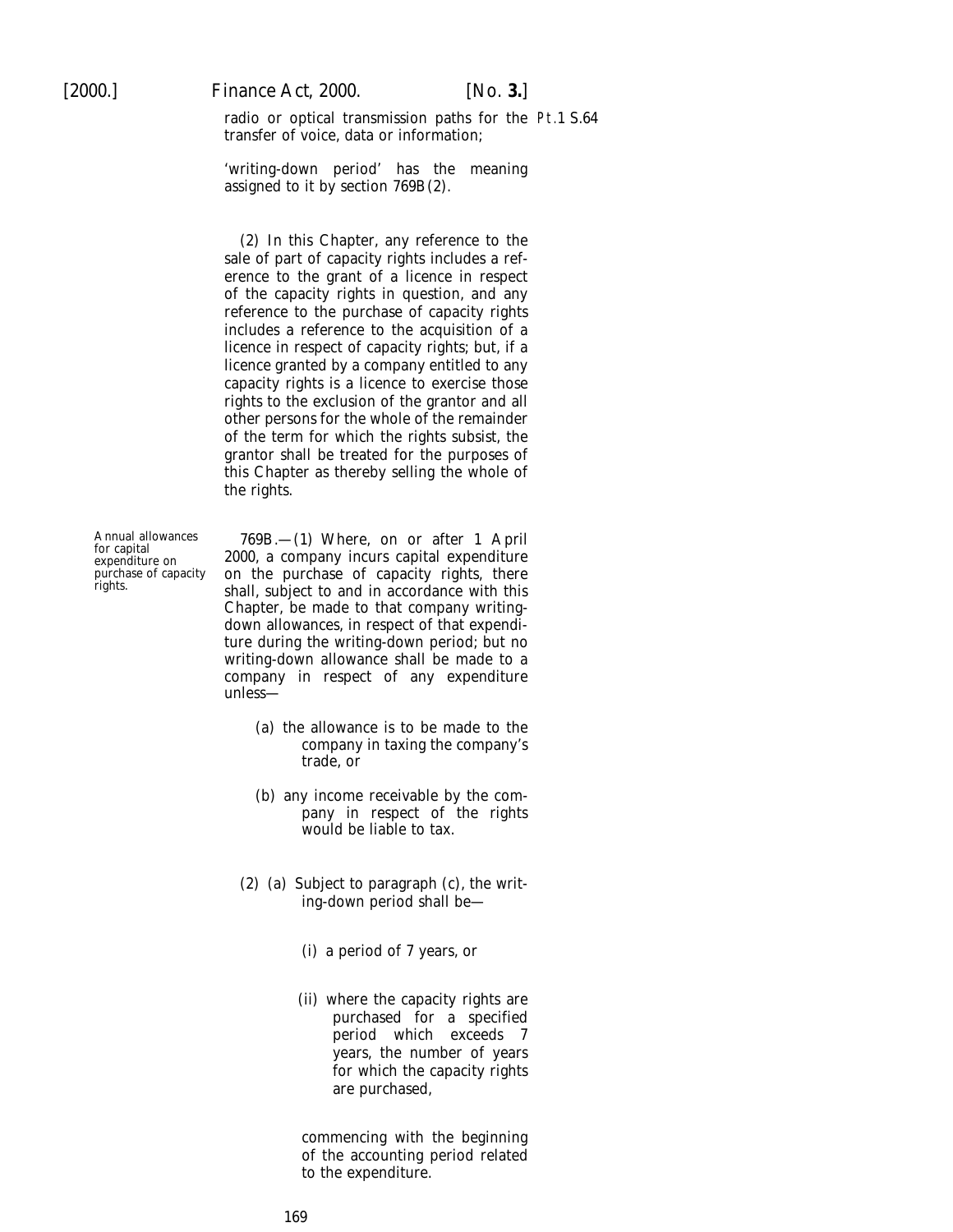(*b*) For the purposes of this section, writing-down allowances shall be determined by the formula—

$$
A \times \frac{B}{C}
$$

where—

- A is the amount of the capital expenditure incurred on the purchase of the capacity rights,
- B is the length of the part of the chargeable period falling within the writing-down period, and
- C is the length of the writingdown period.
- (*c*) For the purposes of this subsection, any expenditure incurred for the purposes of a trade by a company about to carry on the trade shall be treated as if that expenditure had been incurred by that company on the first day on which that company carries on the trade unless before that day the company has sold all the capacity rights on the purchase of which the expenditure was incurred.

Effect of lapse of 769C.—(1) Where a company incurs capi-<br>tal expenditure on the purchase of capacity rights and, before the end of the writingdown period, any of the following events occurs—

- (*a*) the rights come to an end without provision for their subsequent renewal or the rights cease altogether to be exercised;
- (*b*) the company sells all those rights or so much of them as it still owns;
- (*c*) the company sells part of those rights and the amount of net proceeds of the sale (in so far as they consist of capital sums) are not less than the amount of the capital expenditure remaining unallowed;

no writing-down allowance shall be made to that company for the chargeable period related to the event or for any subsequent chargeable period.

(2) Where a company incurs capital expenditure on the purchase of capacity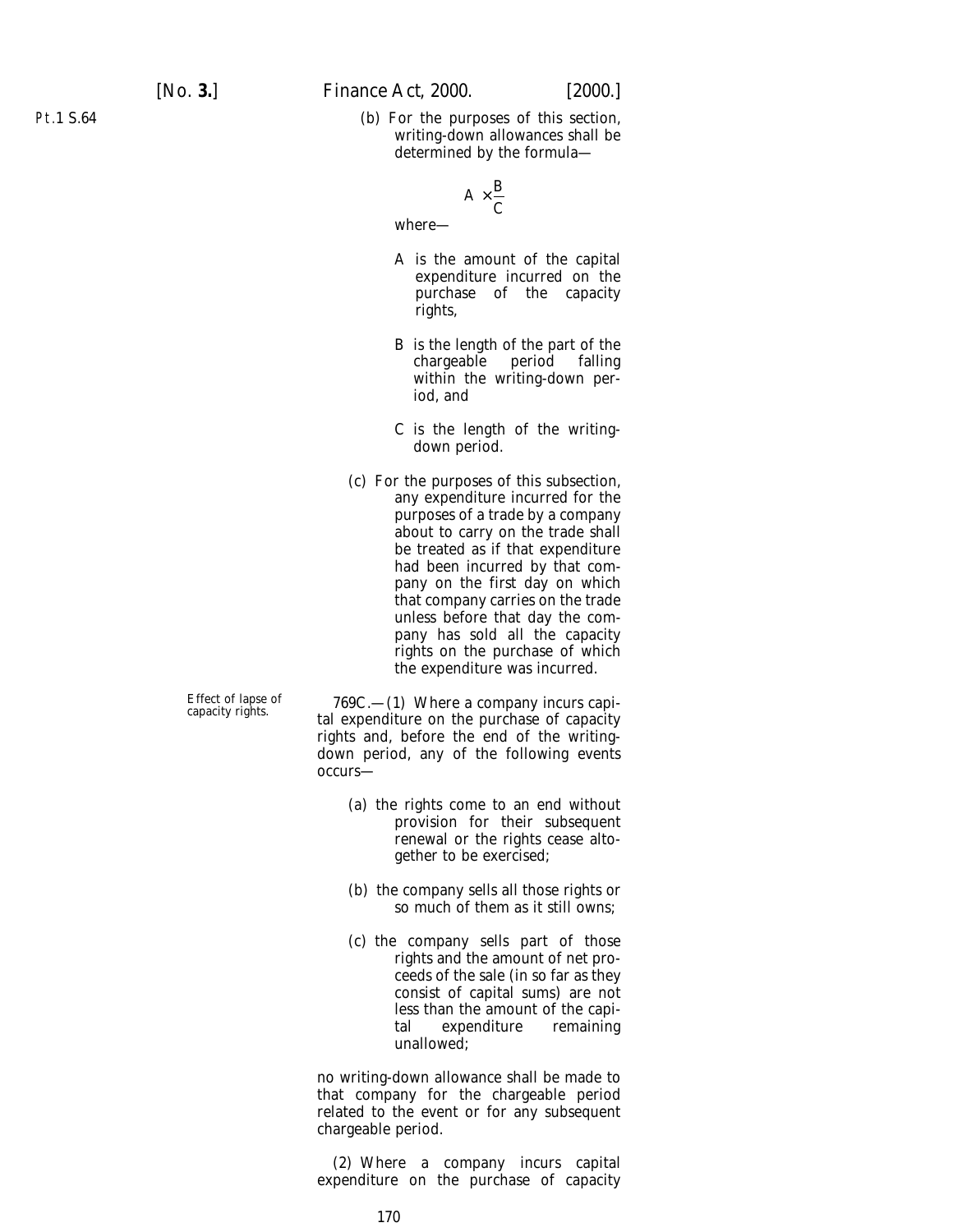[2000.] *Finance Act,* 2000. [*No.* **3.**]

rights and, before the end of the writing- Pt.1 S.64 down period, either of the following events occurs—

- (*a*) the rights come to an end without provision for their subsequent renewal or the rights cease altogether to be exercised;
- (*b*) the company sells all those rights or so much of them as it still owns, and the amount of the net proceeds of the sale (in so far as they consist of capital sums) are less than the amount of the capital expenditure remaining unallowed;

there shall, subject to and in accordance with this Chapter, be made to that company for the accounting period related to the event an allowance (in this Chapter referred to as a 'balancing allowance') equal to—

- (i) if the event is one referred to in paragraph (*a*), the amount of the capital expenditure remaining unallowed, and
- (ii) if the event is one referred to in paragraph (*b*), the amount of the capital expenditure remaining unallowed less the amount of the net proceeds of the sale.

(3) Where a company which has incurred capital expenditure on the purchase of capacity rights sells all or any part of those rights and the amount of the net proceeds of the sale (in so far as they consist of capital sums) exceeds the amount of the capital expenditure remaining unallowed, if any, there shall, subject to and in accordance with this Chapter, be made on that company for the chargeable period related to the sale a charge (in this Chapter referred to as a 'balancing charge') on an amount equal to—

- (*a*) the excess, or
- (*b*) where the amount of the capital expenditure remaining unallowed is nil, the amount of the net proceeds of the sale.

(4) Where a company which has incurred capital expenditure on the purchase of capacity rights sells a part of those rights and subsection (3) does not apply, the amount of any writing-down allowance made in respect of that expenditure for the chargeable period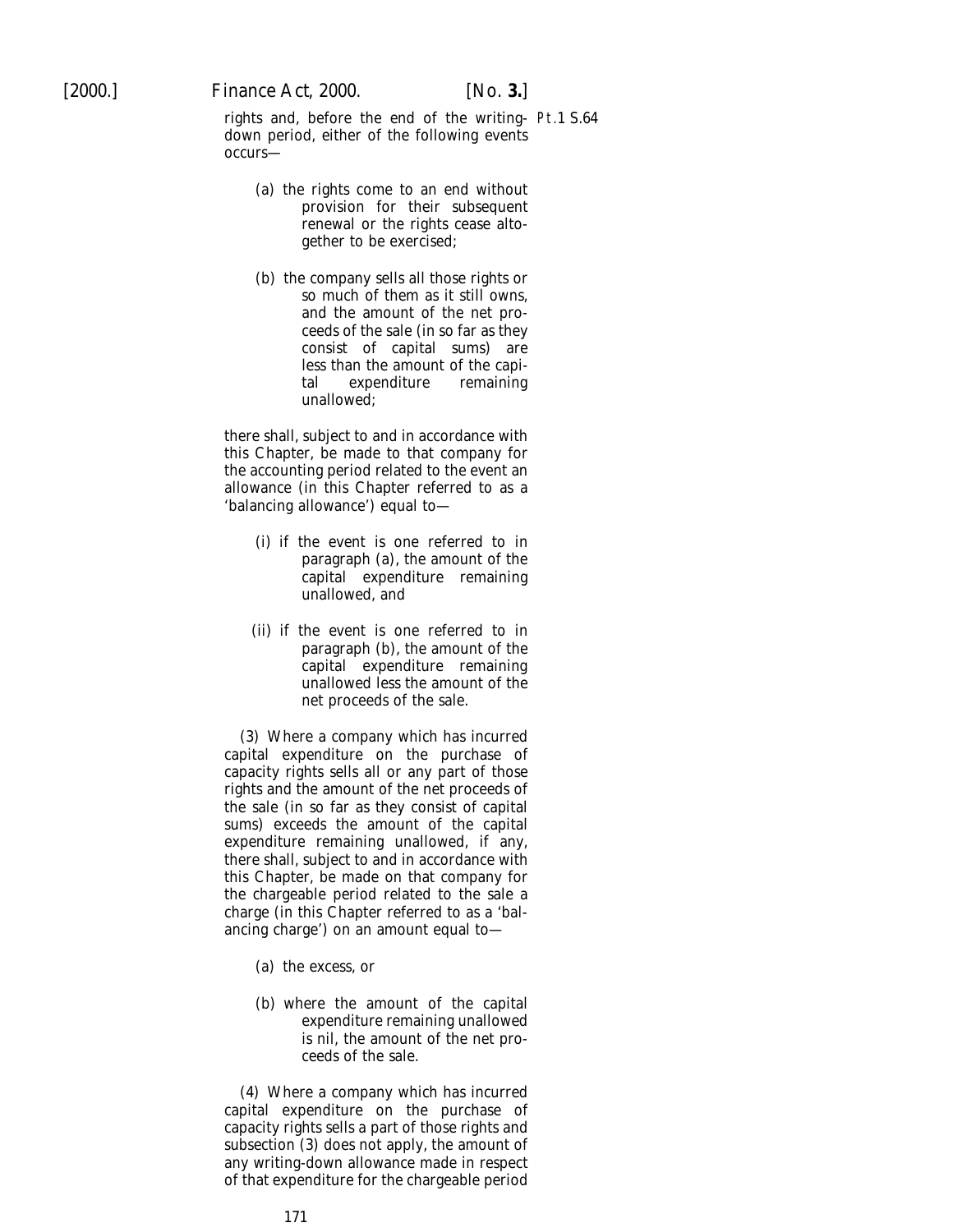Pt.1 S.64

related to the sale or any subsequent chargeable period shall be the amount determined by—

- (*a*) subtracting the amount of the net proceeds of the sale (in so far as they consist of capital sums) from the amount of the expenditure remaining unallowed at the time of the sale, and
- (*b*) dividing the result by the number of complete years of the writingdown period which remained at the beginning of the chargeable period related to the sale,

and so on for any subsequent sales.

(5) References in this section to the amount of any capital expenditure remaining unallowed shall in relation to any event aforesaid be construed as references to the amount of that expenditure less any writingdown allowances made in respect of that expenditure for chargeable periods before the chargeable period related to that event, and less also the amount of the net proceeds of any previous sale by the company which incurred the expenditure of any part of the rights acquired by the expenditure, in so far as those proceeds consist of capital sums.

(6) Notwithstanding subsections (1) to  $(5)$ —

- (*a*) no balancing allowance shall be made in respect of any expenditure unless a writing-down allowance has been, or, but for the happening of the event giving rise to the balancing allowance, could have been, made in respect of that expenditure, and
- (*b*) the total amount on which a balancing charge is made in respect of any expenditure shall not exceed the total writing-down allowances actually made in respect of that expenditure less, if a balancing charge has previously been made in respect of that expenditure, the amount on which that charge was made.

Manner of making 769D.—(1) An allowance or charge under allowances and this Chapter shall be made to or on a company in taxing the company's trade if—

> (*a*) the company is carrying on a trade the profits or gains of which are or, if there were any, would be,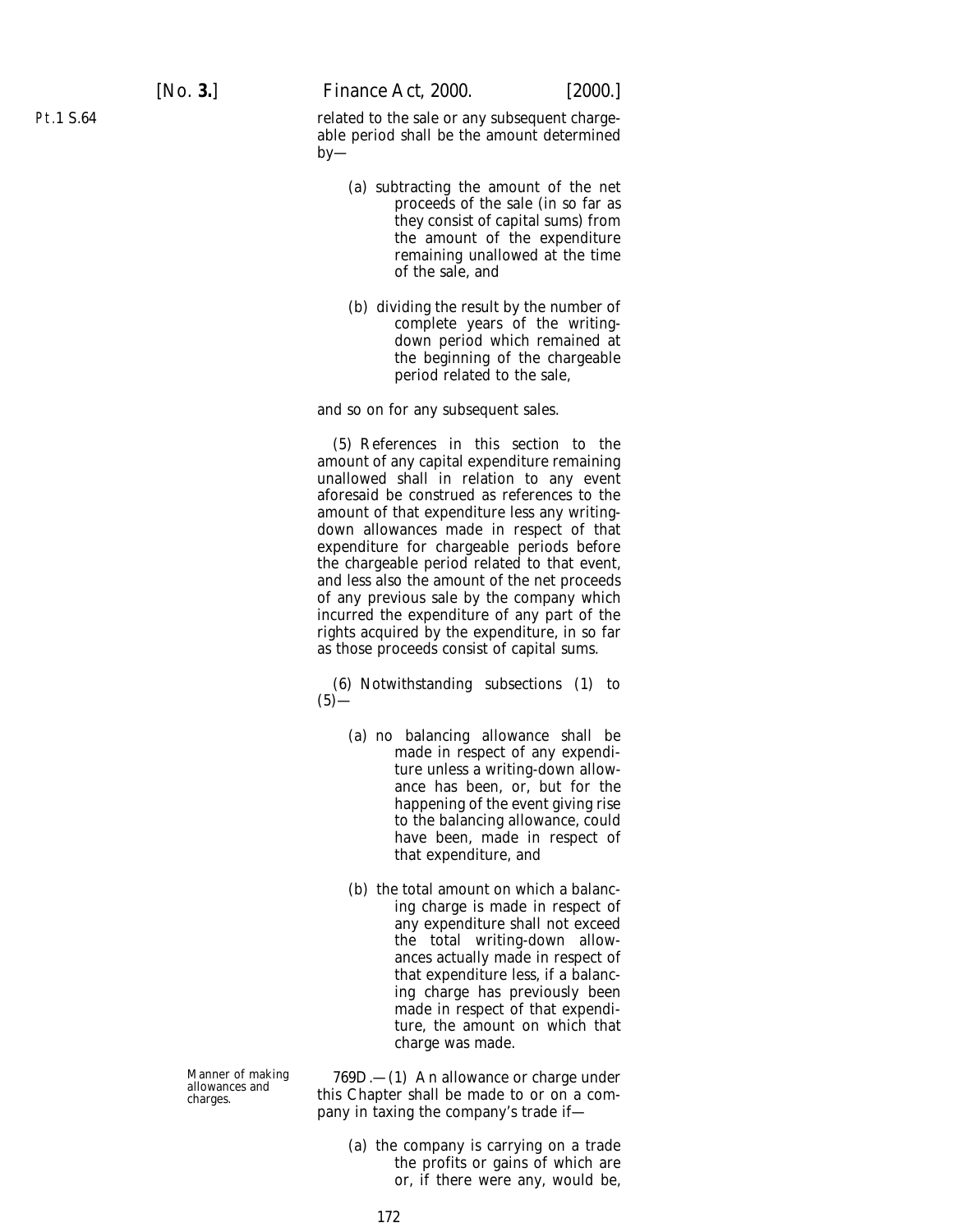chargeable to corporation tax for Pt.1 S.64 the chargeable period for which the allowance or charge is made, and

(*b*) at any time in the chargeable period or its basis period the capacity rights in question, or other rights out of which they were granted, were used for the purposes of that trade.

(2) Except where provided for in subsection (1), an allowance under this Chapter shall be made by means of discharge or repayment of tax and shall be available against income from capacity rights, and a charge under this Chapter shall be made under Case IV of Schedule D.

Application of 769E.—(1) Subject to subsection (2), Chapter 4 of Part 9. Chapter 4 of Part 9 shall apply as if this Chapter were contained in that Part, and any reference in the Tax Acts to any capital allowance to be given by means of discharge or repayment of tax and to be available or available primarily against a specified class of income shall include a reference to any capital allowance given in accordance with section 769D(2).

> (2) In Chapter 4 of Part 9, as applied by virtue of subsection (1) to capacity rights, the reference in section  $312(5)(a)(i)$  to the sum mentioned in paragraph (*b*) shall in the case of capacity rights be construed as a reference to the amount of the capital expenditure on the acquisition of the capacity rights remaining unallowed, computed in accordance with section 769C.

Commencement 769F.—This Chapter shall come into oper-<br>
chapter 4). <br>
ation on such day as the Minister for Finance may, by order, appoint.''.

**65.**—(1) Section 243(5) of the Principal Act is amended by the Amendment of substitution for "except where the company has been authorised by  $\frac{\text{section 243}}{\text{following}}$ the Revenue Commissioners to do otherwise, the company deducts  $\frac{1}{\text{charges on income}}$  (allowance of income tax which it accounts for under sections 238 and 239, or under of Principal Act.sections 238 and 241, as the case may be, or'' of the following:

''except where—

- (I) the company has been authorised by the Revenue Commissioners to do otherwise, or
- (II) the interest is interest referred to in paragraph (*b*) or (*h*) of section 246(3),

the company deducts income tax which it accounts for under sections 238 and 239, or under sections 238 and 241, as the case may be, or''.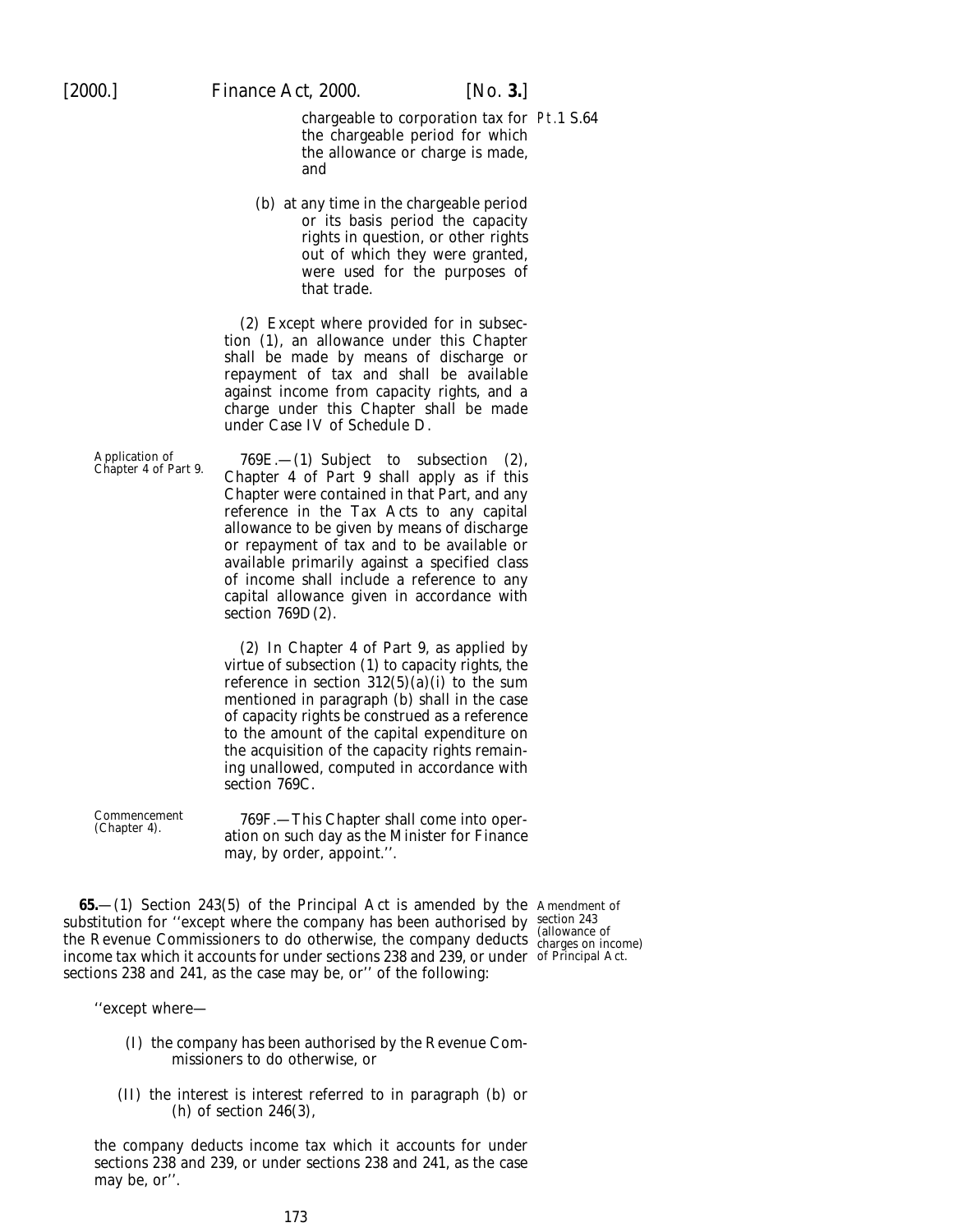[*No.* **3.**] *Finance Act,* 2000. [2000.]

(2) This section shall apply as on and from 10 February 2000.

Pt.1 S.65

Amendment of section 246 (interest payments by companies and to non-residents) of Principal Act.

Amendment of section 247 (relief to companies on loans applied in acquiring interest in other companies) of Principal Act.

- **66.**—(1) Section 246 of the Principal Act is amended—
	- (*a*) in subsection (1) by the substitution in the definition of ''relevant territory'' of ''made;'' for ''made.'' and by the insertion of the following definition after that definition:

'' 'tax', in relation to a relevant territory, means any tax imposed in such territory which corresponds to income tax or corporation tax in the State.'',

and

- (*b*) in subsection (3)(*h*) by the substitution of ''which, by virtue of the law of a relevant territory, is resident for the purposes of tax in the relevant territory,'' for ''resident in a relevant territory''.
- (2) This section shall apply as on and from 10 February 2000.

**67.**—(1) Section 247 of the Principal Act is amended by the substitution of the following for subsection (5):

''(5) Interest eligible for relief under this section shall be deducted from or set off against the income (not being income referred to in subsection (2)(*a*) of section 25) of the borrower for the year of assessment in which the interest is paid and tax shall be discharged or repaid accordingly.

(6) Where relief is given under this section in respect of interest on a loan, no relief or deduction under any other provision of the Tax Acts shall be given or allowed in respect of interest on the loan.''.

(2) This section shall be deemed to have applied as on and from 6 April 1997.

**68.**—The Principal Act is amended in Chapter 4 of Part 38—

(*a*) in section 904A (inserted by the Finance Act, 1999)—

- - (i) by the substitution for the definition of ''authorised officer'' of the following definitions:

'''auditor' means a person who is qualified, for the purposes of Part X of the Companies Act, 1990, for appointment as auditor of a company, or any other person whom the Revenue Commissioners consider suitable, having regard to his or her qualifications or experience, for appointment as an authorised officer;

'authorised officer' means—

(*a*) an officer of the Revenue Commissioners who is authorised by them in writing to exercise the powers conferred by this section, and

Amendment of Chapter 4 (revenue powers) of Part 38 of Principal Act.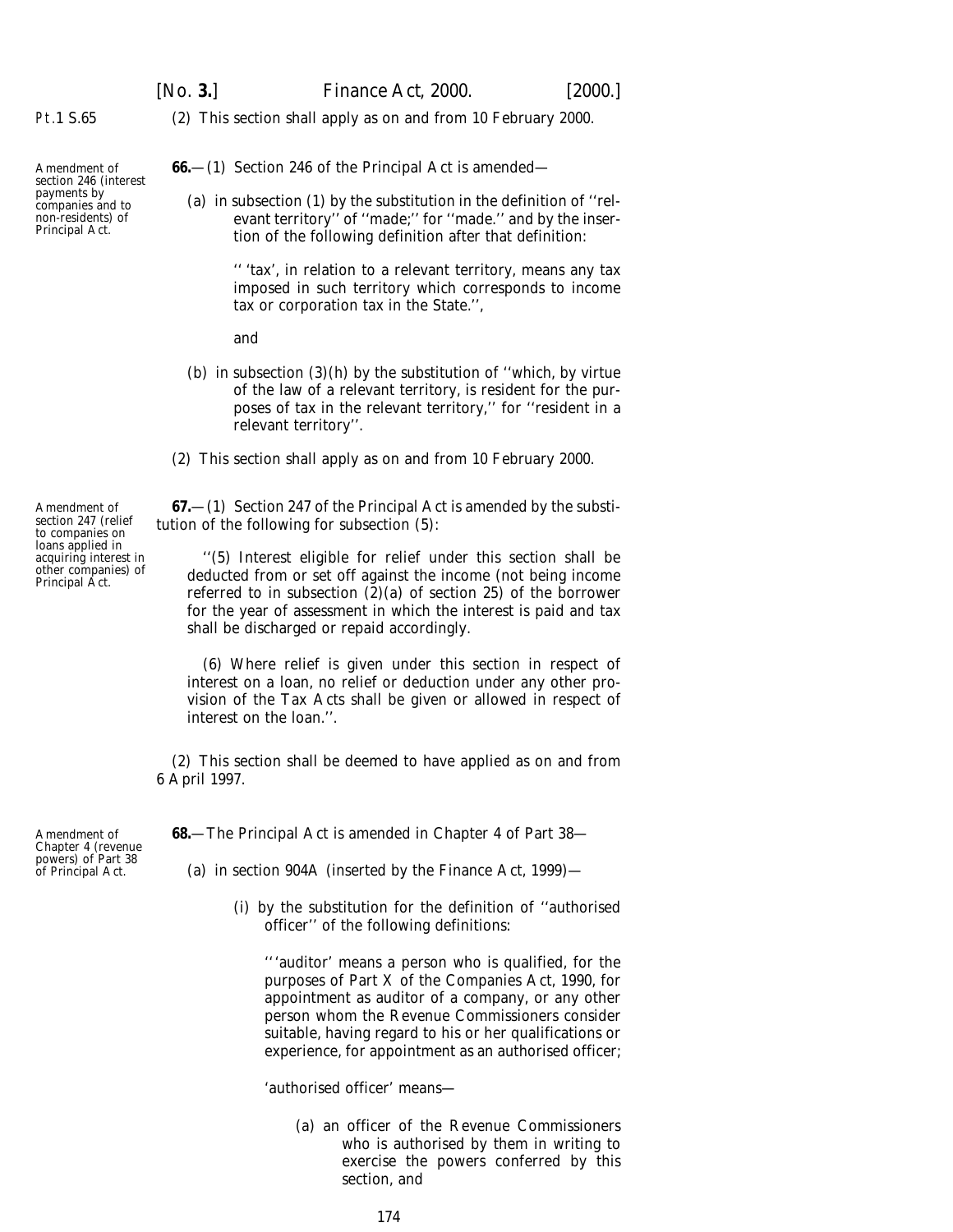[2000.] *Finance Act,* 2000. [*No.* **3.**]

(*b*) an auditor who is authorised by the Rev- Pt.1 S.68 enue Commissioners in writing to exercise the powers conferred by this section in relation to an audit of the return of a named relevant deposit taker for a specified year or years of assessment;

'associated company', in relation to a relevant deposit taker, means a company which is itself a relevant deposit taker and which is the relevant deposit taker's associated company within the meaning of section 432:".

and

(ii) by the substitution for subsections (6) and (7) of the following:

''(6) An authorised officer may require an associated company in relation to a relevant deposit taker or an employee of such an associated company to produce books, records or other documents and to furnish information, explanations and particulars and to give all assistance, which the authorised officer reasonably requires for the purposes of his or her audit and examination under subsections (2) and (3) and, as the case may be, enquiries under subsection (4).

(7) An authorised officer may make extracts from or copies of all or any part of the books, records or other documents or other material made available to him or her or require that copies of books, records, or other documents be made available to him or her, in exercising or performing his or her powers or duties under this section.

(8) An employee of a relevant deposit taker or of an associated company in relation to a relevant deposit taker, who fails to comply with the requirements of the authorised officer in the exercise or performance of the authorised officer's powers or duties under this section shall be liable to a penalty of £1,000.

(9) A relevant deposit taker or an associated company in relation to a relevant deposit taker which fails to comply with the requirements of the authorised officer in the exercise or performance of the authorised officer's powers or duties under this section shall be liable to a penalty of £15,000 and if that failure continues a further penalty of £2,000 for each day on which the failure continues.'',

(*b*) by the insertion after section 904A of the following sections: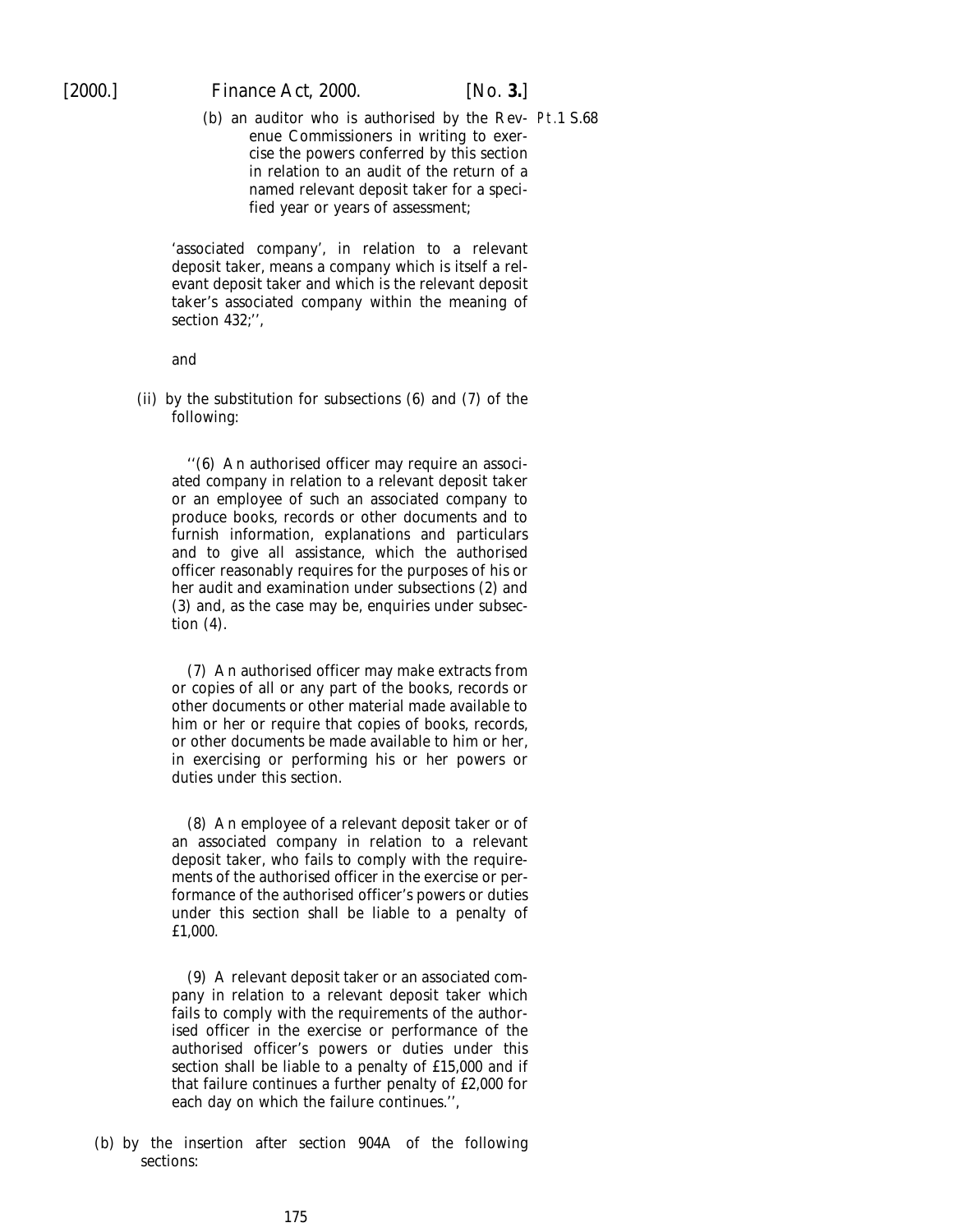Pt.1 S.68

''Report to 904B.—(1) In this section— Committee of

Publication etc. <sup>'</sup>appropriate tax' and 'relevant deposit taker' have, respectively, the meanings assigned to them by section  $256(1);$ 

> 'authorised officer' has the meaning assigned to it by section 904A.

> (2) Notwithstanding any obligation as to secrecy or other restriction upon disclosure of information imposed by or under statute or otherwise, the Revenue Commissioners—

- (*a*) shall, before 1 November 2000, make a report in writing to the Committee of Public Accounts of Dáil Éireann, and
- (*b*) may, at any time, cause to be made public a report, in such manner as they consider fit,

of the results (including interim results) of any audit carried out by an authorised officer under section 904A during the period from 25 March 1999 to the date the report is made.

(3) The report under subsection (2) shall be in respect of audits of relevant deposit takers for the years of assessment 1986-1987 to 1998-1999, and may specify, in respect of each such audit—

- (*a*) the name of the relevant deposit taker concerned,
- (*b*) the amount of additional appropriate tax payable by the relevant deposit taker as a result of the audit,
- (*c*) the amount of interest payable in respect of any such amount,
- (*d*) the amount of any fine or penalty imposed by a court on the relevant deposit taker under the Tax Acts, or accepted by the Revenue Commissioners in place of initiating proceedings for recovery of such fine or penalty,

176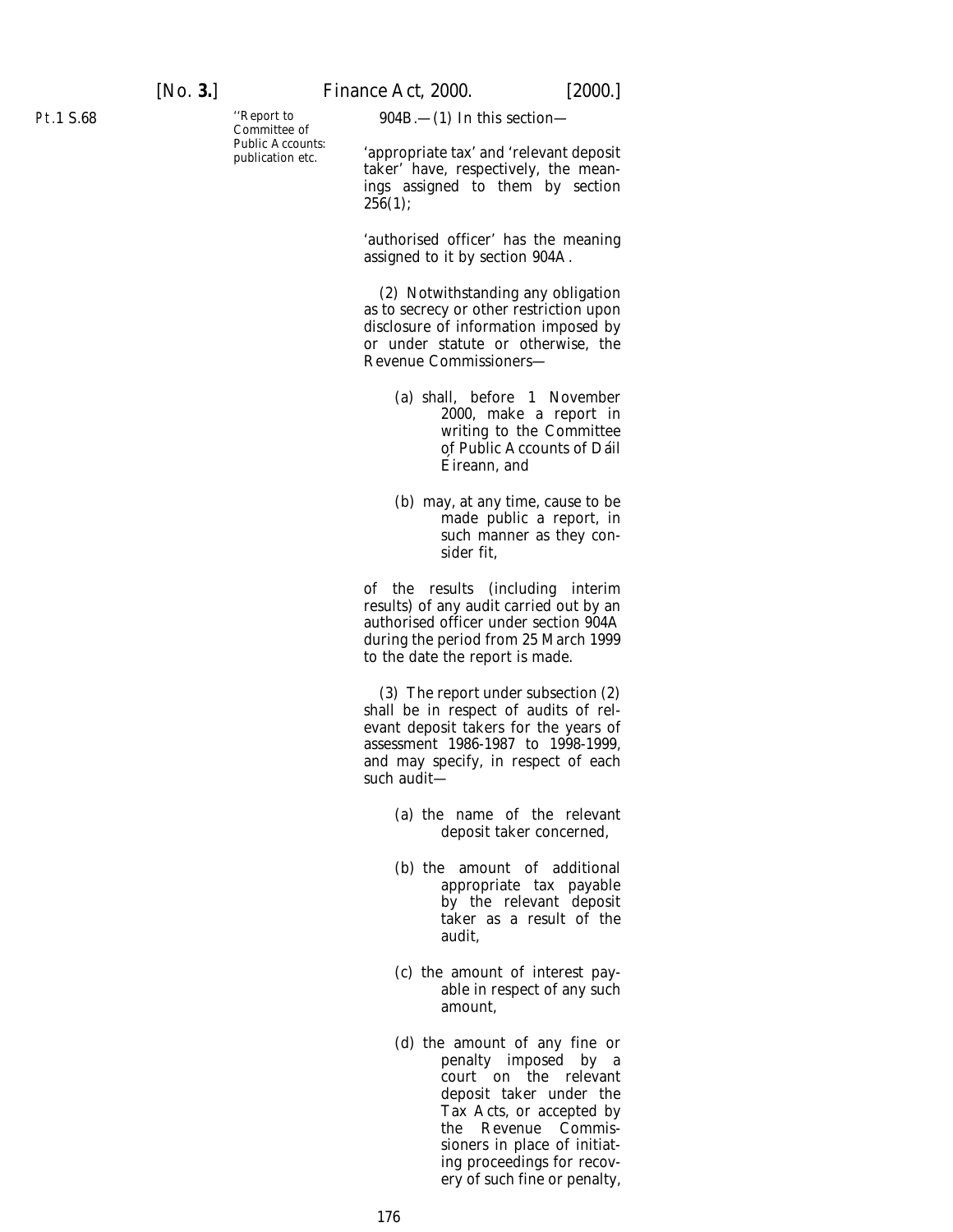- (*e*) whether an assessment has Pt.1 S.68 been made in respect of appropriate tax and, if so, whether the assessment has been appealed,
	- (*f*) whether the audit has been completed as at the date of the report,
	- (*g*) the amount of any payment on account of appropriate tax paid by the relevant deposit taker in anticipation of an audit being carried out or during the course of an audit, and
	- (*h*) such further particulars as the Revenue Commissioners consider fit.

Power of inspection 904C.—(1) In this section—<br>
(returns and collection of

 $\frac{1}{2}$  conection of  $\frac{1}{2}$  'assurance company' and 'life busiassurance and ness' have, respectively, the meanings<br>companies. assigned to them in section 706: assigned to them in section 706;

> 'appropriate tax' has the meaning assigned to it in section 730F;

> 'authorised officer' means an officer of the Revenue Commissioners authorised by them in writing to exercise the powers conferred by this section;

> 'books, records or other documents' includes—

- (*a*) any records used in the business of an assurance company whether—
	- (i) comprised in bound volume, loose-leaf binders or other loose-leaf filing system, loose-leaf ledger sheets, pages, folios or cards, or
	- (ii) kept on microfilm, magnetic tape or in any non-legible form (by use of electronics or otherwise) which is capable of being reproduced in a legible form, and
- (*b*) every electronic or other automatic means, if any, by which any such thing in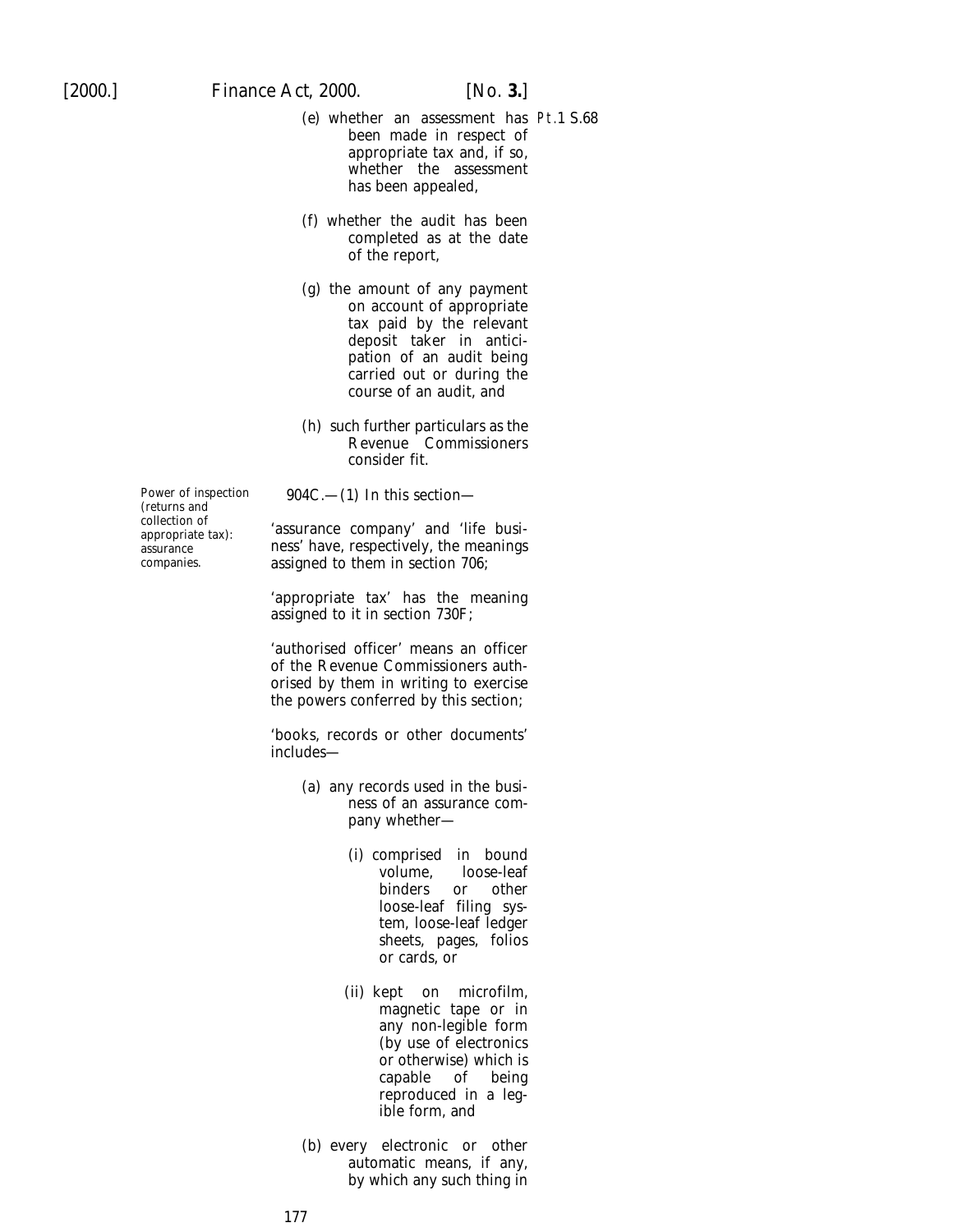non-legible form is so capable of being reproduced, and

- (*c*) documents in manuscript, documents which are typed, printed, stencilled or created by any other mechanical means or partly mechanical process in use from time to time and documents which are produced by any photographic or photostatic process, and
- (*d*) correspondence and records of other communications by, or on behalf of, policyholders with the assurance company carrying on life business;

'chargeable event', in relation to a life policy, has the meaning assigned to it by section 730C;

'declaration' means a declaration referred to in section 730E;

'liability', in relation to a person, means any liability in relation to tax to which the person is or may be, or may have been, subject, or the amount of such liability;

'life policy' has the meaning assigned to it in section 730B;

'policyholder' has the meaning assigned to it in section 730E;

'return' means a return under section 730G;

'tax' means any tax, duty, levy or charge under the care and management of the Revenue Commissioners.

(2) An authorised officer may at all reasonable times enter any premises or place of business of an assurance company carrying on life business for the purposes of auditing for a financial year the returns made by the company of appropriate tax.

(3) Without prejudice to the generality of subsection (2) the authorised officer may—

> (*a*) examine the procedures put in place by the assurance

Pt.1 S.68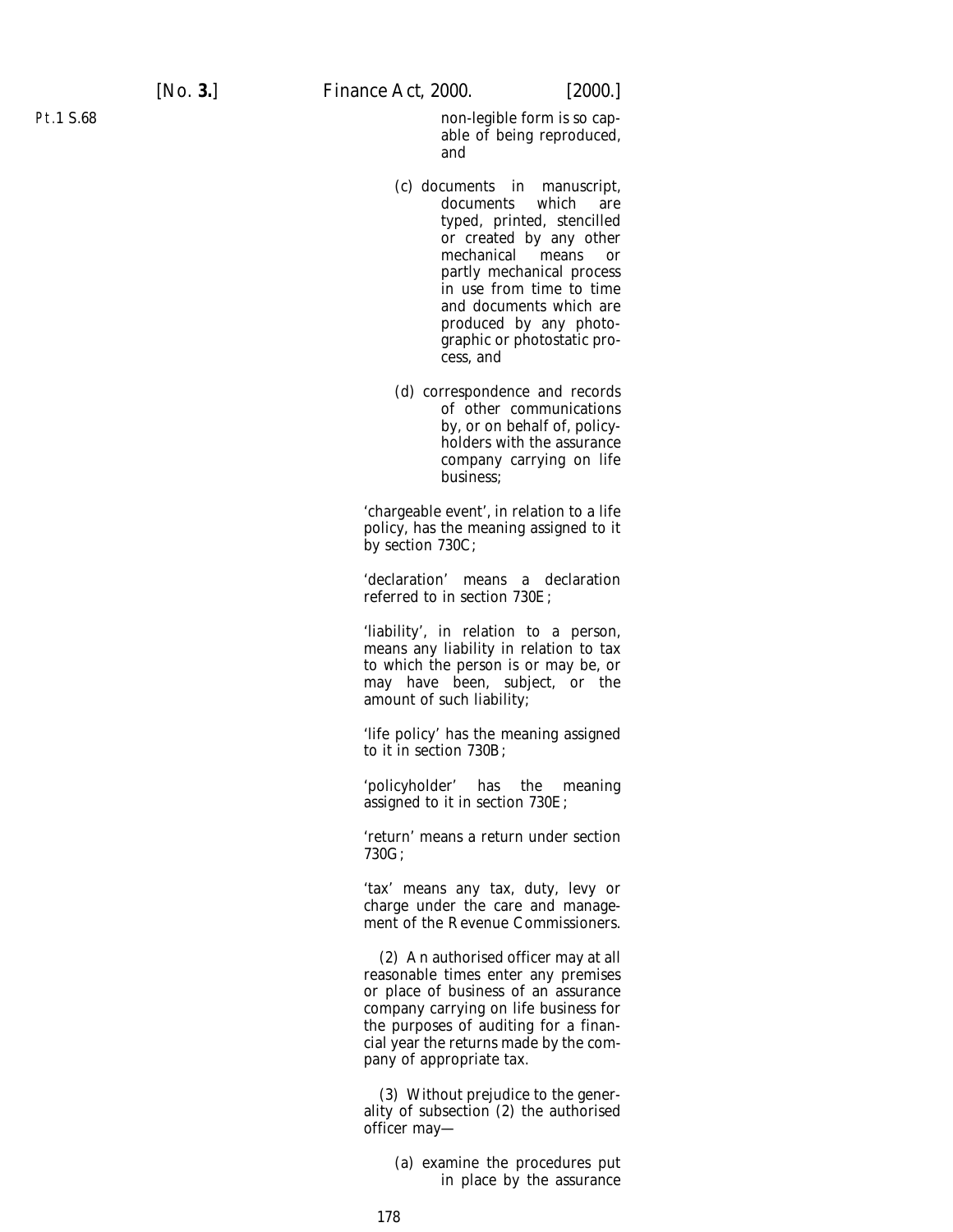- company for the purpose Pt.1 S.68 of ensuring compliance by the assurance company with its obligations under Chapter 5 of Part 26,
- (*b*) examine all or a sample of the declarations made to the assurance company,
- (*c*) examine a sample of life policies to determine whether—
	- (i) the procedures referred to in paragraph (*a*) have been observed in practice and whether they are adequate,
	- (ii) the assurance company has on the happening of chargeable events in relation to each life policy, paid the correct amount of appropriate tax in connection with the chargeable events, and
	- (iii) there is information in the assurance com-<br>pany's possession possession which can reasonably be taken to indicate that the assurance company incorrectly failed to pay appropriate tax in connection with a chargeable event.

(4) Where an authorised officer in exercising or performing his or her powers and duties under this section has reason to believe that in respect of one or more life policies, the assurance company has incorrectly failed to pay appropriate tax in connection with a chargeable event, the authorised officer may make such further enquiries as are necessary to establish whether there is a liability in relation to any person.

(5) An authorised officer may require an assurance company or an employee of the assurance company to produce books, records or other documents and to furnish information, explanations and particulars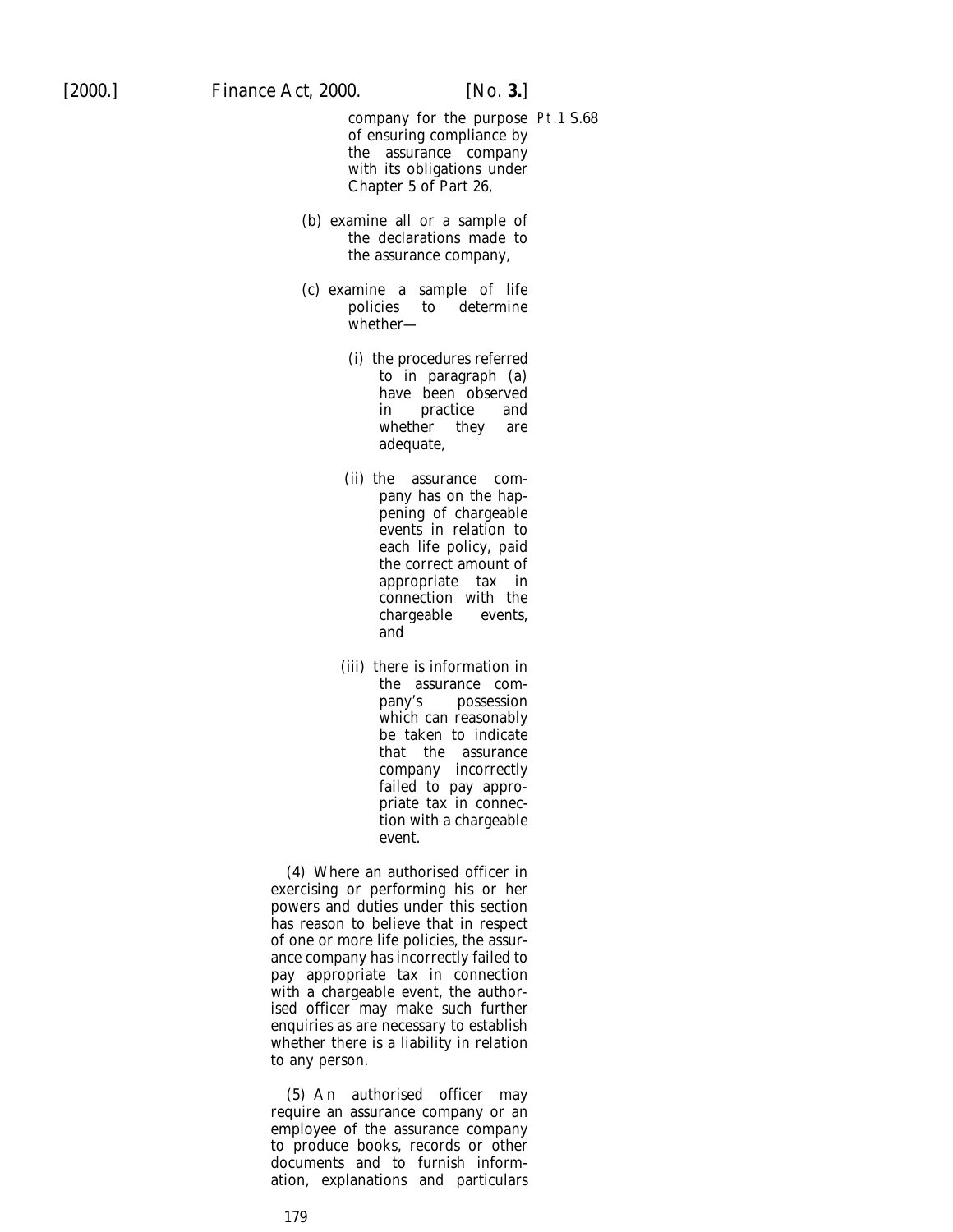Pt.1 S.68

and to give all assistance, which the authorised officer reasonably requires for the purposes of his or her audit and examination under subsections (2) and (3), and, as the case may be, enquiries under subsection (4).

(6) An authorised officer may make extracts from or copies of all or any part of the books, records or other documents or other material made available to him or her or require that copies of books, records or other documents be made available to him or her, in exercising or performing his or her powers or duties under this section.

(7) An employee of an assurance company who fails to comply with the requirements of the authorised officer in the exercise or performance of the authorised officer's powers or duties under this section shall be liable to a penalty of £1,000.

(8) An assurance company which fails to comply with the requirements of the authorised officer in the exercise or performance of the authorised officer's powers or duties under this section shall be liable to a penalty of £15,000 and if that failure continues a further penalty of £2,000 for each day on which the failure continues.

Power of inspection 904D.—(1) In this section—<br>
(returns and collection of undertakings.

conection of the 'appropriate tax' has the meaning<br>
appropriate tax' has the meaning<br>
investment assigned to it in section 739E; assigned to it in section 739E;

> 'authorised officer' means an officer of the Revenue Commissioners authorised by them in writing to exercise the powers conferred by this section;

> 'books, records or other documents' includes—

- (*a*) any records used in the business of an investment undertaking whether—
	- (i) comprised in bound loose-leaf binders or other loose-leaf filing system, loose-leaf ledger sheets, pages, folios or cards, or
	- (ii) kept on microfilm, magnetic tape or in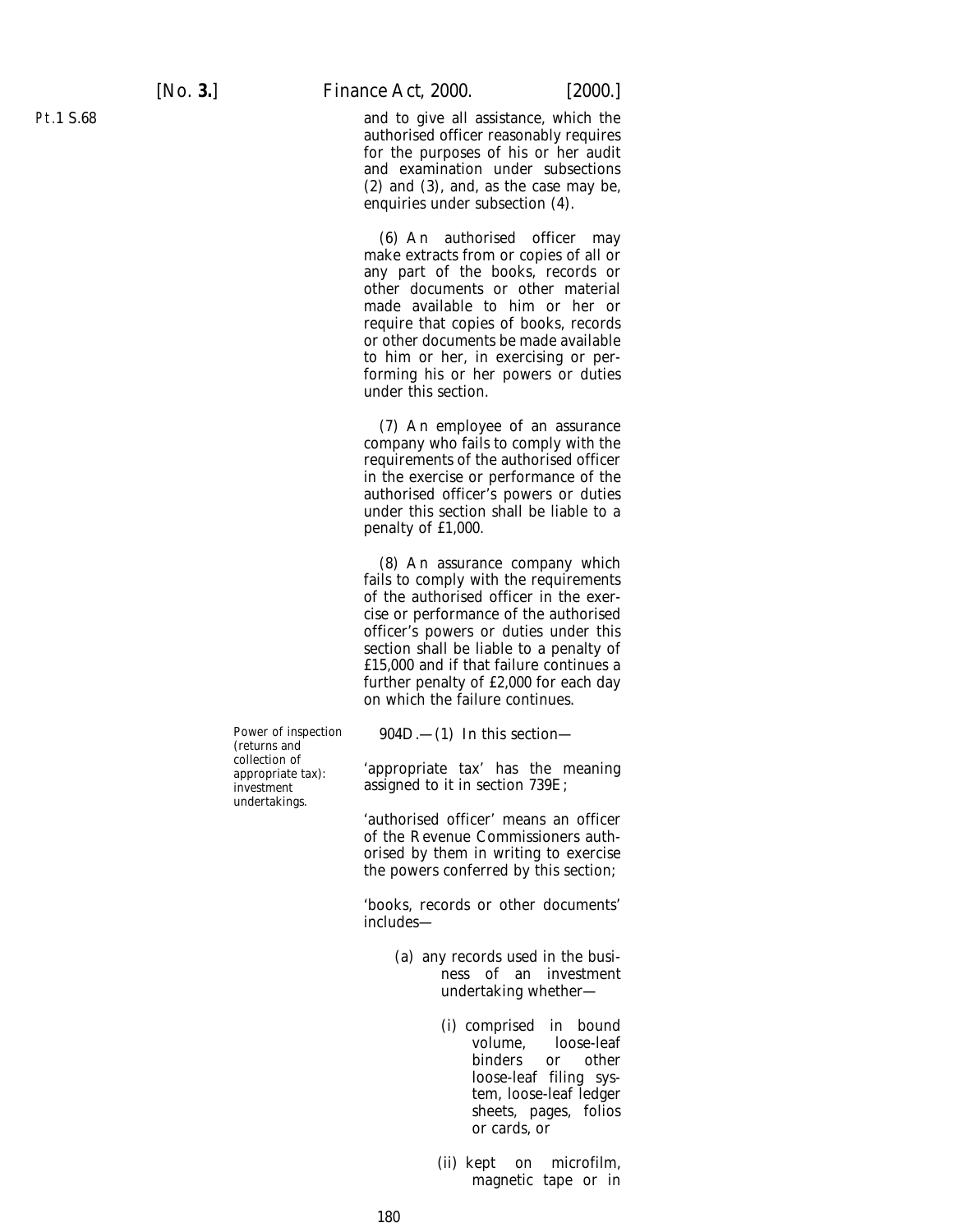- any non-legible form Pt.1 S.68 (by use of electronics or otherwise) which is capable of being reproduced in a legible form, and
- (*b*) every electronic or other automatic means, if any, by which any such thing in non-legible form is so capable of being reproduced, and
- (*c*) documents in manuscript, documents which are typed, printed, stencilled or created by any other mechanical means or partly mechanical process in use from time to time and documents which are produced by any photographic or photostatic process, and
- (*d*) correspondence and records of other communications by, or on behalf of, unit holders with the investment undertaking;

'declaration' means a declaration referred to in Schedule 2B;

'investment undertaking' and 'unit holder' have, respectively, the meanings assigned to them by section 739B;

'liability', in relation to a person, means any liability in relation to tax to which the person is or may be, or may have been, subject, or the amount of such liability;

'return' means a return under section 739F;

'tax' means any tax, duty, levy or charge under the care and management of the Revenue Commissioners.

(2) An authorised officer may at all reasonable times enter any premises or place of business of an investment undertaking for the purposes of auditing for a financial year the returns made by the investment undertaking of appropriate tax.

(3) Without prejudice to the generality of subsection (2) the authorised officer may—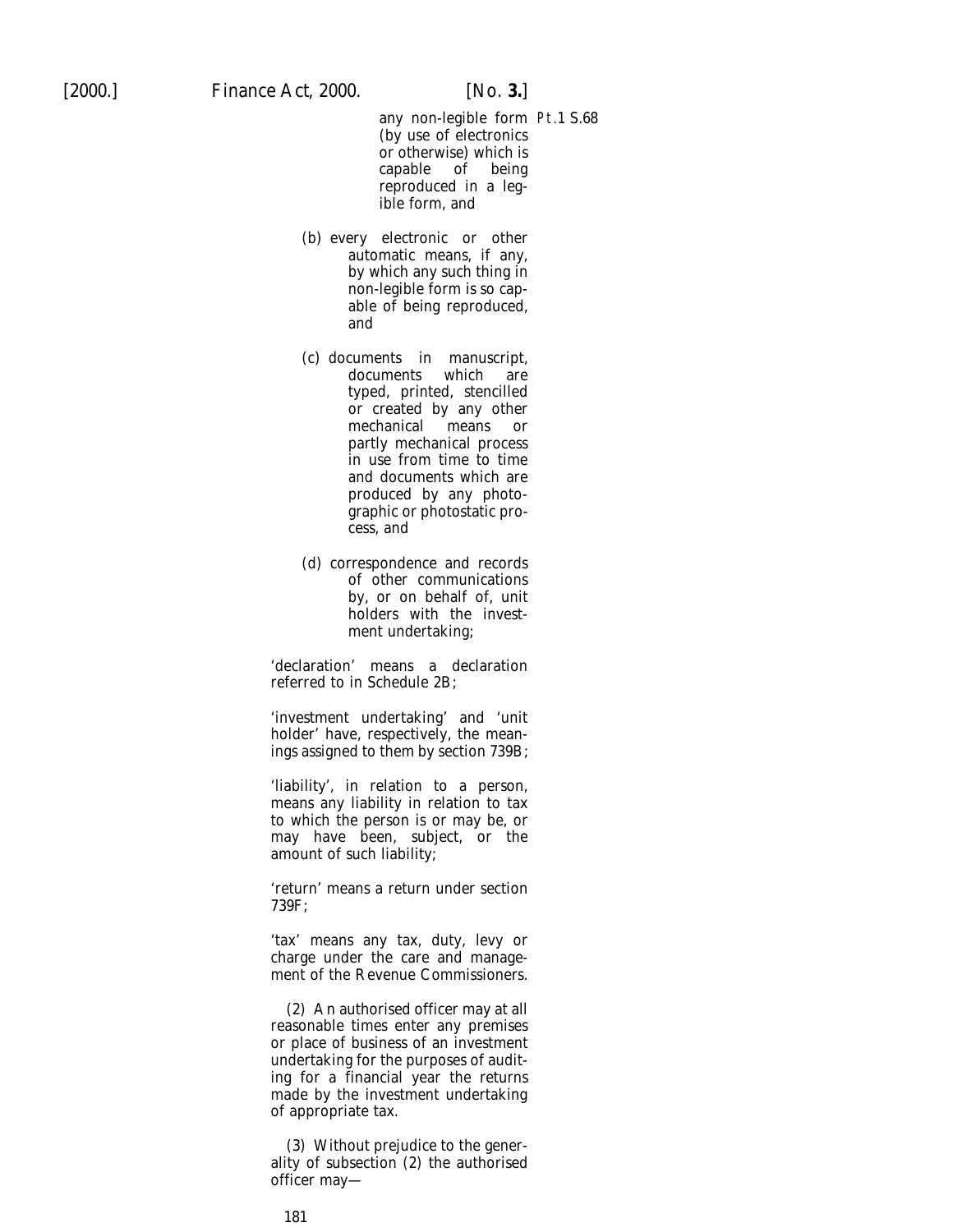- in place by the investment undertaking for the purpose of ensuring compliance by the investment undertaking with its obligations under Chapter 1A of Part 27,
- ( *b*) examine all or a sample of the declarations made to the investment undertaking,
- ( *c*) examine transactions in relation to a sample of unit holders to determine whether—
	- (i) the procedures referred to in paragraph ( *a*) have been observed in practice and whether they are adequate,
	- (ii) the investment undertaking has, on the happening of a chargeable event in relation to a unit holder, paid the correct amount of appropriate tax in connection with the chargeable event, and
	- (iii) there is information in the investment under-<br>taking's possession possession which can reasonably be taken to indicate that the investment undertaking incorrectly failed to pay appropriate tax in connection with a chargeable event.

(a) examine the procedures put<br>
in place by the investment<br>
undertaking for the pur-<br>
pose of ensuring com-<br>
plance by the investment<br>
undertaking with its obli-<br>
gations undertaking with its obli-<br>
of Part 27,<br>
(b) examin (4) Where an authorised officer in exercising or performing his or her powers and duties under this section has reason to believe that in respect of one or more unit holders, the investment undertaking has incorrectly failed to pay appropriate tax in connection with a chargeable event, the authorised officer may make such further enquiries as are necessary to establish whether there is a liability in relation to any person.

(5) An authorised officer may require an investment undertaking or

Pt.1 S.68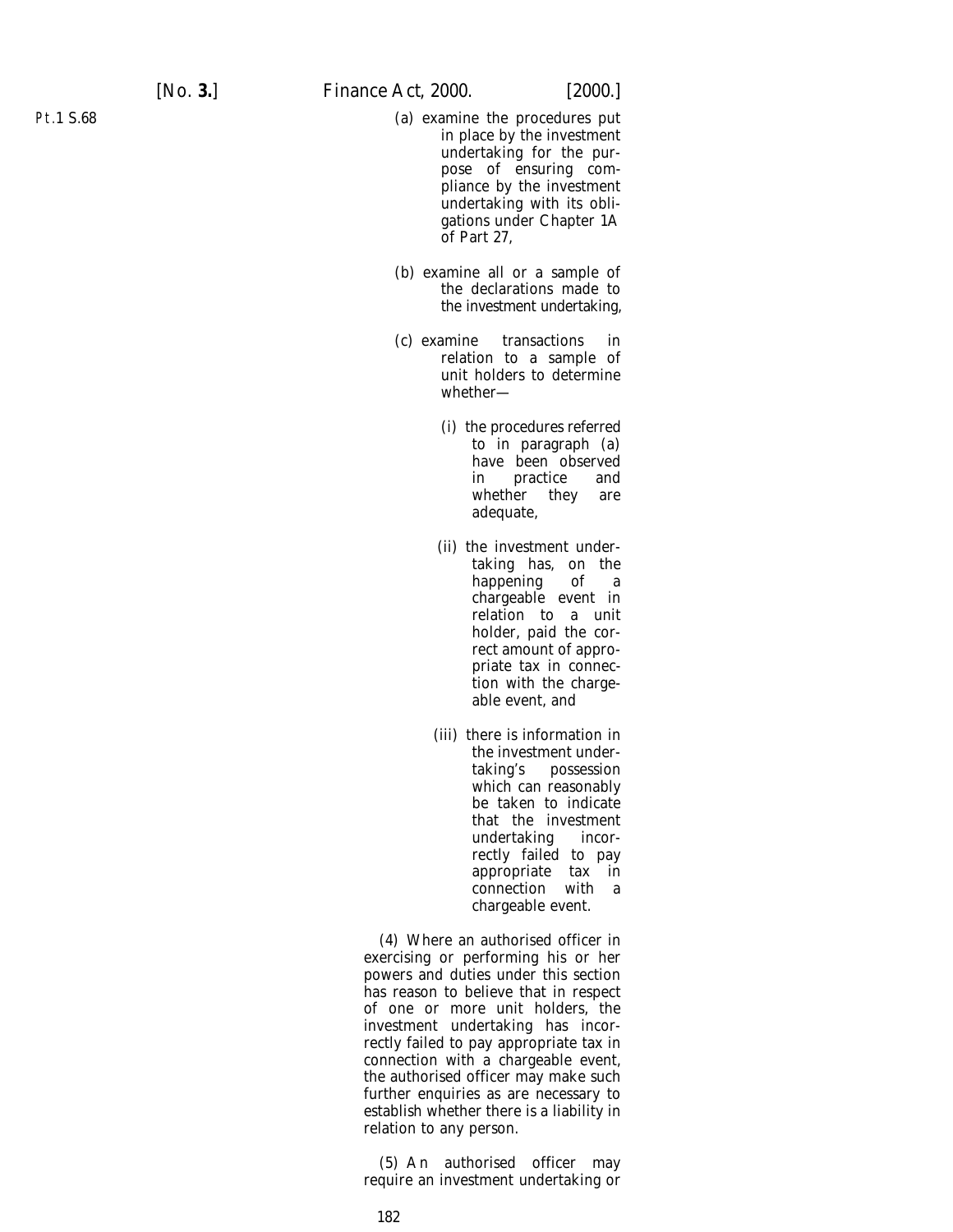an employee of the investment under- Pt.1 S.68 taking to produce books, records or other documents and to furnish information, explanations and particulars and to give all assistance, which the authorised officer reasonably requires for the purposes of his or her audit and examination under subsections (2) and (3), and, as the case may be, enquiries under subsection (4).

(6) An authorised officer may make extracts from or copies of all or any part of the books, records or other documents or other material made available to him or her or require that copies of books, records or other documents be made available to him or her, in exercising or performing his or her powers or duties under this section.

(7) An employee of an investment undertaking who fails to comply with the requirements of the authorised officer in the exercise or performance of the authorised officer's powers or duties under this section shall be liable to a penalty of £1,000.

(8) An investment undertaking which fails to comply with the requirements of the authorised officer in the exercise or performance of the authorised officer's powers or duties under this section shall be liable to a penalty of £15,000 and if that failure continues a further penalty of £2,000 for each day on which the failure continues.'',

(*c*) in sections 906A(1) and 908A(1), by the substitution for the definition of ''financial institution'' of the following:

'''financial institution' means—

- (*a*) a person who holds or has held a licence under section 9 of the Central Bank Act, 1971,
- (*b*) a person referred to in section 7(4) of the Central Bank Act, 1971, or
- (*c*) a credit institution (within the meaning of the European Communities (Licensing and Supervision of Credit Institutions) Regulations, 1992 (S.I. No. 395 of 1992)) which has been authorised by the Central Bank of Ireland to carry on business of a credit institution in accordance with the provisions of the supervisory enactments (within the meaning of those Regulations);'',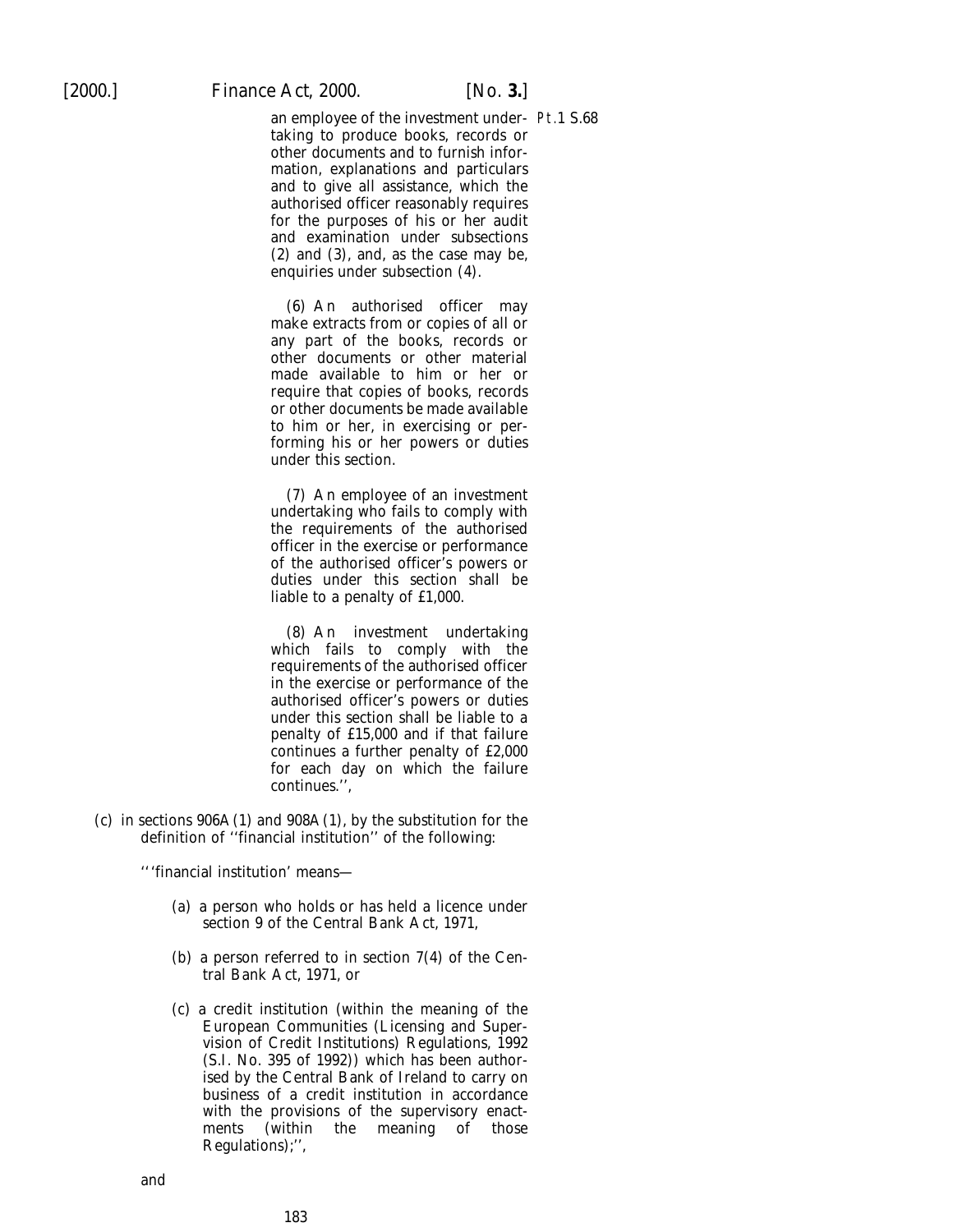- Pt.1 S.68
- (*d*) in section 908A, by the substitution for subsection (2) of the following:
	- ''(2) (*a*) In this subsection 'documentation' includes information kept on microfilm, magnetic tape or in any non-legible form (by use of electronics or otherwise) which is capable of being reproduced in a permanent legible form.
		- (*b*) If, on application made by an authorised officer, with the consent in writing of a Revenue Commissioner, a judge is satisfied, on information given on oath by the authorised officer, that there are reasonable grounds for suspecting—
			- (i) that an offence which would result in serious prejudice to the proper assessment or collection of tax is being, has been or is about to be committed (having regard to the amount of a liability in relation to any person which might be evaded but for the detection of the relevant facts), and
			- (ii) that there is material in the possession of a financial institution specified in the application which is likely to be of substantial value (whether by itself or together with other material) to the investigation of the relevant facts,

the judge may make an order authorising the authorised officer to inspect and take copies of any entries in the books, records or other documents of the financial institution, or of any documentation associated with or relating to an entry in such books, records or other documents, for the purposes of investigation of the relevant facts.''.

**69.**—(1) The provisions of the Taxes Consolidation Act, 1997, referred to in *Part 1* of *Schedule 2* shall apply subject to the amendments specified in that Schedule.

(2) Every provision of the Taxes Consolidation Act, 1997, specified in *column (1*) of *Part 2* of *Schedule 2* to this Act is repealed to the extent specified in *column (2*) of that Schedule.

- (3) This section shall apply—
	- (*a*) in the case of income tax, as on and from 6 April 1999, and
	- (*b*) in the case of corporation tax, as respects accounting periods commencing on or after that date.

**70.**—(1) Section 1013 of the Principal Act is amended—

- (*a*) in subsection (1), by the substitution for paragraph (*d*) of the definition of ''limited partner'' of the following:
	- ''(*d*) a person who carries on the trade as a general partner in a partnership otherwise than as an active partner;'',

Amendments and repeals consequential on abolition of tax credits.

Restrictions on the use by certain partnerships of losses, etc., and transitional arrangements concerning these restrictions.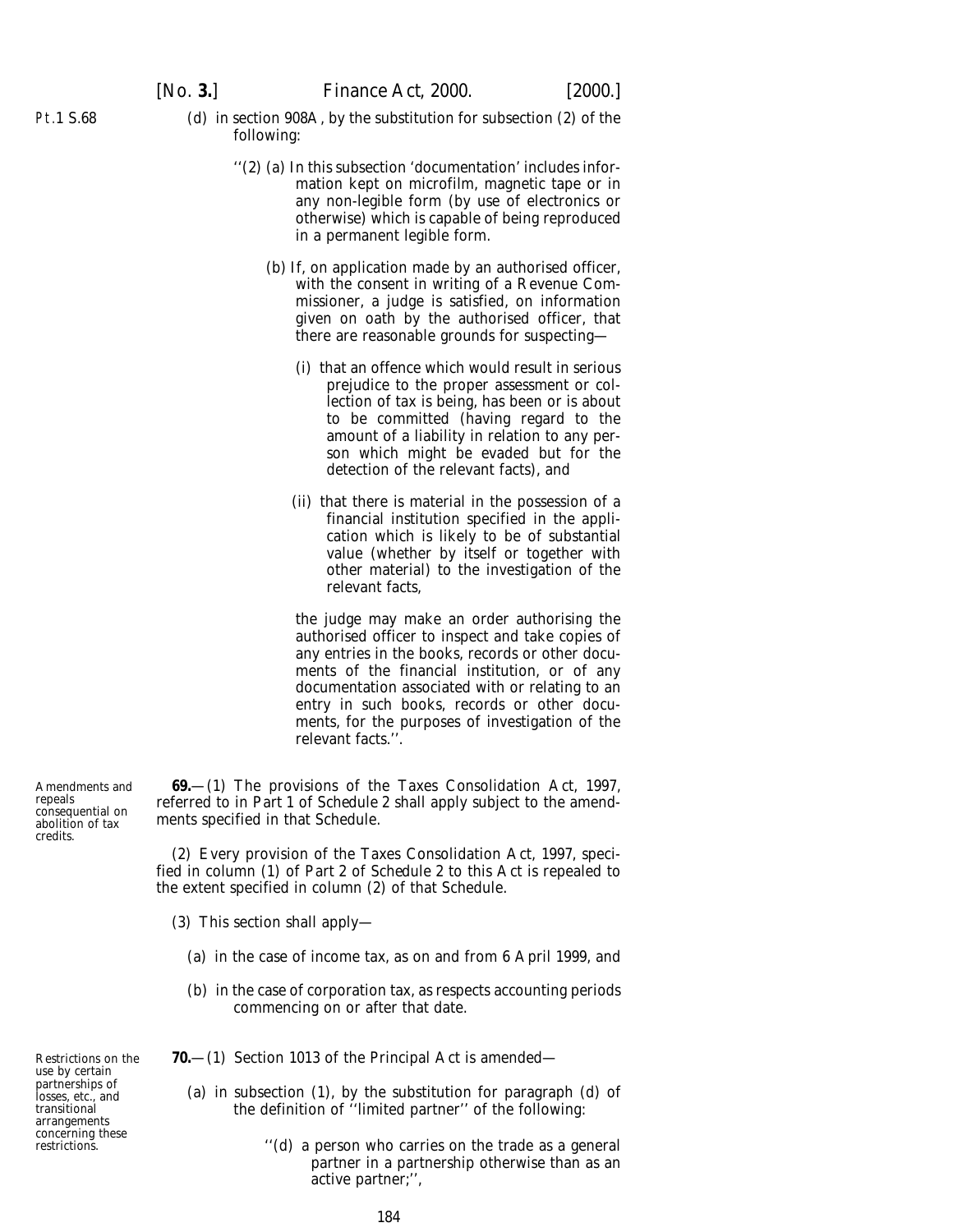- (*b*) in subsection (2), by the substitution for subparagraph (III) Pt.1 S.70 of the following:
	- ''(III) where the individual is a limited partner in relation to a trade by virtue of paragraph (*d*) of the definition of 'limited partner' and the relevant year of assessment is—
		- (A) in the case of such a partner where the activities of the trade include the activity of producing, distributing, or the holding of or of an interest in, films or video tapes or the activity of exploring for, or exploiting, oil or gas resources, the year of assessment 1997-1998 or any subsequent year of assessment, subject to subsection (2A), or
		- (B) in any other case, the year of assessment 1999-2000 or any subsequent year of assessment, subject to subsection (2B),

only against income consisting of profits or gains arising from the trade,'',

- (*c*) in subsection (2A), by the substitution for ''Subparagraph (III)" of "Subparagraph  $(III)(A)$ ", and
- (*d*) by the insertion after subsection (2A) of the following:

''(2B) Subparagraph (III)(B) of subsection (2)(*a*) shall not apply to—

- (*a*) interest paid on or before 29 February 2000,
- (*b*) an allowance to be made in respect of expenditure incurred on or before 29 February 2000, or
- (*c*) a loss sustained in the year of assessment 1999- 2000 which would have been the loss sustained in that year if—
	- (i) that year of assessment had ended on 29 February 2000, and
	- (ii) the loss were determined only by reference to accounts made up in relation to the trade for the period commencing on 6 April 1999 or, if later, the date the trade commenced and ending on 29 February 2000 and not by reference to accounts made up for any other period.
- (2C) (*a*) In this subsection—

'excepted expenditure' means expenditure to which the provisions of section 409A apply and expenditure to which the provisions of that section or section 409B would apply but for the provisions of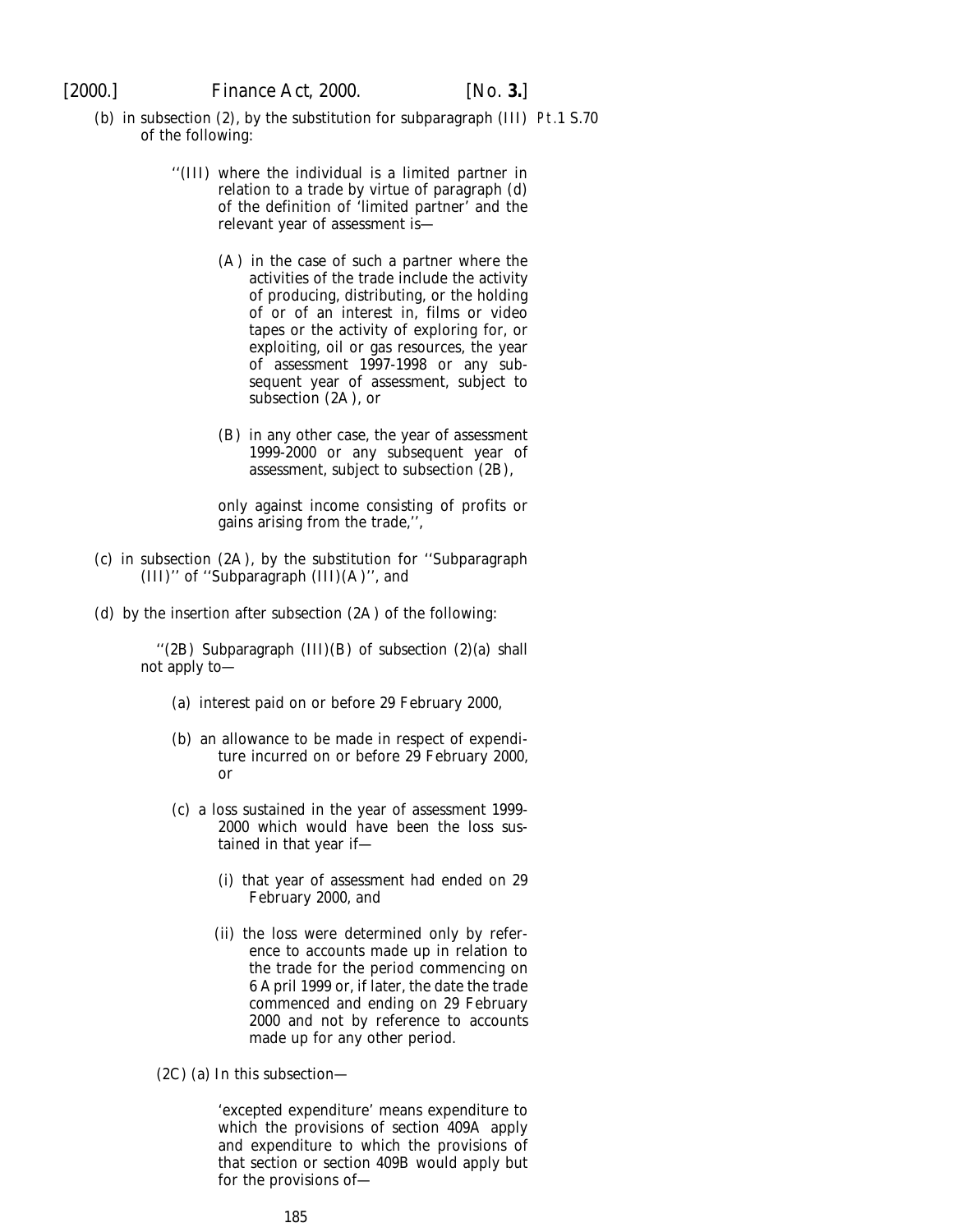Pt.1 S.70

- (i) section  $409A(5)$ , or
- (ii) paragraph (*a*) of the definition of 'specified building' in subsection  $(1)$  or  $(4)$  of section 409B,

as the case may be;

'specified deduction' means the deduction referred to in section 324(2), 333(2), 345(3), 354(3), 370(3), 372E(3) or 372O(3) as the 'second-mentioned deduction' or in paragraph 13 of Schedule 32 as the 'further deduction';

'specified individual', in relation to a partnership trade, means an individual who is a limited partner in relation to the trade by virtue only of paragraph (*d*) of the definition of 'limited partner', and a reference to a specified individual shall be construed accordingly.

- (*b*) (i) Subsection (2)(*a*) shall not apply to a specified individual to which paragraph (*c*), (*d*) or (*e*), as the case may be, applies to the extent that—
	- (I) the interest referred to in subparagraph (i) of paragraph (*a*) of that subsection is interest paid by the individual by reason of his or her participation in a trade referred to in paragraph (*c*), (*d*) or (*e*), as the case may be, in a relevant year of assessment,
	- (II) the loss referred to in subparagraph (i) of paragraph (*a*) of that subsection is a loss sustained by the individual in a trade referred to in paragraph (*c*), (*d*) or (*e*), as the case may be, in a relevant year of assessment,
	- (III) the allowance referred to in subparagraph (ii) of paragraph (*a*) of that subsection is an allowance to be made to the individual for a relevant year of assessment either in taxing a trade or by means of discharge or repayment of tax to which he or she is entitled by reason of his or her participation in a trade referred to in paragraph (*c*), (*d*) or (*e*), as the case may be.
	- (ii) Subsection (2)(*a*) shall not apply to a specified individual to the extent that—
		- (I) the interest referred to in subparagraph (i) of paragraph (*a*) of that subsection is interest paid by the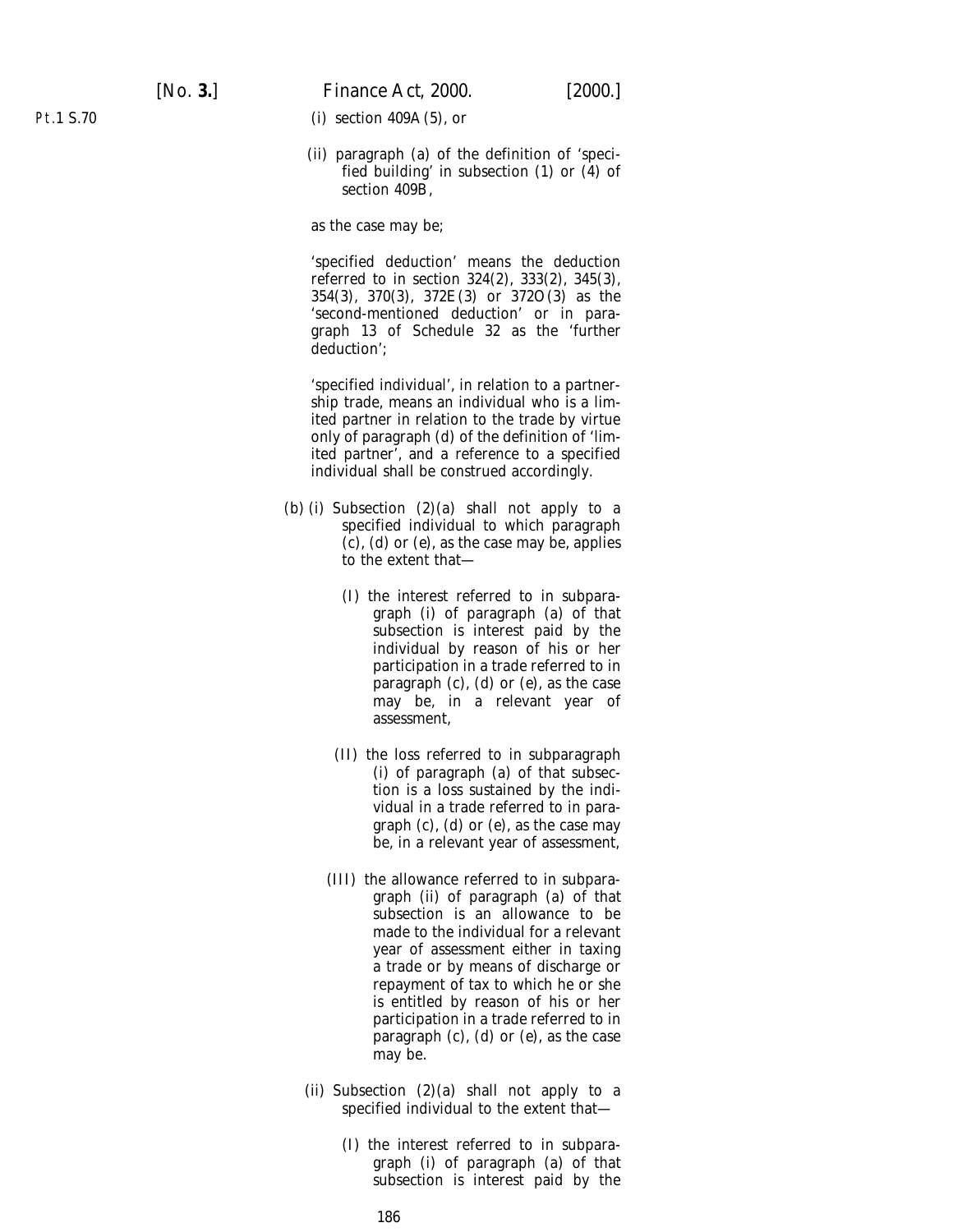individual on a loan where the pro- Pt.1 S.70 ceeds of the loan were used by the partnership to incur excepted expenditure in a relevant year of assessment,

- (II) the loss referred to in subparagraph (i) of paragraph (*a*) of that subsection arises from the taking into account for the purposes of section 392(1) of an allowance to be made in respect of excepted expenditure, or
- (III) the allowance referred to in subparagraph (ii) of paragraph (*a*) of that subsection is an allowance to be made to the individual for a relevant year of assessment in respect of excepted expenditure.
- (*c*) This paragraph applies to a specified individual where—
	- (i) the partnership trade consists wholly of the leasing of machinery or plant to a qualifying company within the meaning of section 486B, and
	- (ii) the expenditure incurred on the provision of the machinery or plant was incurred under an obligation entered into by the lessor (within the meaning of section 403) and the lessee (within the meaning of section 403) before 1 March 2001.
- (*d*) This paragraph applies to a specified individual where in charging the profits or gains of the individual's several trade an allowance in respect of capital expenditure on machinery or plant to which the provisions of section 284(3A) apply has been or is to be made to that individual; but this paragraph shall not apply to such an individual as respects—
	- (i) interest paid by that individual on a loan taken out on or after 4 September 2000,
	- (ii) an allowance to be made to that individual for capital expenditure incurred on or after 4 September 2000, or
	- (iii) a loss sustained in the trade in the year of assessment 2001-2002 or any subsequent year of assessment to the extent that the loss does not arise from the taking into account for the purposes of section 392(1) of an allowance to be made in accordance with the provisions of section 284(3A).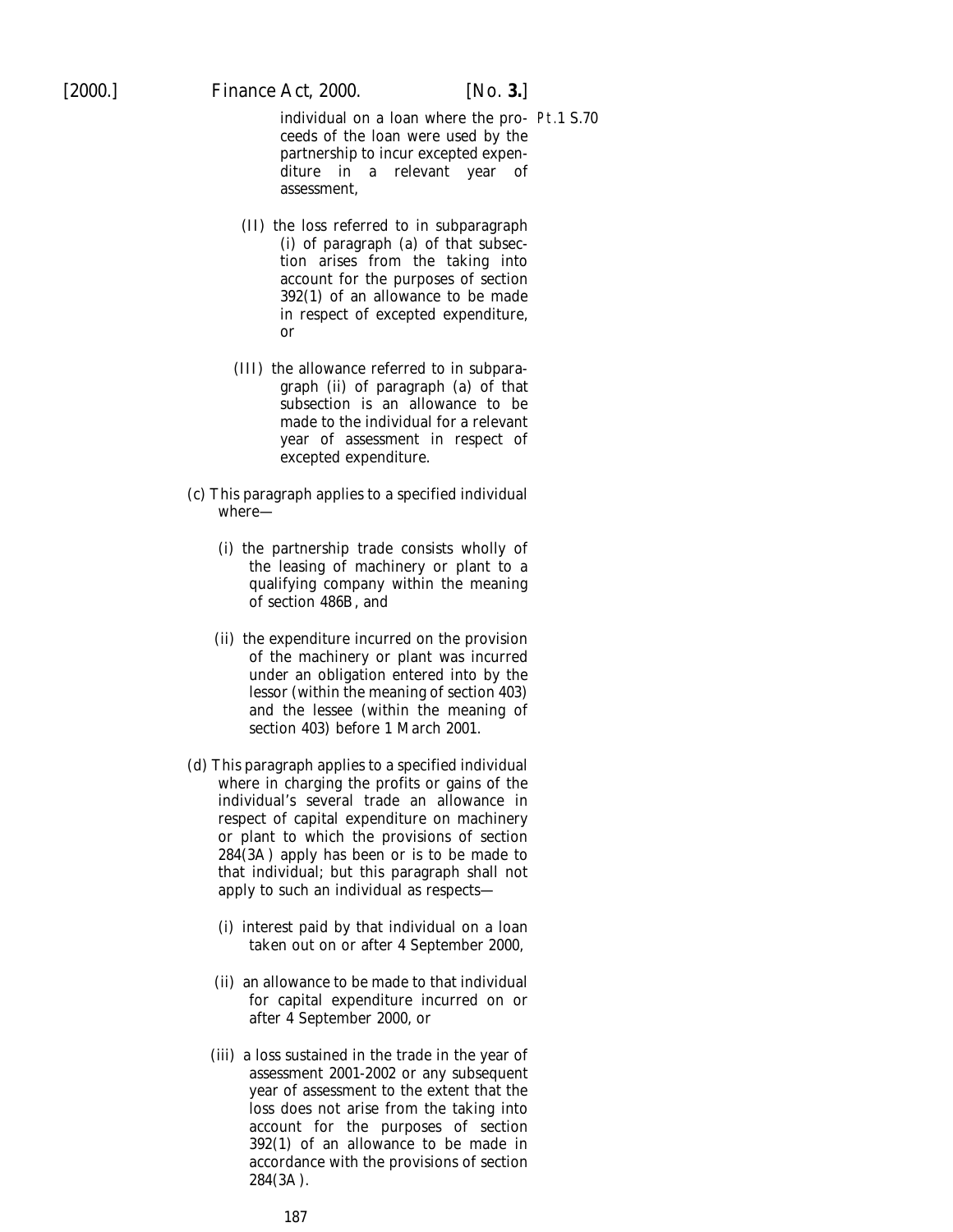Pt.1 S.70

# [*No.* **3.**] *Finance Act,* 2000. [2000.]

- (*e*) This paragraph applies to a specified individual where in computing the amount of the profits or gains, if any, of the partnership trade a specified deduction has been or is to be allowed in respect of a premises occupied by the partnership for the purposes of the partnership trade, and—
	- (i) the individual became a partner in the partnership before 29 February 2000,
	- (ii) the individual made a contribution to the partnership trade before that date, and
	- (iii) the qualifying lease in respect of which a specified deduction has been or is to be allowed was granted to or acquired by the partnership before that date;

but—

- (I) subject to clause (II), this paragraph shall not apply to such an individual as respects—
	- (A) interest paid by that individual in,
	- (B) an allowance to be made to that individual for, or
	- (C) any loss sustained in the trade for,

any year of assessment for which a specified deduction in respect of the premises is not allowed in arriving at the amount of the profits or gains of the individual's several trade to be charged to tax or, as the case may be, the loss sustained therein or any subsequent year of assessment, and

- (II) where in computing the amount of the profits or gains, if any, of the partnership trade a second-mentioned deduction (within the meaning of section 354(3)) may be made by virtue of section 354(3), this paragraph shall not apply to such an individual as respects—
	- (A) interest paid by that individual on or after 6 April 2004,
	- (B) an allowance to be made to that individual for the year of assessment 2004-2005 or any subsequent year of assessment, or
	- (C) any loss sustained in that trade in the year of assessment 2004-2005 or any subsequent year of assessment.''.
- (2) This section shall apply as on and from 29 February 2000.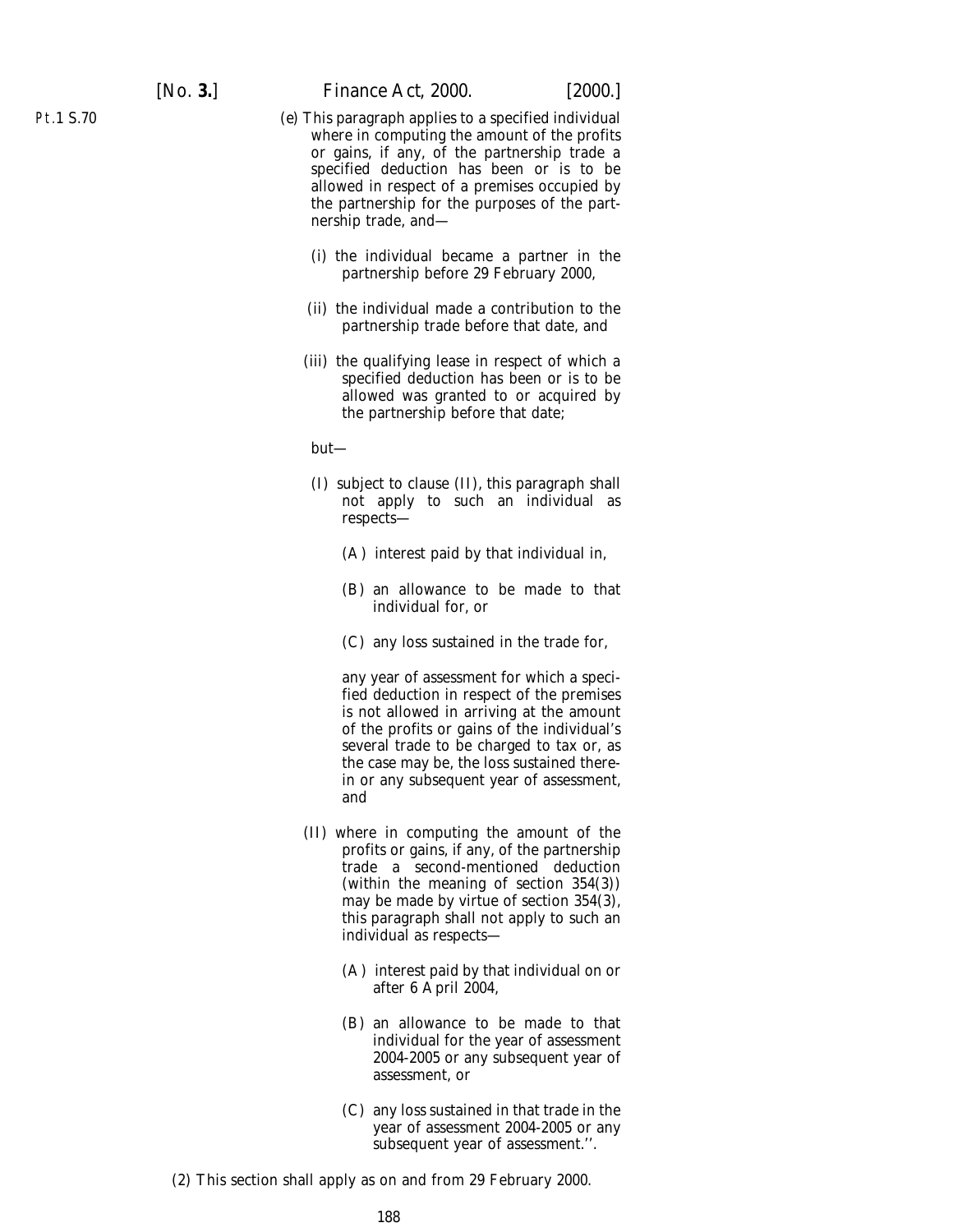**71.**—(1) Schedule 24 of the Principal Act is amended—

(*a*) in paragraph 4(4), by the substitution for clauses (*a*) to (*c*) and the words ''gain is reduced by virtue of—'', which immediately precede those clauses, of the following:

''gain—

- (*a*) is charged at the rate specified in section 21A, the rate of corporation tax payable by the company on its income and chargeable gains for the relevant accounting period shall be the rate so specified,
- (*b*) is reduced by virtue of section 448 by any fraction, the rate of tax payable by the company on its income and chargeable gains for the relevant accounting period shall be treated as reduced by that fraction,
- (*c*) is to be computed in accordance with section 713(3) or  $738(2)$ , the rate of corporation tax payable by the company on its income and chargeable gains for the relevant accounting period shall be treated as the standard rate of income tax,
- (*d*) is to be computed in accordance with section 723(6), the rate of corporation tax payable by the company on its income and chargeable gains for the relevant accounting period shall be treated as 20 per cent,
- (*e*) is reduced by virtue of section 644B, the rate of corporation tax payable by the company on its income and chargeable gains for the relevant accounting period shall be treated as reduced by that fraction,'',

and

- (*b*) in paragraph 9B—
	- (i) by the substitution in subparagraph (2) for ''there shall be treated for the purposes of subparagraph (1) as tax paid by the foreign company in respect of its profits any underlying tax payable by the third company, to the extent to which it would be taken into account'' of:

''there shall be treated for the purposes of subparagraph (1) as tax paid by the foreign company in respect of its profits—

- (*a*) any underlying tax payable by the third company, and
- (*b*) any tax directly charged on the dividend which neither company would have borne had the dividend not been paid,

to the extent to which it would be taken into account'',

Amendment of Schedule 24 (relief from income tax and corporation tax by means of credit in respect of foreign tax) to Principal Act.

Pt.1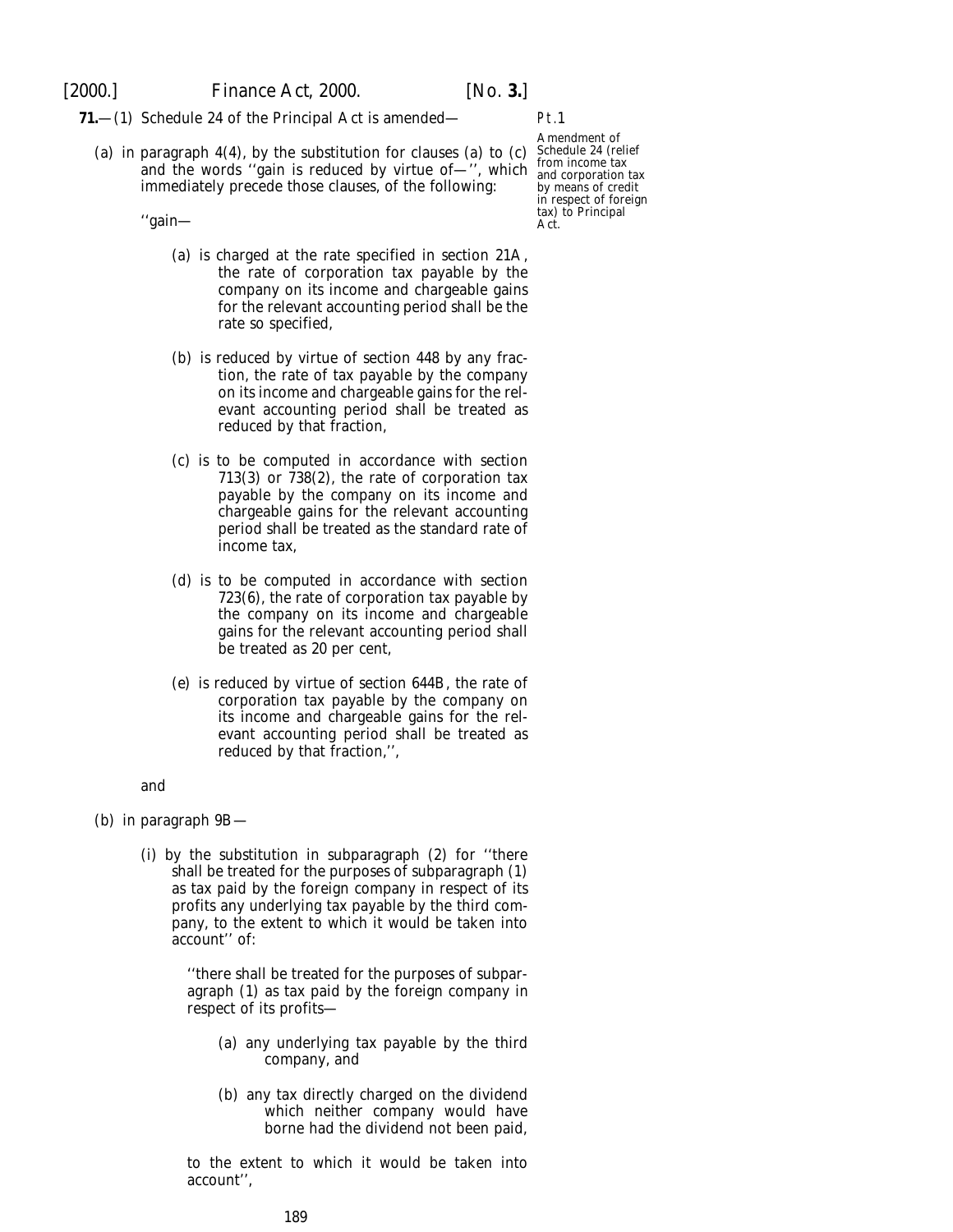and

- (ii) in subparagraph (3) by the insertion after ''tax payable by the fourth company'' of ''or tax directly charged on the dividend''.
- (2) (*a*) This section shall—
	- (i) in the case of *subsection*  $(1)(a)$ , apply as respects accounting periods ending on or after 1 January 2000, and
	- (ii) in the case of *subsection*  $(1)(b)$ , be deemed to have applied as respects accounting periods ending on or after 1 April 1998.
	- (*b*) For the purposes of *paragraph (a)(i)*, where an accounting period of a company begins before 1 January 2000 and ends on or after that day, it shall be divided into two parts, one beginning on the day on which the accounting period begins and ending on 31 December 1999 and the other beginning on 1 January 2000 and ending on the day on which the accounting period ends, and both parts shall be treated for the purposes of this section as if they were separate accounting periods of the company.

**72.**—The Principal Act is amended in Schedule 29, in column 1, by the insertion after ''section 531 and Regulations under that section'' of:

''section 730G(2)

section 739F(2)''.

Treatment of interest in certain circumstances.

Amendment of Schedule 29 to Principal Act.

> **73.**—(1) Chapter 2 of Part 33 of the Principal Act is amended by the insertion after section 817 of the following sections:

''Restriction of 817A.—(1) Relief shall not be given to relief for payments any person under Part 8 in respect of any of interest. payment of interest, including interest treated as a charge on income, if a scheme has been effected or arrangements have been made such that the sole or main benefit that might be expected to accrue to that person from the transaction under which the interest is paid is the obtaining of a reduction in tax liability by means of any such relief.

> (2) Where relief in respect of interest paid, being interest treated as a charge on income, is claimed by virtue of section 420(6), any question under this section as to what benefit might be expected to accrue from the transaction under which that interest is paid shall be determined by reference to the claimant company (within the meaning of section 411(2)) and the surrendering company (within the meaning of that section) taken together.

Pt.1 S.71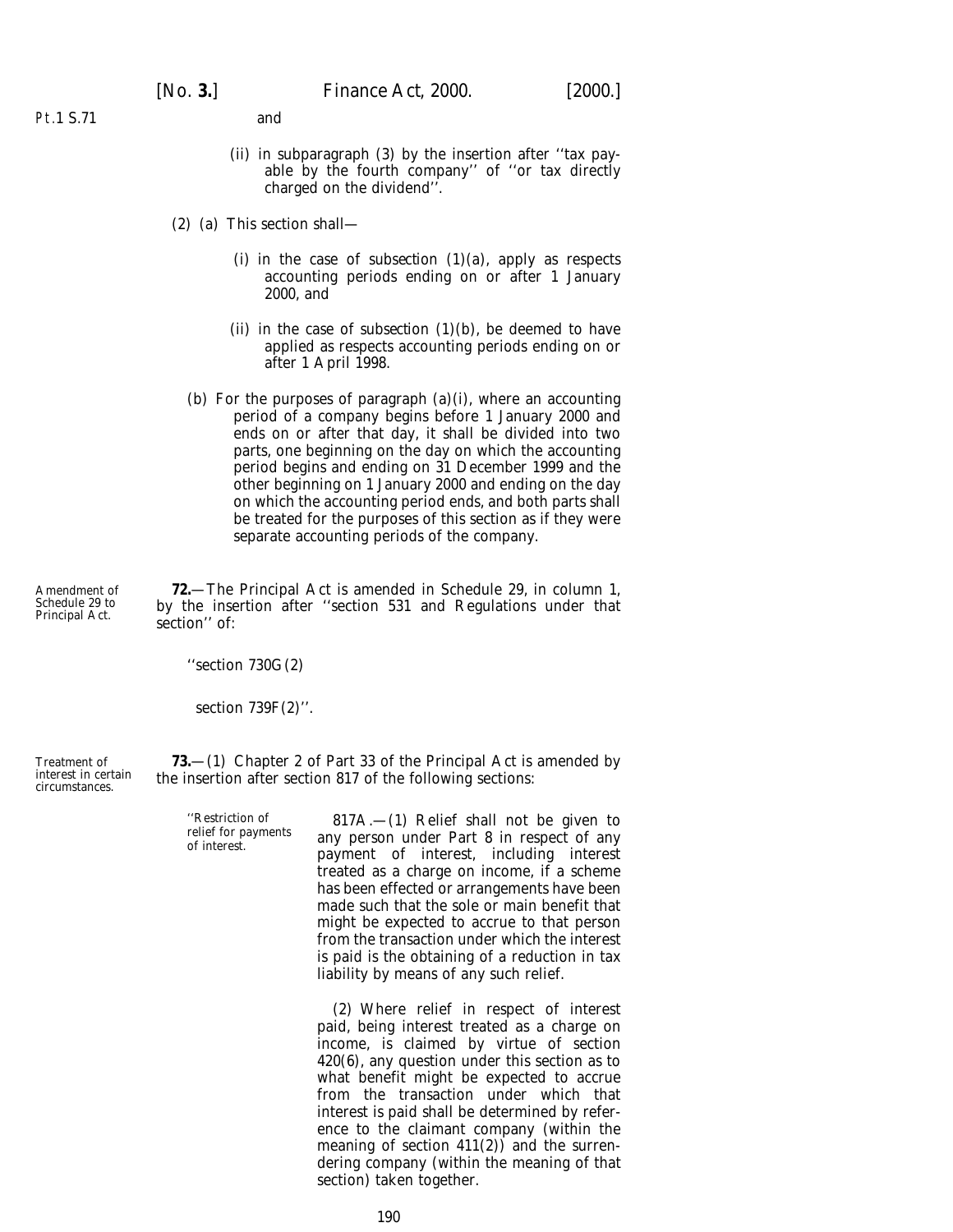interest in certain<br>circumstances.

Treatment of  $817B$ ,  $- (1)$  (*a*) In this section-<br>Pt.1 S.73

'chargeable period' means an accounting period of a company or a year of assessment, and a reference to a chargeable period or its basis period is a reference to the chargeable period if it is an accounting period and to the basis period for it if it is a year of assessment;

'basis period' means the period on the profits or gains of which income tax is to be finally computed under Schedule D or, where by virtue of the Income Tax Acts the profits or gains of any other period are to be taken to be the profits or gains of that period, that other period.

- (*b*) For the purposes of this section, in relation to interest which is to be taken into account in computing income chargeable to tax under Case I of Schedule D—
	- (i) where 2 basis periods overlap, the period common to both shall be deemed to fall in the first basis period only,
	- (ii) where there is an interval between the end of the basis period for one year of assessment and the basis period for the next year of assessment, the interval shall be deemed to be part of the first basis period, and
	- (iii) the reference in subparagraph (i) to the overlapping of 2 periods shall be construed as including a reference to the coincidence of 2 periods or to the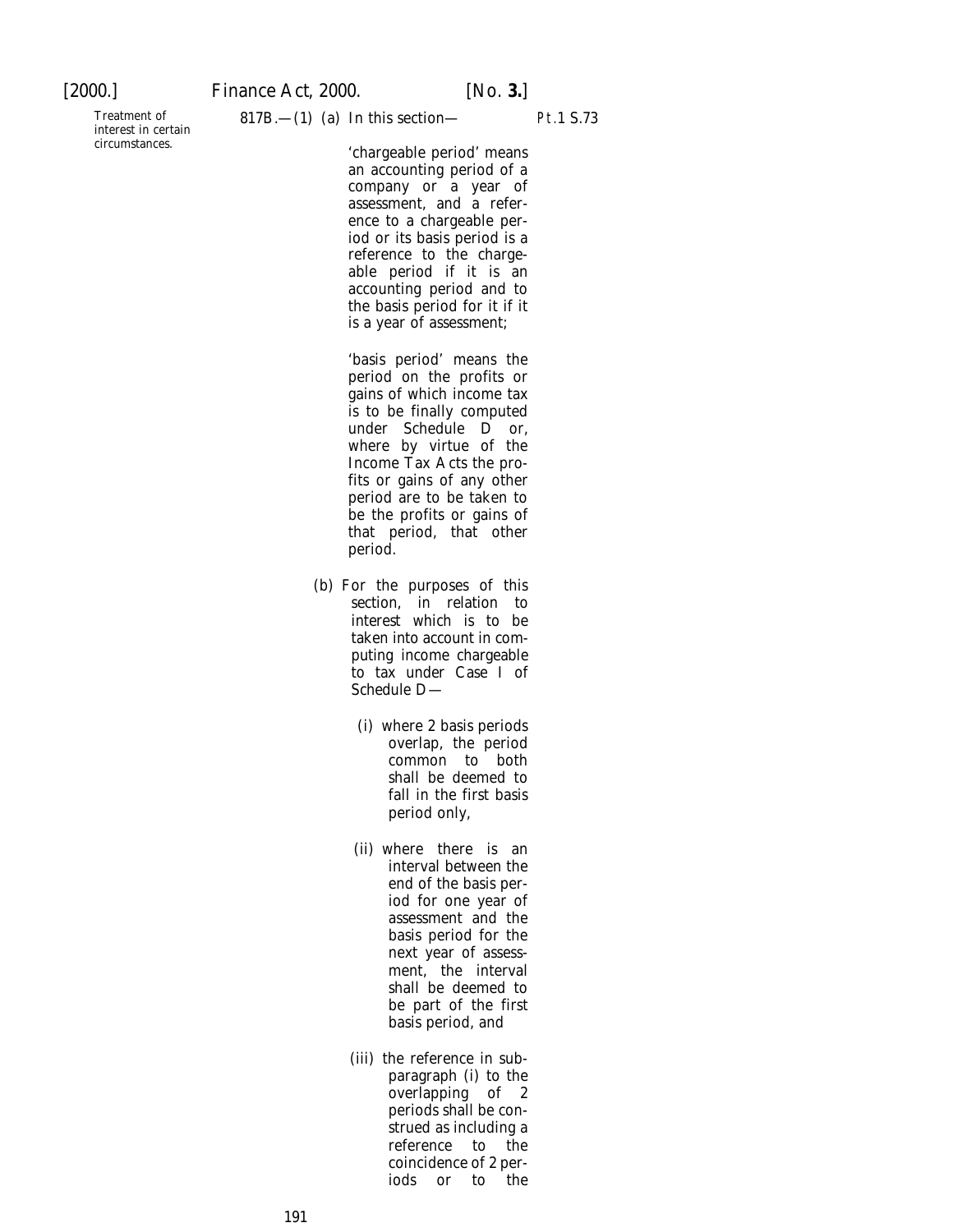inclusion of one period in another, and the reference to the period common to both shall be construed accordingly.

(2) Notwithstanding any other provision of the Tax Acts, where, in relation to a chargeable period (in this subsection referred to as the period'), a person receives interest in the chargeable period or its basis period, so much of the amount of the interest as, apart from this section—

- (*a*) would not be taken into account in computing the person's income chargeable to tax under Schedule D for the earlier chargeable period, and
- (*b*) would be so taken into account for a subsequent chargeable period or subsequent chargeable periods,

shall be taken into account in computing the person's income so chargeable for the earlier chargeable period and shall not be so taken into account for the subsequent chargeable period or, as the case may be, the subsequent chargeable periods.''.

(2) This section applies, in the case of the insertion into Chapter 2 of Part 33 of the Principal Act of—

- (*a*) section 817A, to interest paid, and
- (*b*) section 817B, to interest received,

on or after 29 February 2000.

Amendment of section 213 (trade unions) of Principal Act.

**74.**—Section 213 of the Principal Act is amended by the substitution for subsections  $(2)$  and  $(3)$  of the following:

''(2) A registered trade union which is precluded by statute or by its rules from assuring to any persons a sum exceeding £8,000 by means of gross sum or £2,000 a year by means of annuity shall be entitled to exemption from income tax under Schedules C, D and F in respect of its interest and dividends which are applicable and applied solely for one or more of the following purposes—

- (*a*) provident benefits, and
- (*b*) the education, training or retraining of its members and dependent children of members.

(3) Every claim under this section shall be verified in such manner (including by affidavit) as may be specified by the Revenue Commissioners and proof of the claim may be given by the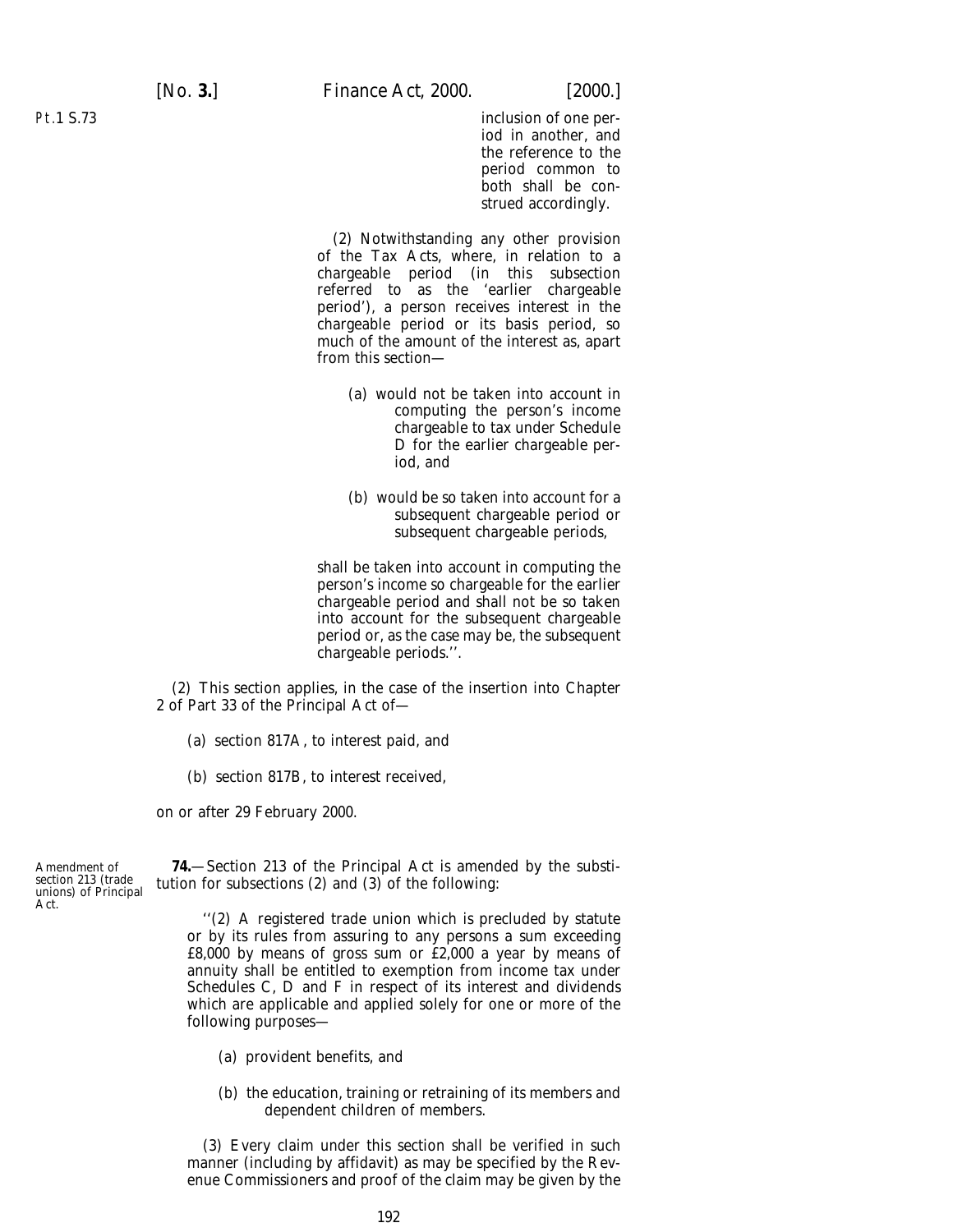treasurer, trustee or any duly authorised agent of the trade Pt.1 S.74 union concerned.''.

## Chapter 5

## *Corporation Tax*

**75.**—(1) Section 21A (inserted by the Finance Act, 1999) of the Amendment of Principal Act is amended—

(*a*) in subsection  $(1)$ —

- (i) by the substitution for paragraph (*a*) of the definition of ''excepted operations'' of the following:
	- ''(*a*) dealing in or developing land, other than such part of that operation or activity as consists of—
		- (i) construction operations, or
		- (ii) dealing by a company in land which, in relation to the company, is qualifying land,'',
- (ii) by the insertion after the definition of ''excepted trade'' of the following definition:

'' 'exempt development' means a development within Class 1 of Part 1 of the Second Schedule to the Local Government Planning and Development Regulations, 1994 (S.I. No. 86 of 1994), which complies with the conditions and limitations specified in column 2 of that Part which relate to that Class;'',

and

(iii) by the insertion, after the definition of ''petroleum rights'' of the following definition:

'''qualifying land', in relation to a company, means land which is disposed of at any time by the company, being land—

- (*a*) on which a building or structure had been constructed by or for the company before that time, and
- (*b*) which had been developed by or for the company to such an extent that it could reasonably be expected at that time that no further development (within the meaning of section 639) of the land would be carried out in the period of 20 years beginning at that time (other than a development which is not material and which is intended to facilitate the occupation of, and the use or enjoyment of, the building or structure for the purposes for which it was constructed) and for those purposes a development of land on which a building or buildings had been

section 21A (higher rate of corporation tax) of Principal Act.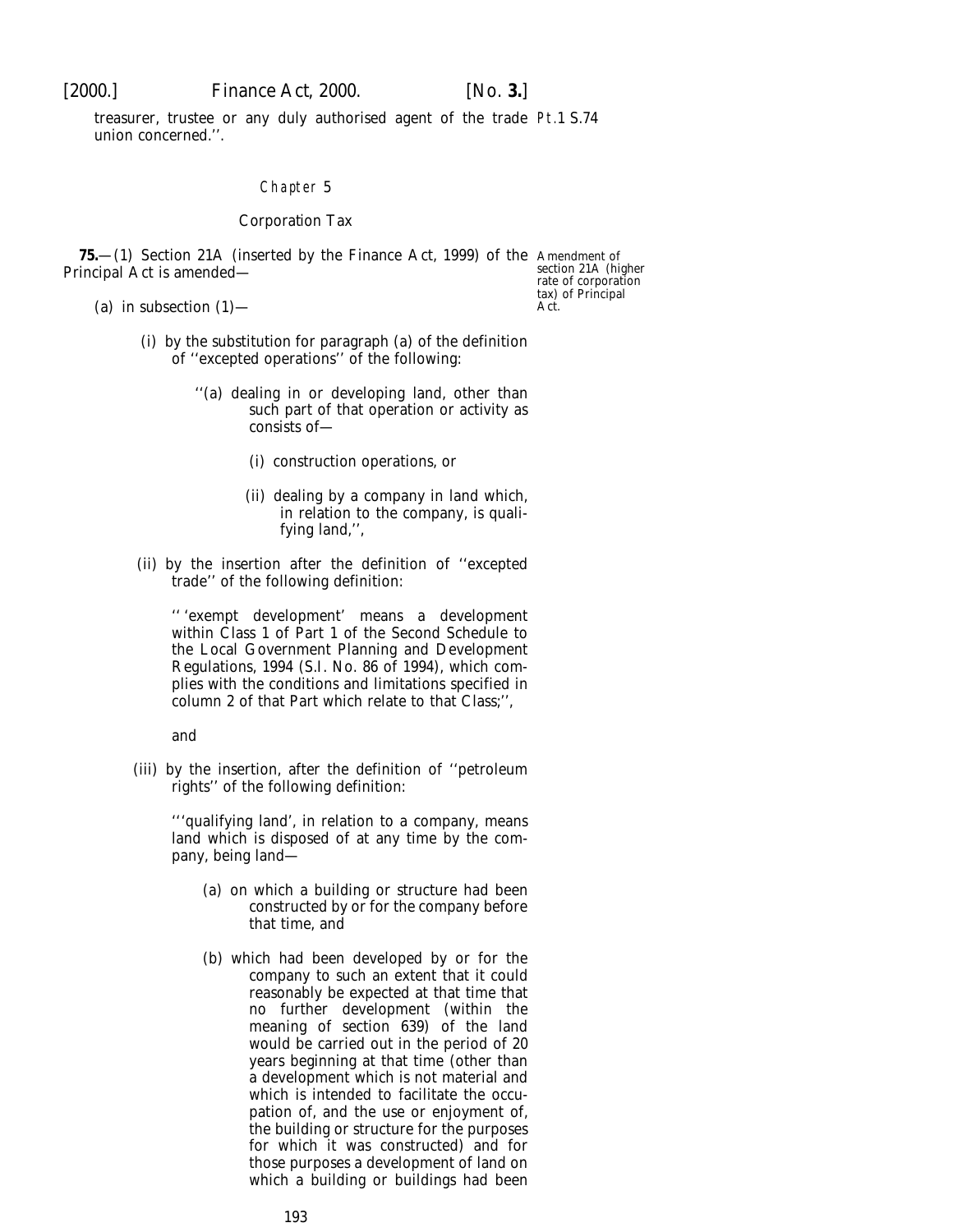Pt.1 S.75

[*No.* **3.**] *Finance Act,* 2000. [2000.]

constructed shall not be material if it consists of one or both of the following—

- (i) an exempt development, and
- (ii) a development, not being an exempt development, if the total floor area of the building or buildings on the land after such development is not greater than 120 per cent of the total floor area of the building or buildings on the land calculated without regard to that development;'',

#### and

- (*b*) by the substitution for subsections (3) and (4) of the following:
	- ''(3) (*a*) Notwithstanding section 21, but subject to subsection (4), corporation tax shall be charged on the profits of companies, in so far as those profits consist of income chargeable to corporation tax under Case III, IV or V of Schedule D or of income of an excepted trade, at the rate of 25 per cent for the financial year 2000 and subsequent financial years.
		- (*b*) For the purposes of paragraph (*a*), the profits of a company for an accounting period shall be treated as consisting of income of an excepted trade to the extent of the income of the trade for the accounting period after deducting from the amount of that income the amount of charges on income paid in the accounting period wholly and exclusively for the purposes of that trade.

(4) This section shall not apply to the profits of a company for any accounting period—

- (*a*) to the extent that those profits consist of income from the sale of goods within the meaning of section 454, and
- (*b*) to the extent that those profits consist of income which arises in the course of any of the following trades—
	- (i) non-life insurance,
	- (ii) reinsurance, and
	- (iii) life business, in so far as the income is attributable to shareholders of the company.
- (5) (*a*) Notwithstanding subsection (1), as respects an accounting period ending before 1 January 2001, operations carried out in relation to residential development land (within the meaning of section 644A)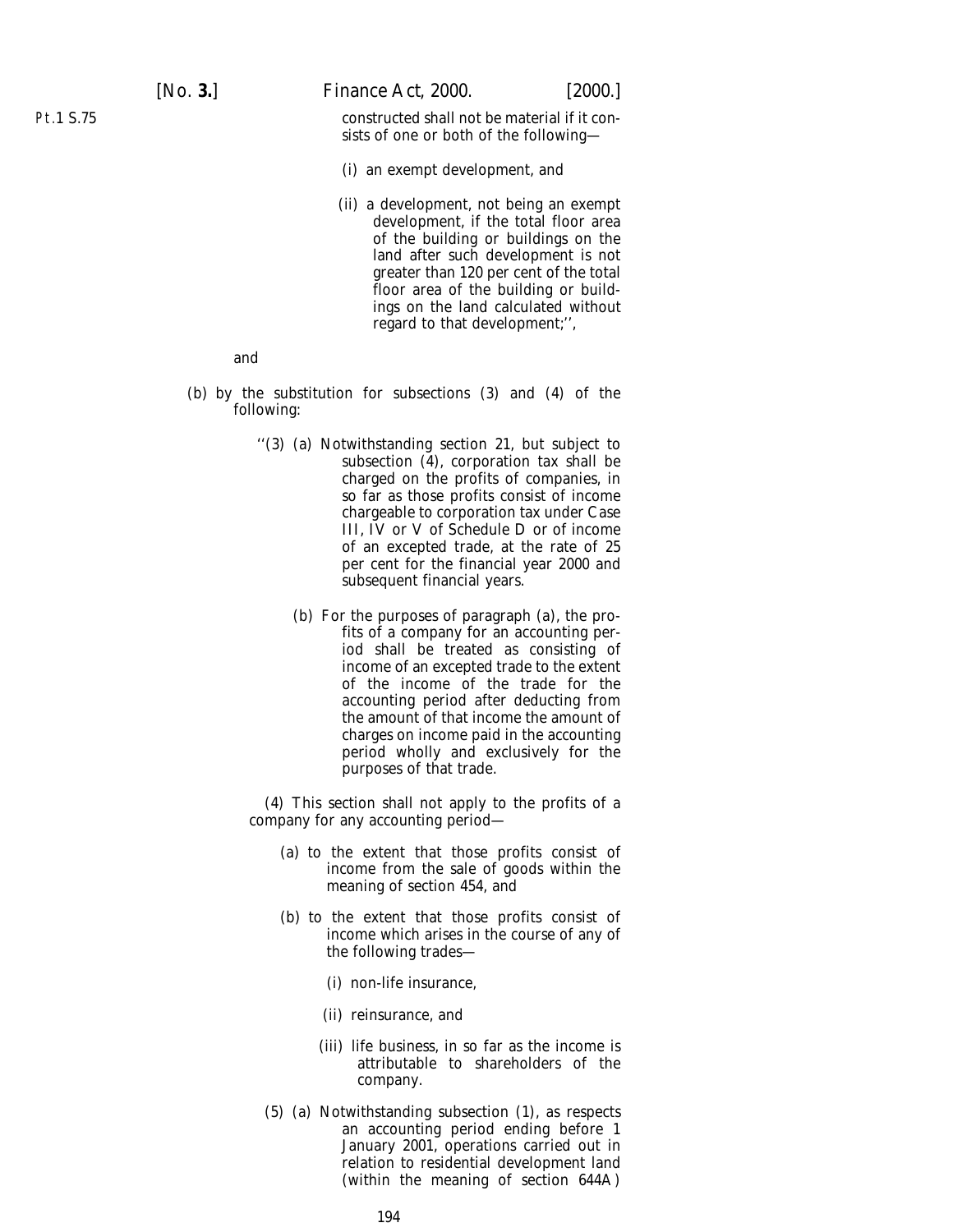shall be treated for the purposes of this Pt.1 S.75 section as not being construction operations if they consist of—

- (i) the demolition or dismantling of any building or structure on the land,
- (ii) the construction or demolition of any works forming part of the land, being roadworks, water mains, wells, sewers or installations for the purposes of land drainage, or
- (iii) any other operations which are preparatory to residential development on the land other than the laying of foundations for such development.
- (*b*) For the purposes of this subsection, where an accounting period of a company begins before 1 January 2001 and ends on or after that day, it shall be divided into two parts, one beginning on the day on which the accounting period begins and ending on 31 December 2000 and the other beginning on 1 January 2001 and ending on the day on which the accounting period ends, and both parts shall be treated for the purpose of this section as if they were separate accounting periods of the company.''.

(2) This section shall apply for the financial year 2000 and subsequent financial years.

**76.**—The Principal Act is amended in Chapter 2 of Part 2 by the Reduction of insertion of the following section after section 22:

 $"22A.$ —(1) In this section—

'income from the sale of goods', in relation to an accounting period of a company, means such income as is income from the sale of those goods in the course of a trade carried on by the company for the purposes of a claim under section 448(3);

'net relevant trading income', in relation to an accounting period of a company, means the excess of the amount of relevant trading income of the company for the accounting period over the aggregate of the amounts of—

- (*a*) relevant charges on income paid by the company in the accounting period, and
- (*b*) any relevant trading loss incurred by the company in the accounting period;

'relevant charges on income', in relation to an accounting period of a company, means the charges on income paid by the company in the accounting period wholly and exclusively for the purposes of a trade carried on by the company other than so much of those charges as are—

(*a*) charges on income paid for the purposes of the sale of goods within the meaning of section 454, or

corporation tax liability in respect of certain trading income.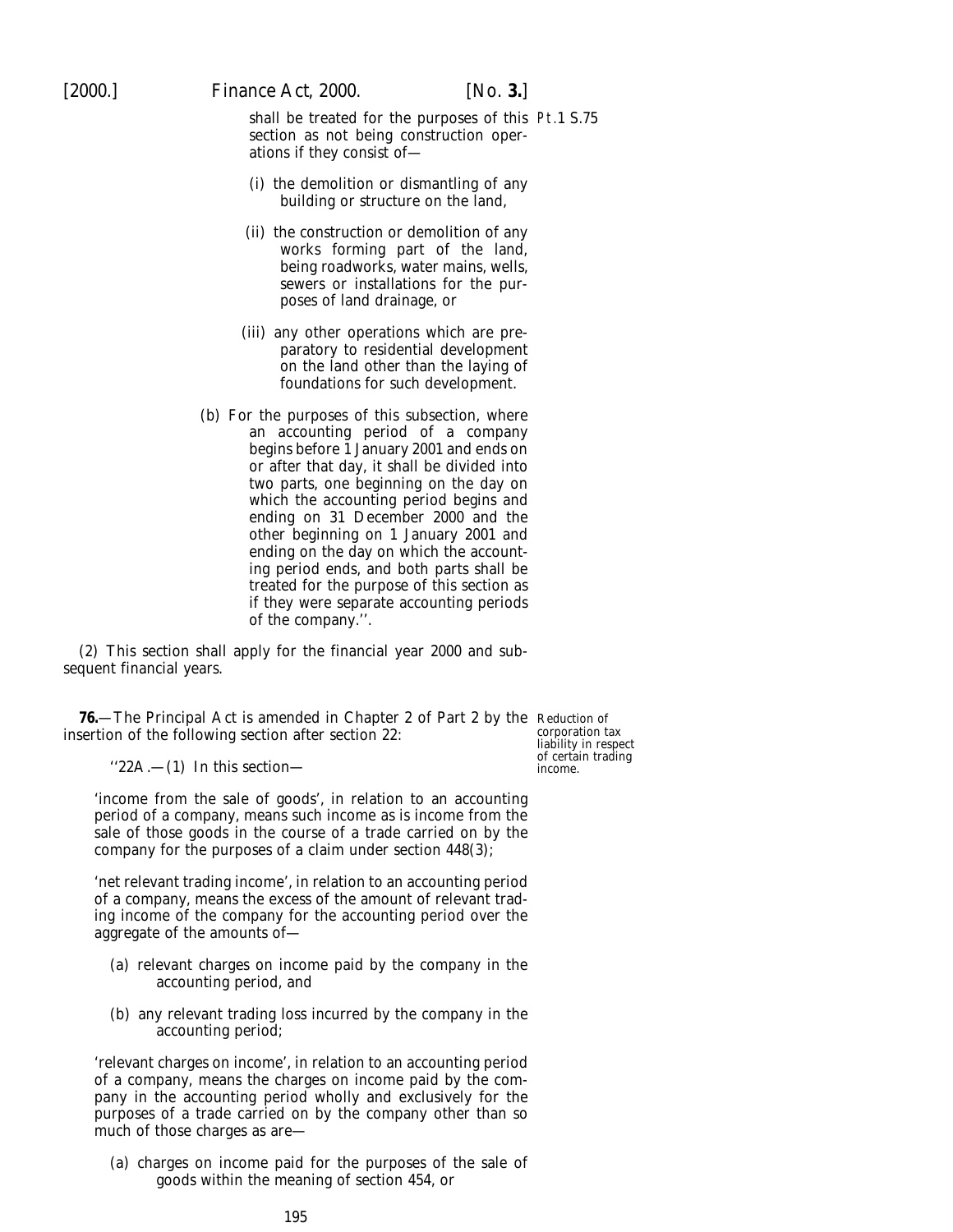(*b*) charges on income paid for the purposes of an excepted trade within the meaning of section 21A;

'relevant trading income', in relation to an accounting period of a company, means the trading income of the company for the accounting period (not being income chargeable to tax under Case III of Schedule D) other than so much of that income as is—

- (*a*) income from the sale of goods, or
- (*b*) income of an excepted trade within the meaning of section 21A;

'relevant trading loss', in relation to an accounting period of a company, means a loss incurred in the accounting period in a trade carried on by the company other than so much of the loss as is—

- (i) a loss from the sale of goods within the meaning of section 455, or
- (ii) a loss incurred in an excepted trade within the meaning of section 21A;

'trading income', in relation to an accounting period of a company, means the income which is to be included in respect of a trade or trades in the total profits of the company for the accounting period as reduced by the amount of any loss set off against that income under section 396(1).

(2) Subject to subsections (7) and (8), where in any accounting period ending on or after 1 January 2000 the net relevant trading income of a company does not exceed the upper relevant maximum amount, then the corporation tax charged on the company for that accounting period shall be reduced—

- (*a*) where the net relevant trading income of the company does not exceed the lower relevant maximum amount, by such amount as will secure that the corporation tax charged on the company for the accounting period does not exceed the corporation tax which, apart from this section, would have been charged on the company for the accounting period if—
	- (i) in section 21 for paragraphs (*c*) to (*f*) of subsection (1) there were substituted the following paragraph:
		- '(*c*) 12.5 per cent for the financial year 2000 and each subsequent financial year.',

and

(ii) in section 448 for paragraphs (*c*) to (*f*) of subsection (2) there were substituted the following paragraph:

196

'(*c*) by one-fifth, in so far as it is corporation tax charged on profits which under section 26(3) are apportioned to the financial year 2000 or any subsequent financial year,',

Pt.1 S.76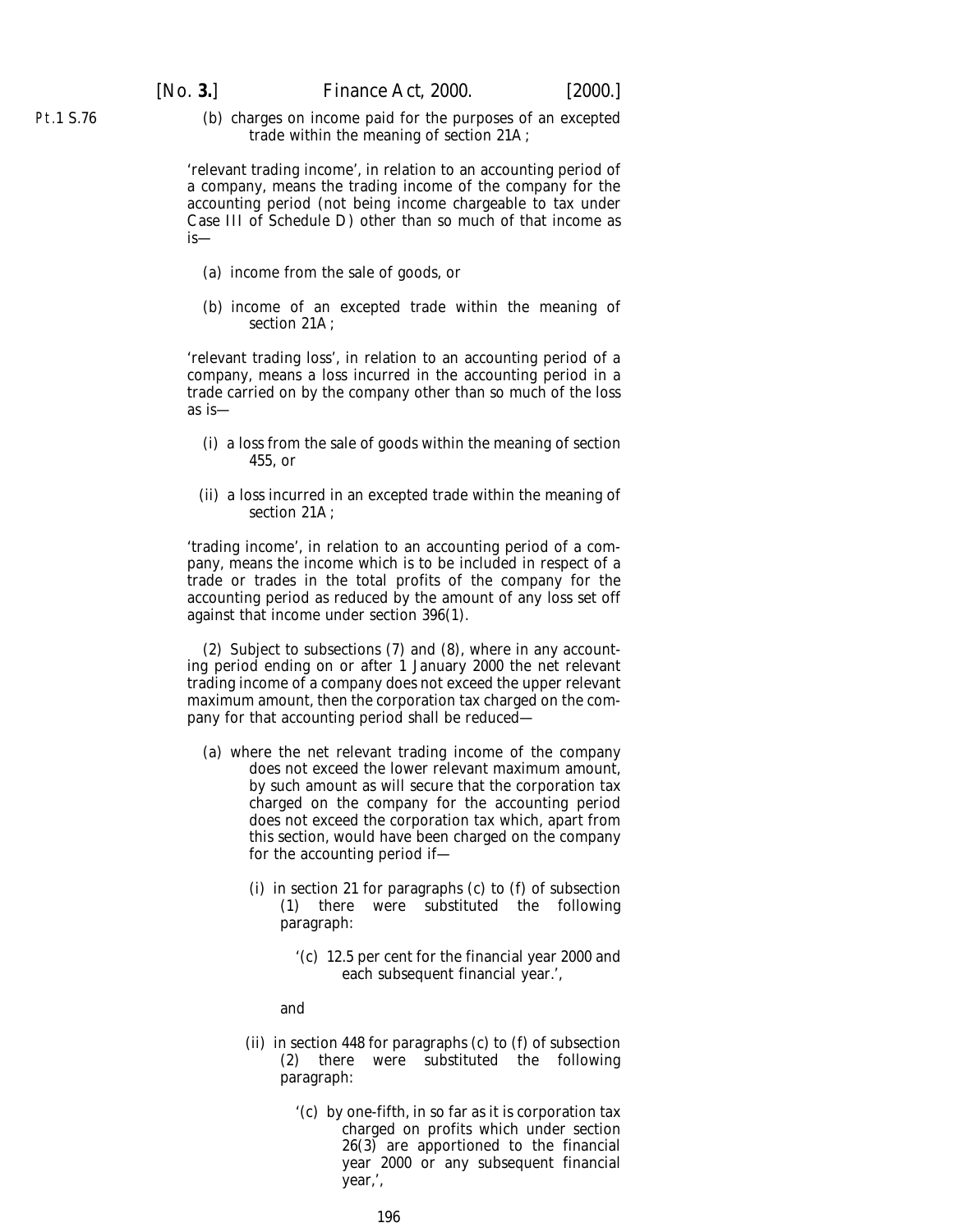and Pt.1 S.76

- (*b*) where the net relevant trading income of the company exceeds the lower relevant maximum amount, by a sum equal to—
	- (i) as respects an accounting period falling within the financial year 2000, 23 per cent,
	- (ii) as respects an accounting period falling within the financial year 2001, 15 per cent, and
	- (iii) as respects an accounting period falling within the financial year 2002, 7 per cent,

of the excess of the upper relevant maximum amount over the net relevant trading income for the accounting period.

(3) The lower and upper relevant maximum amounts mentioned in subsection (2) shall be determined as follows:

- (*a*) where the company has no associated company in the accounting period, those amounts are £50,000 and £75,000, respectively,
- (*b*) where the company has one or more associated companies in the accounting period, the lower relevant maximum amount is £50,000 divided by one plus the number of those associated companies and the upper relevant maximum amount is  $\tilde{f}$ 75,000 divided by one plus the number of those associated companies.
- (4) (*a*) In this subsection 'control' shall be construed in accordance with section 432.
	- (*b*) In applying this section to any accounting period of a company, an associated company which has no net relevant trading income for that accounting period (or, if an associated company during part only of that accounting period, for that part of that accounting period) shall be disregarded and, for the purposes of this section, a company shall be treated as an 'associated company' of another company at a given time if at that time one of the two has control of the other or both are under the control of the same person or persons.

(5) In determining how many associated companies a company has in an accounting period or whether a company has an associated company in an accounting period, an associated company shall be counted even if it was an associated company for part only of the accounting period, and two or more associated companies shall be counted even if they were associated companies for different parts of the accounting period.

(6) For an accounting period of less than 12 months the relevant maximum amounts determined in accordance with subsection (3) shall be proportionately reduced.

(7) (*a*) Where, in the case of a company which has one or more associated companies in an accounting period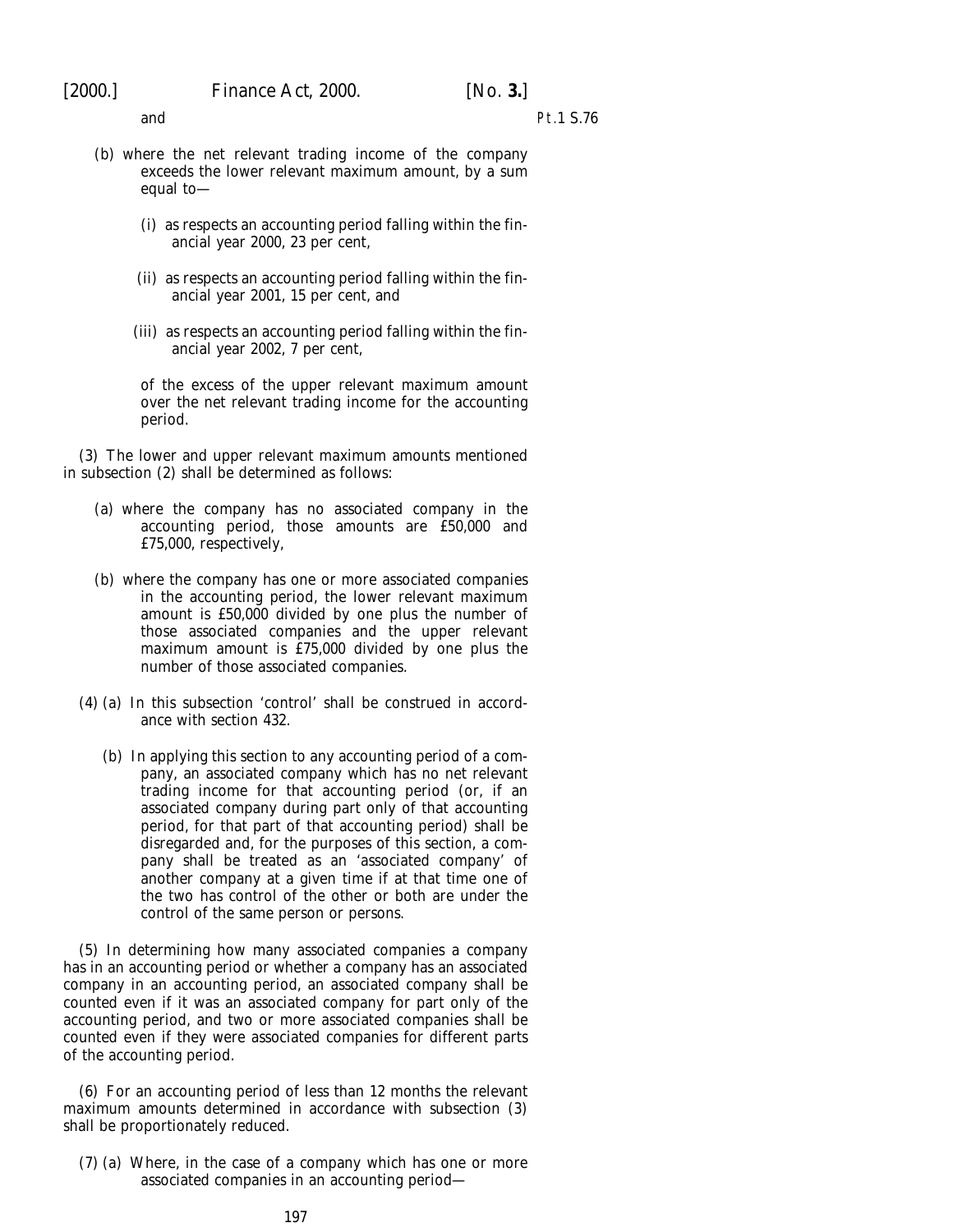Pt.1 S.76

- (i) the accounting period of the company ends on a date on which accounting periods of all of the associated companies end, and
- (ii) the company and all of the associated companies jointly elect in writing that this subsection shall apply,

## then—

- (I) the relief under subsection (2) shall be computed as if, in relation to the accounting period, the company and all of the associated companies were a single company (with no associated companies) with an accounting period ending on that date and beginning at the earliest date on which the accounting period of the company, or of any of the associated companies, begins, and
- (II) the relief as so computed shall be allocated to the accounting period of the company and to the accounting periods of its associated companies in such manner as is specified in the election, and the amount so allocated to a company shall be deemed to be the relief under this section in relation to the accounting period of the company.
- (*b*) Notwithstanding paragraph (*a*)—
	- (i) the aggregate of amounts allocated under subparagraph (II) of that paragraph for an accounting period shall not exceed the relief computed under subparagraph (I) of that paragraph, and
	- (ii) the amount allocated to an accounting period of a company shall not exceed the amount which would have been the relief in relation to the accounting period if the company had no associated companies in the accounting period.
- (8) (*a*) Subject to paragraph (*b*), where, in the case of a company which has one or more associated companies in an accounting period, the end of the accounting period of the company and the end of an accounting period of each of its associated companies do not coincide—
	- (i) subsection (7) shall apply as respects any period (in this subsection referred to as a 'relevant period') which falls into the accounting period of the company and an accounting period of each of the associated companies as if the relevant period were an accounting period of the company and of the associated companies,
	- (ii) the relief allocated to any company in respect of a relevant period shall be deemed to be the relief in relation to that period, and
	- (iii) where an amount of relief has been allocated to a company in respect of a relevant period falling into an accounting period of the company, the relief for the accounting period of the company shall be the aggregate of—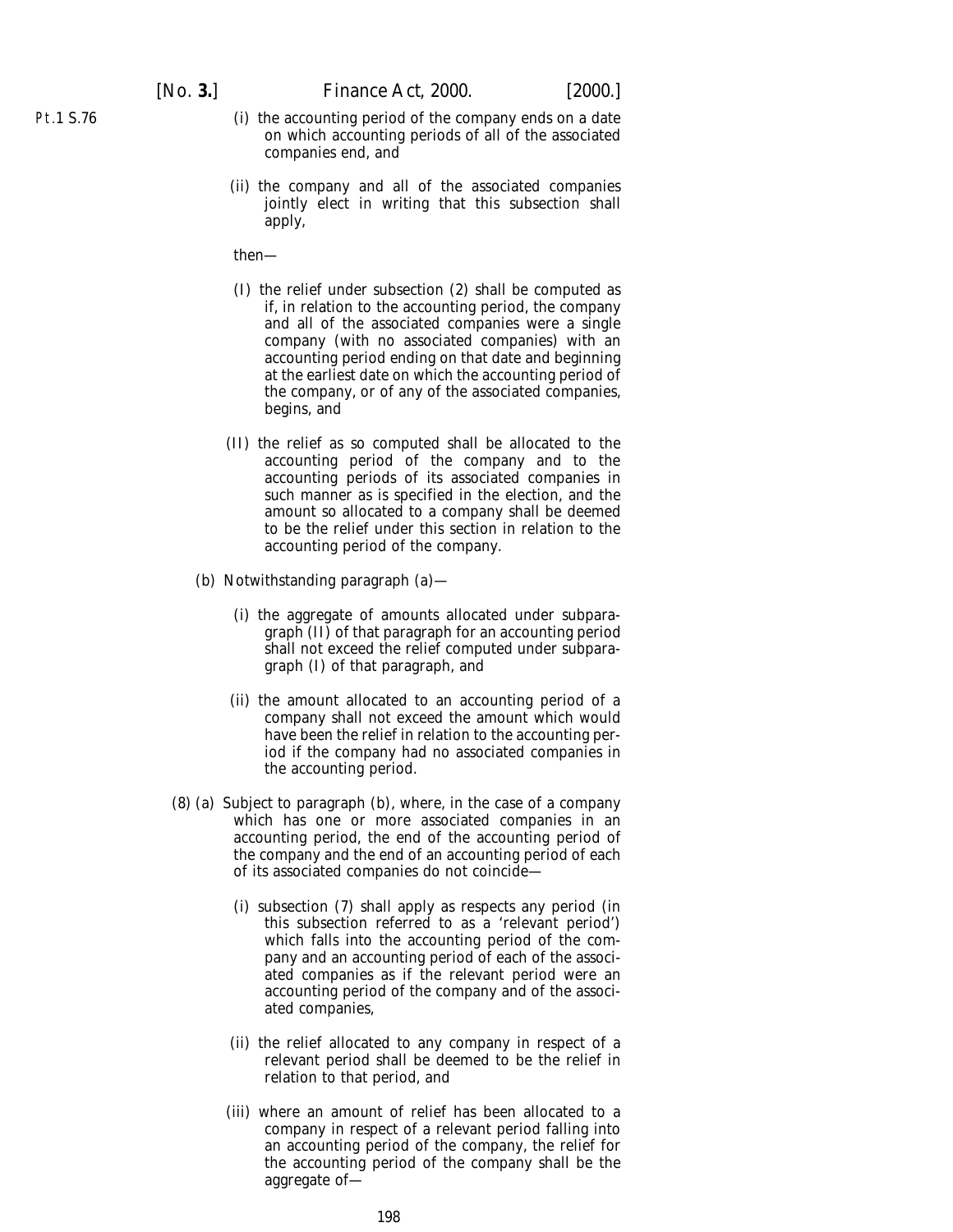- (I) any relief in relation to relevant periods falling Pt.1 S.76 into the accounting period, and
- (II) the amounts which would be the relief in relation to any periods (which are not relevant periods) within the accounting period if each of those periods was treated as an accounting period.
- (*b*) The relief under paragraph (*a*) in relation to an accounting period of a company shall not exceed the amount which would be the relief in relation to the accounting period if the company had no associated companies in the accounting period.

(9) For the purposes of this section, where an accounting period of a company begins before 1 January of a financial year and ends on or after that date, it shall be divided into 2 parts, one beginning on the date on which the accounting period begins and ending on 31 December of the preceding financial year and the other beginning on 1 January of the financial year and ending on the date on which the accounting period ends, and both parts shall be treated as if they were separate accounting periods of the company.

- (10) (*a*) A company shall include in the return required to be delivered under section 951—
	- (i) a statement specifying—
		- (I) the amount of relief to be given to it under this section, and
		- (II) the number of companies which are its associated companies in relation to the accounting period,

and

- (ii) a copy of any election made under subsection (7).
- (*b*) A company which has specified an amount under paragraph (*a*) shall not be entitled to alter the amount so specified.

(11) Subsection (2) of section 21A shall apply for the purposes of this section.''.

**77.**—(1) Section 23A (inserted by the Finance Act, 1999) of the Amendment of Principal Act is amended in subsection  $(1)(b)(i)$ —

section 23A (company residence) of Principal Act.

(*a*) by the substitution of the following for clause (II):

''(II) section 9 shall apply as it would apply for the purposes of the Tax Acts if in paragraph (*b*) of subsection (1) of that section '50 per cent' were substituted for '75 per cent' in both places where it occurs, and'',

and

- (*b*) in subclause (B) of clause (III) by the deletion of ''subparagraph (iii) of''.
- (2) This section shall apply as on and from 10 February 2000.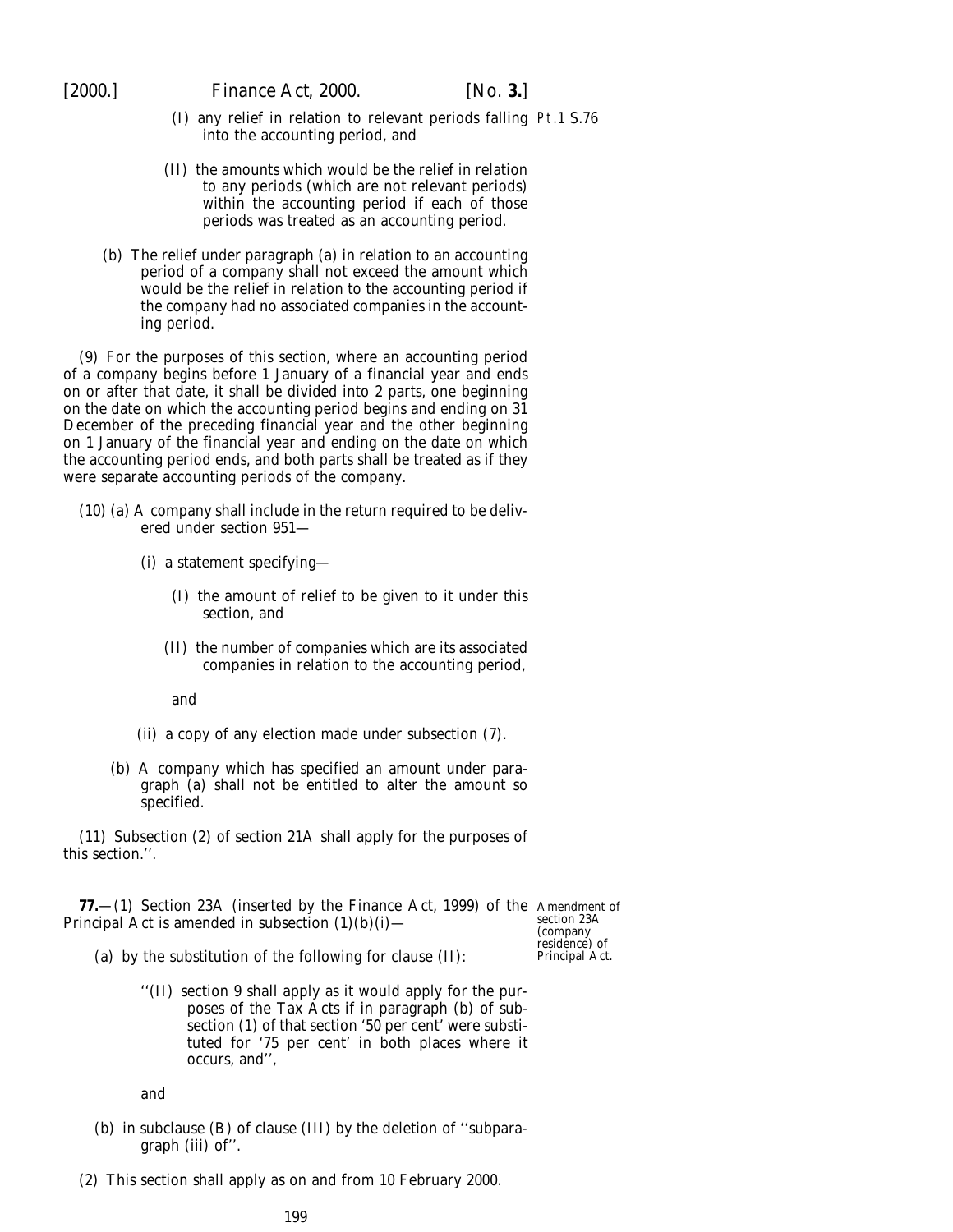[*No.* **3.**] *Finance Act,* 2000. [2000.]

**78.**—Section 882 (as amended by the Finance Act, 1999) of the Principal Act is amended by the substitution for subsection (3) of the following subsection:

''(3) Where a company fails to deliver a statement which it is required to deliver under this section, then, notwithstanding any obligations as to secrecy or other restriction upon disclosure of information imposed by or under any statute or otherwise—

- (*a*) the Revenue Commissioners, or
- (*b*) such officer of the Revenue Commissioners as is nominated by the Commissioners for the purposes of this section,

may give a notice in writing, or in such other form as the Revenue Commissioners may decide, to the registrar of companies (within the meaning of the Companies Act, 1963) stating that the company has so failed to deliver a statement under this section.''.

**79.**—Section 411 of the Principal Act is amended by the substitution in subsection  $(1)(a)$  of "a company shall be owned by a consortium if 75 per cent or more of the ordinary share capital'' for ''a company shall be owned by a consortium if all of the ordinary share capital''.

**80.**—Section 446 of the Principal Act is amended—

(*a*) by the insertion after subsection (2A) of the following:

- ''(2B) Where—
	- (*a*) on 31 March 2000 the relevant trading operations of a qualified company are the carrying on of a business of managing the activities or the whole or part of the assets of a specified collective investment undertaking (within the meaning of section 734(1)), and
	- (*b*) at any time after 31 March 2000 the specified collective investment undertaking ceases to be a specified collective investment undertaking but is an investment undertaking (within the meaning of section 739B),

then that business at that time, to the extent that the management can be directly attributed to be for the benefit of unit holders (within the meaning of section 739B) in the investment undertaking who are persons resident outside the State, shall be deemed to be relevant trading operations and to have been specified as relevant trading operations in the certificate given to the qualified company under subsection (2); and for the purposes of the Tax Acts, such apportionment as is just and reasonable may be made of any profits arising to the qualified company.

- (2C) Where—
	- (*a*) on 31 December 2000 the relevant trading operations of a qualified company are the carrying

Amendment of section 411 (surrender of relief between members of groups and consortia) of Principal Act.

Amendment of section 446 (certain trading operations carried on in Custom House Docks Area) of Principal Act.

Pt.1

Amendment of section 882 (particulars to be supplied by new companies) of Principal Act.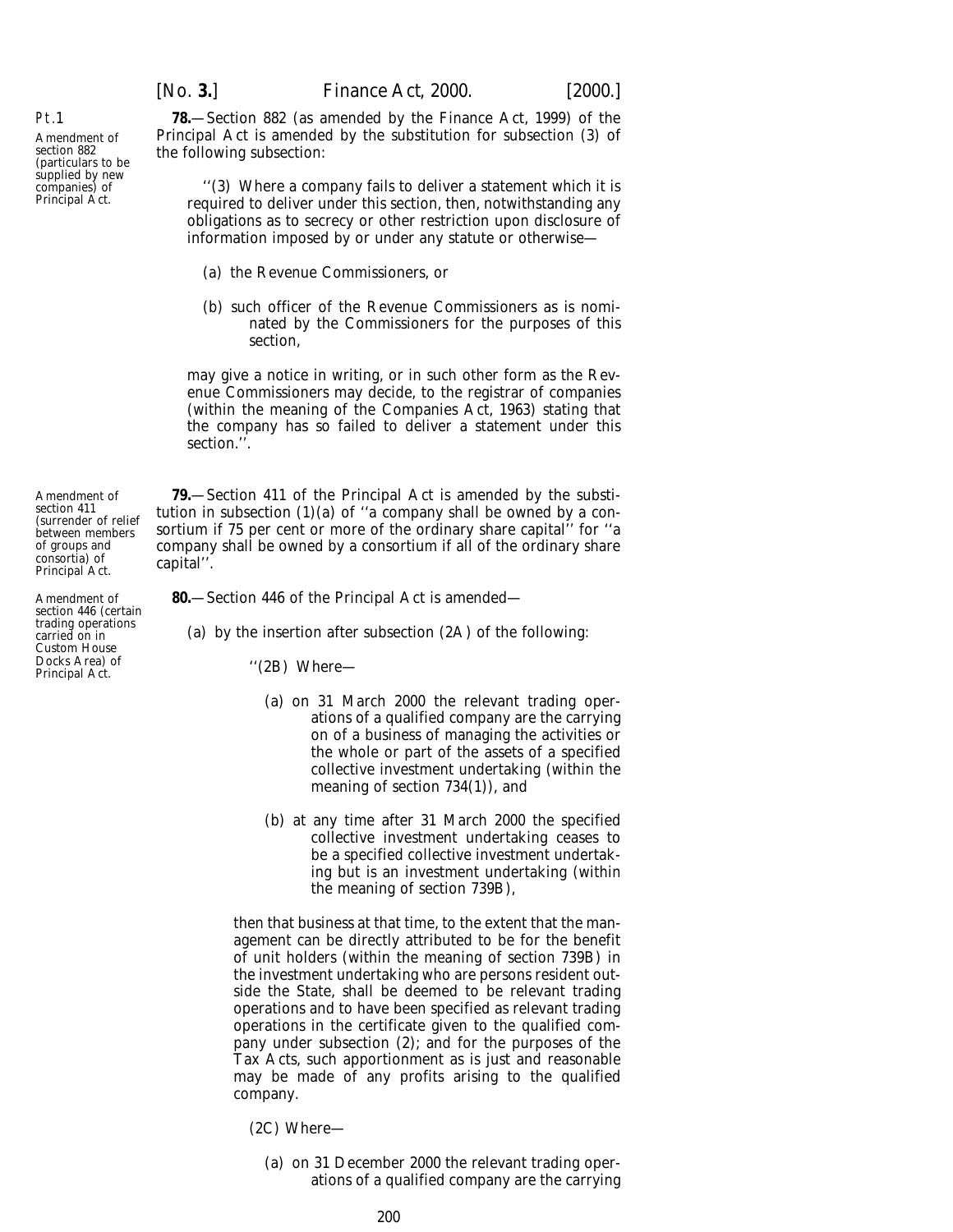on of a life business (within the meaning of Pt.1 S.80 section 706(1)), and

(*b*) at any time after 31 December 2000 the qualified company would be in breach of the conditions under which a certificate was given to the qualified company under subsection (2), solely by virtue of the qualified company commencing policies or contracts with persons who reside in the State,

then the trading operations of the qualified company at that time, to the extent that they are trading operations carried on with persons resident outside the State, shall be deemed to be relevant trading operations and the conditions under which the certificate was given shall be deemed not to have been breached; and for the purposes of the Tax Acts, such apportionment as is just and reasonable may be made of any profits arising to the qualified company.

(2D) Where on 31 March 2000 the trading operations of a qualified company are the carrying on of a business of managing the activities or the whole or part of the assets of a qualifying company (within the meaning of section 110), then such management shall, at any time after 31 March 2000 and to the extent referred to in subsection (7)(*c*)(ii)(V)(C) (inserted by the *Finance Act, 2000*), be deemed to be relevant trading operations and to have been specified as relevant trading operations in the certificate given to the qualified company under subsection (2); and for the purposes of the Tax Acts such apportionment as is just and reasonable may be made of any profits arising to the qualified company.'',

- (*b*) in subsection  $(7)(c)$  (ii) by the substitution for clause (V) of the following:
	- ''(V) the management of the activities or the whole or part of the assets of—
		- (A) a specified collective investment undertaking (within the meaning of section 734),
		- (B) an investment undertaking (within the meaning of section 739B) to the extent that the management can be directly attributed to be for the benefit of unit holders (within the said meaning) in the investment undertaking who are persons resident outside the State; and for the purposes of the Tax Acts, such apportionment as is just and reasonable may be made of any profits arising to a qualified company,
		- (C) a qualifying company (within the meaning of section 110), to the extent that the management directly relates to assets of the qualifying company which the qualifying company acquired directly or indirectly from an originator (within the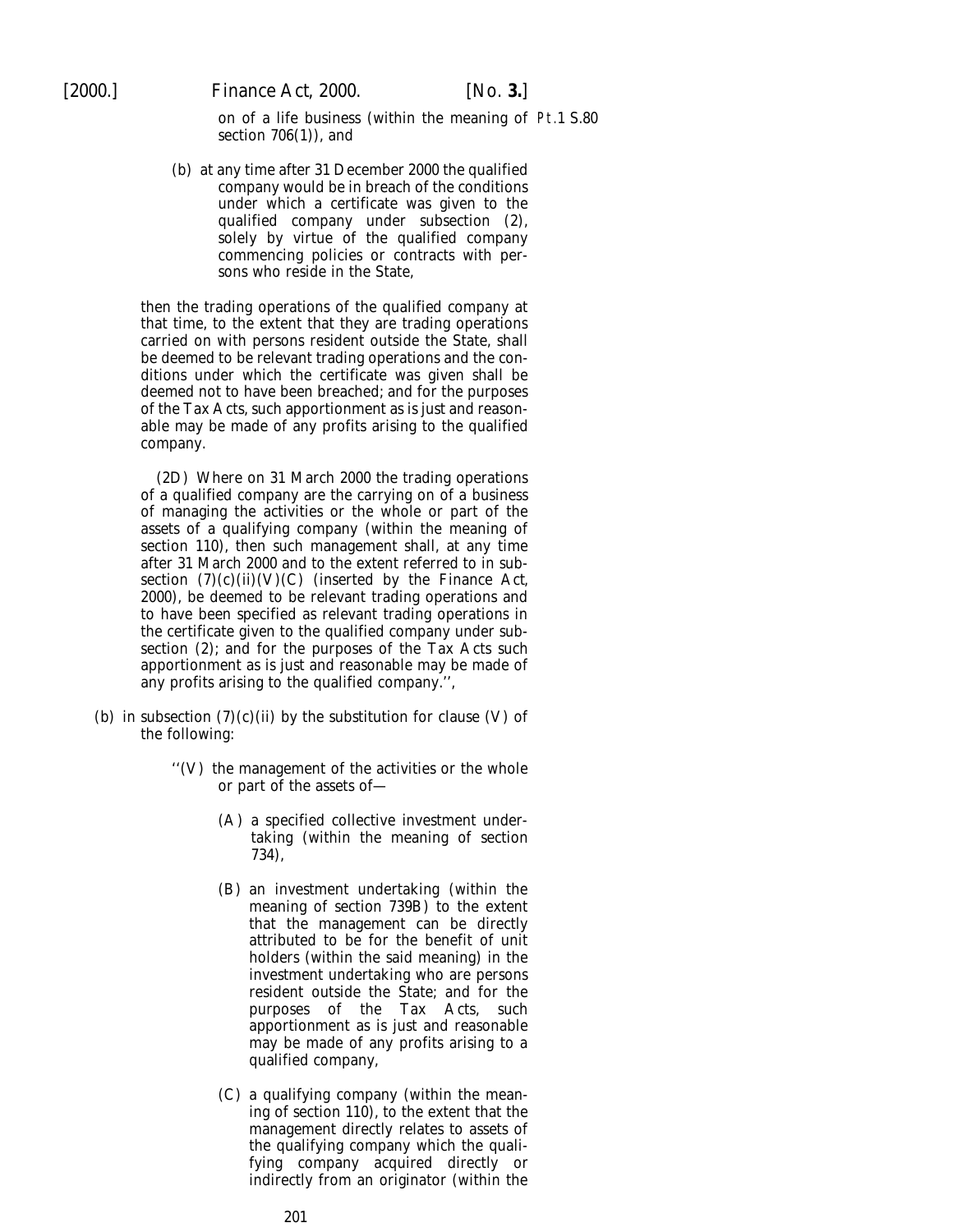said meaning) not being assets which were created, acquired or held by or in connection with a branch or agency through which the originator carries on a trade in the State.'',

and

(*c*) by the insertion after subsection (8) of the following:

''(8A) Where the trading operations of a qualified company, for the purposes of carrying on its relevant trading operations, include the procurement of services from a person who is resident in the State and, in the opinion of the Minister such procurement will contribute to the development of the Area as an International Financial Services Centre, the procurement shall be regarded for the purposes of the Tax Acts as part of the relevant trading operations of the qualified company and to have been specified as relevant trading operations in the certificate given to the qualified company under subsection (2) where they are not so specified.''.

**81.**—(1) The Principal Act is amended in Chapter 1 of Part 26—

(*a*) by the substitution in section 711 for subsection (1) of the following:

> ''(1) For the purposes of computing corporation tax on chargeable gains accruing to a fund or funds maintained by an assurance company in respect of its life business—

- (*a*) (i) section 556, and
	- (ii) section 607,

shall not apply,

- (*b*) section 581 shall, as respects—
	- (i) subsections (1) and (2) of that section, and
	- (ii) subsection (3) of that section, in so far as a chargeable gain is not thereby disregarded for the purposes of that subsection,

apply as if paragraph 24 of Schedule 32, section 719, section 723(7)(*a*) and paragraph (*a*)(ii) had not been enacted,

- (*c*) the amount of capital gains tax computed for the purposes of section 78(2), otherwise than in respect of the special investment fund, is the amount so computed as if, notwithstanding section 28(3), the rate of capital gains tax were—
	- (i) throughout the financial year 1999, subject to paragraph (*d*), 40 per cent, and

Amendment of Chapter 1 (general provisions) of Part 26 of Principal Act.

Pt.1 S.80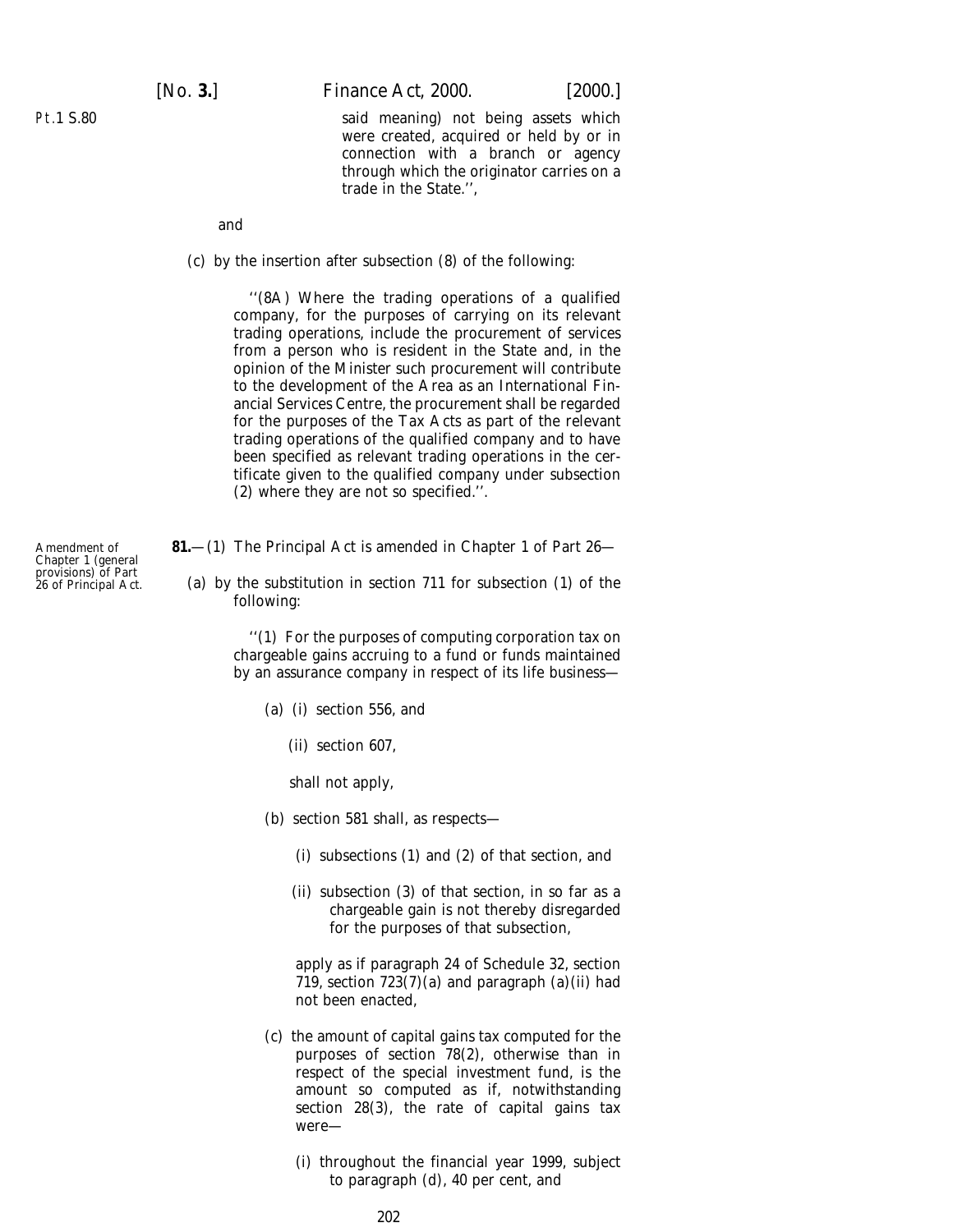(ii) throughout each subsequent financial year, Pt.1 S.81 the rate of corporation tax specified in section 21(1) for that financial year,

and

(*d*) where for an accounting period the expenses of management (within the meaning of section 83 as applied by section 707), deductible exceeds the amount of profits from which they are deductible, the reference in paragraph (*c*)(i) to 40 per cent shall be a reference to the rate of corporation tax referred to in section 21(1) for the financial year 1999.'',

and

- (*b*) in section 713—
	- (i) by the deletion of subsection (2),
	- (ii) by the substitution for subsection (3) of the following:

''(3) Notwithstanding sections 21(1) and 21A and subject to subsection  $(6)(b)$ , corporation tax shall be charged in respect of the part specified in subsection (6)(*a*) of unrelieved profits of an accounting period of an assurance company from investments referable to life business, other than special investment business, at the rate determined by the formula—

$$
\frac{(N2 \times SR1) + (N3 \times SR2)}{N1}
$$

where—

- N1 is the number of months in the accounting period,
- N2 is the number of months from the day of the commencement of the accounting period to the earlier of—
	- (*a*) the end of the year of assessment (in this subsection referred to as the 'first year of assessment') in which that day falls, and
	- (*b*) the end of the accounting period,

N3 is N1 reduced by N2,

- SR1 is the standard rate for the first year of assessment, and
- SR2 is the standard rate for the year of assessment immediately subsequent to the first year of assessment.'',

and

(iii) by the deletion of subsection (4).

(2) *Subsection (1)*—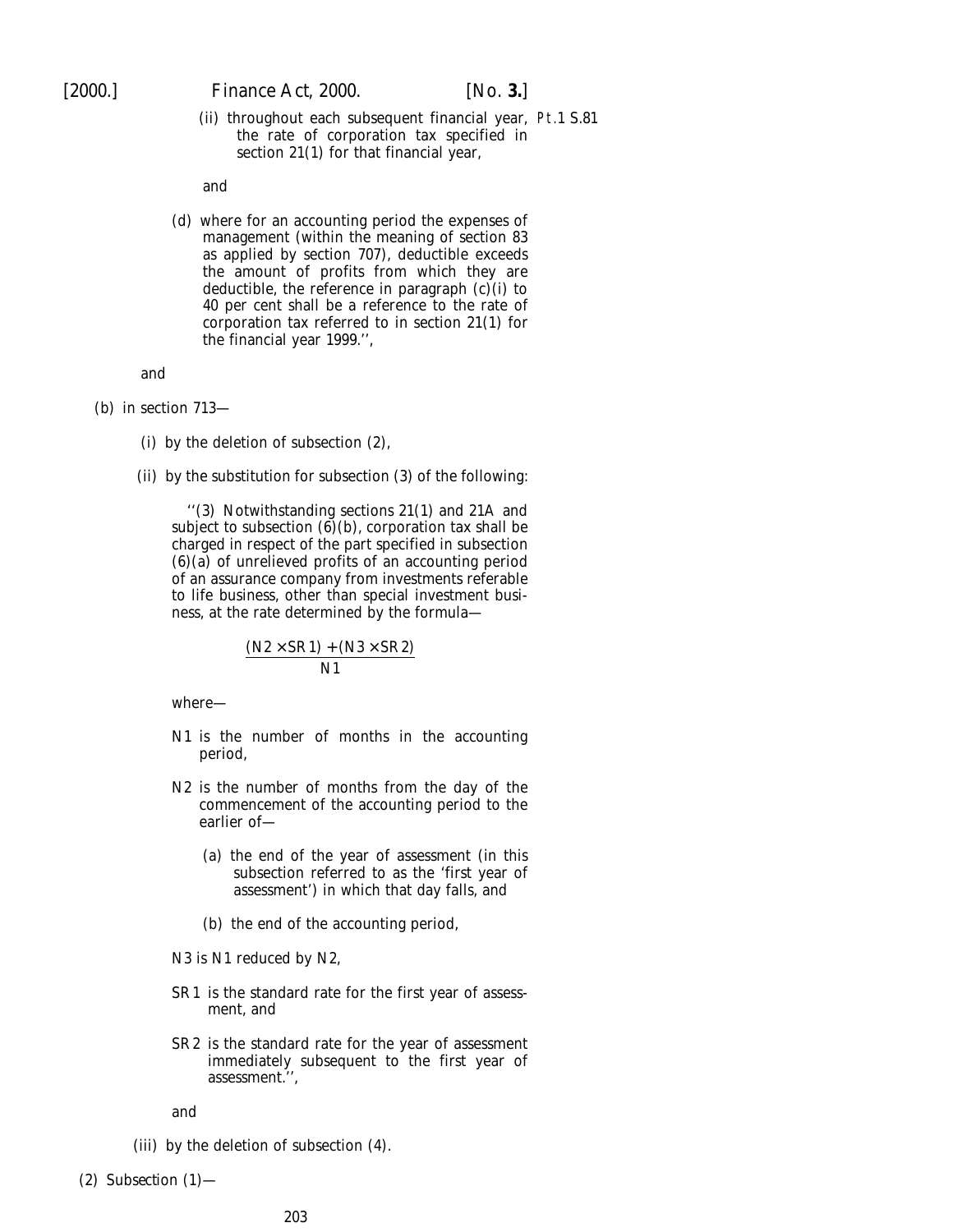- (*a*) as respects *paragraph (a)*, is deemed to apply for the financial year 1999 and subsequent financial years, and
- (*b*) as respects *paragraph (b)*, is deemed to have effect for the financial year 2000 and subsequent financial years.
- **82.**—(1) Section 110 of the Principal Act is amended—
	- (*a*) in the definition of ''qualifying company'' in subsection (1), by the insertion after ''arm's length'' of '', apart from a transaction where the provisions of paragraph (*a*) of subsection (3) apply to any interest or other distribution payable under the transaction unless the transaction concerned is excluded from the provisions of that paragraph (*a*) by virtue of paragraph (*b*) of that subsection'',

and

- (*b*) by the insertion after subsection (2) of the following:
	- ''(3) (*a*) Any interest or other distribution which—
		- (i) is paid out of assets of a qualifying company, directly or indirectly, to—
			- (I) an original lender or, as the case may be, an originator,
			- (II) a company which is a 75 per cent subsidiary of the original lender or the originator,
			- (III) a company of which the original lender or the originator is a 75 per cent subsidiary, or
			- (IV) a company (other than the original lender or the originator) which is a 75 per cent subsidiary of a company such as is referred to in clause (III),

and

(ii) is so paid in respect of a security falling within section  $130(2)(d)$ (iii),

shall not be a distribution by virtue only of section  $130(2)(d)$ (iii) unless the application of this paragraph is excluded by paragraph (*b*).

- (*b*) Paragraph (*a*) shall not apply where—
	- (i) an original lender or, as the case may be, an originator,
	- (ii) a company which is a 75 per cent subsidiary of the original lender or the originator,
	- (iii) a company of which the original lender or the originator is a 75 per cent subsidiary, or

Amendment of section 110 (securitisation of assets) of Principal Act.

Pt.1 S.81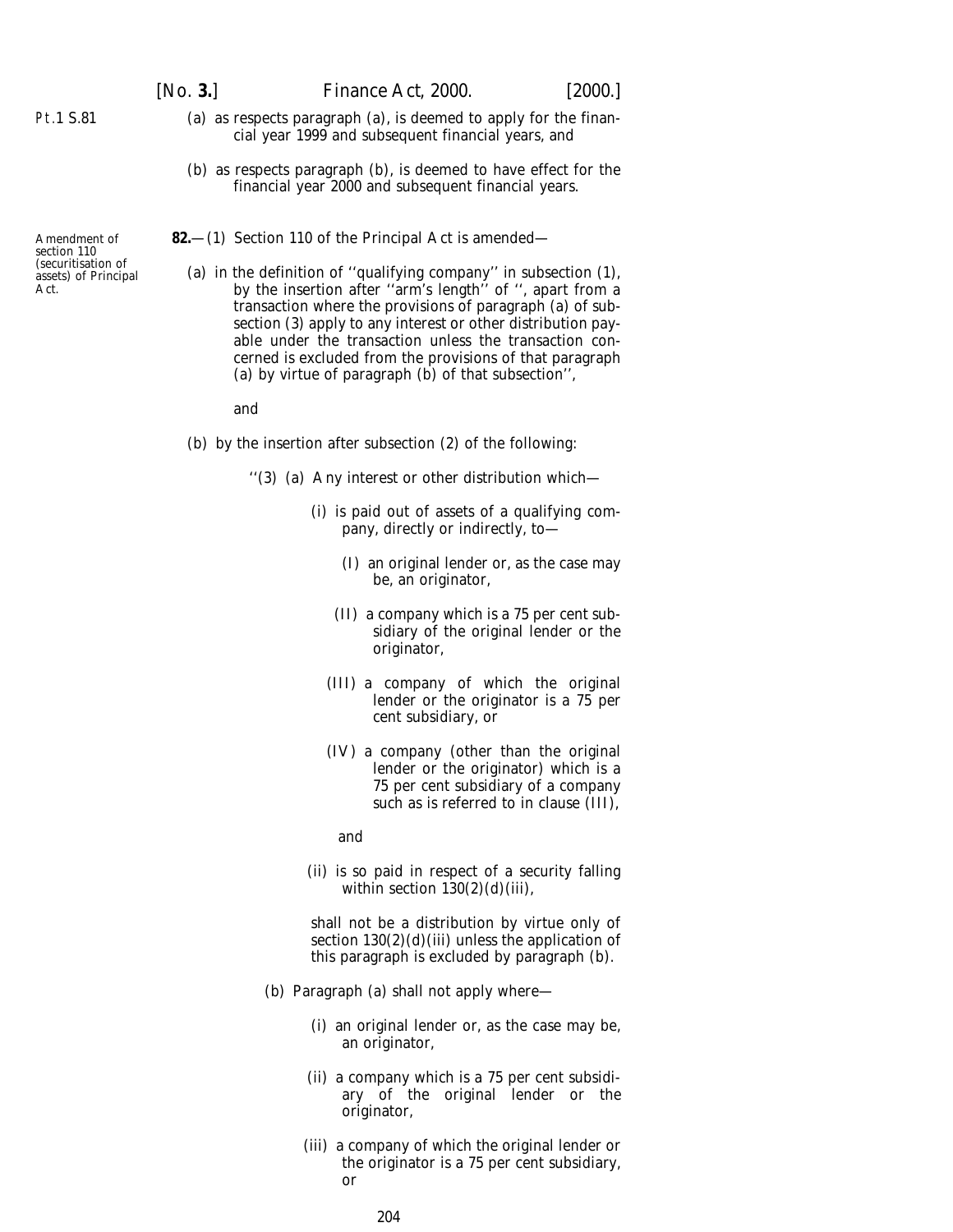(iv) a company (other than the original lender Pt.1 S.82 or the originator) which is a 75 per cent subsidiary of a company such as is referred to in subparagraph (iii),

(in this paragraph referred to as the 'lender') advances an amount or amounts of money to a qualifying company in respect of securities falling within section  $130(2)(d)(iii)$  held, directly or indirectly, by the lender which amount or the total of which amounts, at any time, is in excess of 25 per cent of the market value of all qualifying assets acquired by the qualifying company from that original lender or originator at the time of the acquisition of the qualifying assets.''.

(2) *Subsection (1)* shall apply as respects any interest paid on or after 10 February 2000.

- **83.**—(1) Part 14 of the Principal Act is amended—
	- (*a*) in section 445, by the substitution for subsection (6) of the in manufacturing following:

''(6) Where the Minister and a company in relation to Shannon Airport which a certificate under subsection  $(2)$  has been given-

- (*a*) agree to the revocation of that certificate, or
- (*b*) agree to the revocation of that certificate and its replacement by another certificate to be given to the company under subsection (2),

the Minister may by notice in writing served by registered post on the company, revoke the first-mentioned certificate with effect from such date as may be specified in the notice; but this subsection shall not affect the operation of subsection  $(4)$  or  $(5)$ .",

- (*b*) in section 446—
	- (i) by the substitution in subsection (2) of ''subsection  $(4)$ ,  $(5)$ ,  $(5A)$  or  $(6)$ " for "subsection  $(4)$ ,  $(5)$  or  $(6)$ ",
	- (ii) by the insertion after subsection (5) of the following:

''(5A) Notwithstanding subsection (5), where, in the case of a company in relation to which a certificate under subsection (2) has been given, the Minister receives a notification from the Central Bank of Ireland in accordance with section 96 of the Central Bank Act, 1989, as to the non-compliance by the company with any obligation imposed on it by the Central Bank of Ireland under Chapter VII of the Central Bank Act, 1989, the Minister shall, by notice in writing served by registered post on the company, revoke the certificate with effect from such date as may be specified in the notice.'',

14 (taxation of companies engaged trades, certain trading operations carried on in and certain trading operations carried on in the Custom House Docks Area) of Principal Act.

Amendment of Part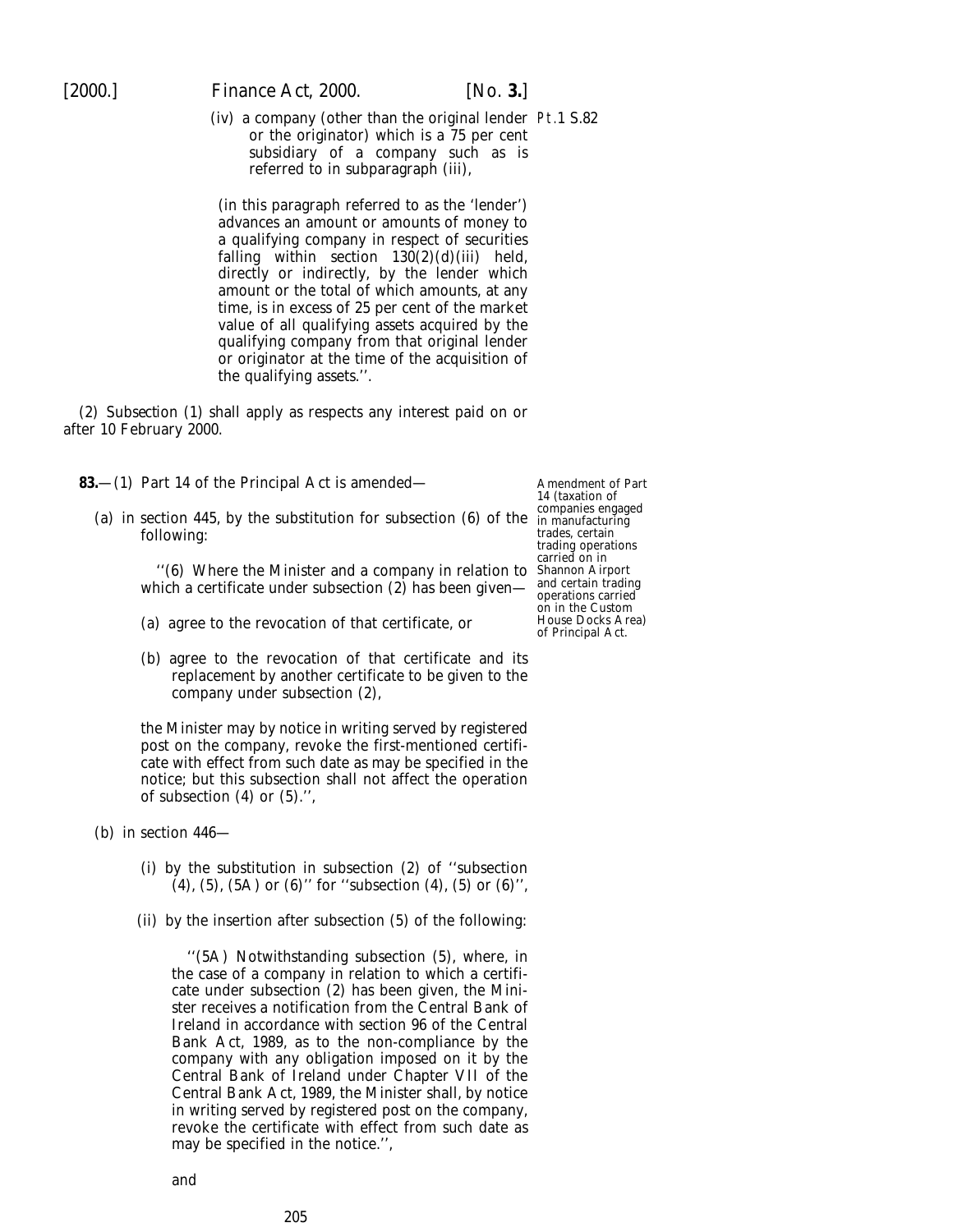(iii) by the substitution for subsection (6) of the following:

''(6) Where the Minister and a company in relation to which a certificate under subsection (2) has been given—

- (*a*) agree to the revocation of that certificate, or
- (*b*) agree to the revocation of that certificate and its replacement by another certificate to be given to the company under subsection (2),

the Minister may by notice in writing served by registered post on the company, revoke the first-mentioned certificate with effect from such date as may be specified in the notice; but this subsection shall not affect the operation of subsection (4), (5) or  $(5A)$ .",

- (*c*) by the substitution for section 447 of the following:
	- ''Appeals. 447.—An appeal to the Appeal Commissioners shall lie on any question arising under this Part (apart from any question arising under section 445 or 446) in the like manner as an appeal would lie against an assessment to corporation tax, and the provisions of the Tax Acts relating to appeals shall apply accordingly.'',
- (*d*) in section 448—
	- (i) by the substitution in subsection (1) of ''sections 22A, 157, 158, 239, 241, 440, 441, 449, 644B'' for ''sections 157, 158, 239, 241, 440, 441, 442'', and
	- (ii) by the deletion of subsection (7),

and

- (*e*) by the deletion of section 449(4) and section 450(5).
- (2) (*a*) *Paragraphs (a)* and *(b)(iii)* of *subsection (1)* shall apply as on and from 1 January 2000.
	- (*b*) *Paragraphs (b)(i)*, *(b)(ii)* and *(c)* of *subsection (1)* shall apply as on and from the date of the passing of this Act.
	- (*c*) *Subsection (1)(d)(i)* shall apply as respects accounting periods ending on or after 1 January 2000.
	- (*d*) *Paragraphs (d)(ii)* and *(e)* of *subsection (1)* shall apply as respects accounting periods beginning after 1 April 2000.

Amendment of section 220 (profits of certain bodies corporate) of Principal Act.

- **84.**—(1) Section 220 of the Principal Act is amended in the Table to the section by the insertion of the following after paragraph 7:
	- ''8. The Commission for Electricity Regulation.''.

(2) This section shall be deemed to have applied as on and from 14 July 1999.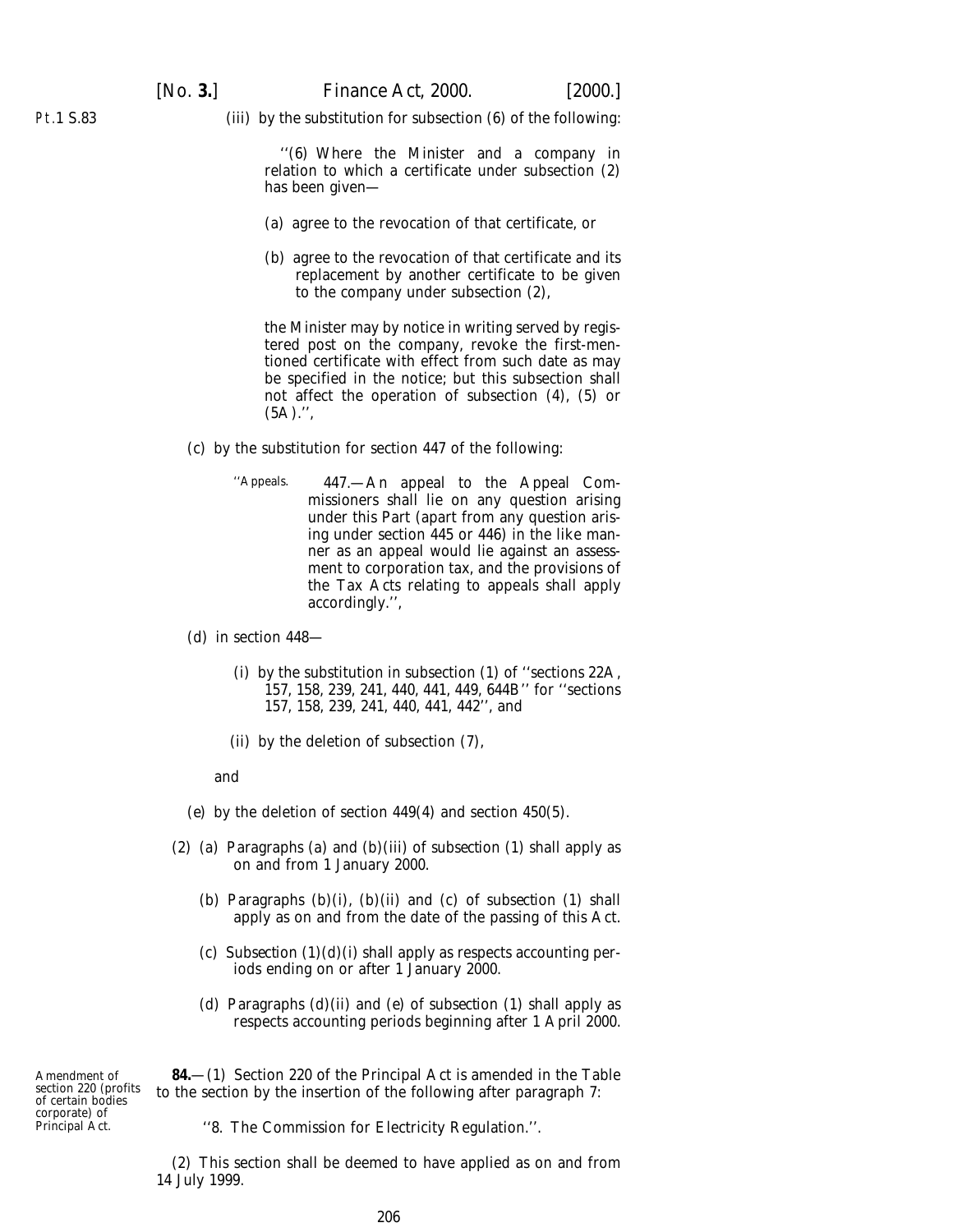## Chapter 6 Pt.1

## *Capital Gains Tax*

**85.**—Section 598(2) of the Principal Act is amended as respects Amendment of disposals made on or after 1 December 1999 in paragraph (*a*) by section 598 disposals made on or differ 1 December 1000 in paragraph (a) by (disposals of the substitution of "£375,000" for "£250,000" in each place where it business or farm on occurs.

**86.**—Section 649A of the Principal Act is amended by the substi- Amendment of tution for subsections (1) and (2) of the following:

"(1) Notwithstanding section 28(3) and subject to subsection Principal Act. (2), the rate of capital gains tax in respect of a chargeable gain accruing to a person on a relevant disposal shall be—

- (*a*) in the case of a relevant disposal made in the period from 3 December 1997 to 30 November 1999, 40 per cent,
- (*b*) in the case of a relevant disposal, other than a relevant disposal referred to in paragraph (*c*), made on or after 1 December 1999, 20 per cent, and
- (*c*) in the case of a relevant disposal made on or after 6 April 2002, being a disposal of land which, in accordance with a development objective (as indicated in the development plan of the planning authority concerned), is for use solely or primarily for residential purposes, 60 per cent.
- (2) (*a*) Subsection (1) shall not apply to a relevant disposal to which this subsection applies and, accordingly, the rate of capital gains tax in respect of a chargeable gain on such a relevant disposal shall be 20 per cent.
	- (*b*) This subsection shall apply to the following:
		- (i) a relevant disposal to which section 650 refers;
		- (ii) a relevant disposal made in the period from 23 April 1998 to 30 November 1999, being a disposal of land to a housing authority (within the meaning of section 23 of the Housing (Miscellaneous Provisions) Act, 1992) which land is specified in a certificate given by the housing authority as land required for the purposes of the Housing Acts, 1966 to 1998;
		- (iii) a relevant disposal made in the period from 10 March 1999 to 30 November 1999, being a disposal of land to the National Building Agency Limited or to a body approved for the purposes of section 6 of the Housing (Miscellaneous Provisions) Act, 1992, which land is specified in a certificate given by a housing authority or the National Building Agency Limited, as appropriate, as land required for the purposes of the Housing Acts, 1966 to 1998;

''retirement'') of Principal Act.

section 649A (relevant disposals: rate of charge) of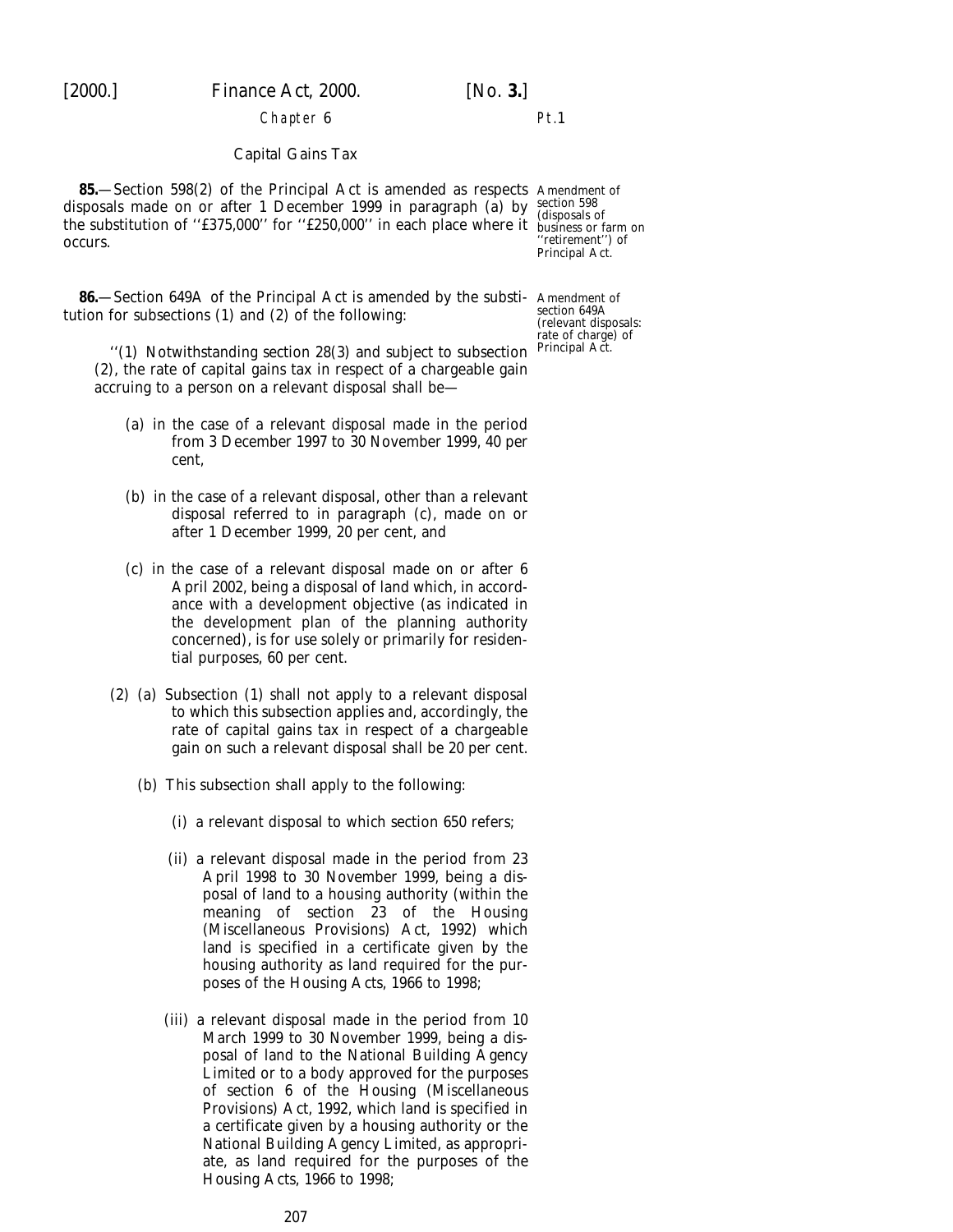Pt.1 S.86

## [*No.* **3.**] *Finance Act,* 2000. [2000.]

- (iv) a relevant disposal made in the period from 23 April 1998 to 30 November 1999, being a disposal of land in respect of the whole of which, at the time at which the disposal is made, permission for residential development has been granted under section 26 of the Local Government (Planning and Development) Act, 1963, and such permission has not ceased to exist, other than a disposal to which paragraph (*c*) applies;
- (v) a relevant disposal made in the period from 10 March 1999 to 30 November 1999, being a disposal of land in respect of the whole of which, at the time at which the disposal is made, is, in accordance with a development objective (as indicated in the development plan of the planning authority concerned), for use solely or primarily for residential purposes other than a disposal to which paragraph (*c*) applies.
- (*c*) This paragraph shall apply to a relevant disposal being a disposal—
	- (i) by a person (in this paragraph referred to as the ''disponer'') to a person who is connected with the disponer, or
	- (ii) of land under a relevant contract in relation to the disposal.''.

**87.**—(1) Section 980 of the Principal Act is amended—

- (*a*) by the substitution in subsection (3) for ''£150,000'' of ''£300,000'',
- (*b*) by the substitution in subsection (4) for paragraph (*b*) of the following:
	- ''(*b*) Where the person disposing of the asset produces to the person acquiring the asset—
		- (i) a certificate issued under subsection (8) in relation to the disposal, or
		- (ii) if the asset concerned is land on which a new house has been built or land on which a new house is in the course of being built, a certificate issued under subsection (8) in relation to the disposal or one of the certificates specified in subsection (8A) which, in either case, has been issued to the person disposing of the asset,

no deduction referred to in paragraph (*a*) shall be made.

(*c*) In paragraph  $(b)(ii)$ —

'house' has the same meaning as it has in section 329;

'new house' means a house which has been developed or is being developed by

Amendment of section 980 (deduction from consideration on disposal of certain assets) of Principal Act.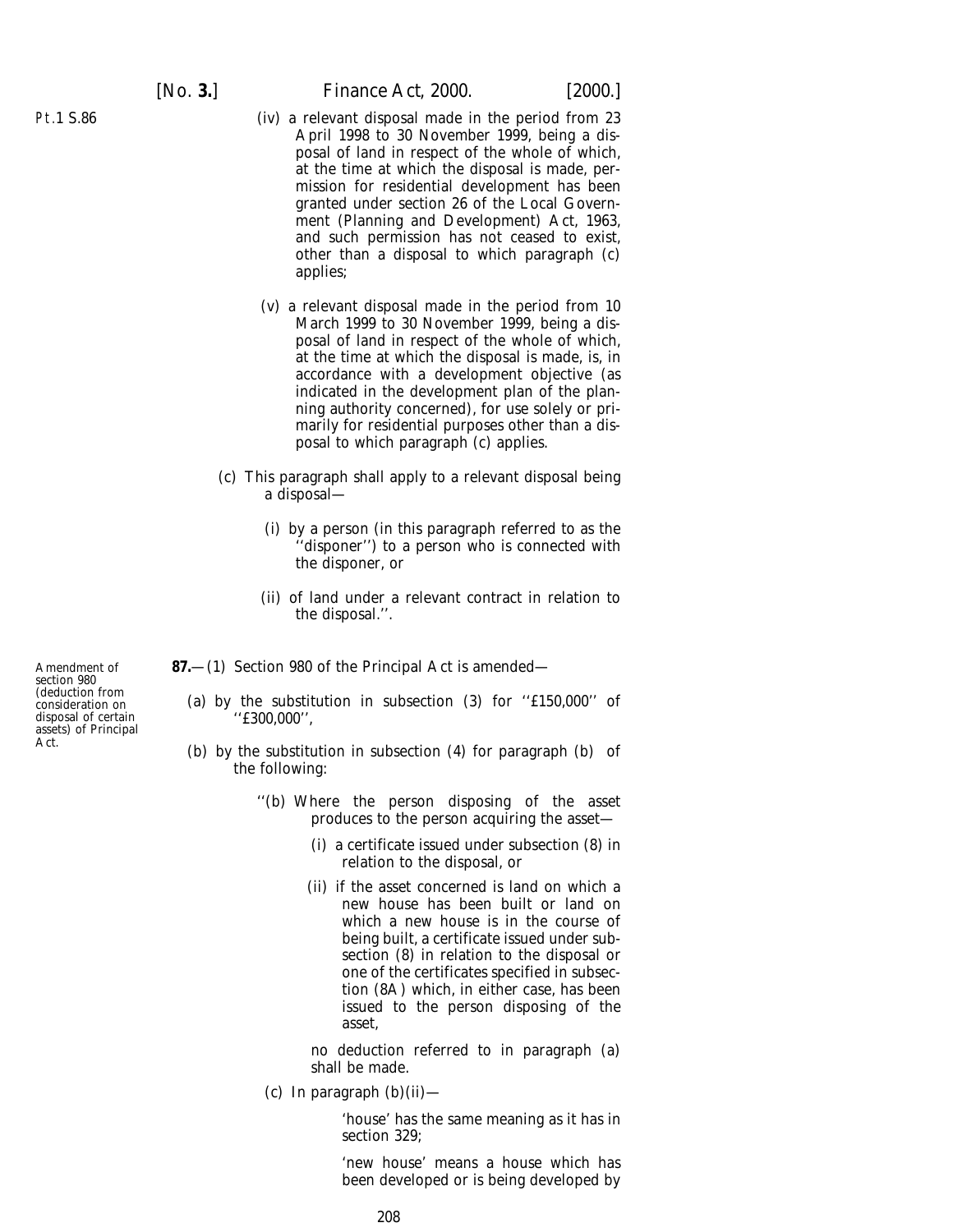or on behalf of the person disposing of it Pt.1 S.87 and which has not been used at any time before its disposal.'',

## (*c*) by the insertion after subsection 8 of the following:

- ''(8A) (*a*) The certificates referred to in subsection (4) (*b*) are—
	- (i) a certificate of authorisation (within the meaning of section 531) issued for the purposes of that section, the period of validity of which, as provided for by regulations under subsection (6) of that section, has not expired,
	- (ii) a tax clearance certificate (within the meaning of section 1094) issued for the purposes of that section, the period of validity of which has not expired,
	- (iii) a tax clearance certificate (within the meaning of section 1095) issued for the purposes of that section, the period of validity of which has not expired, or
	- (iv) where a person has not been issued with such a certificate of authorisation or such a tax clearance certificate, a certificate such as is referred to in paragraph (*b*).
	- (*b*) Where a person has not been issued with a certificate of authorisation or a tax clearance certificate such as is referred to in subparagraph (i), (ii) or (iii) of paragraph (*a*), the person disposing of an asset referred to in subsection  $(4)(b)(ii)$  may apply in that behalf, for the purposes of this paragraph, to the Collector-General for the issue of a certificate and such an application shall be deemed to be an application made under section 1095 for the issuing of a tax clearance certificate thereunder and that section shall, accordingly, apply with the following and any other necessary modifications, that is to say, for the reference in subsection (2) of section 1095 to the scheme there shall be substituted a reference to subsection  $(4)(b)$  of this section.",

and

- (*d*) by the substitution for subparagraph (iii) of subsection (9)(*a*) of the following:
	- ''(iii) the person disposing of the asset does not, at or before the time at which the acquisition is made, produce to the person acquiring the asset a certificate under subsection (8) in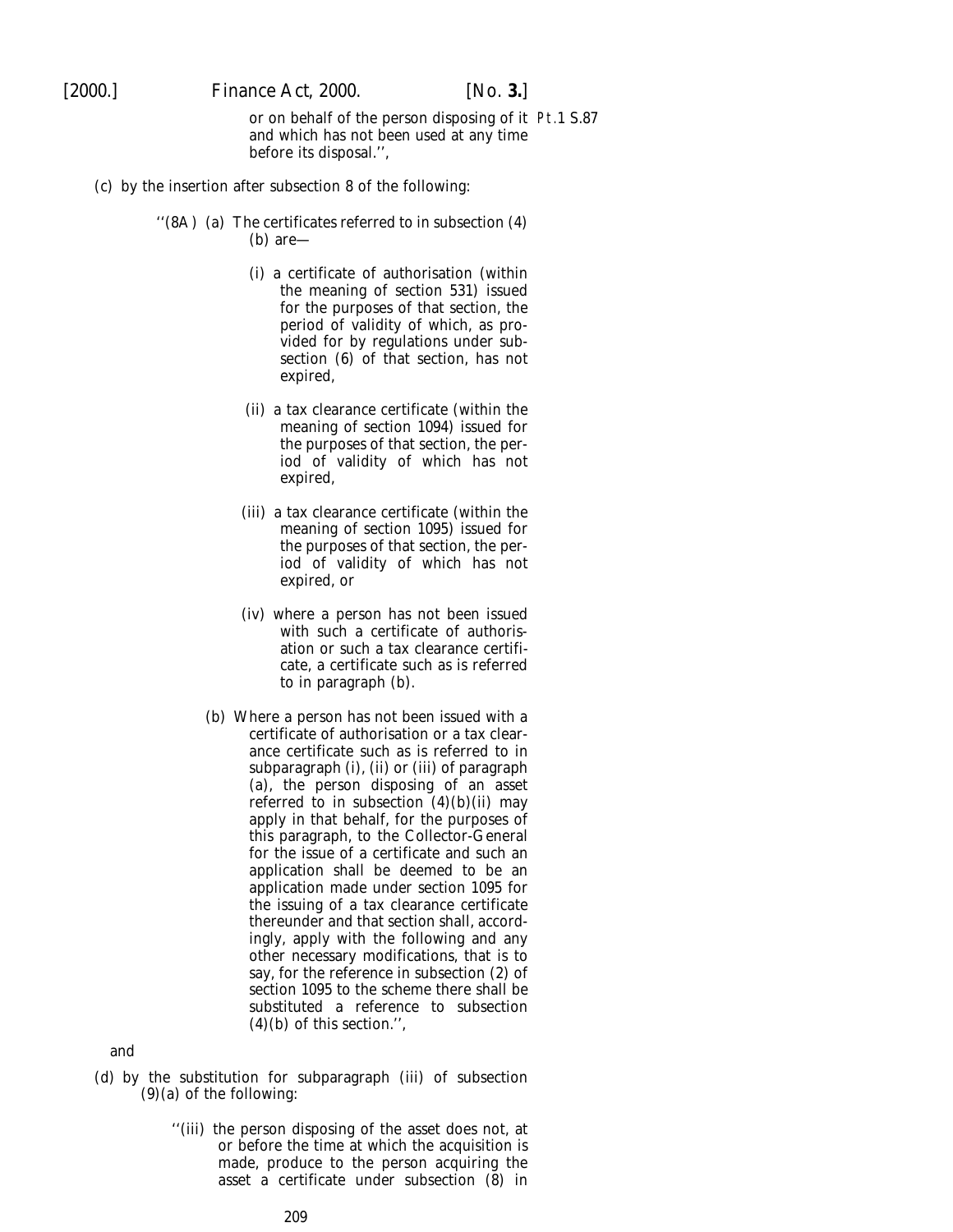[*No.* **3.**] *Finance Act,* 2000. [2000.]

relation to the disposal or one of the certificates specified in subsection (8A), being a certificate which, in either case, has been issued to the person disposing of the asset.''.

(2) This section shall apply as respects disposals made on or after the date of the passing of this Act.

**88.**—(1) Section 1030(2) of the Principal Act is amended—

(*a*) by the deletion of ''or'' in paragraph (*c*),

and

(*b*) by the substitution for paragraph (*d*) of the following:

- ''(*d*) a relief order (within the meaning of the Family Law Act, 1995) made following the dissolution of a marriage or following the legal separation of spouses, or
	- (*e*) an order or other determination to like effect, which is analogous to an order referred to in paragraph (*d*), of a court under the law of a territory other than the State made under or in consequence of the dissolution of a marriage or the legal separation of spouses, being a dissolution or legal separation that is entitled to be recognised as valid in the State,''.

(2) *Subsection (1)* shall apply as respects disposals made on or after 10 February 2000.

## Chapter 7

*Income Tax and Corporation Tax: Reliefs for Renewal and Improvement of Certain Towns*

**89.**—The Principal Act is hereby amended—

(*a*) in Part 10 by the insertion after Chapter 9 (inserted by the Finance Act, 1999) of the following:

## ''Chapter 10

*Designated areas of certain towns*

application<br>(Chapter 10).

Interpretation 372AA.—(1) In this Chapter— and

'lease', 'lessee', 'lessor', 'premium' and 'rent' have the same meanings respectively as in Chapter 8 of Part 4;

'market value', in relation to a building, structure or house, means the price which the unencumbered fee simple of the building, structure or house would fetch if sold in the open market in such manner and subject to such conditions as might reasonably be calculated to obtain for the vendor the best price for the building, structure or house,

Amendment of Part 10 (income tax and corporation tax: reliefs for renewal and improvement of certain urban areas, certain resort areas and certain islands) of Principal Act.

Amendment of section 1030 (separated spouses: transfers of assets) of Principal Act.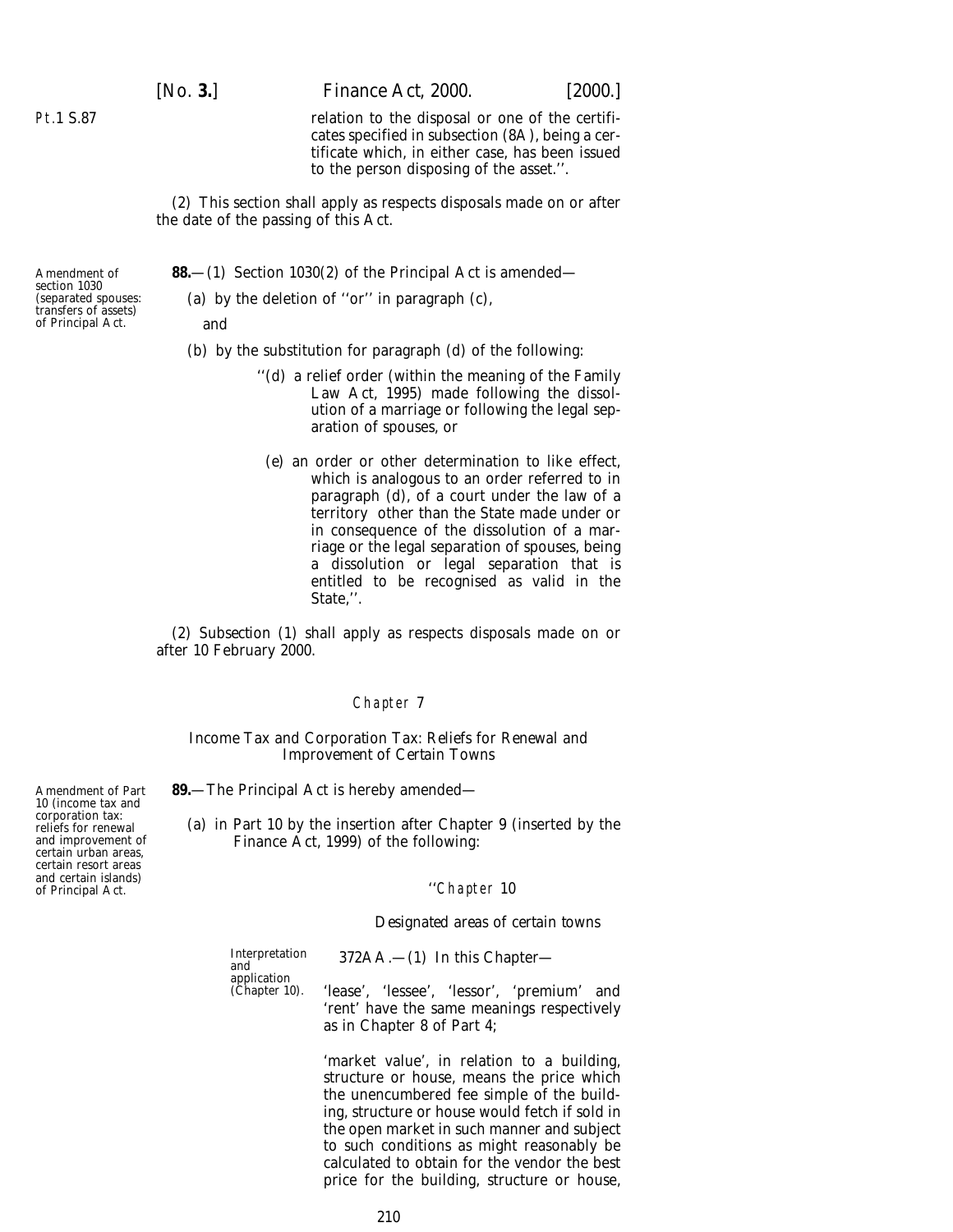less the part of that price which would be Pt.1 S.89 attributable to the acquisition of, or of rights in or over, the land on which the building, structure or house is constructed;

'property developer' means a person carrying on a trade which consists wholly or mainly of the construction or refurbishment of buildings or structures with a view to their sale;

'qualifying area' means an area or areas specified as a qualifying area under section 372AB;

'qualifying period' means, subject to section 372AB, the period commencing on—

- (*a*) in the case of section 372AC and section 372AD, such day as the Minister for Finance may by order appoint, and
- (*b*) in the case of sections 372AE, 372AF, 372AG, 372AH and 372AI, 1 April 2000,

and ending on 31 March 2003;

'refurbishment', in relation to a building or structure and other than for the purposes of sections 372AG and 372AH, means any work of construction, reconstruction, repair or renewal, including the provision or improvement of water, sewerage or heating facilities, carried out in the course of the repair or restoration, or maintenance in the nature of repair or restoration, of the building or structure.

(2) This Chapter shall apply if the Oireachtas passes an Act which refers to this Chapter and provides for the renewal of certain urban areas and the submission of plans (to be known as 'Town Renewal Plans') to the Minister for the Environment and Local Government which have been drawn up by county councils (being county councils as referred to in such Act) in respect of an area or areas identified by such an authority on the basis of criteria prepared by that Minister, including physical and socio-economic renewal of such an area or areas.

Qualifying 372AB.—(1) The Minister for Finance areas. may, on the recommendation of the Minister for the Environment and Local Government (which recommendation shall take into consideration a Town Renewal Plan submitted by a local authority to that Minister in respect of an area identified by it), by order direct that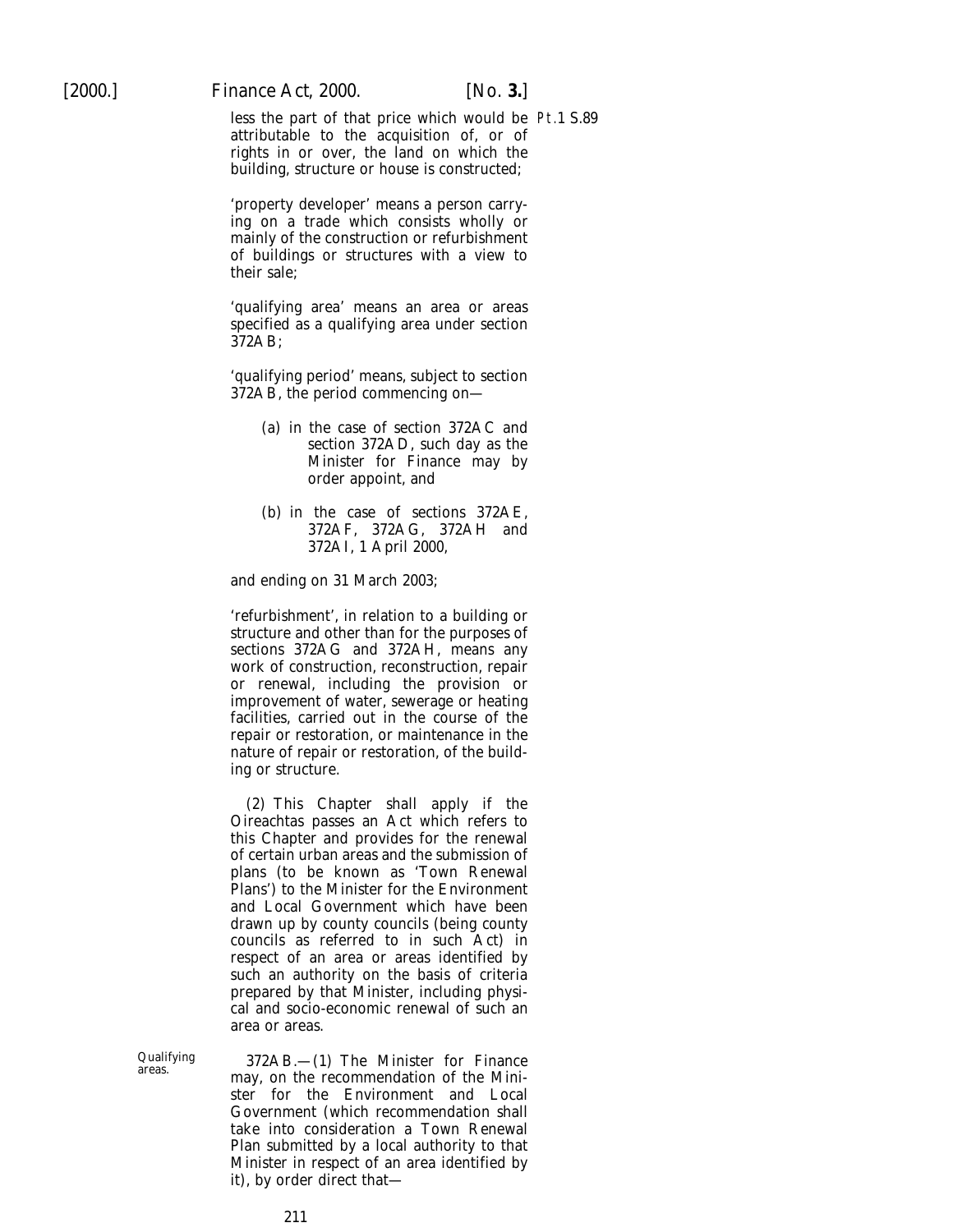Pt.1 S.89

- ( *a*) the area or areas described (being wholly located within the boundaries of the area to which the Town Renewal Plan relates) in the order shall be a qualifying area for the purposes of one or more sections of this Chapter,
- ( *b*) where such an area or areas is or are to be a qualifying area for the purposes of section 372AD, one or both of the categories of building or structure mentioned in subsection (2) shall or shall not be a qualifying premises within the meaning of that section and where such an area or areas is or are to be a qualifying area for the purposes of section 372AH, that area or those areas may be a qualifying area for the purposes of the construction of, or, as the case may be, the refurbishment of a qualifying premises within the meaning of that section, and
- ( *c*) as respects any such area so described in the order, the definition of 'qualifying period' in section 372AA shall be construed as a reference to such period as shall be specified in the order in relation to that area; but no such period specified in the order shall commence before—
	- (i) in the case of sections 372AC and 372AD, the day referred to in paragraph ( *a*) of the definition of 'qualifying period' in section 372AA, and
	- (ii) in the case of sections 372AE, 372AF, 372AG, 372AH and 372AI, 1 April 2000,

or end after 31 March 2003.

(2) The categories of building or structure referred to in subsection (1)(*b*) shall be—

- ( *a*) buildings or structures in use as offices, and
- ( *b*) any other buildings or structures and in respect of which not more than 10 per cent of the capital expenditure incurred in the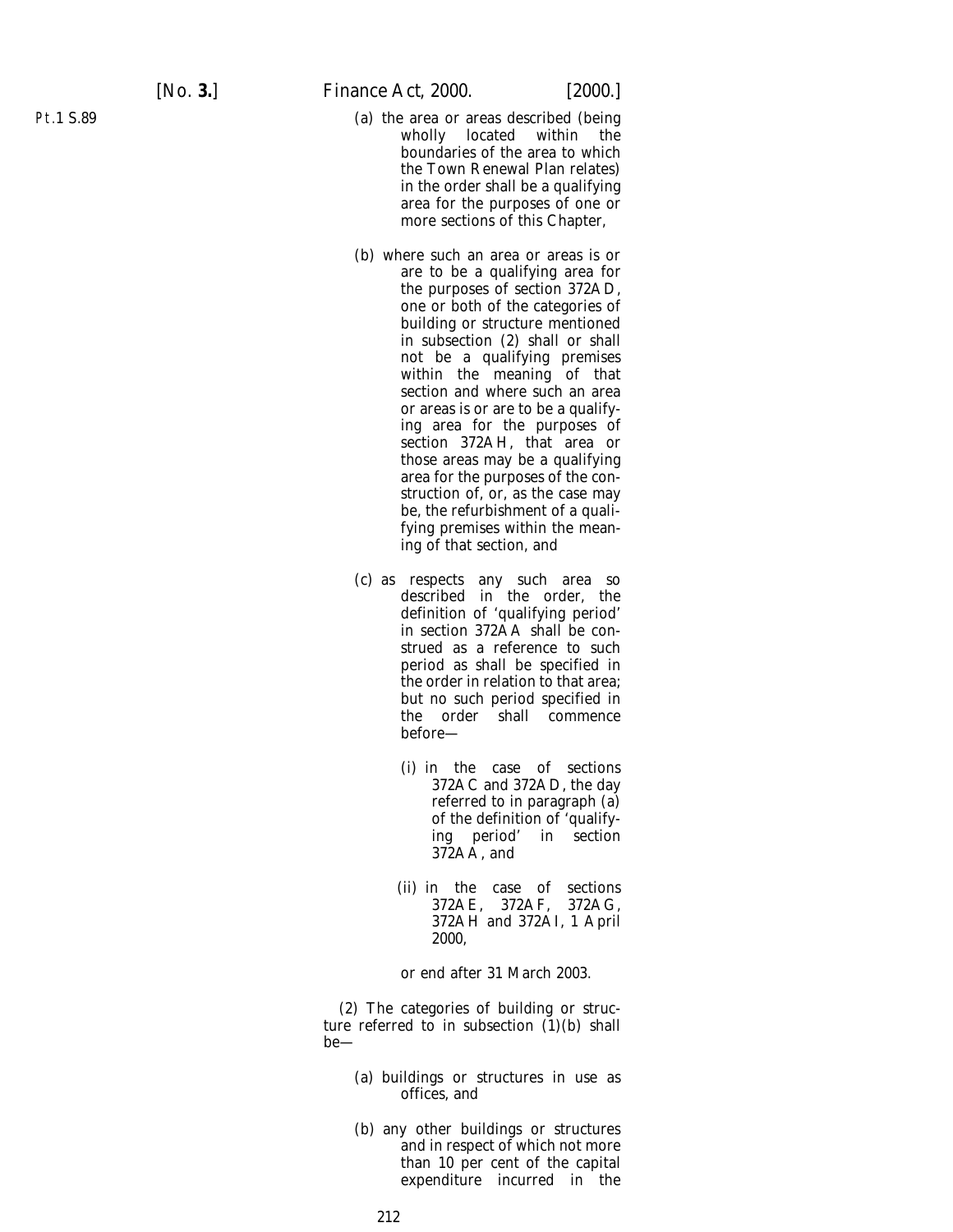qualifying period on their con- Pt.1 S.89 struction or refurbishment relates to the construction or refurbishment of buildings or structures to which paragraph (*a*) relates.

(3) Every order made by the Minister for Finance under subsection (1) shall be laid before Dáil Éireann as soon as may be after it is made and, if a resolution annulling the order is passed by Dáil Eireann within the next 21 days on which Dáil Éireann has sat after the order is laid before it, the order shall be annulled accordingly, but without prejudice to the validity of anything previously done thereunder.

(4) Notwithstanding an order under subsection (1), the granting of relief by virtue of any provision of this Chapter shall be subject to such other requirements as may be specified in or under the Act referred to in section 372AA(2).

Accelerated 372AC.—(1) In this section, 'building or capital structure to which this section applies' relation to means a building or structure or part of a relation to means a building or structure or part of a construction or building or structure the site of which is of certain wholly within a qualifying area and which is of certain wholly within a qualifying area and which is<br>industrial to be an industrial building or structure by industrial to be an industrial building or structure by buildings or reason of its use for a purpose specified in section 268(1)(*a*).

> (2) Subject to section 372AJ, section 271 shall apply in relation to capital expenditure incurred in the qualifying period on the construction or refurbishment of a building or structure to which this section applies as if—

- (*a*) in subsection (1) of that section the definition of 'industrial development agency' were deleted,
- (*b*) in subsection  $(2)(a)(i)$  of that section 'to which subsection (3) applies' were deleted,
- (*c*) subsection (3) of that section were deleted,
- (*d*) the following subsection were substituted for subsection (4) of that section:

'(4) An industrial building allowance shall be of an amount equal to 50 per cent of the capital expenditure mentioned in subsection (2).',

and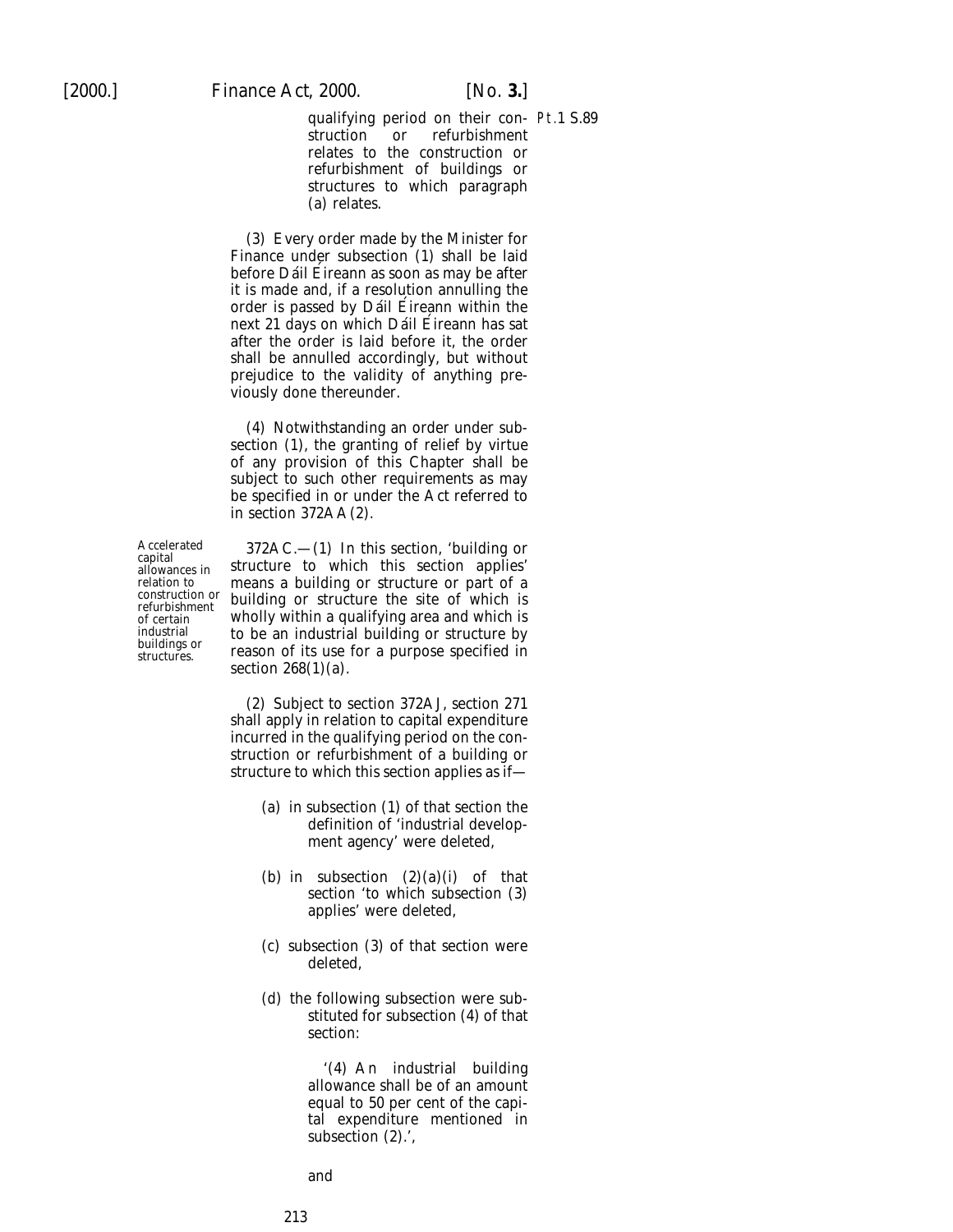[*No.* **3.**] *Finance Act,* 2000. [2000.]

(*e*) in subsection (5) of that section 'to which subsection (3)(*c*) applies' were deleted.

(3) Subject to section 372AJ, section 273 shall apply in relation to capital expenditure incurred in the qualifying period on the construction or refurbishment of a building or structure to which this section applies as if—

- (*a*) in subsection (1) of that section the definition of 'industrial development agency' were deleted,
- (*b*) the following paragraph were substituted for paragraph (*b*) of subsection (2) of that section:
	- '(*b*) As respects any qualifying expenditure, any allowance made under section 272 and increased under paragraph (*a*) in respect of that expenditure, whether claimed for one chargeable period or more than one such period, shall not in the aggregate exceed 50 per cent of the amount of that qualifying expenditure.',

and

(*c*) subsections (3) to (7) of that section were deleted.

(4) Notwithstanding section 274(1), no balancing charge shall be made in relation to a building or structure to which this section applies by reason of any of the events specified in that section which occurs—

- (*a*) more than 13 years after the building or structure was first used, or
- (*b*) in a case where section 276 applies, more than 13 years after the capital expenditure on refurbishment of the building or structure was incurred.

(5) For the purposes only of determining, in relation to a claim for an allowance under section 271 or 273 as applied by this section, whether and to what extent capital expenditure incurred on the construction or refurbishment of an industrial building or structure is incurred or not incurred in the qualifying period, only such an amount of that capital expenditure as is properly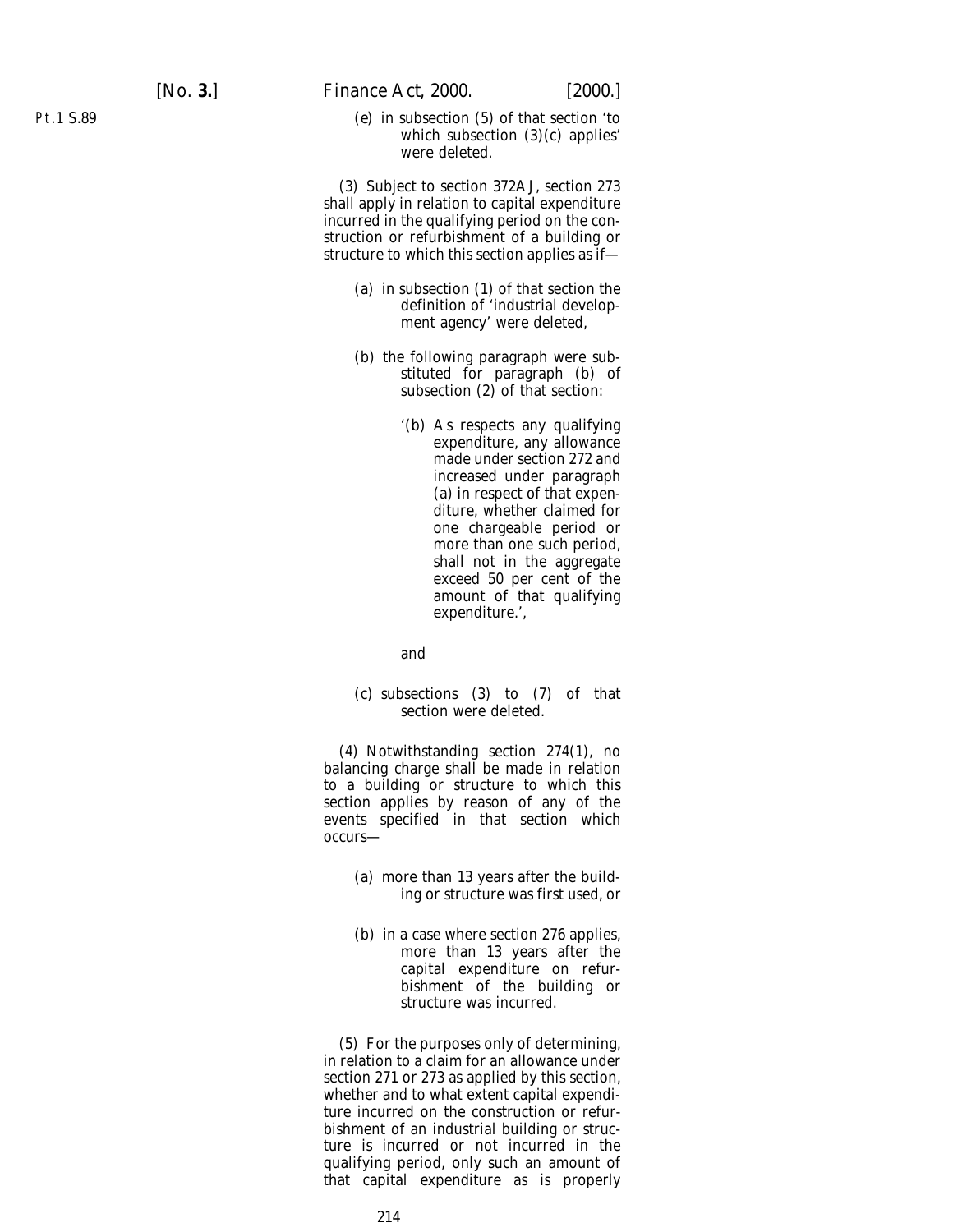attributable to work on the construction or, Pt.1 S.89 as the case may be, the refurbishment of the building or structure actually carried out during the qualifying period shall (notwithstanding any other provision of the Tax Acts as to the time when any capital expenditure is or is to be treated as incurred) be treated as having been incurred in that period.

commercial premises.

Capital 372AD.—(1) In this section, 'qualifying allowances in premises' means a building or structure or construction or part of a building or structure the site of refurbishment which is wholly within a qualifying area and of certain which is wholly within a qualifying area and

- (*a*) apart from this section is not an industrial building or structure within the meaning of section 268, and
- (*b*) (i) is in use for the purposes of a trade or profession, or
	- (ii) whether or not it is so used, is let on bona fide commercial terms for such consideration as might be expected to be paid in a letting of the building or structure negotiated on an arm's length basis,

but does not include any part of a building or structure in use as or as part of a dwelling house.

- (2) (*a*) Subject to paragraph (*b*), subsections  $(3)$  and  $(4)$  and section 372AJ, the provisions of the Tax Acts (other than section 372AC) relating to the making of allowances or charges in respect of capital expenditure incurred on the construction or refurbishment of an industrial building or structure shall, notwithstanding anything to the contrary in those provisions, apply—
	- (i) as if a qualifying premises were, at all times at which it is a qualifying premises, a building or structure in respect of which an allowance is to be made for the purposes of income tax or corporation tax, as the case may be, under Chapter 1 of Part 9 by reason of its use for a purpose specified in section 268(1)(*a*), and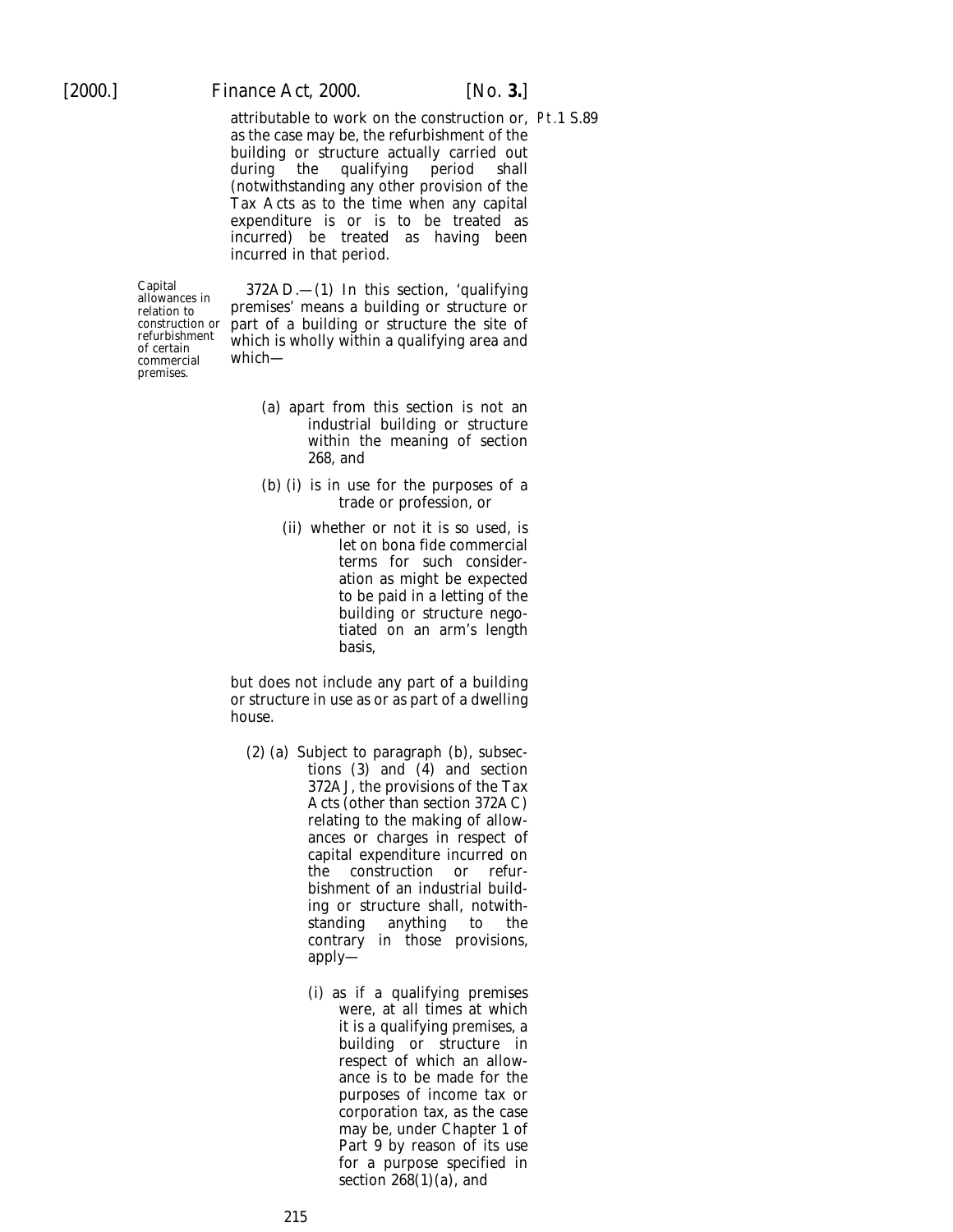[*No.* **3.**] *Finance Act,* 2000. [2000.]

- (ii) where any activity carried on in the qualifying premises is not a trade, as if it were a trade.
- (*b*) An allowance shall be given by virtue of this subsection in respect of any capital expenditure incurred on the construction or refurbishment of a qualifying premises only in so far as that expenditure is incurred in the qualifying period.

(3) For the purposes of the application, by subsection (2), of sections 271 and 273 in relation to capital expenditure incurred in the qualifying period on the construction or refurbishment of a qualifying premises—

(*a*) section 271 shall apply as if—

- (i) in subsection (1) of that section the definition of 'industrial development agency' were deleted,
- (ii) in subsection  $(2)(a)(i)$  of that section 'to which subsection (3) applies' were deleted,
- (iii) subsection (3) of that section were deleted,
- (iv) the following subsection were substituted for subsection (4) of that section:

'(4) An industrial building allowance shall be of an amount equal to 50 per cent of the capital expenditure mentioned in subsection  $(2).$ 

and

(v) in subsection (5) of that section 'to which subsection (3)(*c*) applies' were deleted,

#### and

(*b*) section 273 shall apply as if—

- (i) in subsection (1) of that section the definition of 'industrial development agency' were deleted,
- (ii) the following paragraph were substituted for paragraph (*b*) of subsection (2) of that section: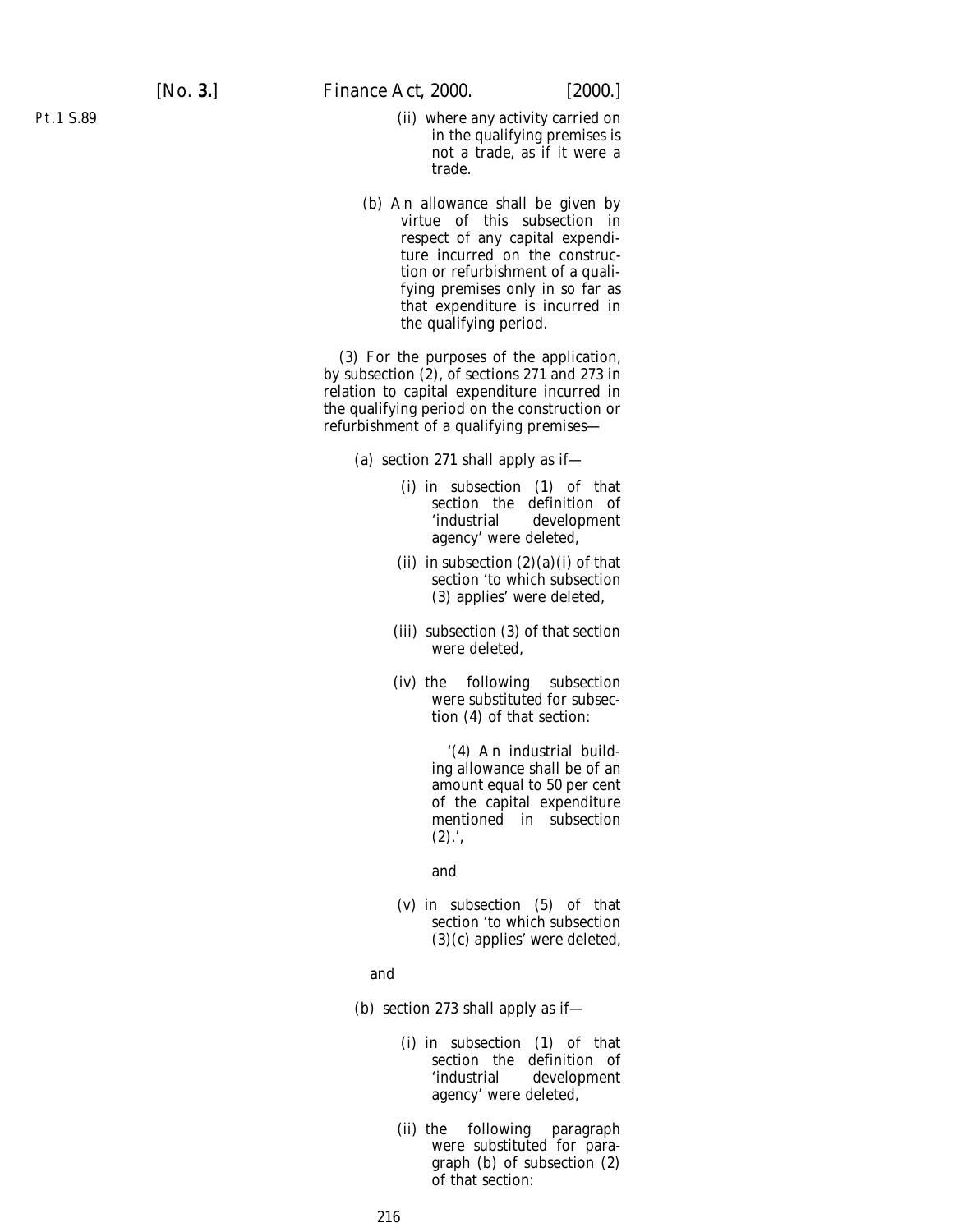'(*b*) As respects any quali- Pt.1 S.89 fying expenditure, any allowance made under<br>section 272 and section 272 and increased under paragraph (*a*) in respect of that expenditure, whether claimed for one chargeable period or more than one such period, shall not in the aggregate exceed 50 per cent of the amount of that qualifying expenditure.',

and

#### (iii) subsections (3) to (7) of that section were deleted.

(4) Notwithstanding section 274(1), no balancing charge shall be made in relation to a qualifying premises by reason of any of the events specified in that section which occur—

- (*a*) more than 13 years after the qualifying premises was first used, or
- (*b*) in a case where section 276 applies, more than 13 years after the capital expenditure on refurbishment of the qualifying premises was incurred.

(5) For the purposes only of determining, in relation to a claim for an allowance by virtue of subsection (2), whether and to what extent capital expenditure incurred on the construction or refurbishment of a qualifying premises is incurred or not incurred in the qualifying period, only such an amount of that capital expenditure as is properly attributable to work on the construction or refurbishment of the premises actually carried out during the qualifying period shall (notwithstanding any other provision of the Tax Acts as to the time when any capital expenditure is or is to be treated as incurred) be treated as having been incurred in that period.

accommodation:

# Rented 372AE.—(1) In this section— residential

deduction for 'qualifying lease', in relation to a house, certain means, subject to section 372AI(2), a lease expenditure on of the house the consideration for the grant of the house the consideration for the grant of which consists—

> (*a*) solely of periodic payments all of which are or are to be treated as rent for the purposes of Chapter 8 of Part 4, or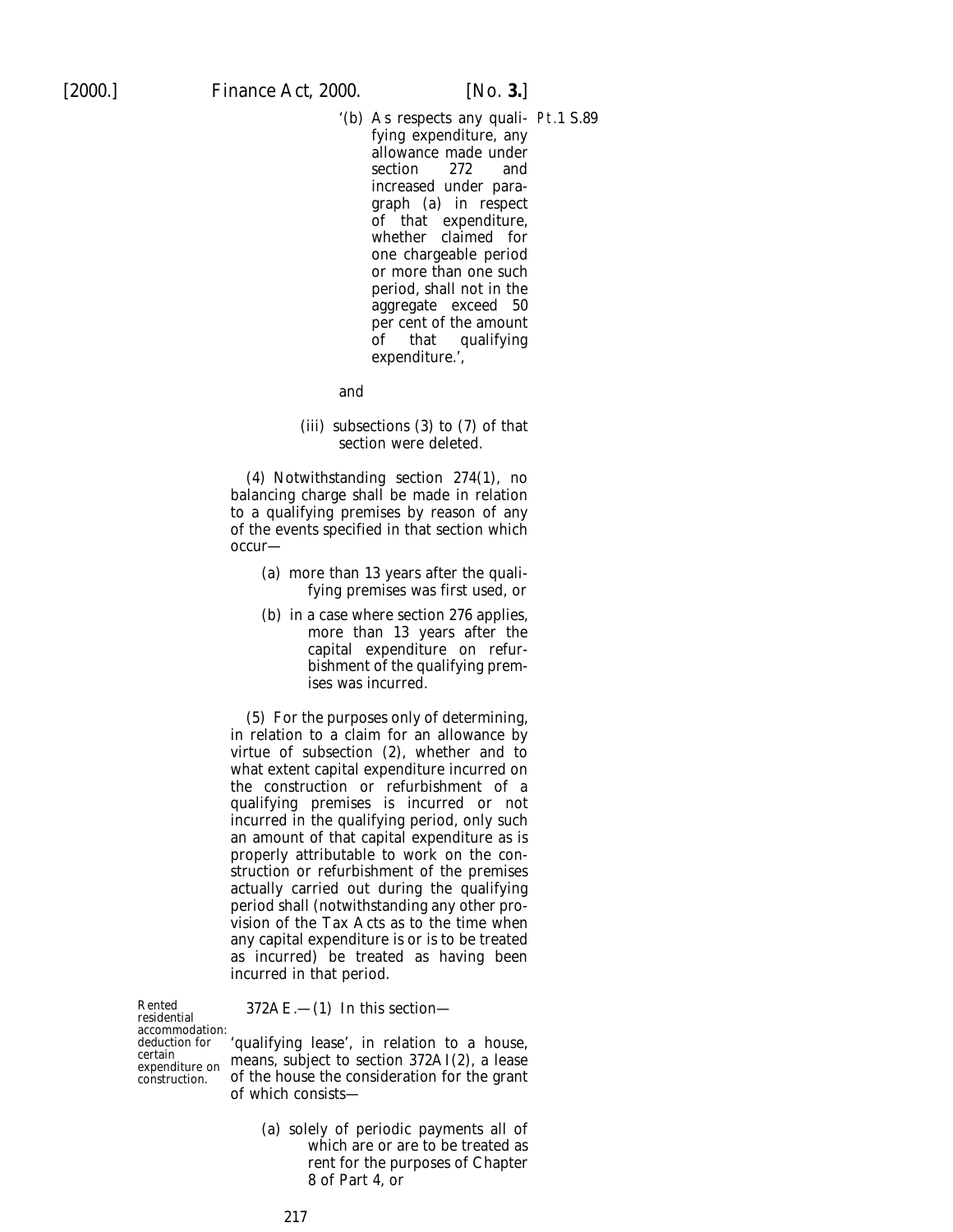( *b*) of payments of the kind mentioned in paragraph ( *a*), together with a payment by means of a premium which does not exceed 10 per cent of the relevant cost of the house;

'qualifying premises' means, subject to subsections  $(3)$ ,  $(4)(a)$ ,  $(4)(c)$  and  $(5)$  of section 372AI, a house—

- (*a*) the site of which is wholly within a qualifying area,
- ( *b*) which is used solely as a dwelling,
- ( *c*) the total floor area of which is not less than 38 square metres and not more than 125 square metres,
- ( *d*) in respect of which there is in force either a certificate of compliance or, if it is not a house provided for sale, a certificate of reasonable cost the amount specified in which in respect of the cost of construction of the house is not less than the expenditure actually incurred on such construction, and
- ( *e*) which without having been used is first let in its entirety under a qualifying lease and thereafter throughout the remainder of the relevant period (except for reasonable periods of temporary disuse between the ending of one qualifying lease and the commencement of another such lease) continues to be let under such a lease;

'relevant cost', in relation to a house, means, subject to subsection (4), an amount equal to the aggregate of—

- (*a*) the expenditure incurred on the acquisition of, or of rights in or over, any land on which the house is constructed, and
- ( *b*) the expenditure actually incurred on the construction of the house;

'relevant period', in relation to a qualifying premises, means the period of 10 years beginning on the date of the first letting of the premises under a qualifying lease.

(2) Subject to subsection (3), where a person, having made a claim in that behalf,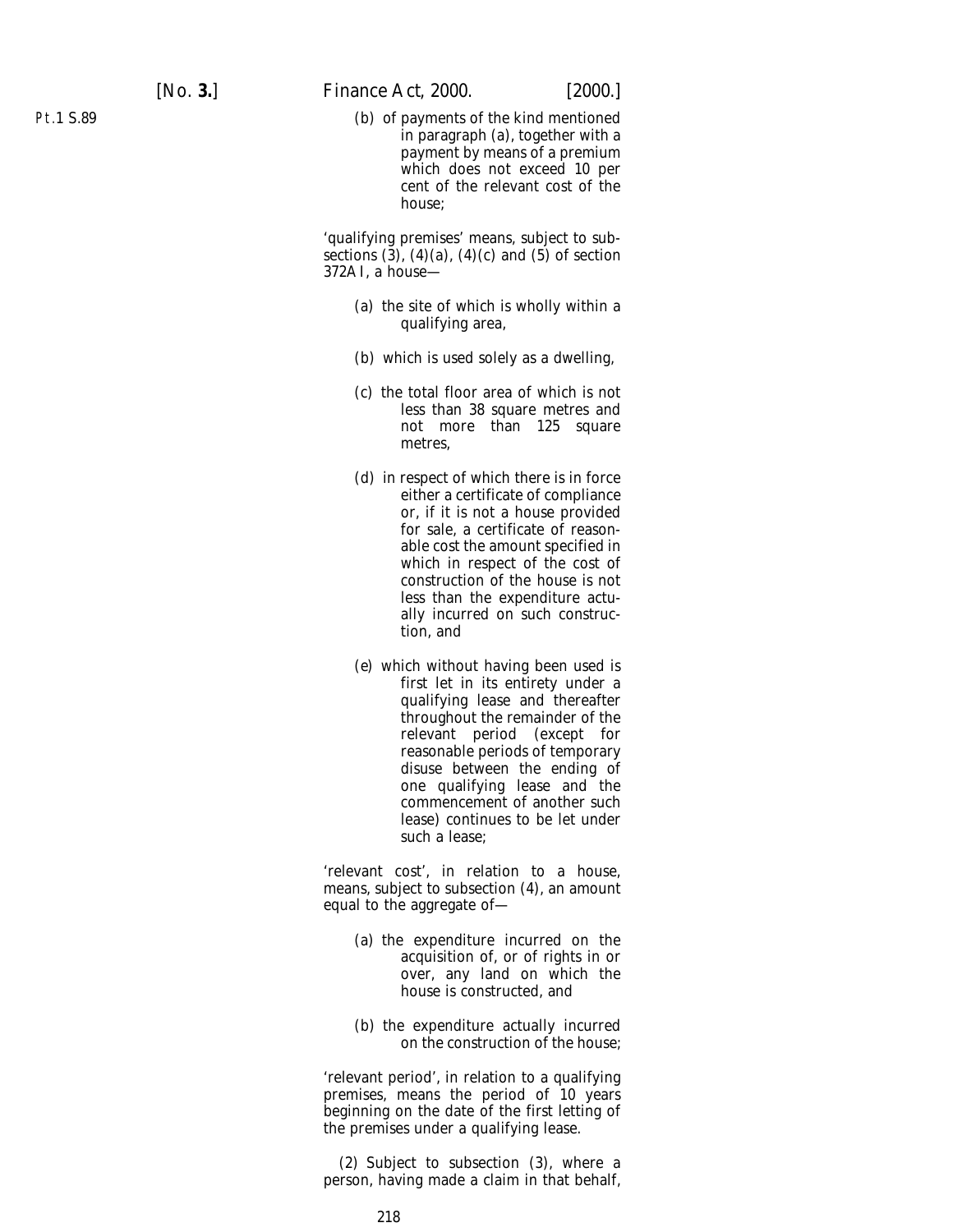proves to have incurred expenditure on the Pt.1 S.89 construction of a qualifying premises—

- (*a*) such person shall be entitled, in computing for the purposes of section 97(1) the amount of a surplus or deficiency in respect of the rent from the qualifying premises, to a deduction of so much (if any) of that expenditure as is to be treated under section 372AI(7) or under this section as having been incurred by such person in the qualifying period, and
- (*b*) Chapter 8 of Part 4 shall apply as if that deduction were a deduction authorised by section 97(2).
- (3) (*a*) This subsection shall apply to any premium or other sum which is payable, directly or indirectly, under a qualifying lease or otherwise under the terms subject to which the lease is granted, to or for the benefit of the lessor or to or for the benefit of any person connected with the lessor.
	- (*b*) Where any premium or other sum to which this subsection applies, or any part of such premium or such other sum, is not or is not treated as rent for the purposes of section 97, the expenditure to be treated as having been incurred in the qualifying period on the construction of the qualifying premises to which the qualifying lease relates shall be deemed for the purposes of subsection (2) to be reduced by the lesser of—
		- (i) the amount of such premium or such other sum or, as the case may be, that part of such premium or such other sum, and
		- (ii) the amount which bears to the amount mentioned in subparagraph (i) the same proportion as the amount of the expenditure actually incurred on the construction of the qualifying premises which is to be treated under section 372AI(7) as having been incurred in the qualifying period bears to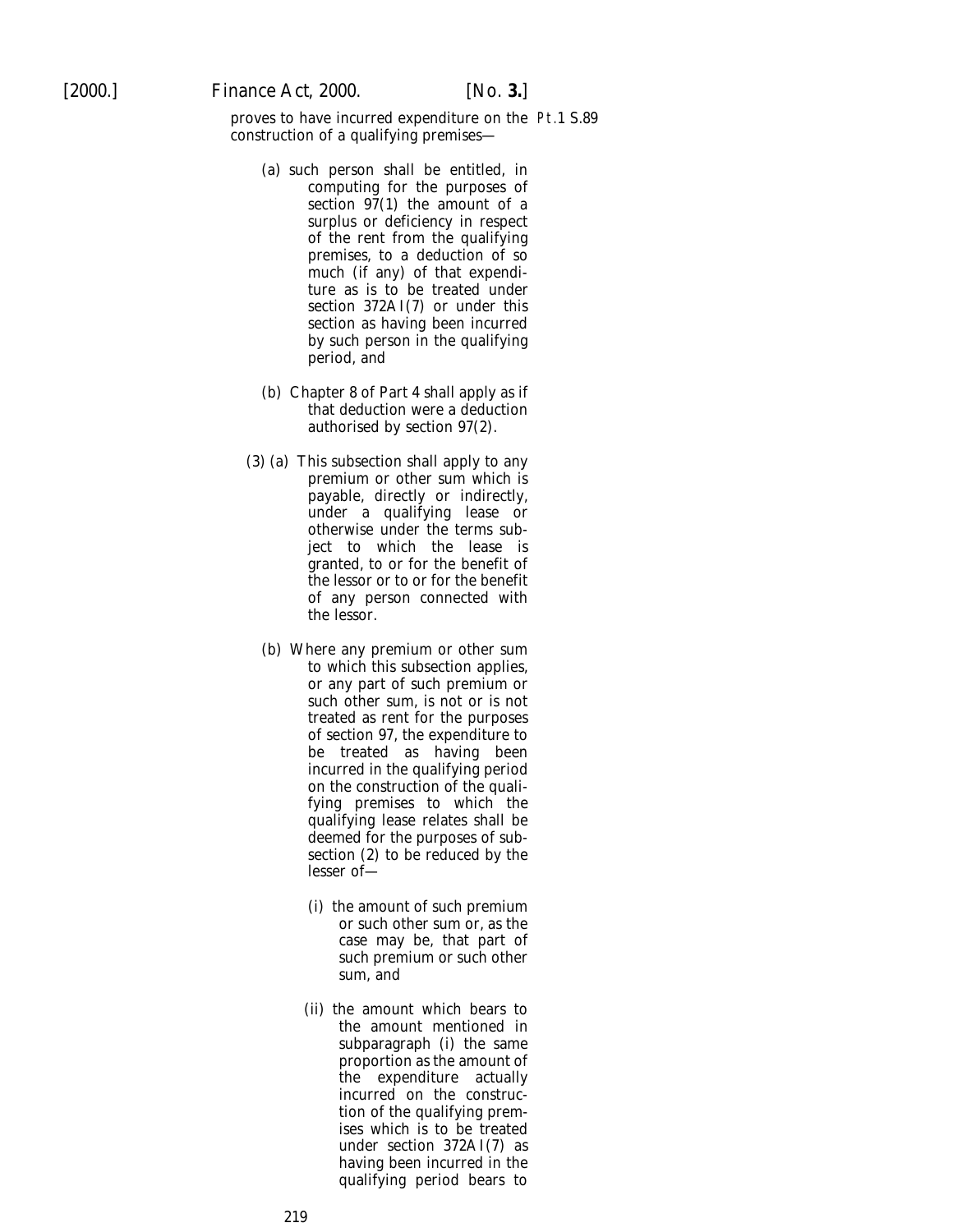] *Finance Act,* 2000. [2000.]

the whole of the expenditure incurred on that construction.

(4) Where a qualifying premises forms a part of a building or is one of a number of buildings in a single development, or forms a part of a building which is itself one of a number of buildings in a single development, there shall be made such apportionment as is necessary—

- (*a*) of the expenditure incurred on the construction of that building or those buildings, and
- ( *b*) of the amount which would be the relevant cost in relation to that building or those buildings if the building or buildings, as the case may be, were a single qualifying premises,

for the purposes of determining the expenditure incurred on the construction of the qualifying premises and the relevant cost in relation to the qualifying premises.

(5) Where a house is a qualifying premises and at any time during the relevant period in relation to the premises either of the following events occurs—

- (*a*) the house ceases to be a qualifying premises, or
- ( *b*) the ownership of the lessor's interest in the house passes to any other person but the house does not cease to be a qualifying premises,

then, the person who before the occurrence of the event received or was entitled to receive a deduction under subsection (2) in respect of expenditure incurred on the construction of the qualifying premises shall be deemed to have received on the day before the day of the occurrence of the event an amount as rent from the qualifying premises equal to the amount of the deduction.

(6) ( *a*) Where the event mentioned in subsection (5)( *b*) occurs in the relevant period in relation to a house which is a qualifying premises, the person to whom the ownership of the lessor's interest in the house passes shall be treated for the purposes of this section as having incurred in the qualifying period an amount

Pt.1 S.89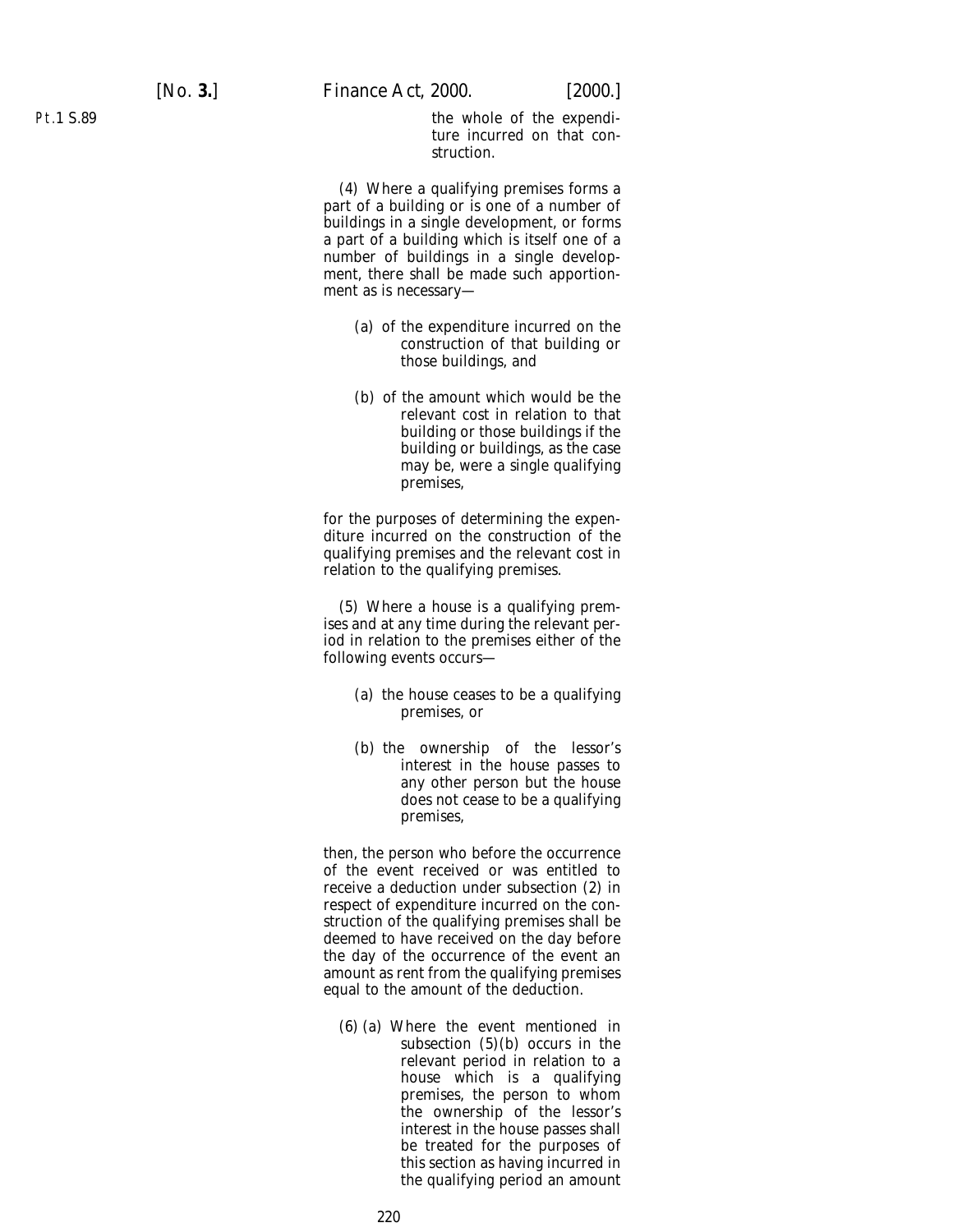of expenditure on the construc- Pt.1 S.89 tion of the house equal to the amount which under section 372AI(7) or under this section (apart from subsection  $(3)(b)$ ) the lessor was treated as having incurred in the qualifying period on the construction of the house; but, in the case of a person who purchases such a house, the amount so treated as having been incurred by such person shall not exceed the relevant price paid by such person on the purchase.

- (*b*) For the purposes of this subsection and subsection (7), the relevant price paid by a person on the purchase of a house shall be the amount which bears to the net price paid by such person on that purchase the same proportion as the amount of the expenditure actually incurred on the construction of the house which is to be treated under section 372AI(7) as having been incurred in the qualifying period bears to the relevant cost in relation to that house.
- (7) (*a*) Subject to paragraph (*b*), where expenditure is incurred on the construction of a house and before the house is used it is sold, the person who purchases the house shall be treated for the purposes of this section as having incurred in the qualifying period expenditure on the construction of the house equal to the lesser of—
	- (i) the amount of such expenditure which is to be treated under section 372AI(7) as having been incurred in the qualifying period, and
	- (ii) the relevant price paid by such person on the purchase;

but, where the house is sold more than once before it is used, this subsection shall apply only in relation to the last of those sales.

(*b*) Where expenditure is incurred on the construction of a house by a person carrying on a trade or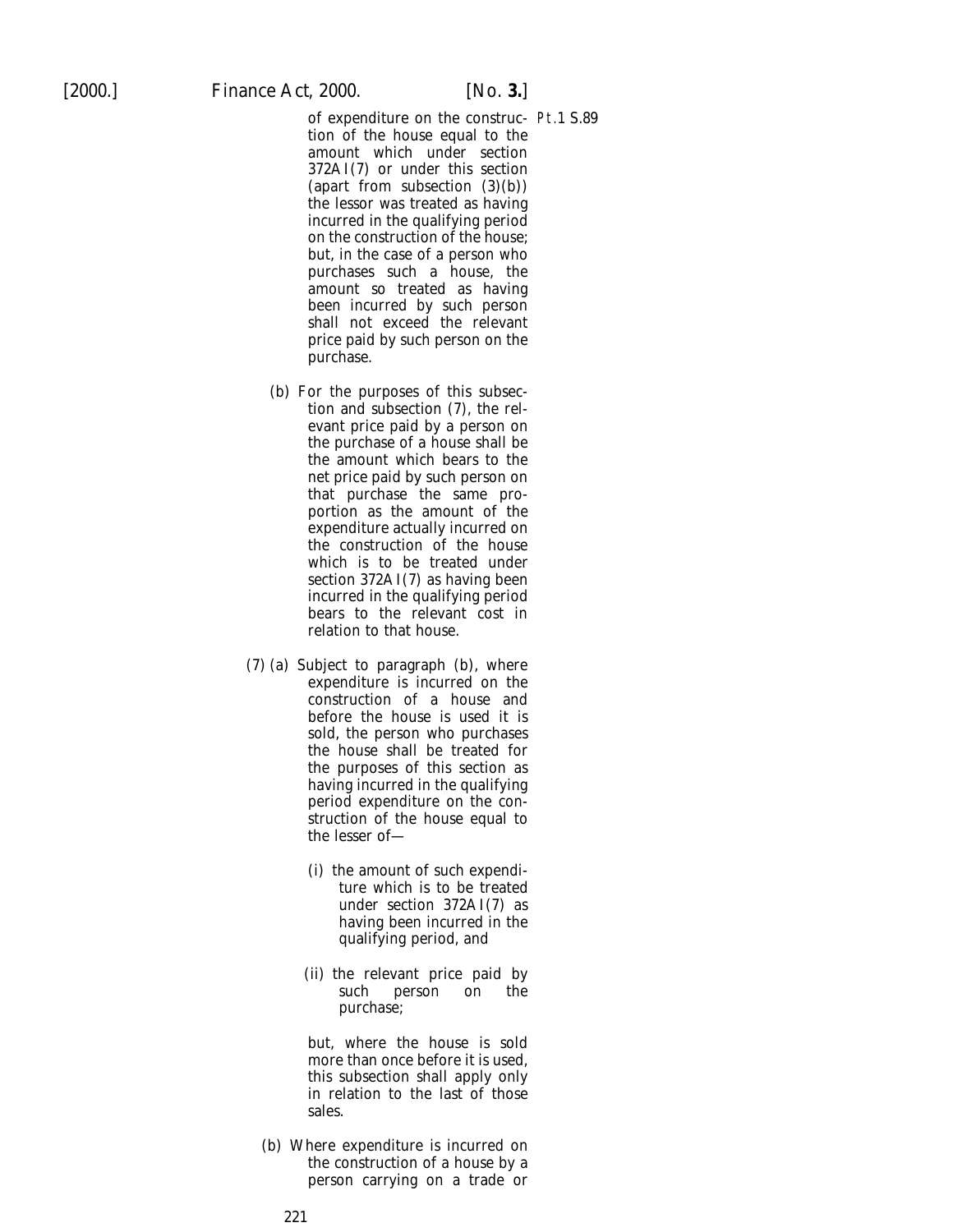Pt.1 S.89

part of a trade which consists, as to the whole or any part of the trade, of the construction of buildings with a view to their sale and the house, before it is used, is sold in the course of that trade or, as the case may be, that part of that trade—

- (i) the person (in this paragraph referred to as 'the purchaser') who purchases the house shall be treated for the purposes of this section as having incurred in the qualifying period expenditure on the construction of the house equal to the relevant price paid by the purchaser on the purchase (in this paragraph referred to as 'the first purchase'), and
- (ii) in relation to any subsequent sale or sales of the house before the house is used, paragraph (*a*) shall apply as if the reference to the amount of expenditure which is to be treated as having been incurred in the qualifying period were a reference to the relevant price paid on the first purchase.

(8) Section 372AI shall apply for the purposes of supplementing this section.

Rented 372AF.—(1) In this section— residential accommodation: deduction for 'conversion expenditure' means, subject to certain subsection (2), expenditure incurred on conversion.

- subsection  $(2)$ , expenditure incurred on-(*a*) the conversion into a house of a
	- building or part of a building—
		- (i) the site of which is wholly within a qualifying area, and
		- (ii) which has not been previously in use as a dwelling,

and

- (*b*) the conversion into 2 or more houses of a building or part of a building—
	- (i) the site of which is wholly within a qualifying area, and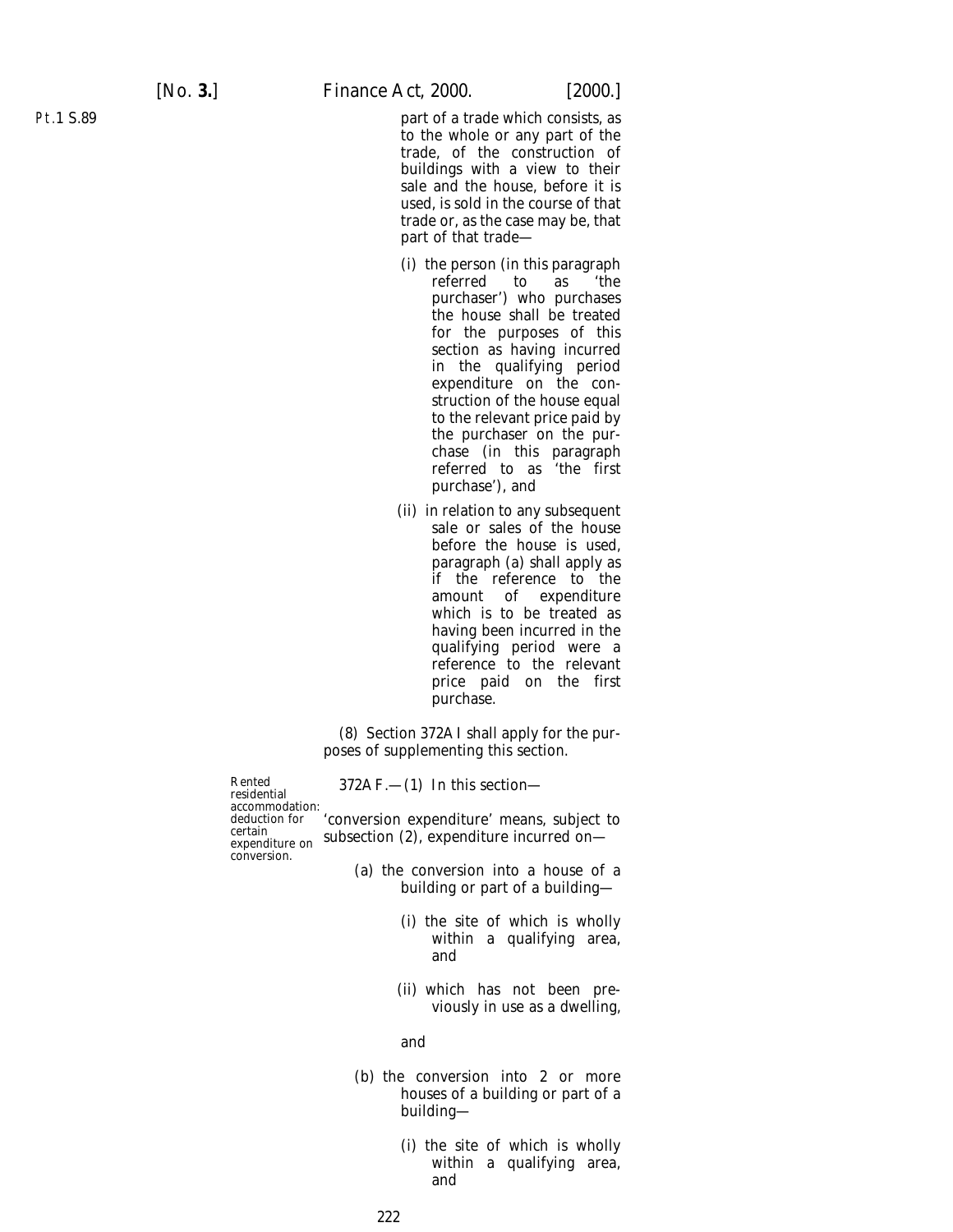(ii) which before the conversion Pt.1 S.89 had not been in use as a dwelling or had been in use as a single dwelling,

and references in this section and in section 372AI to 'conversion', 'conversion into a house' and 'expenditure incurred on conversion' shall be construed accordingly;

'qualifying lease', in relation to a house, means, subject to section 372AI(2), a lease of the house the consideration for the grant of which consists—

- (*a*) solely of periodic payments all of which are or are to be treated as rent for the purposes of Chapter 8 of Part 4, or
- (*b*) of payments of the kind mentioned in paragraph (*a*), together with a payment by means of a premium which does not exceed 10 per cent of the market value of the house at the time the conversion is completed and, in the case of a house which is a part of a building and is not saleable apart from the building of which it is a part, the market value of the house at the time the conversion is completed shall for the purposes of this paragraph be taken to be an amount which bears to the market value of the building at that time the same proportion as the total floor area of the house bears to the total floor area of the building;

'qualifying premises' means, subject to subsections (3),  $(4)(b)$ ,  $(4)(c)$  and (5) of section 372AI, a house—

- (*a*) which is used solely as a dwelling,
- (*b*) the total floor area of which is not less than 38 square metres and not more than 125 square metres,
- (*c*) in respect of which there is in force either a certificate of compliance or, if it is not a converted house provided for sale, a certificate of reasonable cost the amount specified in which in respect of the cost of conversion in relation to the house to which the certificate relates is not less than the expenditure actually incurred on such conversion, and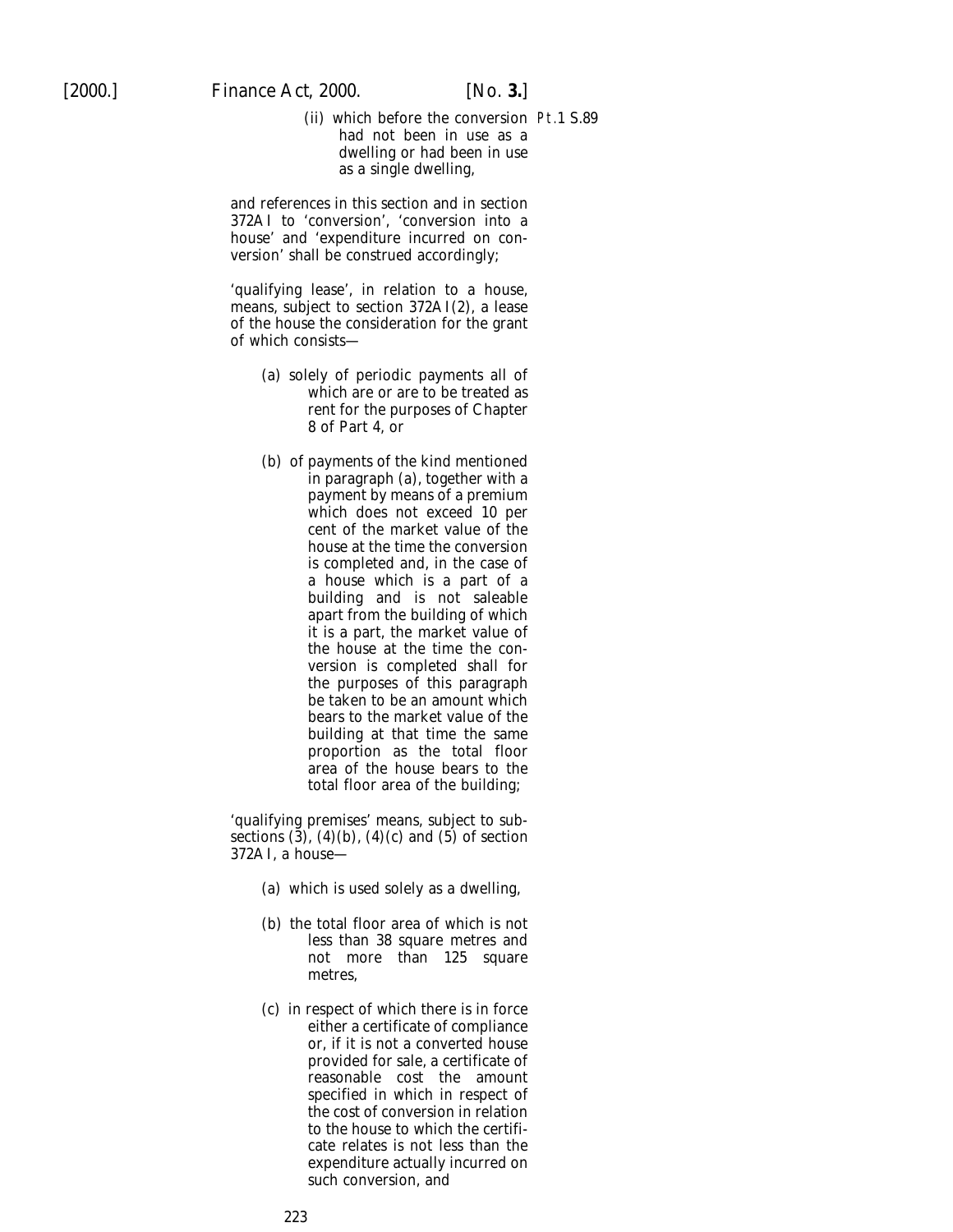( *d*) which without having been used subsequent to the incurring of the expenditure on the conversion is first let in its entirety under a qualifying lease and thereafter throughout the remainder of the relevant period (except for reasonable periods of temporary disuse between the ending of one qualifying lease and the commencement of another such lease) continues to be let under such a lease;

'relevant period', in relation to a qualifying premises, means the period of 10 years beginning on the date of the first letting of the premises under a qualifying lease.

(2) For the purposes of this section, expenditure incurred on the conversion of a building shall be deemed to include expenditure incurred in the course of the conversion on either or both of the following—

- (*a*) the carrying out of any works of construction, reconstruction, repair or renewal, and
- ( *b*) the provision or improvement of water, sewerage or heating facilities,

in relation to the building or any outoffice appurtenant to or usually enjoyed with the building, but shall not be deemed to include—

- (i) any expenditure in respect of which any person is entitled to a deduction, relief or allowance under any other provision of the Tax Acts, or
- (ii) any expenditure attributable to any part (in this section referred to as a 'non-residential unit') of the building which on completion of the conversion is not a house.

(3) For the purposes of subsection  $(2)(ii)$ , where expenditure is attributable to a building in general and not directly to any particular house or non-residential unit comprised in the building on completion of the conversion, such an amount of that expenditure shall be deemed to be attributable to a non-residential unit as bears to the whole of that expenditure the same proportion as the total floor area of the non-residential unit bears to the total floor area of the building.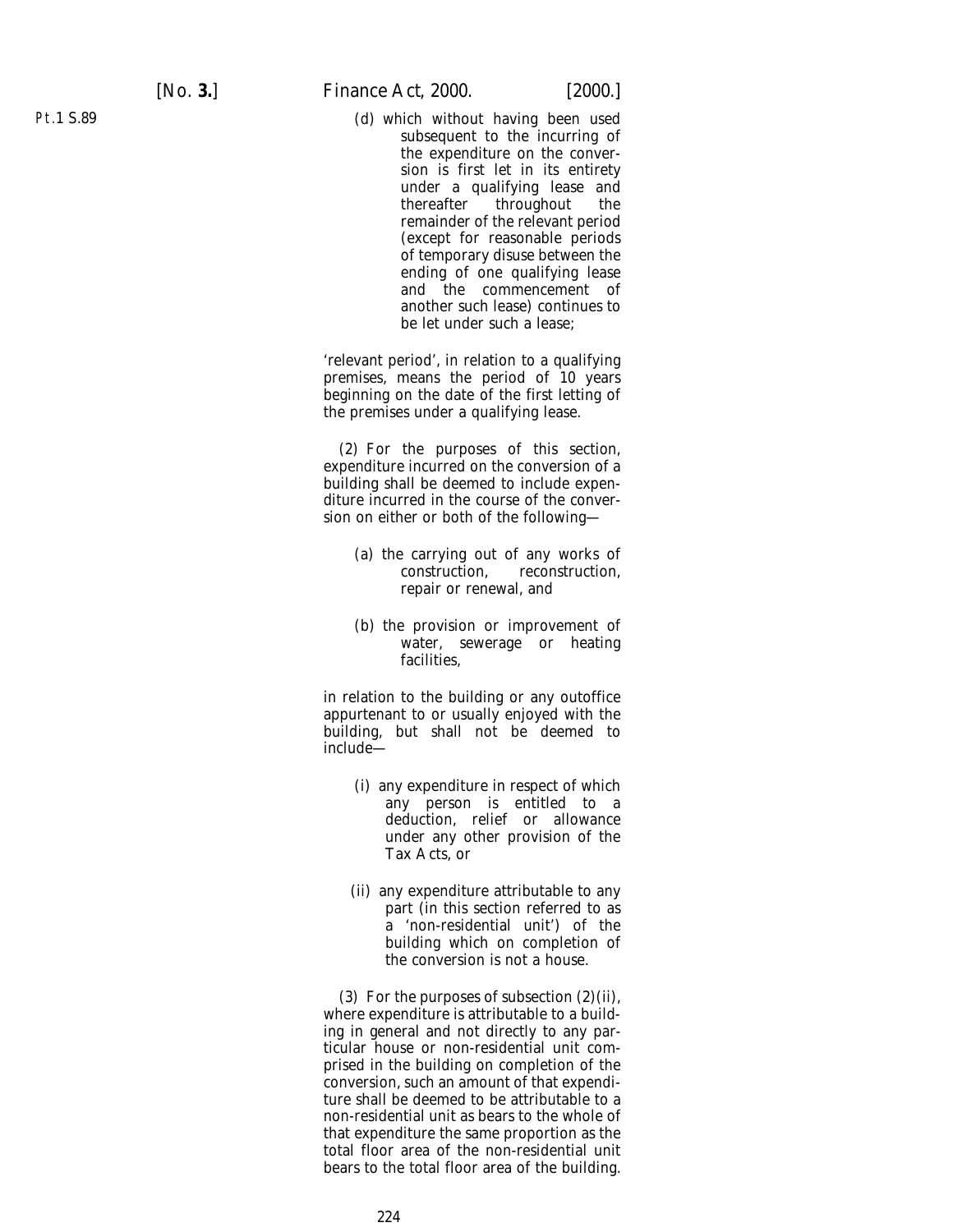(4) Subject to subsection (5), where a Pt.1 S.89 person, having made a claim in that behalf, proves to have incurred conversion expenditure in relation to a house which is a qualifying premises—

- (*a*) such person shall be entitled, in computing for the purposes of section  $97(1)$  the amount of a surplus or deficiency in respect of the rent from the qualifying premises, to a deduction of so much (if any) of the expenditure as is to be treated under section 372AI(7) or under this section as having been incurred by such person in the qualifying period, and
- (*b*) Chapter 8 of Part 4 shall apply as if that deduction were a deduction authorised by section 97(2).
- (5) (*a*) This subsection shall apply to any premium or other sum which is payable, directly or indirectly, under a qualifying lease or otherwise under the terms subject to which the lease is granted, to or for the benefit of the lessor or to or for the benefit of any person connected with the lessor.
	- (*b*) Where any premium or other sum to which this subsection applies, or any part of such premium or such other sum, is not or is not treated as rent for the purposes of section 97, the conversion expenditure to be treated as having been incurred in the qualifying period in relation to the qualifying premises to which the qualifying lease relates shall be deemed for the purposes of subsection (4) to be reduced by the lesser of—
		- (i) the amount of such premium or such other sum or, as the case may be, that part of such premium or such other sum, and
		- (ii) the amount which bears to the amount mentioned in subparagraph (i) the same proportion as the amount of the conversion expenditure actually incurred in relation to the qualifying premises which is to be treated under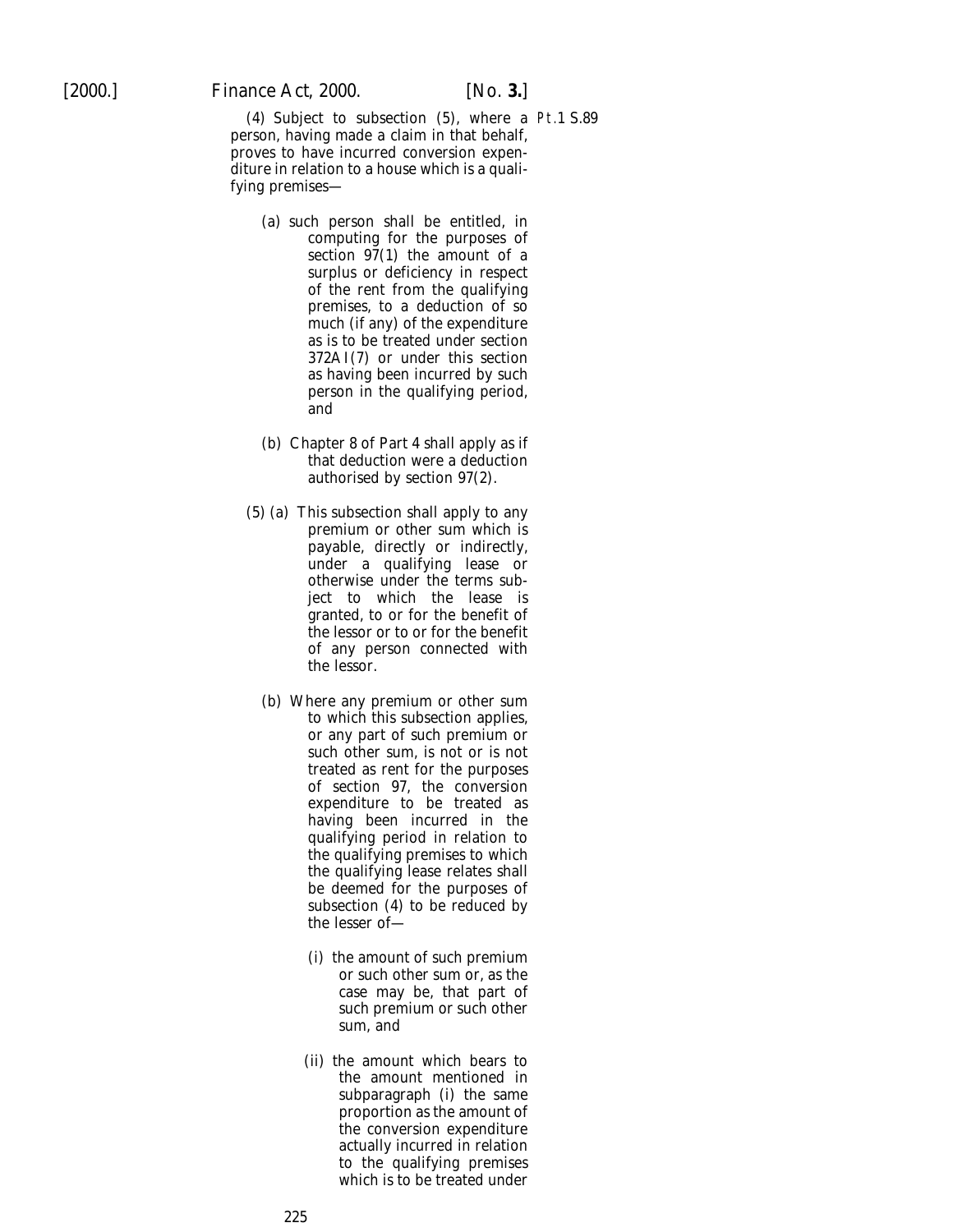section 372AI(7) as having been incurred in the qualifying period bears to the whole of the conversion expenditure incurred in relation to the qualifying premises.

(6) Where a qualifying premises forms a part of a building or is one of a number of buildings in a single development, or forms a part of a building which is itself one of a number of buildings in a single development, there shall be made such apportionment as is necessary of the expenditure incurred on the conversion of that building or those buildings for the purposes of determining the conversion expenditure incurred in relation to the qualifying premises.

(7) Where a house is a qualifying premises and at any time during the relevant period in relation to the premises either of the following events occurs—

- (*a*) the house ceases to be a qualifying premises, or
- ( *b*) the ownership of the lessor's interest in the house passes to any other person but the house does not cease to be a qualifying premises,

then, the person who before the occurrence of the event received or was entitled to receive a deduction under subsection (4) in respect of conversion expenditure incurred in relation to the qualifying premises shall be deemed to have received on the day before the day of the occurrence of the event an amount as rent from the qualifying premises equal to the amount of the deduction.

(8) Where the event mentioned in subsection (7)(*b*) occurs in the relevant period in relation to a house which is a qualifying premises, the person to whom the ownership of the lessor's interest in the house passes shall be treated for the purposes of this section as having incurred in the qualifying period an amount of conversion expenditure in relation to the house equal to the amount of the conversion expenditure which under section 372AI(7) or under this section (apart from subsection  $(5)(b)$ ) the lessor was treated as having incurred in the qualifying period in relation to the house; but, in the case of a person who purchases such a house, the amount so treated as having been incurred by such person shall not exceed—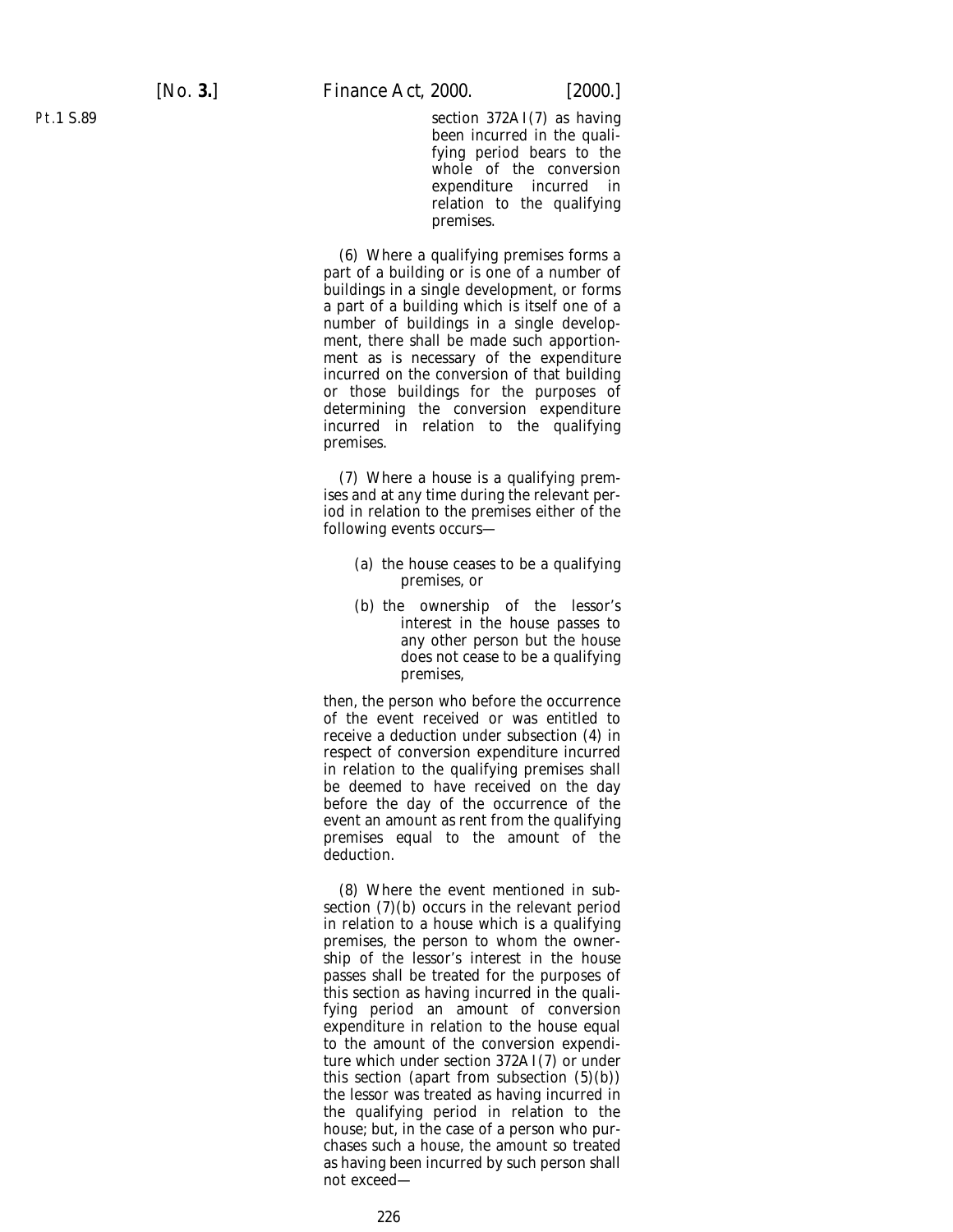- (*a*) the net price paid by such person Pt.1 S.89 on the purchase, or
- (*b*) in case only a part of the conversion expenditure incurred in relation to the house is to be treated under section 372AI(7) as having been incurred in the qualifying period, the amount which bears to that net price the same proportion as that part bears to the whole of the conversion expenditure incurred in relation to the house.

(9) Where conversion expenditure is incurred in relation to a house and before the house is used subsequent to the incurring of that expenditure it is sold, the person who purchases the house shall be treated for the purposes of this section as having incurred in the qualifying period conversion expenditure in relation to the house equal to the lesser of—

- (*a*) the amount of such expenditure which is to be treated under section 372AI(7) as having been incurred in the qualifying period, and
- (*b*) (i) the net price paid by such person on the purchase, or
	- (ii) in case only a part of the conversion expenditure incurred in relation to the house is to be treated under section 372AI(7) as having been incurred in the qualifying period, the amount which bears to that net price the same proportion as that part bears to the whole of the conversion expenditure incurred in relation to the house;

but, where the house is sold more than once before it is used subsequent to the incurring of the conversion expenditure in relation to the house, this subsection shall apply only in relation to the last of those sales.

(10) This section shall not apply in the case of a conversion unless planning permission in respect of the conversion has been granted under the Local Government (Planning and Development) Acts, 1963 to 1999.

(11) Section 372AI shall apply for the purposes of supplementing this section.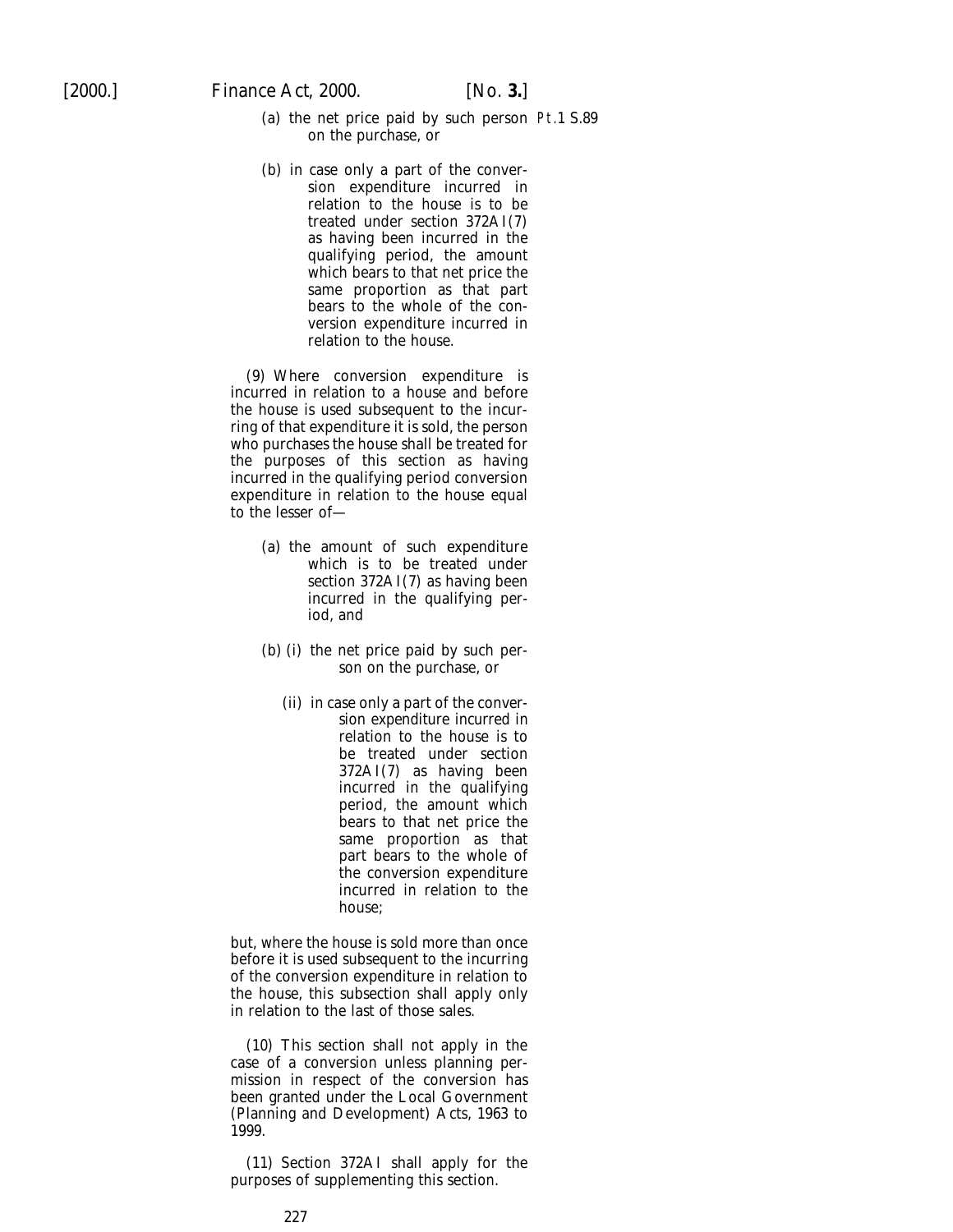accommodation:

Rented 372AG.—(1) In this section— residential

deduction for 'facade', in relation to a house, means the certain<br>expenditure on exterior wall of the house which fronts on<br>refurbishment to a street: refurbishment.

> 'qualifying lease', in relation to a house, means, subject to section 372AI(2), a lease of the house the consideration for the grant of which consists—

- (*a*) solely of periodic payments all of which are or are to be treated as rent for the purposes of Chapter 8 of Part 4, or
- (*b*) of payments of the kind mentioned in paragraph (*a*), together with a payment by means of a premium—
	- (i) which is payable on or subsequent to the date of the completion of the refurbishment to which the relevant expenditure relates or which, if payable before that date, is so payable by reason of or otherwise in connection with the carrying out of the refurbishment, and
	- (ii) which does not exceed 10 per cent of the market value of the house on the date of completion of the refurbishment to which the relevant expenditure relates and, in the case of a house which is a part of a building and is not saleable apart from the building of which it is a part, the market value of the house on that date shall for the purposes of this subparagraph be taken to be an amount which bears to the market value of the building on that date the same proportion as the total floor area of the house bears to the total floor area of the building;

'qualifying premises' means, subject to subsections  $(3)$ ,  $(4)(b)$ ,  $(4)(c)$  and  $(5)$  of section 372AI, a house—

- (*a*) which is used solely as a dwelling,
- (*b*) the total floor area of which is not less than 38 square metres and not more than 125 square metres,

Pt.1 S.89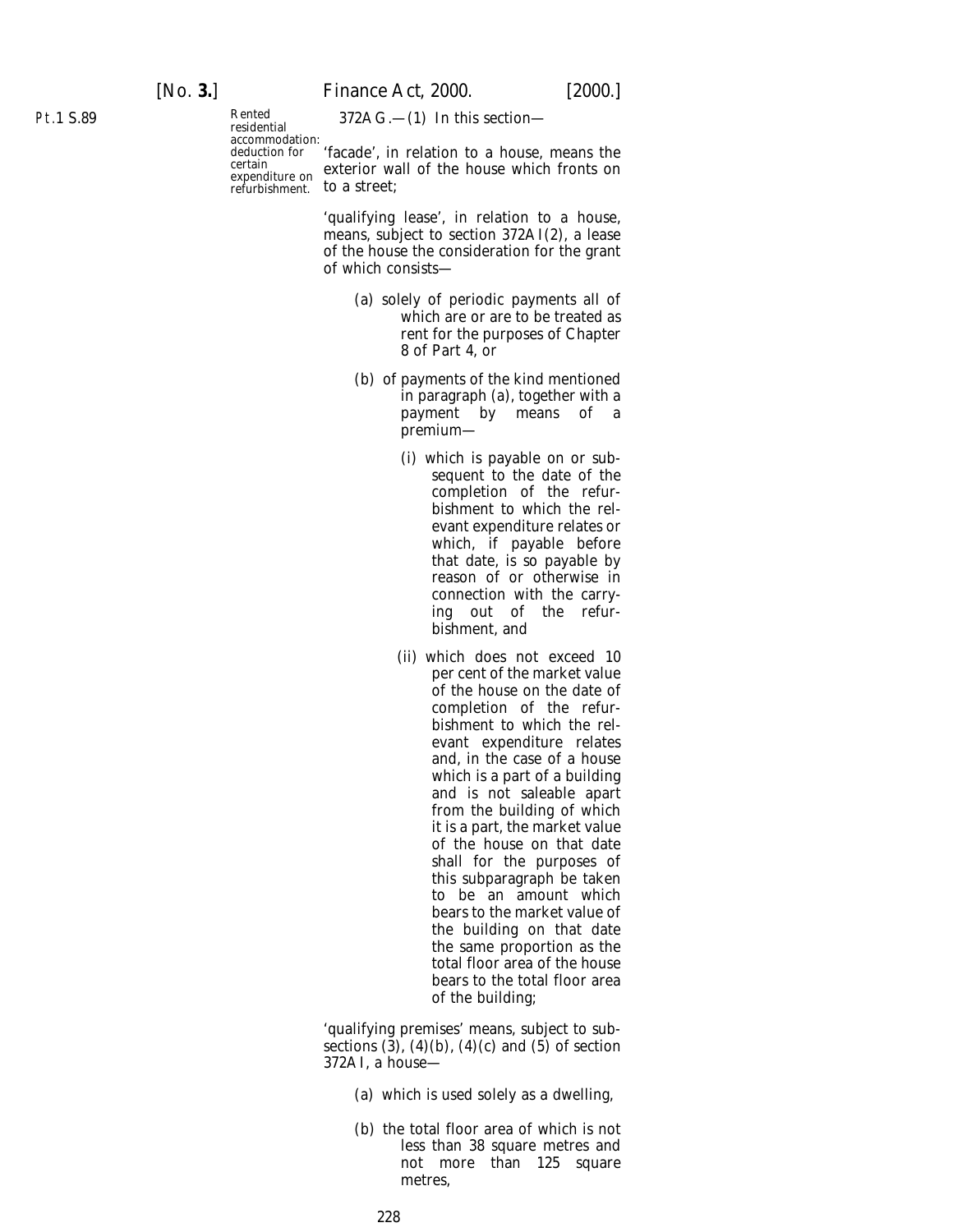- (*c*) in respect of which there is in force Pt.1 S.89 either a certificate of compliance or, if it is not a refurbished house provided for sale, a certificate of reasonable cost the amount specified in which in respect of the cost of refurbishment in relation to the house to which the certificate relates is not less than the relevant expenditure actually incurred on such refurbishment but where the relevant expenditure relates solely to a facade this paragraph shall not apply, and
- (*d*) which on the date of completion of the refurbishment to which the relevant expenditure relates is let (or, if not let on that date, is, without having been used after that date, first let) in its entirety under a qualifying lease and thereafter throughout the remainder of the relevant period (except for reasonable periods of temporary disuse between the ending of one qualifying lease and the commencement of another such lease) continues to be let under such a lease;

'refurbishment' means—

- (*a*) in relation to a building, either or both of the following—
	- (i) the carrying out of any works of construction, reconstruction, repair or renewal, and
	- (ii) the provision or improvement of water, sewerage or heating facilities,

where the carrying out of such works or the provision of such facilities is certified by the Minister for the Environment and Local Government, in any certificate of reasonable cost or certificate of compliance, as the case may be, granted by that Minister in relation to any house contained in the building, to have been necessary for the purposes of ensuring the suitability as a dwelling of any house in the building and whether or not the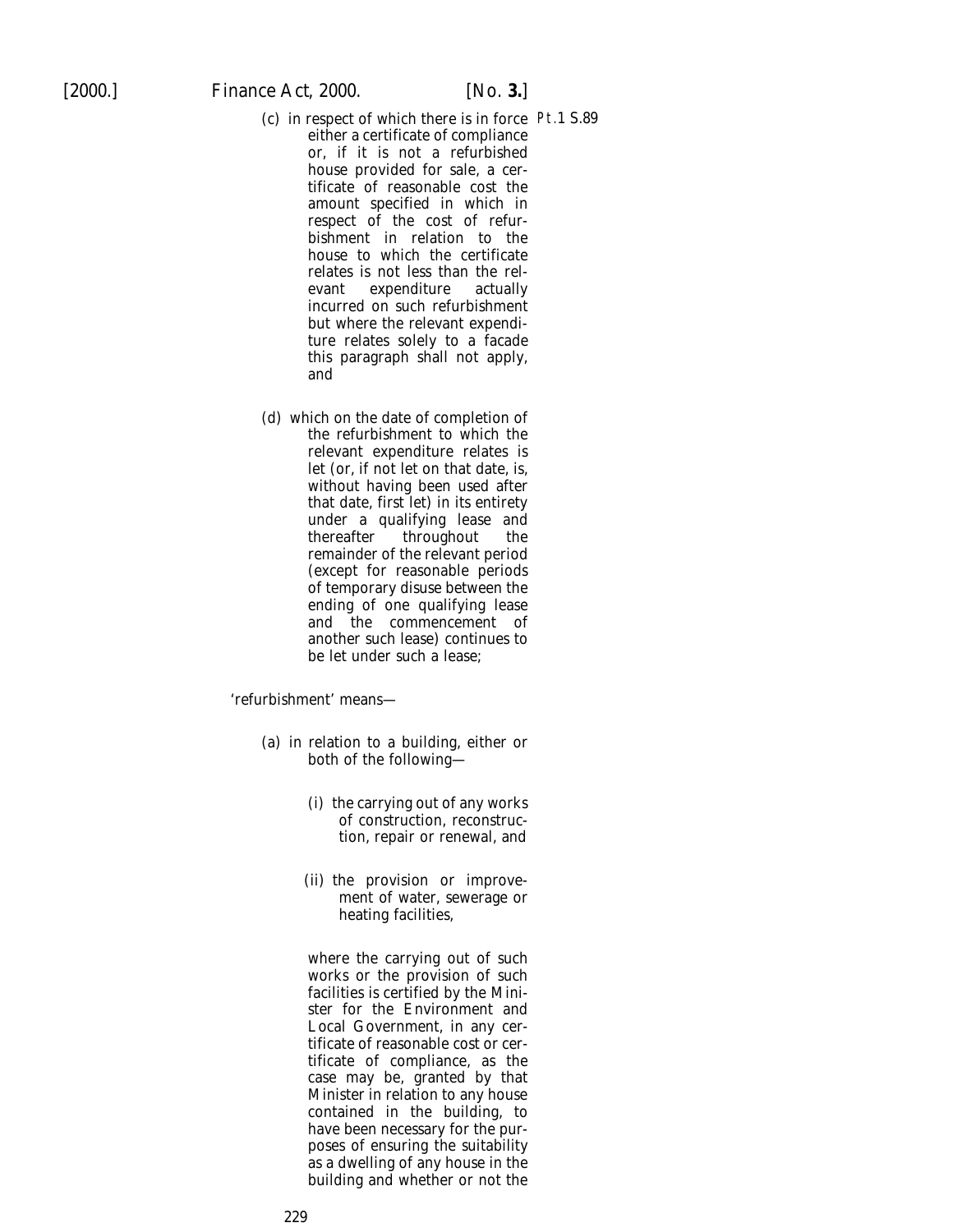number of houses in the building, or the shape or size of any such house, is altered in the course of such refurbishment,

( *b*) in relation to a facade, any work of construction, reconstruction, repair or renewal carried out in the course of the repair or restoration, or maintenance in the nature of repair or restoration of a facade;

'relevant expenditure' means expenditure incurred on the refurbishment of a specified building, other than expenditure attributable to any part (in this section referred to as a 'non-residential unit') of the building which on completion of the refurbishment is not a house, and for the purposes of this definition where expenditure is attributable to the specified building in general (and not directly to any particular house or non-residential unit comprised in the building on completion of the refurbishment), such an amount of that expenditure shall be deemed to be attributable to a non-residential unit as bears to the whole of that expenditure the same proportion as the total floor area of the non-residential unit bears to the total floor area of the building;

'relevant period', in relation to a qualifying premises, means the period of 10 years beginning on the date of the completion of the refurbishment to which the relevant expenditure relates or, if the premises was not let under a qualifying lease on that date, the period of 10 years beginning on the date of the first such letting after the date of such completion;

'specified building' means a building or part of a building—

- (*a*) the site of which is wholly within a qualifying area,
- ( *b*) in which before the refurbishment to which the relevant expenditure relates there is one or more than one house, and
- ( *c*) which on completion of that refurbishment contains (whether in addition to any non-residential unit or not) one or more than one house;

'street' includes part of a street and the whole or part of any road, square, quay or lane.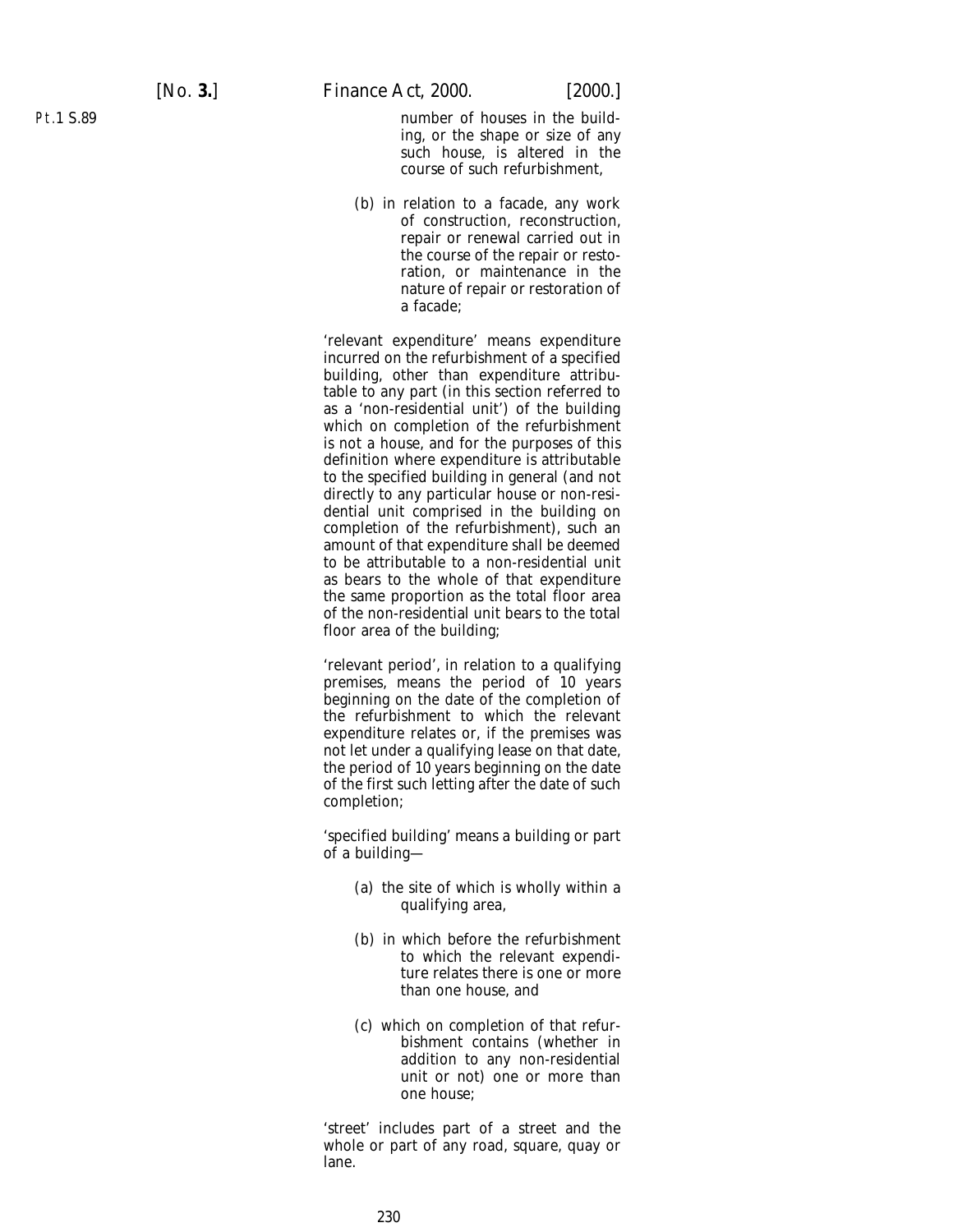(2) Subject to subsection (3), where a Pt.1 S.89 person, having made a claim in that behalf, proves to have incurred relevant expenditure in relation to a house which is a qualifying premises—

- (*a*) such person shall be entitled, in computing for the purposes of section 97(1) the amount of a surplus or deficiency in respect of the rent from the qualifying premises, to a deduction of so much (if any) of the expenditure as is to be treated under section 372AI(7) or under this section as having been incurred by such person in the qualifying period, and
- (*b*) Chapter 8 of Part 4 shall apply as if that deduction were a deduction authorised by section 97(2).
- (3) (*a*) This subsection shall apply to any premium or other sum which—
	- (i) is payable, directly or indirectly, under a qualifying lease or otherwise under the terms subject to which the lease is granted, to or for the benefit of the lessor or to or for the benefit of any person connected with the lessor, and
	- (ii) is payable on or subsequent to the date of completion of the refurbishment to which the relevant expenditure relates or, if payable before that date, is so payable by reason of or otherwise in connection with the carrying out of the refurbishment.
	- (*b*) Where any premium or other sum to which this subsection applies, or any part of such premium or such other sum, is not or is not treated as rent for the purposes of section 97, the relevant expenditure to be treated as having been incurred in the qualifying period in relation to the qualifying premises to which the qualifying lease relates shall be deemed for the purposes of subsection (2) to be reduced by the lesser of—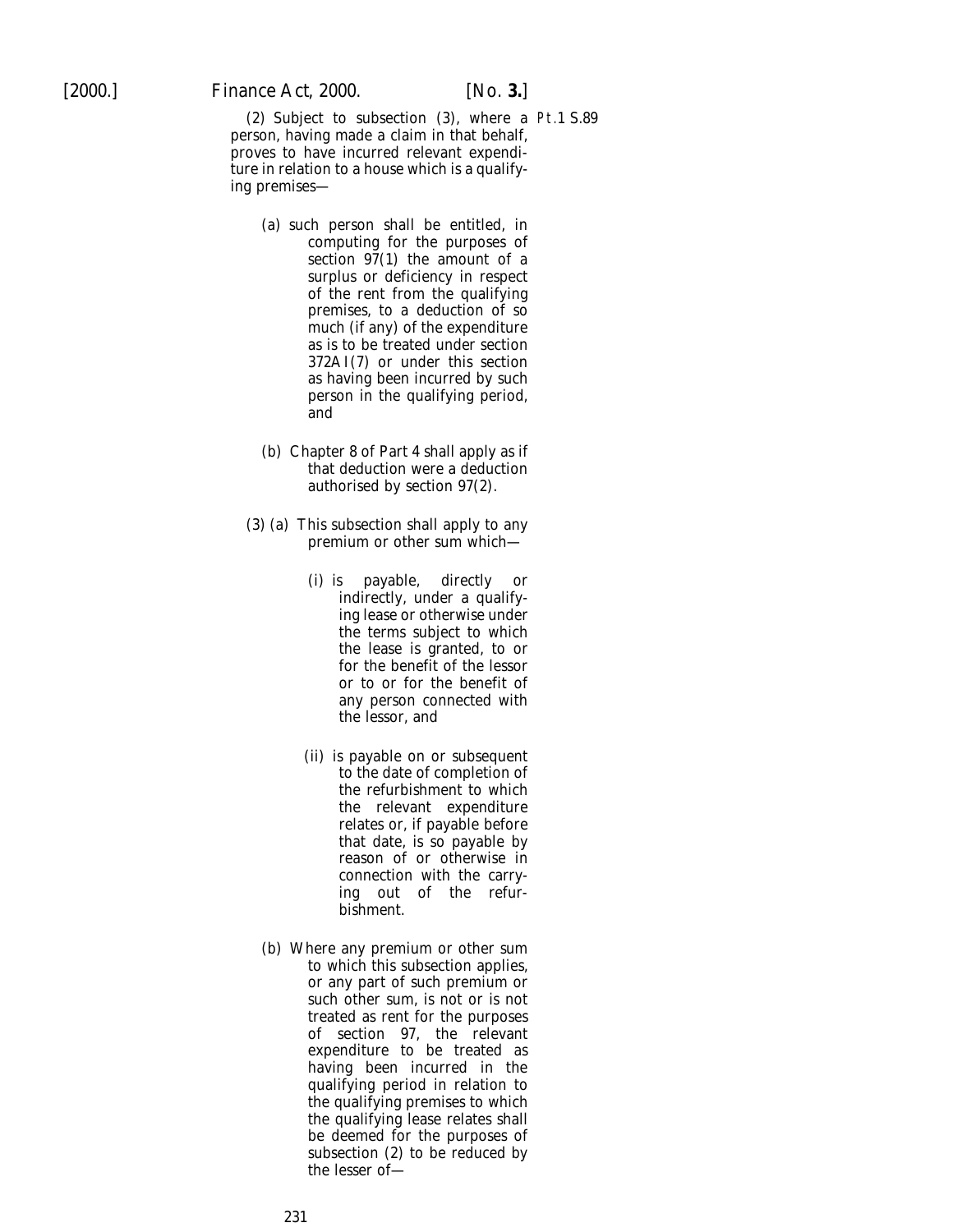- (i) the amount of such premium or such other sum or, as the case may be, that part of such premium or such other sum, and
- (ii) the amount which bears to the amount mentioned in subparagraph (i) the same proportion as the amount of the relevant expenditure actually incurred in relation to the qualifying premises which is to be treated under section 372AI(7) as having been incurred in the qualifying period bears to the whole of the relevant expenditure incurred in relation to the qualifying premises.

(4) Where a qualifying premises forms a part of a building or is one of a number of buildings in a single development, or forms a part of a building which is itself one of a number of buildings in a single development, there shall be made such apportionment as is necessary of the relevant expenditure incurred on that building or those buildings for the purposes of determining the relevant expenditure incurred in relation to the qualifying premises.

(5) Where a house is a qualifying premises and at any time during the relevant period in relation to the premises either of the following events occurs—

- (*a*) the house ceases to be a qualifying premises, or
- ( *b*) the ownership of the lessor's interest in the house passes to any other person but the house does not cease to be a qualifying premises,

then, the person who before the occurrence of the event received or was entitled to receive a deduction under subsection (2) in respect of relevant expenditure incurred in relation to the qualifying premises shall be deemed to have received on the day before the day of the occurrence of the event an amount as rent from the qualifying premises equal to the amount of the deduction.

(6) Where the event mentioned in subsection (5)(*b*) occurs in the relevant period in relation to a house which is a qualifying premises, the person to whom the ownership of the lessor's interest in the house

Pt.1 S.89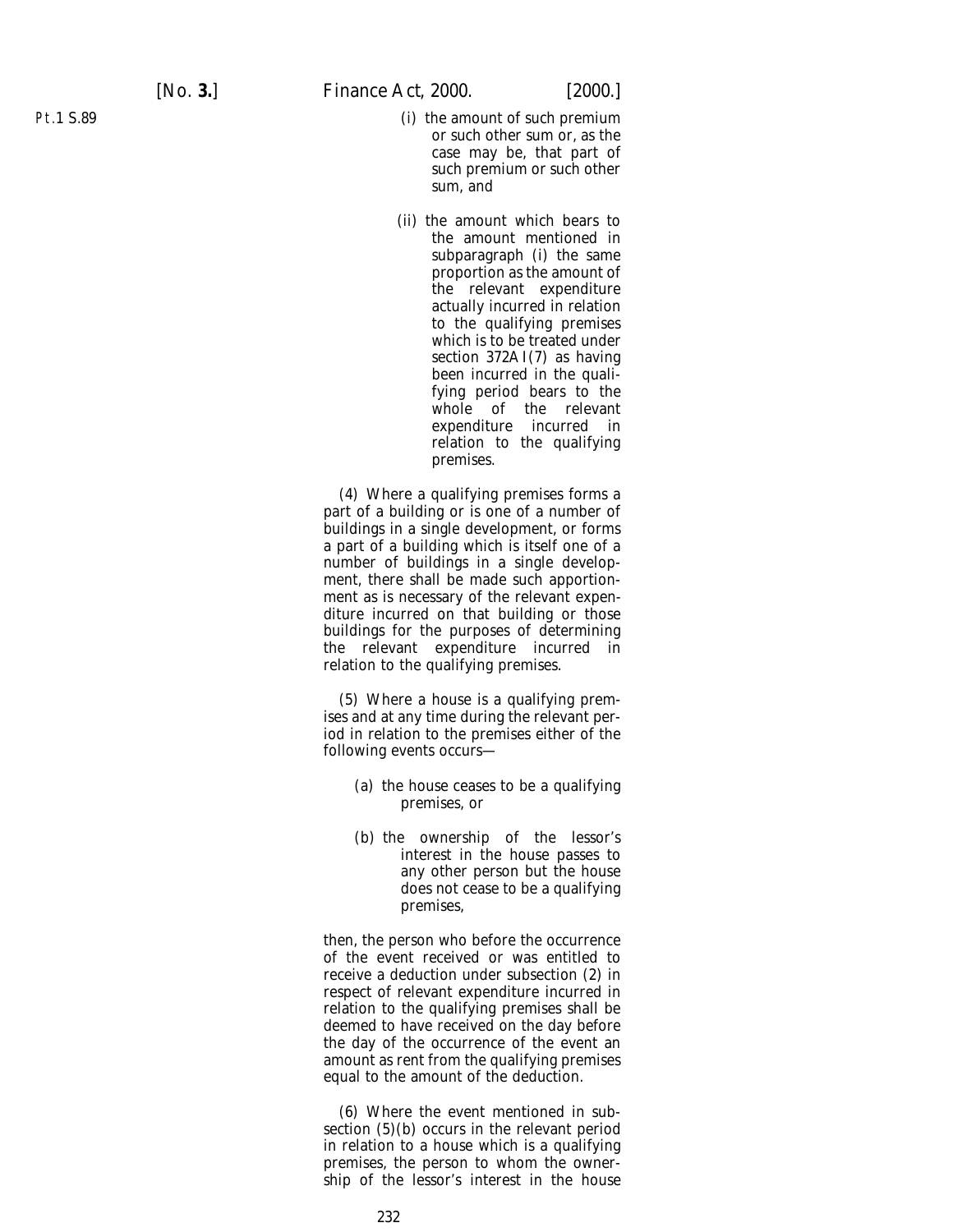passes shall be treated for the purposes of Pt.1 S.89 this section as having incurred in the qualifying period an amount of relevant expenditure in relation to the house equal to the amount of the relevant expenditure which under section 372AI(7) or under this section (apart from subsection  $(3)(b)$ ) the lessor was treated as having incurred in the qualifying period in relation to the house; but, in the case of a person who purchases such a house, the amount so treated as having been incurred by such person shall not exceed—

- (*a*) the net price paid by such person on the purchase, or
- (*b*) in case only a part of the relevant expenditure incurred in relation to the house is to be treated under section 372AI(7) as having been incurred in the qualifying period, the amount which bears to that net price the same proportion as that part bears to the whole of the relevant expenditure incurred in relation to the house.

(7) Where relevant expenditure is incurred in relation to a house and before the house is used subsequent to the incurring of that expenditure it is sold, the person who purchases the house shall be treated for the purposes of this section as having incurred in the qualifying period relevant expenditure in relation to the house equal to the lesser of—

- (*a*) the amount of such expenditure which is to be treated under section 372AI(7) as having been incurred in the qualifying period, and
- (*b*) (i) the net price paid by such person on the purchase, or
	- (ii) in case only a part of the relevant expenditure incurred in relation to the house is to be treated under section 372AI(7) as having been incurred in the qualifying period, the amount which bears to that net price the same proportion as that part bears to the whole of the relevant expenditure incurred in relation to the house;

but, where the house is sold more than once before it is used subsequent to the incurring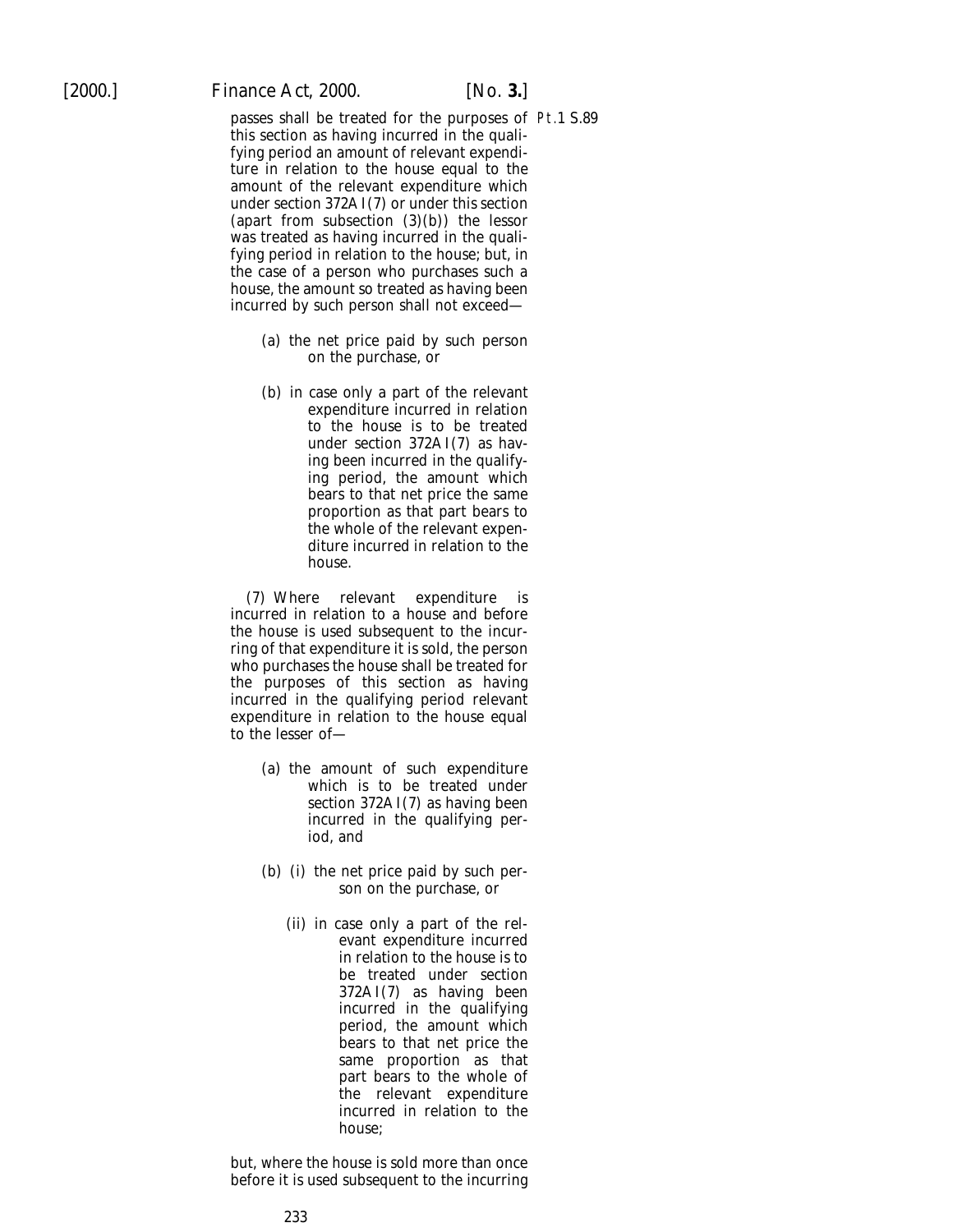Pt.1 S.89

[*No.* **3.**] *Finance Act,* 2000. [2000.]

of the relevant expenditure in relation to the house, this subsection shall apply only in relation to the last of those sales.

(8) This section shall not apply in the case of any refurbishment unless planning permission, in so far as it is required, in respect of the work carried out in the course of the refurbishment has been granted under the Local Government (Planning and Development) Acts, 1963 to 1999.

(9) Expenditure in respect of which a person is entitled to relief under this section shall not include any expenditure in respect of which any person is entitled to a deduction, relief or allowance under any other provision of the Tax Acts.

(10) Section 372AI shall apply for the purposes of supplementing this section.

allowance to certain<br>expenditure on

Residential 372AH.—(1) In this section— accommodation:

owner-<br>  $$\,$  'facade' has the same meaning as in section respect of  $$\,372\mbox{AG};$$ 

expenditure on 'qualifying expenditure', in relation to an construction or individual, means an amount equal to the amount of the expenditure incurred by the individual on the construction or, as the case may be, refurbishment of a qualifying premises which is a qualifying owner-occupied dwelling in relation to the individual after deducting from that amount of expenditure any sum in respect of or by reference to—

- (*a*) that expenditure,
- (*b*) the qualifying premises, or
- (*c*) the construction or, as the case may be, refurbishment work in respect of which that expenditure was incurred,

which the individual has received or is entitled to receive, directly or indirectly, from the State, any board established by statute or any public or local authority;

'qualifying owner-occupied dwelling', in relation to an individual, means a qualifying premises which is first used, after the qualifying expenditure has been incurred, by the individual as his or her only or main residence;

'qualifying premises', in relation to the incurring of qualifying expenditure, means, subject to subsections (4) and (5) of section 372AI, a house—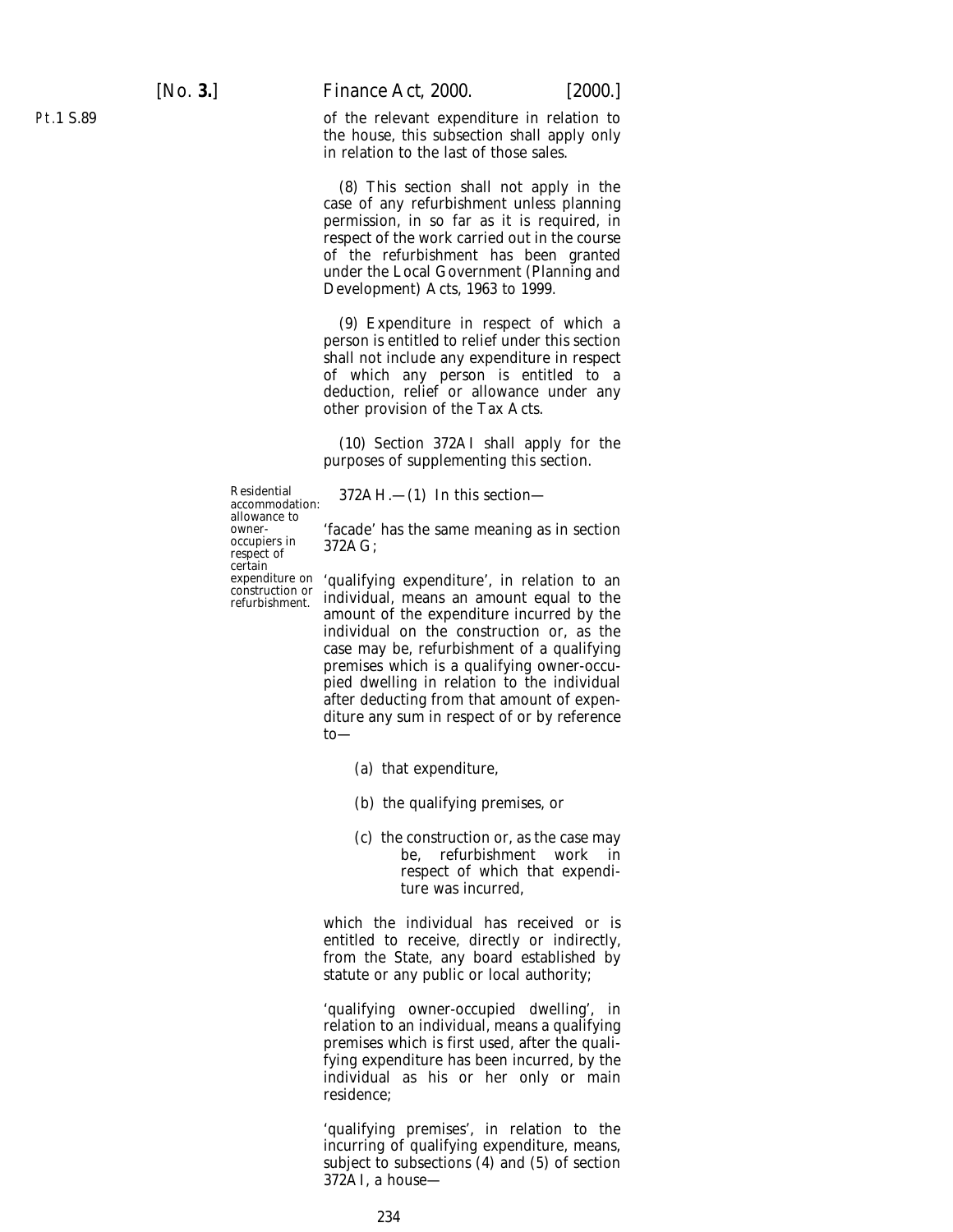- (*a*) the site of which is wholly within a Pt.1 S.89 qualifying area,
- (*b*) which is used solely as a dwelling,
- (*c*) in respect of which there is in force either a certificate of compliance or, if it is not a house provided for sale, a certificate of reasonable cost the amount specified in which in respect of the cost of construction or, as the case may be, refurbishment of the house is not less than the expenditure actually incurred on such construction or refurbishment, as the case may be, but where the qualifying expenditure relates solely to a facade this paragraph shall not apply, and
- (*d*) the total floor area of which is not less than 38 square metres and not more than 125 square metres;

'refurbishment' has the same meaning as in section 372AG;

'street' has the same meaning as in section 372AG.

- (2) (*a*) Where an individual, having made a claim in that behalf, proves to have incurred qualifying expenditure in a year of assessment, the individual shall be entitled, for that year of assessment and for any of the 9 subsequent years of assessment in which the qualifying premises in respect of which the individual incurred the qualifying expenditure is the only or main residence of the individual, to have a deduction made from his or her total income of an amount equal to—
	- (i) in the case where the qualifying expenditure has been incurred on the construction of the qualifying premises, 5 per cent of the amount of that expenditure, or
	- (ii) in the case where the qualifying expenditure has been incurred on the refurbishment of the qualifying premises, 10 per cent of the amount of that expenditure.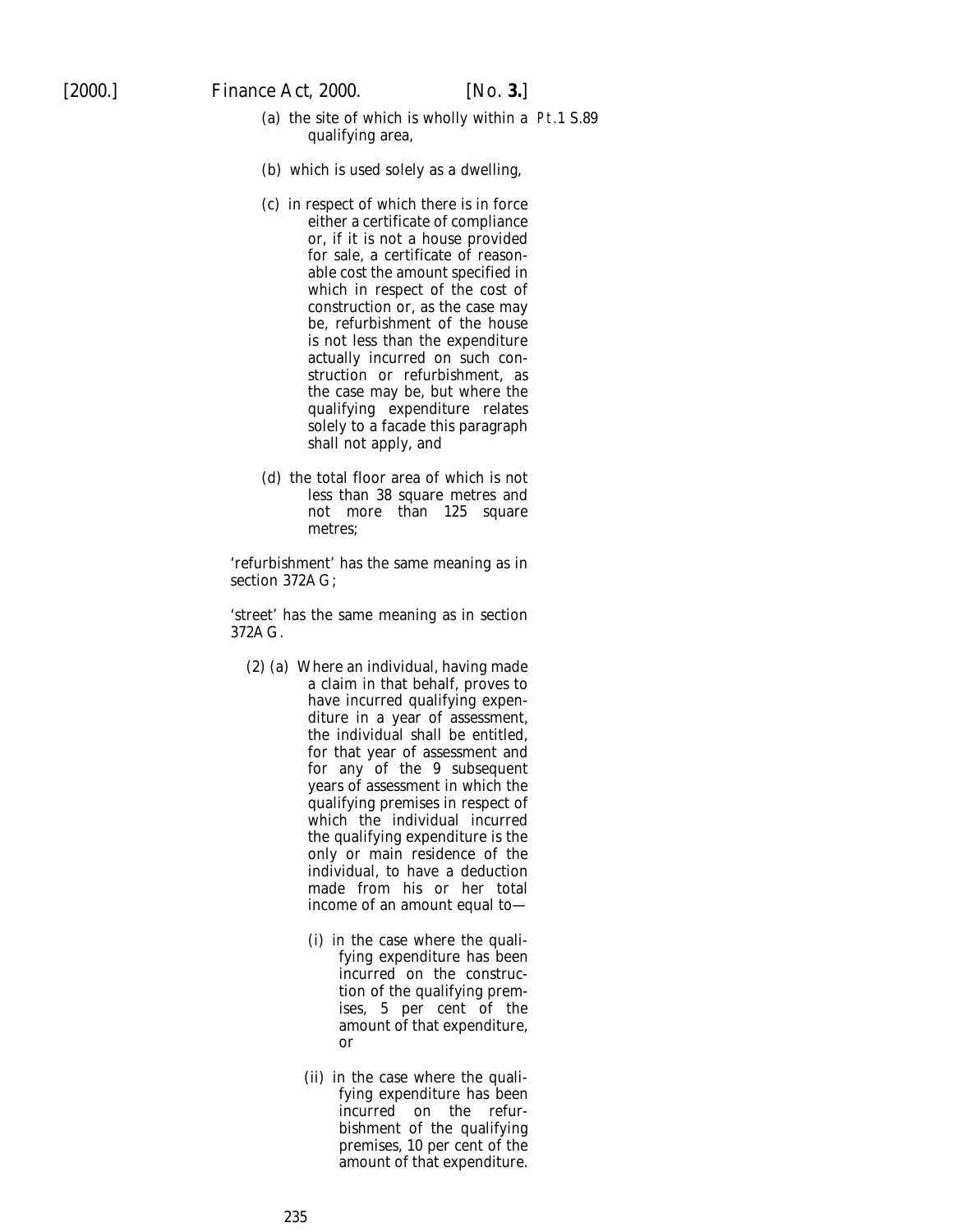- ( *b*) Notwithstanding paragraph ( *a*), where the individual, or, being a husband or wife, the individual's spouse, is assessed to tax in accordance with section 1017, the individual shall, except where section 1023 applies, be entitled to have the deduction, to which he or she is entitled under paragraph ( *a*), made from his or her total income and the total income of his or her spouse, if any.
- ( *c*) A deduction shall be given under this section in respect of qualifying expenditure only in so far as that expenditure is to be treated under section 372AI(7) as having been incurred in the qualifying period.

(3) Where qualifying expenditure in relation to a qualifying premises is incurred by 2 or more persons, each of those persons shall be treated as having incurred the expenditure in the proportions in which they actually bore the expenditure, and the expenditure shall be apportioned accordingly.

- (4) ( *a*) Section 372AE(4), in relation to the apportionment of qualifying expenditure incurred on the construction of a qualifying premises and section 372AE(7), in relation to the amount of expenditure to be treated as incurred in the qualifying period on the construction of a house which is sold before it is used, shall, with any necessary modifications, apply in relation to qualifying expenditure incurred on the construction of a qualifying premises within the meaning of this section, as they apply in relation to expenditure incurred under section 372AE.
	- ( *b*) Section 372AG(4), in relation to the apportionment of relevant expenditure incurred on the refurbishment of a qualifying premises, and section  $372AG(7)$ , in relation to the amount of relevant expenditure to be treated as incurred in the qualifying period on the refurbishment of a house which is sold before it is used subsequent to the incurring of that expenditure, shall, with any necessary modifications,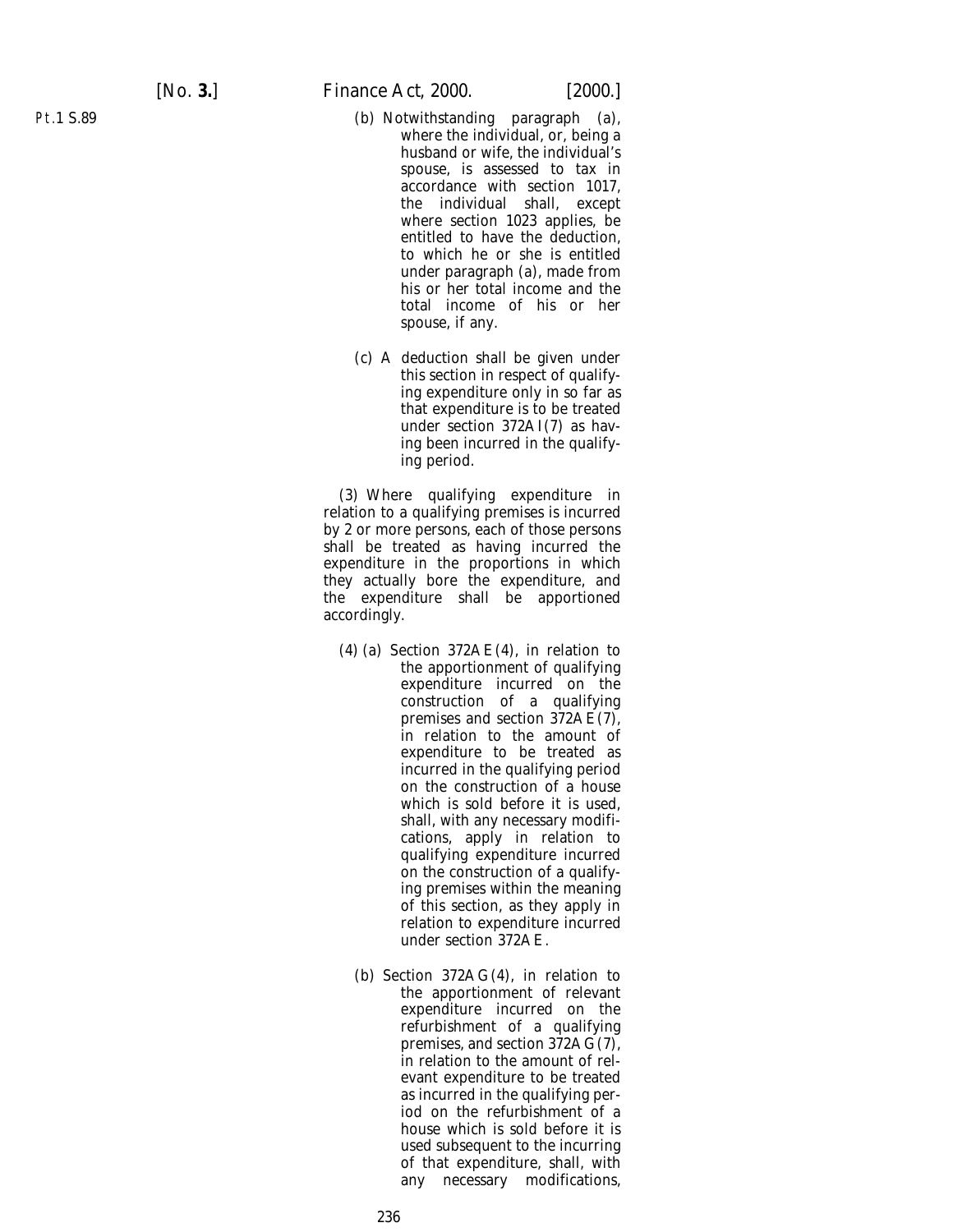apply in relation to qualifying Pt.1 S.89 expenditure incurred on the refurbishment of a qualifying premises within the meaning of this section, as they apply in relation to relevant expenditure incurred under section 372AG.

(5) Section 372AI shall apply for the purposes of supplementing this section.

to sections 372AE to<br>372AH.

Provisions  $372$ AI.—(1) In sections  $372$ AE to supplementary  $372$ AH—

'certificate of compliance' means a certificate granted by the Minister for the Environment and Local Government (on foot of an application received by that Minister within a period of one year from the day next after the end of the qualifying period) for the purposes of section 372AE, 372AF, 372AG or 372AH, as the case may be, stating that the house, to which the certificate relates, at the time of granting the certificate and on the basis of the information available to that Minister at that time—

(*a*) complies—

- (i) in the case of construction, with such conditions, if any, as may be determined by the Minister for the Environment and Local Government from time to time for the purposes of section 4 of the Housing (Miscellaneous Provisions) Act, 1979, in relation to standards of construction of houses and the provision of water, sewerage and other services in houses,
- (ii) in the case of conversion or refurbishment, with such conditions, if any, as may be determined by the Minister for the Environment and Local Government from time to time for the purposes of section 5 of the Housing (Miscellaneous Provisions) Act, 1979, in relation to standards for improvement of houses and the provision of water, sewerage and other services in houses,
- (*b*) stating that the total floor area of the house is within the floor area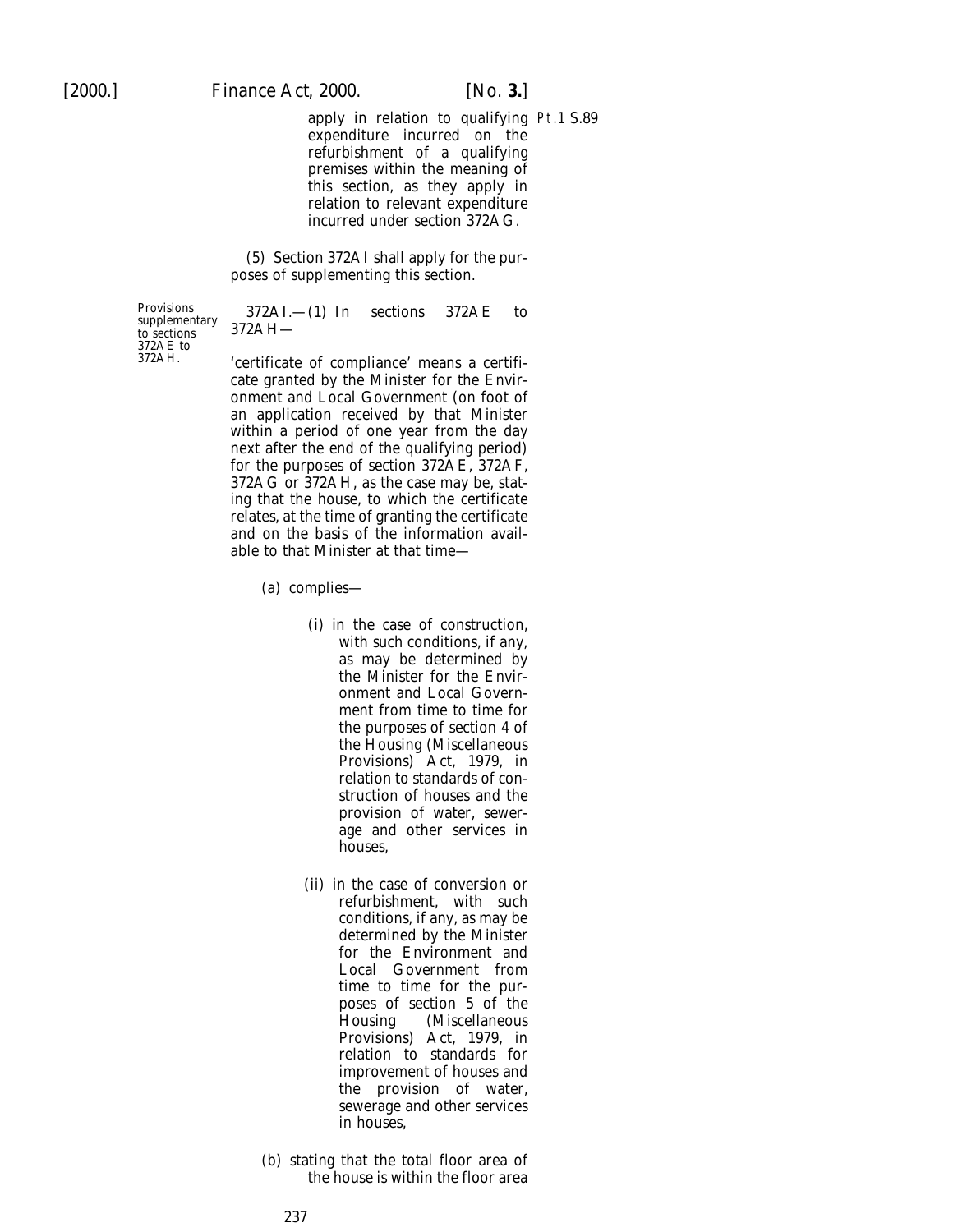limits as specified in the definition of qualifying premises for the purposes of section 372AE, 372AF, 372AG or 372AH, and

( *c*) in the case of refurbishment, that the work was necessary for the purposes of ensuring the suitability as a dwelling of any house in the building;

'certificate of reasonable cost' means a certificate granted by the Minister for the Environment and Local Government (on foot of an application received by that Minister within a period of one year from the day next after the end of the qualifying period) for the purposes of section 372AE, 372AF, 372AG or 372AH, as the case may be, stating that the amount specified in the certificate in relation to the cost of construction of, conversion into, refurbishment of, or, as the case may be, construction or refurbishment of, the house to which the certificate relates appears to that Minister at the time of the granting of the certificate and on the basis of the information available to that Minister at that time to be reasonable, and section 18 of the Housing (Miscellaneous Provisions) Act, 1979, shall, with any necessary modifications, apply to a certificate of reasonable cost as if it were a certificate of reasonable value within the meaning of that section;

'house' includes any building or part of a building used or suitable for use as a dwelling and any outoffice, yard, garden or other land appurtenant to or usually enjoyed with that building or part of a building;

'total floor area' means the total floor area of a house measured in the manner referred to in section 4(2)( *b*) of the Housing (Miscellaneous Provisions) Act, 1979.

(2) A lease shall not be a qualifying lease for the purposes of section 372AE, 372AF or 372AG if the terms of the lease contain any provision enabling the lessee or any other person, directly or indirectly, at any time to acquire any interest in the house to which the lease relates for a consideration less than that which might be expected to be given at that time for the acquisition of the interest if the negotiations for that acquisition were conducted in the open market at arm's length.

(3) A house shall not be a qualifying premises for the purposes of section 372AE, 372AF or 372AG if—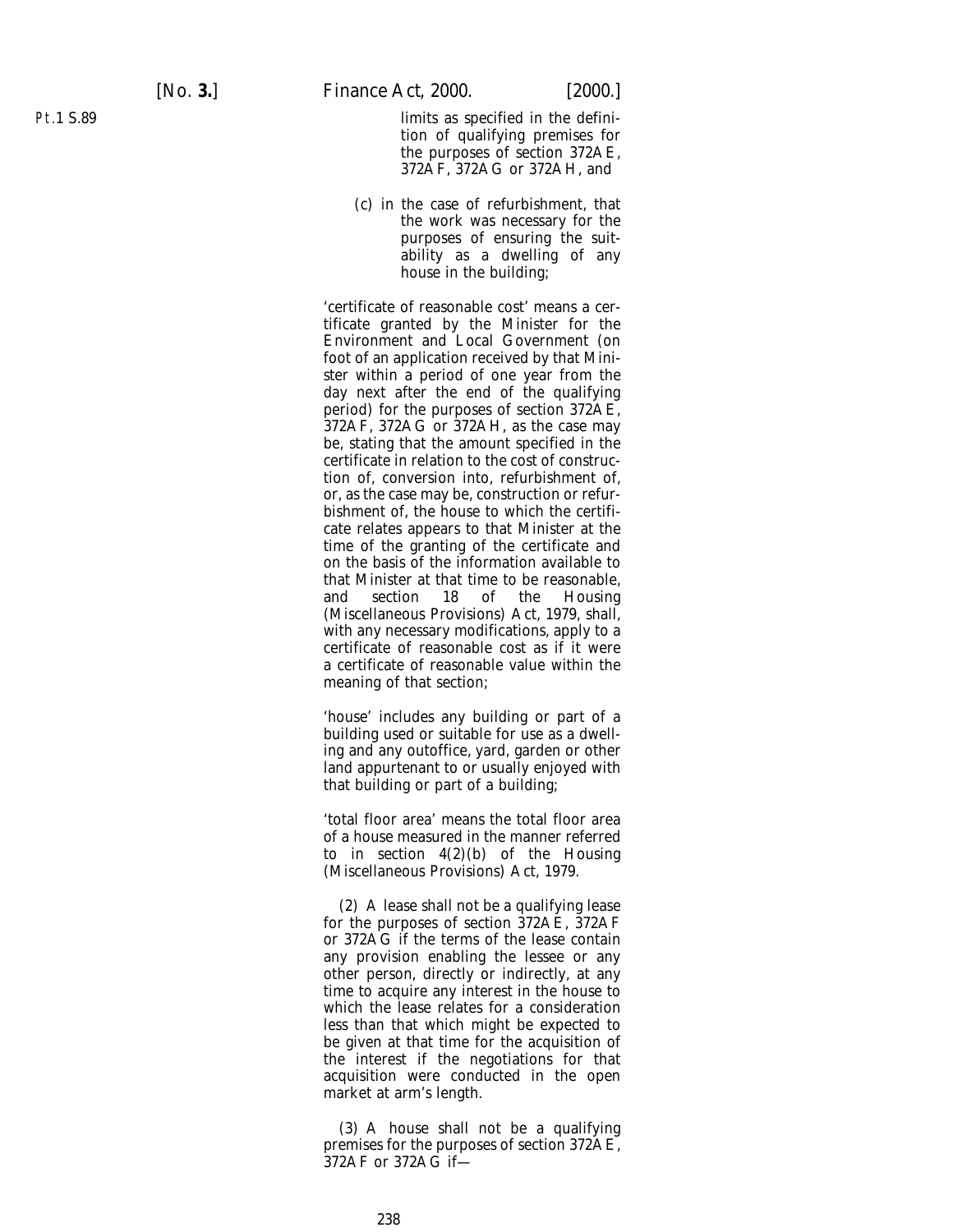- (*a*) it is occupied as a dwelling by any Pt.1 S.89 person connected with the person entitled, in relation to the expenditure incurred on the construction of, conversion into, or, as the case may be, refurbishment of, the house, to a deduction under section 372AE(2), 372AF(4) or 372AG(2), as the case may be, and
	- (*b*) the terms of the qualifying lease in relation to the house are not such as might have been expected to be included in the lease if the negotiations for the lease had been at arm's length.
- (4) (*a*) A house shall not be a qualifying premises for the purposes of section 372AE or, in so far as it applies to expenditure other than expenditure on refurbishment, section 372AH unless it complies with such conditions, if any, as may be determined by the Minister for the Environment and Local Government from time to time for the purposes of section 4 of the Housing (Miscellaneous Provisions) Act, 1979, in relation to standards of construction of houses and the provision of water, sewerage and other services in houses.
	- (*b*) A house shall not be a qualifying premises for the purposes of section 372AF or 372AG or, in so far as it applies to expenditure on refurbishment, section 372AH unless it complies with such conditions, if any, as may be determined by the Minister for the Environment and Local Government from time to time for the purposes of section 5 of the Housing (Miscellaneous Provisions) Act, 1979, in relation to standards for improvements of houses and the provision of water, sewerage and other services in houses but this paragraph shall not apply where the expenditure incurred on a qualifying premises for the purposes of section 372AG or section 372AH relates solely to a facade within the meaning of those sections.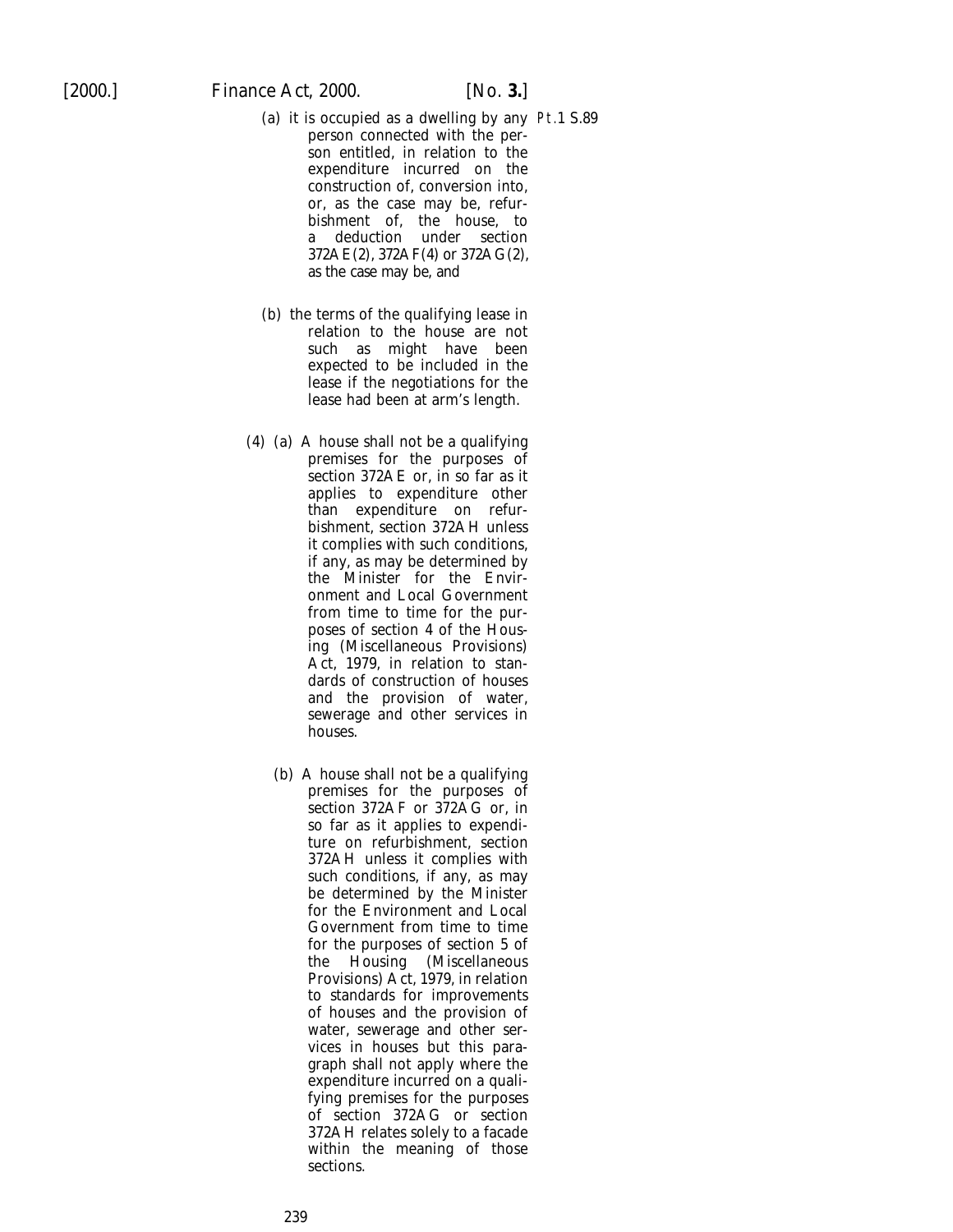- ( *c*) A house shall not be a qualifying premises for the purposes of section 372AE, 372AF, 372AG or 372AH unless the house or, in a case where the house is one of a number of houses in a single development, the development of which it is a part complies with such guidelines as may from time to time be issued by the Minister for the Environment and Local Government, with the consent of the Minister for Finance, for the purposes of furthering the objectives of urban renewal and without prejudice to the generality of the foregoing, such guidelines may include provisions in relation to all or any one or more of the following—
	- (i) the design and the construction of, conversion into, refurbishment of, or, as the case may be, construction or refurbishment of, houses,
	- (ii) the total floor area and dimensions of rooms within houses, measured in such manner as may be determined by the Minister for the Environment and Local Government,
	- (iii) the provision of ancillary facilities and amenities in relation to houses, and
	- (iv) the balance to be achieved between houses of different types and sizes within a single development of 2 or more houses or within such a development and its general vicinity having regard to the housing existing or proposed in that vicinity.

(5) A house shall not be a qualifying premises for the purposes of section 372AE, 372AF, 372AG or 372AH unless persons authorised in writing by the Minister for the Environment and Local Government for the purposes of those sections are permitted to inspect the house at all reasonable times on production, if so requested by a person affected, of their authorisations.

(6) For the purposes of sections 372AE to 372AH, references in those sections to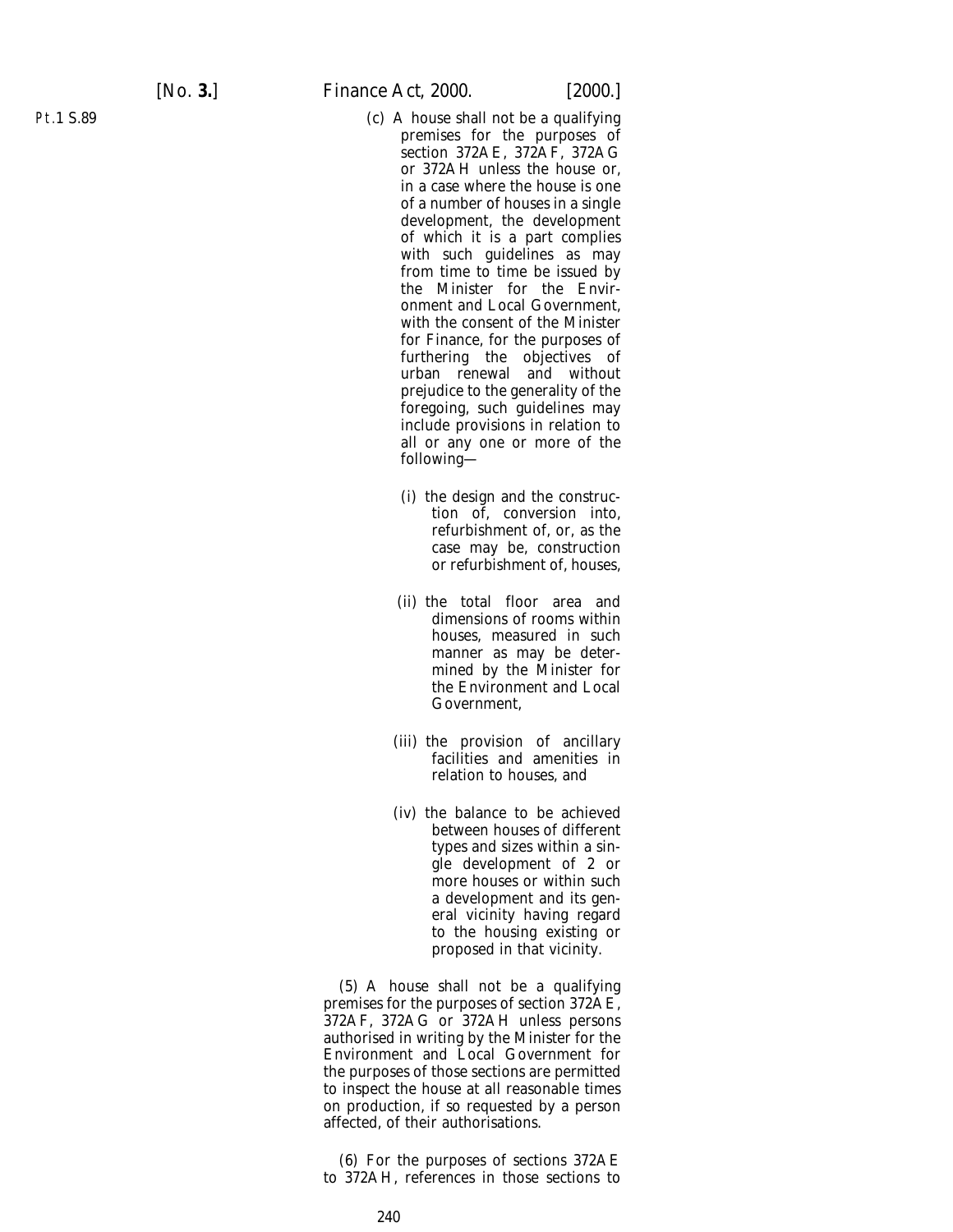the construction of, conversion into, refur- Pt.1 S.89 bishment of, or, as the case may be, construction or refurbishment of, any premises shall be construed as including references to the development of the land on which the premises is situated or which is used in the provision of gardens, grounds, access or amenities in relation to the premises and, without prejudice to the generality of the foregoing, as including in particular—

- (*a*) demolition or dismantling of any building on the land,
- (*b*) site clearance, earth moving, excavation, tunnelling and boring, laying of foundations, erection of scaffolding, site restoration, landscaping and the provision of roadways and other access works,
- (*c*) walls, power supply, drainage, sanitation and water supply, and
- (*d*) the construction of any outhouses or other buildings or structures for use by the occupants of the premises or for use in the provision of amenities for the occupants.
- (7) (*a*) For the purposes of determining, in relation to any claim under section 372AE(2), 372AF(4), 372AG(2) or 372AH(2), as the case may be, whether and to what extent expenditure incurred on the construction of, conversion into, refurbishment of, or, as the case may be, construction or refurbishment of, a qualifying premises is incurred or not incurred during the qualifying period, only such an amount of that expenditure as is properly attributable to work on the construction of, conversion into, refurbishment of, or, as the case may be, construction or refurbishment of, the premises actually carried out during the qualifying period shall be treated as having been incurred during that period.
	- (*b*) Where by virtue of subsection (6) expenditure on the construction<br>of, conversion into, refurconversion into, refurbishment of, or, as the case may be, construction or refurbishment of, a qualifying premises includes expenditure on the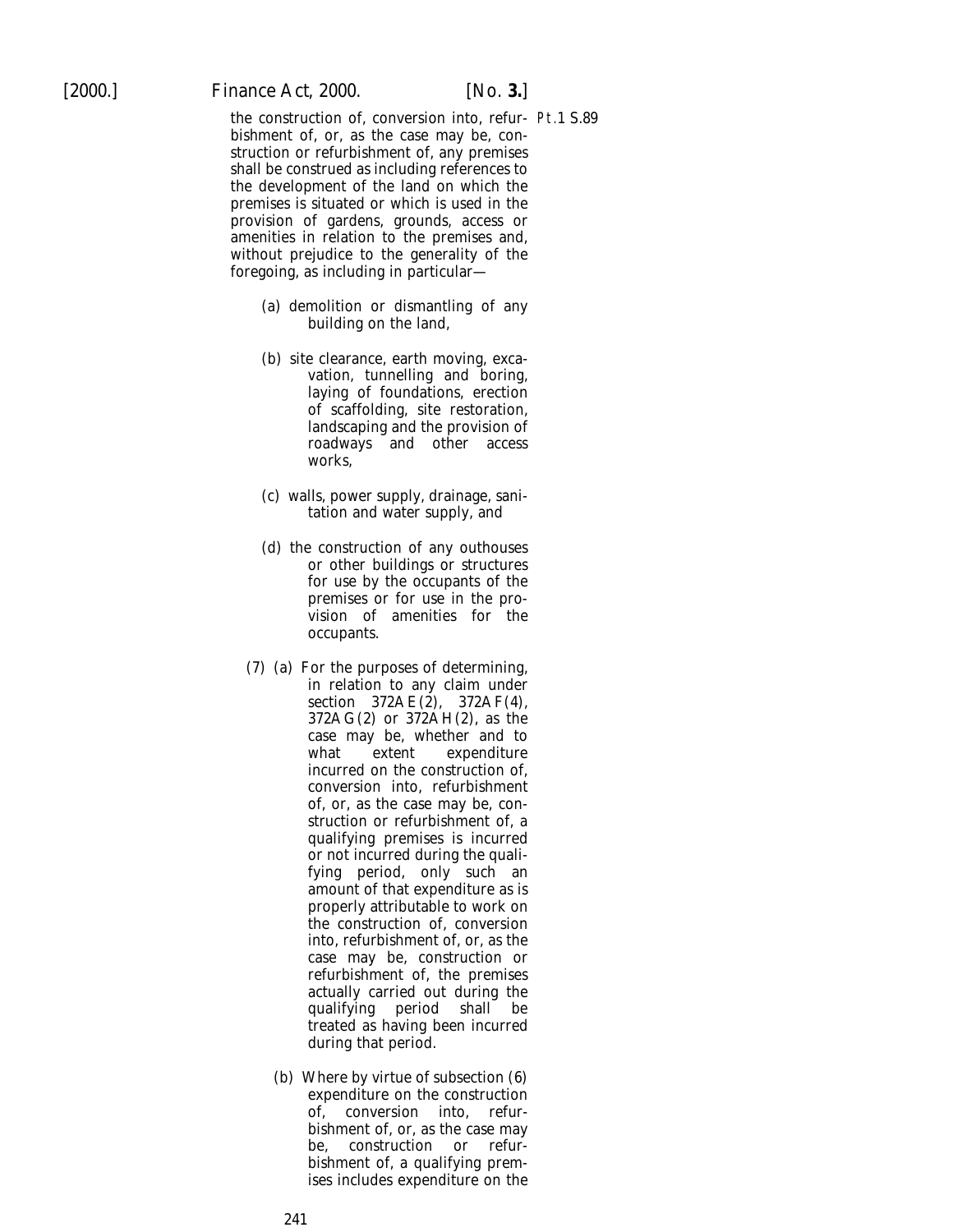development of any land, paragraph (*a*) shall apply with any necessary modifications as if the references in that paragraph to the construction of, conversion into, refurbishment of, or, as the case may be, construction or refurbishment of, the qualifying premises were references to the development of such land.

- (8) ( *a*) For the purposes of sections 372AE and 372AF other than the purposes mentioned in subsection (7)(*a*), expenditure incurred on the construction of, or, as the case may be, conversion into, a qualifying premises shall be deemed to have been incurred on the date of the first letting of the premises under a qualifying lease.
	- ( *b*) For the purposes of section 372AG other than the purposes mentioned in subsection (7)( *a*), relevant expenditure incurred in relation to the refurbishment of a qualifying premises shall be deemed to have been incurred on the date of the commencement of the relevant period, in relation to the premises, determined as respects the refurbishment to which the relevant expenditure relates.
	- ( *c*) For the purposes of section 372AH other than the purposes mentioned in subsection (7)( *a*), expenditure incurred on the construction or refurbishment of a qualifying premises shall be deemed to have been incurred on the earliest date after the<br>expenditure was actually expenditure was actually incurred on which the premises is in use as a dwelling.

(9) For the purposes of sections 372AE to 372AG, expenditure shall not be regarded as incurred by a person in so far as it has been or is to be met, directly or indirectly, by the State, by any board established by statute or by any public or local authority.

(10) Section 555 shall apply as if a deduction under section 372AE(2),  $372AF(4)$  or  $372AG(2)$ , as the case may be, were a capital allowance and as if any rent deemed to have been received by a person under section  $372AE(5)$ ,  $372AF(7)$  or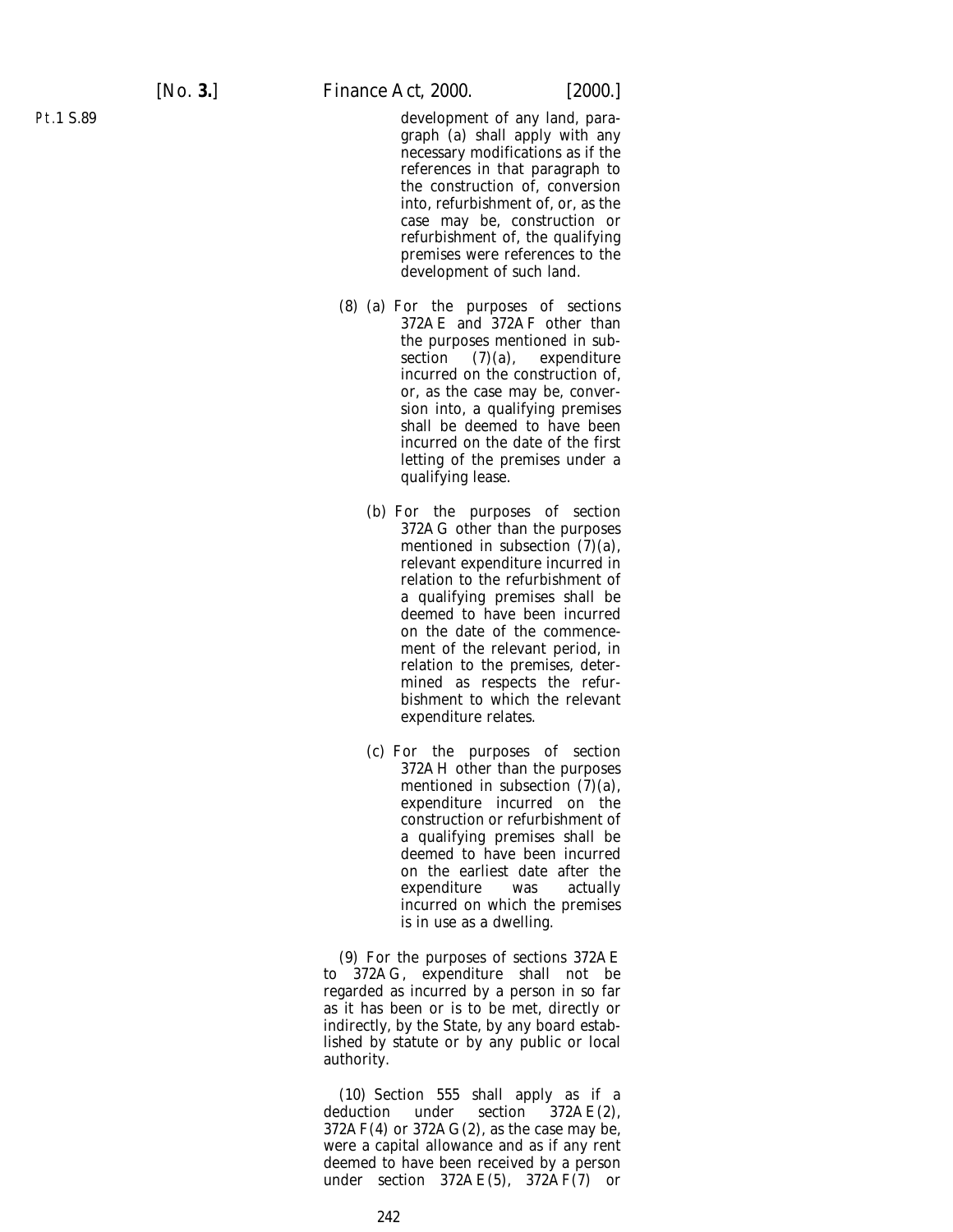# [2000.] *Finance Act,* 2000. [*No.* **3.**]

 $372AG(5)$ , as the case may be, were a bal- Pt.1 S.89 ancing charge.

(11) An appeal to the Appeal Commissioners shall lie on any question arising under this section or under section 372AE, 372AF, 372AG or 372AH (other than a question on which an appeal lies under section 18 of the Housing (Miscellaneous Provisions) Act, 1979) in the like manner as an appeal would lie against an assessment to income tax or corporation tax, and the provisions of the Tax Acts relating to appeals shall apply accordingly.

against double

Non-<br>
application of 372AJ.—(1) Notwithstanding any other<br>
relief in provision of this Chapter, sections 372AC application of provision of this Chapter, sections 372AC<br>relief in cases and 372AD shall not apply certain cases and 372AD shall not apply— and provision

- (*a*) in respect of expenditure incurred on the construction or refurbishment of a building or structure or a qualifying premises—
	- (i) where a property developer is entitled to the relevant interest, within the meaning of section 269, in relation to that expenditure, and
	- (ii) either the person referred to in subparagraph (i) or a person connected (within the meaning of section 10) with that person incurred the expenditure on the construction or refurbishment of the building, structure or premises concerned,
- (*b*) in respect of expenditure incurred on the construction or refurbishment of a building or structure or a qualifying premises where such building or structure or premises is in use for the purposes of a trade, or any activity treated as a trade, carried on by the person who is entitled to the relevant interest, within the meaning of section 269, in relation to that expenditure and such trade or activity is carried on wholly or mainly—
	- (i) in the sector of agriculture, including the production, processing and marketing of agricultural products,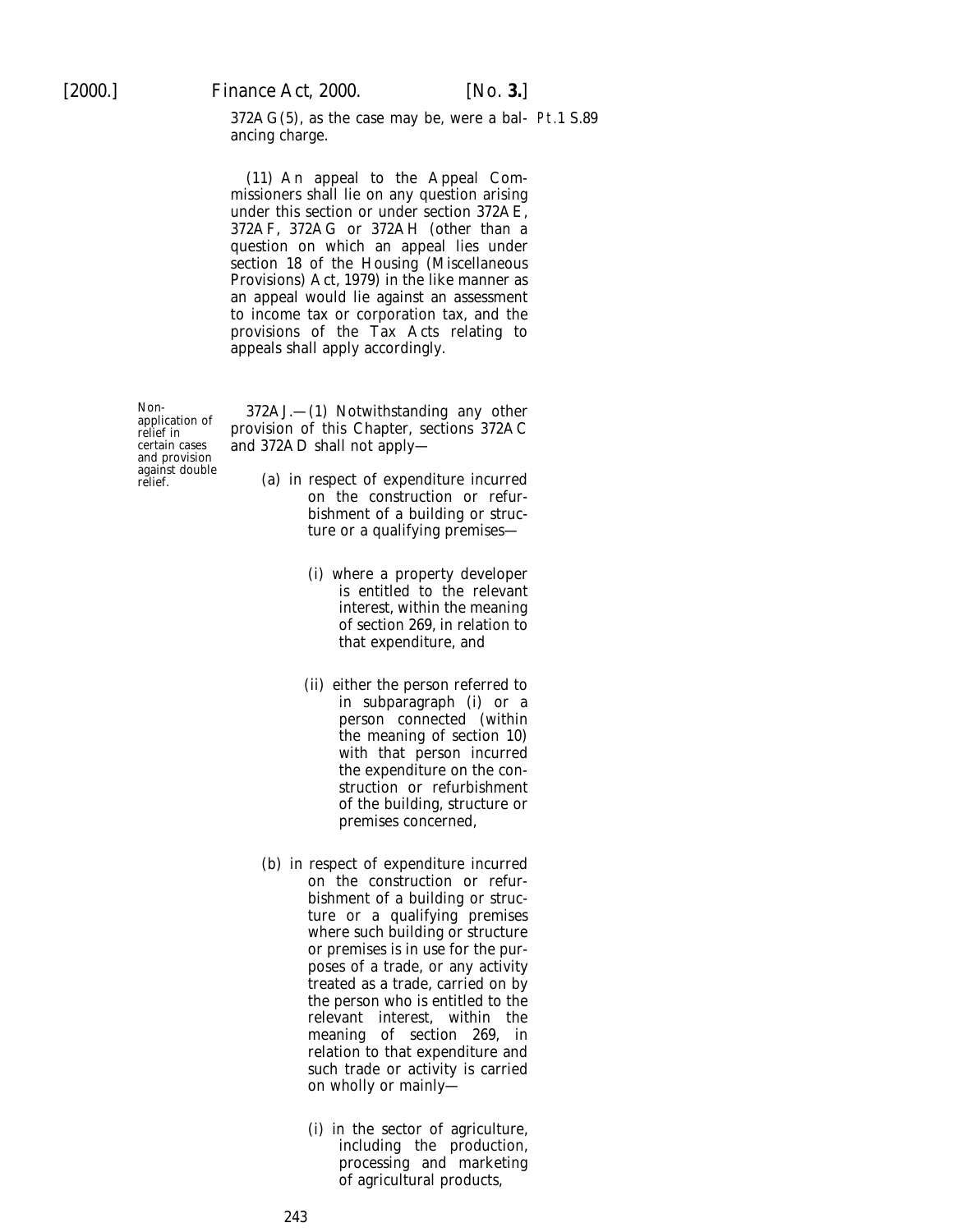- (ii) in the coal industry, fishing industry or motor vehicle industry, or
- (iii) in the transport, steel, shipbuilding, synthetic fibres or financial services sectors,
- or
- (*c*) in relation to any building or structure or qualifying premises which is provided for the purposes of a project, the regional aid for which is limited under the 'Multisectoral framework on regional aid for large investment projects'1 prepared by the Commission of the European Communities.

(2) For the purposes of sections 372AC, 372AD, 372AF and 372AG, where the site of any part of a building or structure is situated outside the boundary of a qualifying area and where expenditure incurred or treated as having been incurred in the qualifying period is attributable to the building or structure in general, such an amount of that expenditure shall be deemed to be attributable to the part which is situated outside the boundary of the qualifying area as bears to the whole of that expenditure the same proportion as the floor area of the part situated outside the boundary of the qualifying area bears to the total floor area of the building or structure.

(3) Where relief is given by virtue of any provision of this Chapter in relation to capital expenditure or other expenditure incurred on any building, structure or premises, relief shall not be given in respect of that expenditure under any other provision of the Tax Acts.'',

- (*b*) in section 458 by the insertion in Part 1 of the Table to that section after ''Section 372Y'' (inserted by the Finance Act, 1999) of ''Section 372AH'', and
- (*c*) by the substitution in section 1024(2)(*a*)(i) of ''372RA, 372Y and 372AH'' for ''372RA and 372Y''.

# PART 2

### Customs and Excise

#### *Miscellaneous*

Tobacco products.

**90.**—(1) In this section and in *Schedule 3*—

''the Act of 1977'' means the Finance (Excise Duty on Tobacco Products) Act, 1977;

1 O.J. No. C107, 7.4.1998, p.7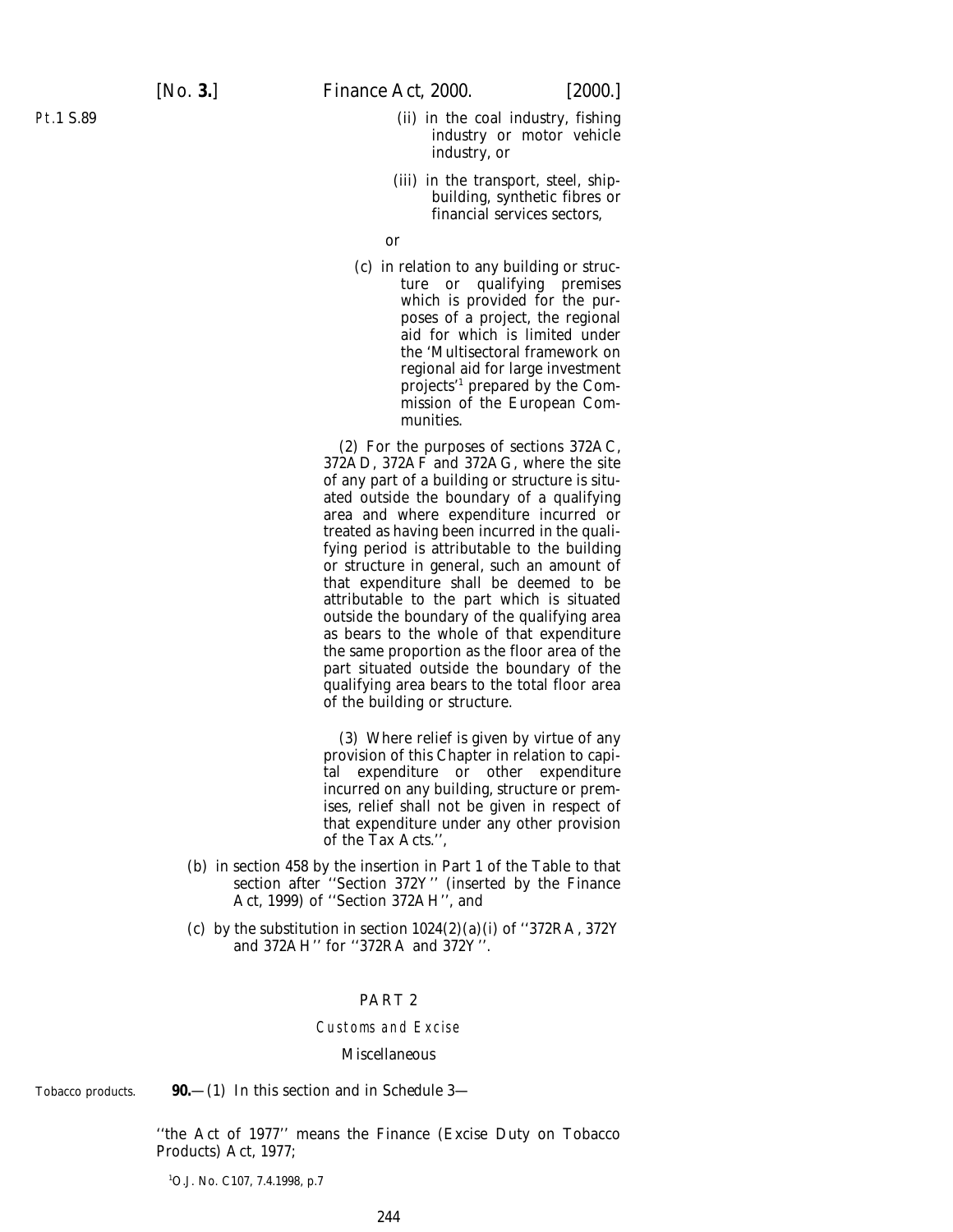"cigarettes", "cigars", "fine-cut tobacco for the rolling of cigarettes" Pt.2 S.90 and ''smoking tobacco'' have the same meanings as they have in the Act of 1977 (as amended by section 86 of the Finance Act, 1997).

(2) The duty of excise on tobacco products imposed by section 2 of the Act of 1977, shall, in lieu of the several rates specified in Schedule 4 to the Finance Act, 1999, be charged, levied and paid, as on and from 2 December 1999, at the several rates specified in *Schedule 3*.

**91.**—(1) In this section—

Hydrocarbons.

''kerosene'' means hydrocarbon (heavy) oil of which more than 50 per cent by volume distils at a temperature not exceeding 240° Celsius;

''the Order of 1975'' means the Imposition of Duties (No. 221) (Excise Duties) Order, 1975 (S.I. No. 307 of 1975);

''the Order of 1987'' means the Imposition of Duties (No. 285) (Excise Duties) Order, 1987 (S.I. No. 19 of 1987);

''tax warehouse'' has the meaning assigned to it by section 103 of the Finance Act, 1992.

(2) The amount of any rebate allowed under paragraph 12(3) of the Order of 1975 shall, in respect of any kerosene, which is imported or delivered from a tax warehouse on or after 2 December, 1999, be the amount of excise duty chargeable less an amount calculated at the rate of £2.50 per hectolitre in lieu of the rate specified in paragraph 5(8) of the Order of 1987.

**92.**—The Finance Act, 1999, is amended by the substitution of the Rates of mineral oil following Schedule for Schedule 2: tax.

# ''SCHEDULE 2

#### Rates of Mineral Oil Tax

| <b>Description of Product</b>                                                                   | Rate of Duty                                                                                             |
|-------------------------------------------------------------------------------------------------|----------------------------------------------------------------------------------------------------------|
| Light Oil:                                                                                      | £                                                                                                        |
| Leaded petrol<br>Unleaded petrol<br>Super unleaded petrol<br>Aviation gasoline                  | 361.36 per 1,000 litres<br>294.44 per 1,000 litres<br>357.22 per 1,000 litres<br>180.68 per 1,000 litres |
| Heavy Oil:                                                                                      |                                                                                                          |
| Used as a propellant<br>Kerosene used other than as a propellant<br>Fuel oil<br>Other heavy oil | 256.14 per 1,000 litres<br>25.00 per 1,000 litres<br>10.60 per 1,000 litres<br>37.30 per 1,000 litres    |
| Liquefied Petroleum Gas:                                                                        |                                                                                                          |
| Used as a propellant<br>Other liquefied petroleum gas                                           | 41.75 per 1,000 litres<br>14.30 per 1,000 litres                                                         |
| Substitute Fuel:<br>Used as a propellant<br>Other substitute fuel                               | 256.14 per 1,000 litres<br>37.30 per 1,000 litres                                                        |

245

''.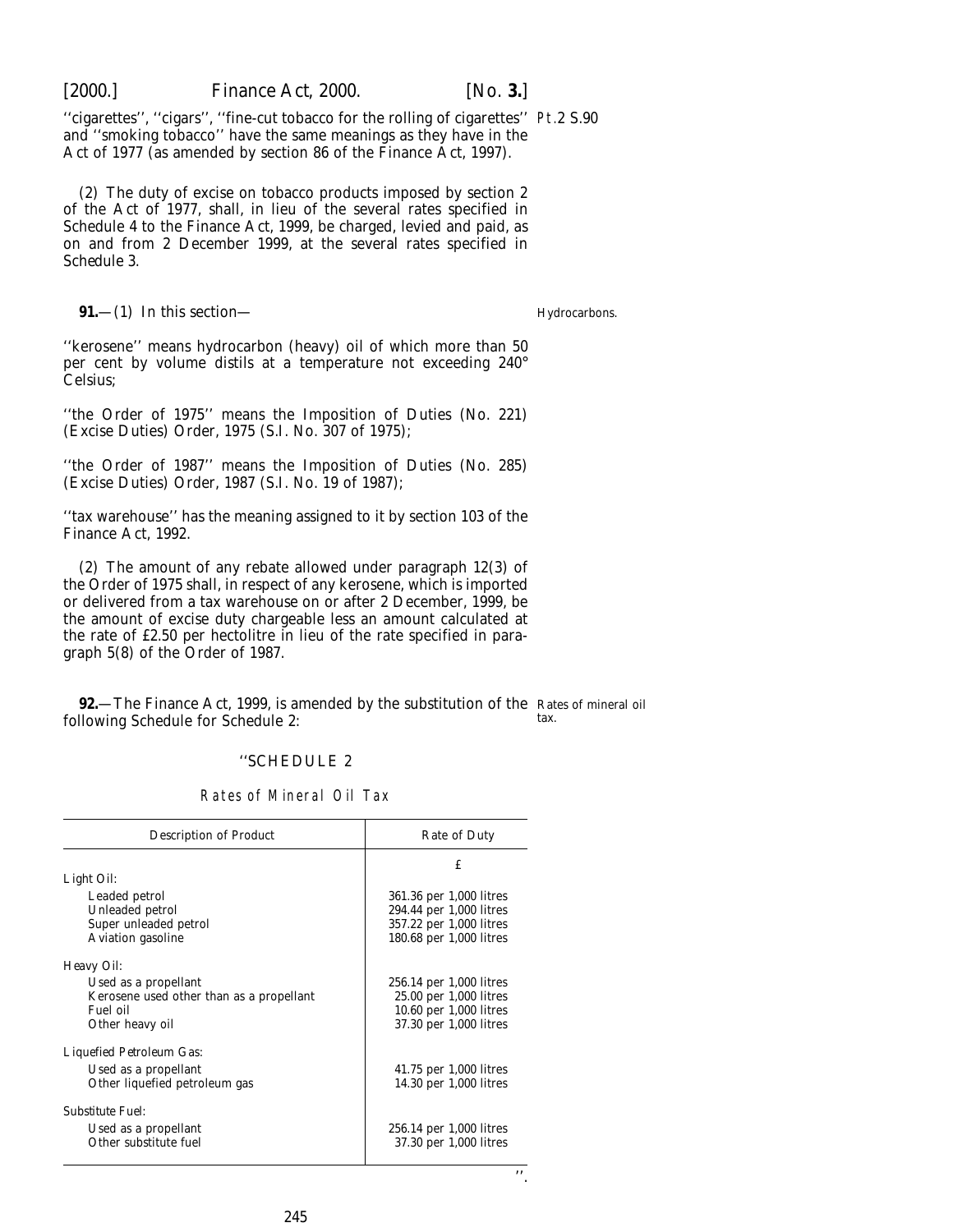[*No.* **3.**] *Finance Act,* 2000. [2000.]

Pt.2 Amendment of section 94 (interpretation, Chapter 1) of Finance Act, 1999.

**93.**—Section 94 of the Finance Act, 1999, is amended in subsection  $(1)$  by —

(*a*) the insertion of the following definitions:

'''dumper' means a vehicle not exceeding 3 metres cubed in capacity when level loaded, and that is designed and constructed for use on sites of construction works (including road construction and house and other building works) for the purpose of conveying concrete, rubble, earth or other like material, where the person taking out the licence required under section 1 of the Finance (Excise Duties) (Vehicles) Act, 1952, shows to the satisfaction of the licensing authority that the vehicle is used mainly on such sites, and on public roads—

- (*a*) for the purpose of proceeding to and from the site where it is to be used (and when so proceeding neither carries nor hauls any load other than such as is necessary for its propulsion or equipment), or
- (*b*) for the purpose of conveying concrete, rubble, earth or like material for a distance of not more than one kilometre to and from any such site,

#### only;

'kerosene' means heavy oil of which more than 50 per cent by volume distils at a temperature not exceeding 240° Celsius;

'ships' stores' means stores on board a ship or aircraft for use on a voyage from a place in the State to a place outside the State;'',

- (*b*) the substitution of—
	- (i) the following definition for the definition of ''marker'':

'''marker' means any substance added, or to be added, to mineral oils primarily for the purpose of the identification of such oils for excise duty purposes;'', and

(ii) the following definition for the definition of ''propellant'':

'''propellant' means—

- (*a*) in relation to mineral oil, mineral oil used for combustion in the engine of a motor vehicle, or
- (*b*) in relation to heavy oil with a sulphur content greater than 50 milligrammes per kilogramme, such heavy oil used for combustion in the engine of a train;'',

and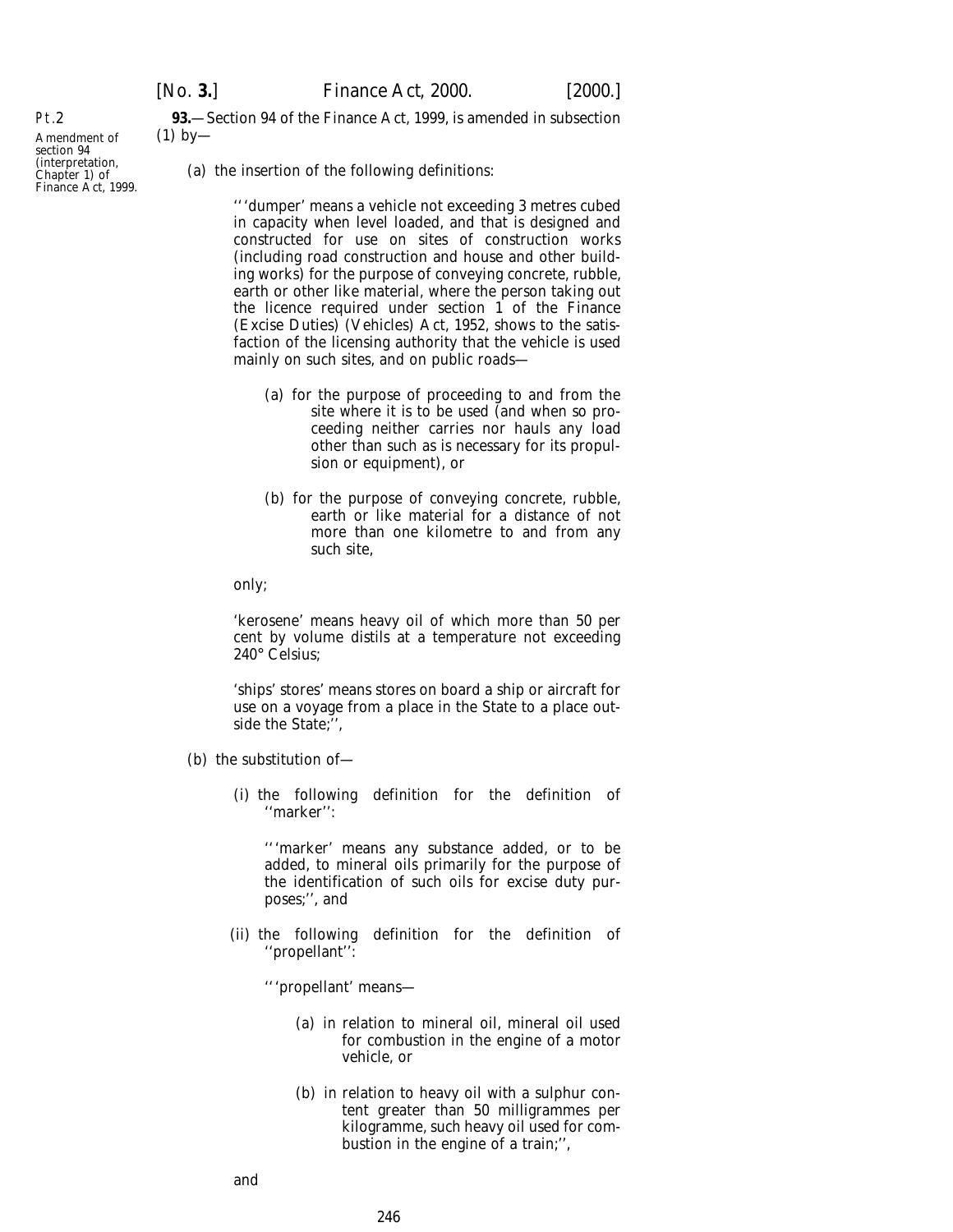[2000.] *Finance Act,* 2000. [*No.* **3.**]

(*c*) the insertion in the definition of ''motor vehicle'' of ''a Pt.2 S.93 dumper or'' after ''a road roller or''.

**94.**—(1) Paragraph 12 of the Imposition of Duties (No. 221) Amendment of (Excise Duties) Order, 1975 (S.I. No. 307 of 1975), is amended by the substitution of the following subparagraph for subparagraph (11):

- ''(11) Where a person who—
	- (*a*) carries on a passenger road service within the meaning of section 2 of the Road Transport Act, 1932, pursuant to a passenger licence granted under section 11 of that Act,
	- (*b*) lawfully carries on, other than pursuant to such a licence, such a passenger road service,
	- (*c*) provides a school transport service pursuant to an agreement with the Minister for Education and Science, or
	- (*d*) carries on a passenger road service or provides a school transport service pursuant to an agreement with a person to whom clause (*a*), (*b*) or (*c*), as may be appropriate, applies,

shows to the satisfaction of the Revenue Commissioners that hydrocarbon oil on which the duty of excise imposed by this paragraph has been paid has been used by such person for combustion in the engine of a mechanically propelled vehicle used in the provision of such service, the Revenue Commissioners shall, subject to compliance with such conditions as they think fit, repay to such person the amount of duty less an amount calculated at the rate of £17.90 per 1,000 litres on hydrocarbon oil so used, on receipt of a claim in respect thereof by such person in such form as they may direct, provided that no repayment may be made in respect of a claim made after the expiration of 4 months from the date on which the hydrocarbon oil was so used without the consent of the Revenue Commissioners.''.

(2) Subparagraph (11) of the said paragraph 12 (inserted by this section) shall, on and from such day as may be specified by order of the Minister for Finance, apply only to hydrocarbon oil with a maximum sulphur content of 50 milligrammes per kilogramme.

- (3) A claim under the said subparagraph (11) may be made—
	- (*a*) subject to *subsection (2)*, in respect of hydrocarbon oil used after the coming into operation of this section, or
	- (*b*) in respect of hydrocarbon oil used at any time during the period commencing on 1 January 1997, or such earlier date as may be prescribed by order of the Revenue Commissioners, and ending on the coming into operation of this section, provided that such claim is made on or before such other date as may be so prescribed.

paragraph 12 of Imposition of Duties (No. 221) (Excise Duties) Order, 1975 (S.I. No. 307 of 1975).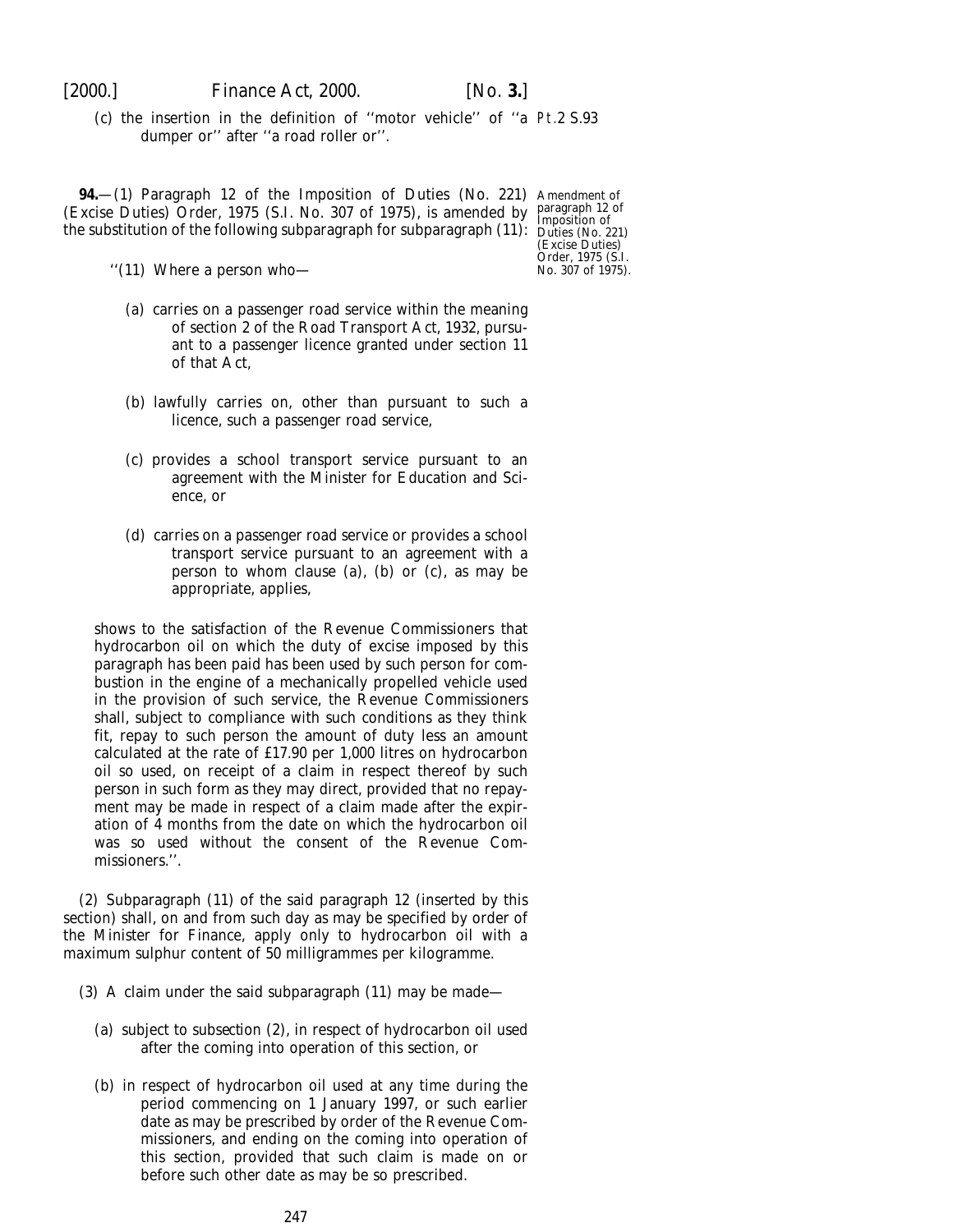Pt.2 Amendment of section 99 (passenger road services) of Finance Act, 1999.

**95.**—(1) Section 99 of the Finance Act, 1999, is amended by the substitution of the following subsection for subsection (1):

''(1) Where a person who—

- (*a*) carries on a passenger road service within the meaning of section 2 of the Road Transport Act, 1932, pursuant to a passenger licence granted under section 11 of that Act,
- (*b*) lawfully carries on, other than pursuant to such a licence, such a passenger road service,
- (*c*) provides a school transport service pursuant to an agreement with the Minister for Education and Science, or
- (*d*) carries on a passenger road service or provides a school transport service pursuant to an agreement with a person to whom paragraph (*a*), (*b*) or (*c*), as may be appropriate, applies,

shows to the satisfaction of the Commissioners that heavy oil on which mineral oil tax has been paid has been used by such person for combustion in the engine of a mechanically propelled vehicle used in the provision of such service, the Commissioners shall, subject to compliance with such conditions as they may think fit, repay to such person the amount of mineral oil tax paid less an amount calculated at the rate of £17.90 per 1,000 litres on such mineral oil so used.''.

(2) Subsection (1) of the said section 99 (inserted by this section) shall, on and from such day as may be specified by order of the Minister for Finance, apply only to heavy oil with a maximum sulphur content of 50 milligrammes per kilogramme.

**96.**—(1) In this section ''the Order of 1975'' means the Imposition of Duties (No. 221) (Excise Duties) Order, 1975 (S.I. No. 307 of 1975).

(2) Notwithstanding the provisions of paragraph 12(3) of the Order of 1975, the rebate allowed under that paragraph shall, in respect of hydrocarbon oil used in the engine of a train, apply only to such oil with a maximum sulphur content of 50 milligrammes per kilogramme.

(3) It shall be an offence for a person to use for combustion in the engine of a train, or to keep in the fuel tank of a train, hydrocarbon oil that has a sulphur content greater than 50 milligrammes per kilogramme—

- (*a*) where any duty of excise payable in respect thereof under paragraph 12(1) of that Order has not been paid, or
- (*b*) on which a rebate under paragraph 12(3) of that Order has been allowed.

(4) Without prejudice to any other penalty to which a person may be liable, where such person is guilty of an offence under *subsection (3)*, he or she shall be liable on summary conviction to a fine of £1,000.

Hydrocarbon oil used in trains.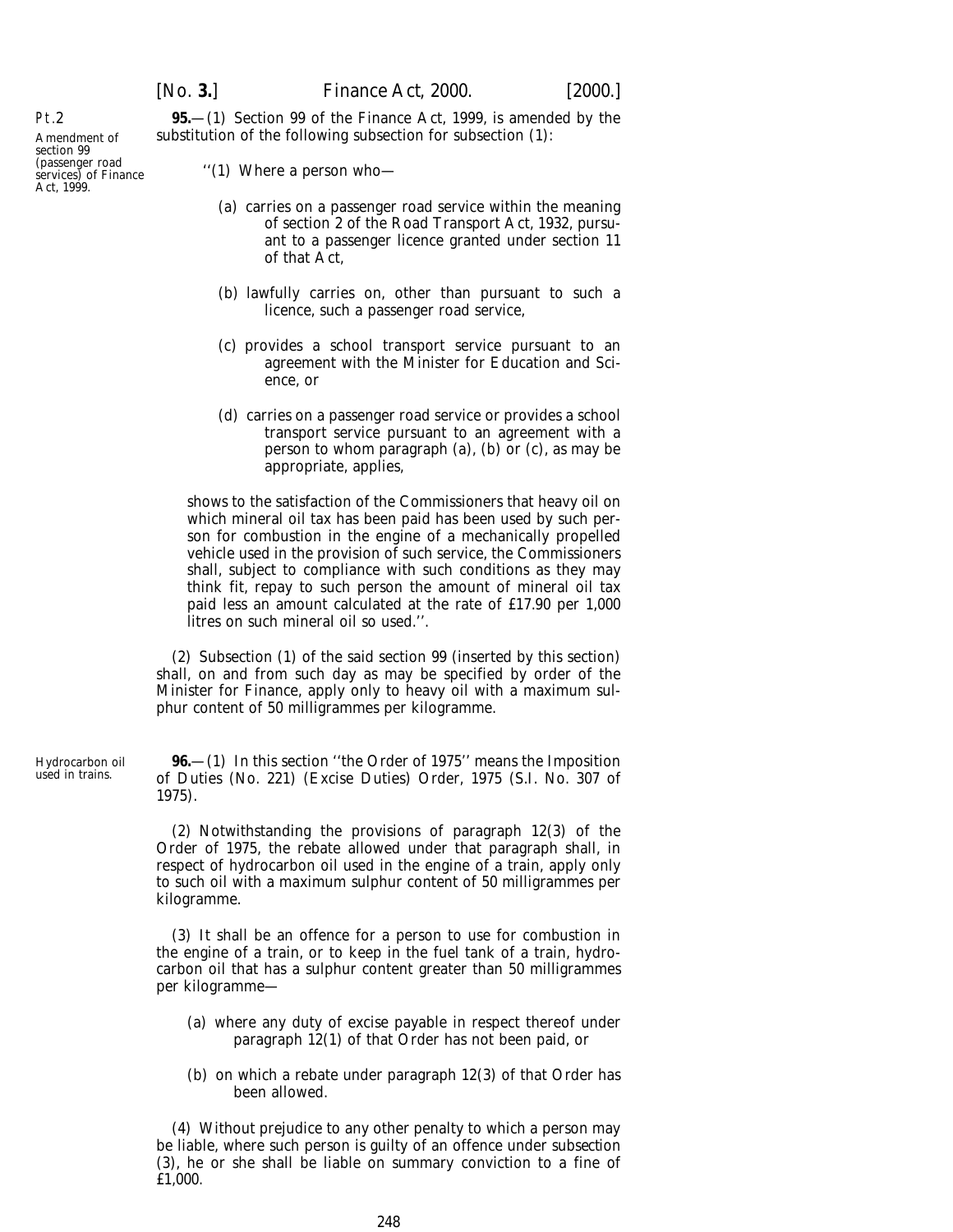(5) References in subsection (13) and subsection (13A) (inserted Pt.2 S.96 by section 78 of the Finance Act, 1974) of section 21 of the Finance Act, 1935, to a motor vehicle shall be construed as including references to a train.

(6) This section shall come into operation on such day as the Minister for Finance may appoint by order.

**97.**—Section 103 of the Finance Act, 1999, is amended by the sub-Amendment of stitution of the following subsection for subsection (1):

 $\cdot$  (1) Where, in proceedings for an offence under section 102 of Finance Act, consisting of the use of mineral oil as a propellant, or the keeping of mineral oil in a fuel tank in contravention of that section, it is proved that a fuel tank contained mineral oil, it shall be presumed (unless the contrary is proved) that such mineral oil was used as a propellant or kept in the fuel tank concerned in contravention of that section, as may be appropriate, and to have been so used or kept by—

- (*a*) the owner of the vehicle concerned or, if a person other than the owner was, at the time of the alleged commission of the offence, entitled to the possession of the vehicle, the person so entitled, and
- (*b*) any other person who at the time of the alleged commission of the offence was in charge of the vehicle.''.

**98.**—Section 104 of the Finance Act, 1995, is amended—

section 103 (presumptions in certain proceedings) 1999.

Amendment of section 104 (appeals to Revenue Commissioners) of Finance Act, 1995.

(*a*) by the insertion of the following subsection after subsection (2):

> ''(2A) Any person who is the subject of any of the following acts of the Commissioners:

- (*a*) a refusal to approve a person as an authorised warehousekeeper or a premises as a tax warehouse under section 105 of the Finance Act, 1992, or a revocation, under that section, of any such approval that has been granted,
- (*b*) a refusal to approve a person as a tax representative under section 108 of the Finance Act, 1992, or a revocation, under that section, of any such approval that has been granted,
- (*c*) a refusal to grant registration of a trader under section 110(4) of the Finance Act, 1992, or a revocation, under that section, of any such registration that has been granted,
- (*d*) a decision in relation to the registration of a vehicle, or the amendment of an entry in or the deletion of an entry from, the register referred to in section 131 of the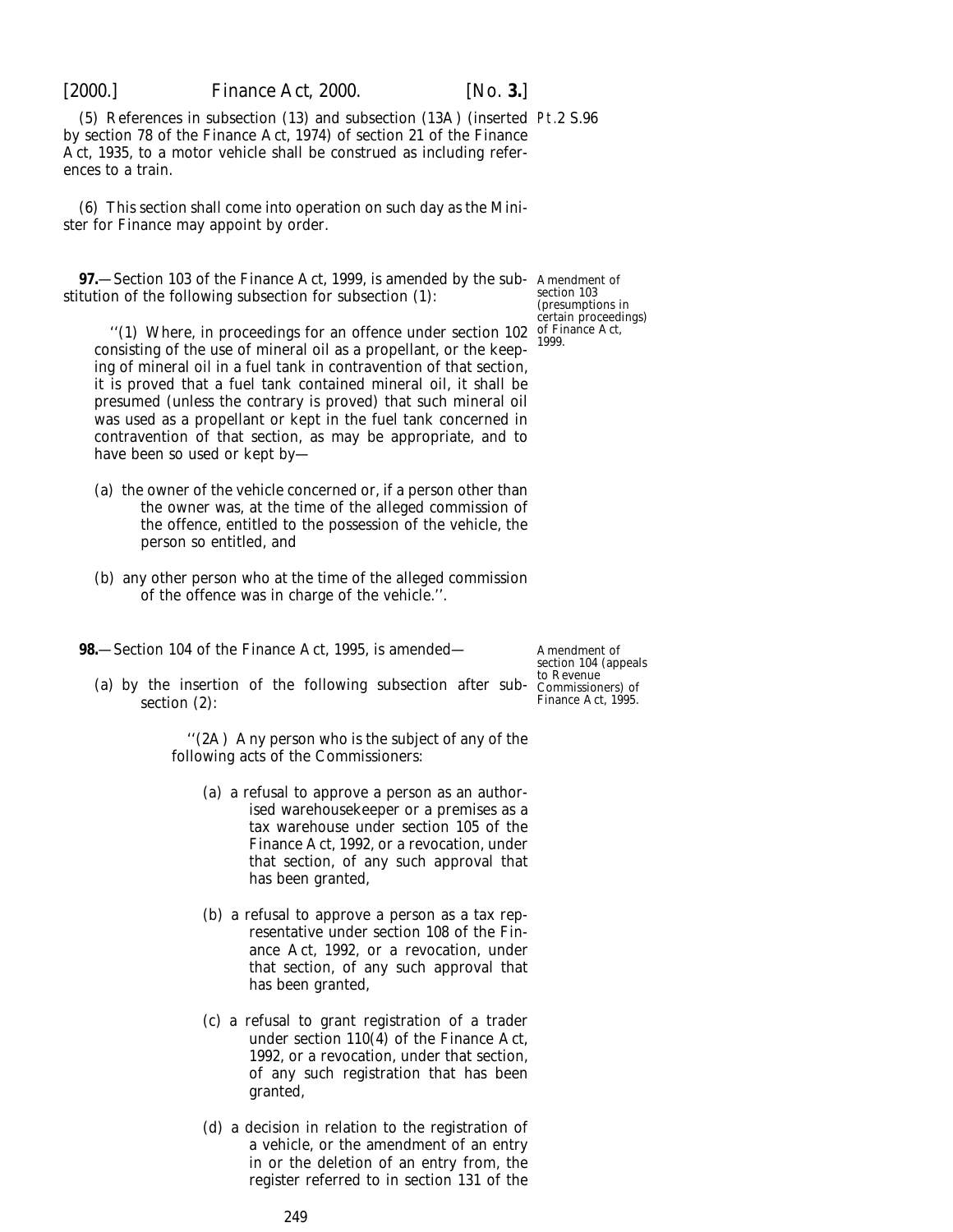Pt.2 S.98

[*No.* **3.**] *Finance Act,* 2000. [2000.]

Finance Act, 1992, by the Commissioners, or on their behalf, under that section 131,

- (*e*) a determination of an open market selling price of a vehicle under section 133(2) of the Finance Act, 1992, or
- (*f*) a granting, refusal or revocation of an authorisation under section 136 of the Finance Act, 1992, or a decision in relation to the arrangements for payment of vehicle registration tax under that section 136,

may appeal against such an act to the Commissioners.'';

- (*b*) in subsection (3), by the substitution of "(1), (2) or  $(2A)$ " for  $(1)$  or  $(2)$ "; and
- (*c*) in subsection (4), by the substitution of the following paragraphs for paragraphs (*c*) and (*d*):
	- ''(*c*) the repayment of a duty of excise,
	- (*d*) the notification by the Commissioners of a refusal of a repayment by them of a duty of excise, or
	- (*e*) the notification by the Commissioners of the doing by them of an act referred to in subsection  $(2A)$ ,".

**99.**—Chapter IV of Part II of the Finance Act, 1992, is amended—

(*a*) by the insertion of the following section after section 130A:

 $^{\prime\prime}$ 130B.—(1) For the purposes of this Chapter, and subject to the direction and control of the Commissioners, any power, function or duty conferred or imposed on them may, subject to subsection (2), be exercised or performed on their behalf by an officer of the Commissioners.

(2) Any power, function or duty conferred or imposed on the Commissioners by—

- (*a*) paragraph (*c*) of subsection (1) of section 131,
- (*b*) paragraphs (*c*) and (*d*) of subsection (2) of section 133, or
- (*c*) subsections (2) and (3) of section 136,

may be exercised or performed on their behalf, and subject to their direction and control, by an officer of the Commissioners authorised by them in writing for the purposes of that section.'',

Delegation of certain powers of the Revenue Commissioners.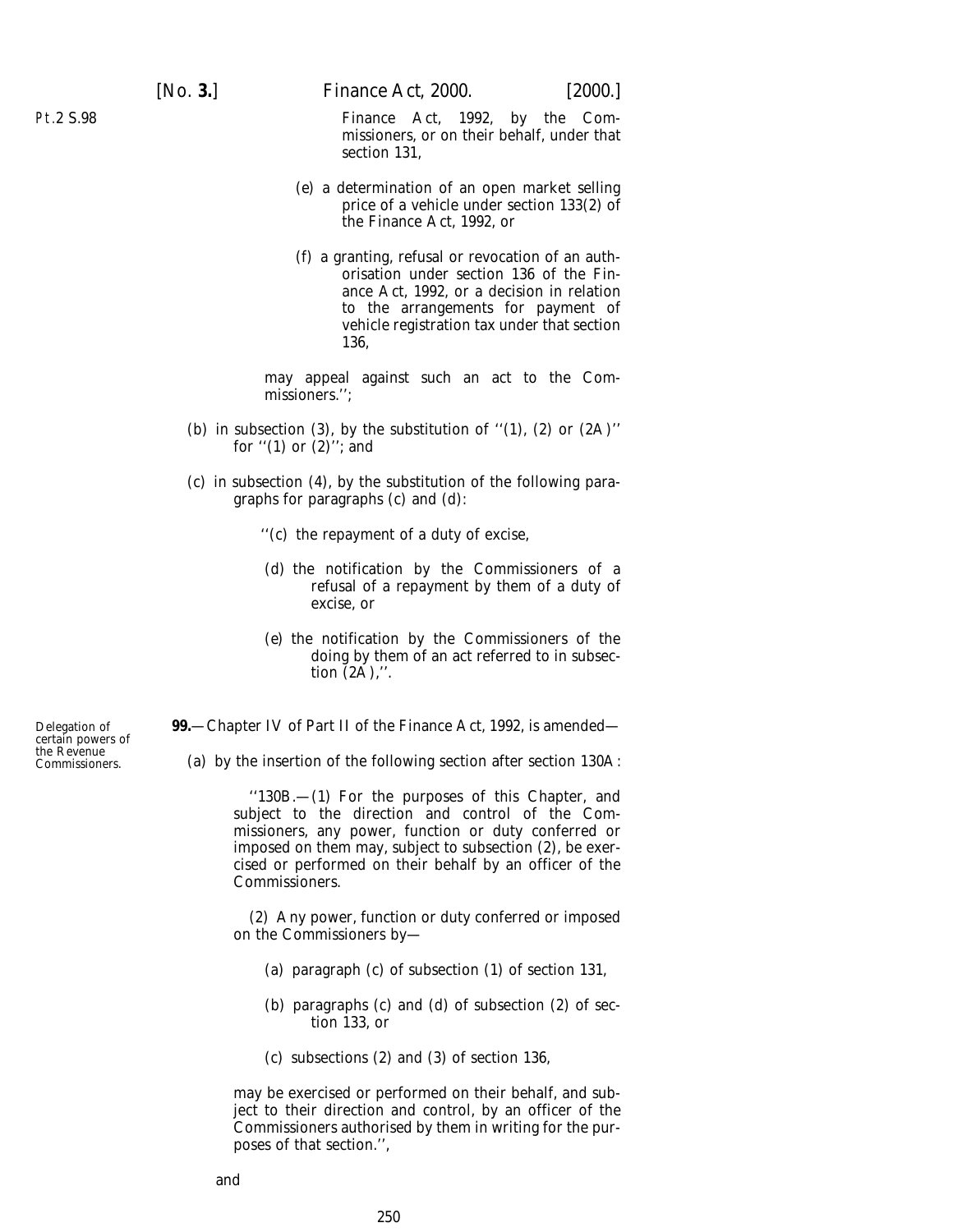(*b*) in section 131A by the deletion of subsection (8). Pt.2 S.99

**100.**—Section 131 of the Finance Act, 1992, is amended by the Amendment of substitution of the following subsection for subsection (5):

section 131 (registration of vehicles by

 $\cdot$  (5) The Commissioners shall assign in the prescribed man- Revenue ner a unique identification mark to each vehicle entered in the Commissioners) of Finance Act, 1992. register and shall cause to be issued to the owner of the vehicle a certificate of registration in the prescribed form in respect of each such vehicle.''.

**101.**—Section 133 of the Finance Act, 1992, is amended in subsec-Amendment of tion  $(2)$ —

section 133 (chargeable value) of Finance Act,

- (*a*) by the substitution of the following paragraph for para-1992. graph (*c*):
	- ''(*c*) Notwithstanding the provisions of paragraph (*b*), where a price stands declared for a vehicle in accordance with this subsection which, in the opinion of the Commissioners, is higher or lower than the open market selling price at which a vehicle of that model and specification or a vehicle of a similar type and character is being offered for sale in the State while such price stands declared, the open market selling price may be determined from time to time by the Commissioners for the purposes of this section.'',

and

(*b*) in paragraph (*d*) (inserted by the Finance (No. 2) Act, 1992), by the substitution of ''may be determined from time to time'' for ''may be determined''.

**102.**—The duty of excise on the issue of passenger tickets imposed Excise duty on by subsection (2) of section 65 of the Finance Act, 1982, shall not be foreign travel. charged or levied on or after 1 January 2000.

**103.**—Section 78 of the Finance Act, 1980, is amended—

(*a*) by the substitution of the following subsection for subsection licence, special (6):

> ''(6) The duty imposed by this section on a licence shall be paid to the Courts Service for and on behalf of the Revenue Commissioners, or to such other body as may be appointed by the Commissioners, on the lodging of the notice in writing of the application for the licence with the appropriate District Court Clerk.'',

and

(*b*) by the substitution of the following subsection for subsection (7):

Excise duty on public dancing licence, occasional exemption order and authorisation to

a club.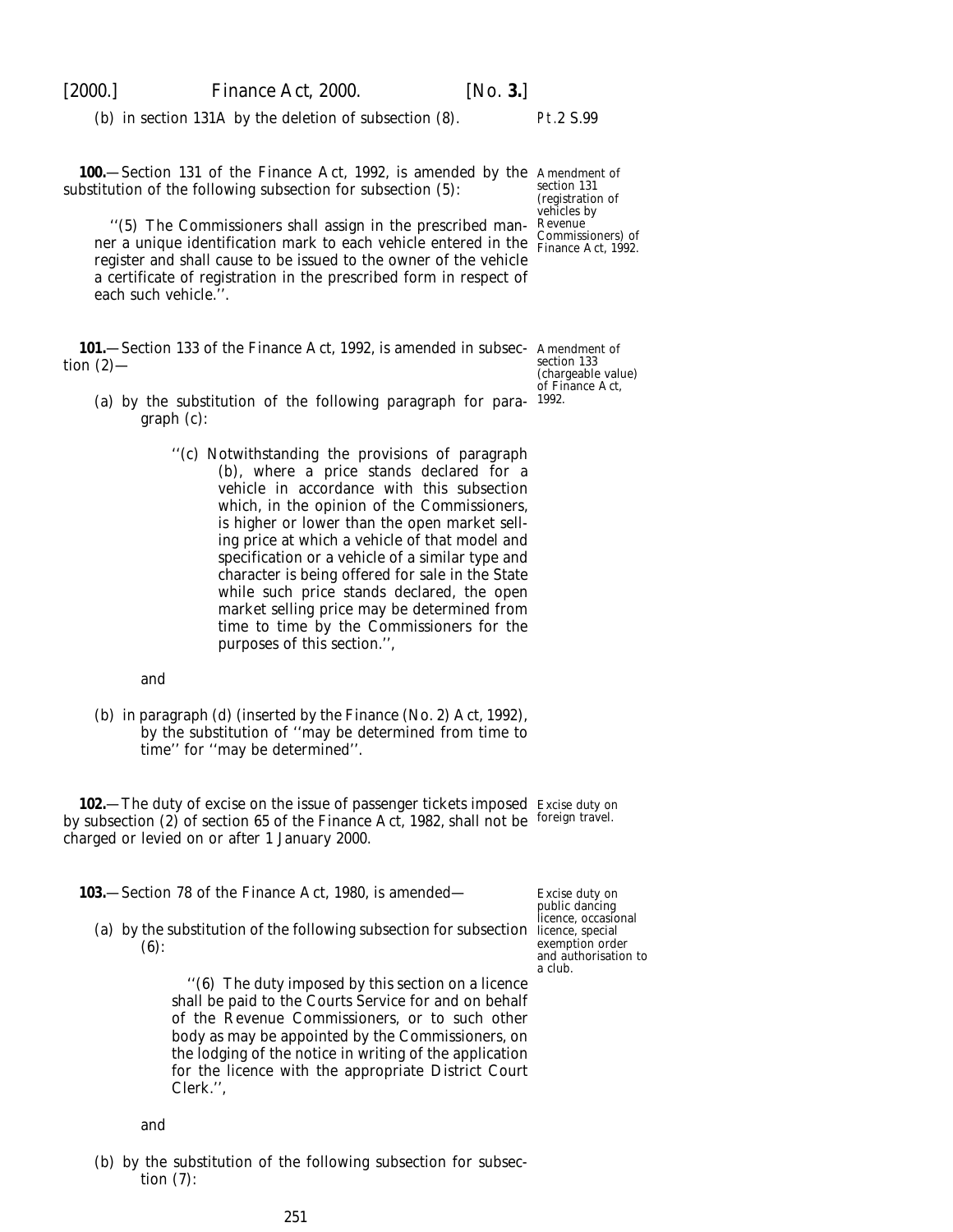''(7) Notwithstanding anything to the contrary contained in any Act, a licence which is liable to a duty imposed by this section shall not be granted unless the duty has been paid in accordance with subsection  $(6)$ .

Excise duty on registration of clubs.

Pt.2 S.103

- **104.**—Section 48 of the Finance Act, 1989, is amended—
	- (*a*) by the deletion of subsection (1),
	- (*b*) by the substitution of the following subsection for subsection (3):

''(3) The duty imposed by this section on a certificate of registration shall be paid to the Courts Service for and on behalf of the Revenue Commissioners, or to such other body as may be appointed by the Commissioners, on the lodging of the application in writing for registration or renewal of registration under section 2 of the Registration of Clubs (Ireland) Act, 1904, with the appropriate District Court Clerk.'',

and

(*c*) by the substitution of the following subsection for subsection  $(4)$ :

> ''(4) Notwithstanding anything to the contrary contained in any Act, a certificate of registration of a club which is liable to the duty imposed by this section shall not be granted unless the duty has been paid in accordance with subsection (3).''.

**105.**—(1) There shall be charged, levied and paid on every licence granted pursuant to section 62 of the National Cultural Institutions Act, 1997, and on the due renewal of every such licence a duty of excise of £200.

(2) A licence granted by the Revenue Commissioners pursuant to section 62 of the National Cultural Institutions Act, 1997, shall expire at midnight on the next following 30 September after the commencement of the period to which the licence relates.

Tax clearance in relation to excise licences.

Imposition of duty on liquor licences for National Cultural **Institutions** 

> **106.**—Section 62 of the National Cultural Institutions Act, 1997, is amended by the insertion of the following after subsection (2):

''(2A) Notwithstanding anything to the contrary in any other enactment, a licence shall not be granted or renewed by the Revenue Commissioners under this section in respect of any period commencing on or after 1 October 2000 unless a tax clearance certificate in relation to the licence or its renewal has been issued in accordance with section 1094 of the Taxes Consolidation Act, 1997.''.

# PART 3

# Value-Added Tax

Interpretation (*Part 3*). **107.**—In this Part—

''Principal Act'' means the Value-Added Tax Act, 1972;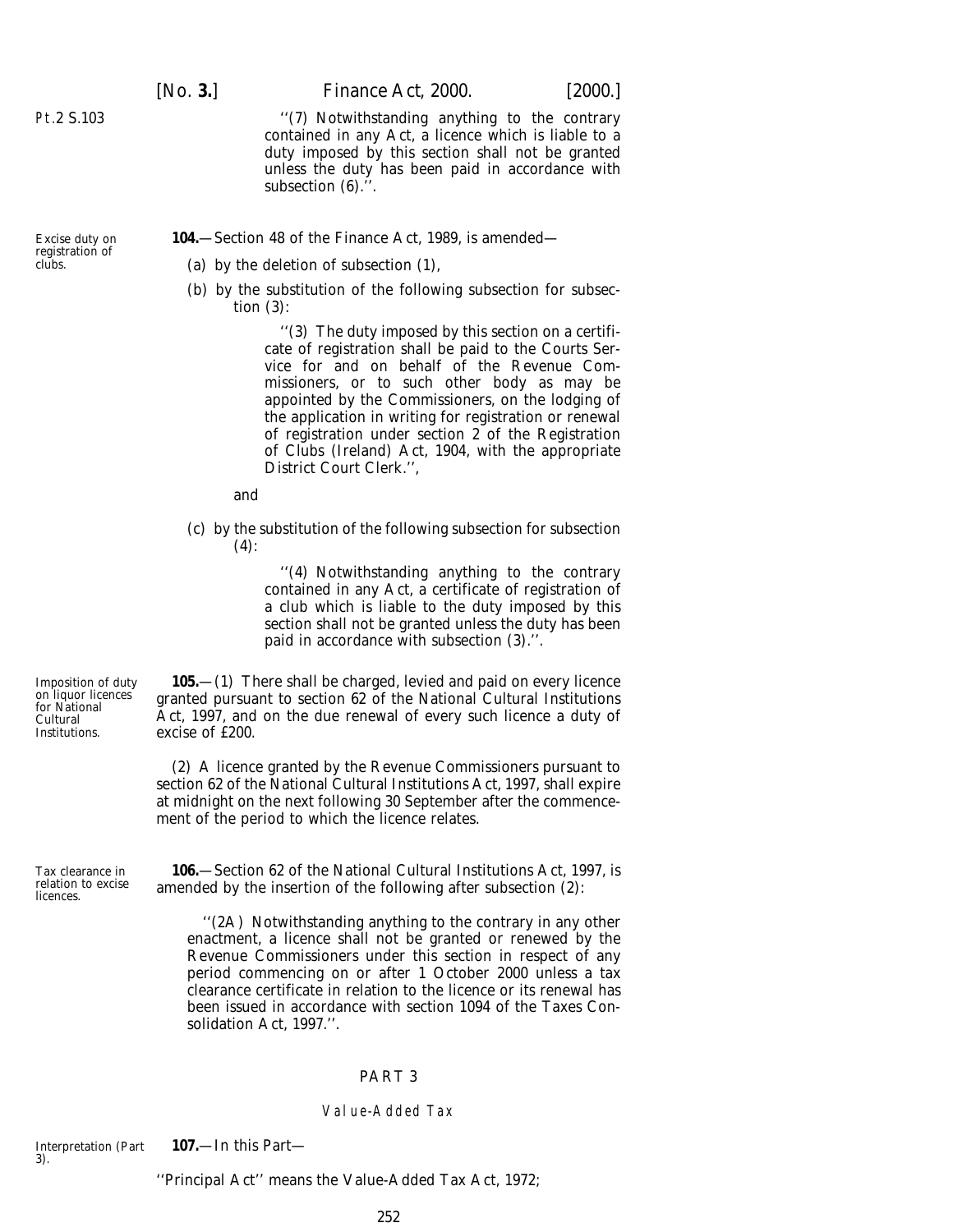[2000.] *Finance Act,* 2000. [*No.* **3.**]

''Act of 1978'' means the Value-Added Tax (Amendment) Act, 1978; Pt.3 S.107

''Act of 1992'' means the Finance Act, 1992;

''Act of 1999'' means the Finance Act, 1999.

**108.**—Section 1 of the Principal Act is amended by the substitution Amendment of for the definition of ''telecommunications services'' of the following:

section 1 (interpretation) of Principal Act.

'' 'telecommunications services' means services relating to the transmission, emission or reception of signals, writing, images and sounds or information of any nature by wire, radio, optical or other electromagnetic systems and includes—

- (*a*) the related transfer or assignment of the right to use capacity for such transmission, emission or reception, and
- (*b*) the provision of access to global information networks;''.

**109.**—Section 6A (inserted by the Act of 1999) of the Principal Amendment of Act is amended—

(*a*) by the substitution in paragraph (*a*) of subsection (2) of ''investment gold, including investment gold which is represented by securities'' for ''investment gold which is represented by securities'',

section 6A (special scheme for investment gold) of Principal Act.

and

(*b*) by the insertion of the following subsection after subsection (8):

> ''(9) Every trader in investment gold shall establish the identity of any person to whom such trader supplies investment gold when the total consideration which such trader is entitled to receive in respect of such supply, or a series of such supplies which are or appear to be linked, amounts to at least 15,000 euros, and such trader shall retain a copy of all documents used to identify the person to whom the investment gold is supplied as if they were records to be kept in accordance with section 16(1A) of this Act.''.

**110.**—Section 8 of the Principal Act is amended—

(*a*) in subsection (5):

- (i) by the substitution of ''goods or services, other than services of the kind referred to in paragraph (xiii) of the Sixth Schedule,'' for ''such goods or services'', and
- (ii) by the substitution of ''goods or services, other than services of the kind referred to in paragraph (xiii) of the Sixth Schedule.'' for ''goods or services.'',
- (*b*) by the insertion of the following subsection after subsection  $(5):$

Amendment of section 8 (taxable persons) of Principal Act.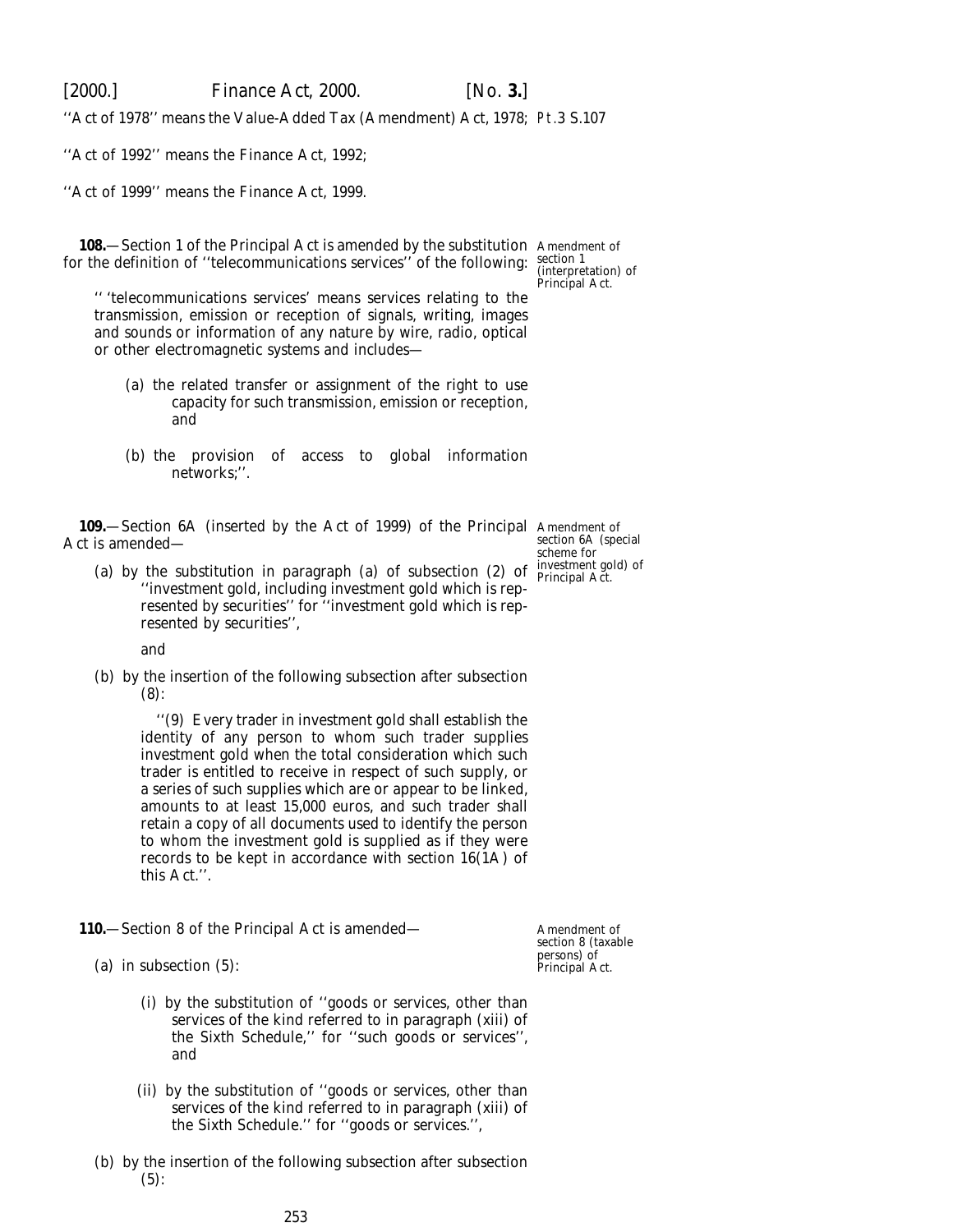Pt.3 S.110

- ''(5A) (*a*) Notwithstanding subsection (5), provision may be made by regulation for the cancellation, by the request of a person who supplies services of the kind referred to in paragraph (xiii) of the Sixth Schedule, of an election made by such person under this section and for the payment by such person to the Revenue Commissioners, in addition to any amount payable in accordance with subsection  $(5)$ , of such an amount (hereafter referred to in this subsection as the 'cancellation amount'), as shall be determined in accordance with paragraph (*b*), as a condition of cancellation and the cancellation amount shall be payable as if it were tax due in accordance with section 19 for the taxable period in which the cancellation comes into effect.
	- (*b*) (i) Where the person referred to in paragraph (*a*)—
		- (I) was entitled to deduct tax in accordance with section 12 in respect of the acquisition, purchase or development of immovable goods used by that person in the course of a supply of services of a kind referred to in paragraph (xiii) of the Sixth Schedule, or
		- (II) would be entitled to deduct tax in accordance with section 12 in respect of the acquisition, as a result of a transfer to that person, of immovable goods used by that person in the course of a supply of services of a kind referred to in paragraph (xiii) of the Sixth Schedule, if that tax had been chargeable but for the application of the provisions of section  $3(5)(b)(iii)$  on that transfer,

then, in respect of each such acquisition, purchase or development, an amount (hereafter referred to in this subsection as the 'adjustment amount') shall be calculated in accordance with subparagraph (ii) and the cancellation amount shall be the sum of the adjustment amounts so calculated or, if there is only one such adjustment amount, that amount: but if there is no adjustment amount, the cancellation amount is nil.

- (ii) The adjustment amount shall be determined by the formula—
	- 254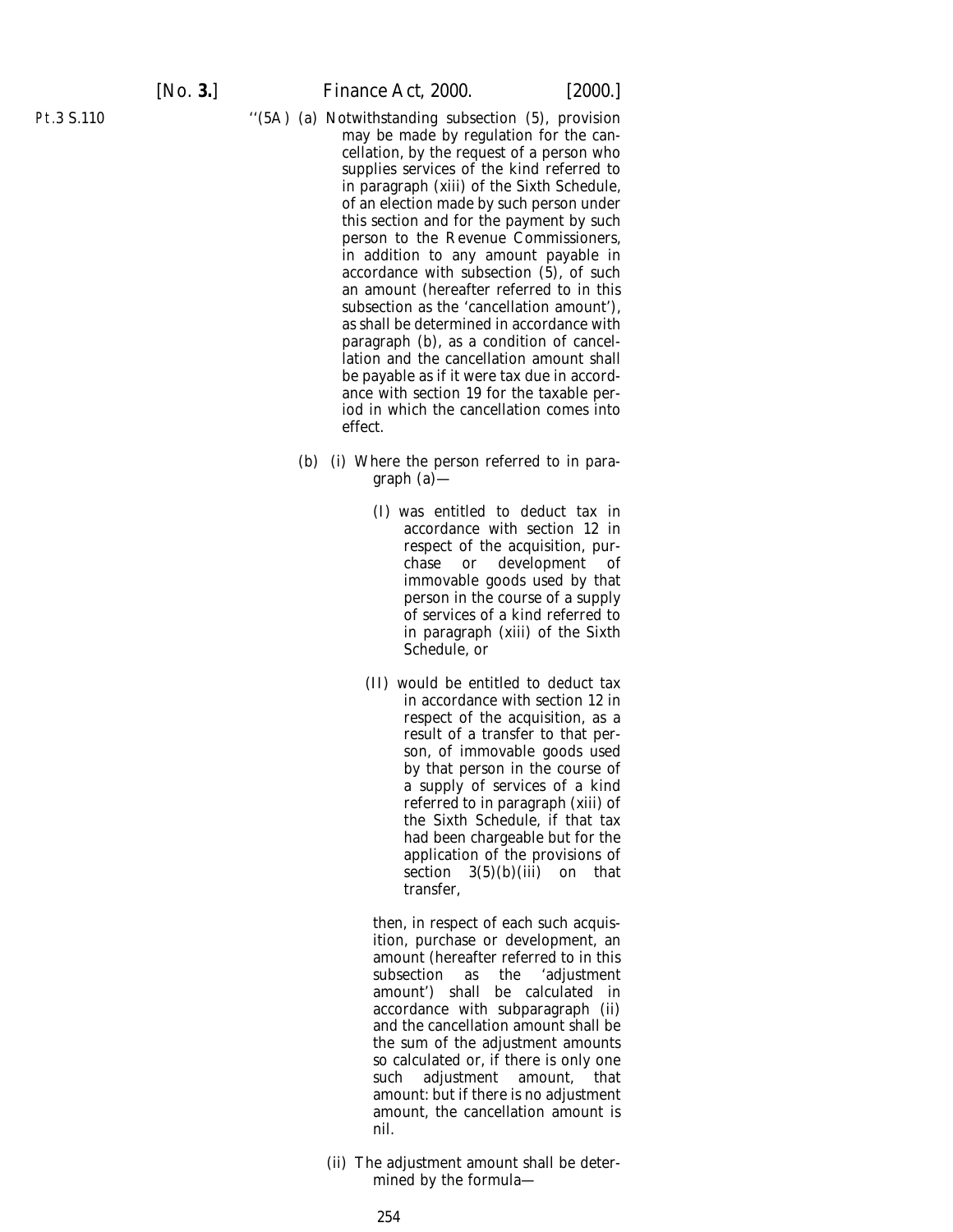where—

A is—

- (I) the amount of tax deductible in respect of the said acquisition, purchase or development of the said immovable goods, or
- (II) the amount of tax that would be deductible in respect of the said acquisition of the said immovable goods if the provisions of section  $3(5)(b)$ (iii) had not applied to the transfer of those immovable goods,

and

B is the number of full years for which the said goods were used by the person in the course of the supply of services of a kind referred to in paragraph (xiii) of the Sixth Schedule: but if the said number of full years is in excess of 10, such adjustment amount shall be deemed to be nil.

(*c*) For the purposes of paragraph (*b*) a full year shall be any continuous period of 12 months.'',

## and

(*c*) in subsection (6) (inserted by the Act of 1992) by the insertion after ''subsection (5)'' of ''or subsection (5A)''.

**111.**—Section 11 of the Principal Act is amended in subsection (1) Amendment of (inserted by the Act of 1992) by the substitution in paragraph (*f*) of section 11 (rates of "4.2 per cent" for "4 per cent" (inserted by the Act of 1999).

tax) of Principal Act.

**112.**—Section 12 of the Principal Act is amended—

- (*a*) by the insertion in paragraph (*a*) of subsection (1) of the  $\frac{\text{(deduction for tax)}}{\text{borne or paid}}$  of following subparagraph after subparagraph (vi*a*) Principal Act.(inserted by the Act of 1999):
	- ''(vi*b*) the residual tax referred to in section 12C, being residual tax contained in the price charged to the taxable person for the purchase of agricultural machinery (within the meaning of section 12C), by means of documents issued to that person during the period in accordance with section 12C(1B),'',

Amendment of section 12

and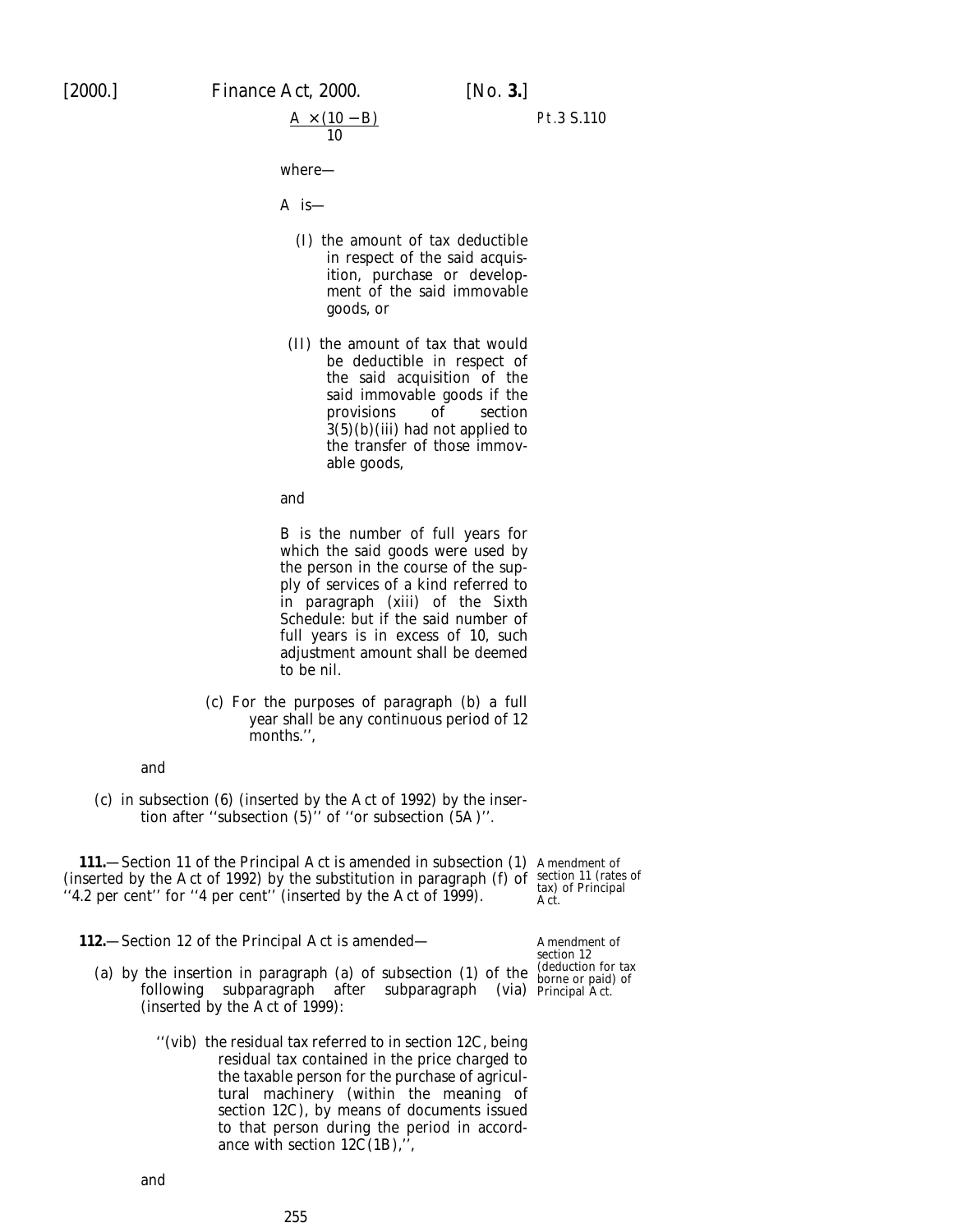[*No.* **3.**] *Finance Act,* 2000. [2000.]

Pt.3 S.112

- (*b*) by the substitution of the following for subsection (4):
	- ''(4) (*a*) In this subsection—

'deductible supplies or activities' means the supply of taxable goods or taxable services, or the carrying out of qualifying activities as defined in subsection (1)(*b*);

'dual-use inputs' means goods or services (other than goods or services on the purchase or acquisition of which, by virtue of subsection (3), a deduction of tax shall not be made) which are not used solely for the purposes of either deductible supplies or activities or nondeductible supplies or activities;

'non-deductible supplies or activities' means the supply of goods or services or the carrying out of activities other than deductible supplies or activities;

'total supplies and activities' means deductible supplies or activities and non-deductible supplies or activities.

- (*b*) Where a taxable person engages in both deductible supplies or activities and non-deductible supplies or activities then, in relation to that person's acquisition of dual-use inputs for the purpose of that person's business for a period, that person shall be entitled to deduct in accordance with subsection (1) only such proportion of tax, borne or payable on that acquisition, which is calculated in accordance with the provisions of this subsection and regulations, as being attributable to that person's deductible supplies or activities and such proportion of tax is, for the purposes of this subsection, referred to as the 'proportion of tax deductible'.
- (*c*) For the purposes of this subsection and regulations, the proportion of tax deductible by a taxable person for a period shall be calculated on any basis which results in a proportion of tax deductible which correctly reflects the extent to which the dual-use inputs are used for the purposes of that person's deductible supplies or activities and has due regard to the range of that person's total supplies and activities.
- (*d*) The proportion of tax deductible may be calculated on the basis of the ratio which the amount of a person's tax-exclusive turnover from deductible supplies or activities for a period bears to the amount of that person's tax-exclusive turnover from total supplies and activities for that period but only if that basis results in a proportion of tax deductible which is in accordance with paragraph (*c*).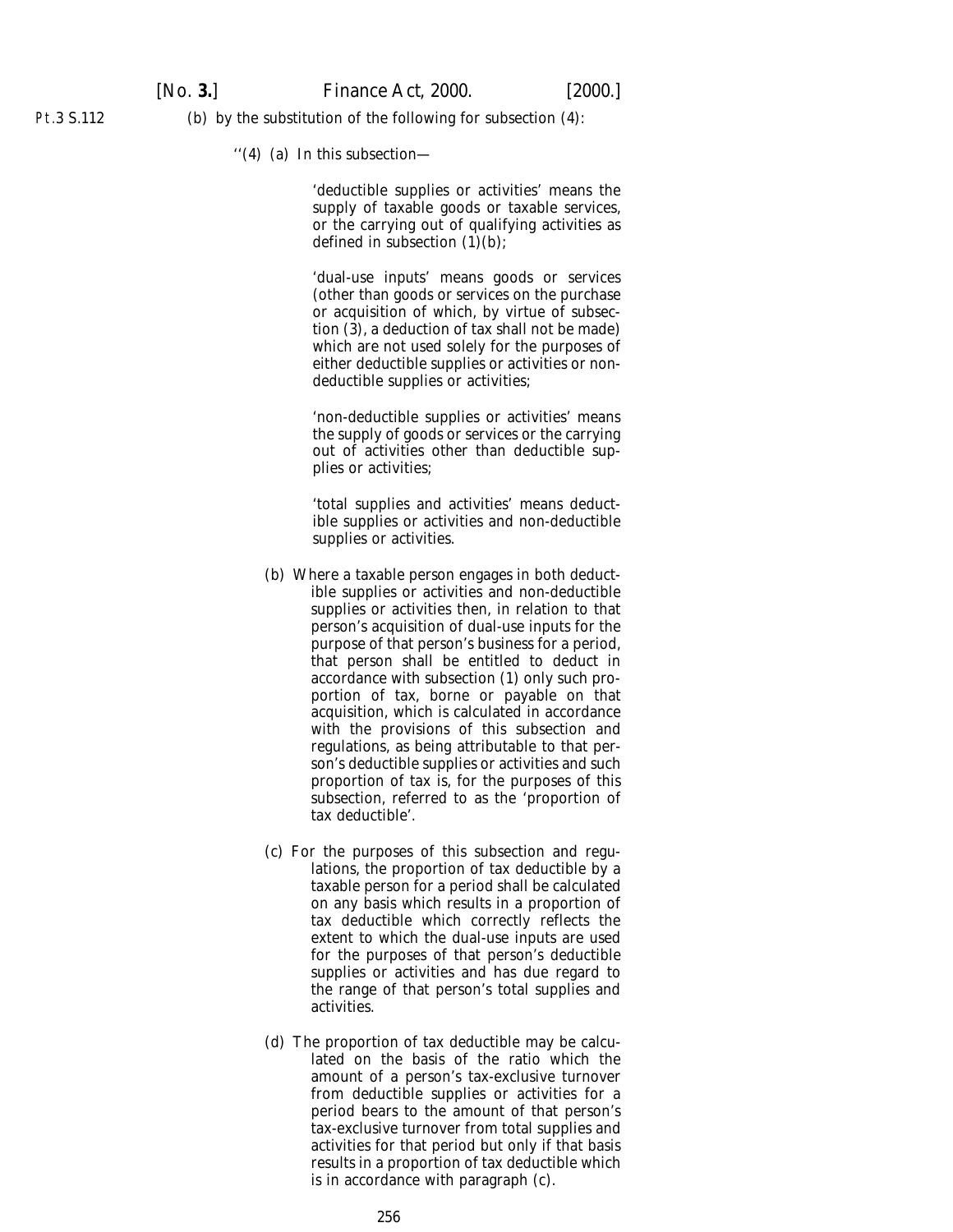[2000.] *Finance Act,* 2000. [*No.* **3.**]

- (*e*) Where it is necessary to do so to ensure that the Pt.3 S.112 proportion of tax deductible by a taxable person is in accordance with paragraph (*c*), a taxable person shall—
	- (i) calculate a separate proportion of tax deductible for any part of that person's business, or
	- (ii) exclude, from the calculation of the proportion of tax deductible, amounts of turnover from incidental transactions by that person of the type specified in paragraph (i) of the First Schedule or amounts of turnover from incidental transactions by that person in immovable goods.
- (*f*) The proportion of tax deductible as calculated by a taxable person for a taxable period may be adjusted in accordance with regulations, if, for the accounting period in which the taxable period ends, that proportion does not correctly reflect the extent to which the dual-use inputs are used for the purposes of that person's deductible supplies or activities or does not have due regard to the range of that person's total supplies and activities.''.

**113.**—Section 12A (inserted by the Act of 1978) of the Principal Amendment of Act is amended in subsection (1) by the substitution of "4.2 per cent" section 12A (special for ''4 per cent'' (inserted by the Act of 1999).

provisions for tax invoiced by flat-rate farmers) of Principal Act.

**114.**—Section 12C (inserted by the Act of 1999) of the Principal Amendment of Act is amended by the insertion of the following subsections after section 12C (special<br>
scheme for subsection (1):

''(1A) A taxable dealer who purchases agricultural machinery from a person where the disposal of that agricultural machinery by such person to such taxable dealer was deemed in accordance with section  $3(5)(c)$  not to be a supply of goods shall, subject to the provisions of this section and in accordance with subparagraph (vi*b*) of paragraph (*a*) of subsection (1) of section 12, be entitled to deduct the residual tax, determined by the formula in subsection (3), contained in the price payable by such taxable dealer in respect of that purchase.

(1B) A person who disposes of agricultural machinery to a taxable dealer where the disposal of that agricultural machinery by such person to such taxable dealer was deemed in accordance with section 3(5)(*c*) not to be a supply of goods shall issue a document to the taxable dealer to whom the disposal is made and shall indicate on the document—

- (*a*) that person's name and address,
- (*b*) the name and address of the taxable dealer,
- (*c*) the date of issue of the document,

agricultural machinery) of

Principal Act.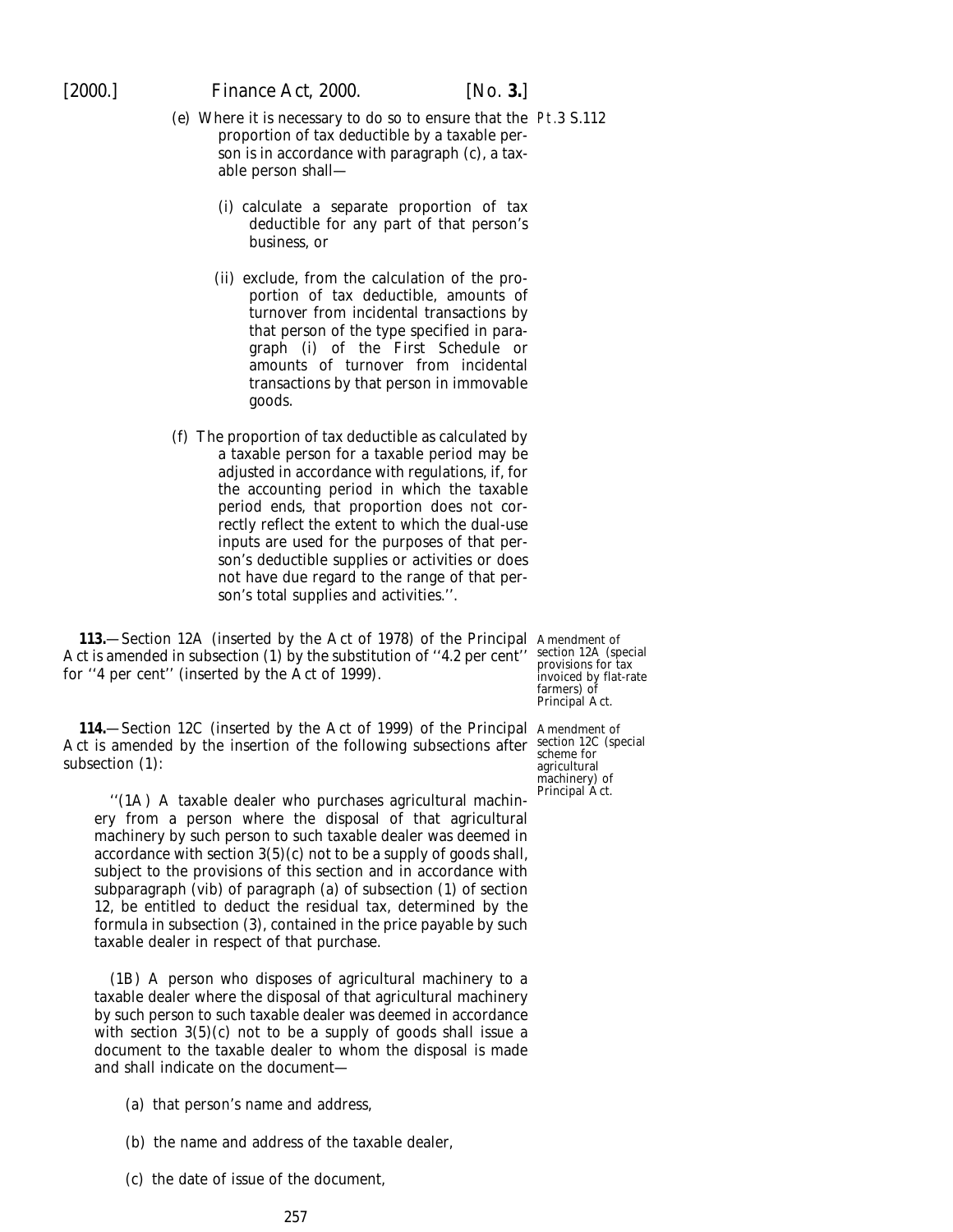- (*d*) a description of the agricultural machinery, including details of the make, model and, where appropriate, the year of manufacture, the engine number and registration number of that machinery,
- (*e*) the consideration for the disposal of the agricultural machinery,
- (*f*) confirmation that the disposal is deemed in accordance with section  $3(5)(c)$  not to be a supply of goods, and
- (*g*) such other particulars as may be specified by regulations, if any.''.

Amendment of section 17 (invoices) of Principal Act. **115.**—Section 17 of the Principal Act is amended by the insertion in subsection (1AB) (inserted by the Finance Act, 1996) after ''subsection (1AA)" of "or section 12C (1B)".

Amendment of section 20 (refund of tax) of Principal Act.

Pt.3 S.114

**116.**—Section 20 of the Principal Act is amended—

- (*a*) by the insertion in subsection (3) of the following paragraph after paragraph (*b*):
	- ''(*bb*) An order under this subsection may, if so expressed, have retrospective effect.'',
- (*b*) by the substitution in subsection (5) of the following paragraph for paragraph (*a*)—
	- ''(*a*) Where, due to a mistaken assumption in the operation of the tax, whether that mistaken assumption was made by a taxable person, any other person or the Revenue Commissioners, a person—
		- (i) accounted, in a return furnished to the Revenue Commissioners, for an amount of tax for which that person was not properly accountable, or
		- (ii) did not, because that person's supplies of goods and services were treated as exempted activities, furnish a return to the Revenue Commissioners and, therefore, did not receive a refund of an amount of tax in accordance with subsection (1), or
		- (iii) did not deduct an amount of tax in respect of qualifying activities, as defined in section  $12(1)(b)$ , which that person was entitled to deduct,

then, in respect of the total amount of tax referred to in subparagraphs (i), (ii) or (iii) (in this subsection referred to as the 'overpaid amount') that person may claim a refund of the overpaid amount and the Revenue Commissioners shall, subject to the provisions of this subsection, refund to the claimant the overpaid amount unless that refund would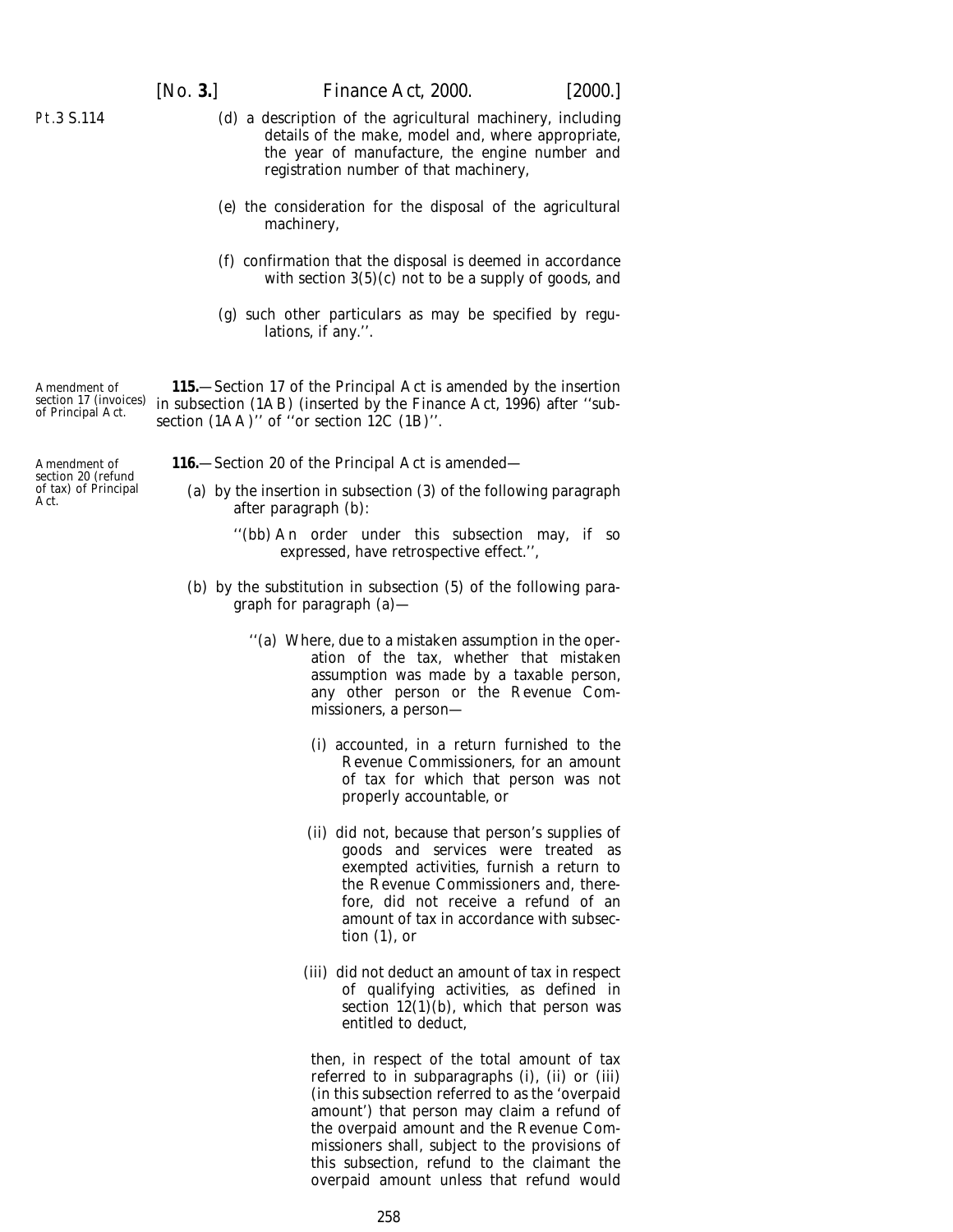259

[2000.] *Finance Act,* 2000. [*No.* **3.**]

result in the unjust enrichment of the Pt.3 S.116

- claimant.'',
- (*c*) by the substitution in subsection  $(5)(d)(i)$  of "a loss of demand for those goods or services, for the period for which the claim is being made'', for ''a loss of turnover'', and
- (*d*) by the substitution in subsection  $(5)(d)(iii)$  of "loss of demand'' for ''loss of turnover''.

**117.**—Section 22 of the Principal Act is amended in subsections Amendment of (1) and (2) by the substitution of "period" for "taxable period"  $\frac{\text{section 22}}{\text{(optimation)}}$ wherever it occurs. (estimation of tax

**118.**—Section 23 (inserted by the Act of 1978) of the Principal Act Amendment of is amended in subsection (1):

- (*a*) by the deletion of "consisting of one taxable period or of due for any period or of  $\frac{d}{dt}$ . two or more consecutive taxable periods'', and
- (*b*) by the deletion of ''the taxable period or periods comprised in''.

**119.**—Section 25 of the Principal Act is amended in clause (i) of Amendment of subsection (2) by the substitution of "periods" for "taxable periods". section 25 (appeals)

**120.**—Section 27 of the Principal Act is amended by the deletion Amendment of of subsection (8).

**121.**—Section 32 of the Principal Act is amended in paragraph (*ag*) Amendment of (inserted by the Act of 1992) of subsection (1) by the deletion of ''by tax-free shops''.

**122.**—The First Schedule to the Principal Act is amended in para-Amendment of graph (xv) (inserted by the Finance Act, 1980) by the insertion after First Schedule to ''Finance Act, 1994,'' of ''of bets of the kind referred to in section 75 of the Finance Act, 1996,''.

**123.**—The Second Schedule to the Principal Act is amended—

- (*a*) by the substitution of the following paragraph for paragraph Principal Act.(i*a*) (inserted by the Finance Act, 1994):
	- ''(i*a*) subject to such conditions and in such amounts as may be specified in regulations,—
		- (*a*) the supply of goods, in a tax-free shop approved by the Revenue Commissioners, to travellers departing the State for a place outside the Community, or
		- (*b*) the supply, other than by means of a vending machine, of food, drink and tobacco products on board a vessel or aircraft to passengers departing the State for another Member State, for consumption on board that vessel or aircraft;'',

due for a taxable period) of Principal Act. section 23

(assessment of tax due for any period)

of Principal Act.

section 27 (fraudulent returns, etc.) of Principal Act.

section 32 (regulations) of Principal Act.

Principal Act.

Amendment of Second Schedule to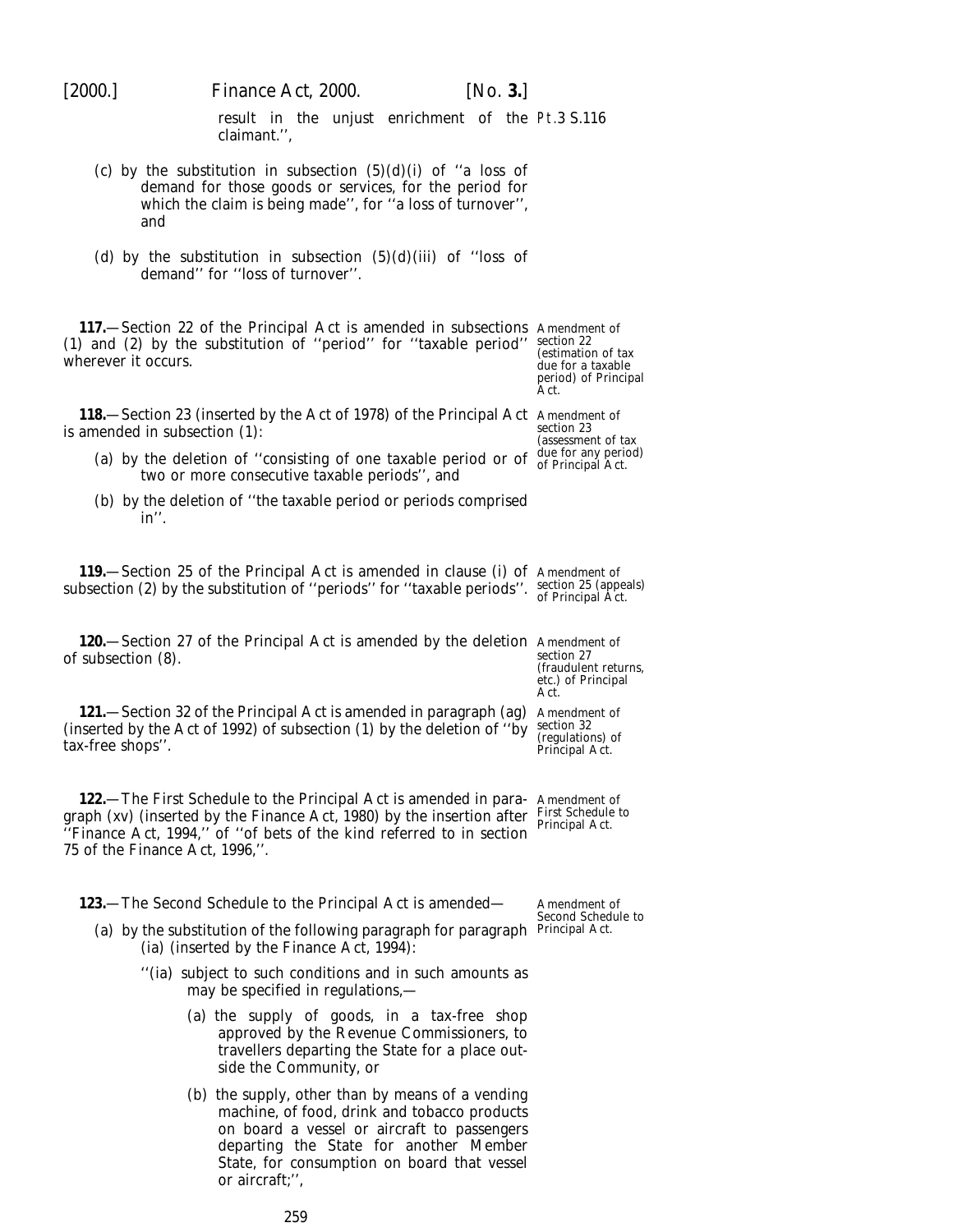- (*b*) by the insertion in paragraph (v*b*) (inserted by the Finance Act, 1993) after ''paragraph (v)'' of ''but not including goods for supply on board such vessels or aircraft to passengers for the purpose of those goods being carried off such vessels or aircraft'', and
- (*c*) by the insertion in subparagraph (*a*) of paragraph (xv*a*) (inserted by the Finance Act, 1998) after ''catalogues'' of '', directories''.

Revocation *(Part 3).*

Pt.3 S.123

**124.**—The European Communities (Value-Added Tax) Regulations, 1999 (S.I. No. 196 of 1999), shall be deemed to have been revoked with effect from 1 July 1999.

## PART 4

## Stamp Duties

Interpretation (*Part* **125.**—In this Part ''Principal Act'' means the Stamp Duties Consolidation Act, 1999.

Amendment of section 81 (relief from stamp duty in respect of transfers to young trained farmers) of Principal Act.

*4*).

**126.**—(1) Section 81 of the Principal Act is amended:

(*a*) by the substitution of the following subsection for subsection (2):

> ''(2) No stamp duty shall be chargeable under or by reference to the heading 'CONVEYANCE or TRANSFER on sale of any property other than stocks or marketable securities or a policy of insurance or a policy of life insurance' in Schedule 1 on any instrument to which this section applies.'',

(*b*) by the substitution of the following subsection for subsection (6):

> ''(6) Subsection (2) shall not apply to an instrument unless it has, in accordance with section 20, been stamped with a particular stamp denoting that it is not chargeable with any duty or that it is duly stamped.'',

- (*c*) by the substitution of the following subsection for subsection (7):
	- ''(7) (*a*) If and to the extent that any person to whom land was conveyed or transferred by any instrument in respect of which relief from duty under this section was allowed—
		- (i) disposes of such land, or part of such land, within a period of 5 years from the date of execution of the instrument, and
		- (ii) does not replace such land with other land within a period of one year from the date of such disposal,

then such person or, where there is more than one such person, each such person, jointly and severally, shall become liable to pay to the Commissioners a penalty equal to the amount of the duty which would have been charged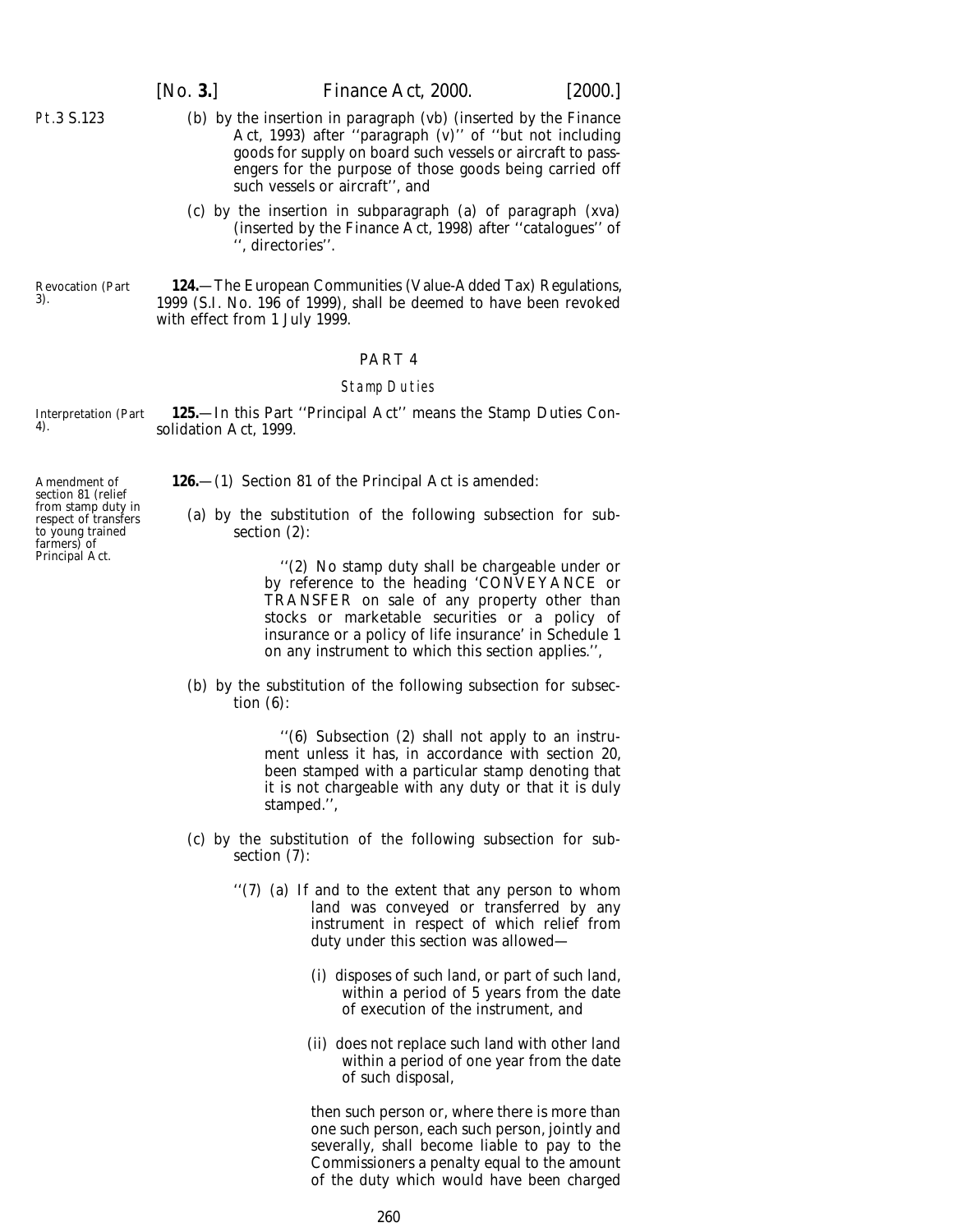[2000.] *Finance Act,* 2000. [*No.* **3.**]

in the first instance if the land disposed of had Pt.4 S.126 been conveyed or transferred by an instrument to which this section had not applied, together with interest on that amount as may so become payable charged at a rate of 1 per cent per month or part of a month from the date of disposal of the land to the date the penalty is remitted.

- (*b*) Where any claim for relief from duty under this section has been allowed and it is subsequently found that a declaration made, or a certificate contained in the instrument, in accordance with subsection (3)—
	- (i) was untrue in any material particular which would have resulted in the relief afforded by this section not being granted, and
	- (ii) was made, or was included, knowing same to be untrue or in reckless disregard as to whether it was true or not,

then any person who made such a declaration, or where a false certificate has been included, the person or persons to whom the land is conveyed or transferred by the instrument, jointly and severally, shall be liable to pay to the Commissioners as a penalty an amount equal to 125 per cent of the duty which would have been charged on the instrument in the first instance had all the facts been truthfully declared and certified, together with interest on that amount as may so become payable charged at a rate of 1 per cent per month or part of a month from the date when the instrument was executed to the date the penalty is remitted.'',

## and

(*d*) in subsection (9) by the substitution of ''31 December 2002'' for ''31 December 1999''.

(2) *Subsection (1)* shall apply and have effect in relation to instruments executed on or after 1 January 2000.

**127.**—(1) Section 86 of the Principal Act is amended in paragraph Amendment of  $(b)$ —

- (*a*) by the substitution of ''ICC Bank public limited company'' for ''Industrial Credit Corporation p.l.c.'', and
- (b) by the deletion of "Bord Telecom Eireann,".
- (2) (*a*) *Subsection (1)(a)* shall have effect in relation to transfers of loan stock executed on or after 10 February 2000.
	- (*b*) *Subsection (1)(b)* shall have effect in relation to transfers of loan stock executed where the loan stock was issued on or after 10 February 2000.

section 86 (exemption from stamp duty in respect of certain loan stock) of Principal Act.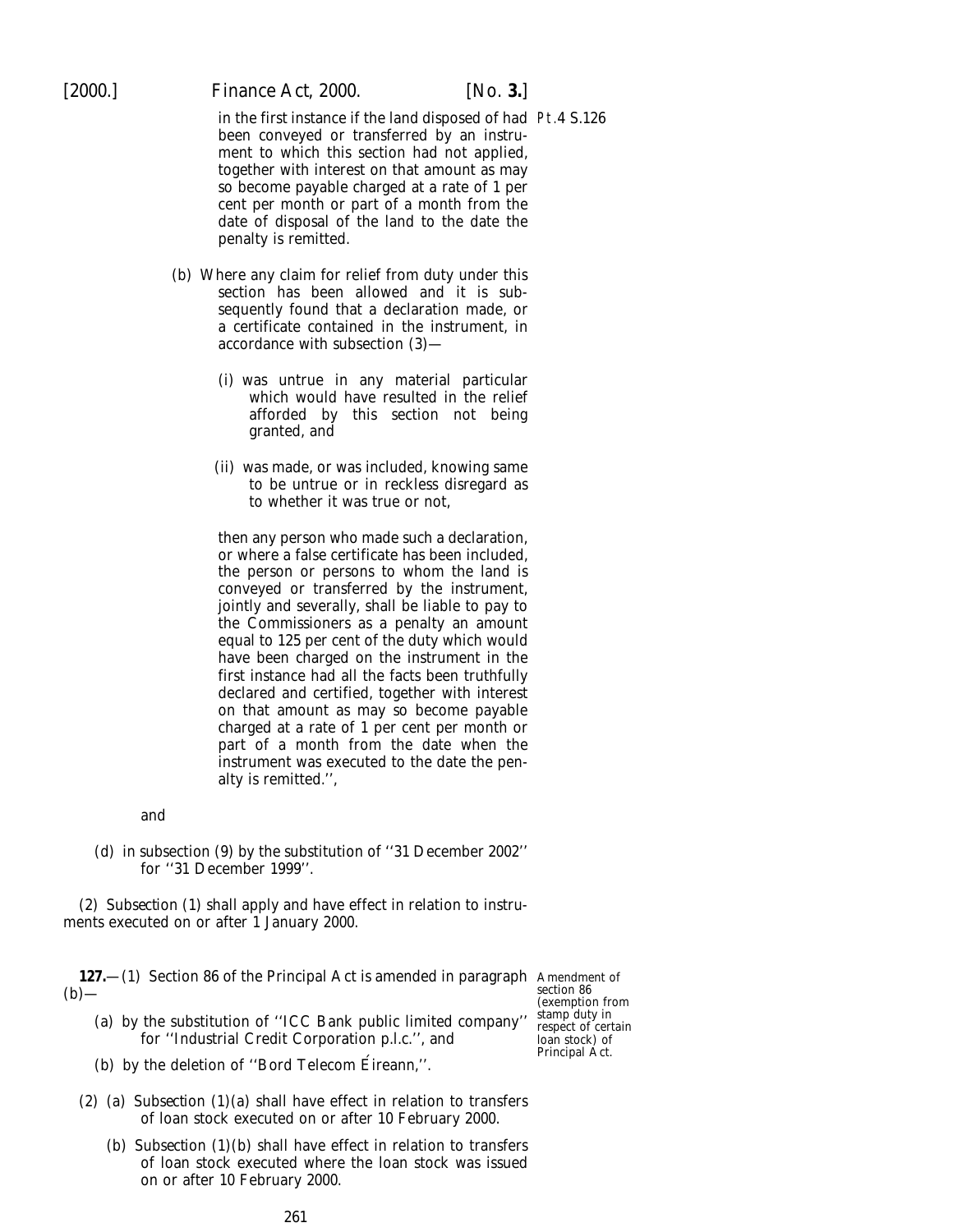**128.**—(1) Section 87 of the Principal Act is amended—

(*a*) in subsection  $(1)$ —

- (i) by the deletion of the definition of ''stock'' and the definition of ''stock borrower'', and
- (ii) by the substitution of the following definition for the definition of ''stock borrowing'':

'' 'stock borrowing' means a transaction in which a person other than an individual (in this section referred to as the 'stock borrower')—

- (*a*) obtains stock from another person other than an individual (in this section referred to as the 'lender'), and
- (*b*) gives an undertaking to provide to the lender, not later than 6 months after the date on which the said stock borrower obtained the stock referred to in paragraph (a), equivalent stock;'',
- (*b*) in subsection (3) by the substitution of ''6 months'' for ''3 months'' in both places where it occurs, and
- $(c)$  in subsection  $(4)$ 
	- (i) by the insertion of '', for a period of 3 years from the date of the stock borrowing,'' after ''maintain'', and
	- (ii) by the deletion of paragraph (*a*).
- (2) (*a*) *Paragraphs (a)* and *(b)* of *subsection (1)* shall apply to stock borrowing transactions entered into on or after 6 April 1999, and
	- (*b*) *Subsection (1)(c)* shall apply to stock borrowing transactions entered into on or after 10 February 2000.

**129.**—(1) The Principal Act is amended in Part 7 by the insertion in Chapter 2 of the following section after section 87:

 $"87A.$ —(1) In this section—

'equivalent stock' has the meaning assigned to it by section 87 subject to references—

- (*a*) to 'obtained from the lender' being read as 'transferred to the repo buyer',
- (*b*) to 'stock borrowing' being read as 'stock transfer',
- (*c*) to 'lender' being read as 'repo seller',
- (*d*) to 'stock borrower' being read as 'repo buyer',
- (*e*) to 'borrowed stock' being read as 'stock transferred', and
- (*f*) to 'borrower' being read as 'repo buyer';

Pt.4

Amendment of section 87 (stock borrowing) of Principal Act.

Stock repo.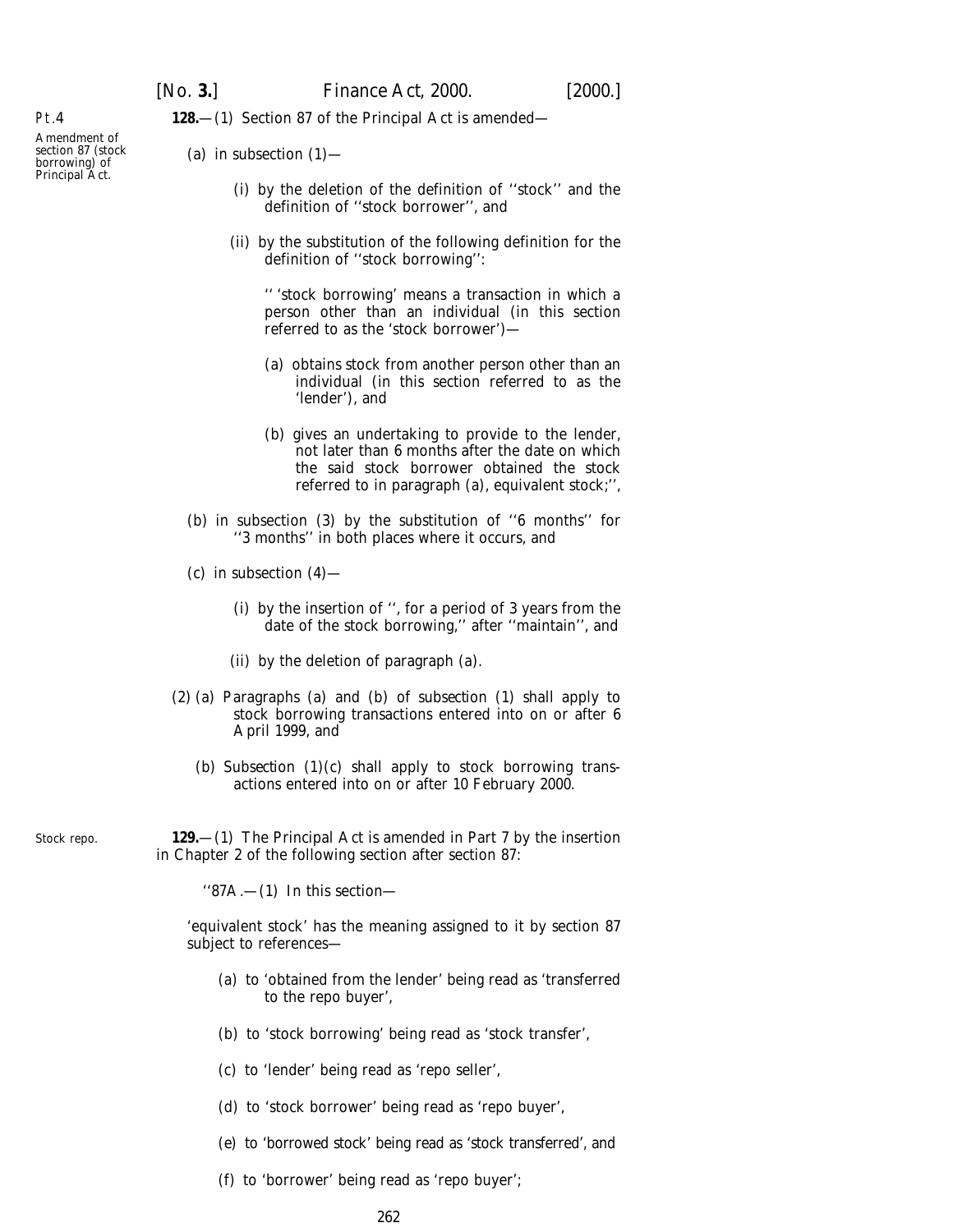'repurchase agreement' means an agreement between a person Pt.4 S.129 other than an individual (in this section referred to as the 'repo seller') and another person other than an individual (in this section referred to as the 'repo buyer') whereby the repo seller agrees to sell stock to the repo buyer on terms that the repo seller will repurchase, and the repo buyer will resell, equivalent stock not later than 6 months after the date of the stock transfer;

'stock return' means a transaction or transactions whereby a repo buyer conveys equivalent stock to a repo seller in pursuance of a repurchase agreement and within the 6 month time limit referred to in the repurchase agreement;

'stock transfer' means a transaction whereby a repo seller conveys stock to a repo buyer in pursuance of a repurchase agreement.

(2) Stamp duty shall not be chargeable on a stock transfer or on a stock return.

(3) If and to the extent that the repo seller does not repurchase or cause to be repurchased from the repo buyer before the expiration of the period of 6 months from the date of the stock transfer equivalent stock the repo buyer shall pay to the Revenue Commissioners within 14 days after the expiration of that period the amount of ad valorem duty which would have been chargeable on the stock so transferred if this section had not been enacted.

(4) If any repo buyer fails to duly pay any sum which that repo buyer is liable to pay under subsection (3), that sum, together with—

- (*a*) interest on that sum at the rate of 1 per cent per month or part of a month from the first day after the expiration of the period of 6 months referred to in subsection (3) to the date of payment of that sum, and
- (*b*) by means of further penalty, a sum equal to 1 per cent of the duty for each day the duty remains unpaid,

shall be recoverable from the repo buyer as a debt due to the Minister for Finance for the benefit of the Central Fund.

(5) Every repo buyer shall maintain, for a period of 3 years from the date of the stock transfer, separate records of each stock transfer and any stock return made in respect of that stock transfer and such records shall include, in respect of each stock transfer, the following:

- (*a*) the name and address of the repo seller;
- (*b*) the type, nominal value, description and amount of the stock transferred by the repo seller;
- (*c*) the date on which the stock was transferred to the repo buyer;
- (*d*) the date on which equivalent stock should be repurchased by the repo seller;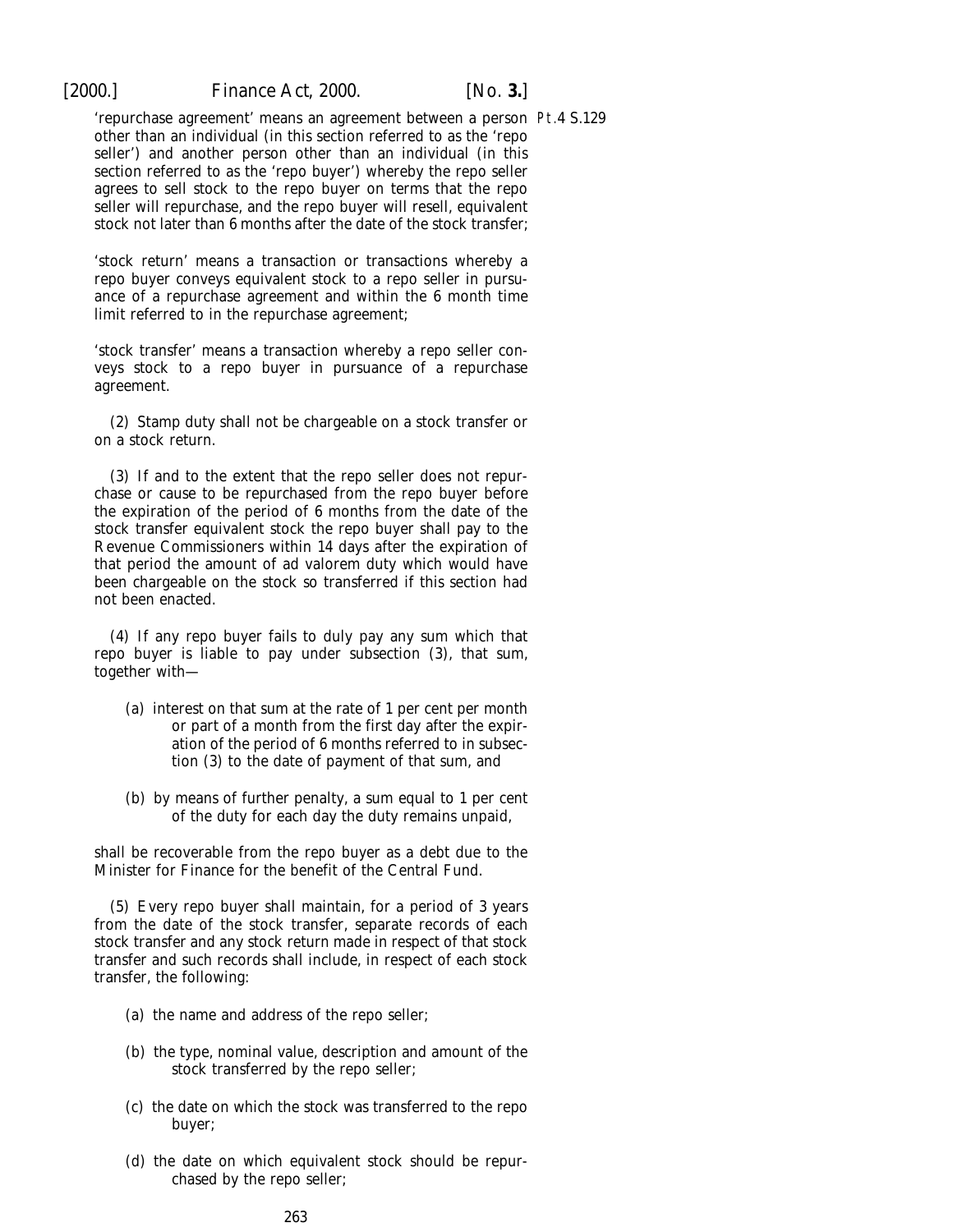- (*e*) the type, nominal value, description and amount of the stock returned by the repo buyer to the repo seller and the date of such return;
- (*f*) where paragraph (*a*), (*b*), (*c*), (*d*), (*e*), (*f*), (*g*) or (*h*) of the definition of 'equivalent stock' applies, full details of that equivalent stock.''.
- (2) This section shall apply—
	- (*a*) in relation to subsections (1) and (2) of section 87A, to a stock transfer and a stock return in respect of such stock transfer each of which are executed on or after 6 April 1999, and
	- (*b*) in relation to subsections (3), (4) and (5) of section 87A, to a stock transfer and a stock return in respect of such stock transfer each of which are executed on or after 10 February 2000.

**130.**—(1) The Principal Act is amended by the insertion of the following section after section 88:

''88A.—Stamp duty shall not be chargeable on any conveyance or transfer of assets in respect of which no chargeable gain accrues by virtue of section 739A (inserted by the *Finance Act, 2000*) of the Taxes Consolidation Act, 1997.''.

(2) This section shall apply and have effect in relation to a conveyance or transfer executed on or after the date of the passing of this Act.

**131.**—(1) Section 97 of the Principal Act is amended in subsection (2):

- (*a*) by the deletion in subparagraph (i) of paragraph (*a*) of ''or'',
- (*b*) by the substitution in subparagraph (ii) of paragraph (*a*) of ''1996, or'' for ''1996.'', and
- (*c*) by the insertion of the following subparagraph after subparagraph (ii):
	- ''(iii) to an order or other determination to like effect, which is analogous to an order referred to in subparagraph  $(i)$  or  $(ii)$ , of a court under the law of another territory made under or in consequence of the dissolution of a marriage, being a dissolution that is entitled to be recognised as valid in the State.''.

(2) This section shall apply to an order or other determination to like effect where the order or the determination is made on or after 10 February 2000.

Relief in respect of certain payments of stamp duty.

**132.**—(1) The Principal Act is amended in Part 8 by the insertion of the following section after section 120:

''120A.—The statement required to be delivered pursuant to this Part in respect of a transaction specified in section 116(1)(*c*) shall, in any case where, within the period of 4 years immediately before the date of the transaction and on or after 4 August 1973, there has been a reduction in the issued capital of the capital company concerned as a result of losses sustained by the

Amendment of section 97 (certain transfers following the dissolution of a marriage) of Principal Act.

Reorganisation of undertakings for collective investment.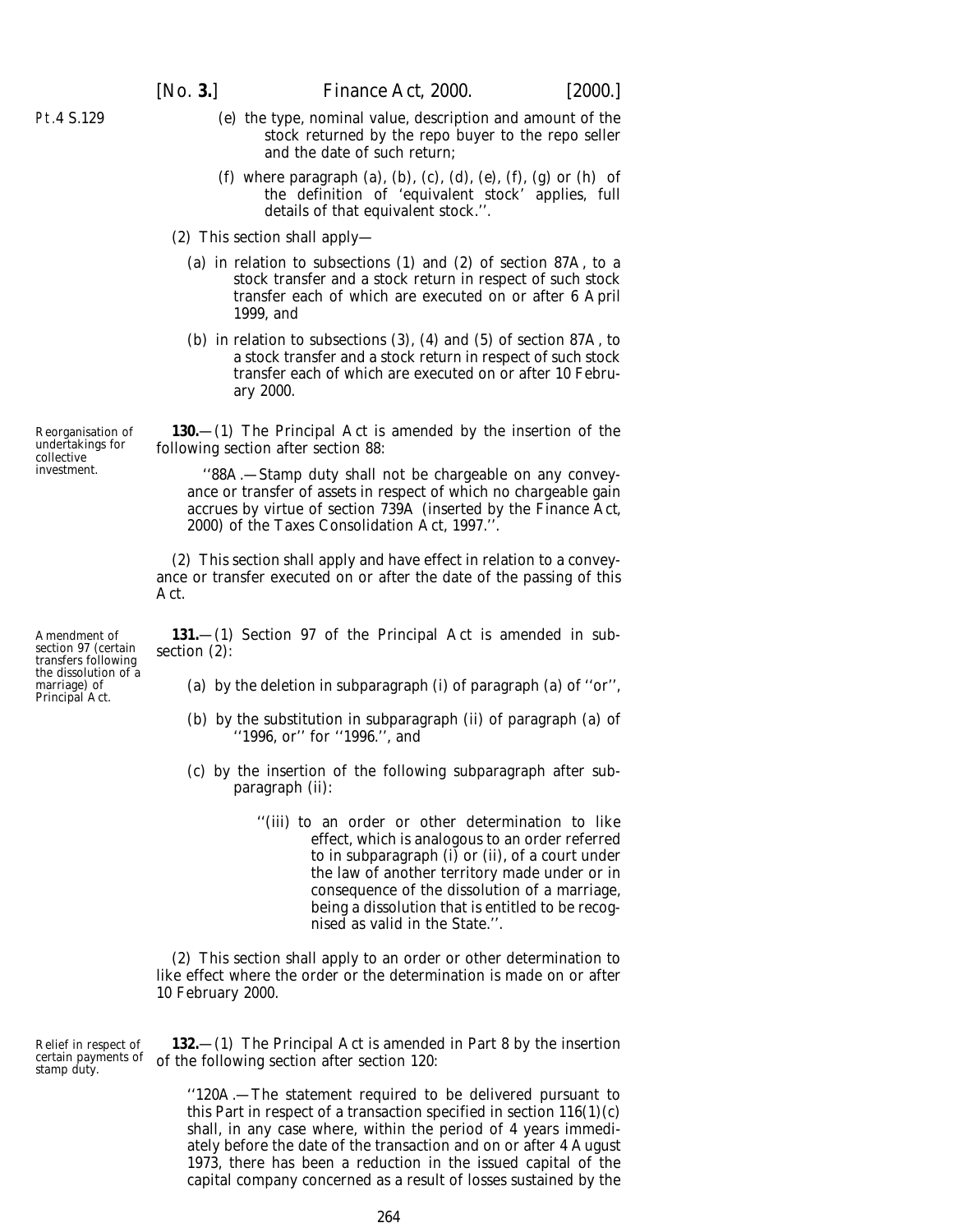[2000.] *Finance Act,* 2000. [*No.* **3.**]

company, be charged at the rate of zero per cent in respect of Pt.4 S.132 so much of the amount determined in accordance with section 118 as corresponds to the reduction in issued capital or to so much of the reduction in issued capital to which the rate of zero per cent had not been applied in respect of an earlier transaction occurring since the reduction in capital.''.

(2) This section shall apply and have effect in relation to transactions executed on or after 15 December 1999.

**133.**—(1) Schedule 1 to the Principal Act, is amended—

Amendment of Schedule 1 to

(a) by the substitution under the Heading "CONVEYANCE or Principal Act. TRANSFER on sale of any property other than stocks or marketable securities or a policy of insurance or a policy of life insurance'' of the following paragraph for paragraph (15):

''(15) Where in the case of a conveyance or transfer on sale or in the case of a conveyance or transfer operating as a voluntary disposition inter vivos the instrument contains a certificate by the party to whom the property is being conveyed or transferred to the effect that the person becoming entitled to the entire beneficial interest in the property (or, where more than one person becomes entitled to a beneficial interest in the property, each of them) is related to the person or each of the persons immediately theretofore entitled to the entire beneficial interest in the property in one or other of the following ways, that is, as a lineal descendant, parent, grandparent, step-parent, husband or wife, brother or sister of a parent or brother or sister, or lineal descendant of a parent, husband or wife or brother or sister ... ... a duty of an

amount equal to one-half of the ad valorem stamp duty which, but for the provisions of this paragraph, would be chargeable under this heading but where the calculation results in an amount which is not a multiple of £1 the amount so calculated shall be rounded up to the nearest £.'',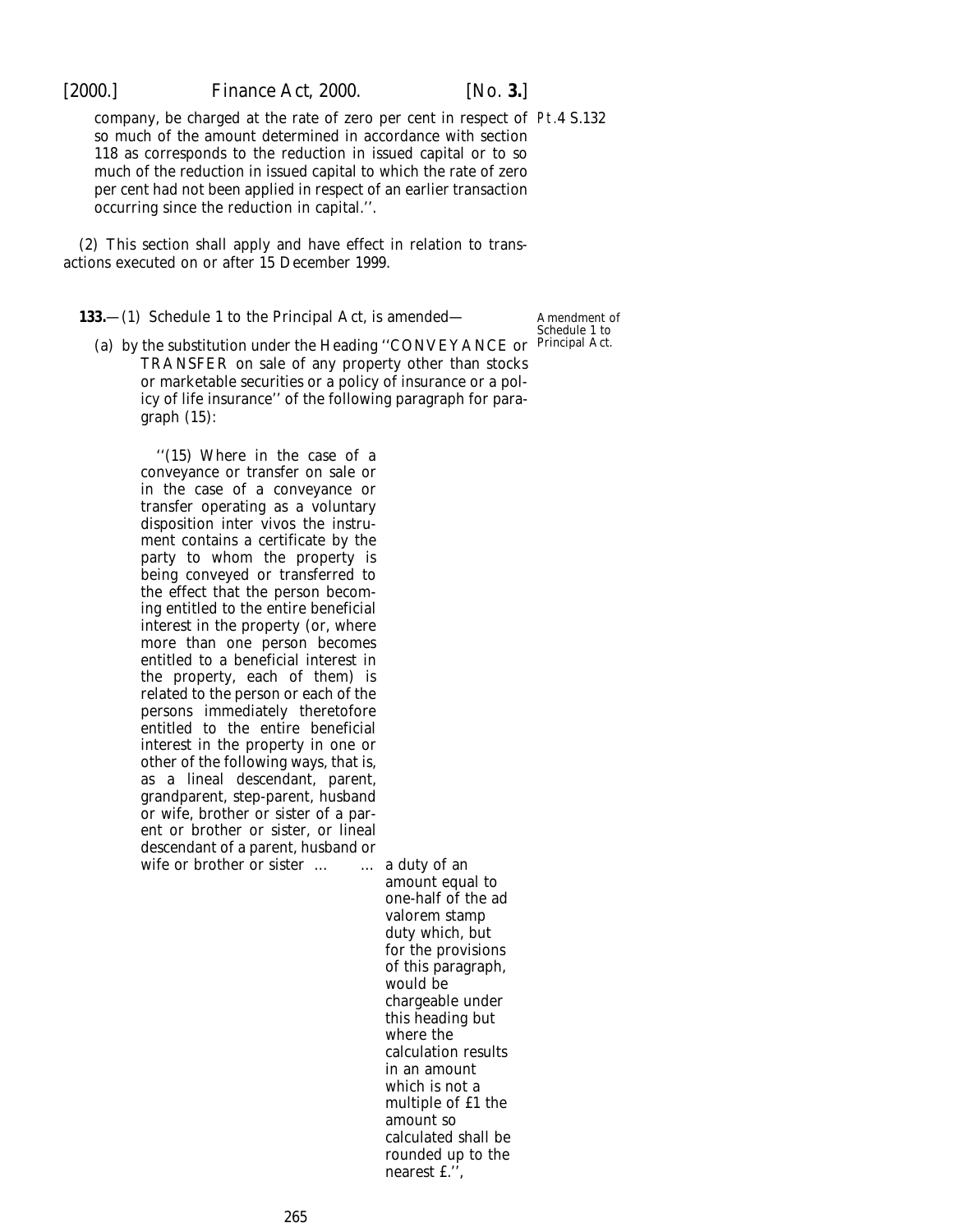and

- (2) (*a*) *Subsection (1)(a)* shall have effect in relation to instruments executed on or after 10 February 2000.
	- (*b*) *Subsection (1)(b)* shall have effect in relation to instruments executed on or after 1 December 1999.

## PART 5

## Residential Property Tax

**134.**—(1) Section 100 of the Finance Act, 1983, is amended in subsection (1) by the substitution in the definition of ''general exemption limit'' of ''£300,000'' for ''£200,000'' (inserted by the Finance Act, 1999) and of ''2000'' for ''1999'' (as so inserted).

(2) This section shall have effect in relation to any valuation date (within the meaning of section 95(1) of the Finance Act, 1983) occurring on or after 5 April 2000.

**135.**—(1) Section 110A (inserted by the Finance Act, 1993) of the Finance Act, 1983, is amended by the insertion of the following subsection after subsection (11):

''(12) Subsection (2) of this section shall not apply to the sale of an estate or interest in residential property which has been previously acquired after 5 April 1996 by a bona fide purchaser for full consideration in money or money's worth.''.

(2) This section shall apply and have effect in relation to the sale of an estate or interest in residential property (within the meaning of Part VI of the Finance Act, 1983) completed after 10 February 2000.

## PART 6

#### Capital Acquisitions Tax

Interpretation (*Part 6*).

**136.**—In this Part ''Principal Act'' means the Capital Acquisitions Tax Act, 1976.

Amendment of section 2 (interpretation) of Principal Act.

- **137.**—(1) Section 2 of the Principal Act is amended by the insertion after subsection (5) of the following subsection:
	- ''(5A) For the purposes of this Act—
		- (*a*) a reference to a person being resident in the State on a particular date shall be construed as a reference to that person being resident in the State in the year of assessment in which that date falls (but, for those purposes, the provisions of Part 34 of the Taxes Consolidation Act, 1997, relating to residence of individuals shall not be construed as requiring a year of assessment to have elapsed before a determination of whether or not a

Amendment of section 100 (market value exemption limit) of Finance Act, 1983.

Pt.4 S.133

Amendment of section 110A (clearance on sale of certain residential property) of Finance Act, 1983.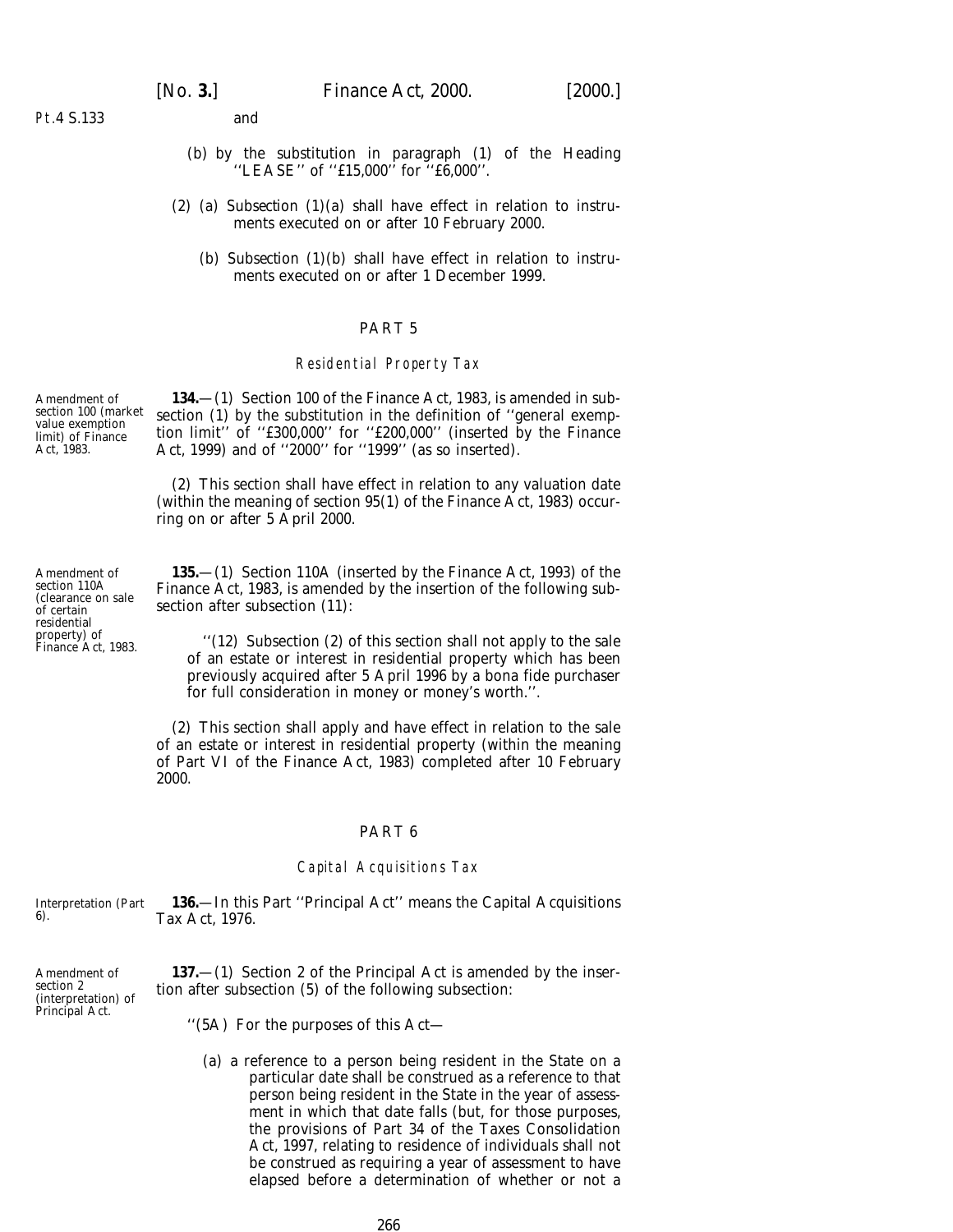person is resident in the State on a date falling in that Pt.6 S.137 year may be made), and

(*b*) a reference to a person being ordinarily resident in the State on a particular date shall be construed as a reference to that person being ordinarily resident in the State in the year of assessment in which that date falls.''.

(2) This section shall have effect in relation to gifts or inheritances taken on or after 1 December 1999.

**138.**—(1) Section 6 of the Principal Act is amended by—

Amendment of section 6 (taxable gift) of Principal

- (*a*) the substitution of the following subsection for sub-Act.section  $(1)$ :
	- ''(1) In this Act 'taxable gift' means—
		- (*a*) in the case of a gift, other than a gift taken under a discretionary trust, where the disponer is resident or ordinarily resident in the State at the date of the disposition under which the donee takes the gift, the whole of the gift;
		- (*b*) in the case of a gift taken under a discretionary trust where the disponer is resident or ordinarily resident in the State at the date of the disposition under which the donee takes the gift or at the date of the gift or was (in the case of a gift taken after the death of the disponer) so resident or ordinarily resident at the date of that death, the whole of the gift;
		- (*c*) in the case where the donee is resident or ordinarily resident in the State at the date of the gift, the whole of the gift; and
		- (*d*) in any other case, so much of the property of which the gift consists as is situate in the State at the date of the gift.'',
- (*b*) the substitution of the following subsections for subsection (3):

''(3) For the purposes of subsection (1), a person who is not domiciled in the State on a particular date shall be treated as not resident and not ordinarily resident in the State on that date unless—

- (*a*) that date occurs on or after 1 December 2004,
- (*b*) that person has been resident in the State for the 5 consecutive years of assessment immediately preceding the year of assessment in which that date falls, and
- (*c*) that person is either resident or ordinarily resident in the State on that date.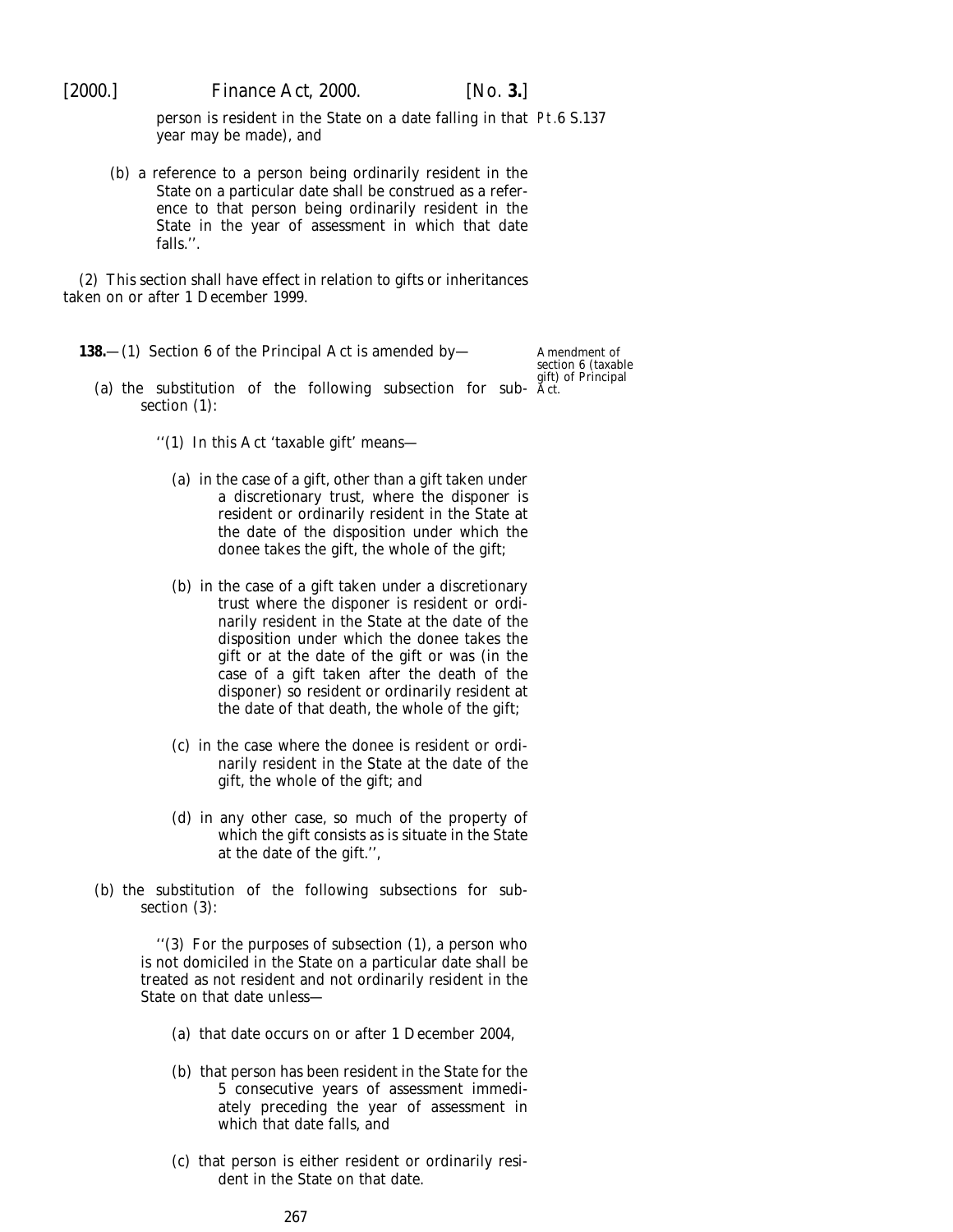Pt.6 S.138

(4) (*a*) In this subsection—

'company' means a private company within the meaning assigned to it by section 16(2);

'company controlled by the donee' has the same meaning as is assigned to 'company controlled by the donee or successor' by section 16(3);

'share' has the meaning assigned to it by section 16(2).

(*b*) For the purposes of subsection  $(1)(d)$ , a proportion of the market value of any share in a private company incorporated outside the State which (after the taking of the gift) is a company controlled by the donee shall be deemed to be a sum situate in the State and shall be the amount determined by the following formula—

$$
A \times \frac{B}{C}
$$

where—

- A is the market value of that share at the date of the gift ascertained under section 16,
- B is the market value of all property in the beneficial ownership of that company which is situate in the State at the date of the gift, and
- C is the total market value of all property in the beneficial ownership of that company at the date of the gift.
- (*c*) Paragraph (*b*) shall not apply in a case where the disponer was domiciled outside the State at all times up to and including the date of the gift or, in the case of a gift taken after the death of the disponer, up to and including the date of that death or where the share in question is actually situate in the State at the date of the gift.''.

(2) Subject to *subsection (3)*, this section shall have effect in relation to gifts taken on or after 1 December 1999.

(3) Notwithstanding *subsection (2)*, this section shall not have effect in relation to a gift taken under a disposition where the date of the disposition is before 1 December 1999.

Amendment of section 12 (taxable inheritance) of Principal Act.

**139.**—(1) Section 12 of the Principal Act is amended by—

(*a*) the substitution of the following subsection for subsection (1):

''(1) In this Act, 'taxable inheritance' means—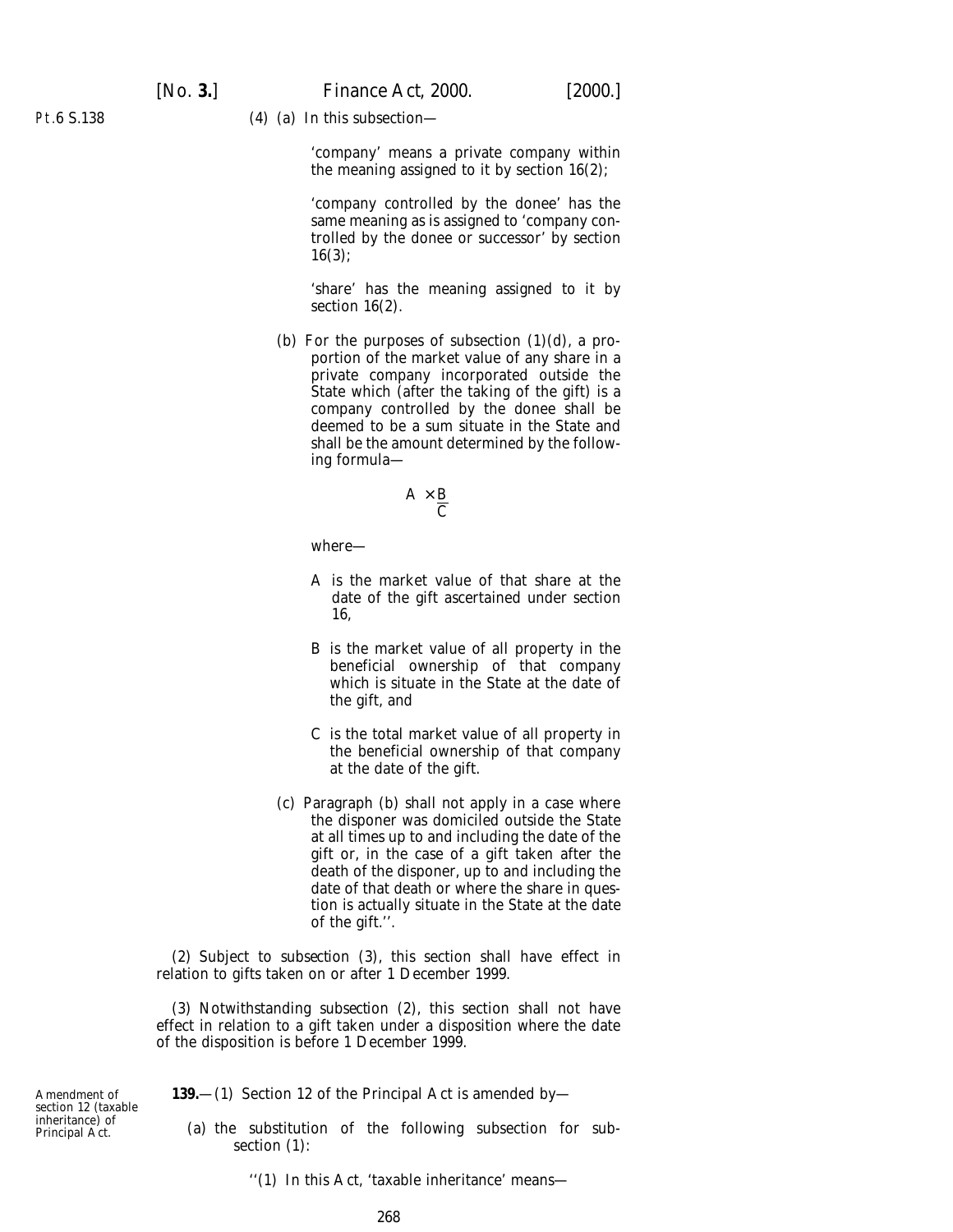- (*a*) in the case where the disponer is resident or Pt.6 S.139 ordinarily resident in the State at the date of the disposition under which the successor takes the inheritance, the whole of the inheritance;
- (*b*) in the case where the successor (not being a successor in relation to a charge for tax arising by virtue of section 106 of the Finance Act, 1984, section 103 of the Finance Act, 1986, or section 110 of the Finance Act, 1993) is resident or ordinarily resident in the State at the date of the inheritance, the whole of the inheritance; and
- (*c*) in any case, other than a case referred to in paragraph (*a*) or (*b*), where at the date of the inheritance—
	- (i) the whole of the property—
		- (I) which was to be appropriated to the inheritance; or
		- (II) out of which property was to be appropriated to the inheritance,

was situate in the State, the whole of the inheritance;

- (ii) a part or proportion of the property—
	- (I) which was to be appropriated to the inheritance; or
	- (II) out of which property was to be appropriated to the inheritance,

was situate in the State, that part or proportion of the inheritance.'',

- (*b*) in subsection (2), by the substitution of "subsection  $(1)(c)$ " for "subsection  $(1)(b)$ ",
- (*c*) the insertion of the following subsections after subsection (2):

''(3) For the purposes of subsection (1), a person who is not domiciled in the State on a particular date shall be treated as not resident and not ordinarily resident in the State on that date unless—

- (*a*) that date occurs on or after 1 December 2004,
- (*b*) that person has been resident in the State for the 5 consecutive years of assessment immediately preceding the year of assessment in which that date falls, and
- (*c*) that person is either resident or ordinarily resident in the State on that date.
- (4) (*a*) In this subsection—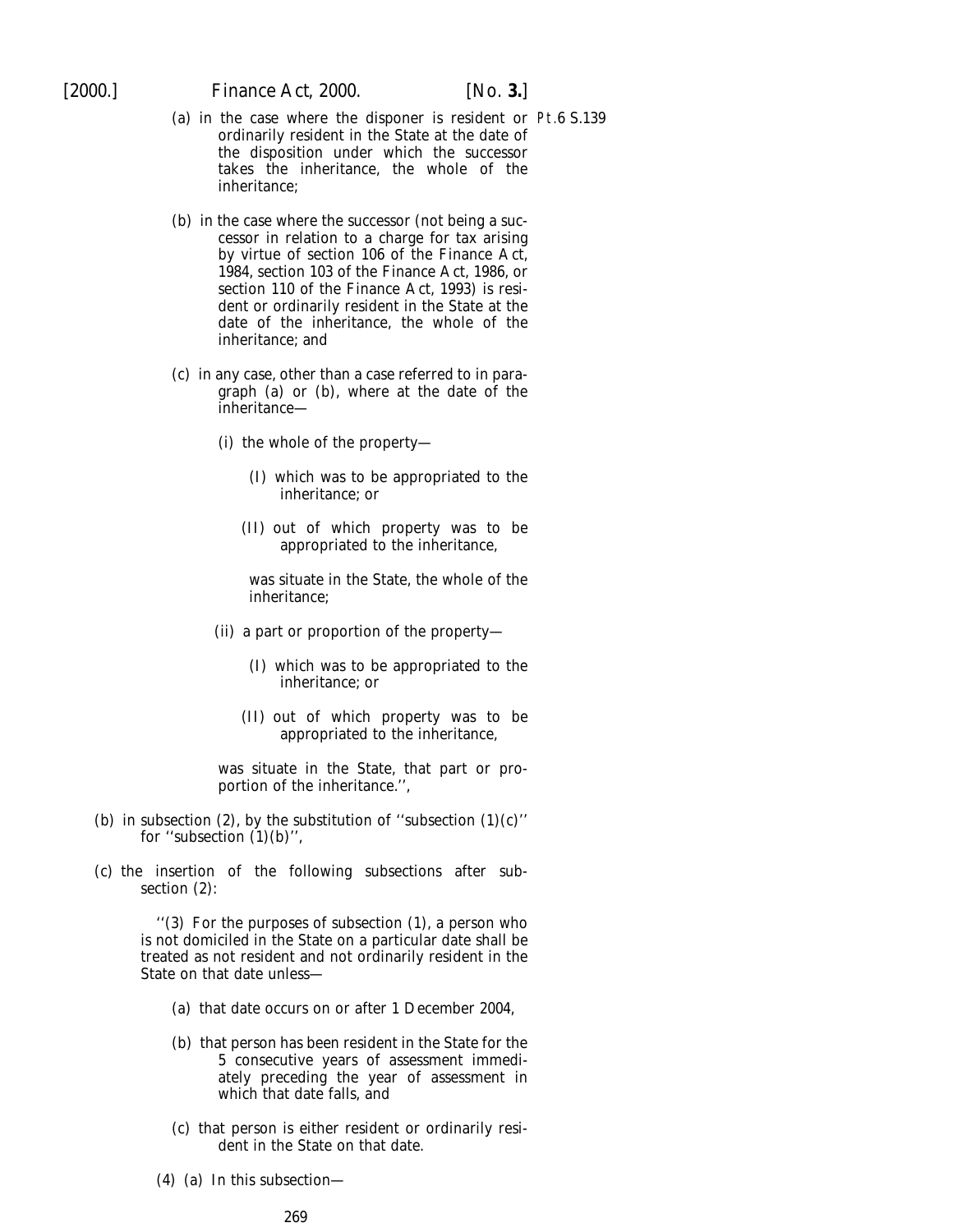[*No.* **3.**] *Finance Act,* 2000. [2000.]

'company' means a private company within the meaning of section 16(2);

'company controlled by the successor' has the same meaning as is assigned to 'company controlled by the donee or successor' by section 16(3);

'share' has the meaning assigned to it by section 16(2).

(*b*) For the purposes of subsection  $(1)(b)$ , a proportion of the market value of any share in a private company incorporated outside the State which (after the taking of the inheritance) is a company controlled by the successor shall be deemed to be a sum situate in the State and shall be the amount determined by the following formula—

$$
A \times \frac{B}{C}
$$

where—

- A is the market value of that share at the date of the inheritance ascertained under section 16,
- B is the market value of all property in the beneficial ownership of that company which is situate in the State at the date of the inheritance, and
- C is the total market value of all property in the beneficial ownership of that company at the date of the inheritance.
- (*c*) Paragraph (*b*) shall not apply in a case where the disponer was not domiciled in the State at the date of the disposition under which the successor takes the inheritance or where the share in question is actually situate in the State at the date of the inheritance.''.

(2) Subject to *subsection (3)*, this section shall have effect in relation to inheritances taken on or after 1 December 1999.

(3) Notwithstanding *subsection (2)*, this section shall not have effect in relation to an inheritance taken under a disposition where the date of the disposition is before 1 December 1999.

Amendment of section 19 (value of agricultural property) of Principal Act.

- **140.**—(1) Section 19 of the Principal Act is amended—
	- (*a*) by the substitution of the following definition for the definition of "farmer" in subsection  $(1)$ :

'''farmer', in relation to a donee or successor, means an individual who is domiciled in the State and in respect of whom not less than 80 per cent of the market value of the property to which the individual is beneficially entitled in possession is represented by the market value of property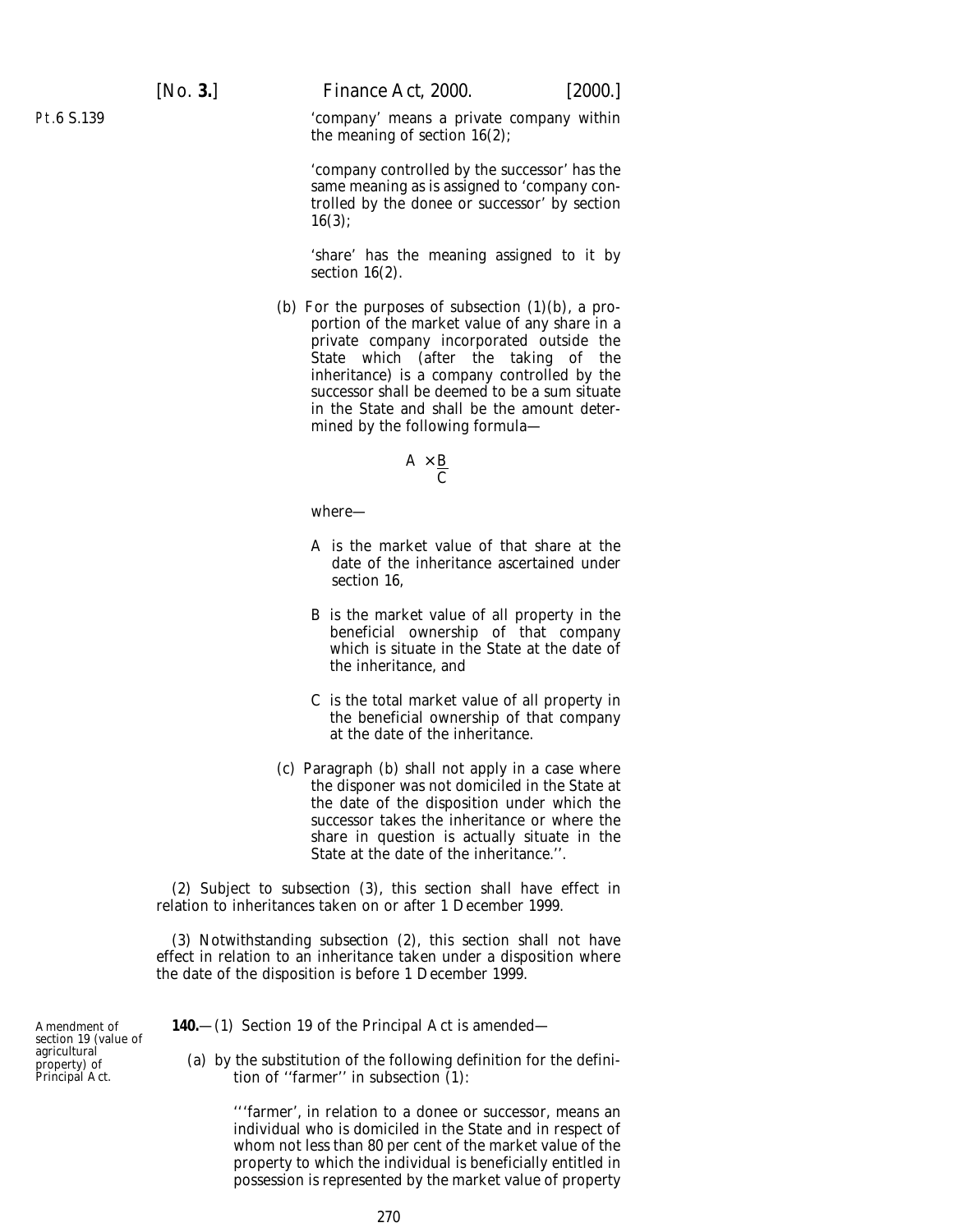in the State which consists of agricultural property, and, Pt.6 S.140 for the purposes of this definition—

- (*a*) no deduction shall be made from the market value of property for any debts or encumbrances, and
- (*b*) an individual shall be deemed to be beneficially entitled in possession to—
	- (i) an interest in expectancy, notwithstanding the definition of 'entitled in possession' in section 2, and
	- (ii) property which is subject to a discretionary trust under or in consequence of a disposition made by the individual where the individual is an object of the trust.'',
- (*b*) in subsection (5), by the substitution of the following paragraph for paragraph (*a*):
	- ''(*a*) The agricultural value shall cease to be applicable to agricultural property, other than crops, trees or underwood, if and to the extent that such property, or any agricultural property which directly or indirectly replaces such property—
		- (i) is sold or compulsorily acquired within the period of 6 years after the date of the gift or the date of the inheritance; and
		- (ii) is not replaced, within a year of the sale or compulsory acquisition, by other agricultural property,

and tax shall be chargeable in respect of the gift or inheritance as if the property were not agricultural property:

Provided that this paragraph shall not have effect where the donee or successor dies before the property is sold or compulsorily acquired.''.

(2) *Paragraph (a)* of *subsection (1)* shall have effect in relation to gifts or inheritances taken on or after 10 February 2000, and *paragraph (b)* of *subsection (1)* shall have effect where the sale or compulsory acquisition which causes the agricultural value to cease to be applicable occurs on or after 10 February 2000.

**141.**—(1) Section 36 of the Principal Act is amended—

Amendment of section 36 (delivery of returns) of

(*a*) by the substitution of the following subsection for subsection Principal Act. $(4):$ 

''(4) Subsection (2) applies to a charge for tax arising by reason of the provisions of section 106 of the Finance Act, 1984, and to any other gift where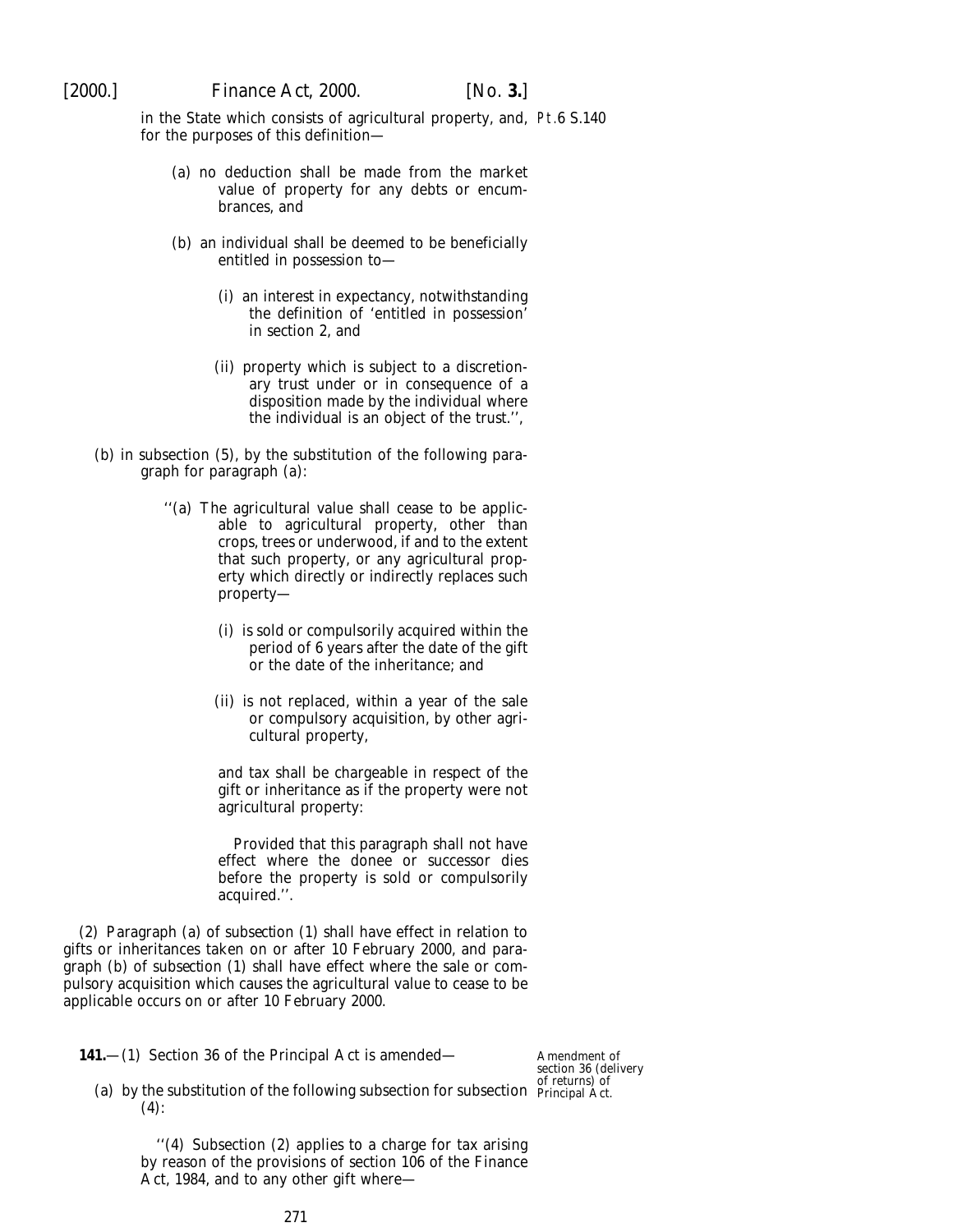Pt.6 S.141

## [*No.* **3.**] *Finance Act,* 2000. [2000.]

- (*a*) the aggregate of the taxable values of all taxable gifts taken by the donee on or after 2 December 1988, which have the same group threshold (as defined in the Second Schedule) as that other gift, exceeds an amount which is 80 per cent of the threshold amount (as defined in the Second Schedule) which applies in the computation of tax on that aggregate; or
- (*b*) the donee or, in a case to which section 23(1) applies, the transferee (within the meaning of, and to the extent provided for by, that section) is required by notice in writing by the Commissioners to deliver a return,

and for the purposes of this subsection, a reference to a gift includes a reference to a part of a gift or to a part of a taxable gift, as the case may be.'',

- (*b*) by the substitution of the following paragraph for paragraph (*a*) of subsection (14):
	- ''(*a*) the taxable value of the taxable gift exceeds an amount which is 80 per cent of the group threshold (as defined in the Second Schedule) which applies in relation to that gift for the purposes of the computation of the tax on that gift.''.

(2) This section shall have effect in relation to gifts or inheritances taken on or after 1 December 1999.

**142.**—Section 48 of the Principal Act is amended by—

(*a*) the substitution of the following subsections for subsections (3), (4) and (5):

> ''(3) The Commissioners shall, on application to them by a person who is an accountable person in respect of any of the property of which a taxable gift or taxable inheritance consists, if they are satisfied that the tax charged on the property in respect of the taxable gift or taxable inheritance has been or will be paid, or that there is no tax so charged, give a certificate to the person, in such form as they think fit, to that effect.

> (3A) Where a person who is an accountable person in respect of the property of which a taxable gift or taxable inheritance consists has—

- (*a*) delivered to the Commissioners, a full and true return of all the property comprised in the gift or inheritance on the valuation date and such particulars as may be relevant to the assessment of tax in respect of the gift or inheritance,
- (*b*) made on that return an assessment of such amount of tax as, to the best of that person's knowledge, information and belief, ought to be charged, levied and paid, and

Amendment of section 48 (receipts and certificates) of Principal Act.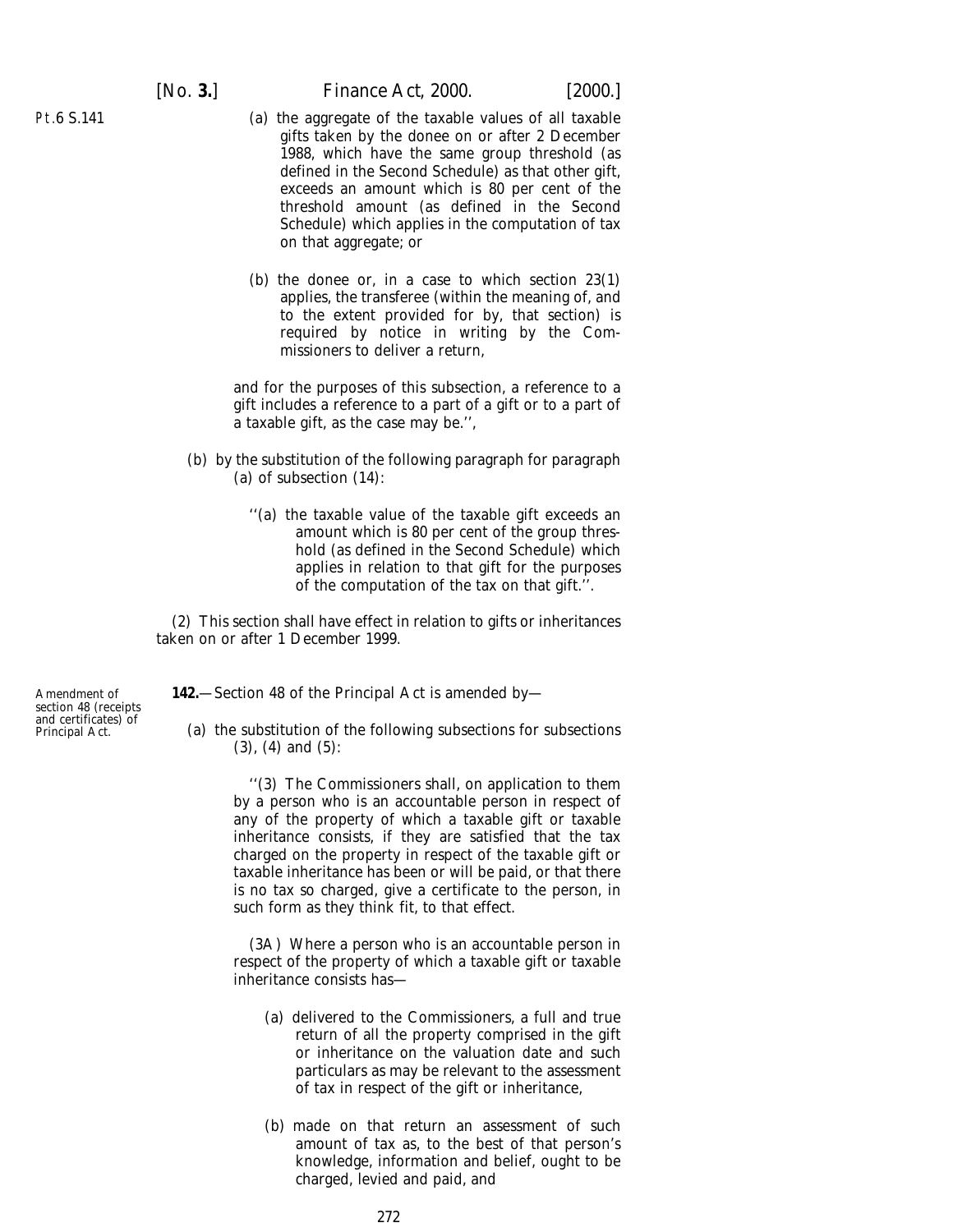(*c*) duly paid the amount of such tax (if any), Pt.6 S.142

the Commissioners may give a certificate to the person, in such form as they think fit, to the effect that the tax charged on the property in respect of the taxable gift or taxable inheritance has been paid or that there is no tax so charged.

(4) A certificate referred to in subsection (3) or (3A) shall discharge the property from liability for tax (if any) in respect of the gift or inheritance, to the extent specified in the certificate, but shall not discharge the property from tax in case of fraud or failure to disclose material facts and, in any case, shall not affect the tax payable in respect of any other property or the extent to which tax is recoverable from any accountable person or from the personal representatives of any accountable person:

Provided that a certificate purporting to be a discharge of the whole tax payable in respect of any property included in the certificate in respect of a gift or inheritance shall exonerate from liability for such tax a bona fide purchaser or mortgagee for full consideration in money or money's worth without notice of such fraud or failure and a person deriving title from or under such a purchaser or mortgagee.

(5) Subject to the provisions of subsection (6), where tax is chargeable on the taxable value of a taxable gift or taxable inheritance and—

- (*a*) application is made to the Commissioners by any person (in this section referred to as 'the applicant')—
	- (i) who is a person accountable, but not primarily accountable, for the payment of the whole or part of the tax, or
	- (ii) who is the personal representative of any person referred to in subparagraph (i),

and

- (*b*) the applicant—
	- (i) delivers to the Commissioners a full and true return of all the property comprised in the gift or inheritance and such particulars as may be relevant to the assessment of tax in respect of the gift or inheritance, and
	- (ii) makes on that return an assessment of such amount of tax as, to the best of that person's knowledge, information and belief, ought to be charged, levied and paid,

the Commissioners may, upon payment of the tax assessed by the applicant, give a certificate to the applicant which shall discharge the applicant from any other claim for tax in respect of the gift or inheritance.'',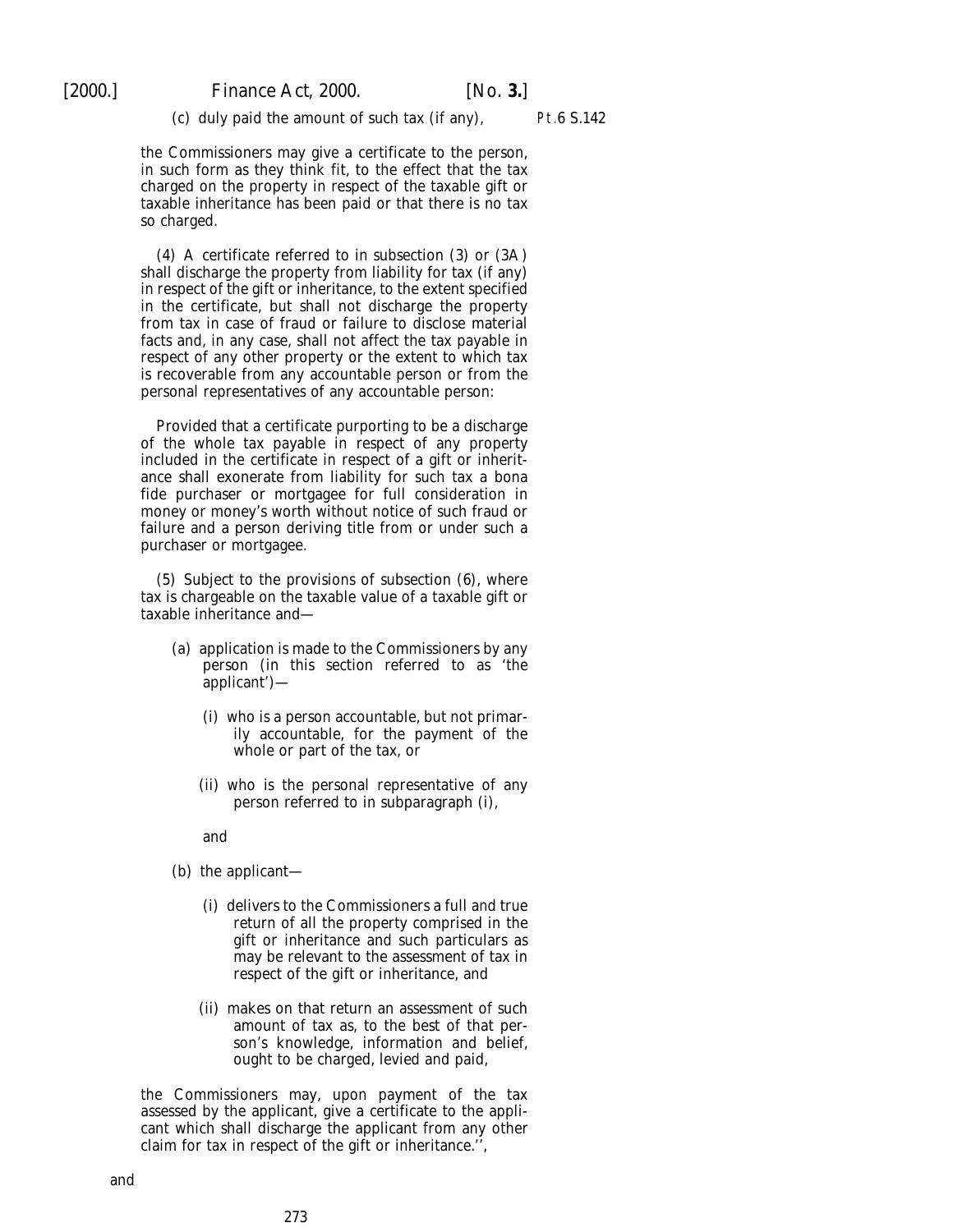[*No.* **3.**] *Finance Act,* 2000. [2000.]

Pt.6 S.142

Amendment of section 54 (provisions relating to charities, etc.) of Principal Act.

Amendment of section 55 (exemption of certain objects) of Principal Act.

**143.**—(1) Section 54 of the Principal Act is amended by the substitution of the following subsection for subsection (1):

(*b*) the deletion of subsection (7).

''(1) Where any person takes a benefit for public or charitable purposes that person shall be deemed—

- (*a*) for the purposes of sections  $5(1)$  and  $11(1)$ , to have taken that benefit beneficially, and
- (*b*) for the purposes of the Second Schedule, to have taken a gift or an inheritance accordingly to which the group threshold of £15,000 applies.''.

(2) This section shall have effect in relation to gifts or inheritances taken on or after 1 December 1999.

**144.**—(1) Section 55 of the Principal Act is amended by the substitution of the following subsection for subsection (4):

''(4) The exemption referred to in subsection (2) shall cease to apply to an object, if at any time after the valuation date and—

- (*a*) before the sale of the object,
- (*b*) before the death of the donee or successor, and
- (*c*) before such object again forms part of the property comprised in a gift or an inheritance (other than an inheritance arising by virtue of section 103 of the Finance Act, 1986) in respect of which gift or inheritance an absolute interest is taken by a person other than the spouse of that donee or successor,

there has been a breach of any condition specified in paragraph (*b*) or (*c*) of subsection (1).''.

(2) This section shall have effect in relation to gifts or inheritances taken on or after 10 February 2000.

Amendment of Second Schedule to Principal Act.

**145.**—(1) The Second Schedule to the Principal Act is amended—

(*a*) in Part I, by the substitution of the following paragraphs for paragraphs 1 to 7:

''1. In this Schedule—

'group threshold', in relation to a taxable gift or a taxable inheritance taken on a particular day, means—

- (*a*) £300,000, where—
	- (i) the donee or successor is on that day the child, or minor child of a deceased child, of the disponer, or
	- (ii) the successor is on that day a parent of the disponer and—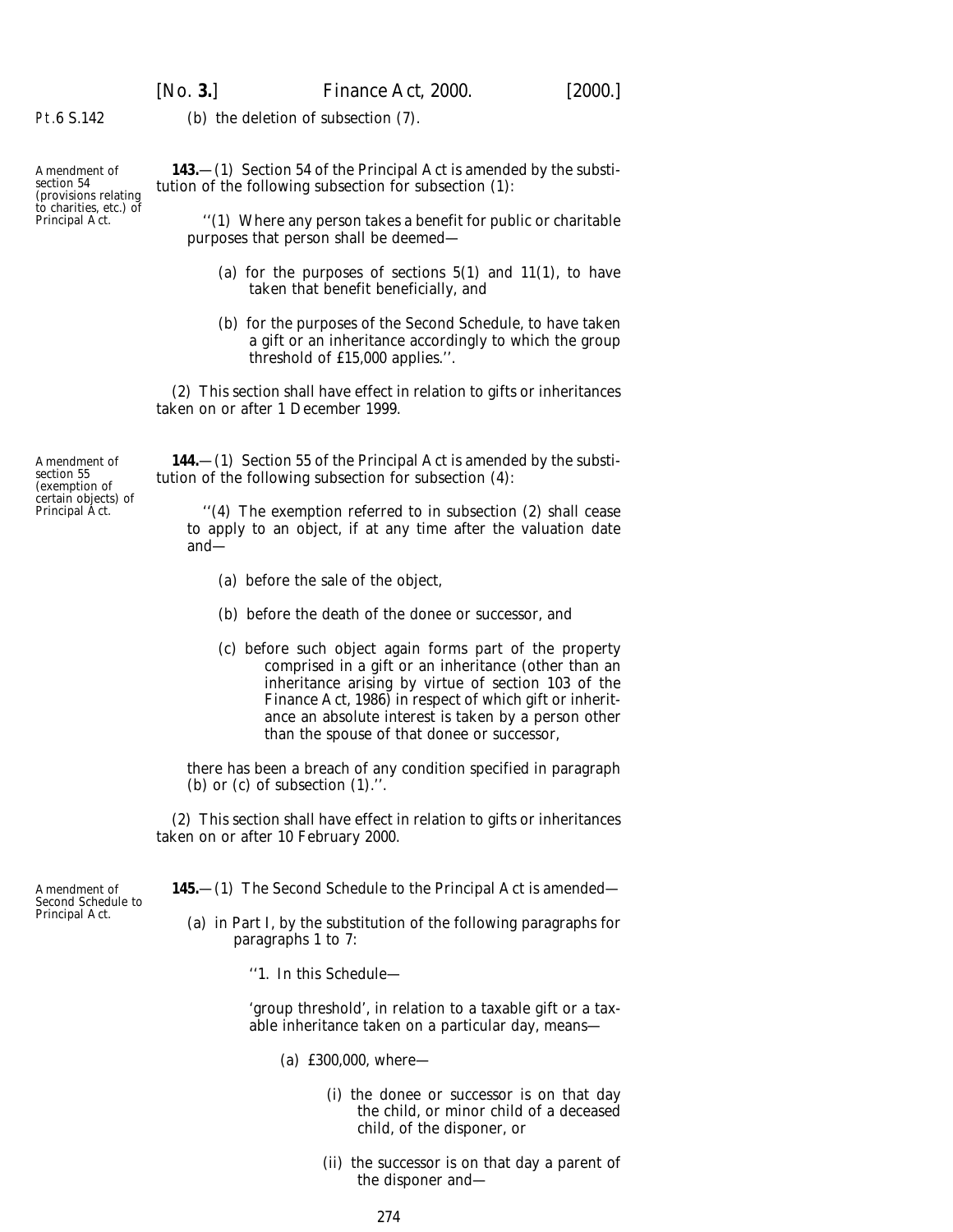- (I) the interest taken is not a limited Pt.6 S.145 interest, and
- (II) the inheritance is taken on the death of the disponer;
- (*b*) £30,000, where the donee or successor is on that day, a lineal ancestor, a lineal descendant (other than a child, or a minor child of a deceased child), a brother, a sister, or a child of a brother or of a sister of the disponer;
- (*c*) £15,000, where the donee or successor (who is not a spouse of the disponer) does not, on that day, stand to the disponer in a relationship referred to in subparagraph (*a*) or (*b*);

'the consumer price index number', in relation to a year, means the All Items Consumer Price Index Number for that year as compiled by the Central Statistics Office and expressed on the basis that the consumer price index number at mid-November 1996 is 100;

'Table' means the Table contained in Part II of this Schedule;

'threshold amount' in relation to the computation of tax on any aggregate of taxable values under paragraph 3, means the group threshold that applies in relation to all of the taxable gifts and taxable inheritances included in that aggregate but, in computing under this Schedule the tax chargeable on a taxable gift or taxable inheritance taken after 31 December 2000, that group threshold shall, for the purposes of this definition, be multiplied by the figure, rounded to the nearest third decimal place, determined by dividing by 104.8 the consumer price index number for the year immediately preceding the year in which that taxable gift or taxable inheritance is taken.

2. In the Table 'Value' means the appropriate aggregate referred to in paragraph 3.

3. The tax chargeable on the taxable value of a taxable gift or a taxable inheritance (hereafter in this Schedule referred to as the first-mentioned gift or inheritance) taken by a donee or successor shall be of an amount equal to the amount by which the tax computed on aggregate A exceeds the tax computed on aggregate B, where—

- (*a*) aggregate A is the aggregate of the following:
	- (i) the taxable value of the first-mentioned gift or inheritance, and
	- (ii) the taxable value of each and every taxable gift and taxable inheritance taken previously by the said donee or successor on or after 2 December 1988, which has the same group threshold as the firstmentioned gift or inheritance,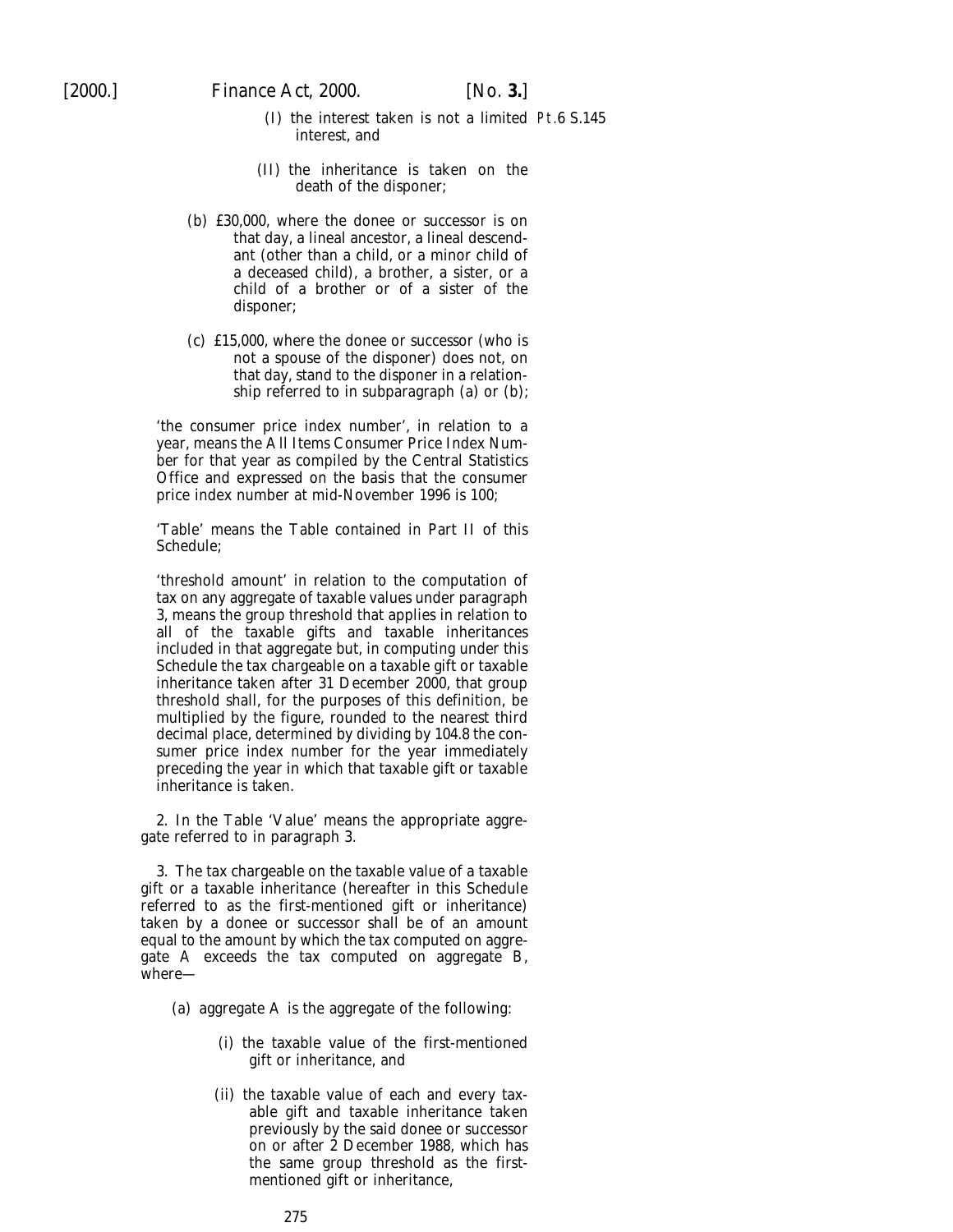Pt.6 S.145

- (*b*) aggregate B is the aggregate of the taxable values of all such taxable gifts and taxable inheritances so previously taken which have the same group threshold as the firstmentioned gift or inheritance, and
- (*c*) the tax on an aggregate is computed at the rate or rates of tax applicable under the Table to that aggregate:

Provided that—

- (i) in a case where no such taxable gift or taxable inheritance was so previously taken, the amount of the tax computed on aggregate B shall be deemed to be nil, and
- (ii) the amount of an aggregate that comprises only a single taxable value shall be equal to that value.

4. In the Table any rate of tax shown in the second column is that applicable to such portion of the value (within the meaning of paragraph  $\hat{z}$ ) as is shown in the first column.

5. For the purposes of this Schedule, all gifts and inheritances which have the same group threshold and which are taken by a donee or successor on the same day shall count as one, and to ascertain the amount of tax payable on one such gift or inheritance of several so taken on the same day, the amount of tax computed under this Schedule as being payable on the total of such gifts and inheritances so taken on that day shall be apportioned rateably, according to the taxable values of the several taxable gifts and taxable inheritances so taken on that day.'',

(*b*) by the substitution of the following Part for Part II:

# ''PART II

#### TABLE

| <b>Portion of Value</b> | Rate of tax |
|-------------------------|-------------|
|                         | Per cent    |
| The threshold amount    | Nil         |
| The balance             | 20          |
|                         | ,,          |

(2) This section shall have effect in relation to gifts or inheritances taken on or after 1 December 1999.

Amendment of section 39 (extension of section 55 (exemption of certain objects) of Capital Acquisitions Tax Act, 1976) of Finance Act, 1978.

**146.**—(1) As respects the year 2001 and subsequent years, section 39 of the Finance Act, 1978, is amended in subsection (1A)(*b*) by the insertion in subparagraph (i) after ''September'' of ''of which not less than 10 of the days during that period shall fall on a Saturday or a Sunday or both''.

(2) This section shall apply to gifts and inheritances taken on or after 10 February 2000.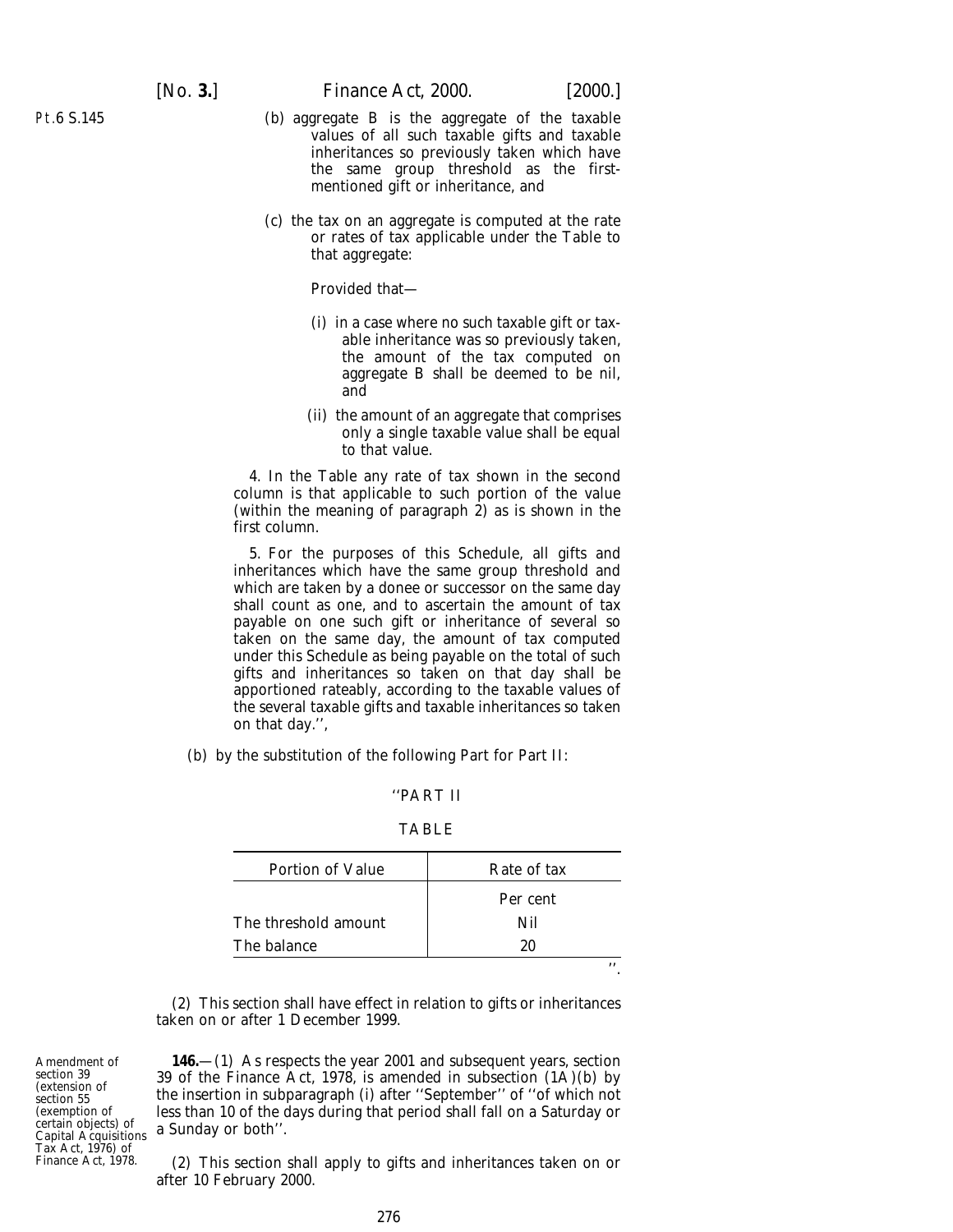**147.**—(1) Section 109 of the Finance Act, 1993, is amended—

## Pt.6

- (*a*) by the substitution in the definition of "the consumer price  $\frac{\text{section }109}}{\text{formation}}$ index number'' of ''mid-November 1996'' for ''mid-Nov-(interpretation) of Finance Act, 1993. ember, 1989'', and
- (*b*) by the substitution of the following definition for the definition of ''relevant threshold'':

'' 'relevant threshold' means—

- (*a*) £40,000, where the death of the deceased occurred on or before 31 December 2000, and
- (*b*) in any other case, £40,000 multiplied by the figure, rounded up to the nearest third decimal place, determined by dividing by 104.8 the consumer price index number for the year immediately preceding the year in which the death of the deceased occurred;''.

(2) This section shall apply and have effect in relation to persons dying on or after 1 December 1999.

**148.**—(1) Part VI of the Finance Act, 1994, is amended in Amendment of Chapter 1—

Chapter 1 (business relief) of Part VI of Finance Act, 1994.

(*a*) in section 134, by the substitution of the following subsections for subsections (1) and (2):

> ''(1) In determining for the purposes of this Chapter what part of the taxable value of a gift or inheritance is attributable to the value of relevant business property, so much of the last-mentioned value as is attributable to—

- (*a*) any excepted assets within the meaning of subsection (2), or
- (*b*) any excluded property within the meaning of subsection (7),

shall be left out of account.

(2) An asset shall be an excepted asset in relation to any relevant business property if it was not used wholly or mainly for the purposes of the business concerned throughout the whole or the last two years of the relevant period, but where the business concerned is carried on by a company which is a member of a group, the use of an asset for the purposes of a business carried on by another company which at the time of the use and immediately prior to the gift or inheritance was also a member of that group shall be treated as use for the purposes of the business concerned, unless that other company's membership of the group falls to be disregarded under section 133:

Provided that the use of an asset for the purposes of a business to which section 127(4) relates shall not be treated as use for the purposes of the business concerned.'',

(*b*) in section 135—

Amendment of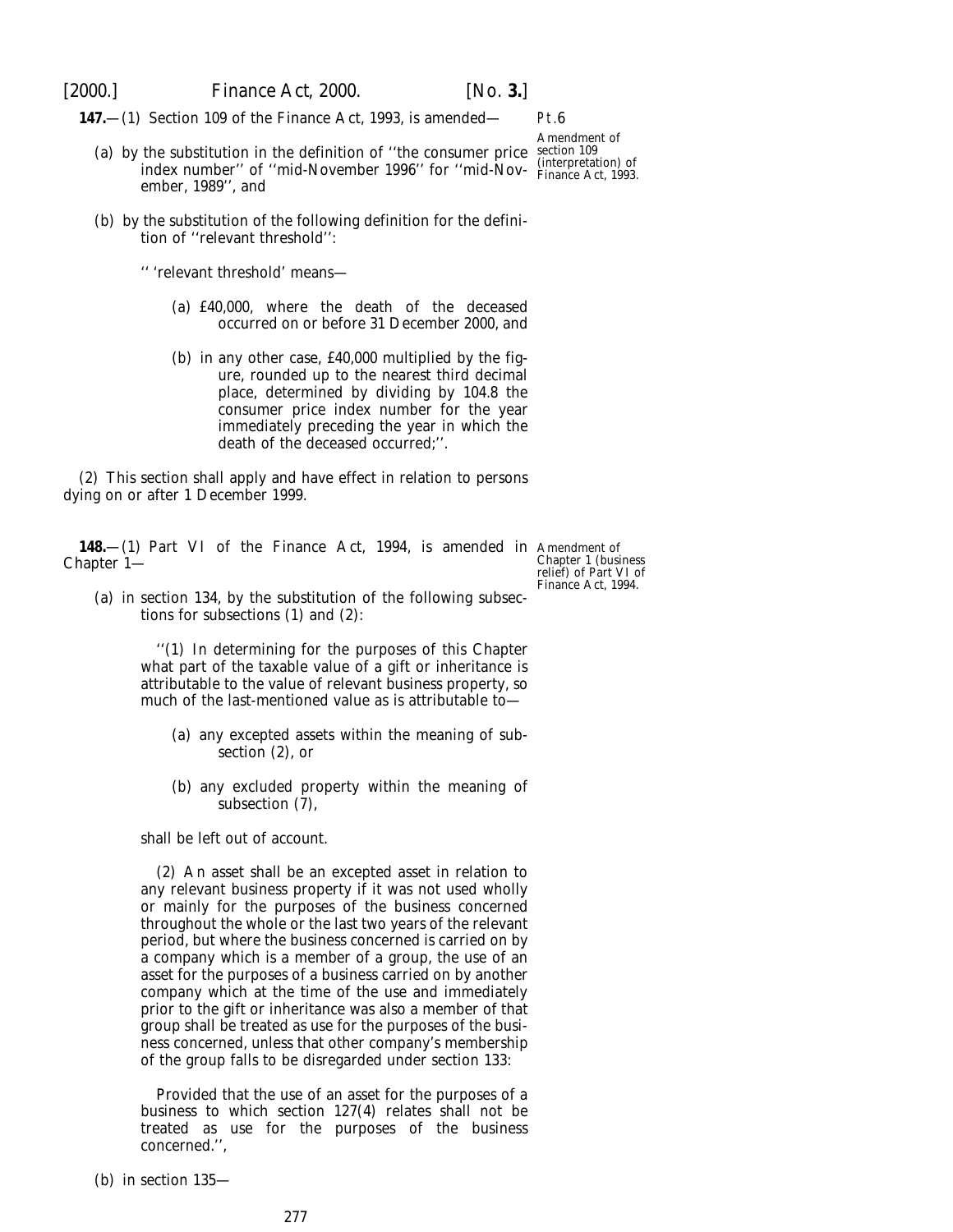Pt.6 S.148

(i) by the substitution of the following subsection for subsection (1):

''(1) In this section 'relevant period', in relation to relevant business property comprised in a gift or inheritance, means the period of 6 years commencing on the date of the gift or inheritance.'',

and

- (ii) by the substitution of the following paragraph for paragraphs (ii) and (iii) of the proviso (inserted by the Finance Act, 1996) to subsection (2):
	- ''(ii) this section shall not have effect where the donee or successor dies before the event which would otherwise cause the reduction to cease to be applicable.'',

and

(*c*) by the insertion of the following section after section 135:

''Avoidance of 135A.—Where the whole or part of double relief. the taxable value of any taxable gift or taxable inheritance is attributable to agricultural property to which subsection (2) of section 19 of the Principal Act applies, such whole or part of the taxable value shall not be reduced under this Chapter.''.

(2) *Paragraphs (a)* and *(c)* of *subsection (1)* shall have effect in relation to gifts or inheritances taken on or after 10 February 2000 and *paragraph (b)* of *subsection (1)* shall have effect where the event which causes the reduction to cease to be applicable occurs on or after 10 February 2000.

**149.**—(1) Section 142 of the Finance Act, 1997, is amended in subsection (2):

- (*a*) by the deletion of ''and'' in paragraph (*c*),
- (*b*) by the substitution in paragraph (*d*) of ''1996, and'' for ''1996.'', and
- (*c*) by the insertion of the following paragraph after paragraph (*d*):
	- ''(*e*) to an order or other determination to like effect, which is analogous to an order referred to in paragraph (*a*), (*b*), (*c*) or (*d*), of a court under the law of another territory made under or in consequence of the dissolution of a marriage, being a dissolution that is entitled to be recognised as valid in the State.''.

(2) This section shall apply to an order or other determination to like effect where the order or the determination is made on or after 10 February 2000.

Amendment of section 142 (exemption of certain transfers from capital acquisitions tax following the dissolution of a marriage) of Finance Act, 1997.

## 278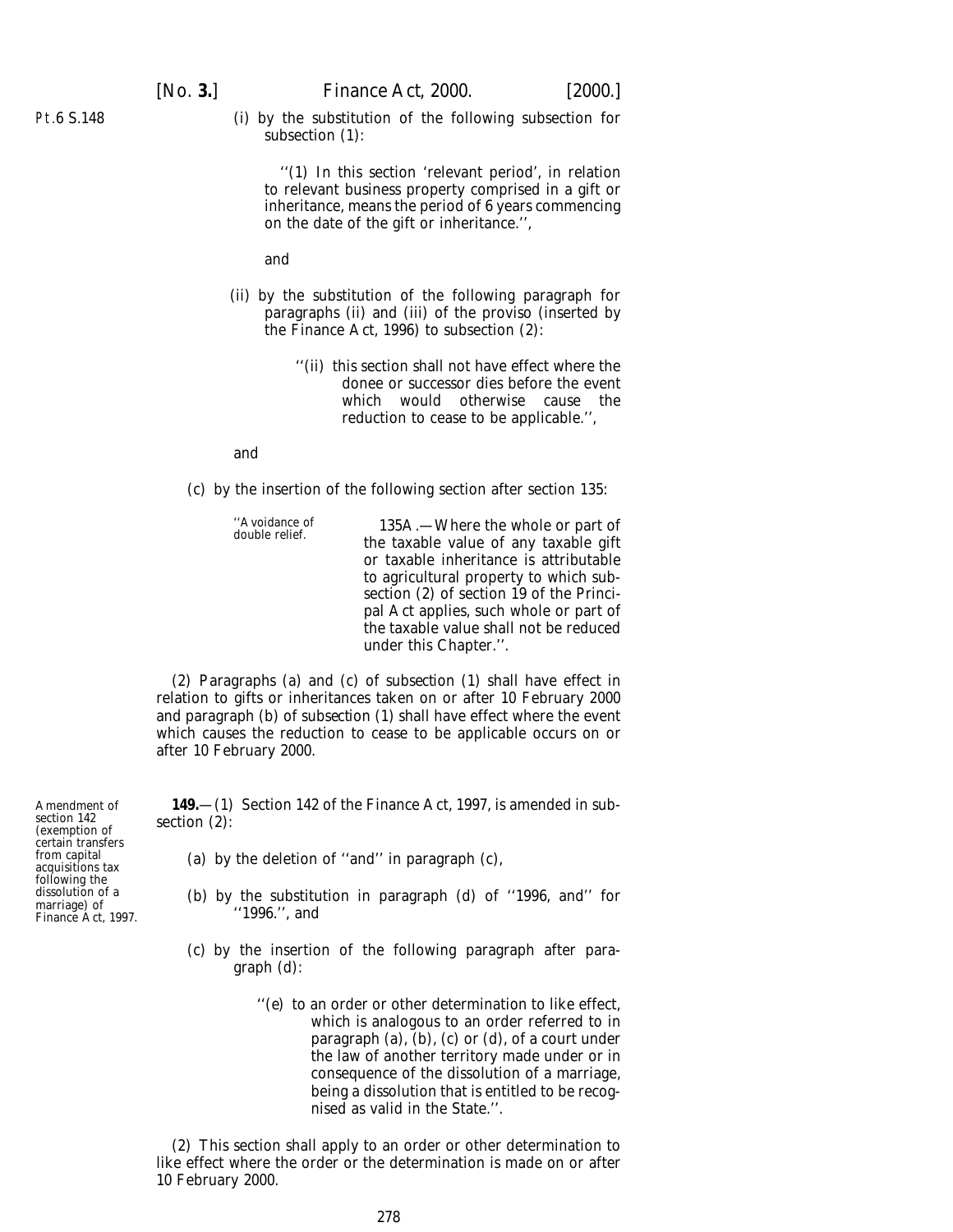150. (1) Section 143 of the Finance Act, 1997, is amended in sub- Pt.6 section (1):

(*a*) by the deletion in subparagraph (i) of paragraph (*a*) of ''or'',

- (*b*) by the substitution in subparagraph (ii) of paragraph (*a*) of  $\frac{\text{certain property}}{\text{Finance Act, 1997}}$ ''1996, or'' for ''1996,'', and
- (*c*) by the insertion of the following subparagraph after subparagraph (ii):
	- ''(iii) to an order or other determination to like effect, which is analogous to an order referred to in subparagraph (i) or (ii), of a court under the law of another territory made under or in consequence of the dissolution of a marriage, being a dissolution that is entitled to be recognised as valid in the State,''.

(2) This section shall apply to an order or other determination to like effect where the order or the determination is made on or after 10 February 2000.

**151.**—(1) The Principal Act is amended by the insertion of the Exemption relating following section after section 59B: to certain dwellings.

 $"59C.$ —(1) In this section—

'dwelling-house' means—

- (*a*) a building or part (including an appropriate part within the meaning of subsection  $(5)$  of section 5) of a building which was used or was suitable for use as a dwelling, and
- (*b*) the curtilage of the dwelling-house up to an area (exclusive of the site of the dwelling-house) of one acre but if the area of the curtilage (exclusive of the site of the dwelling-house) exceeds one acre then the part which comes within this definition is the part which, if the remainder were separately occupied, would be the most suitable for occupation and enjoyment with the dwelling-house;

'relevant period', in relation to a dwelling-house comprised in a gift or inheritance, means the period of  $\ddot{\textbf{6}}$  years commencing on the date of the gift or the date of the inheritance.

(2) Subject to subsections (3), (4), (5) and (6), a dwellinghouse comprised in a gift or inheritance which is taken by a donee or successor who—

- (*a*) has continuously occupied as his or her only or main residence—
	- (i) that dwelling-house throughout the period of 3 years immediately preceding the date of the gift or the date of the inheritance, or
	- (ii) where that dwelling-house has directly or indirectly replaced other property, that dwelling-house and that other property for periods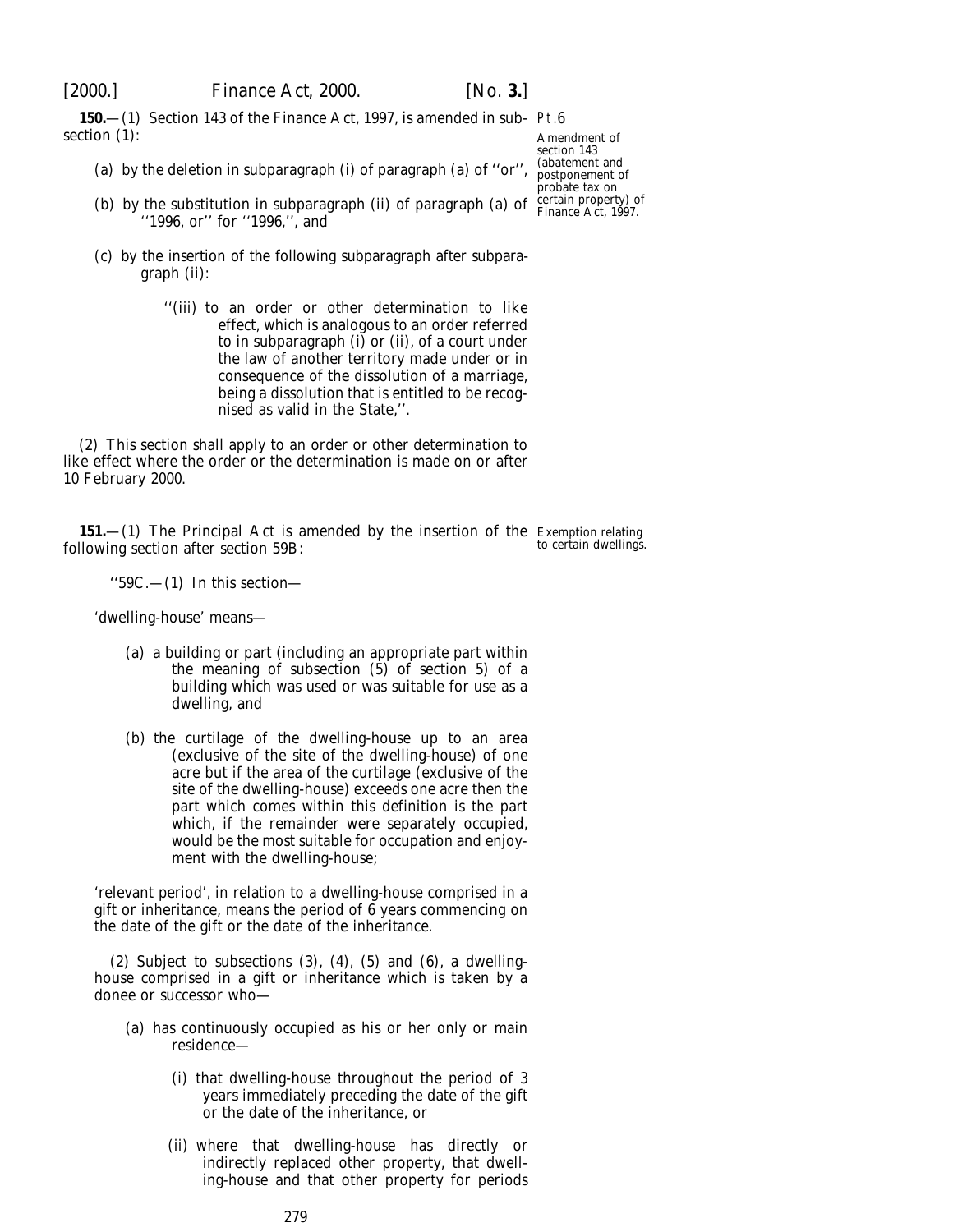Pt.6 S.151

[*No.* **3.**] *Finance Act,* 2000. [2000.]

which together comprised at least 3 years falling within the period of 4 years immediately preceding the date of the gift or the date of the inheritance,

- (*b*) is not, at the date of the gift or at the date of the inheritance, beneficially entitled to any other dwellinghouse or to any interest in any other dwelling-house, and
- (*c*) continues to occupy that dwelling-house as his or her only or main residence throughout the relevant period,

shall be exempt from tax in relation to that gift or inheritance, and the value thereof shall not be taken into account in computing tax on any gift or inheritance taken by that person unless the exemption ceases to apply under subsection (5) or (6).

(3) The condition in paragraph (*c*) of subsection (2) shall not apply where the donee or successor has attained the age of 55 years at the date of the gift or at the date of the inheritance.

(4) For the purpose of paragraph (*c*) of subsection (2), the donee or successor shall be deemed to occupy the dwellinghouse concerned as his or her only or main residence throughout any period of absence during which he or she worked in an employment or office all the duties of which were performed outside the State.

(5) If a dwelling-house exempted from tax by virtue of subsection (2) is sold or disposed of, either in whole or in part, within the relevant period, and before the death of the donee or successor (not being a donee or successor who had attained the age of 55 years at the date of the gift or inheritance), the exemption referred to in that subsection shall cease to apply to such dwelling-house unless the sale or disposal occurs in consequence of the donee or successor requiring long-term medical care in a hospital, nursing home or convalescent home.

(6) The exemption referred to in subsection (2) shall cease to apply to a dwelling-house, if at any time during the relevant period and—

- (*a*) before the dwelling-house is sold or disposed of, and
- (*b*) before the death of the donee or successor,

the condition specified in paragraph (*c*) of subsection (2) has not been complied with unless that non-compliance occurs in consequence of the donee or successor requiring long-term medical care in a hospital, nursing home or convalescent home, or in consequence of any condition imposed by the employer of the donee or successor requiring the donee or successor to reside elsewhere.

(7) Where a dwelling-house exempted from tax by virtue of subsection (2) (hereafter in this section referred to as the 'firstmentioned dwelling-house') is replaced within the relevant period by another dwelling-house, the condition specified in paragraph (*c*) of subsection (2) shall be treated as satisfied if the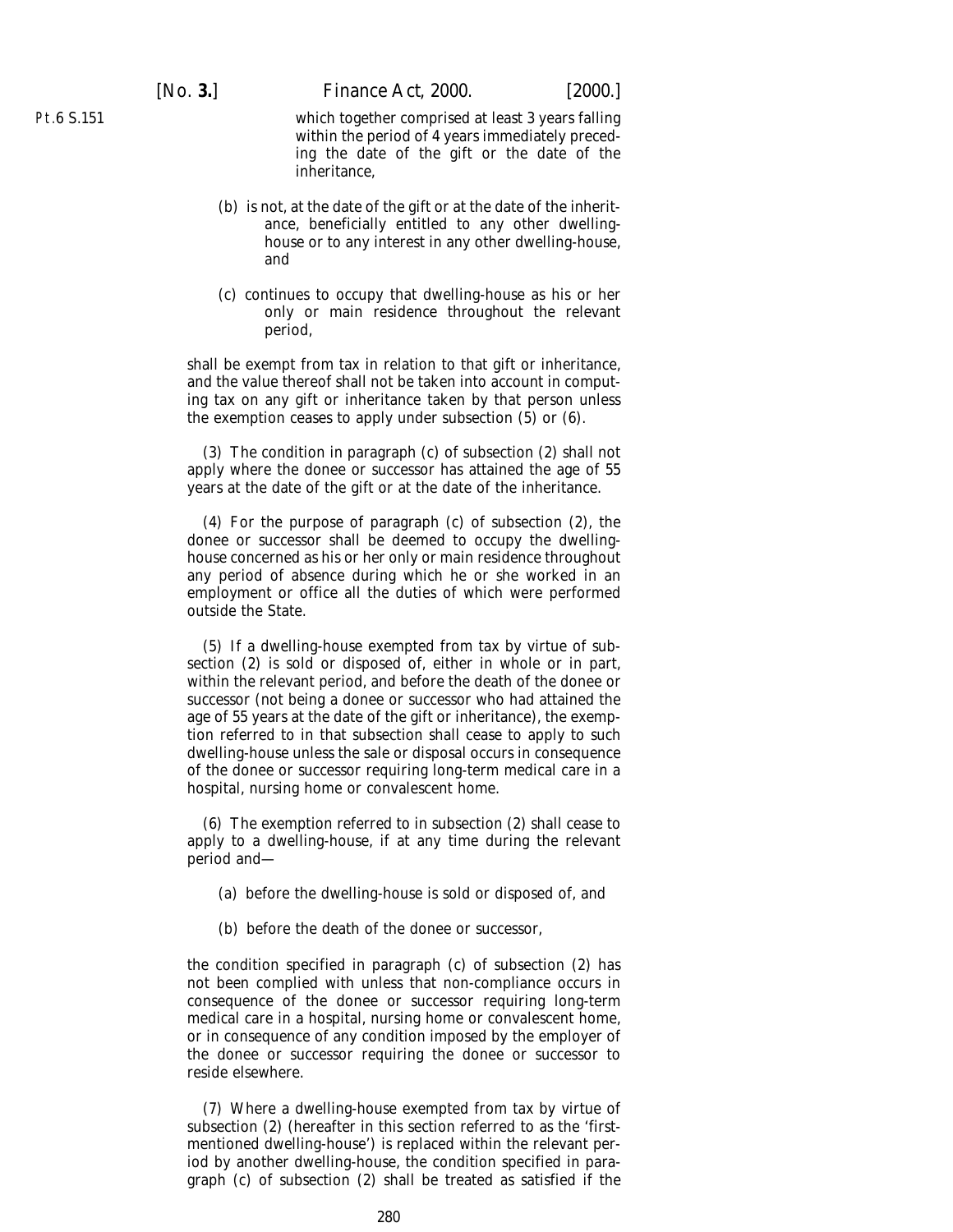donee or successor has occupied as his or her only or main resi- Pt.6 S.151 dence the first-mentioned dwelling-house, that other dwellinghouse and any dwelling-house which has within the relevant period directly or indirectly replaced that other dwelling-house for periods which together comprised at least 6 years falling within the period of 7 years commencing on the date of the gift or the date of the inheritance.

(8) Any period of absence which would satisfy the condition specified in paragraph (*c*) of subsection (2) in relation to the first-mentioned dwelling-house shall, if it occurs in relation to any dwelling-house which has directly or indirectly replaced that dwelling-house, likewise satisfy the said condition as it has effect by virtue of subsection (7).

(9) Subsection (5) shall not apply to a case falling within subsection (7), but the extent of the exemption under this section in such a case shall, where the donee or successor had not attained the age of 55 years at the date of the gift or at the date of the inheritance, not exceed what it would have been had the replacement of one dwelling-house by another referred to in subsection (7), or any one or more of such replacements, taken place immediately prior to that date.''.

(2) This section shall have effect in relation to gifts or inheritances taken on or after 1 December 1999.

**152.**—(1) Section 58 of the Principal Act is amended by the inser- Amendment of tion after subsection (3) of the following subsection:

section 58 (exemption of certain receipts) of

''(4) The receipt by a minor child of the disponer of money Principal Act. or money's worth for support, maintenance or education, at a time when the disponer and the other parent of that minor child are dead, shall not be a gift or an inheritance where the provision of such support, maintenance or education—

- (*a*) is such as would be part of the normal expenditure of a person in the circumstances of the disponer immediately prior to the death of the disponer; and
- (*b*) is reasonable having regard to the financial circumstances of the disponer immediately prior to the death of the disponer.''.

(2) This section shall have effect in relation to gifts or inheritances taken on or after the date of the passing of this Act.

**153.**—(1) Section 128 of the Finance Act, 1990, and sections 116 Repeals etc. and 117 of the Finance Act, 1991, are repealed.

(2) This section shall have effect in relation to gifts or inheritances taken on or after 1 December 1999.

## PART 7

#### Miscellaneous

**154.**—In this Part ''Principal Act'' means the Taxes Consolidation Interpretation (*Part* Act, 1997. *7*).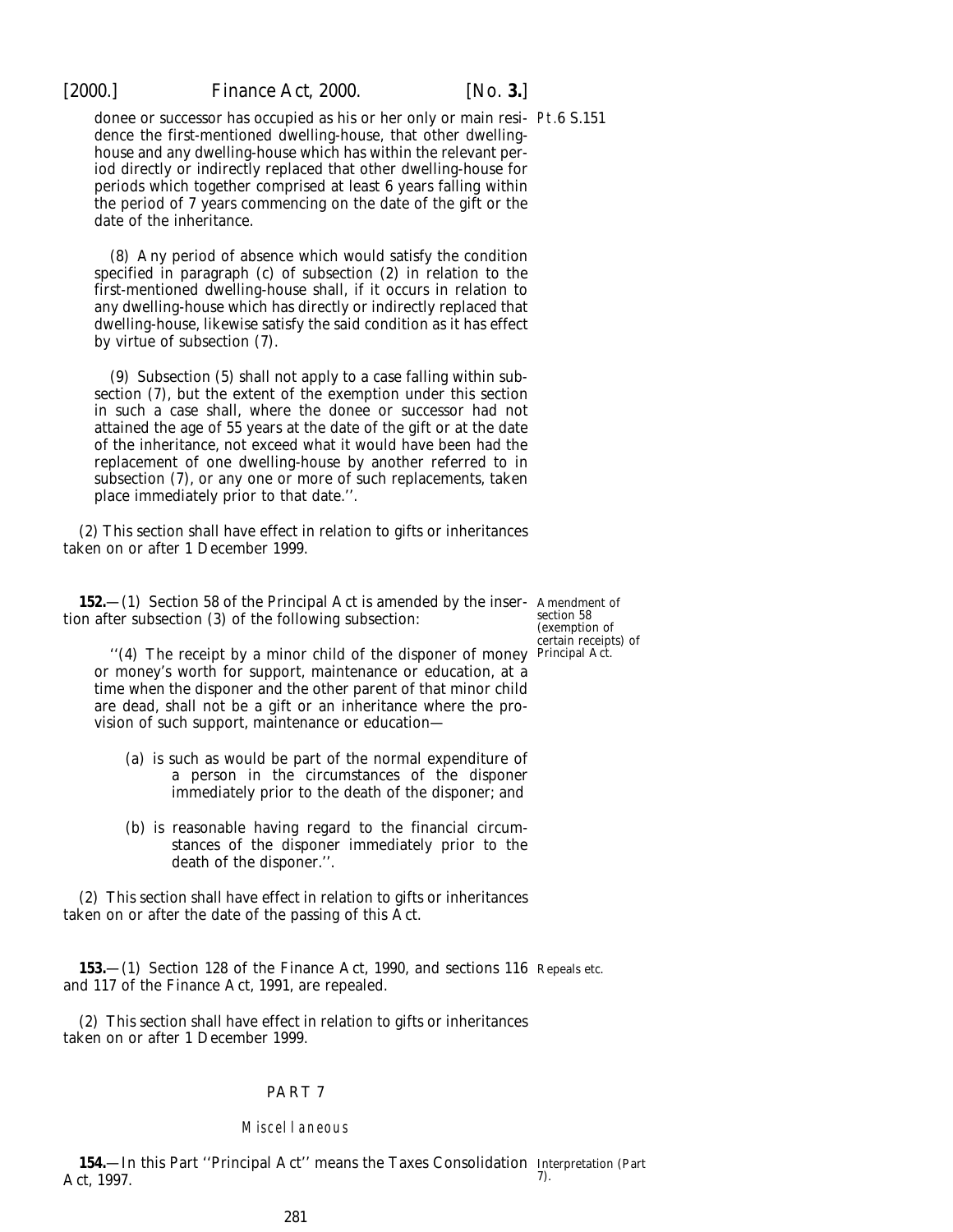**155.**—(1) In this section—

Pt.7 Capital Services Redemption Account.

"1999 amending section" means section 215 of the Finance Act, 1999;

''capital services'' has the same meaning as it has in the principal section;

''fiftieth additional annuity'' means the sum charged on the Central Fund under *subsection (4)*;

''principal section'' means section 22 of the Finance Act, 1950.

(2) In relation to the twenty-nine successive financial years commencing with the financial year ending on 31 December 2000, subsection (4) of the 1999 amending section shall have effect with the substitution of ''£155,132,708'' for ''£142,789,461''.

(3) Subsection (6) of the 1999 amending section shall have effect with the substitution of "£117,443,787" for "£109,751,200".

(4) A sum of £198,742,933 to redeem borrowings, and interest thereon, in respect of capital services shall be charged annually on the Central Fund or the growing produce thereof in the thirty successive financial years commencing with the financial year ending on 31 December 2000.

(5) The fiftieth additional annuity shall be paid into the Capital Services Redemption Account in such manner and at such times in the relevant financial year as the Minister for Finance may determine.

(6) Any amount of the fiftieth additional annuity, not exceeding £152,758,300 in any financial year, may be applied towards defraying the interest on the public debt.

(7) The balance of the fiftieth additional annuity shall be applied in any one or more of the ways specified in subsection (6) of the principal section.

Amendment of section 138 (holding and investment of moneys of Post Office Savings Bank Fund, etc.) of Finance Act, 1993.

**156.**—Section 138(1)(*b*) of the Finance Act, 1993, is hereby amended by the substitution of the following subparagraph for subparagraph (iv):

> ''(iv) any financial futures or options traded on an exchange which is a regulated market that has been notified to the Commission of the European Communities by a Member State of those Communities under Article 16 of Council Directive 93/22/EEC of 10 May 1993;''.

Deposit accounts for Exchequer moneys.

**157.**—(1) In this section ''Minister'' means the Minister for Finance.

(2) The Minister may, whenever he or she considers it appropriate, establish deposit accounts denominated in the currency of the State under such terms and conditions as he or she deems fit.

(3) The Minister may, from time to time, pay moneys out of the Exchequer accounts at the Central Bank of Ireland into the accounts established under *subsection (2)*.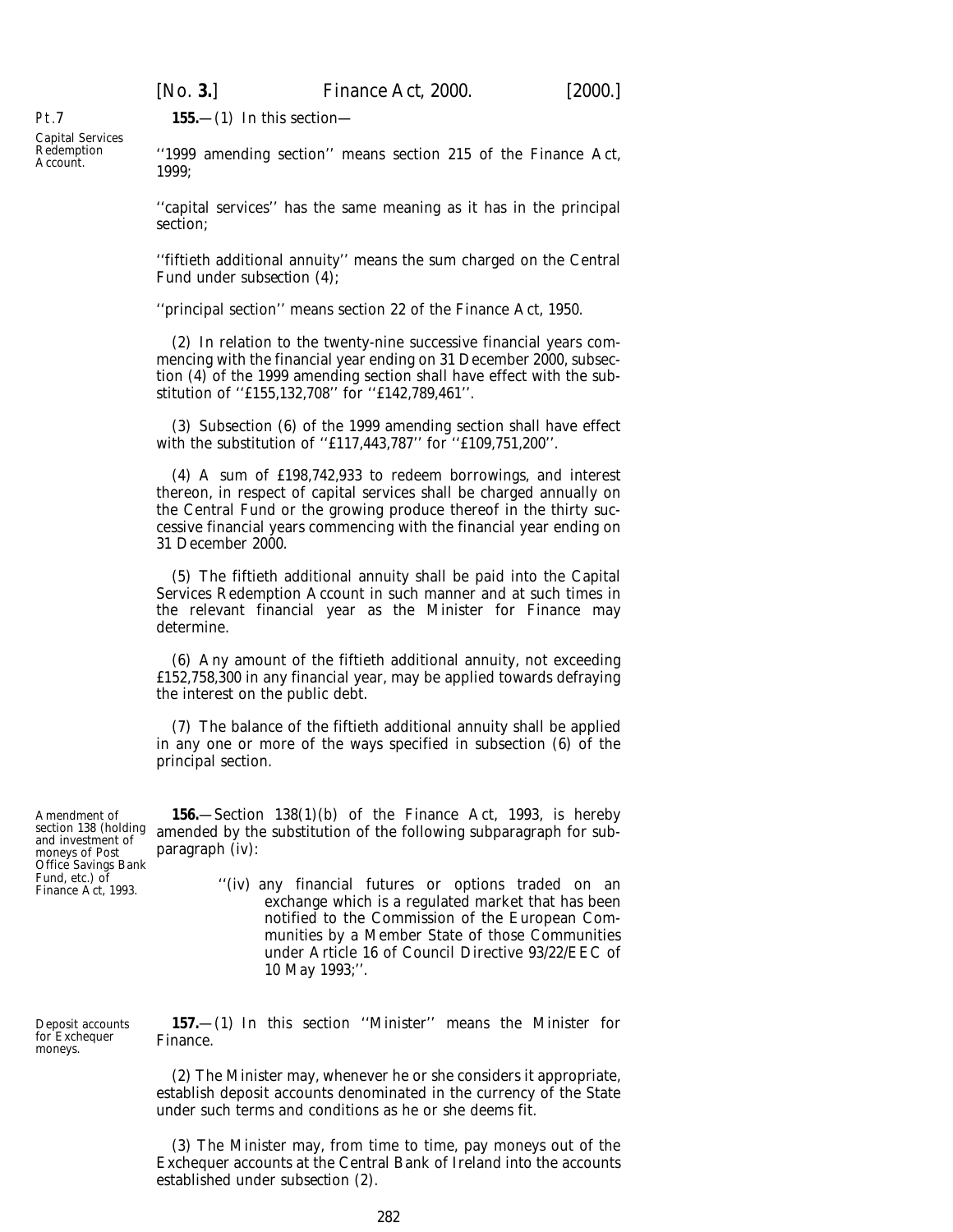(4) The Minister shall, from time to time, make disbursements out Pt.7 S.157 of amounts credited to accounts established under *subsection (2)* into and only into the Exchequer accounts at the Central Bank of Ireland.

(5) Where the functions of the Minister under this section stand duly delegated to the National Treasury Management Agency under section 5 of the National Treasury Management Agency Act, 1990, any balance in accounts established under *subsection (2)* shall be consolidated with the balances in the Exchequer accounts for the purpose of the accounts prepared under section 12 of that Act, at the close of the financial year of the Agency.

(6) The First Schedule to the National Treasury Management Agency Act, 1990, is hereby amended by the addition of the following paragraph:

''(*p*) *subsections (2)* to *(4)* of *section 157* of the *Finance Act, 2000*.''.

**158.**—Section 63 of the Central Bank Act, 1997, is amended by Amendment of the substitution of the following subsection for subsection (1):

''(1) Notwithstanding anything to the contrary contained in any enactment, or in any prospectus or other document relating to the terms of issue, holding or transfer of any securities or other instruments, the issue or the transfer of such securities or other instruments may be made and shall be effective if instructions for the issue or transfer are communicated by electronic means and any issue or transfer of securities shall be deemed to be effective if recorded in a computerised system selected by the Bank following consultation with the National Treasury Management Agency, without the need for instructions in writing.''.

**159.**—The Temporary Holding Fund for Superannuation Liabilit-Payment to ies Act, 1999, is amended in section 1 by the insertion of the following after subsection (3):

''(3A) The Minister shall pay into the Fund, in the financial year 2000, out of the Central Fund or the growing produce thereof, a sum not exceeding £1,850,000,000.''.

**160.**—Section 824 of the Principal Act is amended in subsection Amendment of (1) by the substitution of ''Part'' for ''Chapter''.

**161.**—As respects each year (being the calendar year 2000 and Amendment of subsequent calendar years) section 1003 of the Principal Act is amended in subsection  $(2)(c)$  by the substitution in subparagraph (ii) means of donation

#### TABLE

amended, is set out in the Table to this section.

(ii) exceeds an amount (which shall not be less than £75,000) determined by the formula—

#### $£3,000,000 - M$

where M is an amount (which may be nil) equal to the market value of the heritage item (if any) or the aggregate of the market values at the respective valuation dates of all the heritage items (if any), as the case may be, in respect of which a determination or determinations, as the case may be, under this subsection has been made by

section 63 of Central Bank Act, 1997.

Temporary Holding Fund for Superannuation Liabilities.

section 824 (appeals) of Principal Act.

of ''£3,000,000'' for ''£750,000'', and that subparagraph, as so of heritage items) section 1003 (payment of tax by of Principal Act.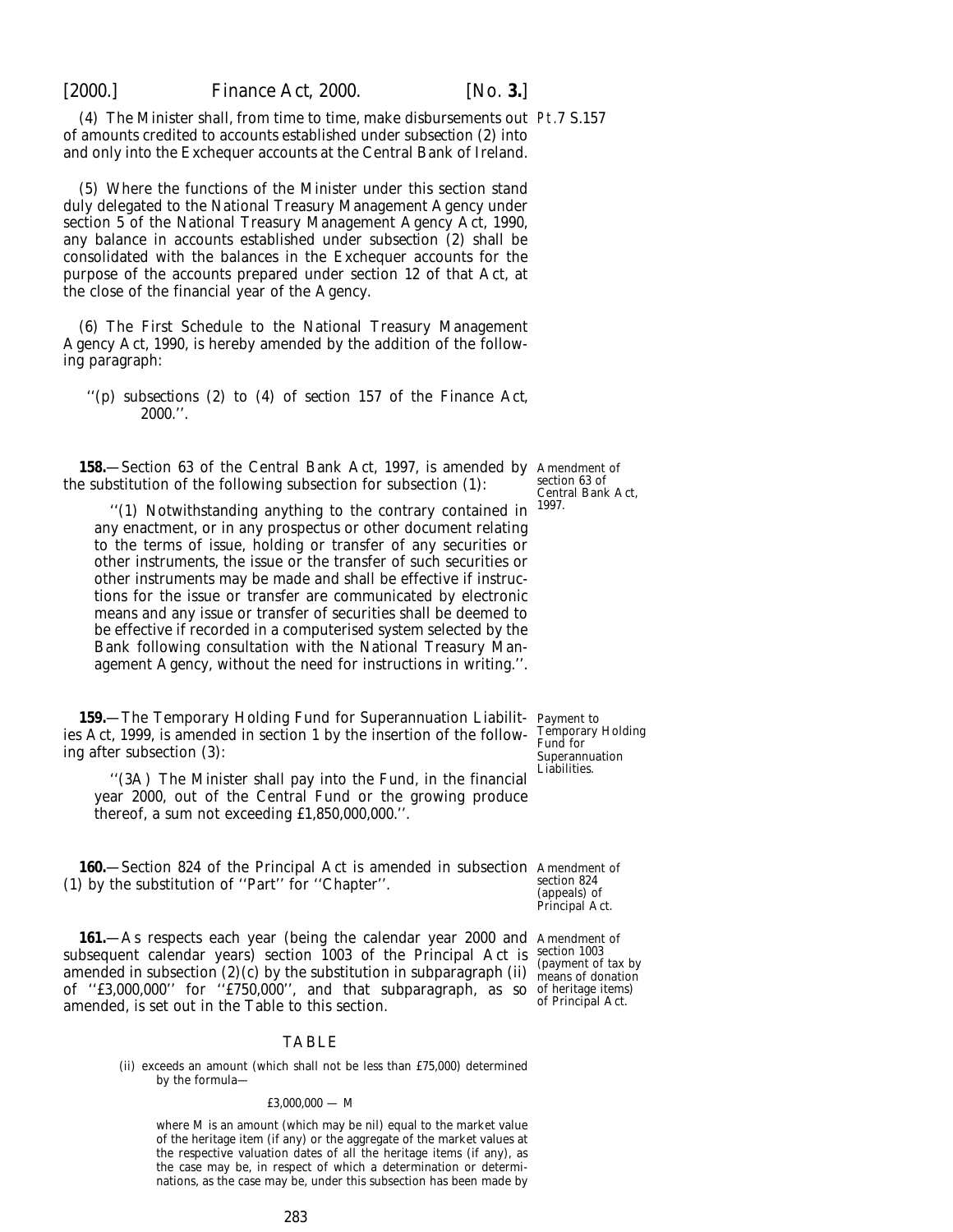the selection committee in any one calendar year and not revoked in that year.

Amendment of section 1086 (publication of names of tax defaulters) of Principal Act.

Pt.7 S.161

**162.**—(1) Section 1086 of the Principal Act is amended—

(*a*) in subsection (2)—

- (i) by the substitution in paragraph (*b*) of ''tax,'' for ''tax, or'' and the substitution in paragraph (*c*)(iii) of ''tax, or'' for ''tax.'', and
- (ii) by the insertion after paragraph (*c*) of the following:
	- ''(*d*) in whose case the Revenue Commissioners, having initiated proceedings for the recovery of any fine or penalty of the kind mentioned in paragraphs (*a*) and (*b*), and whether or not a fine or penalty of the kind mentioned in those paragraphs has been imposed by a court, accepted or undertook to accept, in that relevant period, a specified sum of money in settlement of any claim by the Revenue Commissioners in respect of any specified liability of the person under any of the Acts for—
		- (i) payment of any tax,
		- (ii) payment of interest on that tax, and
		- (iii) a fine or other monetary penalty in respect of that tax.'',
- (*b*) by the insertion after subsection (2) of the following:

''(2A) For the purposes of subsection (2), the reference to a specified sum in paragraphs (*c*) and (*d*) of that subsection includes a reference to a sum which is the full amount of the claim by the Revenue Commissioners in respect of the specified liability referred to in those paragraphs.'',

- (*c*) in subsection (4)—
	- (i) by the substitution of ''Paragraphs (*c*) and (*d*)'' for ''Paragraph (*c*)'', and
	- (ii) by the substitution, in paragraph (*c*) of ''paragraph (*c*) or (*d*), as the case may be," for "paragraph  $(c)$ ",

and

(*d*) by the insertion after subsection (5) of the following:

''(5A) Without prejudice to the generality of paragraph (*a*) of subsection (5), such particulars as are referred to in that paragraph may include—

(*a*) in a case to which paragraph (*a*) or (*b*) of subsection (2) applies, a description, in such summary form as the Revenue Commissioners may think fit, of the act, omission or offence (which may also include the circumstances in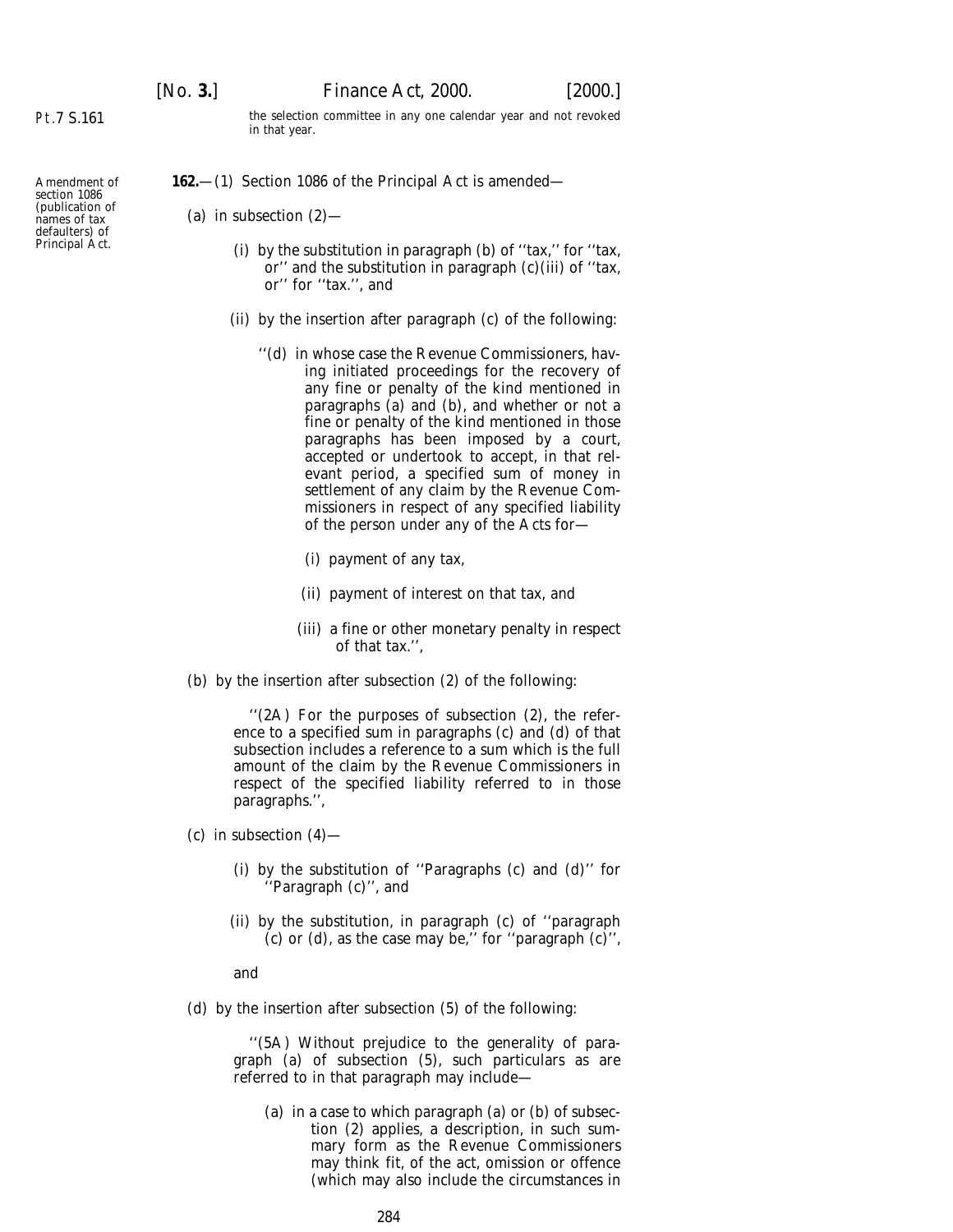[2000.] *Finance Act,* 2000. [*No.* **3.**]

which the act or omission arose or the offence Pt.7 S.162 was committed) in respect of which the fine or penalty referred to in those paragraphs was imposed, and

(*b*) in a case to which paragraph (*c*) or (*d*) of subsection (2) applies, a description, in such summary form as the Revenue Commissioners may think fit, of the matter occasioning the specified liability (which may also include the circumstances in which that liability arose) in respect of which the Revenue Commissioners accepted, or undertook to accept, a settlement, in accordance with those paragraphs.''.

- (*a*) as respects fines or other penalties, as are referred to in paragraphs (*a*) and (*b*) of section 1086(2), which are imposed by a court, and
- (*b*) as respects specified sums, as are referred to in paragraphs (*c*) and (*d*) of section 1086(2), which the Revenue Commissioners accepted, or undertook to accept, in settlement of a specified liability,

on or after the passing of this Act.

**163.**—Section 1094 of the Principal Act is amended in subsection Amendment of (1), in the definition of "licence" by the addition of the following section 1094 (tax<br>nanograph often negatively (A). paragraph after paragraph (*j*):

''(*k*) subsection (2A) (inserted by *section 106* of the *Finance Act, 2000*) of section 62 of the National Cultural Institutions Act, 1997;''.

**164.**—Part 42 of the Principal Act is amended in Chapter 5 by the Amendment of sertion after section 1006 of the following insertion after section 1006 of the following:

taxes.

''Offset between 1006A.—(1) In this section—

to certain licences) of Principal Act.

'Acts' means—

- (*a*) the Tax Acts,
- (*b*) the Capital Gains Tax Acts,
- (*c*) the Value-Added Tax Act, 1972, and the enactments amending or extending that Act,
- (*d*) the statutes relating to the duties of excise and to the management of those duties,
- (*e*) the Capital Acquisitions Tax Act, 1976, and the enactments amending or extending that Act,
- (*f*) the Stamp Duties Consolidation Act, 1999,

(miscellaneous provisions) of Part 42 (collection and recovery) of

Principal Act.

<sup>(2)</sup> This section shall apply—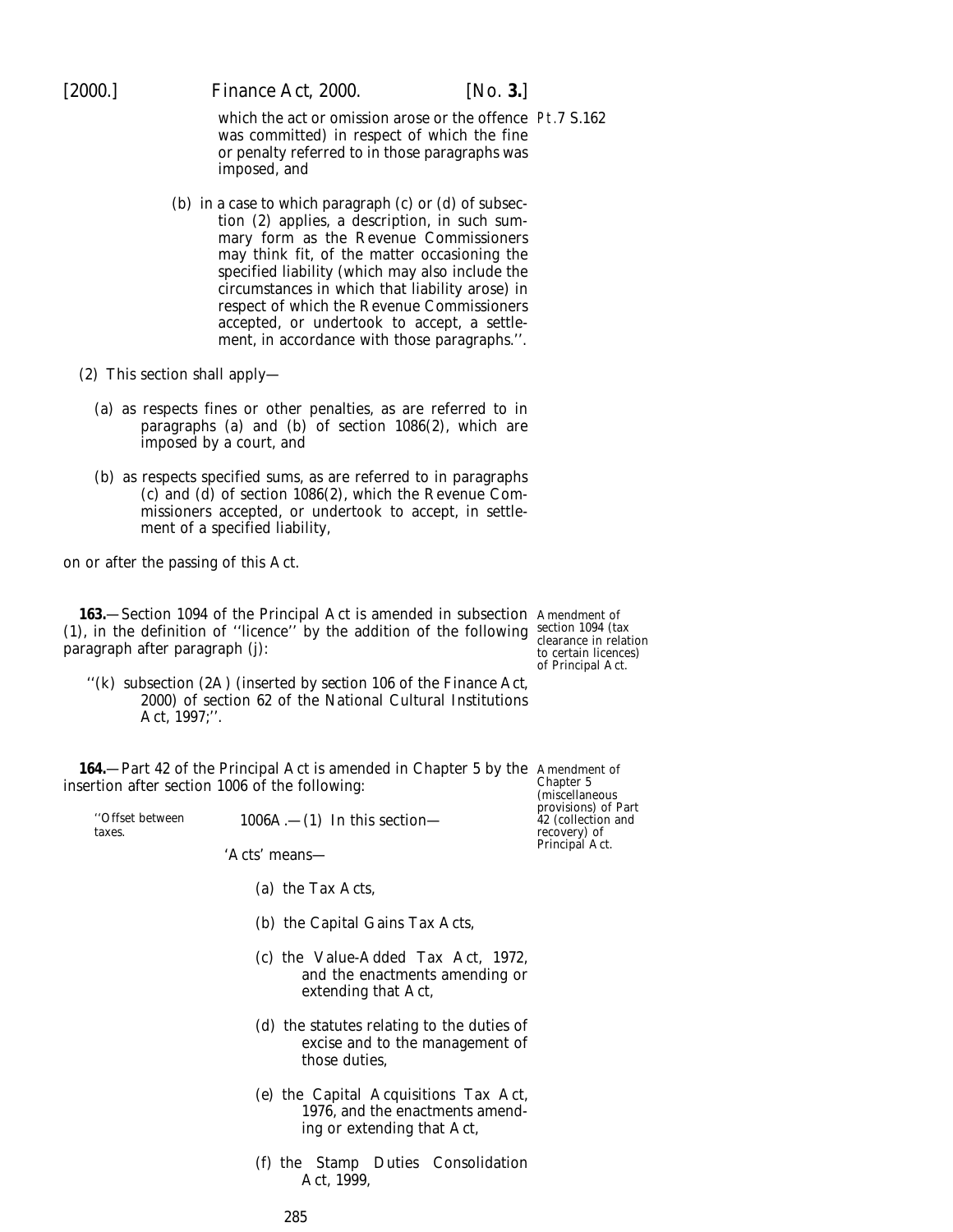- (*g*) Part VI of the Finance Act, 1983, and the enactments amending or extending that Part,
- (*h*) Chapter IV of Part II of the Finance Act, 1992,

and any instrument made thereunder;

'claim' means a claim that gives rise to a repayment of tax under any of the Acts and includes part of such a claim;

'liability' means any tax, duty, levy or other charge due or estimated to be due under the Acts for a taxable period, income tax month, income tax year, chargeable period or chargeable event, as appropriate;

'overpayment' means a payment or remittance under the Acts (including part of such a payment or remittance) which is in excess of the amount of the liability against which it is credited.

(2) Notwithstanding any other provision of the Acts, where the Revenue Commissioners are satisfied that a person has not complied with all the obligations imposed on the person by the Acts, in relation to—

- (*a*) the payment of a liability required to be paid, and
- (*b*) the delivery of returns required to be made,

they may instead of making a repayment to the person in respect of any claim or overpayment made by the person set the amount of the claim or overpayment against any liability due under the Acts.

(3) The Revenue Commissioners shall make regulations for the purpose of giving effect to this section and, without prejudice to the generality of the foregoing, such regulations shall provide for the order of priority of liabilities due under the Acts against which any claim or overpayment is to be set in accordance with subsection (2).

(4) Every regulation made under this section shall be laid before Dáil Éireann as soon as may be after it is made and, if a resolution annulling the regulation is passed by Dáil Éireann within the next 21 days on which Dáil Éireann has sat after the regulation is laid before it, the regulation shall be annulled accordingly, but without prejudice to the validity of anything previously done thereunder.

Pt.7 S.164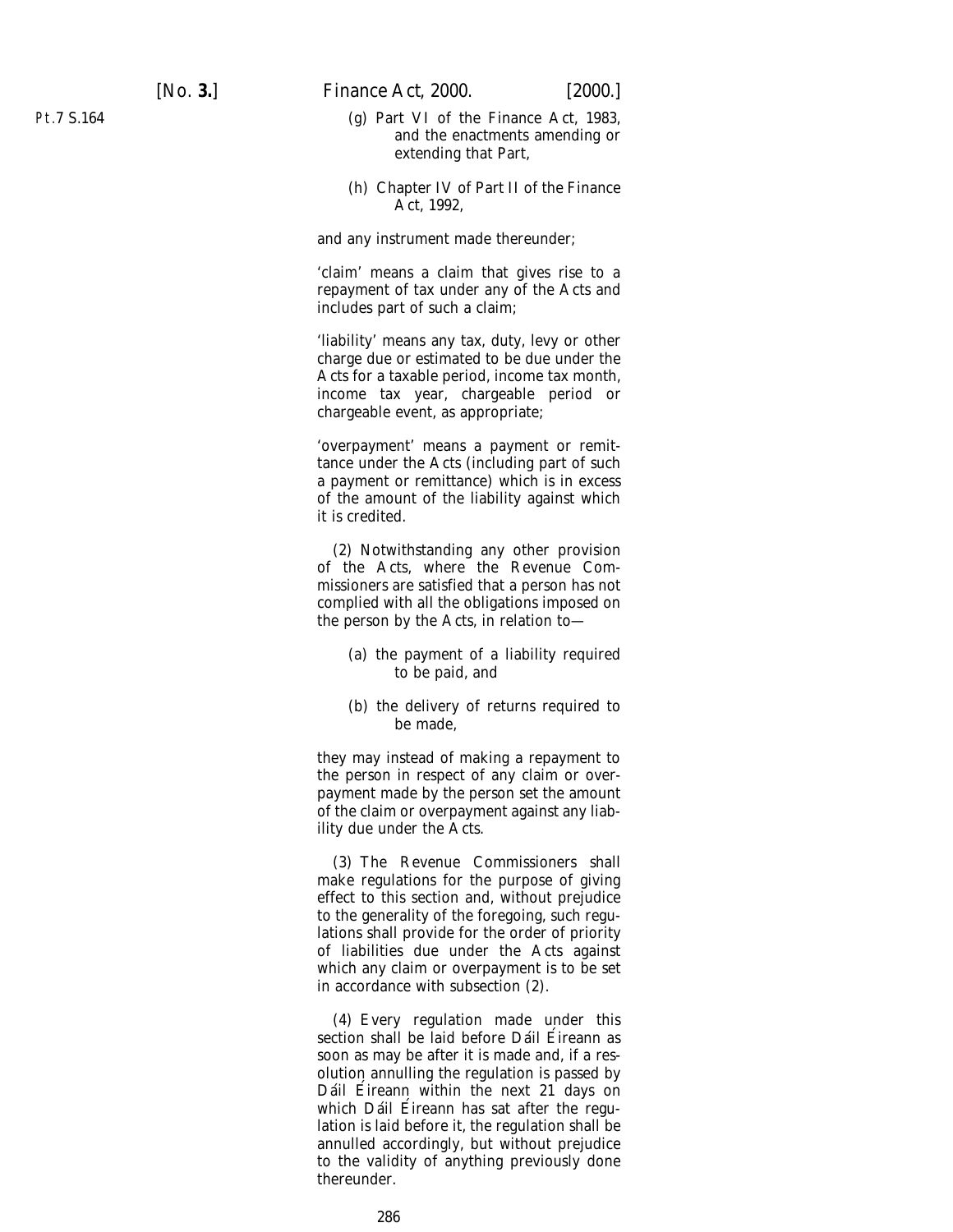[2000.] *Finance Act,* 2000. [*No.* **3.**]

payments.

Appropriation of  $1006B$ .  $- (1)$  In this section  $-$  Pt.7 S.164

'Acts' means—

- (*a*) the Tax Acts,
- (*b*) the Capital Gains Tax Acts,
- (*c*) the Value-Added Tax Act, 1972, and the enactments amending or extending that Act,

and any instruments made thereunder;

'payment' means a payment or a remittance of a liability under the Acts and includes part of such a payment or remittance;

'liability' means any tax or charge due under the Acts for a taxable period, income tax month, income tax year or chargeable period, as appropriate.

(2) Notwithstanding any other provision of the Acts, where a payment is received by the Revenue Commissioners from a person and it cannot reasonably be determined by the Revenue Commissioners from the instructions, if any, which accompanied the payment which liabilities the person wishes the payment to be set against, the Revenue Commissioners may set the payment against any liability due by the person under the Acts.

(3) The Revenue Commissioners shall make regulations for the purpose of giving effect to this section and, without prejudice to the generality of the foregoing, such regulations shall provide for the order of priority of liabilities due under the Acts against which a payment is to be set in accordance with subsection (2).

(4) Every regulation made under this section shall be laid before Dáil Éireann as soon as may be after it is made and, if a resolution annulling the regulation is passed by Dáil Éireann within the next 21 days on which Dáil Éireann has sat after the regulation is laid before it, the regulation shall be annulled accordingly, but without prejudice to the validity of anything previously done thereunder.''.

**165.**—All taxes and duties imposed by this Act are by virtue of Care and this section placed under the care and management of the Revenue management of the sex and duties. Commissioners.

287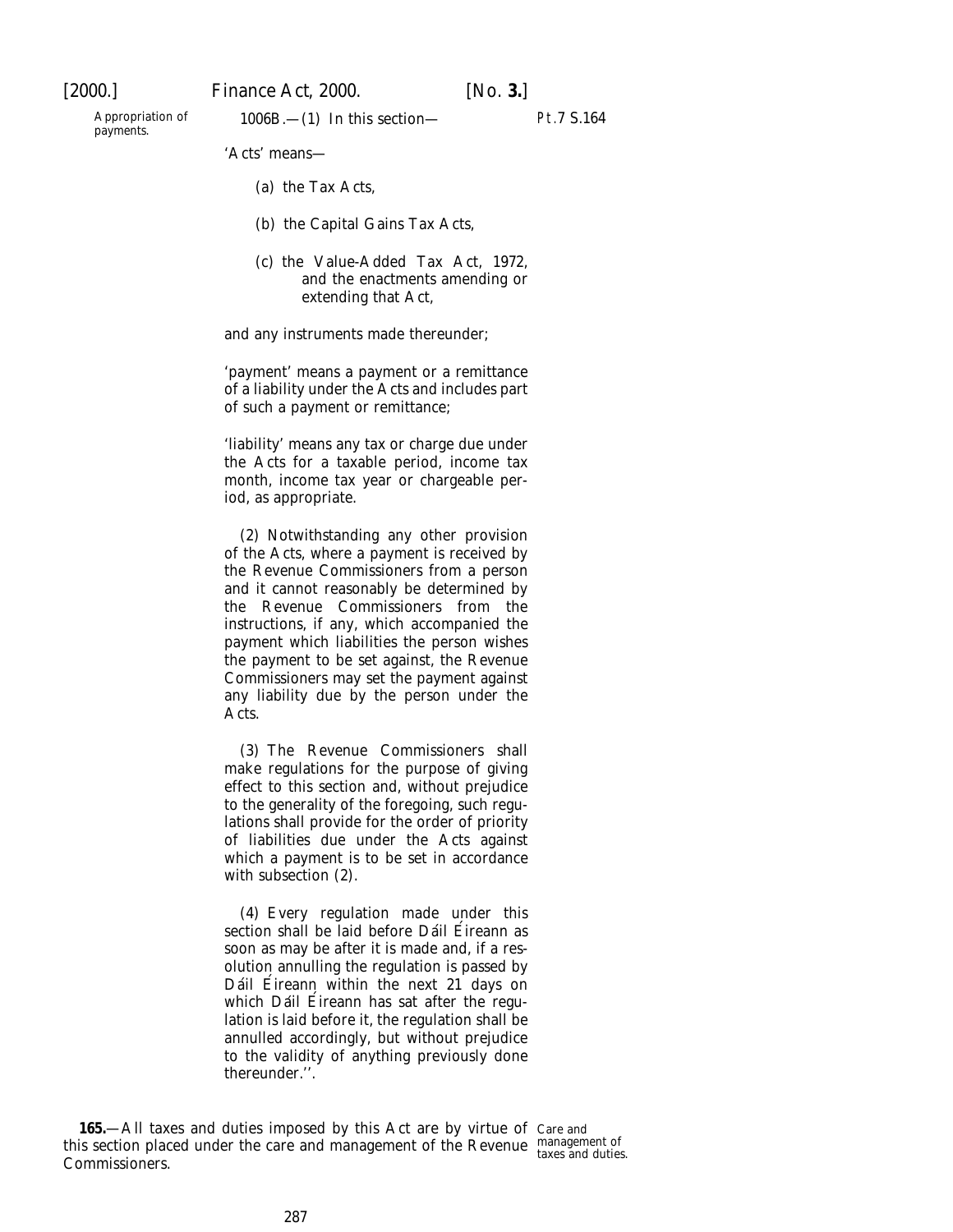[*No.* **3.**] *Finance Act,* 2000. [2000.]

Pt.7 Short title, construction and commencement.

**166.**—(1) This Act may be cited as the Finance Act, 2000.

(2) *Part 1* (so far as relating to income tax) shall be construed together with the Income Tax Acts and (so far as relating to corporation tax) shall be construed together with the Corporation Tax Acts and (so far as relating to capital gains tax) shall be construed together with the Capital Gains Tax Acts.

(3) *Part 2* (so far as relating to customs) shall be construed together with the Customs Acts and (so far as relating to duties of excise) shall be construed together with the statutes which relate to the duties of excise and to the management of those duties.

(4) *Part 3* shall be construed together with the Value-Added Tax Acts, 1972 to 1999, and may be cited together with those Acts as the Value-Added Tax Acts, 1972 to 2000.

(5) *Part 4* shall be construed together with the Stamp Duties Consolidation Act, 1999.

(6) *Part 5* shall be construed together with Part VI of the Finance Act, 1983, and the enactments amending or extending that Part.

(7) *Part 6* (so far as relating to capital acquisitions tax) shall be construed together with the Capital Acquisitions Tax Act, 1976, and the enactments amending or extending that Act.

(8) *Part 7* (so far as relating to income tax) shall be construed together with the Income Tax Acts and (so far as relating to corporation tax) shall be construed together with the Corporation Tax Acts and (so far as relating to capital gains tax) shall be construed together with the Capital Gains Tax Acts and (so far as relating to customs) shall be construed with the Customs Acts and (so far as relating to duties of excise) shall be construed together with the statutes which relate to duties of excise and the management of those duties and (so far as relating to value-added tax) shall be construed together with the Value-Added Tax Acts, 1972 to 2000, and (so far as relating to stamp duty) shall be construed together with the Stamp Duties Consolidation Act, 1999, and (so far as relating to residential property tax) shall be construed together with Part VI of the Finance Act, 1983, and the enactments amending or extending that Part and (so far as relating to gift tax or inheritance tax) shall be construed together with the Capital Acquisitions Tax Act, 1976, and the enactments amending or extending that Act.

(9) Except where otherwise expressly provided in *Part 1*, that Part shall apply as on and from 6 April 2000.

- (10) In relation to *Part 3*:
	- (*a*) *sections 107* and *121* and *paragraphs (a)* and *(b)* of *section 123* shall be deemed to have come into force and shall take effect as on and from the 1 July 1999;
	- (*b*) *sections 111* and *113* shall be deemed to have come into force and shall take effect as on and from the 1 March 2000;
	- (*c*) the provisions of this Part, other than those specified in *paragraphs (a)* and *(b)*, shall have effect as on and from the date of passing of this Act.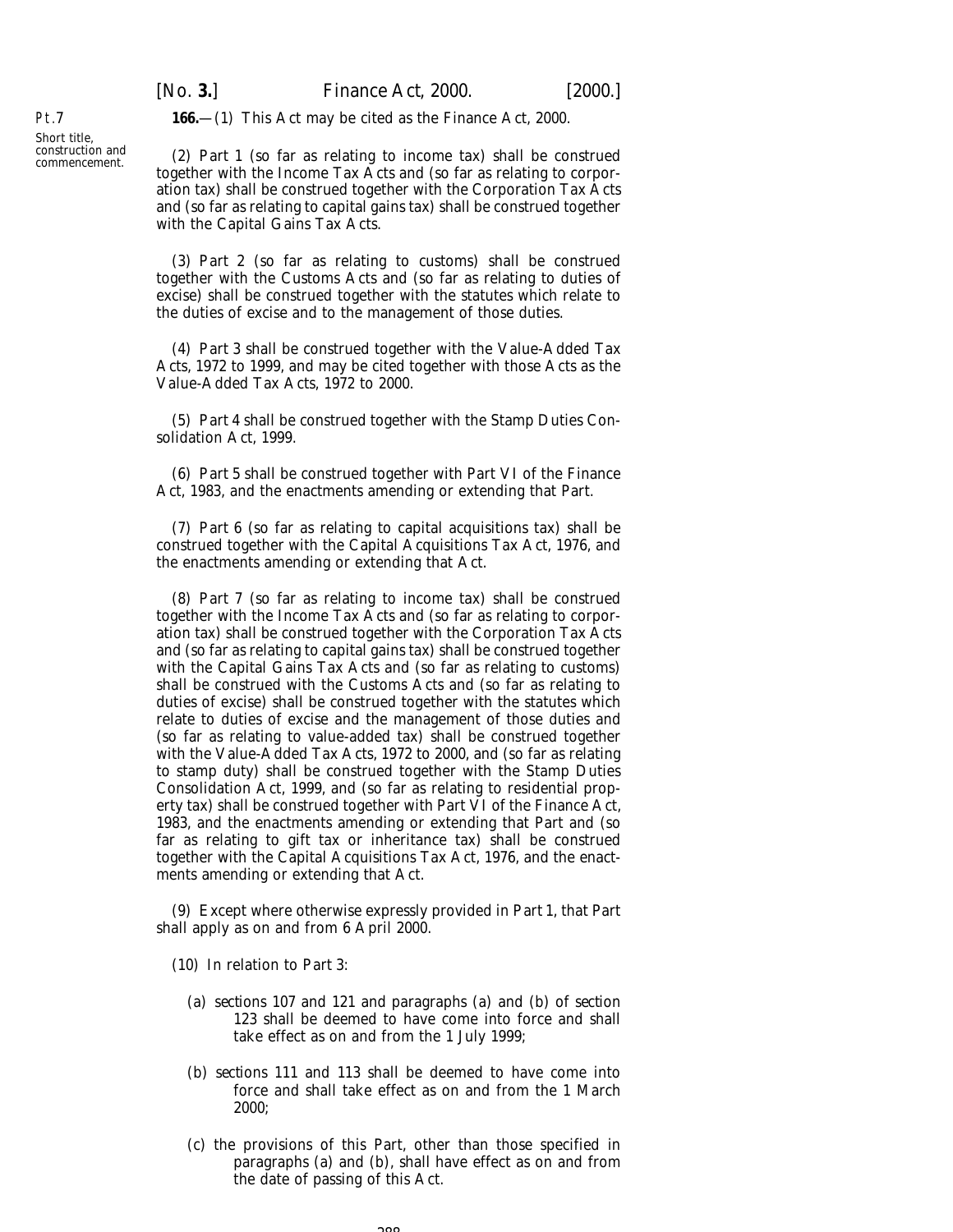(11) Any reference in this Act to any other enactment shall, Pt.7 S.166 except so far as the context otherwise requires, be construed as a reference to that enactment as amended by or under any other enactment including this Act.

(12) In this Act, a reference to a Part, section or Schedule is to a Part or section of, or Schedule to, this Act, unless it is indicated that reference to some other enactment is intended.

(13) In this Act, a reference to a subsection, paragraph, subparagraph, clause or subclause is to the subsection, paragraph, subparagraph, clause or subclause of the provision (including a Schedule) in which the reference occurs, unless it is indicated that reference to some other provision is intended.

### SCHEDULE 1

*Section 14*.

#### Amendments Consequential on the Introduction of Standard Rated Allowances

The Taxes Consolidation Act, 1997, is amended in accordance with the following provisions of this Schedule.

1. In section 3(1), in the definition of ''relative'' by the substitution of ''relief'' for ''a deduction''.

2. In section 7(2), by the substitution of ''relief'' for ''a deduction''.

3. In section 188(3), by the substitution of ''relief under section 461(2) as an individual referred to in paragraph (*a*)(i) of the definition of 'specified amount' in subsection (1) of that section'' for ''a deduction specified in section 461(*a*)''.

4. In section 467(4), by the substitution of ''entitled to relief'' for ''entitled to a deduction''.

- 5. In section 469—
	- (*a*) in subsection (1), in the definition of ''dependant'' by the substitution—
		- (i) in paragraph (*a*), of ''relief under section 461(2) as an individual referred to in paragraph (*a*)(i) of the definition of 'specified amount' in subsection (1) of that section'' for ''a deduction mentioned in section 461(*a*)'', and
		- (ii) in paragraph (*b*), of ''relief'' for ''a deduction'',

and

(*b*) by the substitution of the following subsection for subsection (4):

> ''(4) Subsections (5) to (7) of section 465 shall, with any necessary modifications, apply for the purposes of determining whether relief is to be granted under this section as they apply in determining whether relief is to be allowed under that section; but, where the child's income exceeds the amount specified in subsection (6) of that section, relief under this section shall not be allowed.''.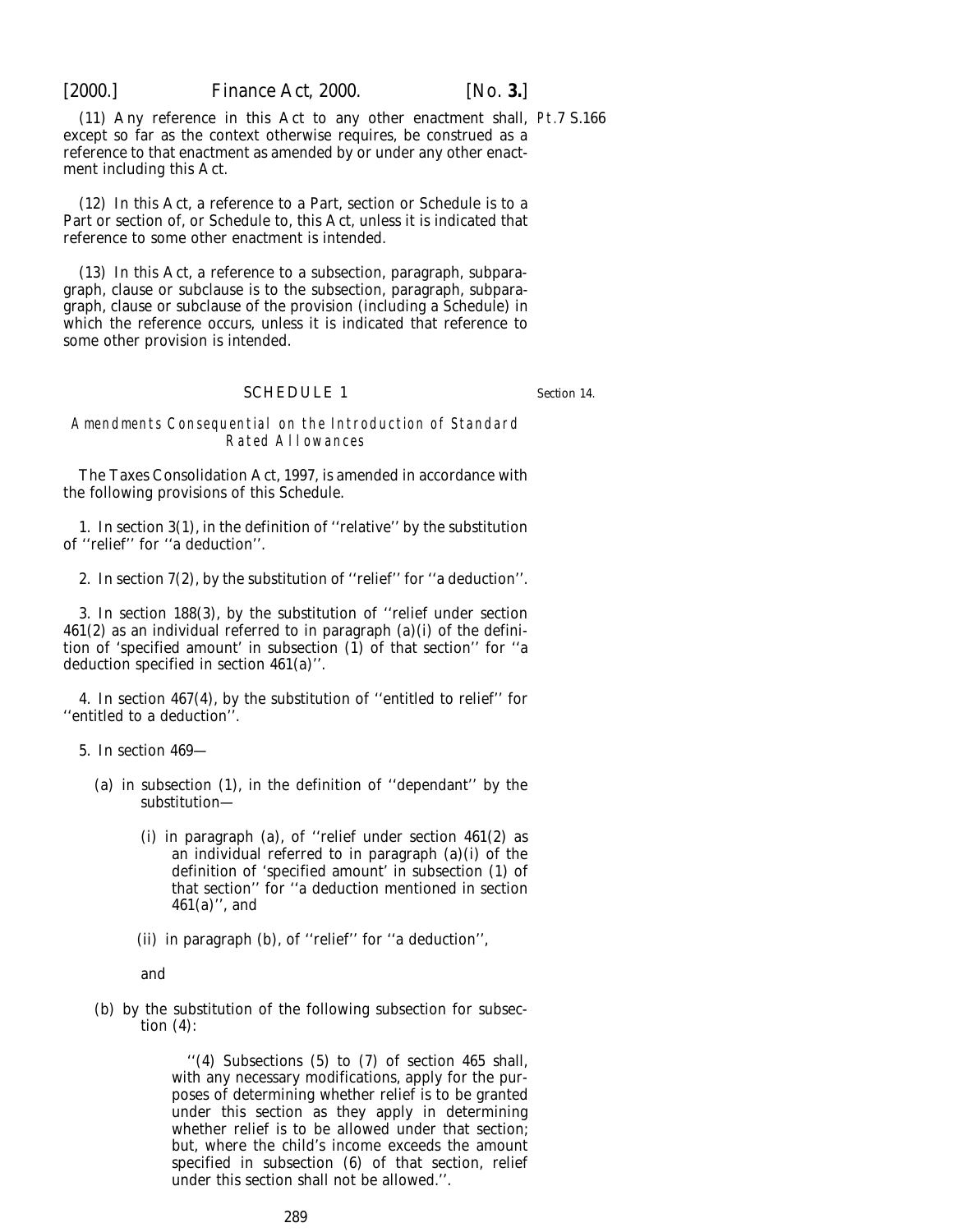- Sch.1 6. In section 1023, by the insertion—
	- (*a*) in subsection (1), of ''461A,'' before ''462'', and
	- (*b*) in subsection (2)(*a*), of ''and reliefs'' after ''total income''.
	- 7. In section  $1024(2)(a)$ , by the substitution-
		- (*a*) in subparagraph (ii), of ''subsection (4)'' for ''subsection  $(3)$ ",
		- (*b*) in subparagraph (iii), of ''section 465(4)'' for ''section  $465(3)$ ", and
		- (*c*) of the following subparagraph for subparagraph (viii):
			- ''(viii) relief under sections 472, 472A and 472B, to the husband or to the wife according as the emoluments from which relief under those sections is granted are emoluments of the husband or of the wife;''.

8. In section 1025(1), by the substitution of ''relief under section 465'' for ''a deduction under section 465''.

# SCHEDULE 2

#### Amendments and Repeals Consequential on Abolition of Tax Credits

## PART 1

#### *Amendments*

The Taxes Consolidation Act, 1997, is amended—

(*a*) in section 2, by the insertion of the following after subsection (3):

> ''(3A) In the Tax Acts, a reference to a tax credit, in relation to a distribution, shall be construed as a reference to a tax credit as computed in accordance with those Acts as they applied at the time of the making of the distribution.'',

- (*b*) in section 137(5), by the substitution for ''subsections (2) to  $(4)$ " of "subsections  $(2)$  and  $(3)$ ",
- (*c*) in section 140, by the substitution of the following for subsection (8):

''(8) Where a period of account for or in respect of which a company makes a distribution is not an accounting period and part of the period of account is within an accounting period, the proportion of the distribution to be treated for the purposes of this section as being for or in respect of the accounting period shall be the same proportion as that part of the period of account bears to the whole of that period.

(9) Where a company makes a distribution which is not expressed to be for or in respect of a specified period,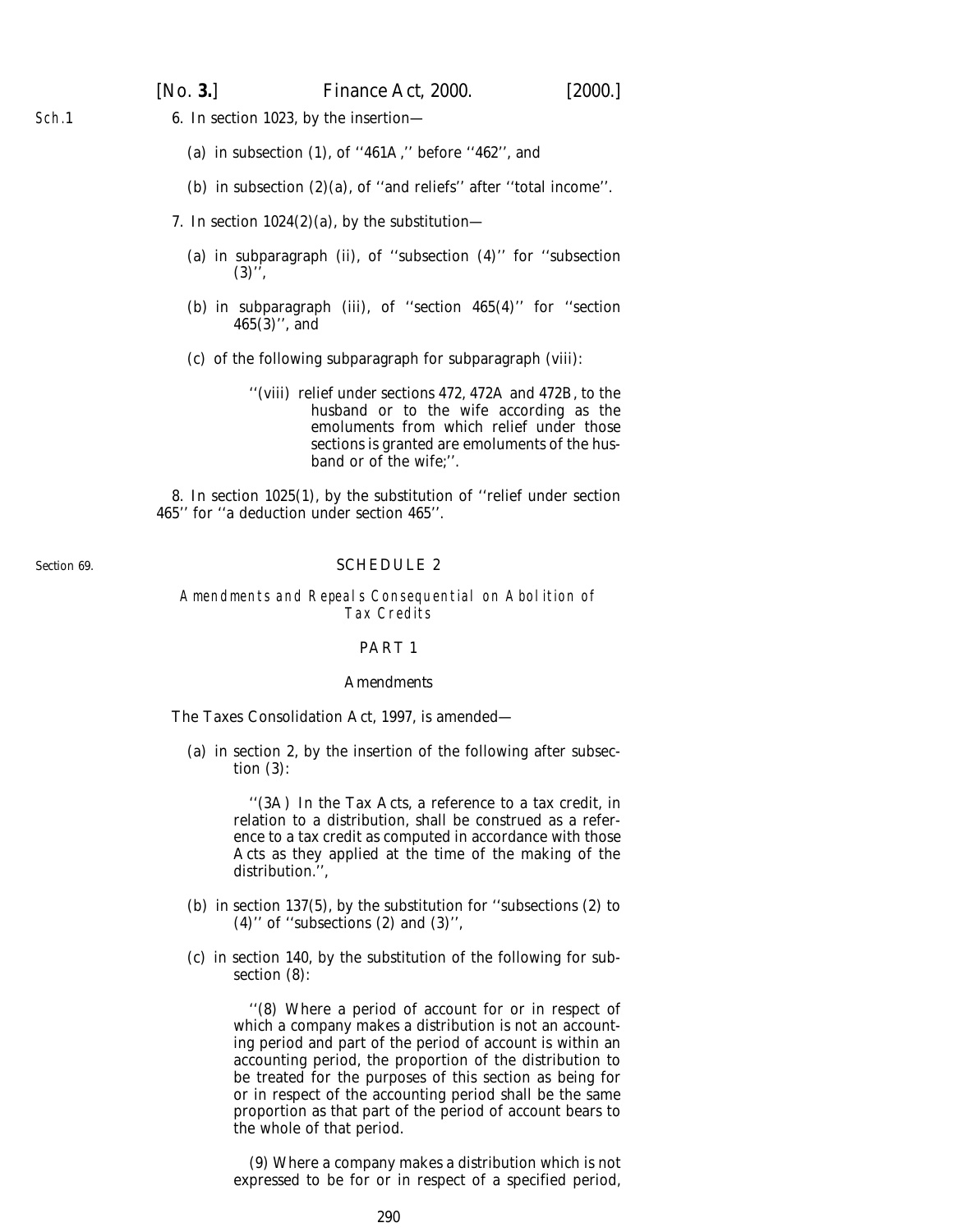the distribution shall be treated for the purposes of this Sch.2 section as having been made for the accounting period in which it is made.'',

- (*d*) in section 141(10), by the substitution for ''Subsections (6) and (7) of section 145'' of ''Subsections (8) and (9) of section 140'',
- (*e*) in section 142(6), by the substitution for ''subsections (6) and (7) of section 145'' of ''subsections (8) and (9) of section 140'',
- (*f*) in section 143—
	- (i) by the substitution in subsection  $(1)(c)$  for "the tax credit comprised in which has been reduced under this section'' of ''which consists of a distribution made out of relieved income'', and
	- (ii) by the substitution in subsection (10) for ''subsections (6) and (7) of section 145'' of ''subsections (8) and (9) of section 140'',

(*g*) in section 144—

(i) by the substitution in subsection (8) for ''where R, S and T have the same meanings respectively as in section  $147(1)(a)$ " of the following:

''where—

- R is the amount of income of the company charged to corporation tax for the accounting period with the addition of any amount of income of the company which would be charged to corporation tax for the accounting period but for section 231, 232, 233 or 234, or section 71 of the Corporation Tax Act, 1976; and, for the purposes of this definition—
	- (*a*) the income of a company for an accounting period shall be taken to be the amount of its profits for that period on which corporation tax falls finally to be borne exclusive of the part of the profits attributable to chargeable gains, and
	- (*b*) the part referred to in paragraph (*a*) shall be taken to be the amount brought into the company's profits for that period for the purposes of corporation tax in respect of chargeable gains before any deduction for charges on income, expenses of management or other amounts which can be deducted from or set against or treated as reducing profits of more than one description,
- S is the amount of the corporation tax which, before any set-off of or credit for tax, including foreign tax, and after any relief under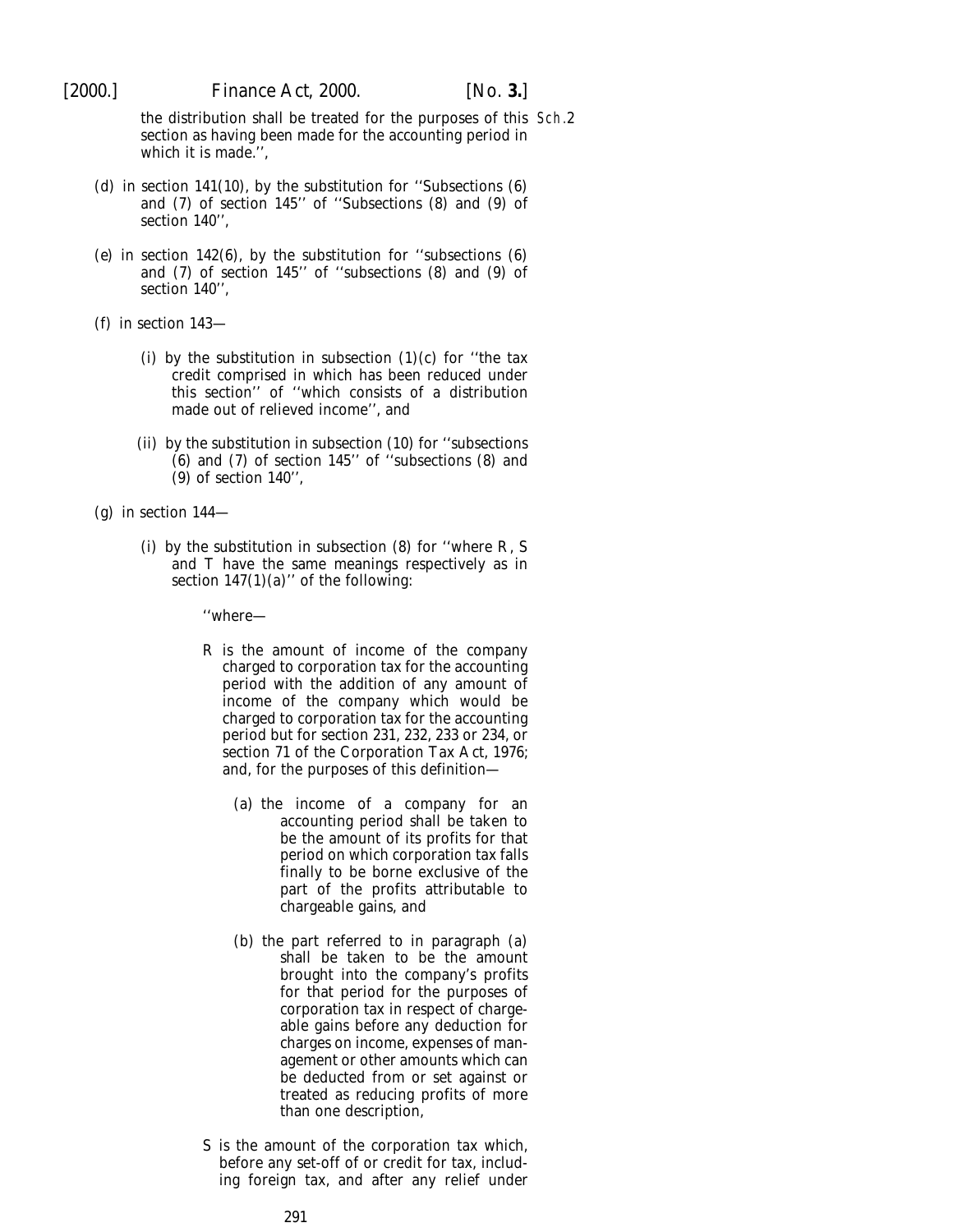[*No.* **3.**] *Finance Act,* 2000. [2000.]

section 448 or paragraph 16 or 18 of Schedule 32, or section 58 of the Corporation Tax Act, 1976, is chargeable for the accounting period, exclusive of the corporation tax, before any credit for foreign tax, chargeable on the part of the company's profits attributable to chargeable gains for that period; and that part shall be taken to be the amount brought into the company's profits for that period for the purposes of corporation tax in respect of chargeable gains before any deduction for charges on income, expenses of management or other amounts which can be deducted from or set against or treated as reducing profits of more than one description, and

T is the amount of the distributions received by the company in the accounting period which is included in its franked investment income of the accounting period, other than franked investment income against which relief is given under section 83(5), 157 or 158, and which relief was not subsequently withdrawn under those sections, with the addition of any amount received by the company in the accounting period to which section 140(3)(*a*), 141(3)(*a*), 142(4) or 144(3)(*a*) applies'',

and

- (ii) by the substitution in subsection (9) for ''Subsections (6) and (7) of section 145'' of ''Subsections (8) and (9) of section 140'',
- (*h*) in section  $152(1)(a)$ , by the insertion of "and" after "interest paid,'',
- (*i*) in section 154—
	- (i) in subsection  $(1)$ 
		- (I) by the substitution in paragraph (*a*) of ''144 and 145'' for ''144, 145 and 147(2)'' and of ''144 and 145'' for ''144, 145 and 147'', and
		- (II) by the deletion in paragraph (*b*) of '', and subsections  $(1)$ ,  $(2)$  and  $(4)$  of subsection 147,",

and

(ii) by the substitution of the following for subsection (6):

''(6) For the purposes of this section, the amount of the undistributed income of a company for an accounting period shall be the amount determined by the formula—

$$
(R - S) + T - W,
$$

reduced by the amount of each distribution, or part of each distribution, made before that day and on or after 6 April 1989, which is to be treated under this section, or which was treated

Sch.2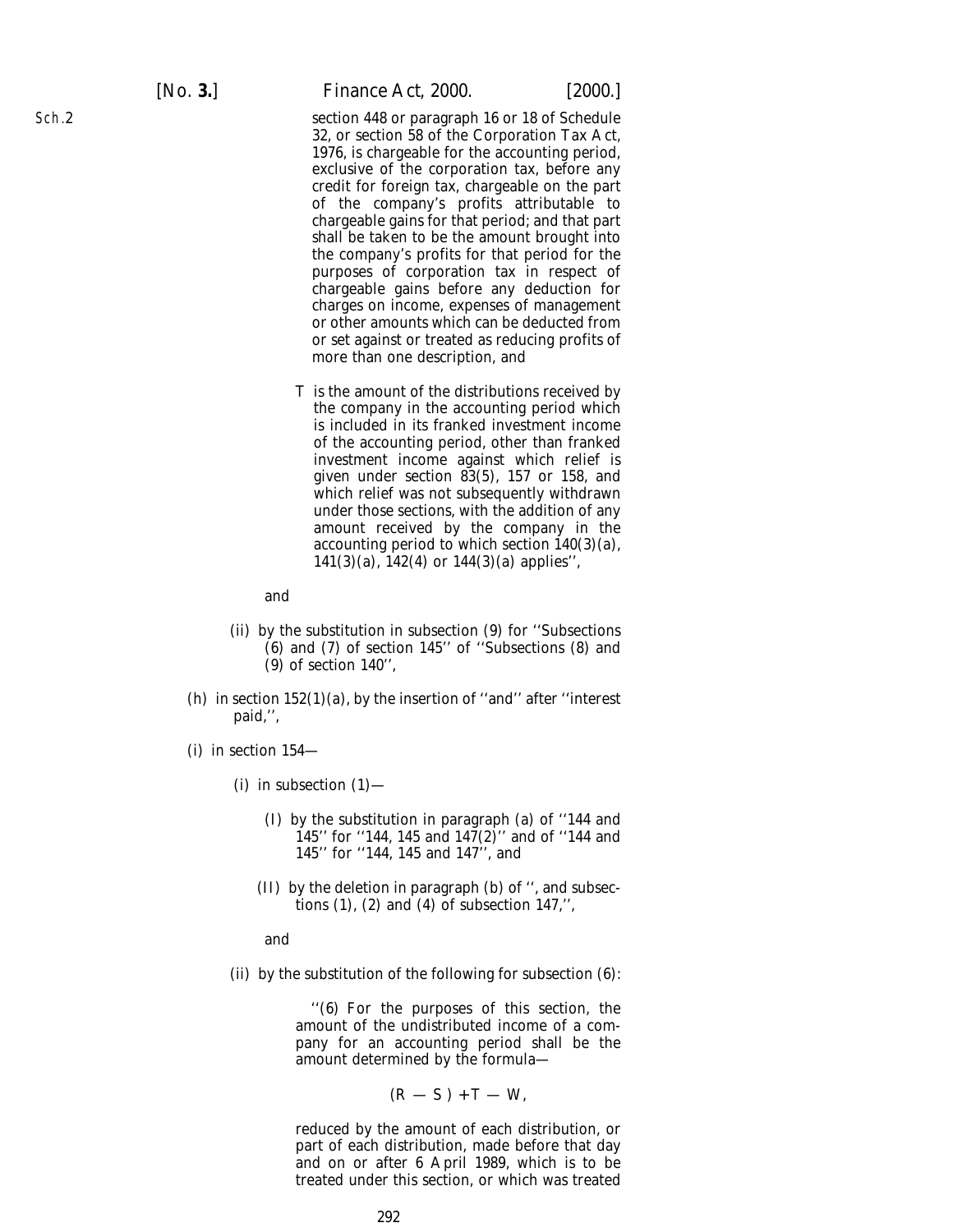[2000.] *Finance Act,* 2000. [*No.* **3.**]

under section 147, as made for that accounting Sch.2 period,

where—

R, S and T have the same meanings respectively as in section 144(8), and W is the amount of the distributions made by the company before 6 April 1989, which—

- (*a*) were made for the accounting period,
- (*b*) are, by virtue of subsection (7), deemed to have been made for the accounting period, or
- (*c*) would be deemed to have been made for the accounting period by virtue of subsection  $(9)$  of section 140 if that subsection were treated as applying for the purposes of this section as it applies for the purpose of that section.
- (7) For the purposes of this section—
	- (*a*) where the total amount of the distributions made by a company for an accounting period exceeds the amount determined by the formula—

$$
(R-S)+T
$$

for that accounting period (where R, S and T have the same meanings respectively as in section 144(8)), the excess shall be deemed for the purposes of this section to be a distribution for the immediately preceding accounting period, and

- (*b*) where the total amount of the distributions made or deemed under paragraph (*a*) to have been made by a company for the immediately preceding accounting period referred to in paragraph (*a*) exceeds the amount determined for that accounting period in accordance with the formula mentioned in paragraph (*a*), the excess shall be deemed to be a distribution for the immediately preceding accounting period and so on.''.
- $(k)$  in section 155(3)(*a*), by the insertion of "and" after "distribution,'',
- (*l*) in section 167(3), by the substitution for ''Sections 160, 162 and 171'' of ''Sections 160 and 162'',
- (*m*) in section 174(2)(i), by the insertion of ''and'' after ''the price,'',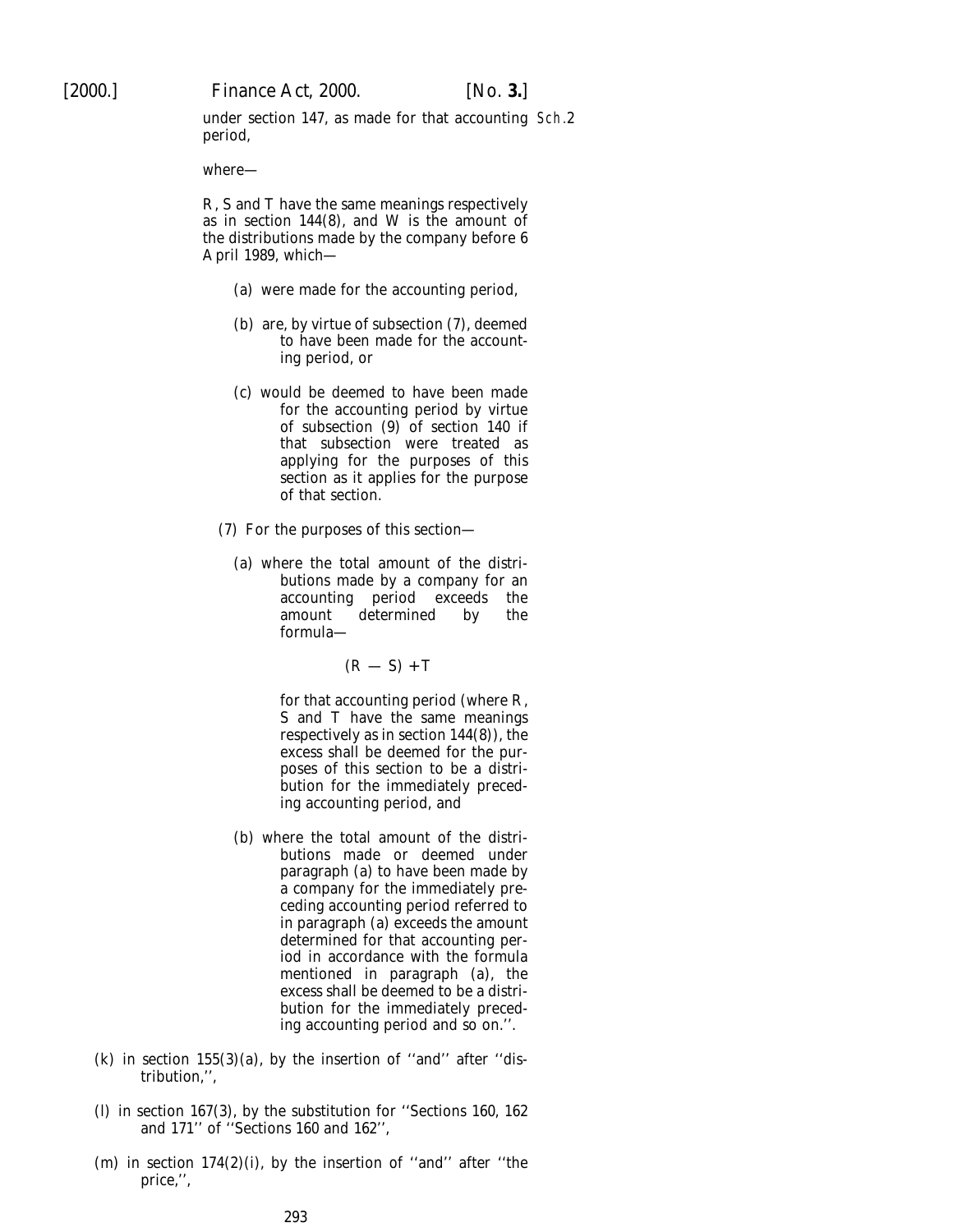- (*n*) in section 714(1), by the substitution for ''sections 707 and 713'' of ''section 713'',
- (*o*) in section 838(4), by the substitution of the following for paragraph (*f*):
	- ''(*f*) Subject to subsection (5), where in a year of assessment the relevant income or gains of a special portfolio investment account includes a distribution from a company resident in the State, the amount or value of that distribution shall be taken into account in computing the relevant income or gains for that year of assessment.'',

and

( $p$ ) in section 1084(2)( $b$ )(i), by the insertion of "and" after ''contained in the assessment to tax,''.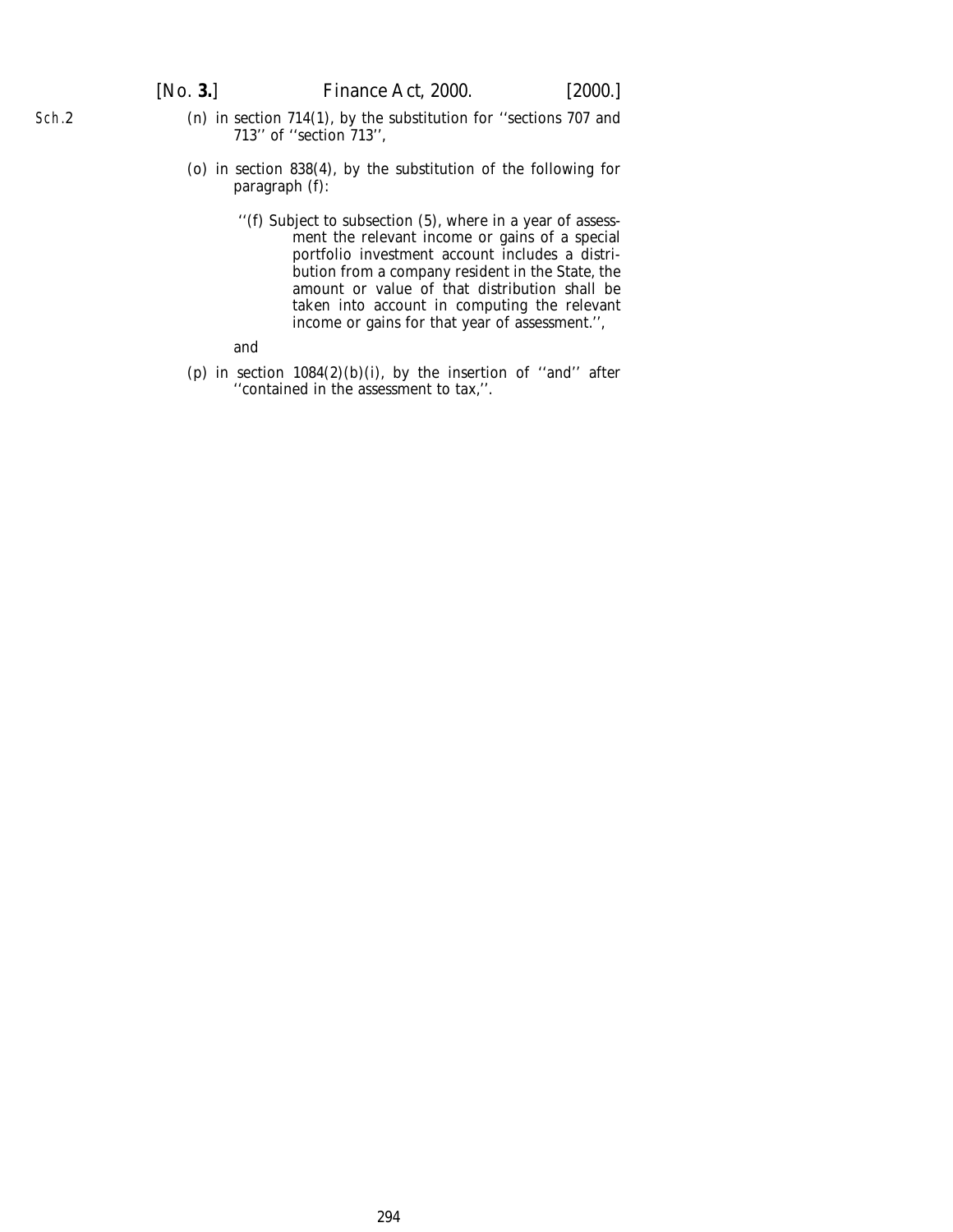[2000.] *Finance Act,* 2000. [*No.* **3.**]

PART 2 Sch.2

*Repeals* Taxes Consolidation Act, 1997

| Provision<br>(1)    | <b>Extent of Repeal</b><br>(2)                                                                                                                                  |  |  |  |
|---------------------|-----------------------------------------------------------------------------------------------------------------------------------------------------------------|--|--|--|
| Section $2(1)$      | The definition of "tax credit".                                                                                                                                 |  |  |  |
| Section $2(4)$      | The whole subsection.                                                                                                                                           |  |  |  |
| Section $20(1)$     | Paragraph 3 of Schedule F.                                                                                                                                      |  |  |  |
| Section 136         | The whole section.                                                                                                                                              |  |  |  |
| Section $137(1)$    | The words from ", and 'relevant tax credit' " to "in<br>respect of the bonus issue".                                                                            |  |  |  |
| Section $137(2)$    | The words "or relevant tax credit".                                                                                                                             |  |  |  |
| Section $137(4)$    | The whole subsection.                                                                                                                                           |  |  |  |
| Section $137(5)$    | The words "; and nothing in those subsections shall<br>affect the like proportion of the relevant tax<br>credit relating to that bonus issue".                  |  |  |  |
| Section $138(3)(a)$ | The whole paragraph.                                                                                                                                            |  |  |  |
| Section 139         | The whole section.                                                                                                                                              |  |  |  |
| Section $140(3)(b)$ | The whole paragraph.                                                                                                                                            |  |  |  |
| Section $140(4)$    | The whole subsection.                                                                                                                                           |  |  |  |
| Section $140(5)$    | The words "(not being a supplementary distribution<br>under this section)".                                                                                     |  |  |  |
| Section $140(6)$    | The whole subsection.                                                                                                                                           |  |  |  |
| Section $141(3)(b)$ | The whole paragraph.                                                                                                                                            |  |  |  |
| Section $141(6)$    | The whole subsection.                                                                                                                                           |  |  |  |
| Section $141(7)$    | The words "(not being a supplementary distribution<br>under this section)".                                                                                     |  |  |  |
| Section $141(8)$    | The whole subsection.                                                                                                                                           |  |  |  |
| Section $142(2)$    | The words "and, notwithstanding section 136, the<br>recipient of the distribution shall not be entitled<br>to a tax credit in respect of it".                   |  |  |  |
| Section $142(5)$    | The whole subsection.                                                                                                                                           |  |  |  |
| Section $142(7)$    | The words "(not being a supplementary distribution<br>under this section)".                                                                                     |  |  |  |
| Section $143(2)$    | The whole subsection.                                                                                                                                           |  |  |  |
| Section $143(3)$    | The words ", and the tax credit in respect of each<br>such distribution shall be calculated in accordance<br>with subsection (2) and section 136 respectively". |  |  |  |
| Section $143(5)$    | The whole subsection.                                                                                                                                           |  |  |  |
|                     |                                                                                                                                                                 |  |  |  |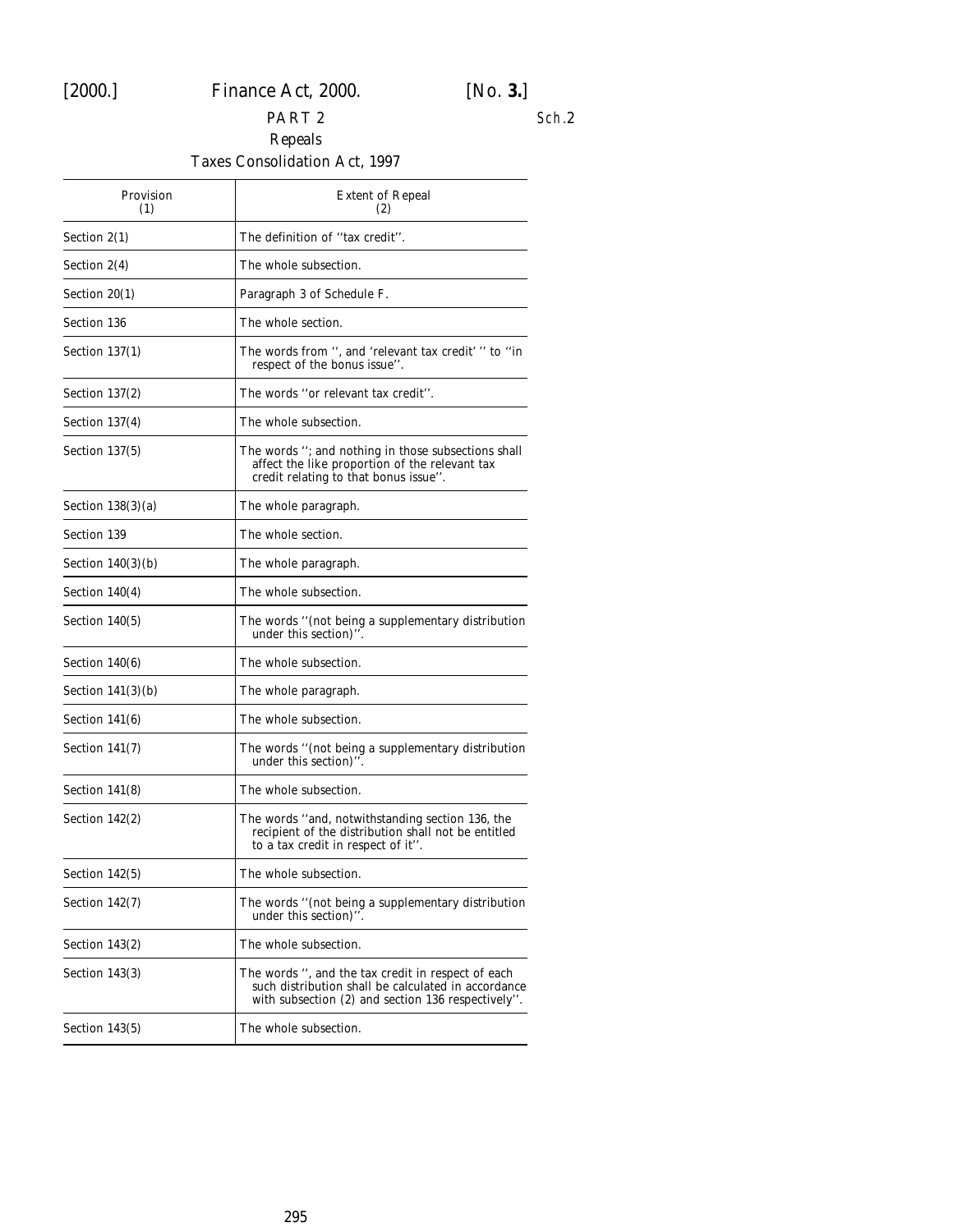| Provision<br>(1)                           | <b>Extent of Repeal</b><br>(2)                                                                                                                                                                                           |  |  |  |  |
|--------------------------------------------|--------------------------------------------------------------------------------------------------------------------------------------------------------------------------------------------------------------------------|--|--|--|--|
| Section 143(7)                             | The words from ", and, where" to "so reduced".                                                                                                                                                                           |  |  |  |  |
| Section 143(8)                             | The whole subsection.                                                                                                                                                                                                    |  |  |  |  |
| Section 143(9)                             | The whole subsection.                                                                                                                                                                                                    |  |  |  |  |
| Section $143(11)$                          | The words "(not being a supplementary distribution<br>under this section)", and "and the amount of the<br>tax credit which would apply in respect of the<br>distribution if it were not made out of relieved<br>income". |  |  |  |  |
| Section $144(3)(b)$                        | The whole paragraph.                                                                                                                                                                                                     |  |  |  |  |
| Section $144(4)$                           | The whole subsection.                                                                                                                                                                                                    |  |  |  |  |
| Section 144(5)                             | The words "(not being a supplementary distribution<br>under this section)".                                                                                                                                              |  |  |  |  |
| Section 144(6)                             | The whole subsection.                                                                                                                                                                                                    |  |  |  |  |
| Section 145                                | The whole section.                                                                                                                                                                                                       |  |  |  |  |
| Section 146                                | The whole section.                                                                                                                                                                                                       |  |  |  |  |
| Part 6, Chapter 5 (sections<br>147 to 151) | The whole Chapter.                                                                                                                                                                                                       |  |  |  |  |
| Section $152(1)(b)$                        | The whole paragraph.                                                                                                                                                                                                     |  |  |  |  |
| Section $152(3)(a)$                        | The words from "and (whether" to "entitled in<br>respect of the distribution".                                                                                                                                           |  |  |  |  |
| Section 154(4)                             | The whole subsection.                                                                                                                                                                                                    |  |  |  |  |
| Section 154(5)                             | The whole subsection.                                                                                                                                                                                                    |  |  |  |  |
| Section $155(3)(b)$                        | The whole paragraph.                                                                                                                                                                                                     |  |  |  |  |
| Section 165                                | The whole section.                                                                                                                                                                                                       |  |  |  |  |
| Section 168                                | The whole section.                                                                                                                                                                                                       |  |  |  |  |
| Section 169                                | The whole section.                                                                                                                                                                                                       |  |  |  |  |
| Section 170                                | The whole section.                                                                                                                                                                                                       |  |  |  |  |
| <b>Section 171</b>                         | The whole section.                                                                                                                                                                                                       |  |  |  |  |
| Section 172                                | The whole section.                                                                                                                                                                                                       |  |  |  |  |
| Section 174(2)(ii)                         | The whole subparagraph.                                                                                                                                                                                                  |  |  |  |  |
| Section $434(1)$                           | In the definition of "distributable income" the<br>words "reduced by the tax credit comprised in<br>that income" in paragraph (a) and the words "as<br>so reduced" in paragraph (b).                                     |  |  |  |  |
| Section $434(5)$                           | In paragraph $(b)$ of the definition of "distributable<br>investment income" the words "(as reduced by<br>the tax credit comprised in that income)" in each<br>place it occurs.                                          |  |  |  |  |
| Section 434(5)                             | In the definition of "distributable estate income"<br>the words "(as reduced by the tax credit<br>comprised in that income)".                                                                                            |  |  |  |  |
| Section $440(5)$                           | The whole subsection.                                                                                                                                                                                                    |  |  |  |  |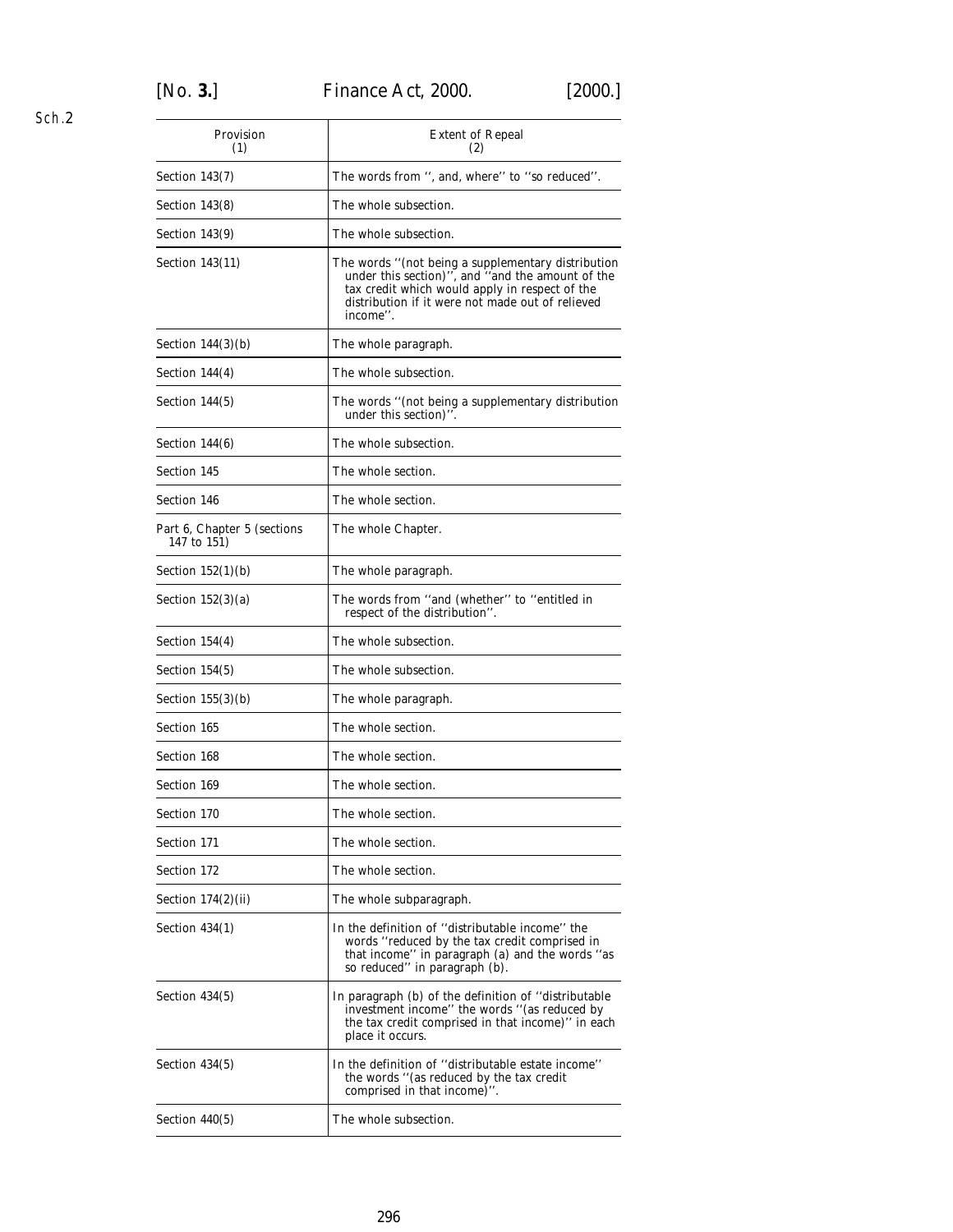| Provision<br>(1)         | <b>Extent of Repeal</b><br>(2)                                                                                                                                                                                                                  |  |  |  |  |
|--------------------------|-------------------------------------------------------------------------------------------------------------------------------------------------------------------------------------------------------------------------------------------------|--|--|--|--|
| Section $519(7)$         | The words ", but the trustees shall not be entitled<br>to the set-off or payment of a tax credit under<br>section 136 in respect of those dividends".                                                                                           |  |  |  |  |
| Section $707(5)(a)(i)$   | The whole subparagraph.                                                                                                                                                                                                                         |  |  |  |  |
| Section $707(5)(a)(ii)$  | The whole subparagraph.                                                                                                                                                                                                                         |  |  |  |  |
| Section $712(1)$         | The words ", and the income represented by the<br>distribution shall be equal to the aggregate of the<br>amount of the distribution and the amount of the<br>tax credit in respect of the distribution".                                        |  |  |  |  |
| Section $712(2)$         | The whole subsection.                                                                                                                                                                                                                           |  |  |  |  |
| Section $713(1)(b)$      | The words "or under section 136, $712(2)$ or $730$ ".                                                                                                                                                                                           |  |  |  |  |
| Section 714(2)           | The whole subsection.                                                                                                                                                                                                                           |  |  |  |  |
| Section $729(5)$         | The whole subsection.                                                                                                                                                                                                                           |  |  |  |  |
| Section 729(7)           | The whole subsection.                                                                                                                                                                                                                           |  |  |  |  |
| Section 730              | The whole section.                                                                                                                                                                                                                              |  |  |  |  |
| Section $737(7)(a)$      | The whole paragraph.                                                                                                                                                                                                                            |  |  |  |  |
| Section $737(7)(b)$      | The whole paragraph.                                                                                                                                                                                                                            |  |  |  |  |
| Section $737(9)(b)$      | The words "; but, notwithstanding subsection (7) or<br>section 136, the tax credit in respect of a<br>distribution to which this paragraph applies shall<br>be disregarded for the purposes of the Tax Acts<br>and the Capital Gains Tax Acts". |  |  |  |  |
| Section $738(3)(a)(i)$   | The words ", and the income represented by the<br>distribution shall be equal to the aggregate of the<br>distribution and the amount of the tax credit in<br>respect of the distribution".                                                      |  |  |  |  |
| Section $738(3)(a)(ii)$  | The whole subparagraph.                                                                                                                                                                                                                         |  |  |  |  |
| Section $738(3)(b)$      | The whole paragraph.                                                                                                                                                                                                                            |  |  |  |  |
| Section $838(4)(g)$      | The whole paragraph.                                                                                                                                                                                                                            |  |  |  |  |
| Section $838(5)(c)$      | The words from "; but notwithstanding" to "the<br>Capital Gains Tax Acts".                                                                                                                                                                      |  |  |  |  |
| Section $877(2)$         | The whole subsection.                                                                                                                                                                                                                           |  |  |  |  |
| Section $884(2)(b)$      | The words "and the tax credits to which the<br>company is entitled in respect of those<br>distributions".                                                                                                                                       |  |  |  |  |
| Section $884(4)$         | The words "and of tax credits to which the<br>company is entitled in respect of those<br>distributions".                                                                                                                                        |  |  |  |  |
| Section $1021(2)$        | The words "(including a tax credit in respect of a<br>distribution from a company resident in the<br>State)".                                                                                                                                   |  |  |  |  |
| Section $1084(2)(b)(ii)$ | The whole subparagraph.                                                                                                                                                                                                                         |  |  |  |  |
| Schedule 32, paragraph 4 | The whole paragraph.                                                                                                                                                                                                                            |  |  |  |  |